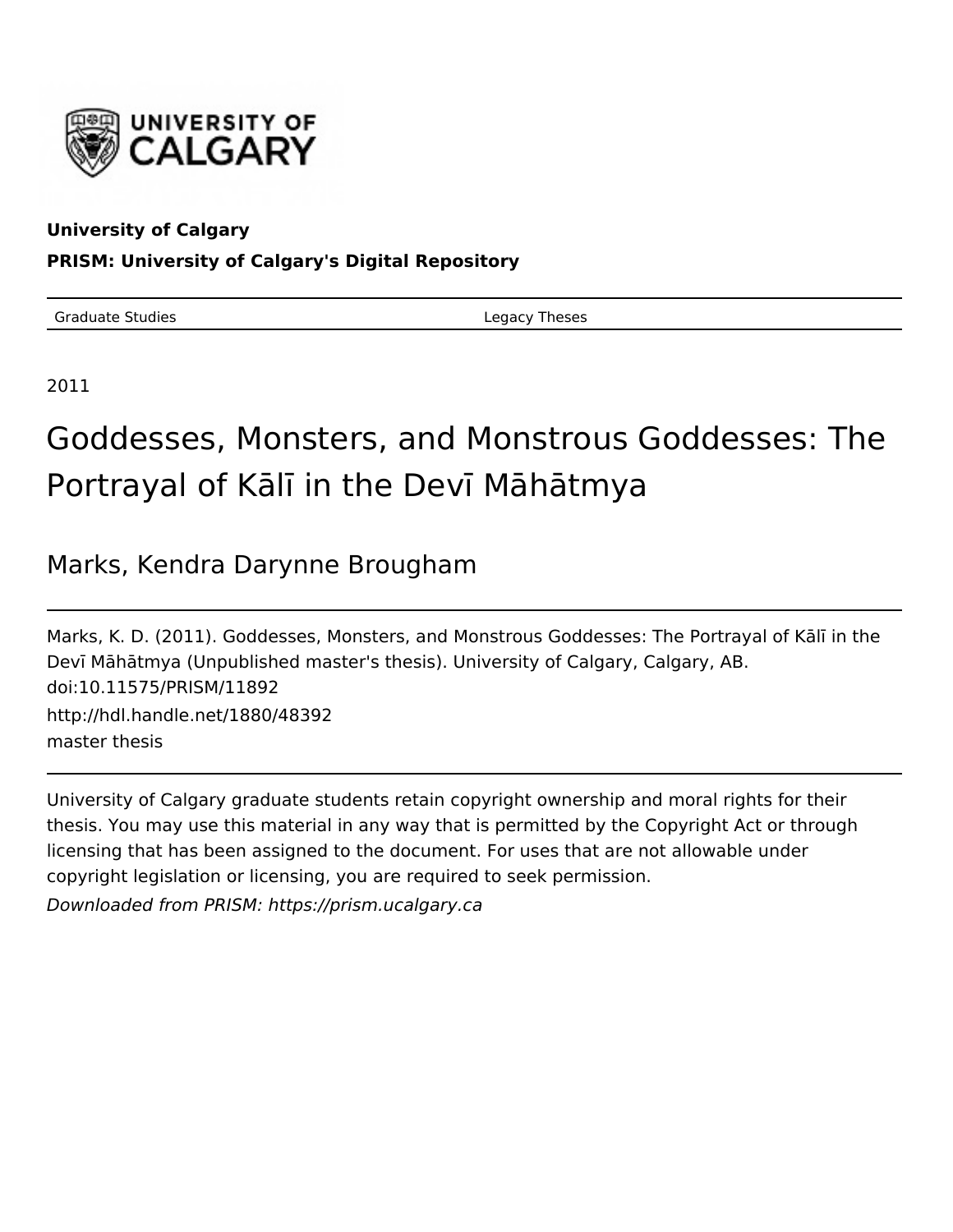## UNIVERSITY OF CALGARY

Goddesses, Monsters, and Monstrous Goddesses:

The Portrayal of Kālī in the *Devī Māhātmya*

by

Kendra Darynne Brougham Marks

## A THESIS

# SUBMITTED TO THE FACULTY OF GRADUATE STUDIES IN PARTIAL FULFILMENT OF THE REQUIREMENTS FOR THE DEGREE OF MASTER OF ARTS

# DEPARTMENT OF RELIGIOUS STUDIES

### CALGARY, ALBERTA

#### JANUARY, 2011

© Kendra Darynne Brougham Marks 2011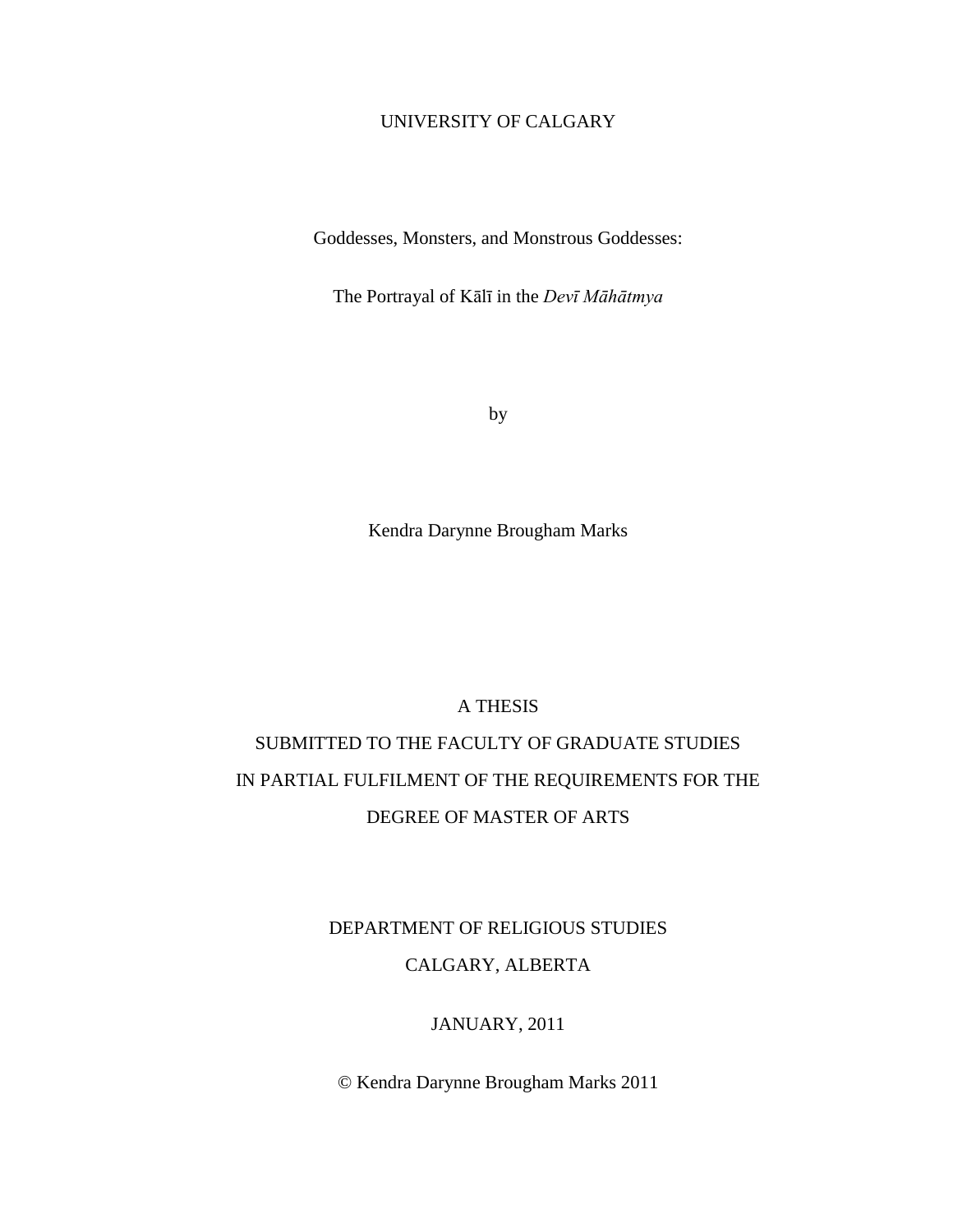

The author of this thesis has granted the University of Calgary a non-exclusive license to reproduce and distribute copies of this thesis to users of the University of Calgary Archives.

Copyright remains with the author.

Theses and dissertations available in the University of Calgary Institutional Repository are solely for the purpose of private study and research. They may not be copied or reproduced, except as permitted by copyright laws, without written authority of the copyright owner. Any commercial use or re-publication is strictly prohibited.

The original Partial Copyright License attesting to these terms and signed by the author of this thesis may be found in the original print version of the thesis, held by the University of Calgary Archives.

Please contact the University of Calgary Archives for further information: E-mail: uarc@ucalgary.ca Telephone: (403) 220-7271 Website: [http://archives.ucalgary.ca](http://archives.ucalgary.ca/)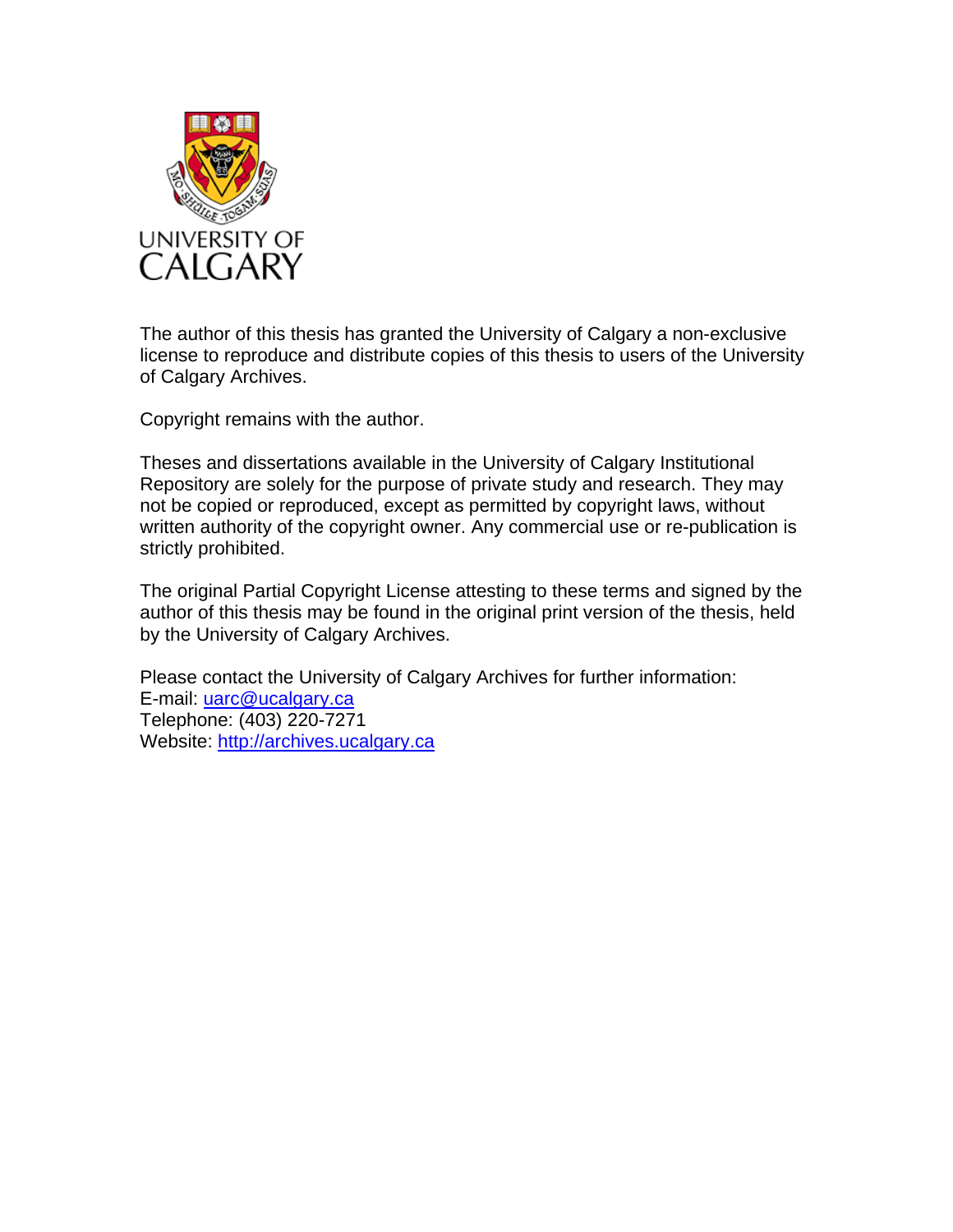#### <span id="page-3-0"></span>**Abstract**

 This thesis examines the portrayal of Kālī in the *purāṇ*ic narrative known alternatively as the *Devī Māhātmya* or the *Durgā Saptaśatī*, which is embedded in the *Mārkaṇḍeya Purāṇa* and which circulates independently as a popular recitational text in the *śākta* traditions. This portrayal is an important part of Kālī's character within Hindu traditions, and influences her depictions in later textual narratives. This thesis analyses Kālī's character in this early text with recourse to the study of character in narrative theory, incorporating concepts from Indian aesthetic theories and themes from Sanskrit mythic literature more generally in order to give greater context to the figure of Kālī in this narrative.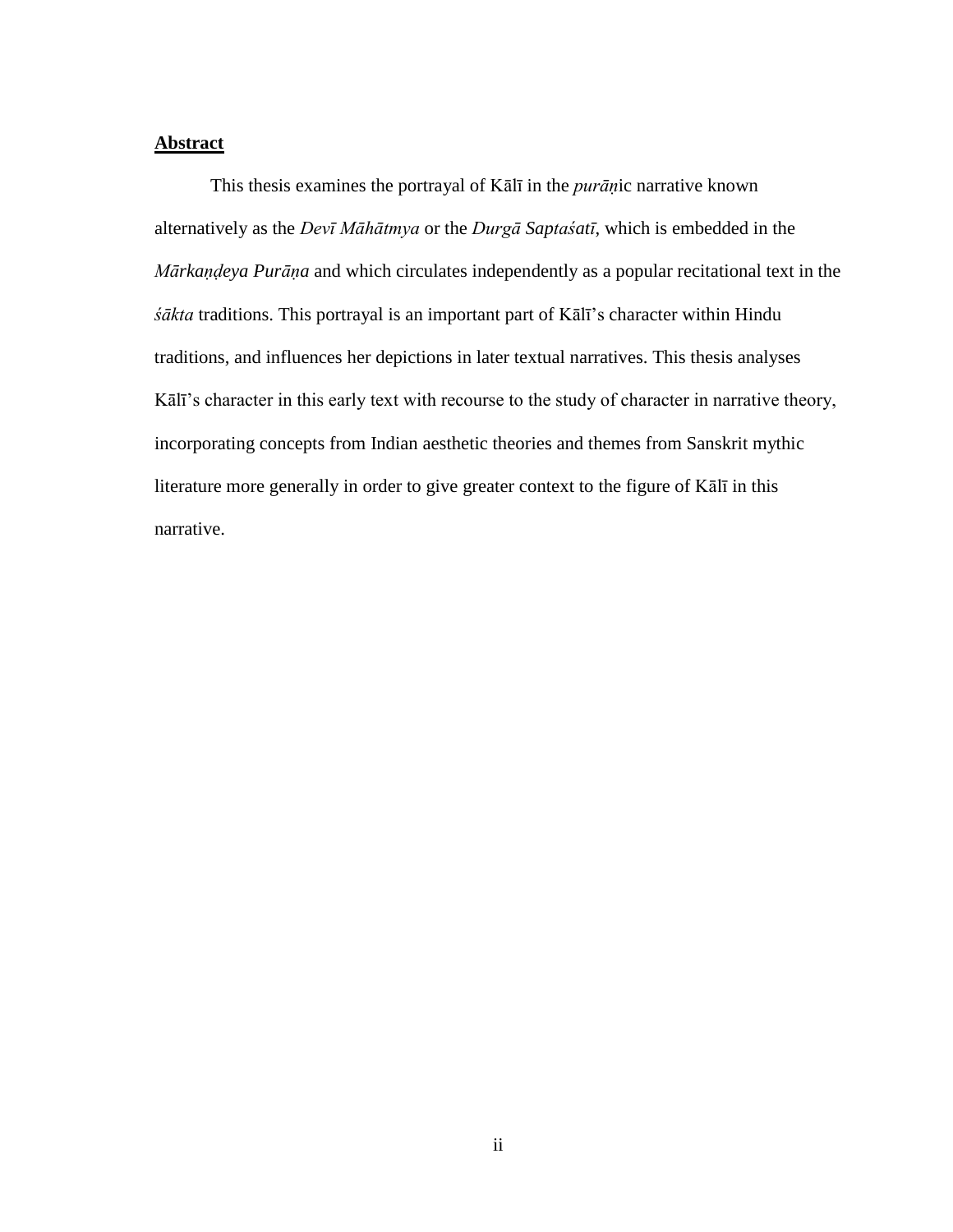#### <span id="page-4-0"></span>**Acknowledgements**

 My sincere thanks are offered to Elizabeth Rohlman, my supervisor, without whom I would not have even conceived of this project, let alone attempted to undertake it. For this, and for her constant support and inspiration, I am most grateful. My thanks also go to Michael Hawley and Debra Jensen, for inspiring in me a love of mythology, Indian religious traditions, and female characters; Tinu Ruparell, for excellent discussions and for his consistent support; Morny Joy, whose classes I have been privileged to take and who inspires and humbles me every time we speak; Chris Framarin, who was always willing to discuss my ideas and whose classes on Indian philosophy and literature both fascinated and challenged me; Hillary Rodrigues, for his enthusiasm and unstinting belief that my project was fascinating; Anne Moore, for her constant kindness and encouragement; Virginia Tumasz, who has shown extraordinary kindness to me over the past several years; Clara Joseph, for graciously sitting on my defence committee; and Douglas Shantz, for agreeing to be a most excellent neutral chair. My utmost gratitude also goes to Perlea Ashton and Rachel Le Blanc, without whom I am sure the universe would disintegrate into chaos.

 The support and love of my four parents over the past seven years has shown me that I am the luckiest of daughters. None of this would have been possible without their encouragement and their unwavering belief in me and my chosen path. All of them ensured that I have always felt loved and supported by an extraordinary family. I would also like to thank my grandparents, living and dead, for always encouraging my love of reading and for their firm belief in me. I wish you were all here to see me now.

 My gratitude is extended to Kristen Burns, Caitlin Holton, Bonnie Shedden, and Katie Young for their kindness, humour, and constant support. Seng Chia, Chris and Jaki Daniels, Tracy Derynck, Tenzan Eaghll, Darryl Ferguson, Sarah Gallant, Nicole Hembroff, Chien-Yuan Hsu, Illana Huckell, Aaron Jensen, Shaleefa Juma, Yasmin Merchant, Kyle Nunweiler, Stephen Rubletz, Anna Samuelson, David Savage, Maegan Sharp, John Siddons, Andrea Sollberger, Dustin Thatcher, Hans Wiens, and Dan Wimmer all made graduate school infinitely more enjoyable; I am astonished and humbled at my luck in these friends. For all things, I would like to thank Joël Laforest, who kept me company throughout this project, who supported me through difficult times, and who continually inspires me. Without him this academic journey would have been much lonelier.

iii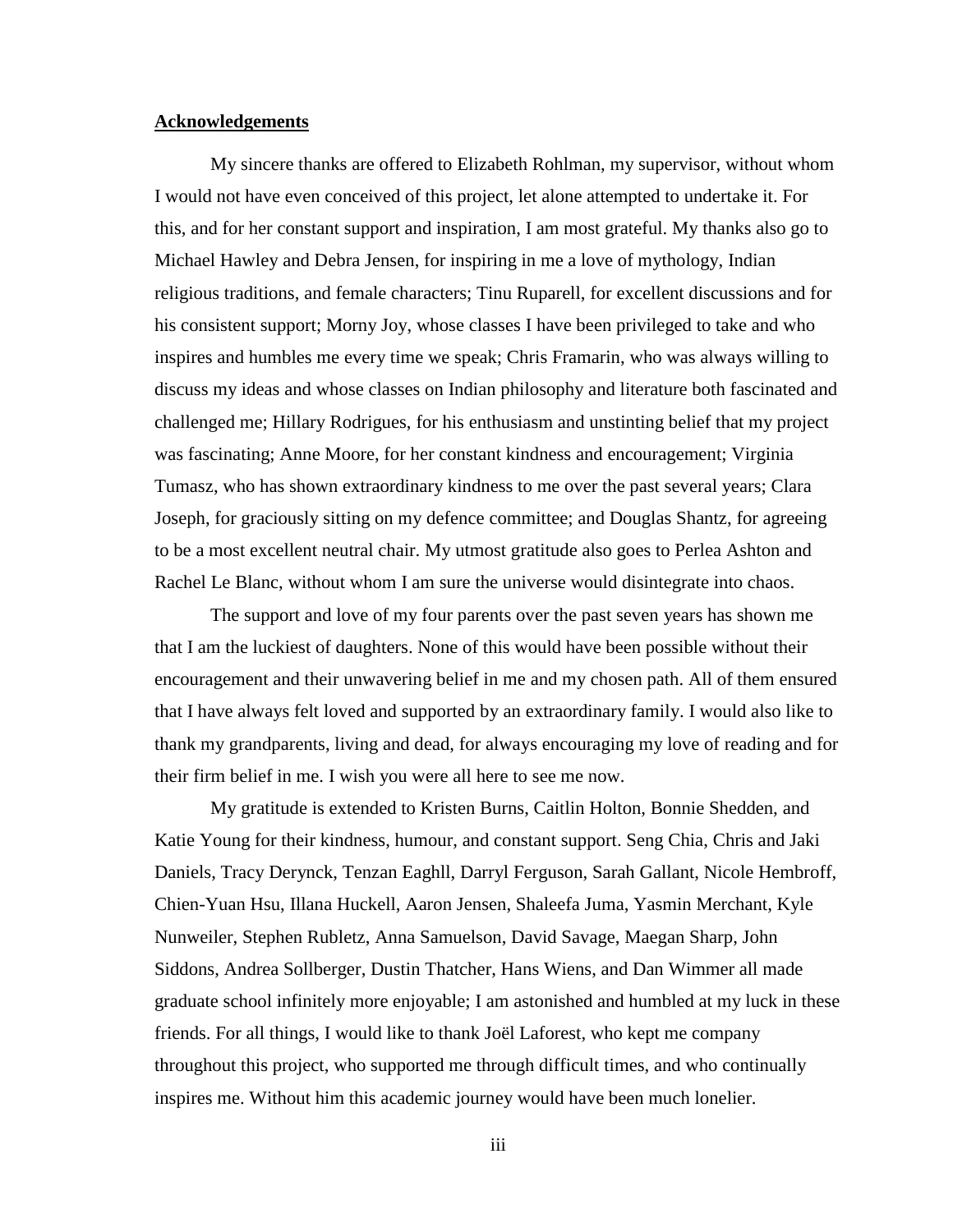<span id="page-5-0"></span>*for my parents,* 

*who told me stories*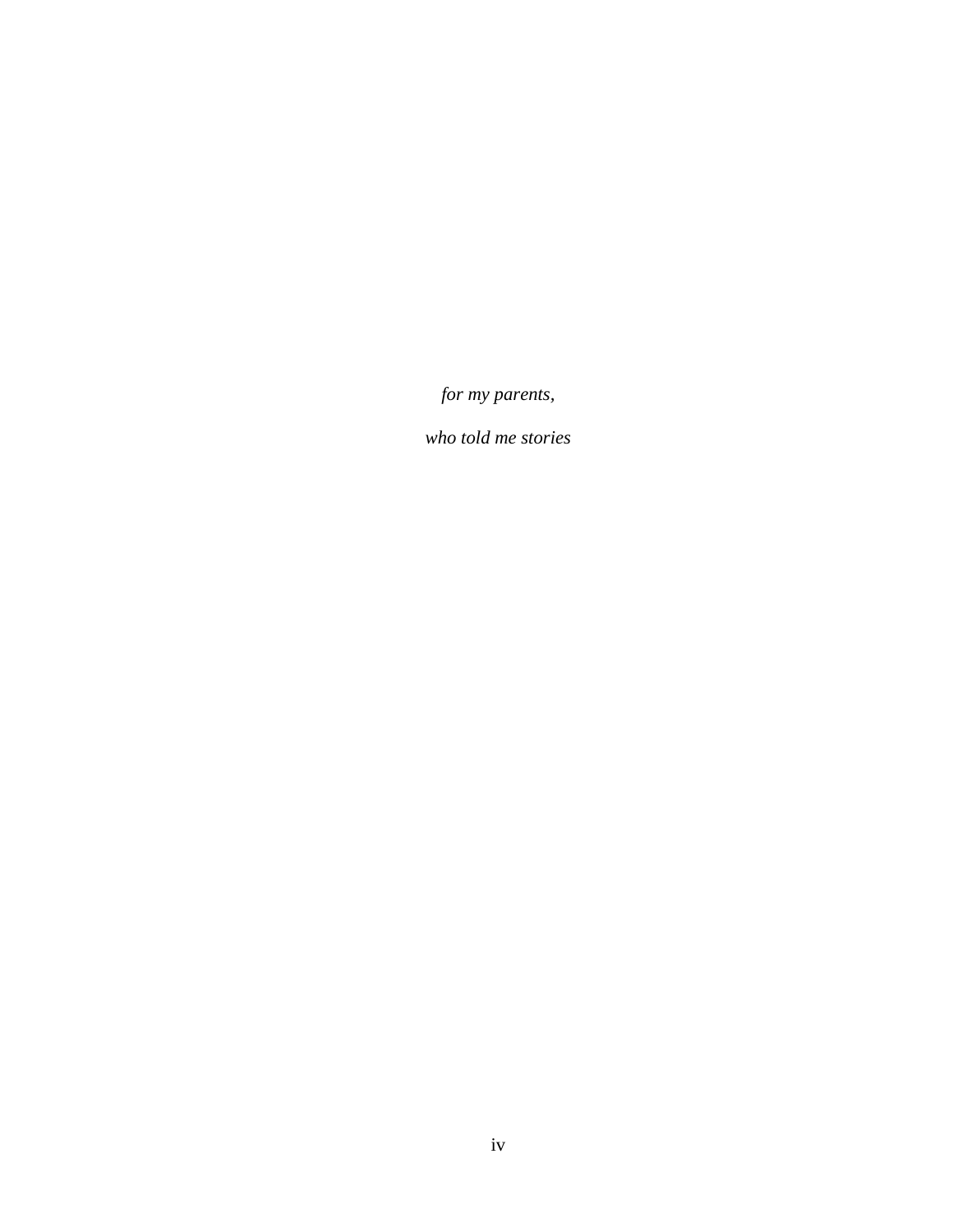| Kālī's Portrayal in the Devī Māhātmya: The Aesthetics of Revulsion & Wrathfulness 67           |  |
|------------------------------------------------------------------------------------------------|--|
| Kālī's Behaviour in the <i>Devī Māhātmya</i> : Violent Sacrifice & the Importance of Noise .85 |  |
|                                                                                                |  |
| Characterisation, Textual Space, & Some Remarks on Being Narratively Essential108              |  |
|                                                                                                |  |
|                                                                                                |  |
|                                                                                                |  |
|                                                                                                |  |
|                                                                                                |  |
|                                                                                                |  |
|                                                                                                |  |
|                                                                                                |  |
|                                                                                                |  |
|                                                                                                |  |
|                                                                                                |  |

# **TABLE OF CONTENTS**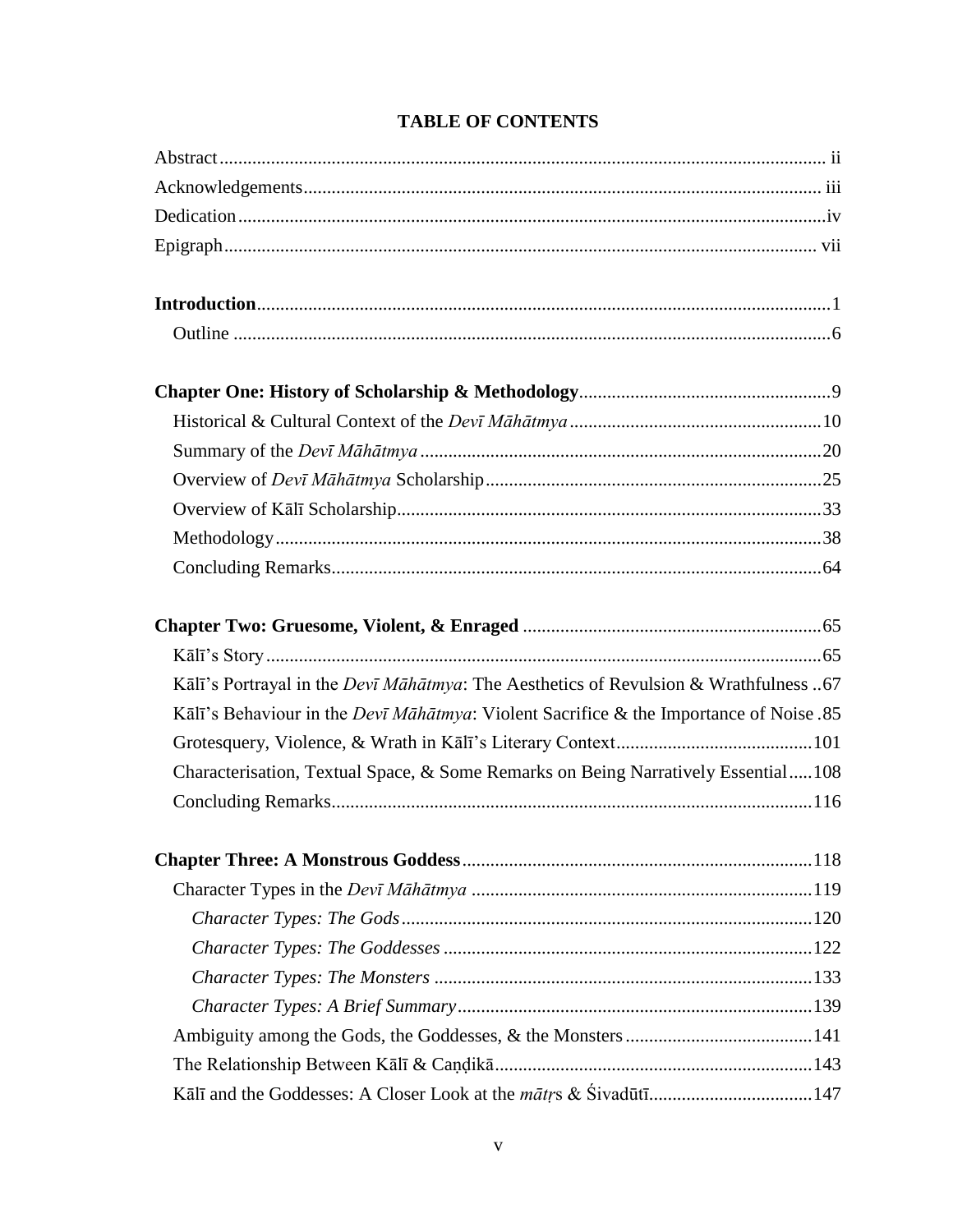| Some Concluding Remarks about Goddesses as Liminal Figures 159 |  |
|----------------------------------------------------------------|--|
|                                                                |  |
|                                                                |  |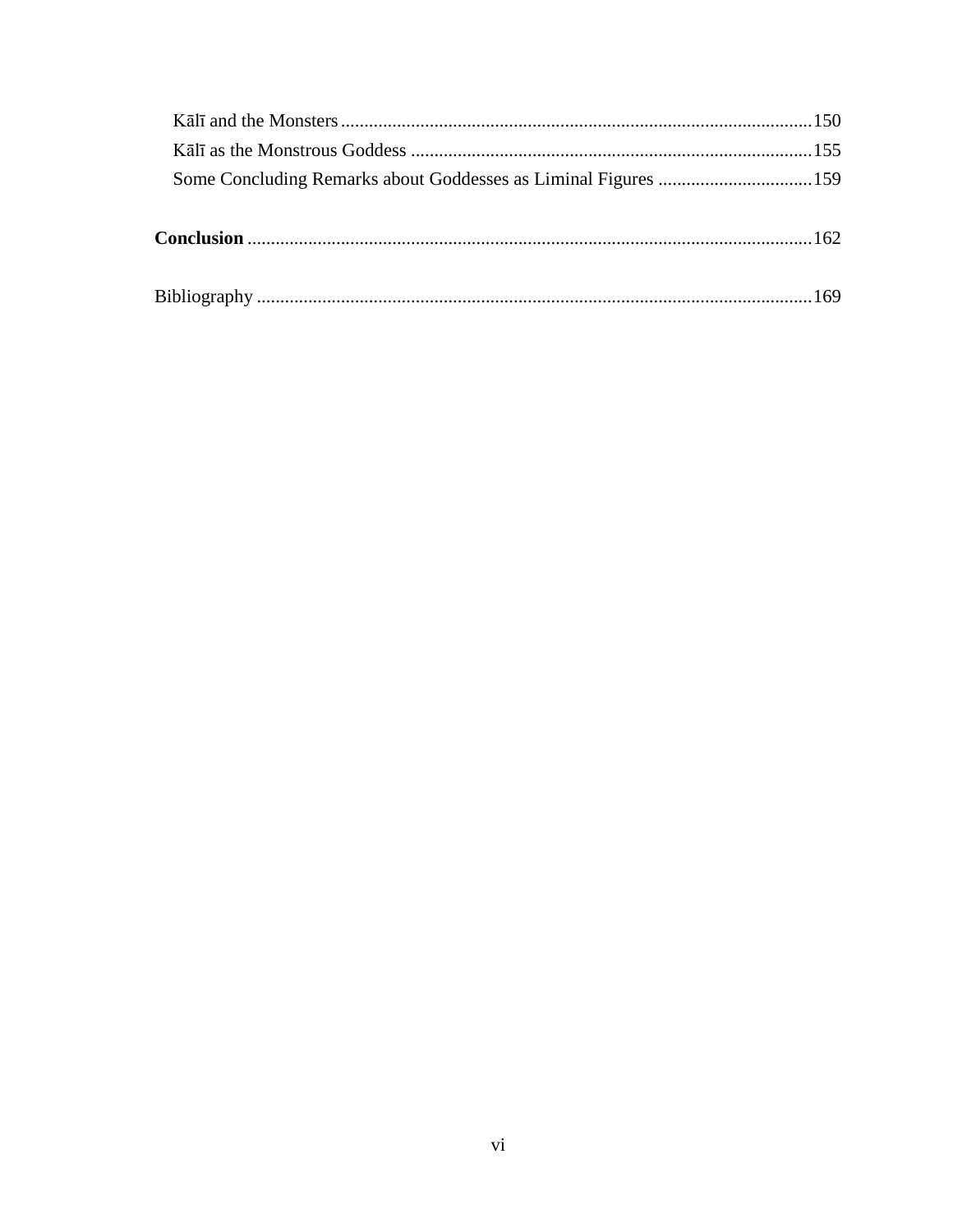# <span id="page-8-0"></span>**Epigraph**

Sometimes, in our confusion, we have been known to turn the Other into a monster *and* a god.

Richard Kearney, *Strangers, Gods and Monsters: Interpreting Otherness.* 

For who can live, having seen Death enraged?

*Devī Māhātmya* 4.12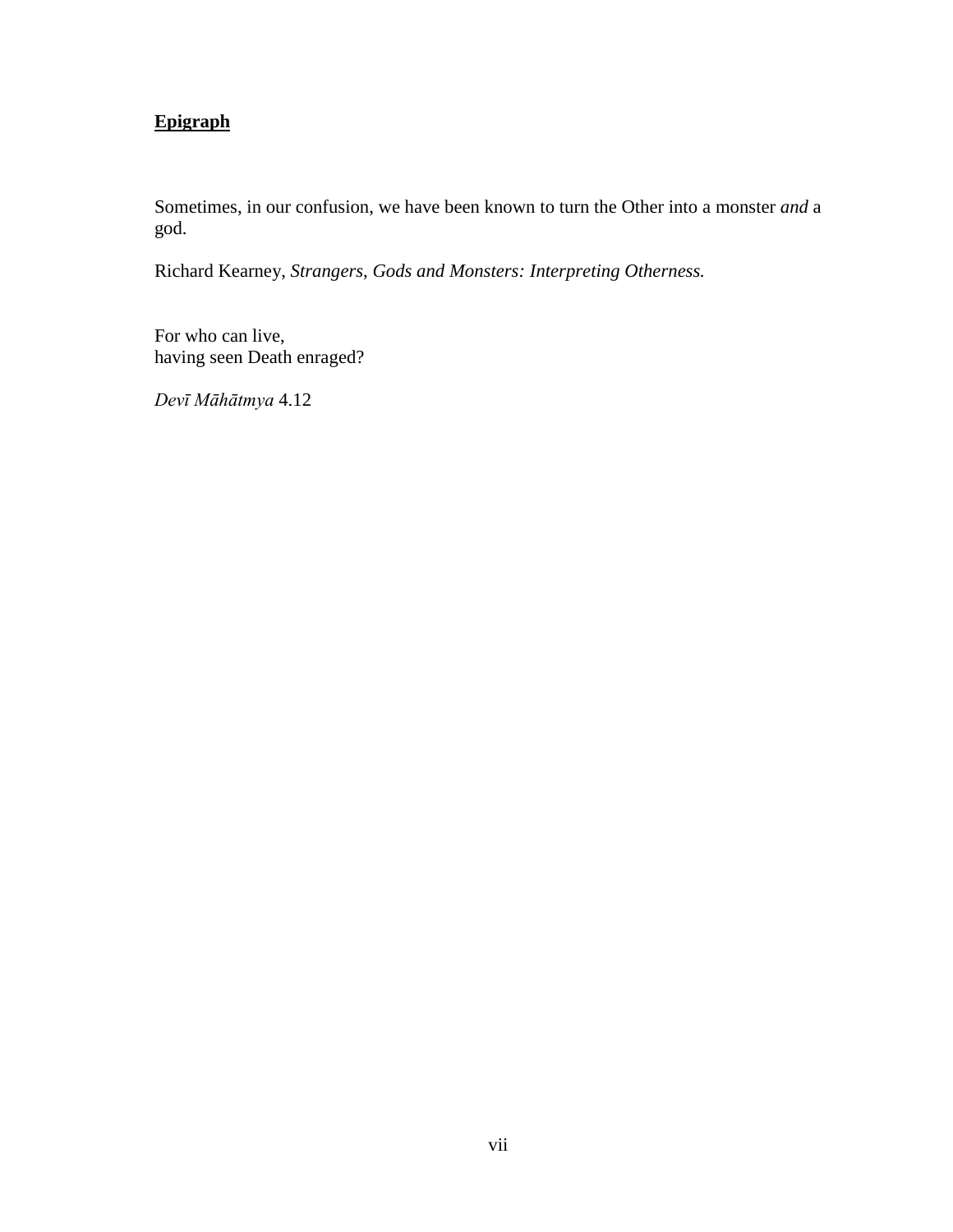#### <span id="page-9-0"></span>**Introduction**

 The portrayal of Kālī in the *Devī Māhātmya* is both nuanced and complex, and informs later representations of her character in the *purāṇa*s, *tantra*s, and *bhakti* poetry. Her character in this text also informs scholarly understandings of her figure within various Hindu traditions, as many of those characteristics foundational to Kālī's portrayal in the *Devī Māhātmya* recur throughout her textual representations. The *Devī Māhātmya* is a *purāṇ*ic narrative dated approximately to the sixth century CE, which is embedded within the *Mārkaṇḍeya Purāṇa* and which plays an important role within Hindu *śākta*, or goddessoriented, devotional traditions. Scholarship focusing on Kālī often cites her portrayal in this text as early evidence of those traits that become pivotal features of Kālī's literary and visual representations in traditions developing after the composition of this text. Kālī's role and position in *tantr*ic literature, beginning in approximately the sixth to ninth centuries CE, is particularly significant in this context, as it is within the *tantra* traditions that she begins to be identified as the ultimate divine reality. This identification continues into the more recently developed Kālī-oriented *bhakti*, or devotional, movements, the literary evidence of which begins in the mid-eighteenth century with the rise of Bengali devotional poetry dedicated to Kālī. Several of Kālī's characteristics as described in the *Devī Māhātmya* reappear throughout her later mythology and iconography: her proclivity for blood-drinking, her long tongue, her gruesome appearance and behaviour, and her association with wrathfulness are significant in her larger literary context.

 This thesis provides a detailed character study of Kālī in the *Devī Māhātmya*, analysing her portrayal both individually and in comparison with the other major characters in the narrative. A close reading of Kālī's representation in this text provides a considerable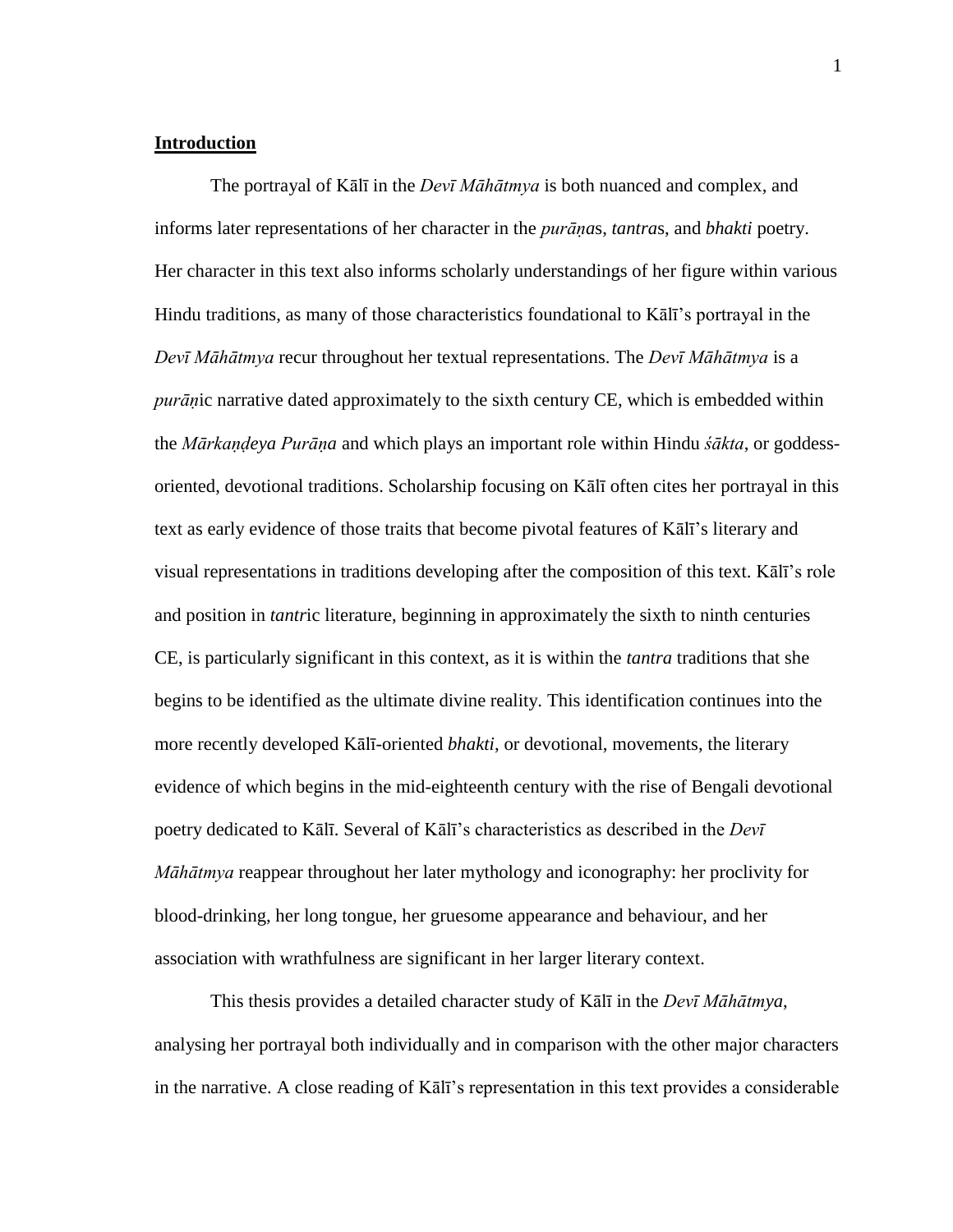amount of information about her character, which is important for understanding her figure within the larger Hindu traditions. The *Devī Māhātmya* is a significant text for an analysis of Kālī's character; this is due in part to the text's early composition and high status within Hindu *śākta* traditions, as well as its pivotal place within Kālī-oriented studies. The vast majority of Kālī scholarship cites the *Devī Māhātmya* in order to provide a brief portrait of her figure in this early text. A study of Kālī in this text thus contributes to that scholarship by enriching scholarly understandings of this early conception of Kālī, and by providing further evidence significant for the study of her figure's development over time. It becomes clear through a close reading of the *Devī Māhātmya* that Kālī is an central character in the text's overall narrative, despite her brief storyline, and that the text is important for Kālī's own representations within Hindu literature. The text constructs Kālī as a significant character not only through emphasising her gruesomeness, her violence, and her wrathfulness, all of which are important themes within the larger context of Sanskrit literature, but also by positing her as indispensable to the battle, as well as by the amount and quality of textual space in which she is prominent.

 The analysis of Kālī's portrayal in the *Devī Māhātmya* is expanded and enriched by considering her place within the larger character framework of the text. In the *Devī Māhātmya*, characters are defined primarily by their allegiances in battle, as well as through a variety of descriptive features. The narrative combines multiple visual and iconographic descriptors to posit its characters in particular ways and to differentiate among them. Part of this positioning is accomplished through explicit labelling and description, but a substantial amount of information is conveyed implicitly through subtle textual cues, including shared traits and similarities in behaviour. Understanding Kālī's position within these larger character frameworks is crucial for comprehending her portrayal in the text, as particular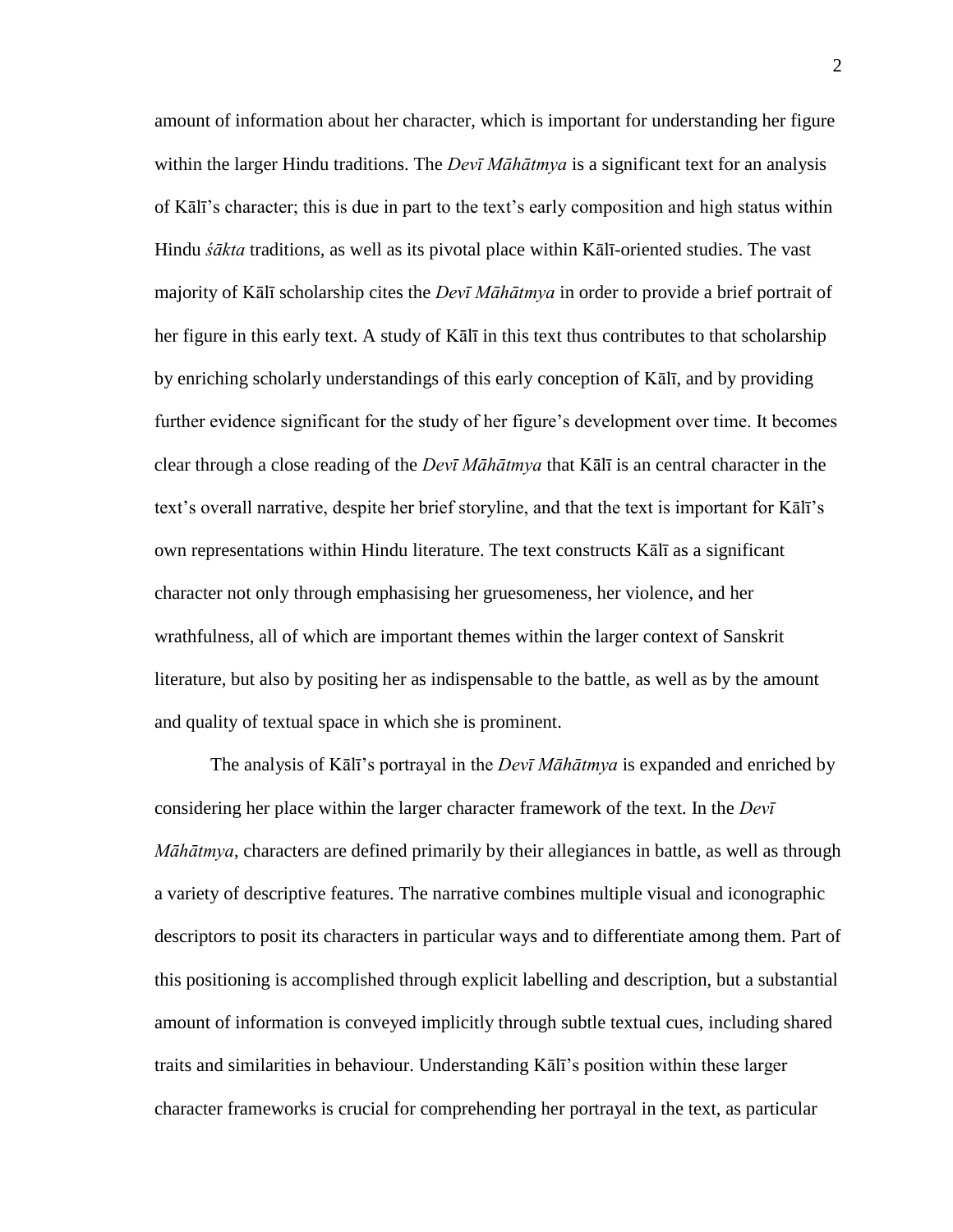features of Kālī become clear only in comparison to the other characters. Examining Kālī in this context highlights those features of Kālī that are surprisingly similar to the *asura*, or antigod, characters, and suggests that Kālī, explicitly labelled as a *devī* or goddess, represents the character type of an *asur*ic *devī*. <sup>1</sup> Her similarities to the *asura* characters are strong enough to position her as substantially more similar to the *asura*s than are any of the other *devī*s present in the text.

 The evidence for the claim that Kālī is an *asur*ic *devī* also provides information about the ways in which the *Devī Māhātmya* conceives of *deva*s, *devī*s, and *asura*s more generally. These conceptions suggest that the text's larger theological objective of constructing the *mahādevī*, or great goddess, as the supreme divine reality requires the inclusion of a character who expresses the necessary claim that the *mahādevī* has an *asur*ic aspect. Analysing Kālī vis-à-vis the other characters in the *Devī Māhātmya* suggests that Kālī functions within this text in two particularly important ways, which mutually reflect and reinforce each other and which support this larger theological objective. First, through the use of repeated textual cues indicating Kālī's similarities both to the *asura*s and to Caṇḍikā, the *mahādevī*, the text implies that Kālī represents the *asur*ic aspect of the *mahādevī*. The text explicitly refers to this aspect, labelling it as the *mahāsurī* or great antigoddess; this aspect exists as part of the larger theological conception of the text, which considers the *mahādevī* to encompass all aspects of reality within her. Kālī's position as an *asur*ic *devī* suggests that she best represents this *asur*ic aspect, which may also have implications for understanding her later representations within Hindu traditions. Second, Kālī's position as an *asur*ic *devī* places her in a liminal state, as her character is posited on

<sup>&</sup>lt;sup>1</sup> The term '*asura*' is frequently translated as either 'demon' or 'antigod;' both terms indicate that these figures oppose the *deva*s, or gods.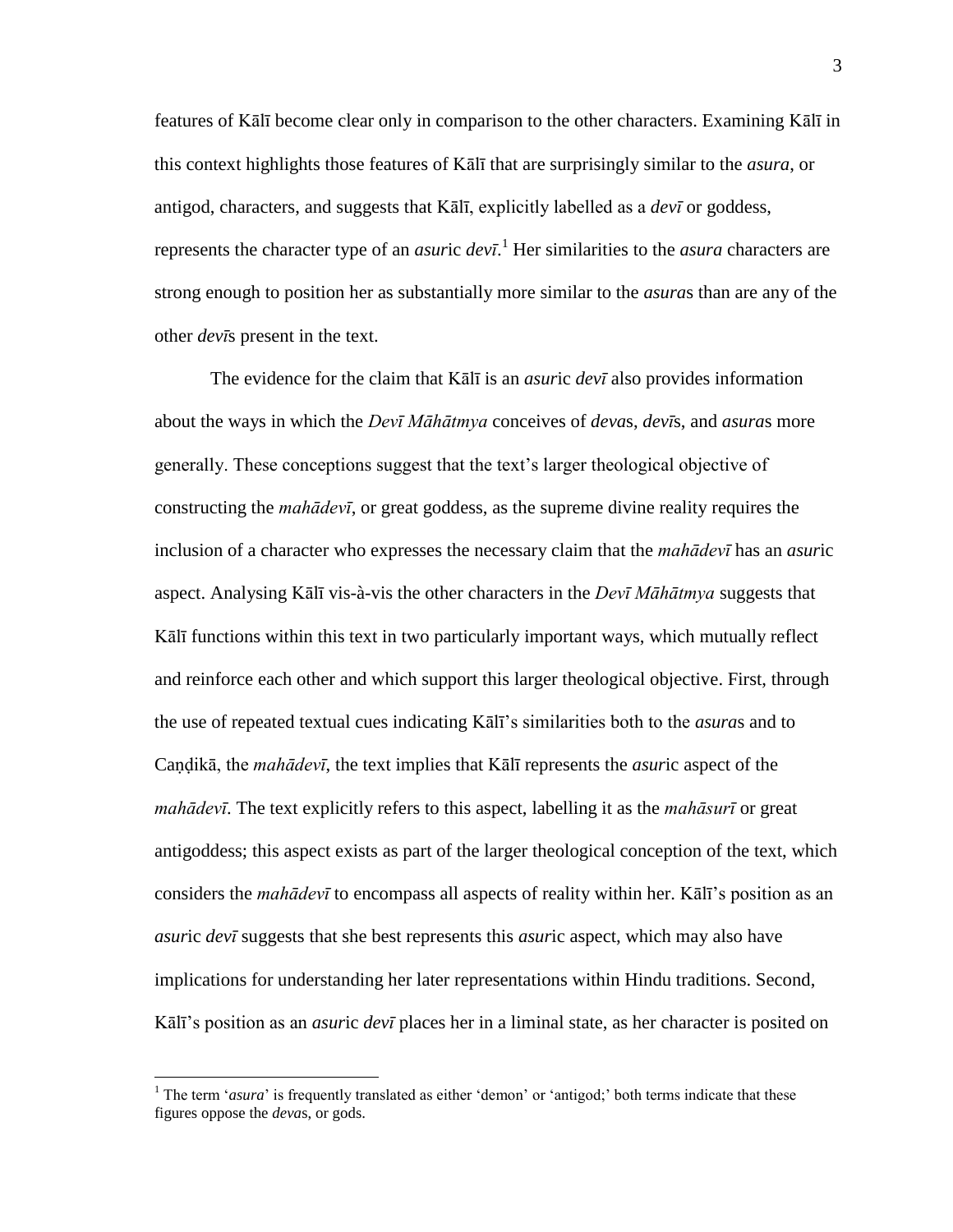the boundary between the *devī*s and the *asura*s. Her position here reflects a further intention on the part of the text, which is to posit the *devī*s as a whole to be liminal characters, placed between the *deva*s and *asura*s. The text constructs the *devī*s in such a way that they share certain characteristics with each group, although primarily with the *asura*s. The *devī*s are thus not merely feminine versions of the *deva*s, and are instead a separate class of beings existing in a liminal position analogous to that of Kālī. Kālī's *asur*ic identity acts to highlight those *asur*ic qualities common to the *devī*s more generally.

 This analysis of Kālī begins by closely examining the means by which the *Devī Māhātmya* explicitly and implicitly seeks to construct her character. To this end, the project draws upon the approach of character study in literary theory more generally, with particular reference to the works of Mieke Bal and Kevin McGrath.<sup>2</sup> McGrath's detailed analysis of Karna within the *Mahābhārata*, in particular, provides many of the specific methods of analysis this project uses to analyse Kālī in the *Devī Māhātmya*. This analysis thus includes a close examination of the text's explicit descriptors of Kālī's character, as well as the implicit and subtle textual markers contributing to her representation. This project also explores the relationships between Kālī and the other characters within the text, particularly with reference to those characters demonstrating marked similarities to her figure. Many of Kālī's features are also considered within the larger Sanskrit literary context, which enriches this project's analysis. A consideration of Indian literary theories, with particular attention to the theory of *rasa*, lends greater support to the conclusions of this project. This thesis' close reading of Kālī rests upon a larger assumption about the nature of texts, which is expressed clearly in the work of Umberto Eco, who claims that

<sup>&</sup>lt;sup>2</sup> Mieke Bal, *Narratology: Introduction to the Theory of Narrative*, 3<sup>rd</sup> ed. (Toronto: Toronto University Press, 2009). Kevin McGrath, *The Sanskrit Hero: Karṇa in Epic Mahābhārata*, Brill's Indological Library, 20 (Leiden: Brill, 2004).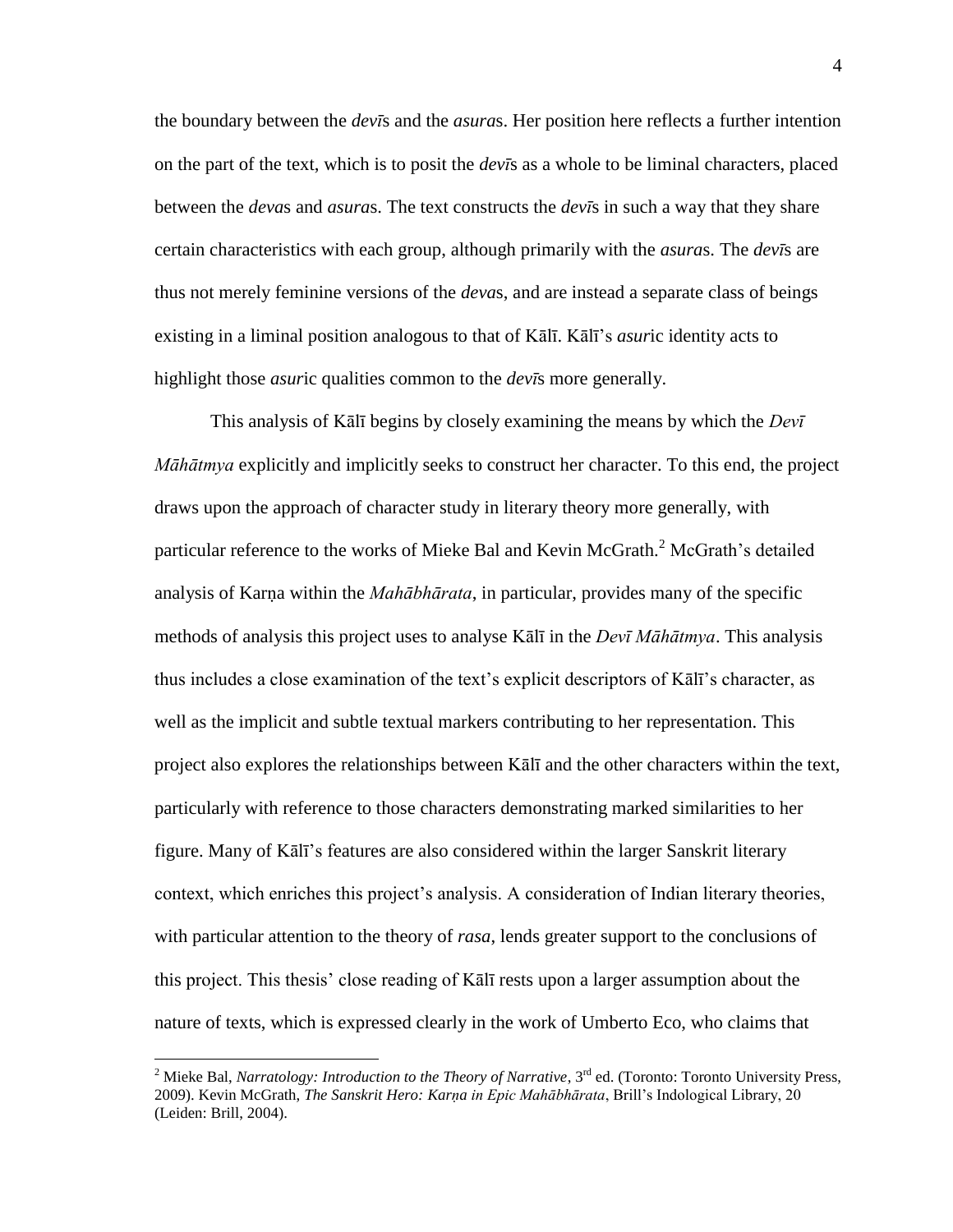narrative texts intentionally use the reader to fill in the necessary gaps left by the narrative, without which the text would not be understandable.<sup>3</sup> These choices result in a negotiation between the text and the reader, through which the understanding of the narrative emerges. While Eco does not explicitly discuss *purāṇ*ic texts, the nature of the *purāṇa*s, particularly their lack of identifiable author, allows for this assumption to inform their study. Furthermore, as characters, particularly those who are divine or semi-divine, are an exceptionally important part of Hindu narratives, looking carefully at the choices a text requires the reader to make about these characters affords a valuable approach to the text itself, and also provides a great deal more information about the characters than is provided by a quick and superficial reading.

 While the aim of this project is to expand and enrich scholarly understandings of the figure of Kālī by closely analysing her portrayal in the *Devī Māhātmya*, this study also provides an analysis of the larger character framework in which Kālī occupies her strange and unique position. The *devī*s and *asura*s, in particular, are described thoroughly in this thesis, and their relationships with one another as well as with the *deva*s are analysed. This provides a more complete picture of the text's conception of *deva*s, *asura*s, and particularly *devī*s, which is especially important for a greater understanding of the text's theological underpinnings and intentions. As Thomas B. Coburn has argued, the *Devī Māhātmya* represents a ‗crystallisation' of multiple local and regional *devī*s into the larger theological concept of the *mahādevī* by a process that involves the incorporation of non-Sanskritic or

<sup>3</sup> Umberto Eco, *Six Walks in the Fictional Woods*, The Charles Eliot Norton Lectures (Cambridge, MA: Harvard University Press, 1994).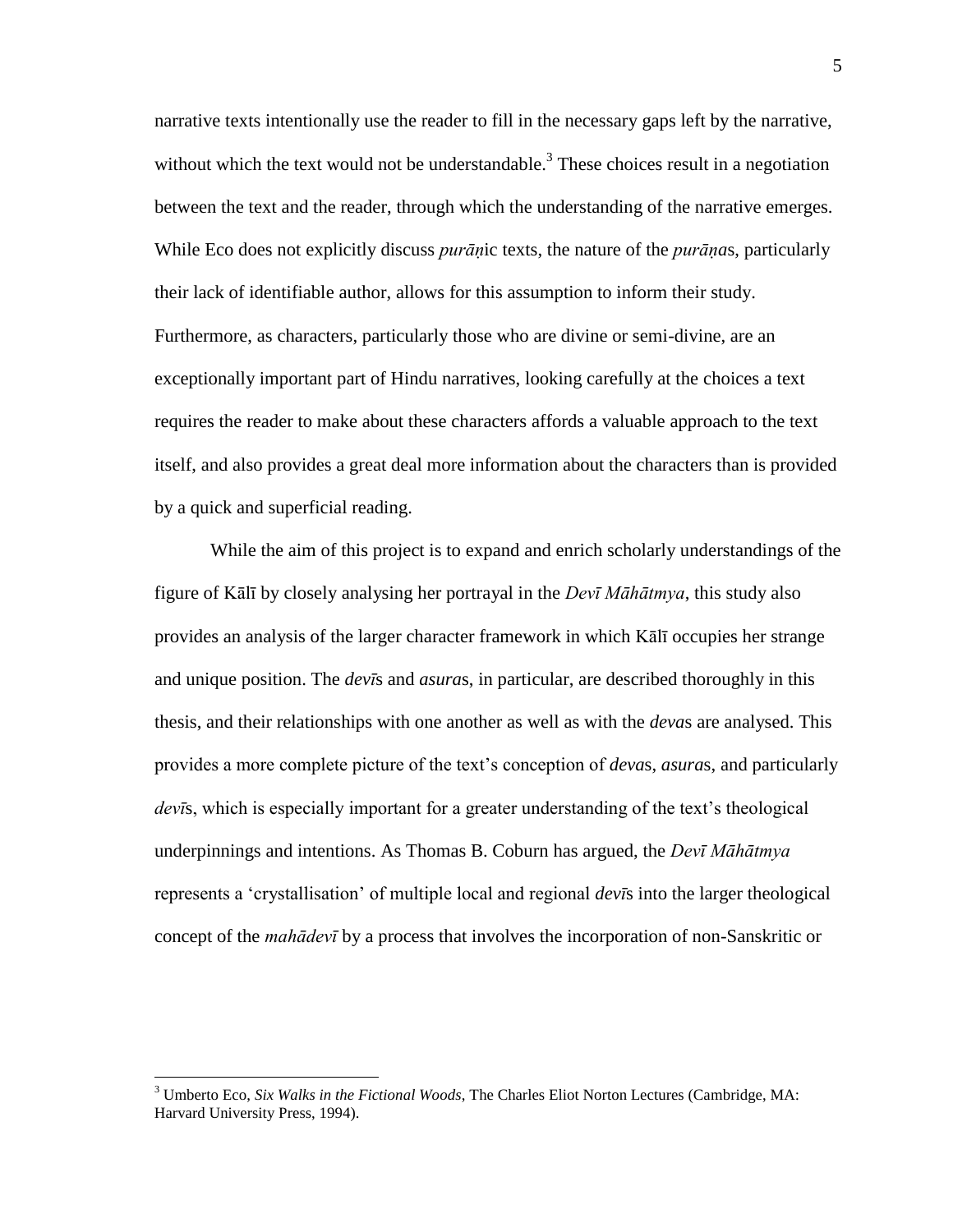tribal themes into the brahmanical tradition.<sup>4</sup> Kalī's position as a liminal character and as a representation of the *mahāsurī* may lend support to these claims. Her portrayal as such may indicate a clear textual intention to incorporate the particularly fierce tribal *devī*s, of which Kālī may be paradigmatic, into the *mahādevī* in particular ways.

 This project also provides evidence for the ways by which the text seeks to convey its construction of character. The text rests upon multiple linguistic, visual, and behavioural cues, along with the careful organisation of textual space, to convey certain conceptions of characters both as individuals and as larger groups. These cues combine to create textual images of individual characters; traits shared between characters serve to construct each individual character in particular ways. This is especially evident in the case of Kālī, whose character is made clearer by examining the characteristics shared between her and the other characters, especially Caṇḍikā and the *asura*s. These larger character analyses, combined with the study of Kālī's character as an individual figure, serve to create a detailed image of Kālī as a character in this early text, which may augment understandings of her depictions in later traditions.

#### <span id="page-14-0"></span>Outline

 $\overline{a}$ 

 The first chapter of this thesis provides background to the *Devī Māhātmya*, locating the text within its historical and cultural context and summarising its storyline. This chapter also provides an overview of western scholarship focusing specifically on the *Devī Māhātmya*, as well as some comments on the history of western *purāṇ*ic scholarship, noting where that scholarship impacts and informs studies of the *Devī Māhātmya*. An overview of

<sup>4</sup> Thomas B. Coburn, *Devī-Māhātmya: The Crystallization of the Goddess Tradition* (Delhi: Motilal Banarsidass, 1988[1984]); see also Thomas B. Coburn, *Encountering the Goddess: A Translation of the Devī-Māhātmya and a Study of Its Interpretation* (Albany: SUNY, 1991).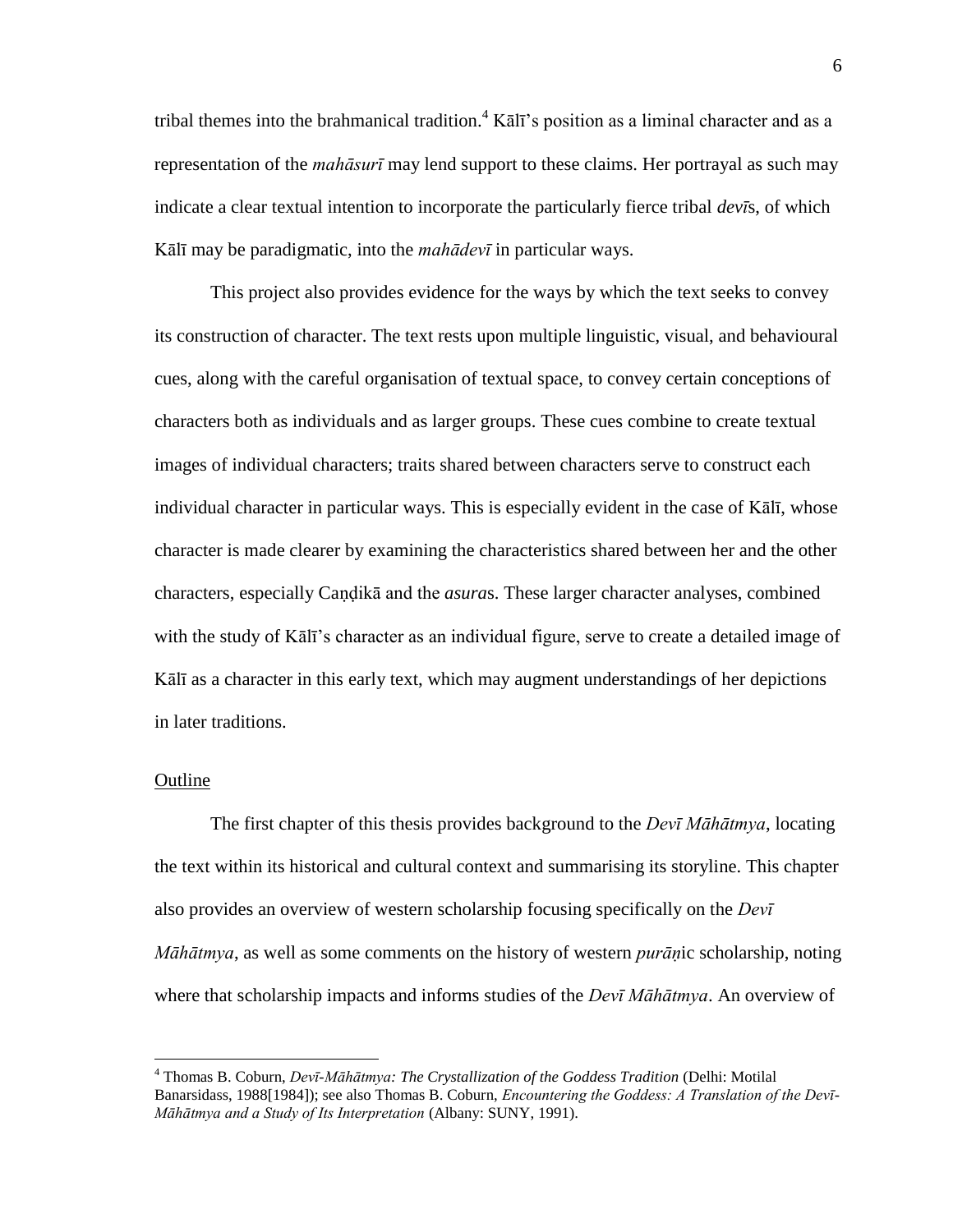Kālī studies is included, with particular reference to those studies which refer to the *Devī Māhātmya*. Few studies have examined Kālī within this text, indicating a lacuna to which this character study can contribute. Chapter One also includes a description of the methodology used in the analyses of Chapters Two and Three, arguing for the applicability of this approach to the subject and detailing the methods used in this analysis.

 Chapter Two begins the investigation into the nature of Kālī's character, focusing almost exclusively on Kālī as an individual, rather than in the context of the other characters within the text. This chapter demonstrates Kālī's significance to the overall narrative of the *Devī Māhātmya*, beginning with a summary of Kālī's storyline within the text and moving thereafter to more detailed analyses. Kālī's primary characteristics are demonstrated to be gruesomeness, violence, and anger, as determined through a close study of her textual representation. Her repulsive appearance and connections to wrath are discussed with reference to the aesthetic theory of *rasa* in the Indian literary tradition, while her capacity for extreme violence is closely analysed, along with her production of loud noises and her speech-act. Kālī's violence is best understood within the larger Sanskrit literary context, as violence is an important theme in many texts, including, in particular, the *Sauptikaparvan* of the *Mahābhārata*. Kālī's fundamental characteristics are also discussed with reference to her larger literary traditions, and her figure is briefly analysed with recourse to western narrative theory.

 Chapter Three analyses Kālī within the context of the other characters in the *Devī Māhātmya*. The *deva*s, *devī*s, and *asura*s are described, and their character types are constructed. Kālī's portrayal is then analysed with reference to these character types; in so doing, this project constructs Kālī's character type. In particular, Kālī's characteristics are examined in comparison to the *mātṛ*s, a smaller group of violent mother-goddesses, to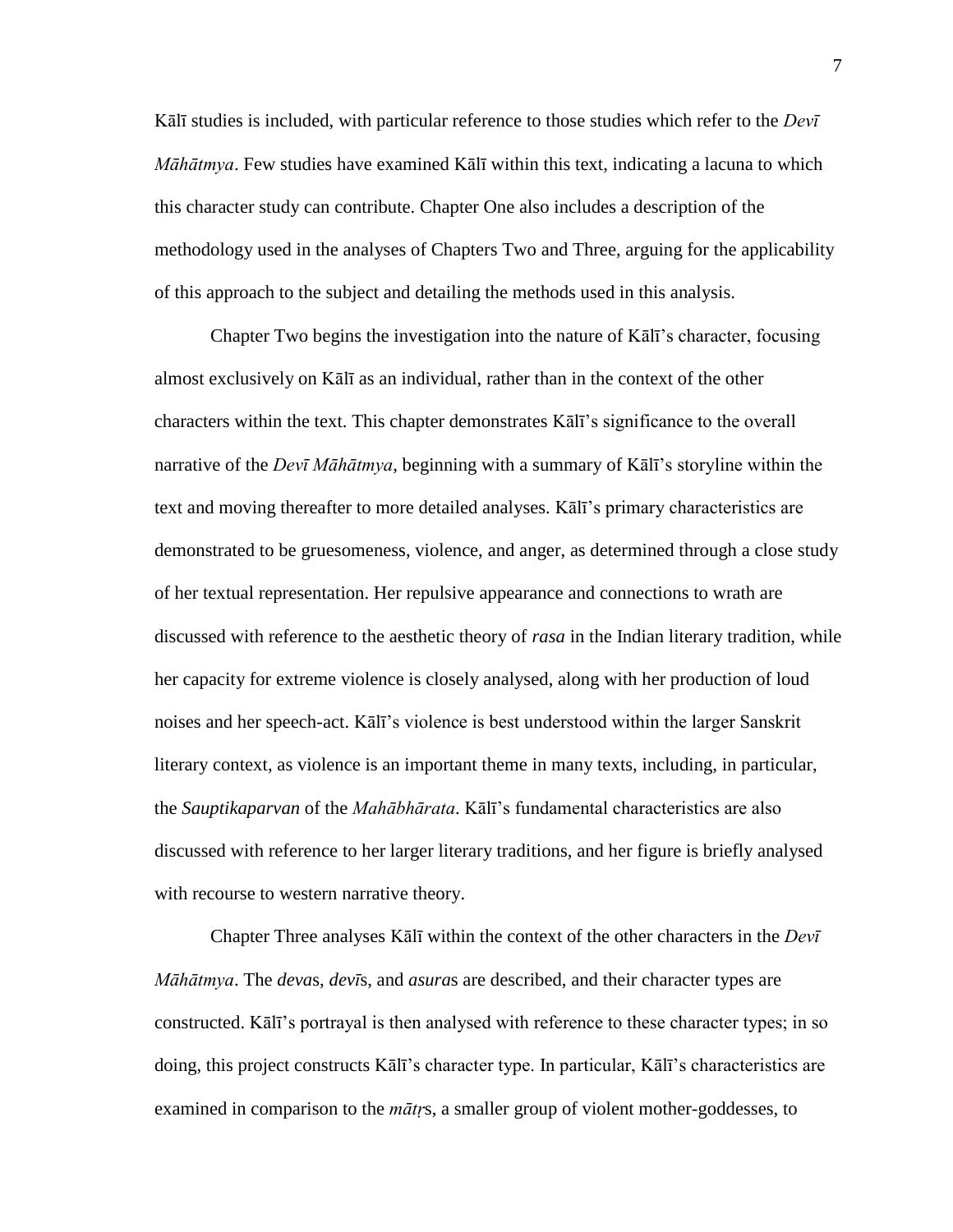Śivadūtī, to the *asura*s, and to Caṇḍikā. Kālī's similarities to the *asura*s, her status as a devī, and her close relationship with Candika indicate her position as the representation of the *asur*ic *devī* character type. As this type, Kālī expresses the *mahāsur*ic aspect of the *mahādevī*. The *mahāsurī* is discussed with reference to the cultural world in which the *Devī Māhātmya* exists, since the connections between the *asura*s and the *mahādevī*, particularly with respect to the concept of *māyā* or illusion, are integral to the *asur*ic aspect present in the *Devī Māhātmya*'s conception of the *mahādevī*. Kālī's liminal position as this *mahāsur*ic aspect is also discussed in this chapter, as is that of the *devī*s more generally.

 The Conclusion returns to the use of literary theories in the study of Sanskrit narrative texts and to the construction of Kālī as an *asur*ic *devī*. The application of western literary theory, particularly in context with both Indian aesthetic theories and tropes common within Sanskrit literature, allows for a closer and more thorough examination of the *Devī Māhātmya*'s presentation of character. Such an analysis provides information about the position of the *Devī Māhātmya* within the larger textual worlds of Sanskrit literature, and also provides evidence for this project's assertion that Kālī represents an *asur*ic *devī*. This conception of Kālī may provide further insights both for the position of the *Devī Māhātmya* within the larger processes of religious change and literary developments and for Kālī's development within Hindu textual and devotional traditions. Kālī's position as *asur*ic is discussed with reference to her other literary representations, and her status as the *mahāsurī* in the *Devī Māhātmya* is considered to be significant for her later position as the *mahādevī* in both *tantra* and Kālī-oriented *bhakti* traditions.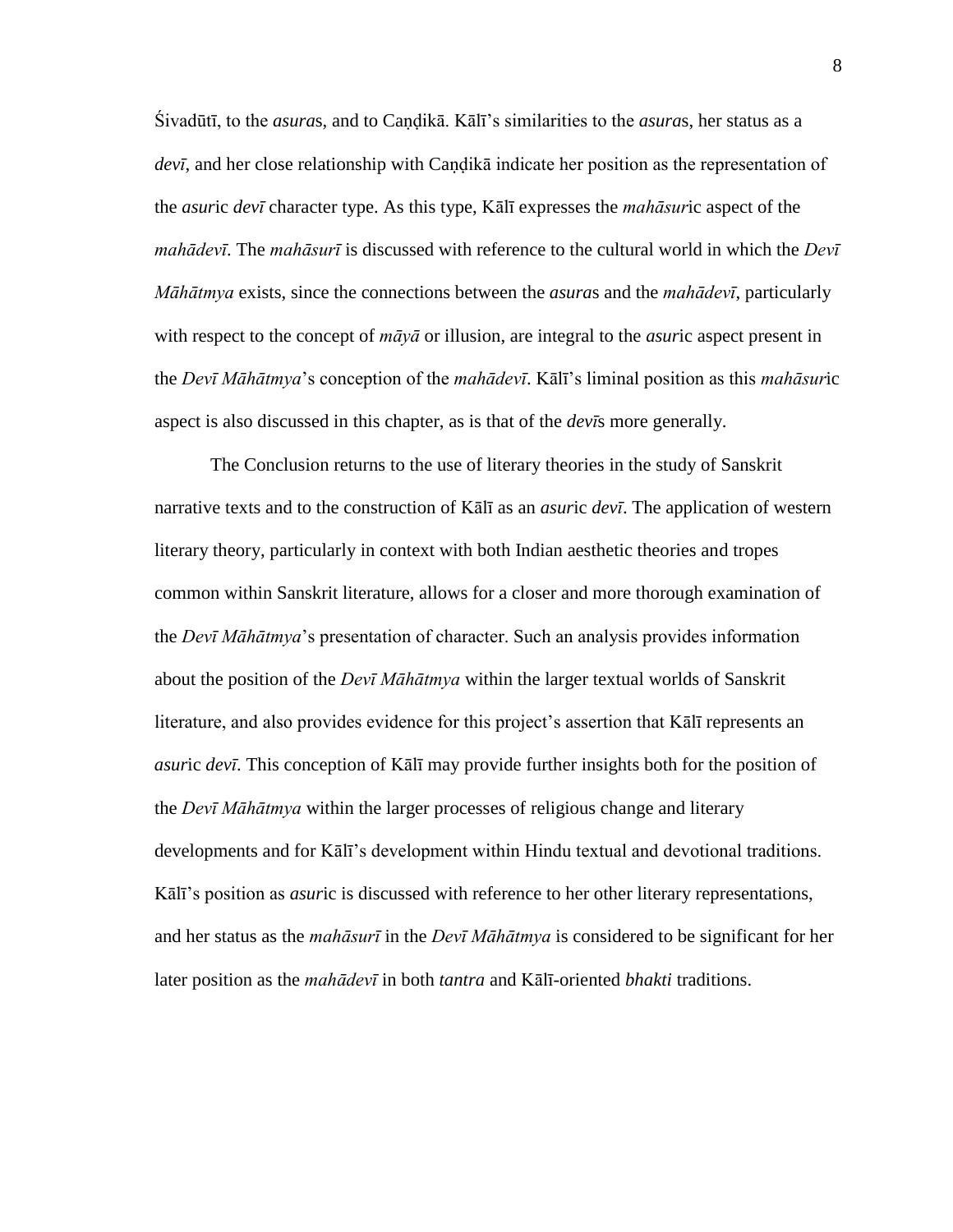#### <span id="page-17-0"></span>**Chapter One: History of Scholarship & Methodology**

 This chapter introduces the *Devī Māhātmya*, placing it in its historical and cultural context and providing a brief summary of its principal storyline. The focus of this project is on the role of Kālī as a character within the text, and uses narrative theory as methodology rather than an approach based in history. A brief grounding of the *Devī Māhātmya* within its historical context, however, provides information concerning Kālī's character, particularly with regard to the other ferocious *devī*s present in the cultural imagination during the time of the text's first composition. Such a grounding provides important points about the text itself. Chapter One also discusses the general approaches of western scholarship to both Kālī and the *Devī Māhātmya*, as an overview of these approaches indicates the lacuna to which this thesis contributes. Scholarship on the *Devī Māhātmya* is best understood within the context of *purāṇ*ic scholarship more generally, as several of the trends within *purāṇ*ic scholarship have contributed in significant ways to studies of the *Devī Māhātmya*. This chapter's summary of scholarship on Kālī pays specific attention to those contemporary studies focusing on her role in literature, particularly to those incorporating her position in the *Devī Māhātmya* into their analyses. While the majority of this scholarship does not play a significant role in the analysis of this thesis, it is included here both to give context to the scholarly tradition in which this project is situated and to demonstrate and account for the minimal focus historically paid to narrative, both in the *Devī Māhātmya* specifically and, more generally, for Kālī within Hindu traditions. Chapter One concludes with a description of the methodology utilised for the analyses in Chapters Two and Three, focusing particularly on the models of Mieke Bal and of Kevin McGrath,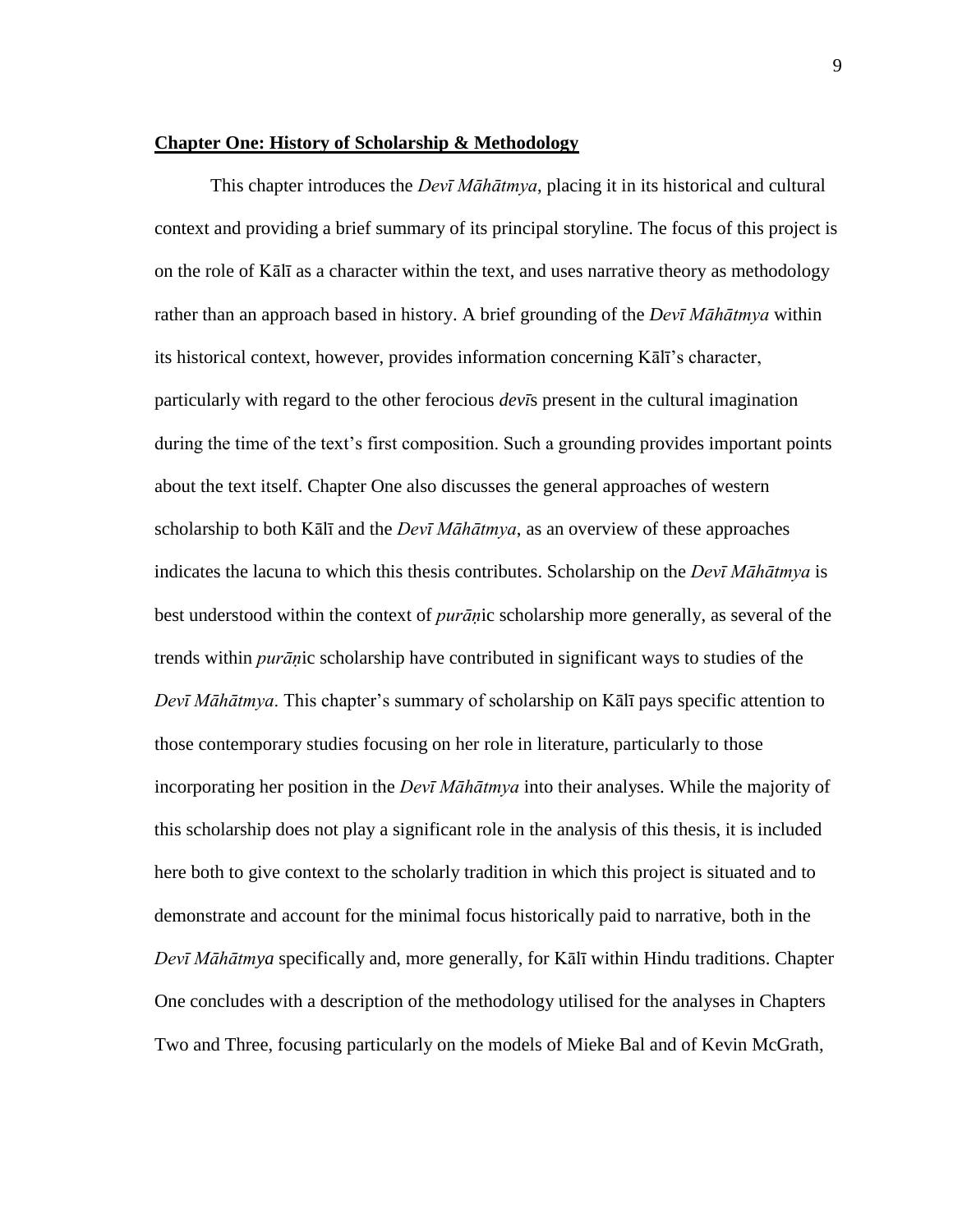and discussing the ways by which these analyses contribute to understandings of the figure and role of Kālī within the text.

#### <span id="page-18-0"></span>Historical & Cultural Context of the *Devī Māhātmya*

 The historical and cultural context of the *Devī Māhātmya*, while important for situating the text within its cultural world, also provides information about the position of Kālī within the text's conception of the *mahādevī*, a position which significantly informs Kālī's character in the text. Her role and function in the narrative rest at least partially, if not primarily, on her position as a particular type of *devī*. This type of *devī*, here called an *asur*ic *devī*, serves to express the *mahāsurī* aspect of Caṇḍikā, the *mahādevī*. It is thus helpful to attempt to understand the position this text plays in the development of the cosmological idea of the *mahādevī*, as well as to understand the role of the lesser *devī*s within that concept. Prior to the theological conception expressed in the *Devī Māhātmya*, namely the personification of a feminine ultimate divinity, *devī*s were conceived of only as individuals. These individual figures frequently expressed a single concept, theological function, or natural phenomenon. For example, Vedic *devī*s such as Vāc or Nirṛti expressed the concepts of speech and night, respectively. As the idea of the *mahādevī* developed, individual *devī*s were increasingly understood to be specific aspects or manifestations of that one great *devī*. Their particular qualities began to indicate their individual identities as multiple aspects of the singular *mahādevī*, rather than as separate deities altogether. This shift in thought is expressed clearly in the *Devī Māhātmya* through the use of multiple *devī* characters understood to be manifestations of Caṇḍikā, the *mahādevī*. The character of Kālī, who more so than the other *devī*s expresses a specific and recognisable aspect of the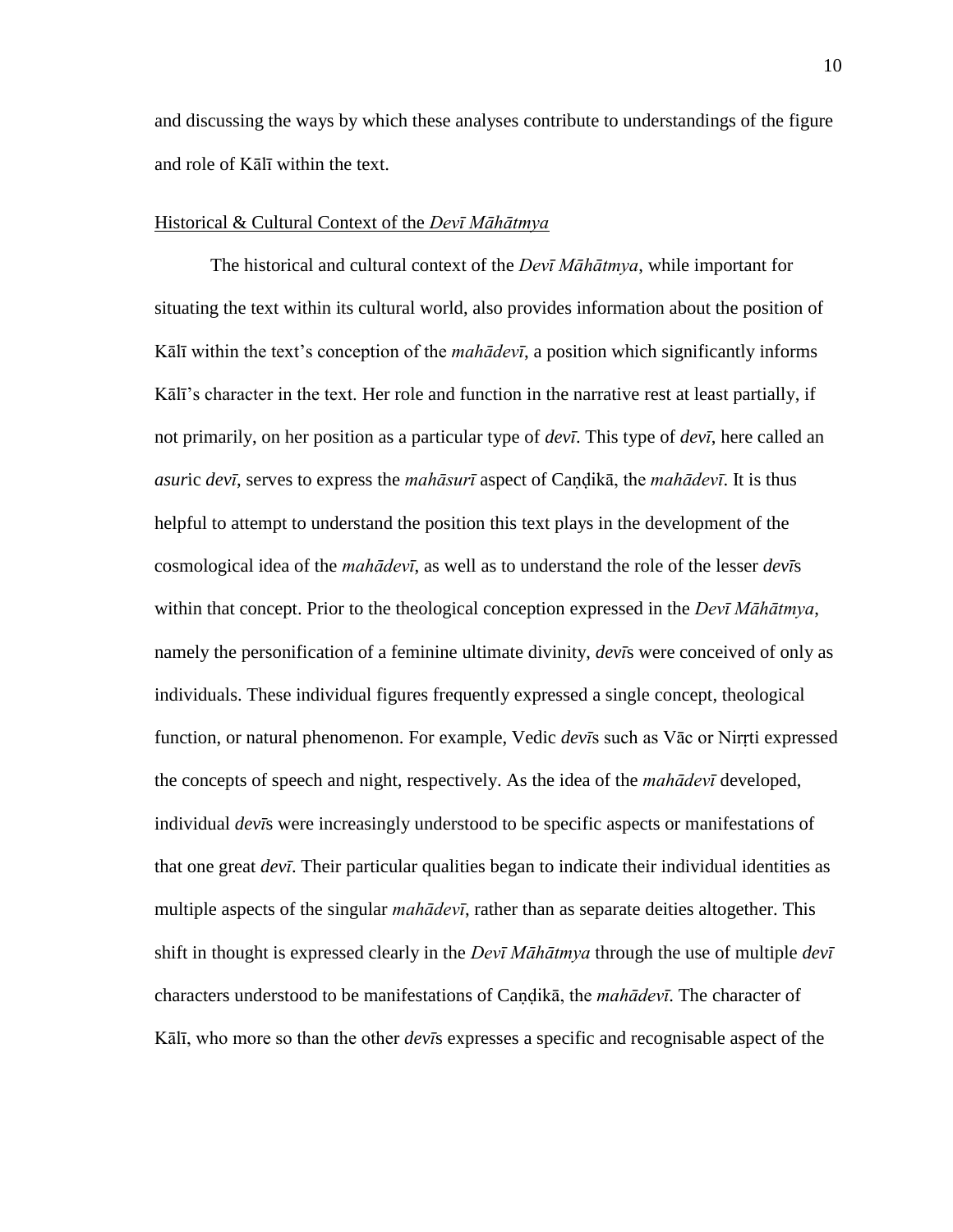*mahādevī*, is representative of the text's attempt to fuse multiple local and minor *devī*s into the larger, pan-regional supreme divinity.

 Texts live within cultural worlds, and in order to comprehend Kālī's role as a *devī* within this text, both individually and among the other characters, it is necessary to understand how the culture in which this text lives conceives of the *mahādevī* and her place in the larger cosmology. As the ultimate divinity, the *mahādevī* contains within herself the entirety of the cosmos, and she is responsible for its creation, sustenance, and dissolution; as such she is a devotional figure, and is meant to be worshipped. The concept of the *mahādevī* as such during the time of the composition of the *Devī Māhātmya* is important for Kālī's figure in this text, as Kālī's relationship to the *mahādevī* is foundational to the construction of her character. However, scholarly knowledge concerning this historical and cultural context is limited. This section thus briefly includes a discussion of the position of the text within later devotional traditions, which provides further details of the cultural world the *Devī Māhātmya* inhabits. Such context exemplifies the importance of the concept of the *mahādevī* within devotional contexts, and reiterates the important point that *devī*s are often worshipped as the *mahādevī* herself. As each *devī* is both an aspect of the *mahādevī* and an expression of the *mahādevī* as a unified being, devotion to one *devī* is often understood to be devotion to the *mahādevī* through the specific vehicle of the individual, lesser *devī*. Alternatively, a *devī* may be viewed within her specific devotional traditions as the most complete and perfected form of the great feminine reality. This larger cultural context may provide some evidence towards the development of Kālī's position in those later traditions devoted exclusively to her, as those traditions generally view Kālī as the *mahādevī* herself, rather than as a mere aspect.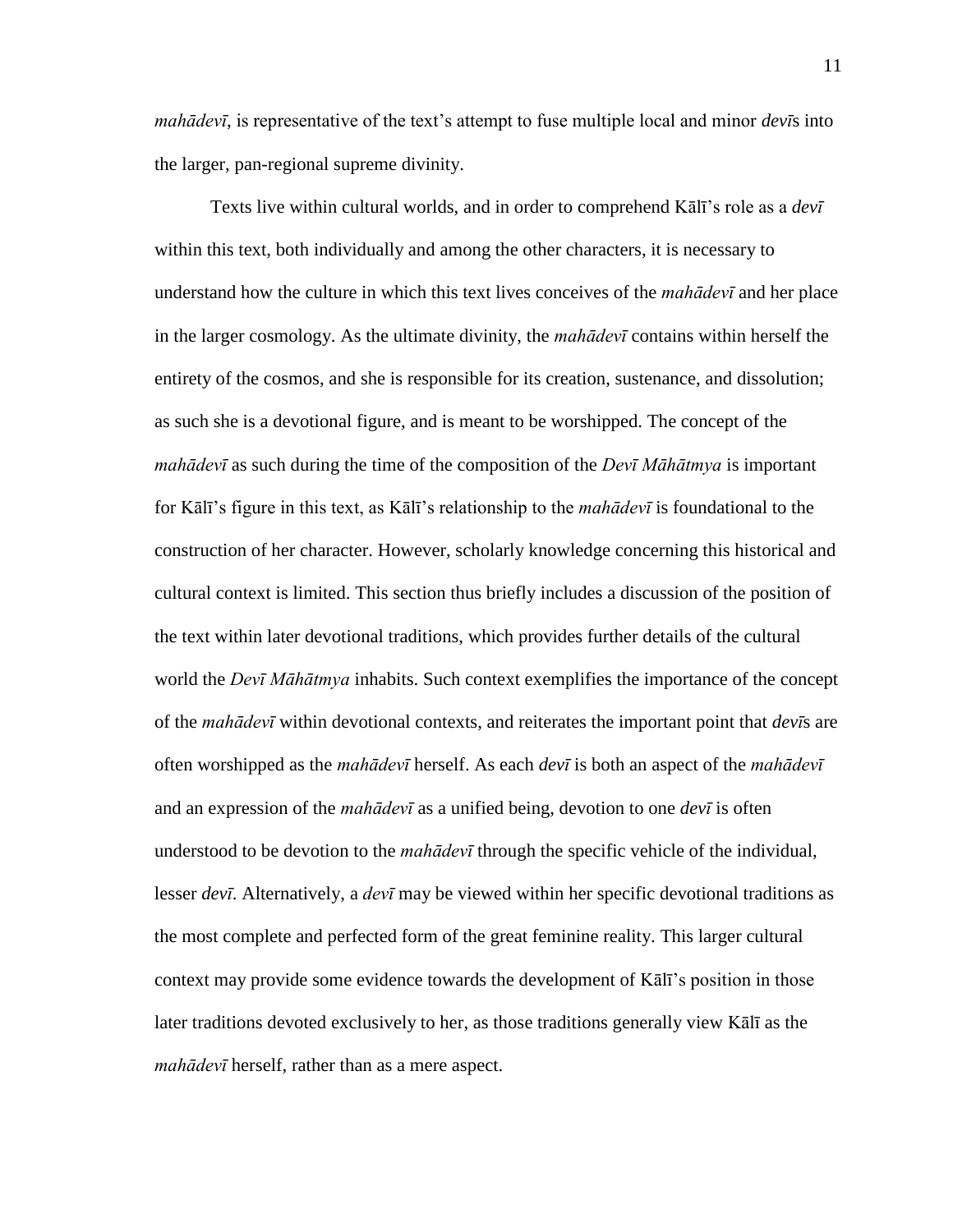The *Devī Māhātmya* comprises chapters 81 through 93 of the *Mārkaṇḍeya Purāṇa*, which H.H. Wilson dated to the ninth or tenth century.<sup>1</sup> Later scholars rejected this date, and most contemporary scholars now accept Frederick Eden Pargiter's placement of the text between 300-600 CE. Hillary Rodrigues notes that most scholars date the text to the fifth or sixth centuries  $CE$ , although some, such as Charlotte Schmid, consider the text's composition to be during the seventh century CE.<sup>3</sup> According to Pargiter, this *purāṇa* was most likely composed somewhere in western India, north of the Narmada river valley.<sup>4</sup> The *Devī Māhātmya* itself is almost certainly an independently composed later addition, although most scholars usually consider its date as coinciding with that of the *Mārkaṇḍeya Purāṇa*. 5 Thomas Coburn, the most significant modern scholar of the *Devī Māhātmya*, consistently dates it to the fifth or sixth centuries CE, following the dates of Pargiter and V.V. Mirashi. $6$  The earliest manuscript has been dated to 998 CE,<sup>7</sup> with an inscription citing a verse from the text dated to either  $608$  CE or circa  $613$  CE.<sup>8</sup> These dates indicate that Kālī's representation in this text precedes her representations in both *tantr*ic and *bhakti* literature, which suggests that some of her features, as described in this text, may have influenced conceptions of her in these later textual traditions. It is possible that Kālī's relationship to Caṇḍikā in this text also inspires her later representations, and that this early

<sup>&</sup>lt;sup>1</sup> H.H. Wilson, *The Vishṇu Purāṇa: A System of Hindu Mythology and Tradition*, 3<sup>rd</sup> ed. (Calcutta: Punthi Pustak, 1961[1840]), xxxv.

<sup>&</sup>lt;sup>2</sup> Hillary P. Rodrigues, "Durgā," in *Brill's Encyclopedia of Hinduism*, ed. Knut A. Jacobsen (Leiden: Brill, 2009), 537.

Charlotte Schmid, "À propos des premières images de la Tueuse de buffle : déesses et krishnaïsme ancien," *Bulletin de l'École Française d'Extrême Orient* 90-91 (2003): 9.

<sup>4</sup> Frederick Eden Pargiter, *The Mārkaṇḍeya Purāṇa* (Calcutta: The Asiatic Society of Bengal, 1904), viii-xiii.

<sup>5</sup> Ludo Rocher, *The Purāṇas*, History of Indian Literature II, 3 (Wiesbaden: Otto Harrassowitz, 1986), 195. <sup>6</sup> Pargiter, *The Mārkaṇḍeya Purāṇa*, viii-xiii; and V.V. Mirashi, "A Lower Limit for the Date of the Devī-Māhātmya,‖ *Purāṇa* 6, no. 1 (1964): 181-86.

<sup>7</sup> Jan Gonda, *Medieval Religious Literature in Sanskrit*, History of Indian Literature II, 1 (Wiesbaden: Otto Harrassowitz, 1977), 282.

<sup>&</sup>lt;sup>8</sup> See Mirashi, "A Lower Limit," for an argument for the later date; the earlier is that of D.R. Bhandakar which was subsequently accepted by Moriz Winternitz and Vasudeva Agrawala, discussed in Rocher, *Purāṇas*, 195.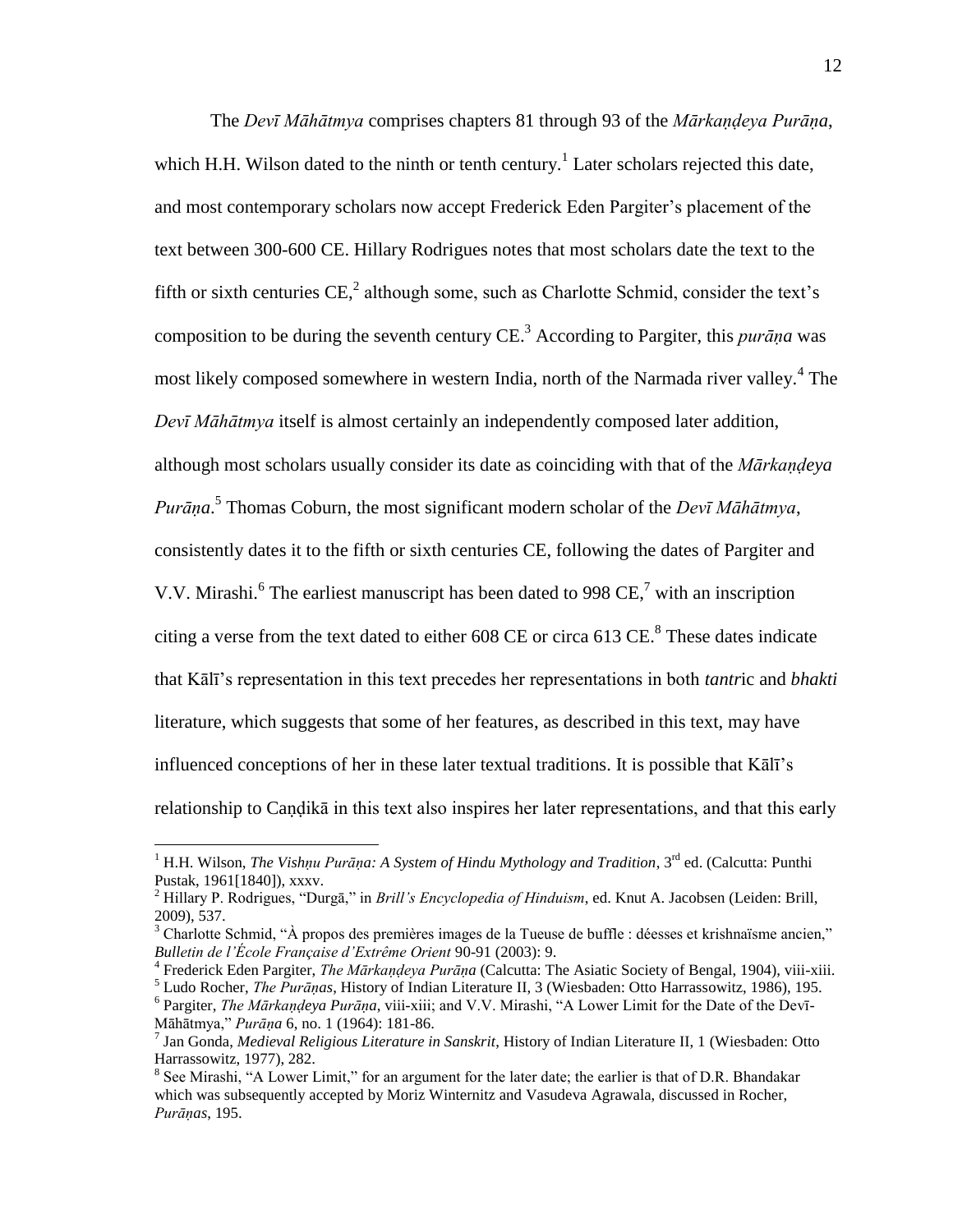connection of Kālī with the *mahādevī* provides the impetus for later identifications of Kālī as the *mahādevī*. These issues will be more fully addressed in the subsequent chapters.

 Scholars know very little about the circumstances of the *Devī Māhātmya*'s composition, aside from these tentative dates and Pargiter's attempt to situate the text geographically. Coburn places the text within the larger contexts of integration and interaction between the Āryan and non-Āryan peoples, particularly with regard to portrayals of femininity and feminine religious power in each. He claims that the *Devī Māhātmya* represents the first extant textual representation of the ultimate reality as feminine, and views this representation as the result of the interactions between the Āryans, whose cosmologies indicated a relative lack of feminine imagery, and the non- $\bar{A}$ ryans who, argues Coburn, had religious material rich in feminine representations.<sup>9</sup> He has also applied the theory of ‗brahmanical synthesis' to the *Devī Māhātmya*, arguing that the composition of the text in Sanskrit points to the text's position within the larger cultural movements of religious creativity in the late centuries BCE that intentionally attempted to remain connected to Vedic and Sanskritic traditions. These movements often incorporated Vedic concepts of sacrifice into new forms of cultural and textual representation. 'Brahmanical synthesis' is a term coined by Thomas J. Hopkins to refer to a period of religious creativity in the last centuries BCE that self-consciously remained associated to these earlier traditions.<sup>10</sup> This theory of synthesis, particularly in its later forms during the period of *purāṇ*ic composition, is a common assumption within Hindu studies. The works of Velcheru Narayana Rao, who examines the ideological change that occurs when a 'folk

<sup>9</sup> Thomas B. Coburn, *Encountering the Goddess: A Translation of the Devī-Māhātmya and a Study of Its Interpretation*, (Albany: SUNY, 1991), 13-16. This argument rests partially on the female forms of some of the figurines found in the Indus River Valley; current debates on the meaning of these forms renders definite claims impossible.

<sup>&</sup>lt;sup>10</sup> Thomas J. Hopkins, *The Hindu Religious Tradition*, The Religious Life of Man (Encino and Belmont, CA: Dickenson Publishing Co., 1971), 64-107.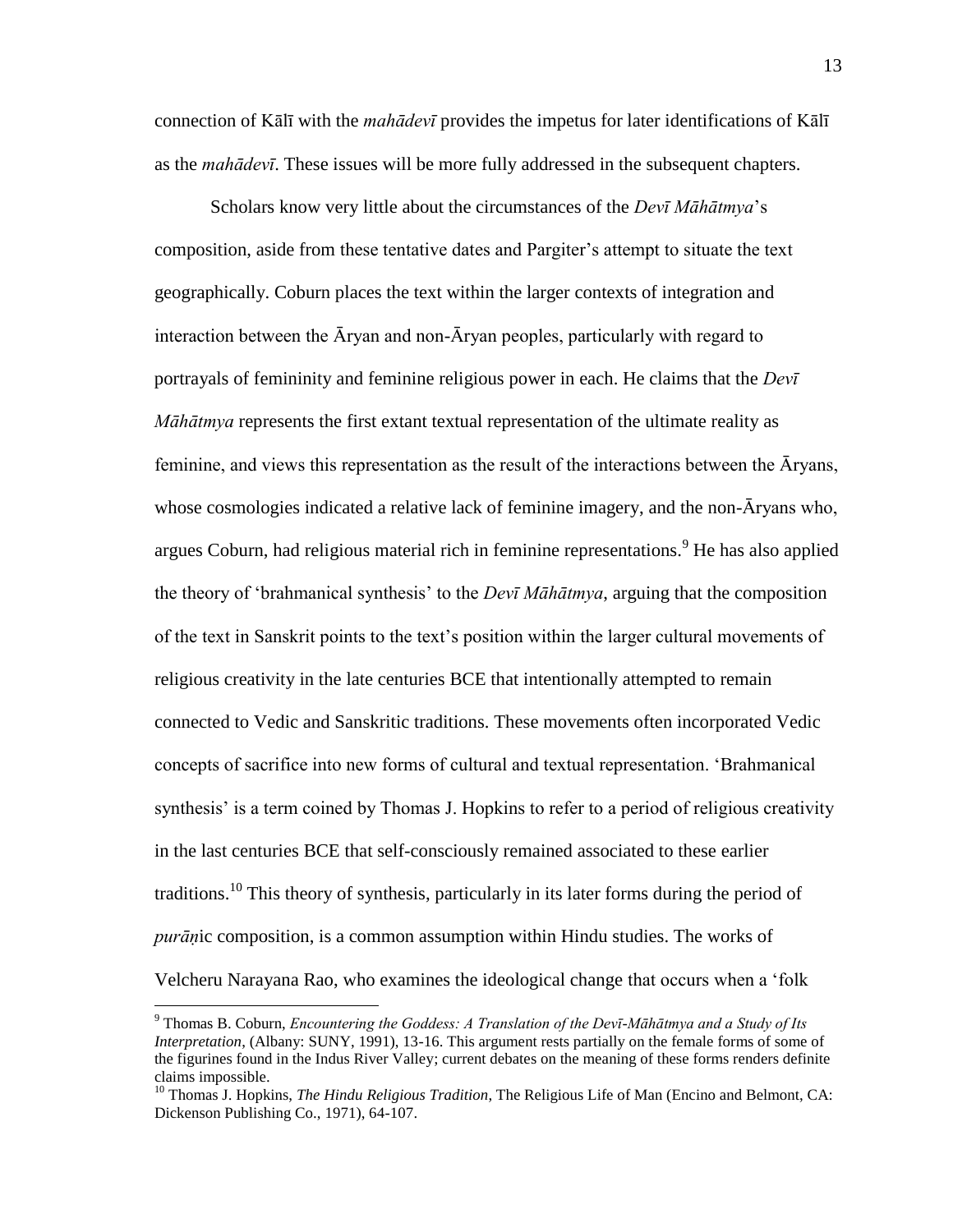story' is put into *purāṇ*ic form, and Kunal Chakrabarti, who discusses the construction of the Bengali regional *purāṇ*ic tradition, provide two excellent examples of this theory as it is used in modern scholarship. $11$ 

 Few scholars, aside from Coburn, have thoroughly discussed the position of the *Devī Māhātmya* within the historical context of cultural and religious development. Coburn notes that in the early centuries CE feminine imagery again began to appear in literary and iconographic forms, and he understands the *Devī Māhātmya* to be a textual synthesis of multiple concepts from these larger processes of religious change. This synthesis incorporated new material into the larger brahmanical and Sanskritic tradition by multiple means, including the use of Sanskrit and the idea of divine feminine figures.<sup>12</sup> Both Coburn and C. Mackenzie Brown note that the *Devī Māhātmya* is an exceptionally important text for *śākta*, or goddess-oriented, devotional traditions, primarily because of the text's conception of the *mahādevī* as the ultimate reality.<sup>13</sup> Coburn repeatedly claims throughout his work that the text represents a fusion of multiple local or regional *devī*s into the larger *mahādevī* who thereby contains multiple aspects and figures, an important theme in later *devī*-oriented devotional movements. The text's self-conscious and intentional integration of these *devī*s into the pan-regional *mahādevī* is an important part of the text's cosmology, which rests upon the foundational conception of the *mahādevī* as the ultimate divinity. Indeed, as Coburn frequently claims, the *Devī Māhātmya* very likely represents the earliest extant textual representation of the ultimate divine reality as feminine. These points

<sup>&</sup>lt;sup>11</sup> Velcheru Narayana Rao, "Purāṇa as Brahminic Ideology," in *Purāṇa Perennis: Reciprocity and Transformation in Hindu and Jaina Texts*, ed. Wendy Doniger (Albany: SUNY, 1993); Kunal Chakrabarti, *Religious Process: The Purāṇas and the Making of a Regional Tradition* (Oxford: Oxford University Press, 2001).

<sup>12</sup> Coburn, *Encountering the Goddess*, 17-18.

<sup>&</sup>lt;sup>13</sup> C. Mackenzie Brown, *The Triumph of the Goddess: The Canonical Models and Theological Visions of the Devī-Bhāgavata Purāṇa* (Albany: SUNY, 1990).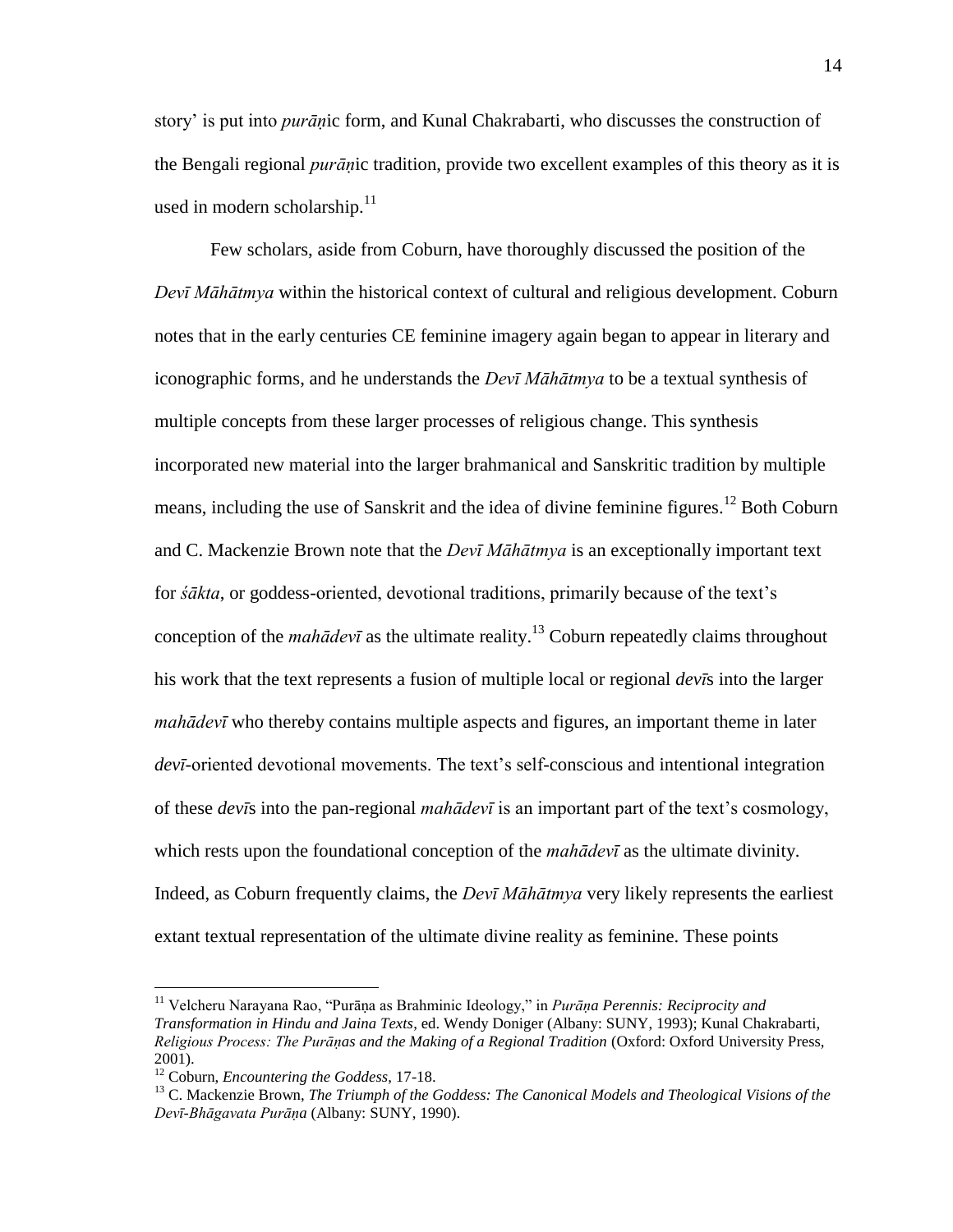influence the understanding of Kālī's position within this text, as this historical context supports the hypothesis that Kālī represents a particular type of *devī* integrated by the text into the *mahādevī* as a specific aspect of that ultimate reality, and that her role as such is an important part of the narrative.

 Culturally, the *Devī Māhātmya* is an extraordinarily important text within devotional traditions, both historically and in contemporary India. It has been regularly copied by devotees, it is recited daily in temples dedicated to Durgā, and it forms a significant part of the festival of Durgā Pūjā or Navarātrī.<sup>14</sup> As Coburn notes, the *Devī Māhātmya* has "a tremendously vital independent life," with innumerable variant manuscripts and a minimum of sixty-seven commentaries, this last a rarity among texts in the *purāṇ*ic corpus.<sup>15</sup> Coburn has endeavoured to convey something of this rich public life in his book *Encountering the Goddess*, which, along with a translation of the text, provides a discussion of the *aṅga*s or interpretive tools that are associated with the *Devī Māhātmya*, an examination of various concerns arising from a selection of commentaries on the text, and some examples of the ways by which the text functions within contemporary Hindu traditions. This last section focuses on individuals who engage with the text regularly in their religious lives. Focusing on the *Devī Māhātmya* as a performative and ritual text within the lives and experiences of modern Hindus is an approach used with increasing frequency within *Devī Māhātmya*-oriented scholarship: Cynthia Ann Humes, for example,

<sup>&</sup>lt;sup>14</sup> Thomas B. Coburn, "Devī: The Great Goddess," in *Devī: Goddesses of India*, eds. John Stratton Hawley and Donna Marie Wulff (Berkeley, University of California Press, 1996), 31; see also Hillary P. Rodrigues, *Ritual Worship of the Great Goddess: The Liturgy of the Durgā Pūjā with Interpretations* (Albany: SUNY, 2003).

<sup>15</sup> Coburn, *Encountering the Goddess*, 8.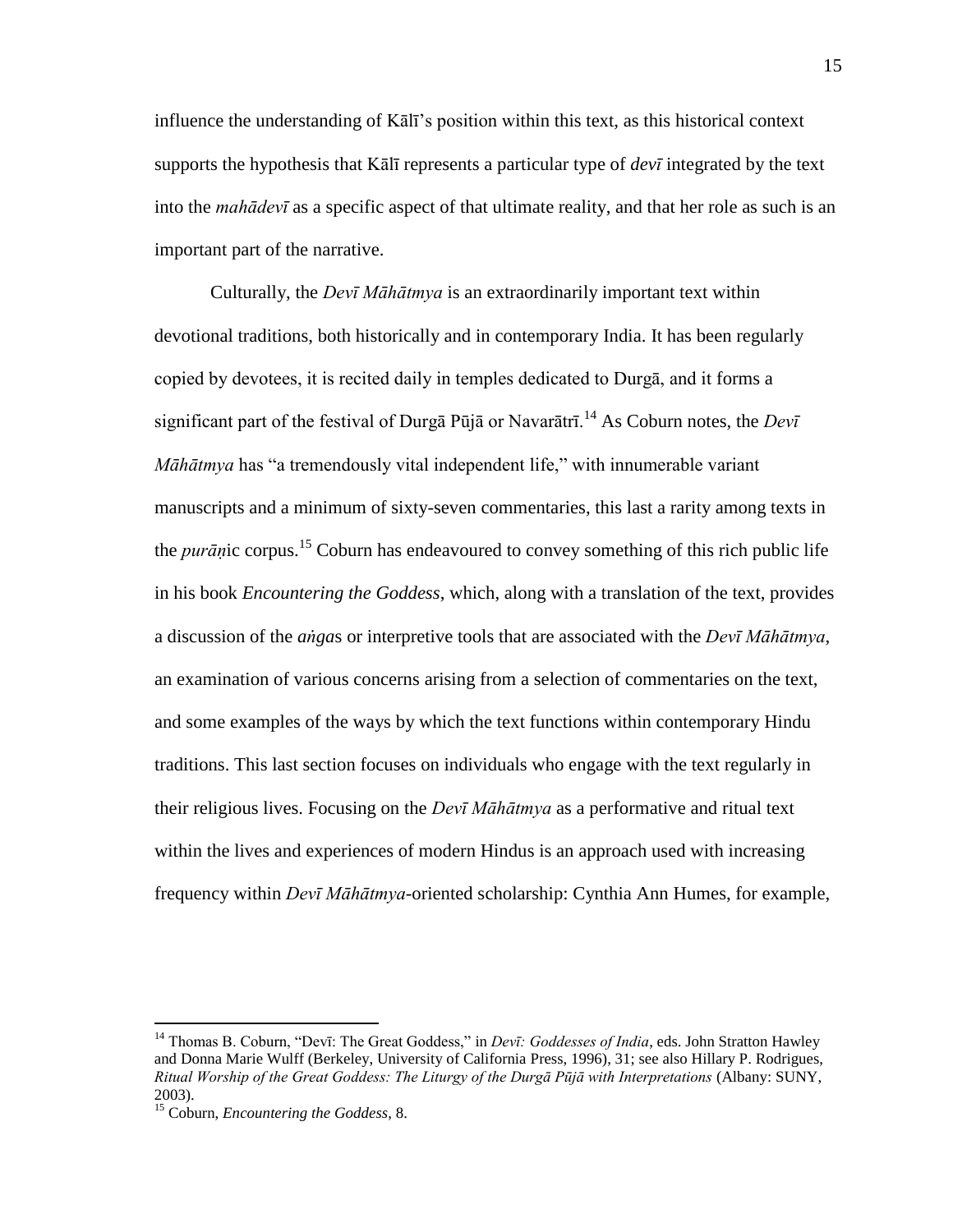discusses the experiences of Hindu women in this context.<sup>16</sup> This scholarly focus on commentaries, *aṅga*s, and contemporary practices is partially motivated by the lack of any conclusive information concerning the historical origins of this text, as well as by the text's evident importance as an oral and thus performative artefact.<sup>17</sup>

Despite this shortage of conclusive information concerning the text's historical origins, a few further comments can be made about the *Devī Māhātmya* as a text within Sanskrit, and in particular *purāṇ*ic, literature. As a genre of text, *māhātmya*s display several characteristic traits, which primarily involve the promotion of a deity and the attempt to expand and extend that deity's devotional tradition. Jan Gonda notes that the *Devī Māhātmya* is a well-known example of this kind of literature.<sup>18</sup> The term *māhātmya* translates as ‗greatness' or ‗glorification,' and Greg Bailey expands Gonda's definition to include a text that exalts "the greatness of a particular place, ritual or implement charged with religious power."<sup>19</sup> Bailey claims that a *māhātmya* is similar in many ways to a *purāṇa*; for example, both kinds of texts mix dialogue with mythic elements and both frequently display a strong connection to *bhakti* traditions. He notes that *māhātmya*s differ from *purāṇa*s in obvious ways as well; such differences include the smaller size of *māhātmya*s and the tight focus they attempt to show to a particular subject, while *purāṇa*s tend to encompass a wide variety of material.<sup>20</sup> The *Devī Māhātmya* expresses many of these common traits, including, most importantly, the glorification of a particular deity. The text constructs the *mahādevī* as the supreme deity in the cosmos, and details her exploits

<sup>&</sup>lt;sup>16</sup> Cynthia Ann Humes, "Glorifying the Great Goddess or Great Women? Hindu Women's Experience in Ritual Recitation of *Devi-Mahatmya*," in *Women and Goddess Traditions: In Antiquity and Today*, ed. Karen L. King (Minneapolis: Fortress Press, 1997).

<sup>&</sup>lt;sup>17</sup> Coburn emphasises this by labelling the *Devī Māhātmya* as "one of the major verbal artifacts that has been left in the Indian subcontinent." *Encountering the Goddess*, 1.

<sup>18</sup> Gonda, *Medieval Religious Literature*, 281.

<sup>19</sup> Greg Bailey, *Gaṇeśapurāṇa* (Wiesbaden: Harrassowitz Verlag, 1995), 23.

 $20$  Ibid., 23-24.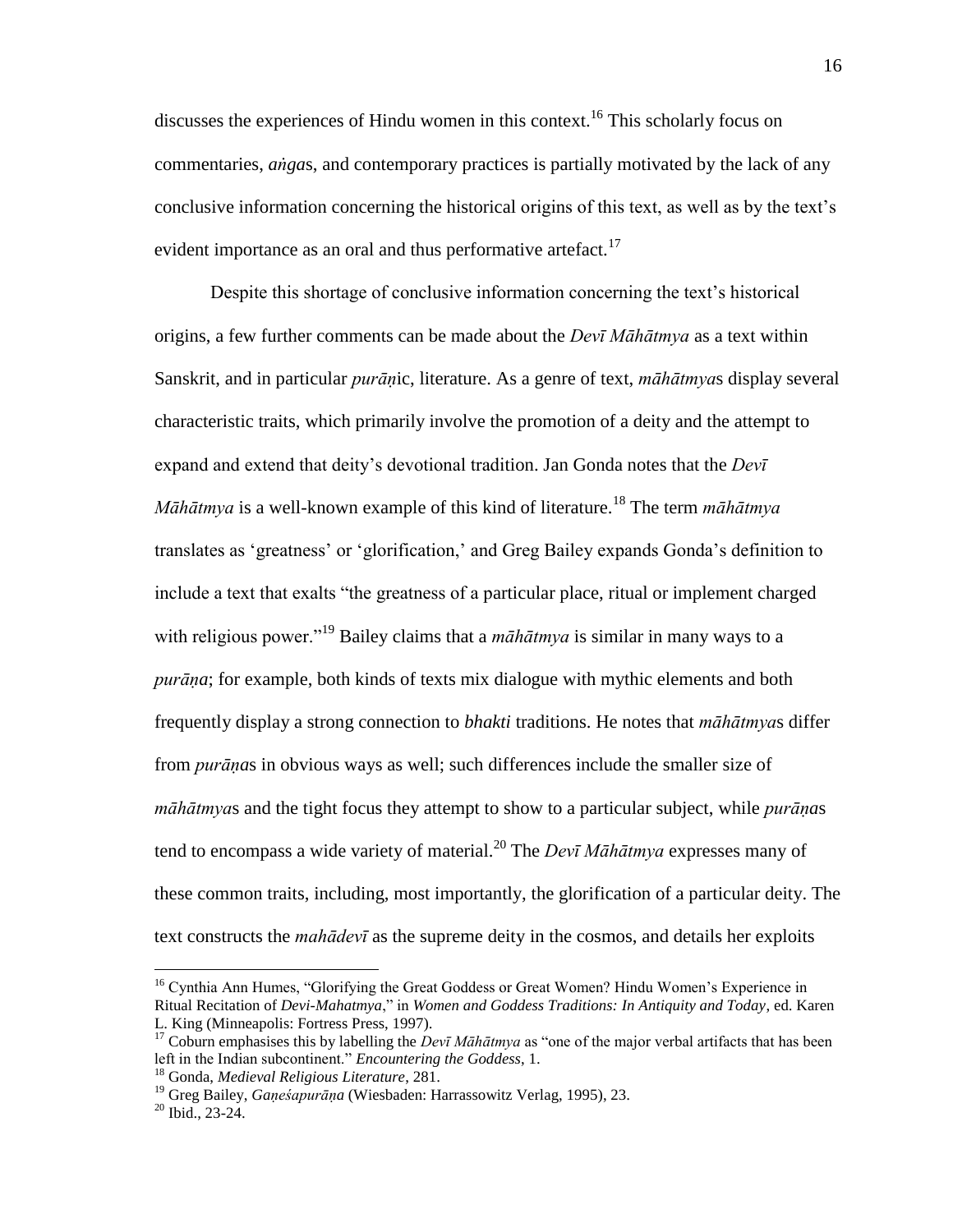and prowess in order to promote her worship; this depiction influences the conception of the *mahādevī* in both *tantra* and *bhakti* contexts. Furthermore, the text includes both dialogue in the larger frame narrative and mythic sections in the smaller subnarratives. This is similar, as Bailey claims, to a *purāṇa*. Ludo Rocher argues that these similarities indicate that *māhātmya*s are not essentially different from *purāṇa*s. <sup>21</sup> The consideration of the *Devī Māhātmya* within this *purāṇ*ic literary context provides a more detailed perspective about the nature of the text's narrative elements, and the relationship of the *Devī Māhātmya* to the *Mārkaṇḍeya Purāṇa*, in which it is embedded, allows for the consideration of the *purāṇ*ic context. The *Devī Māhātmya* is, however, most frequently studied separately from the *Mārkaṇḍeya Purāṇa* due to the smaller text's position as an independent and important text within *devī*-oriented devotional traditions. This issue is discussed in greater depth in the following Methodology section.

 As a final note, the placement of the *Devī Māhātmya* in its historical and cultural context indicates certain assumptions on the part of the text about the nature of its primary characters. As Umberto Eco argues, "[i]n order to read a work of fiction, one must have some notion of the economic criteria that rule the fictional world.<sup> $22$ </sup> To this end, a brief consideration of certain character themes present within the text's understanding of mythic figures will enrich this study. The three major character groups in the *Devī Māhātmya* are the *deva*s, the *devī*s, and the *asura*s. The *deva*s, relatively weak figures constantly harassed by the *asura*s, require rescue and assistance either from the *mahādevī* alone or from a group of *devī*s led by the *mahādevī*. Conflicts between *deva*s and *asura*s populate Hindu mythology and are perhaps one of the most common literary tropes within Hindu narrative

<sup>21</sup> Rocher, *Purāṇas*, 71.

<sup>22</sup> Umberto Eco, *Six Walks in the Fictional Woods*, The Charles Eliot Norton Lectures (Cambridge, MA: Harvard University Press, 1994), 112.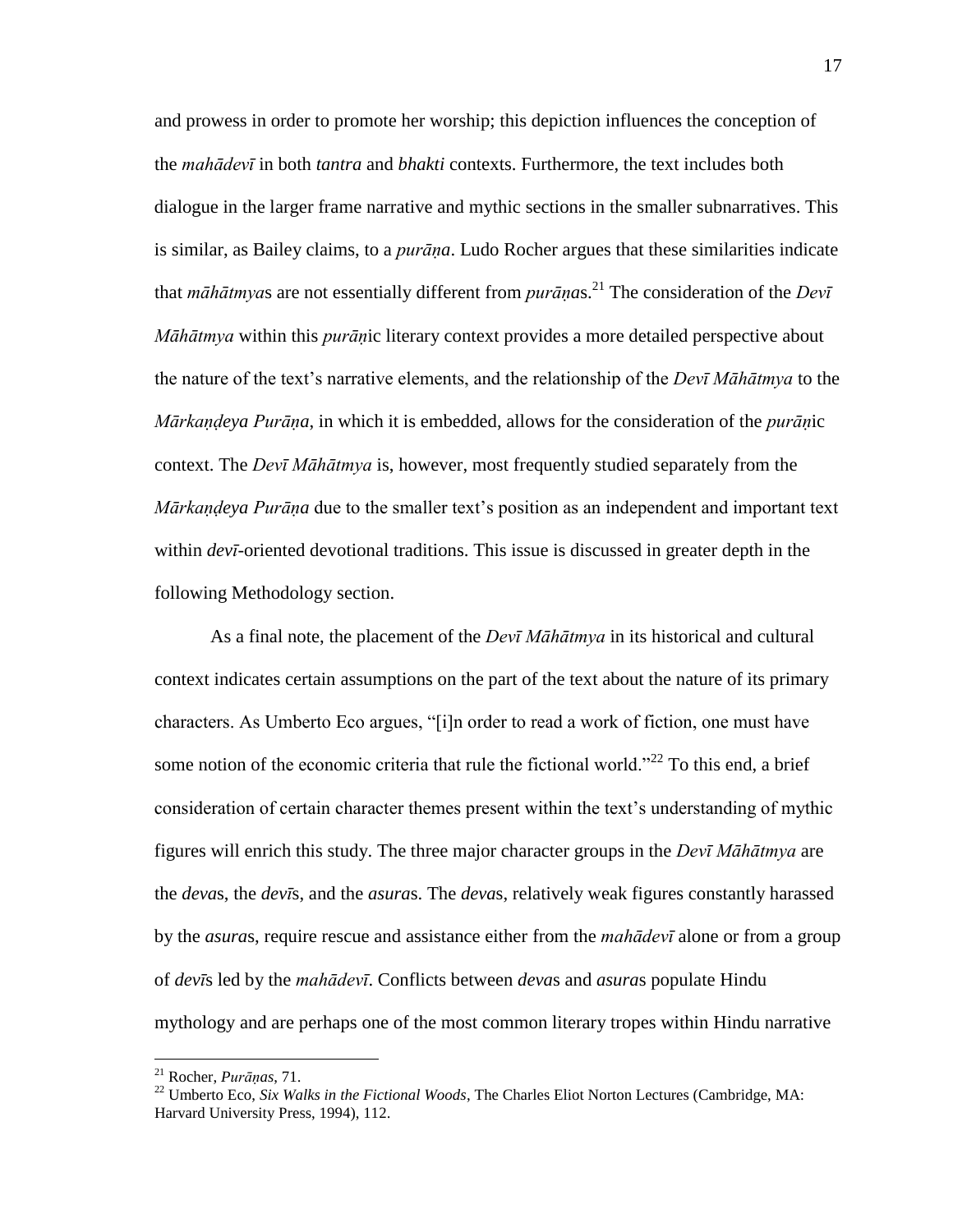literature. These conflicts can be traced back to at least the later Vedic periods, in which the term *asura* begins to take on the connotation of an enemy of the *deva*s, a connotation it holds at the time of the composition of the *Devī Māhātmya*. <sup>23</sup> The *deva*s and the *asura*s are thus posited as opposites, an eternally incompatible dichotomy whose exploits and confrontations serve as the basis for the majority of Hindu myths. The *asura*s frequently challenge the authority of the *deva*s, whose positions of power ensure the continued harmony of the cosmos. When that authority is stripped from them by the *asura*s, who in post-epic literature are often posited as more physically powerful in battle than are the majority of the *deva*s, the universe is destabilised and chaos ensues. Often the *deva*s win back their authority through a trick or a clever twist of words; this trope is particularly common in the myths in which Siva or Visnu restores the harmony of the universe by relegating the *asura*s to their proper positions in the netherworlds.

 The *Devī Māhātmya* follows this general pattern of destabilisation and then a renewal of order, albeit with a slightly different set of characters. In this text, the force that triumphs over the *asura*s is the feminine *mahādevī*, who is identified as both the primary ontological divine reality and the ultimate salvific presence in the universe. The concept of the *mahādevī* requires that all other *devī*s present in the cultural imagination be conceived of as lesser manifestations of the one great *devī*. Traces of *devī*s as feminine divine beings similar to the masculine *deva*s can be found in the earliest Vedas, as previously mentioned, and the *devī*s developed in both number and detail from that time forwards. The *Devī Māhātmya* explicitly merges several of these individual *devī*s into the *mahādevī*, and implies that all *devī*s, whether or not they are present in the text, are merely aspects of the

<sup>23</sup> Wash Edward Hale, *Ásura- in Early Vedic Religion* (Delhi: Motilal Banarsidass, 1986). See in particular pages 86, 114, 130, 134, and 170-178.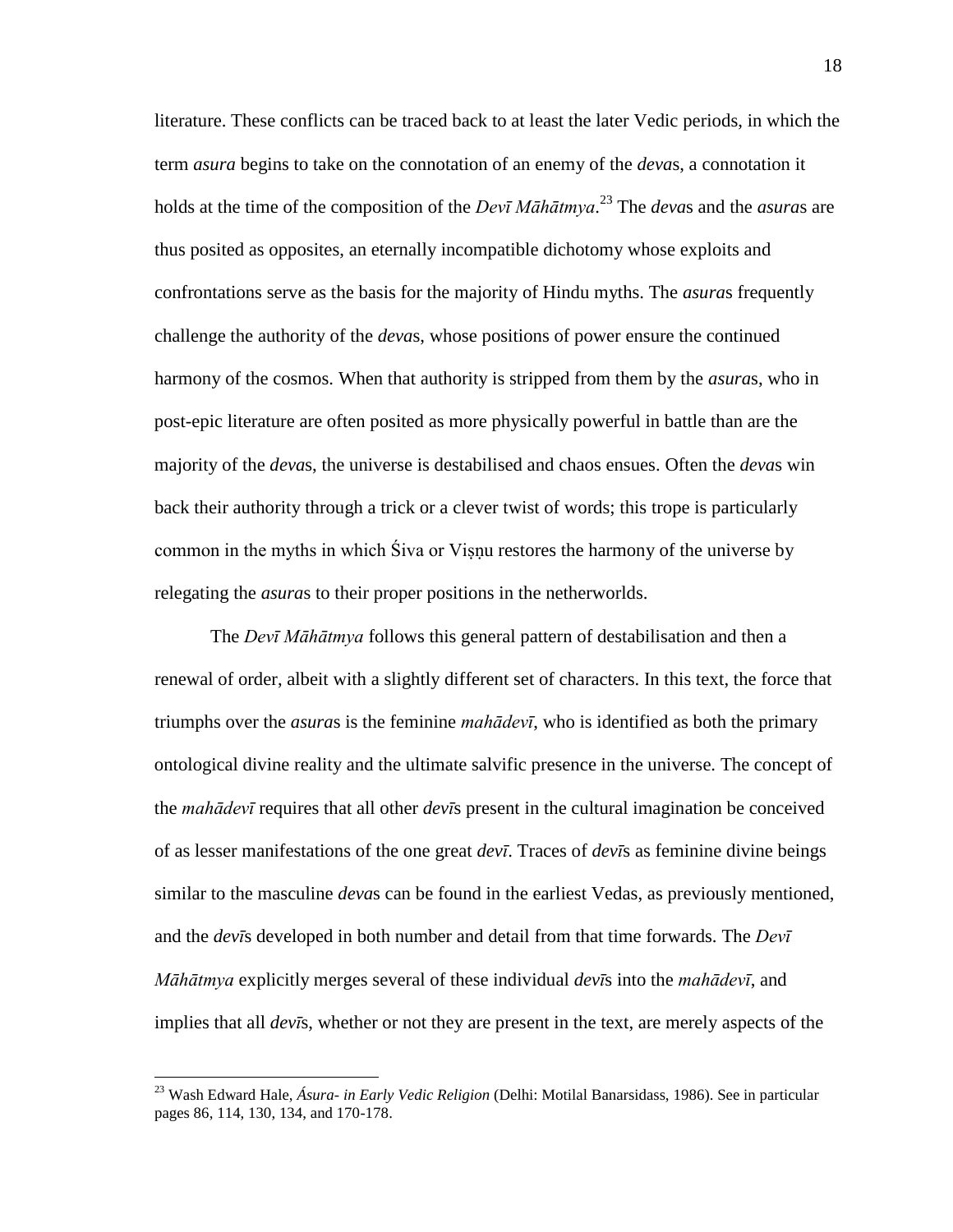*mahādevī*. There are different types of *devī*s present in the text, and while their relationships to one another are discussed more fully in Chapter Three, a brief description is useful here. The text describes several of the *devī*s who appear as characters within it as *śakti*s or *mātṛ*s; the meanings of these terms are not made explicitly clear in the *Devī Māhātmya*, as they refer to conceptions of *devī*s existing in the cultural world outside of the text. The term *śakti* generally refers to the force or power that gives life and strength to a *dev*ic figure, and is usually characterised as feminine. In the *Devī Māhātmya* the term *śakti* is used to refer to those *devī*s who emerge from a *deva* or from another *devī* as a personified expression of feminine power. The *mātr*s or *mātrkās*, often translated as the 'mothers,' are presented in the *Devī Māhātmya* as a group of seven *devī*s who are also the *śakti*s of specific *deva*s. In other textual material, these figures are understood to be a particularly fierce group of *devī*s who are familiar mythic characters in the periods after the composition of this text, especially in various *tantra* traditions. Traces of groups of *mātṛ*s, seven in number, can also be found in the Vedic period, although it is unclear exactly which themes influenced their conception in this text.<sup>24</sup> These groups of *dev* $\bar{i}$ s are important for a discussion of Kālī's character, as Kālī's similarities to and differences from these groups provide details for the construction of her character type.

 It is important to note here that through its conception of the *mahādevī*, the *Devī Māhātmya* alters the typical pattern of Hindu myths by positing the *mahādevī* as the figure necessary for the defeat of the *asura*s. In the more typical pattern, the *deva*s fight on behalf of their own group, as do the *asura*s. Given this widespread arrangement, it could be assumed that a *devī* would fight on behalf of *devī*s. Instead, the *mahādevī* fights on behalf

<sup>&</sup>lt;sup>24</sup> Thomas B. Coburn, "Appendix A: The Seven Little Mothers," Devī-Māhātmya: The Crystallization of the *Goddess Tradition* (Delhi: Motilal Banarsidass, 1984), 313-330. While Kālī is later identified as the leader of the *mātṛ*s, in this text she is distinct from them.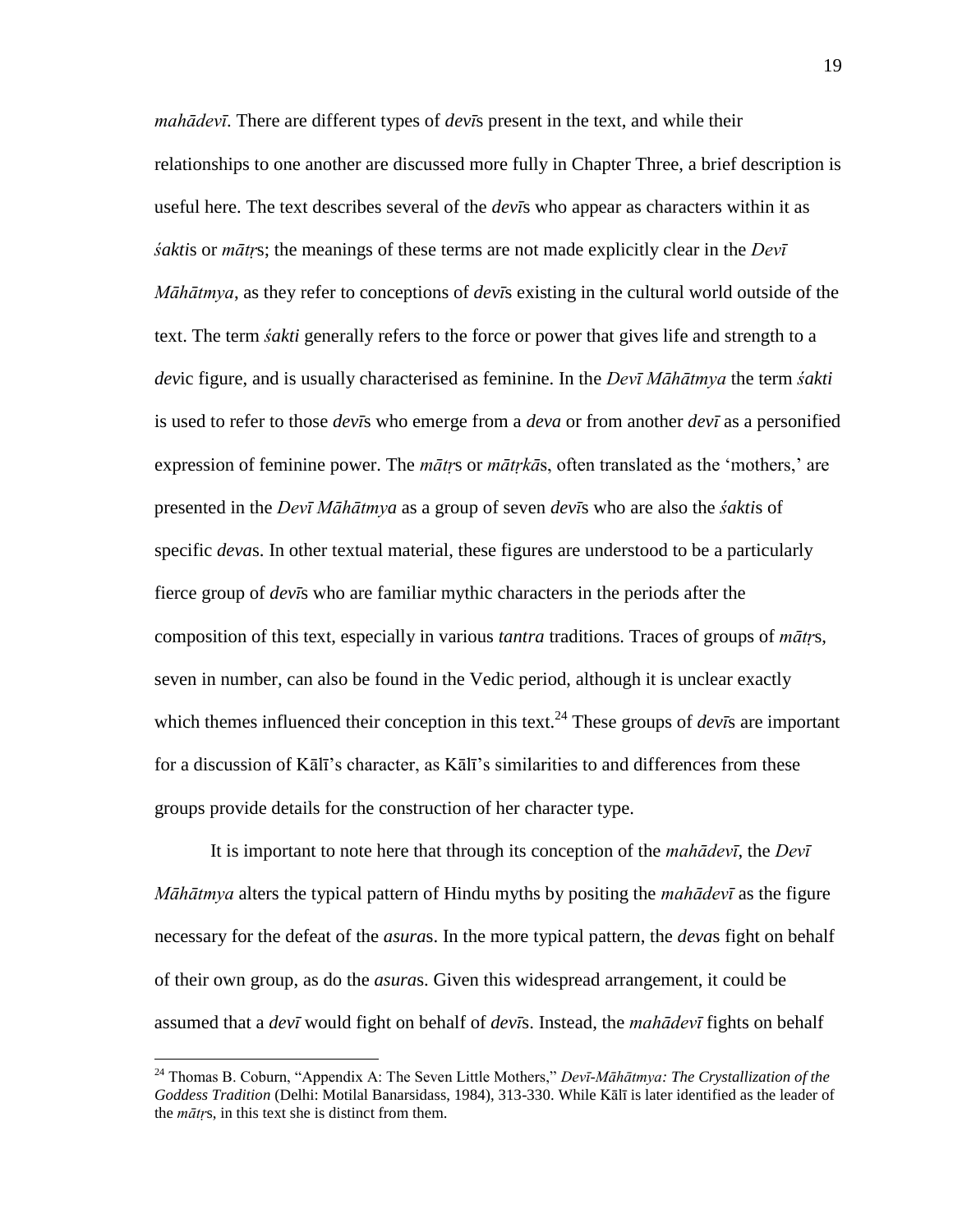of the *deva*s, a group of which she is not a member. In *devī*-oriented *bhakti* traditions, this is interpreted to indicate her superiority to the *deva*s, who are unable to fight the *asura*s successfully. It also exemplifies her willingness to give aid to her devotees, an important part of the text's attempt to posit her as the salvific presence in the cosmos. As a final note about the *mahādevī*, while many epithets for her character are used in the *Devī Māhātmya*, this thesis uses the epithet 'Candika' for two reasons. First, it is the most frequent term for the *mahādevī*, aside from *devī*, in this text. The second most frequent term is Ambikā, which can mean 'mother,' 'mother dear,' or even 'a good woman;' the juxtaposition of these two epithets points towards the text's conception of the *mahādevī* as a figure that encompasses all aspects of reality. Second, the word Caṇḍikā means 'the violent and impetuous one,' a theme which echoes the violent and disruptive Kālī, who is the focus of this thesis. $25$ 

#### <span id="page-28-0"></span>Summary of the *Devī Māhātmya*

 $\overline{a}$ 

 The *Devī Māhātmya* is structured as a frame narrative, within which three subplots are embedded. In the first half of the frame story, the king Suratha and the merchant Samādhi have independently retired to the forest out of sorrow at the wicked deeds of others. Suratha's ministers have effected a coup, leaving Suratha powerless, while Samādhi's family has taken his wealth and abandoned him. The two men meet and share their stories, deciding to go together to speak to the sage Medhas, who relates to them three stories about Caṇḍikā, the *mahādevī*. In the second half of the frame story, occurring after Medhas' storytelling, Suratha and Samādhi decide to worship Caṇḍikā, electing to live on

<sup>&</sup>lt;sup>25</sup> Thomas B. Coburn, "Consort of None, Śakti of All: The Vision of the *Devi-Mahatmya*," in *The Divine Consort: Rādhā and the Goddesses of India*, eds. John S. Hawley and Donna M. Wulff (Berkeley: Graduate Theological Union, 1982), 163; and Thomas Coburn, "Devī: The Great Goddess," 40. See also Coburn, *Devī*-*Māhātmya: The Crystallization*, 94-99.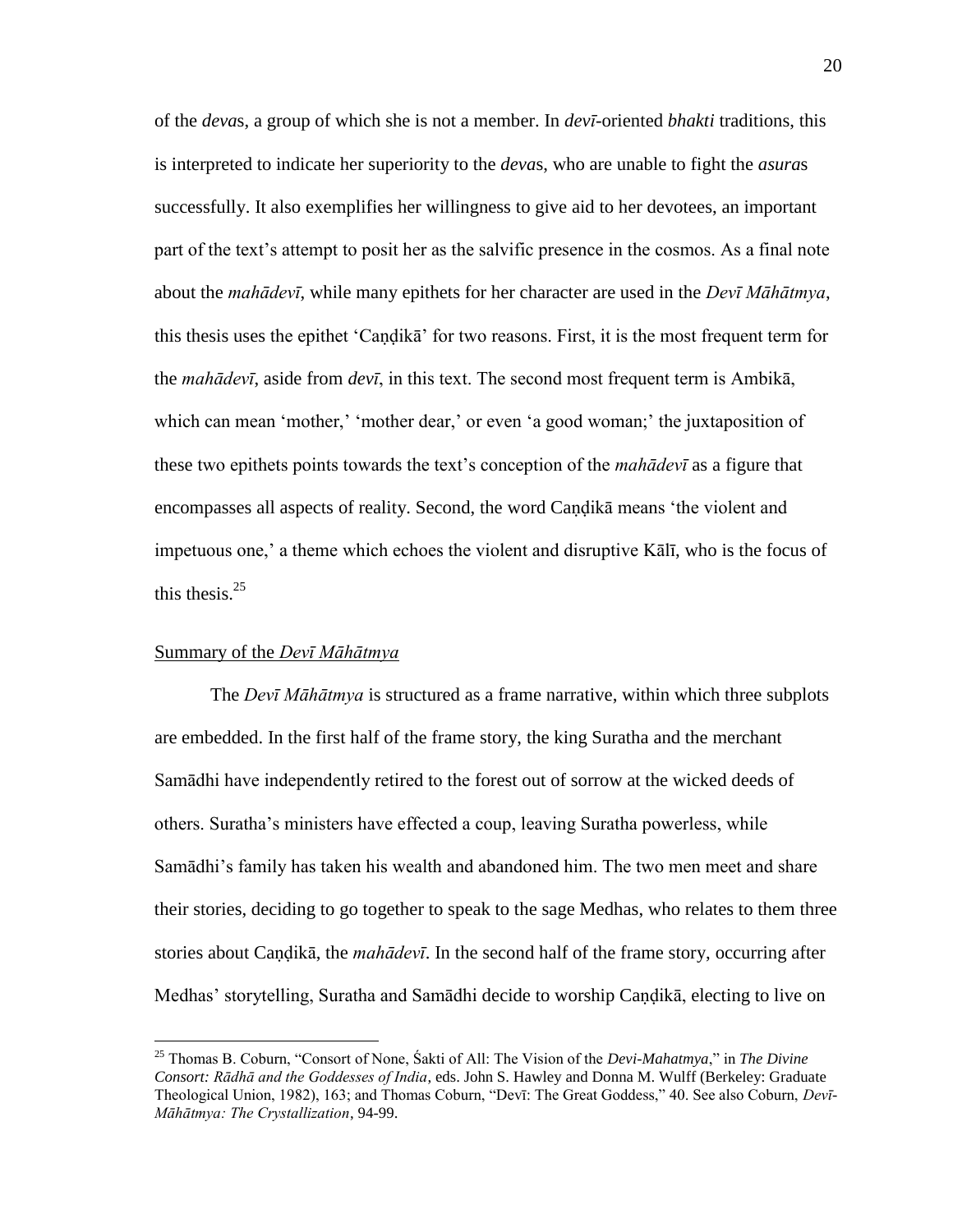the bank of a river and offering flowers, incense, fire, water, and their own blood as sacrifices to her.<sup>26</sup> After three years Candika appears to them and offers them boons; Suratha asks for the return of his kingdom and Samādhi asks for the knowledge that destroys attachment. Caṇḍikā grants these wishes and disappears. Suratha is later reborn as the Manu Sāvarṇi, which ties the narrative of the *Devī Māhātmya* to the larger *Mārkaṇḍeya Purāṇa*, in which the *Devī Māhātmya* is embedded and which recounts stories of the various Manus, or the rulers of particular eras.

 The three stories told by Medhas to the two men comprise the bulk of the text. In each story, Caṇḍikā appears after being praised by one or more *deva*s and restores order to a world made chaotic by the presence of *asura*s. In the first story, Brahmā and the sleeping Viṣṇu, who rest upon the serpent Śeṣa in the vast primordial ocean, are threatened by the *asura*s Madhu and Kaiṭabha, who have emerged from Viṣṇu's ear. Brahmā, dwelling in a lotus in Viṣṇu's navel, begins to praise Caṇḍikā, extolling her pre-eminence as the creator and protector of the world and calling upon her to release Viṣṇu from his sleep. Caṇḍikā, who was dwelling within Visnu in the form of *yoganidrā*, or yogic sleep, comes forth from Viṣṇu in response to Brahmā's praise, allowing Viṣṇu to awaken. Once Viṣṇu is released by Caṇḍikā from this sleep, he sees Madhu and Kaiṭabha threatening Brahmā and begins to battle them. The fight lasts for five thousand years. Eventually, deluded by their own arrogance, Madhu and Kaiṭabha offer Viṣṇu a boon, and he asks that they allow themselves to be killed by him. Thinking to trick him, the *asura*s grant him the boon of slaying them on any place that is not covered by water. Viṣṇu immediately lifts them onto his thighs and

<sup>26</sup> This blood sacrifice foreshadows later ritual sacrifices often performed in *tantra* and *devī*-oriented *bhakti* traditions, particularly those devoted to Kālī, and may reflect those sacrifices either performed by or associated with non-Āryan groups during the time period in which the *Devī Māhātmya* was composed. It is not, however, a prominent theme in this text; for example, when the *deva*s worship Caṇḍikā they do not offer their own blood.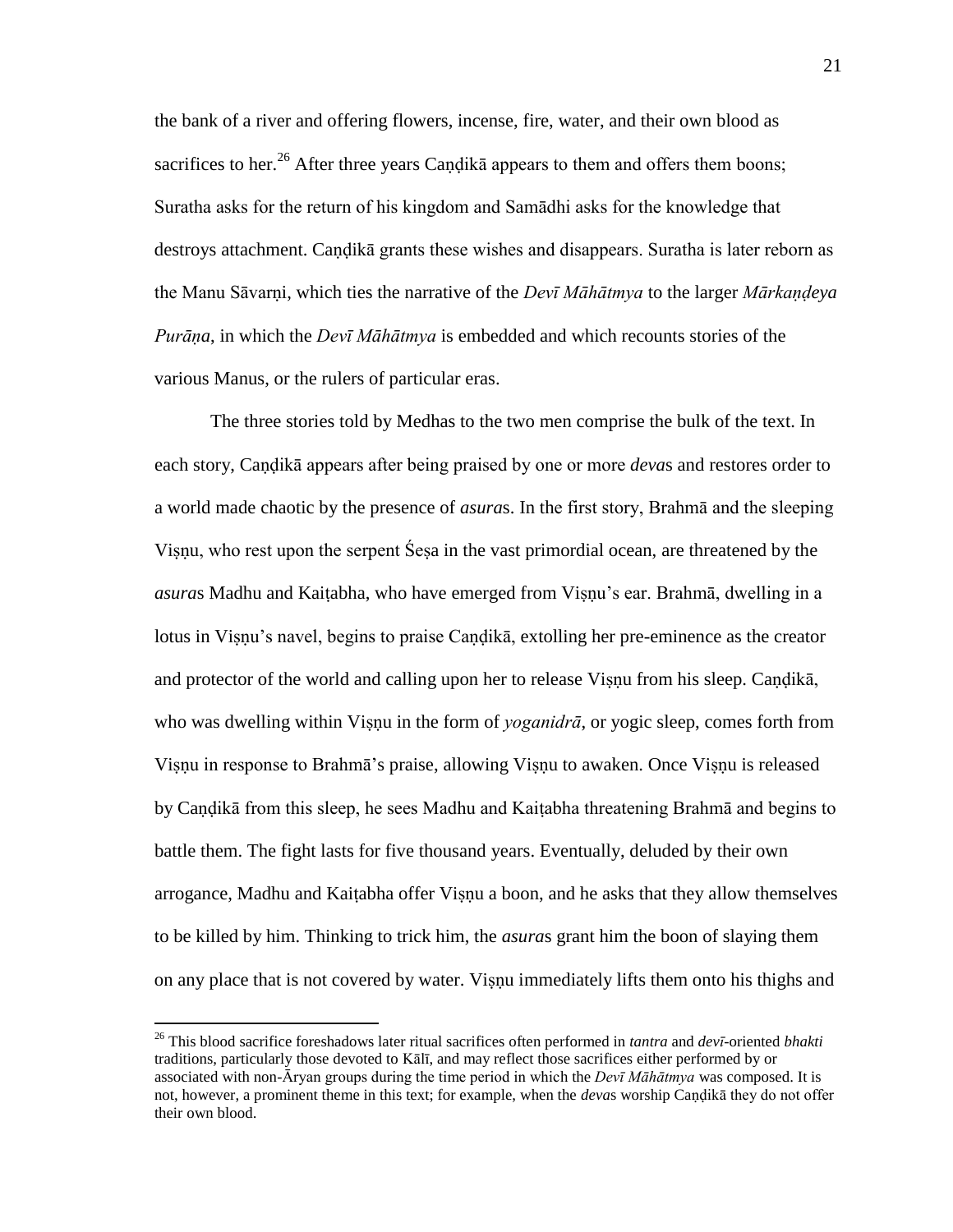decapitates them with his discus. The story ends there, with Medhas telling his listeners that he will recount another narrative.

 This next story concerns the *asura* Mahiṣa, the buffalo-*asura*. After a long battle, Mahiṣāsura and his armies have bested the *deva*s and taken their offices and authority. The *deva*s go to Viṣṇu and Śiva, asking for their help, as they are unable to defeat the *asura*s on their own. Viṣṇu and Śiva become angry at Mahiṣāsura's usurpation, and from Viṣṇu's enraged face comes forth *tejas*, or fiery power and splendour. This *tejas* also comes forth from the faces of Śiva and Brahmā and from the bodies of all the *deva*s. Caṇḍikā is mediated into flesh through this *tejas*, with each *deva* giving Caṇḍikā a part of her body, as well as various weapons and assorted ornaments. The *deva*s praise her and ask her to kill Mahiṣāsura for them. While Caṇḍikā is not born from the *deva*s, but rather channelled through them into this particular form, it is clear that her manifestation in this episode occurs for the sake of the *deva*s. Caṇḍikā fights Mahiṣāsura, defeating him and his armies after a lengthy battle, and restores the *deva*s to their rightful offices. The *deva*s extol her virtues and she promises to return and help the *deva*s whenever they remember her in a time of need. She then disappears.

 The third story is the most important for the purposes of this study, as it is in this subnarrative that the character Kālī appears. In this episode, the *deva*s have once again lost their authority to the *asura*s, this time led by the brothers Śumbha and Niśumbha. The *deva*s praise Caṇḍikā in the hopes that she will deliver them from the threat of the *asura*s. The *devī* Pārvatī, overhearing the *deva*s, asks them whom they are praising. Caṇḍikā comes forth from the bodily sheath of Pārvatī, answering that it is she who is praised by the *deva*s. Two servants of Śumbha and Niśumbha, Caṇḍa and Muṇḍa, see the beautiful Caṇḍikā and report it to the *asura* kings. The brothers decide that one of them should marry her, failing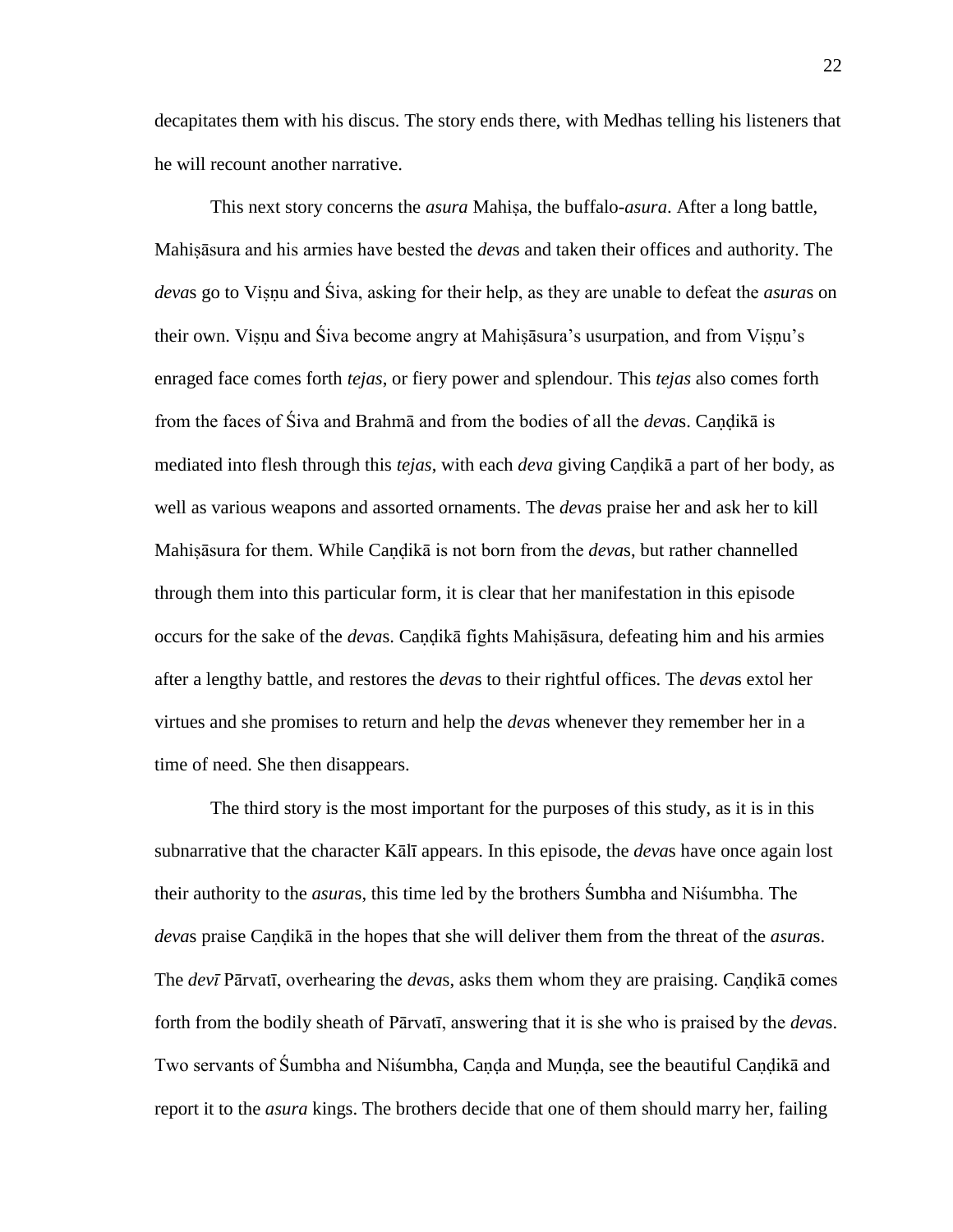to recognise her position as the ultimate divine reality and mistaking her for an ordinary *devī*. They send the *asura* Sugrīva to ask Caṇḍikā to marry one of the brothers, and Caṇḍikā tells the messenger that she once made a vow to marry only that one who could conquer her in battle. The messenger relates these words to the brothers, who become angry and decide to abduct Caṇḍikā, sending their general, Dhūmralocana, to carry out this mandate. Caṇḍikā kills him and his armies. The brothers, further enraged, send Caṇḍa and Munda and their assorted armies to seize Candikā. Seeing them, Candikā becomes angry and Kālī comes forth from Caṇḍikā's rage-filled face. Kālī kills Caṇḍa, Muṇḍa, and their armies in quick and brutal fashion. Śumbha, enraged, enters the battlefield with his extensive forces, and seven personified *śakti*s come forth from five particular *deva*s to help Kālī and Caṇḍikā battle the armies. Caṇḍikā's own *śakti*, Śivadūtī, comes forth as well. The *devī*s destroy the armies, creating such havoc that the great *asura* Raktabīja enters the fray. Raktabīja has the ability to regenerate himself from each drop of blood spilled, and when the *devī*s attempt to kill him each wound simply sprouts new Raktabījas. Kālī drinks Raktabīja's blood, and the *devī*s kill him. At this point the brothers themselves begin to fight the *devī*s, and after a lengthy battle Niśumbha is killed. Śumbha begins to taunt Candikā by saying that she requires the support of others to win. Candikā informs him that all the *devī*s are manifestations of herself and the *devī*s return to their resting-places in Candikā's body, leaving Candikā standing alone to fight Sumbha.<sup>27</sup> After a long and difficult battle, Caṇḍikā kills Śumbha and order is restored in the universe. The *deva*s

<sup>27</sup> While the original reading of the text appears to mean that the *devī*s disappeared into the body of Caṇḍikā, J.N. Tiwari notes the existence of what he terms an ‗authentic variant,' in which the *devī*s disappear into Caṇḍikā's breasts. This minor difference depends upon how the term *devyāstanau* is understood and printed in a particular edition of the text. As *devyāh+tanau*, a more likely reading, the term refers to Candikā's body. However, read as *devyāḥ stanau*, the term refers to her breasts. This variant appears in both of the printed editions from Bengal. J.N. Tiwari, "An Interesting Variant in the Devī-Māhātmya," Purāņa 25, no. 2 (1983): 235-245.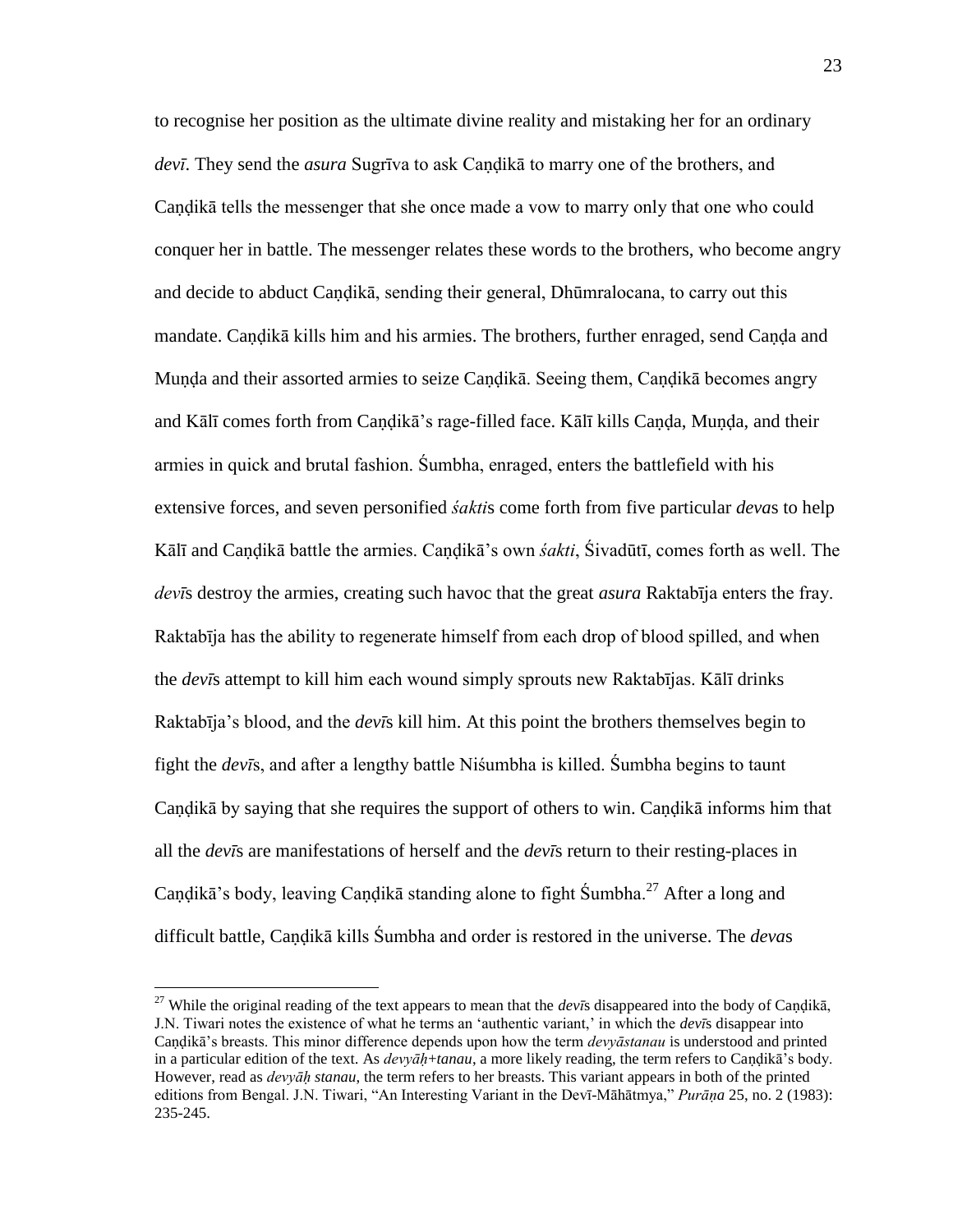praise her in a long passage, and she details to them several of her future births, in which she will again restore order by fighting *asura*s. She then disappears, and the text returns briefly to the larger frame narrative of the king, the merchant, and the sage.

 This *māhātmya* forms a portion of the *Mārkaṇḍeya Purāṇa*, which is generally considered by colonial scholars to be "one of the most important, most interesting, and probably one of the oldest works of the whole Purāna literature.<sup>228</sup> The *Mārkandeya Purāna* tells the story of the sage Mārkandeya, who is approached by Jaimini, a disciple of Vyāsa.<sup>29</sup> Jaimini questions Mārkaṇḍeya about the *Mahābhārata*, and Mārkaṇḍeya sends Jaimini to speak to four wise birds dwelling in the Vindhya mountains. These birds answer Jaimini's four questions in chapters one to nine of the *purāṇa*. The birds then relate a conversation between a son and his father discussing *karma*, *saṃsāra*, and the various worlds of rebirth. In the third section the birds tell Jaimini of a conversation between Mārkaṇḍeya and one of his disciples, dealing primarily with creation and genealogies. This section is interrupted by the *Devī Māhātmya*, which comprises chapters 81 through 93 of the *purāṇa*. <sup>30</sup> In this sense the largest frame narrative of the *Devī Māhātmya* is that of Mārkaṇḍeya, who tells the story of the king and the merchant in order to describe the earlier life of a later Manu. Manus are the kingly progenitors of humanity; each era is ruled by one particular Manu from whom the humans living in that era descend. Mārkaṇḍeya appears only at the very beginning and very end of the *māhātmya*, although as the narrator he is present throughout. Few scholars have looked closely at the placement of the *Devī* 

<sup>&</sup>lt;sup>28</sup> Moriz Winternitz, *A History of Indian Literature*, vol. 1.2 (Calcutta: Calcutta University, 1963[1927]), 490; as cited in Rocher, *Purāṇas*, 191-92. Pargiter, who translated the text, also wrote an introduction that remains important for contemporary scholarship. Pargiter, *The Mārkaṇḍeya Purāṇa*, 1904. R.C. Hazra echoes this sentiment and describes the *Mārkandeya* as "one of the oldest and most important of the extant Purānas." *Studies in the Purāṇic Records on Hindu Rites and Customs* (Delhi: Motilal Banarsidass, 1975[1940]), 8.

<sup>29</sup> The traditional author of the *Mahābhārata* and the *purāṇa*s, and the compiler of the Vedas.

<sup>30</sup> Rocher, *Purāṇas*, 192-3.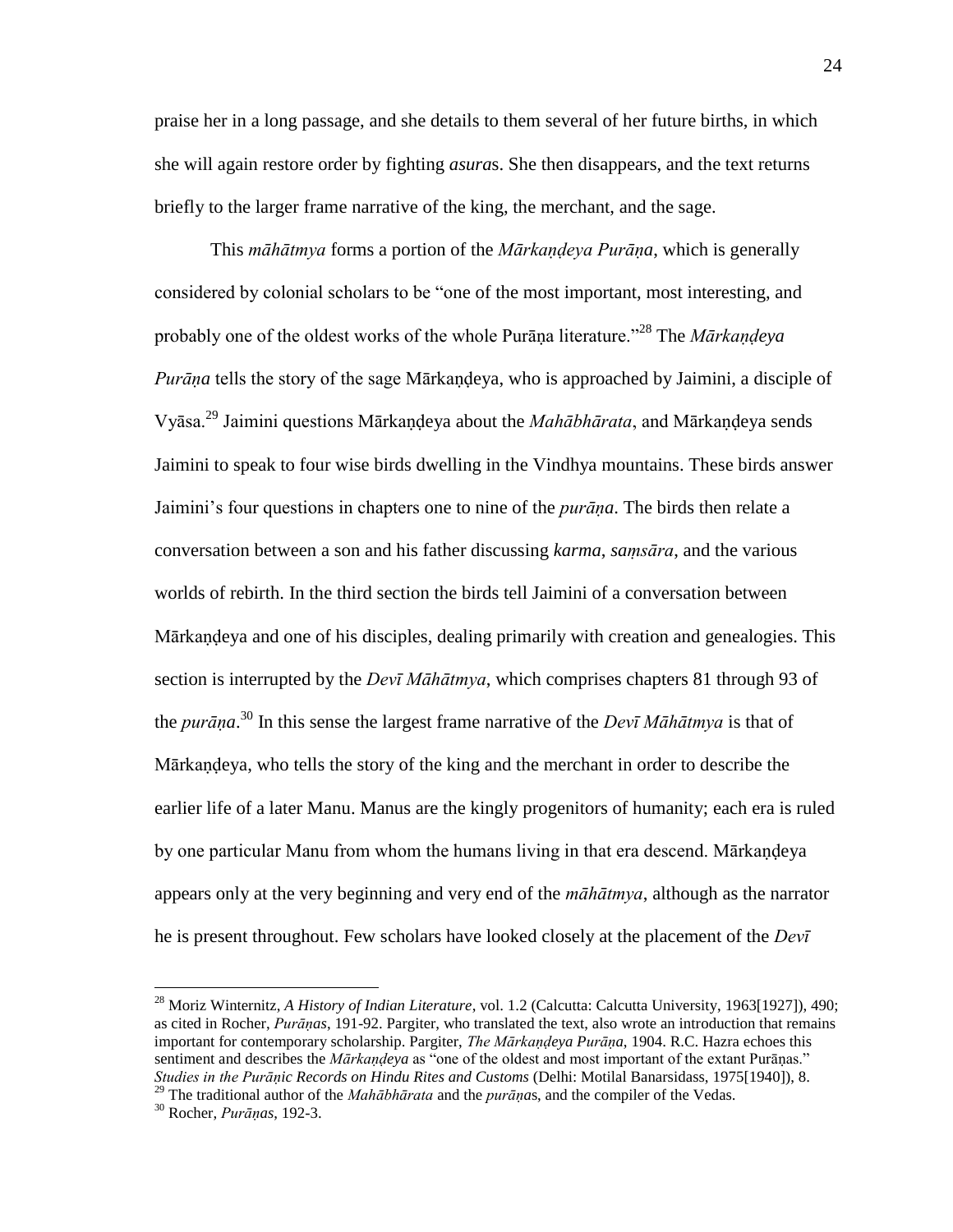*Māhātmya* in the *Mārkaṇḍeya Purāṇa*, although Elizabeth Cecil's recent work seeks to address this neglect.  $31$ 

#### <span id="page-33-0"></span>Overview of *Devī Māhātmya* Scholarship

 $\overline{a}$ 

 Although the *Devī Māhātmya* is not itself a *purāṇa*, its position as a narrative embedded within the *Mārkaṇḍeya Purāṇa* as an integral part of that text requires a brief consideration of *purāṇ*ic literature more generally, as well as a summary of the responses of western scholarship to that literature. The nature of *purāṇa*s as textual material has often contributed to the difficulties of subjecting them to western scholarly approaches, particularly those approaches interested in the specific dates and historical contexts of composition. These difficulties have also impacted studies of the *Devī Māhātmya*, as this text shares several features with *purāṇ*ic literature more generally. The *purāṇa*s are the texts of an immense and complex body of primarily Sanskrit literature, and contain a vast amount of material that is not easily classified or described. Each *purāṇa*, of which there are hundreds, has multiple versions, with different textual recensions and variants in oral recitations, and often material from one *purāṇa* appears in other *purāṇa*s with only minor changes; this "textual flexibility" was generally accepted without anxiety within the Hindu traditions.<sup>32</sup> Within these traditions the *purāṇa*s have often been viewed as being closely connected to the Vedas, expanding upon Vedic ideas and allowing lower castes and women access to these concepts in a *purāṇ*ic form. Both Hindu and western scholarship on the

 $31$  Elizabeth Ann Cecil, "A New Approach to the Devimala the Greatness of the Goddess in its Puranic Context" (master's thesis, University of Tennessee, 2008).

<sup>&</sup>lt;sup>32</sup> Velcheru Narayana Rao, "Purāṇa," in *The Hindu World*, eds. Sushil Mittal and Gene Thursby (New York: Routledge, 2004), 97. This lack of anxiety marks a difference from the traditional attitude towards the Vedas, which does not allow for any flexibility.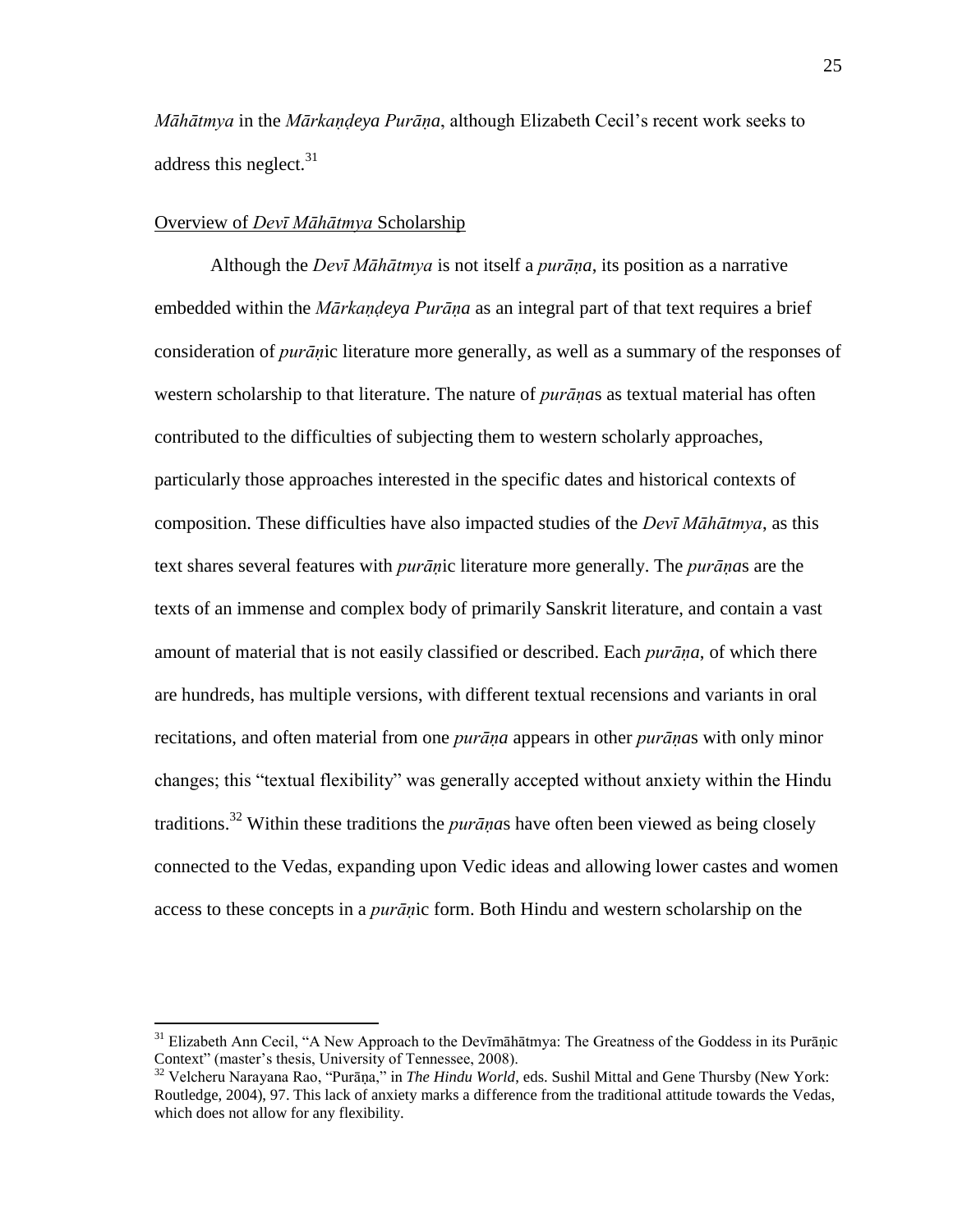*purānas* have generally, although not unanimously,  $33$  considered the *pañcalaksana*, or the five marks, to be the distinguishing feature of a *purāṇa*. <sup>34</sup> The *pañcalakṣaṇa* was first used as a definition for a *purāṇa* by the fifth-century lexicographer Amarasiṃha, and the five marks include a story of universal creation; the recreation of the universe after its destruction; genealogies of various *deva*s, the sun, and the moon; a description of a particular Manu; and the history of the ruling dynasty corresponding to the time period of that particular Manu.<sup>35</sup> The *pañcalaksana* continues to be used as one of the primary defining traits of a *purāṇa* despite the fact that few extant *purāṇa*s contain all of five topics. The absence of the *pañcalakṣaṇa* in the extant literature contributed to a prevalent idea in western scholarship that these texts were deteriorated versions of earlier texts,  $36$  a perspective shared by H.H. Wilson, Eugène Burnouf, and Christian Lassen, among others.<sup>37</sup> One of the major arguments used in support of this theory, which at times incorporated the concept of an ‗ur-*purāṇa*' or a single and original *purāṇa* from which all others were derived,<sup>38</sup> rests upon the sectarian nature of most of the extant *purāṇa*s. Those *purāṇa*s which included a great deal of devotional material to a particular *deva*, often Śiva or Visnu, were considered to be associated with Saivite or Vaisnavite traditions. Wilson in particular argued that this sectarianism indicated the presence of earlier, non-sectarian texts, and once this principle was adopted more generally it seemed logical that those *purāṇa*s with more

<sup>33</sup> See, for example, Vans Kennedy, *Researches in the Nature and Affinity of Ancient and Hindu Mythology*  (London: Longman, 1931[1831]), 153 n; as cited in Rocher, *Purāṇas*, 28.

<sup>34</sup> Rocher, *Purāṇas*, 24.

<sup>&</sup>lt;sup>35</sup> Narayana Rao, "Purāṇa," 99.

<sup>36</sup> Rocher, *Purāṇas*, 38-41.

<sup>37</sup> Rocher, *Purāṇas*, 19. Vans Kennedy, a contemporary of Wilson's, argued strongly against this idea, along with the idea that the *purāṇa*s were of more modern composition and that they had changed from their original forms. *Researches*, 153-155; as cited in Rocher, *Purāṇas*, 39-40.

<sup>38</sup> Rocher, *Purāṇas*, 41-45.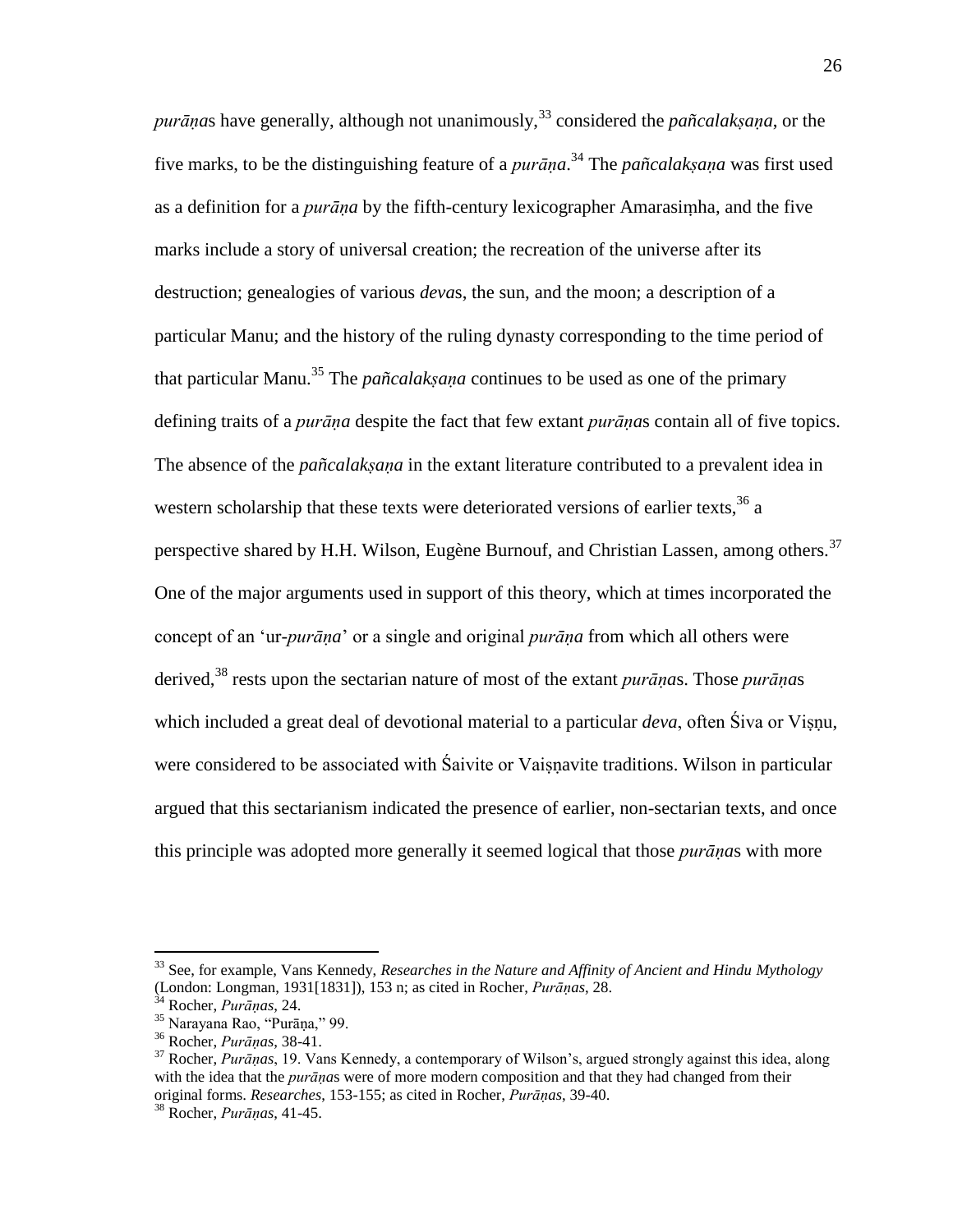strongly sectarian components were more modern than others.<sup>39</sup> This idea rested on the assumption that sectarianism was a later characteristic of Hindu traditions, itself a controversial claim.<sup>40</sup>

 The theory that the extant *purāṇa*s were deteriorated and overly religious versions of one or more early non-sectarian texts both reflected and reinforced certain attitudes towards the *purāṇa*s present in much, although not all, of the colonial *purāṇ*ic scholarship. Many scholars, including Wilson, viewed the *purāṇa*s as rather unimportant texts, particularly as compared to the Vedas, although Wilson spent a significant portion of his life studying *purāṇ*ic material. Part of the rationale for this generally low opinion of the *purāṇ*ic material comes from comparing the *purāṇa*s to the Vedas, which were written in more refined and elegant Sanskrit. Colonial scholarship often saw the *purāṇa*s as lesser forms of Sanskrit literature, with confusing content and "sloppy and grammatically flawed language."<sup>41</sup> As a *māhātmya*, the *Devī Māhātmya* would have merited similar opinions from early western scholars; for example, Moriz Winternitz once described *māhātmya*s as "inferior literature" even in comparison to *purāṇas*.<sup>42</sup> Coburn notes that while the *Devī Māhātmya* is rich in narrative and theological power, its "literary merits [...] are not overwhelming,<sup>343</sup> a courteous way of noting the straightforward and unprepossessing literary style both of the *Devī Māhātmya* and of *purāṇa*s more generally. However, it was the narrative strength and theological importance of the *Devī Māhātmya* that contributed to

<sup>39</sup> Ibid., 18-20.

<sup>40</sup> See Rocher's brief discussion of this issue, *Purāṇas*, 24.

 $41$  Narayana Rao, "Purāṇa," 109-110.

<sup>42</sup> Winternitz, *A History of Indian Literature*, 511; as cited in Rocher, *Purāṇas*, 70.

<sup>43</sup> Coburn, *Encountering the Goddess*, 30.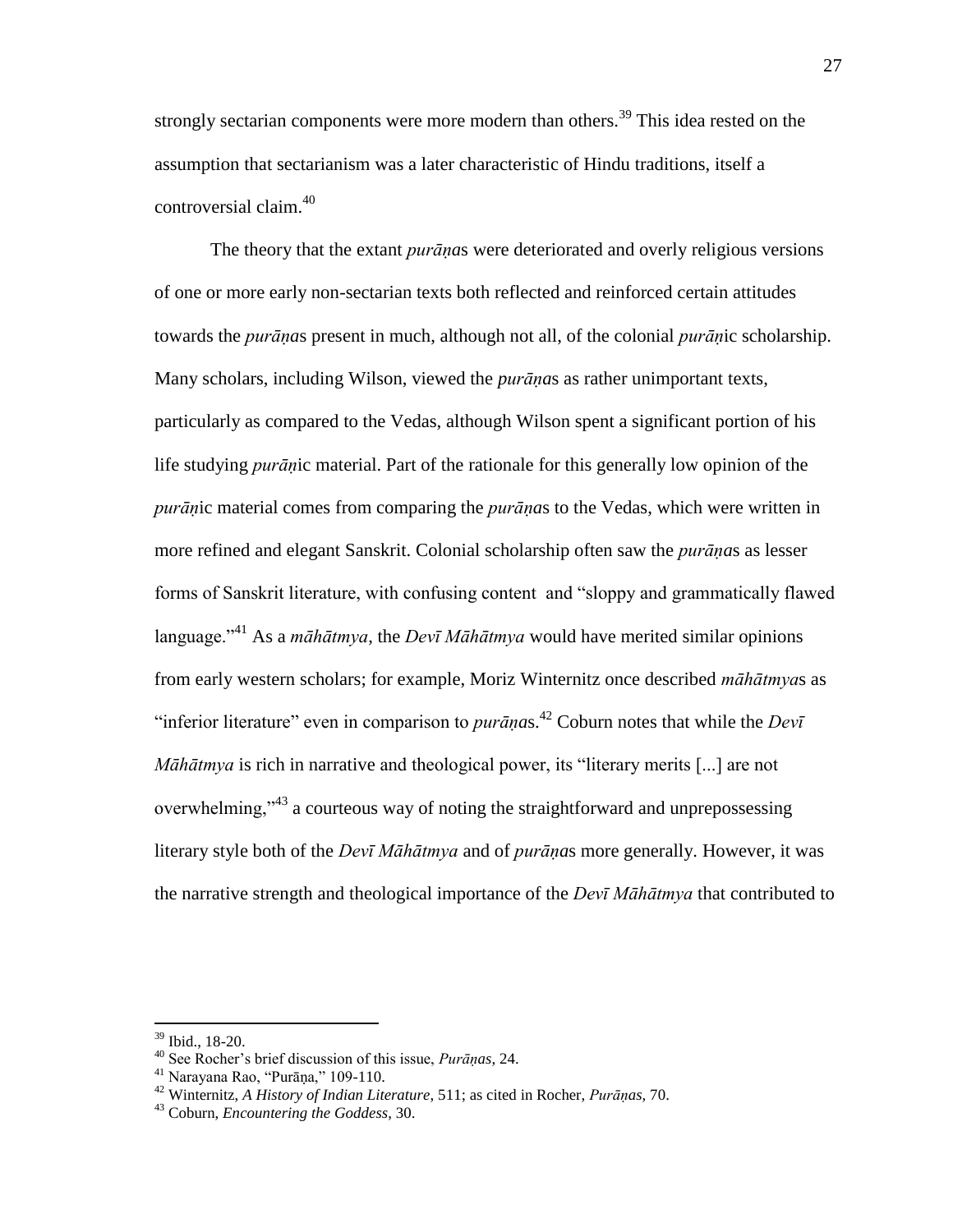its high status within the larger Hindu tradition, which was recognised early by colonial scholarship. $44$ 

 In a continuation of earlier scholarship, modern *purāṇ*ic scholarship primarily, although not entirely, involves producing critical editions of individual *purāṇa*s through the application of text-criticism by philological scholars, both western and Indian.<sup>45</sup> Madeleine Biardeau, in particular, questions this approach. She notes that the attempt to create one definitive edition distorts the reality of the *purāṇ*ic tradition since the *purāṇa*s are primarily both oral and local. She argues instead for an approach that recognises each local version to be authoritative to the particular community in which it lives.<sup>46</sup> Rocher also rejects these critical editions, arguing that since the *purāṇa*s are primarily oral texts maintained by recitation, their textual versions are only partial, and thus the standards "of textual criticism" make little sense.<sup>,47</sup> Greg Bailey has adopted an entirely different approach to *purān*ic study involving a structuralist method, which will be discussed briefly in the Methodology section of this chapter.<sup>48</sup> His approach, while different from the more traditional textcriticism approach, still involves using the texts as written documents rather than in their oral and regional forms. While it seems clear that for many of the *purāṇa*s their existence in oral and local forms is important for an understanding of their role in a particular community's recitational traditions and cosmological understandings, *purāṇ*ic literature has

<sup>44</sup> For example, Eugène Burnouf, a contemporary of Wilson, noted that within this larger tradition the text shared a similar status to that of the *Bhagavad Gītā*. "Analyse et extrait du Dévi Mahatmyam, fragmens du Markandéya Pourana,‖ *Journal Asiatique* 4 (1824), 24; as cited in Rocher, *Purāṇas*, 193. In 1840 Wilson claimed that the *Devī Māhātmya* was one of the most popular Sanskrit texts among Hindus (*Works*, ed. R. Rost, vol. 1 [London: Trübner, 1862], 68; as cited in Coburn, "Devī: The Great Goddess," 31), and this high status in India ensured that the *Devī Māhātmya* was the second *purāṇ*ic text to be translated into a European language (translated into English in 1823; the first *purāṇ*ic text to be translated into a European language was from the *Bhāgavata Purāṇa*. Coburn, "Devī: The Great Goddess," 31 and note 4).  $45$  Narayana Rao, "Purāna," 110.

<sup>&</sup>lt;sup>46</sup> Ibid., 111. See Madeleine Biardeau, "Some More Considerations About Textual Criticism," *Purāna* 10, no. 2 (1968): 115-23.

<sup>47</sup> Rocher, *Purāṇas*, 99.

<sup>48</sup> Bailey, *Gaṇeśapurāṇa*.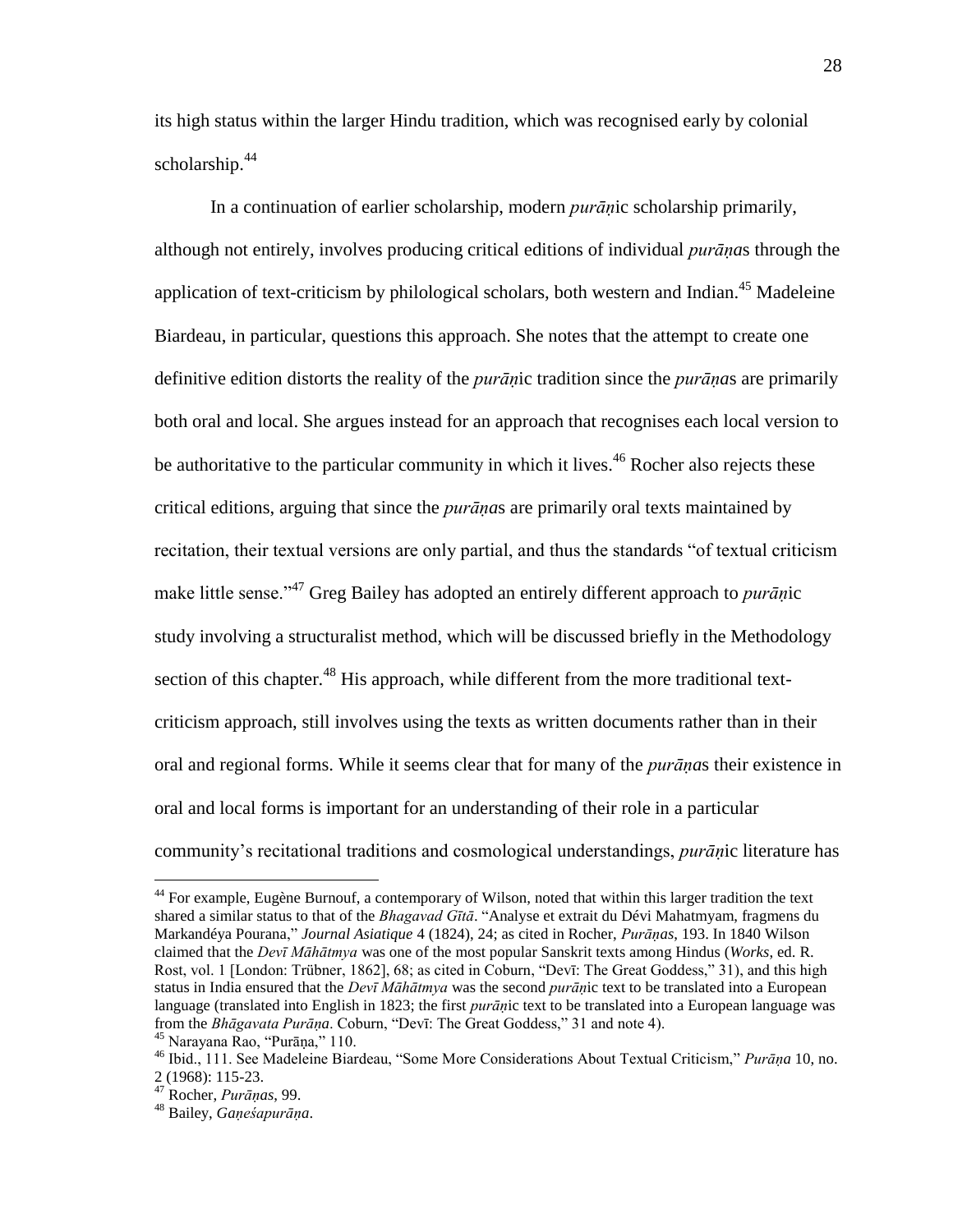also existed in textual form within Hindu traditions. Textual versions of *purāṇa*s are not only an invention of colonial scholarship, to which the numerous pre-colonial manuscripts can attest. Furthermore, conceiving of the *purāṇa*s as narrative texts may provide new avenues of approach to this material, as Bailey has demonstrated through his structural literary analysis of the *Gaṇeśapurāṇa*. However, the methodological issue of studying *purāṇa*s textually rather than in their oral forms is less significant for the *Devī Māhātmya* than for other *purān*ic literature. As Coburn observes, the *Devī Māhātmya* has a "high degree of textual integrity," showing "striking stability" compared to the fluid tendencies of *purānas* more generally.<sup>49</sup> Few variations occur across different manuscripts, and those that do appear are usually fairly minor. This stability allows for the *Devī Māhātmya*'s textual form to be studied without the same anxiety as that produced by studies of textual *purāṇa*s, since the written text of the *Devī Māhātmya* is much closer to the oral and recitational forms used in historical and modern devotional practices.

 The history of western *purāṇ*ic scholarship has impacted studies of the *Devī Māhātmya* in a number of ways. The lack of clear authorship or origin for the *purāṇa*s, as well as for the *Devī Māhātmya*, leads to difficulties in assigning firm dates and specific historical contexts to the compositions of these texts. The idea that one could find a specific date of composition for a *purāṇ*ic text, a question raised almost immediately by western scholars who first approached the *purāṇa*s, was difficult to apply successfully to these texts.<sup>50</sup> Yet the desire to date an entire *purāṇa*, even tentatively, remained strong in scholarship and resulted in, as Rocher notes, relatively specific dates given to individual *purānas* even by those who admit the "highly speculative if not impossible" nature of the

<sup>49</sup> Coburn, *Encountering the Goddess*, 8.

<sup>&</sup>lt;sup>50</sup> Rocher, *Purānas*, 100; and Narayana Rao, "Purāṇa," 110.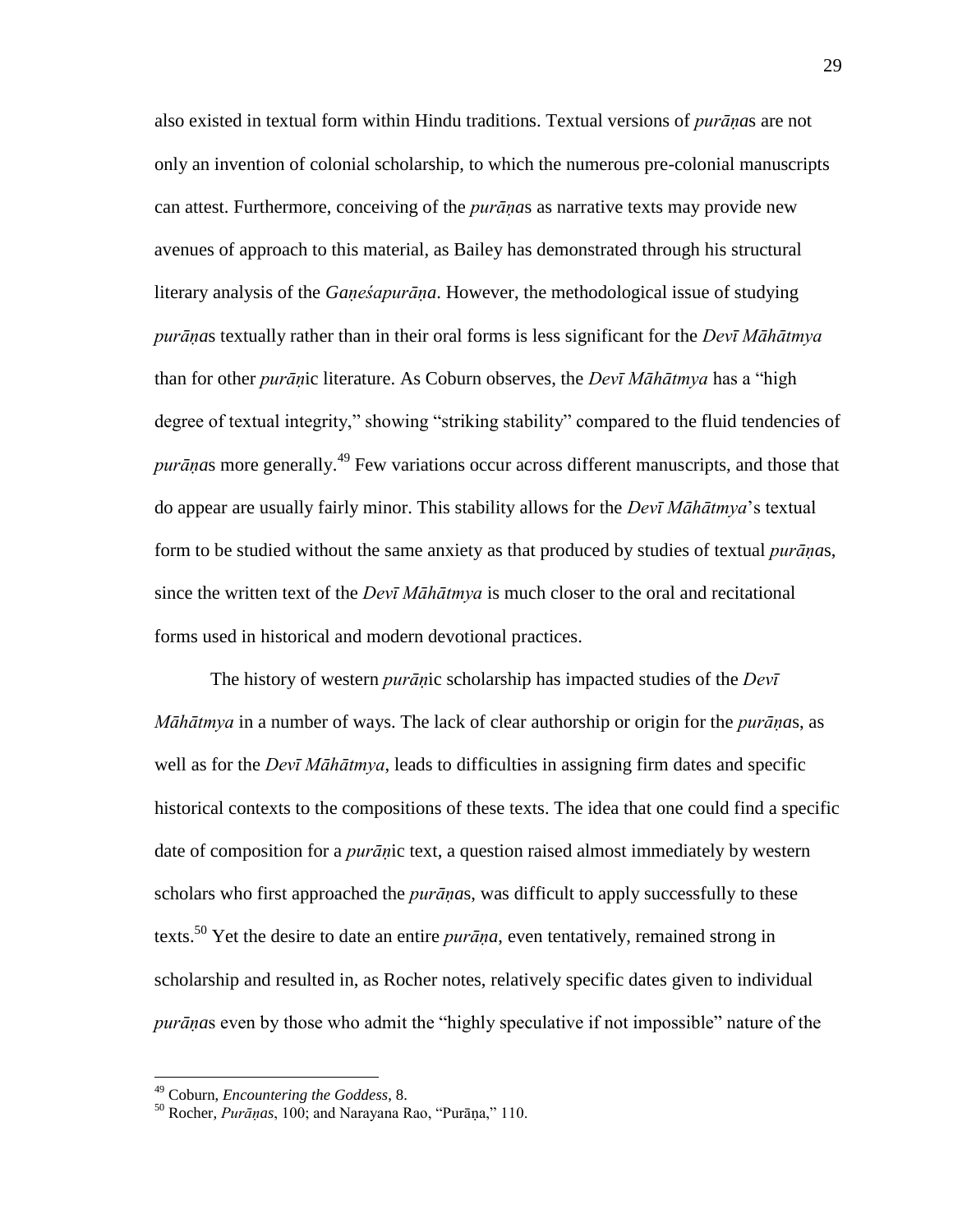task.<sup>51</sup> The question of historical context is thus difficult to answer, as the attempt to locate the composition of *purāṇa*s within their specific historical contexts is extremely challenging. Many of these difficulties were evident in the previous and necessarily brief discussion of the historical and cultural context of the *Devī Māhātmya*, particularly when considering the *Devī Māhātmya* as a textual artefact in the late classical and early medieval period, as opposed to considering it as an oral artefact used extensively throughout historical and contemporary India. The generally low opinion of *purāṇa*s and *māhātmya*s held by western scholars in the colonial period also influenced *purāṇ*ic scholarship, resulting in a relatively small amount of scholarship focusing on the *purāṇa*s or on the *Devī Māhātmya*, particularly as compared to the scholarship concerning the Vedas, the Upaniṣads, and the *Mahābhārata*. *Devī Māhātmya* scholarship was also impacted by the later date of composition first given to the text, as during the colonial period a greater importance was attached to the idea of antiquity, with the majority of scholarly attention devoted to those texts considered to be older. The sectarian nature of the *Devī Māhātmya* also contributed to this limited scholarship. Despite modern scholarship's dismissal of many of the assumptions noted here, there are only a few recent studies of the *Devī Māhātmya*. These difficulties, along with a growing appreciation for the recitational nature of *purāṇ*ic texts within Hindu communities, have contributed to the modern shift towards using *purāṇa*s as tools in the ethnographic study of their local, regional, and recitational contexts, rather than solely in their critical-edition forms as a means for historical or textual studies. This shift has occurred within studies of the *Devī Māhātmya* as well, with recent scholarship often discussing the text's role in modern recitational practices.

<sup>51</sup> Rocher, *Purāṇas*, 102-103.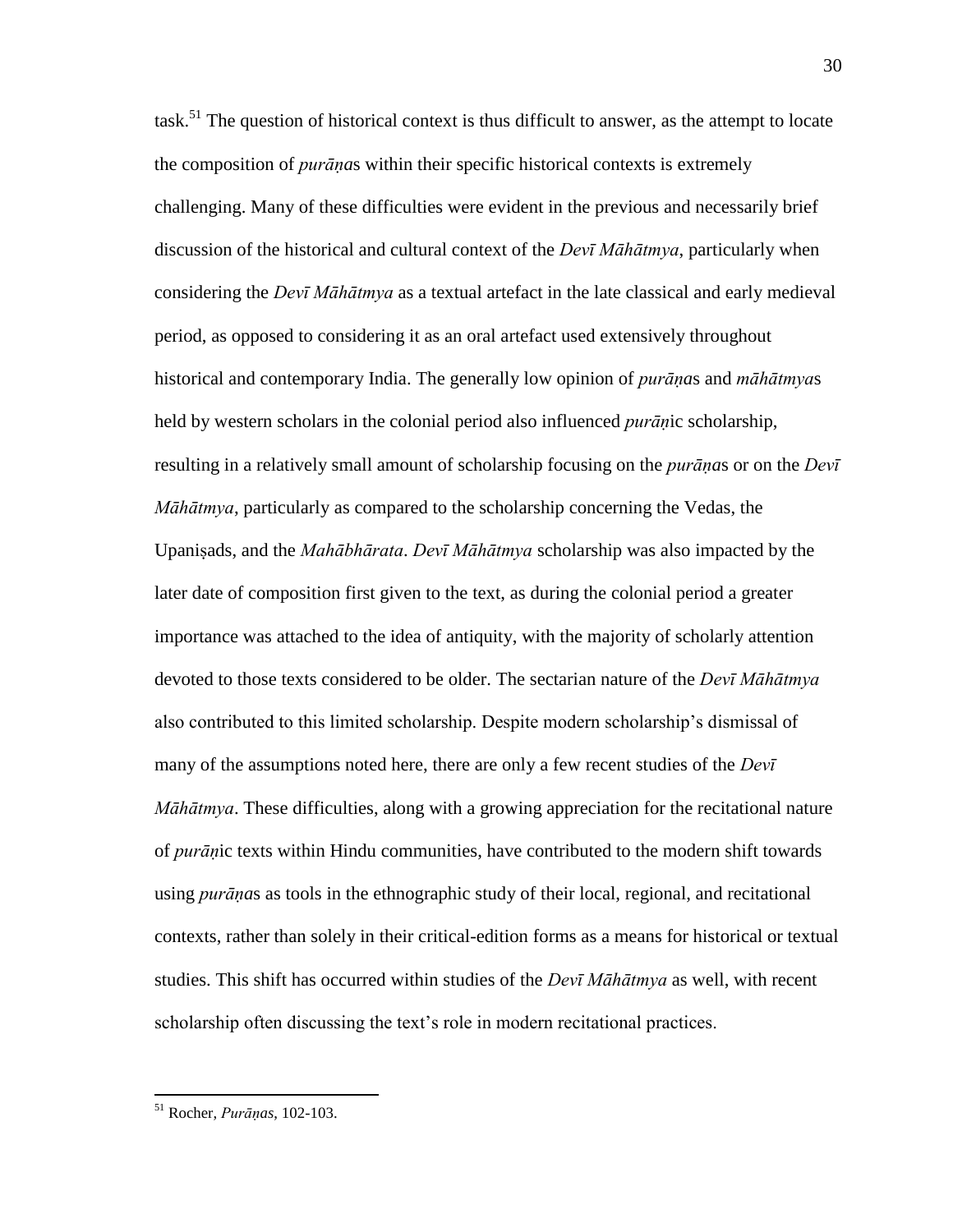Despite the popularity of the *Devī Māhātmya* in India and its importance within *śākta* traditions, extensive studies of it have not often been undertaken by modern western scholars. Only three contemporary English translations exist, those of Vasudeva S. Agrawala, Swami Jagadīśvarānanda, and Thomas Coburn; Coburn's is the most recent.<sup>52</sup> Coburn is the only western scholar to have analysed the text in a significant and thorough way. His primary project, continued throughout the majority of his work on this text, is to understand the motivations and the objectives of the text's representation of ultimate reality as feminine, and to determine the position of this representation within the processes of religious change.<sup>53</sup> Few other modern scholars examine this text in any depth, although many mention it briefly as support or evidence for various studies; for example, Wendy Doniger O'Flaherty has used the text to support her work in comparative mythology.<sup>54</sup> Others discuss the text in its historical and literary context; for example, Ludo Rocher and Jan Gonda both review the *Devī Māhātmya* in their work within the series *History of Indian*  Literature.<sup>55</sup> Rocher mentions the importance of the text in devotional traditions, noting that it has often been compared to the *Bhagavad Gītā* in importance, and discusses some of the controversies that have arisen in dating the text.<sup>56</sup> Gonda simply narrates the basic storyline of the text, connecting it to historical and modern ritual worship, and he claims that it is one of the oldest documents in the *śākta* traditions.<sup>57</sup> J.N. Farquhar and Teun

<sup>52</sup> Vasudeva S. Agrawala, *Devī-Māhātmyam: The Glorification of the Great Goddess* (Varanasi: All-India Kashi Raj Trust, 1963); Swami Jagadīśvarānanda, *The DevīMāhātmyam or Śrī Durgā-Saptaśatī: (700 Mantras on Śrī Durgā)*, (Madras: Sri Ramakrishna Math, 1972); Coburn, *Encountering the Goddess*.

<sup>53</sup> See, for example, Thomas B. Coburn, *The Conceptualization of Religious Change and the Worship of the Great Goddess* (Canton: NY, St. Lawrence University Faculty Lecture, 1980); Thomas B. Coburn, "The *Devī-Māhātmya* as a Feminist Document,‖ *Journal of Religious Studies* 8 (1980); *Devī-Māhātmya: The Crystallization*; *Encountering the Goddess*; and "Devī: The Great Goddess."

<sup>54</sup> Wendy Doniger O'Flaherty, *Women, Androgynes, and Other Mythical Beasts* (Chicago: University of Chicago Press, 1980), 81-82.

<sup>55</sup> Rocher, *Purāṇas*, 193-196; Gonda, *Medieval Religious Literature*, 281-282.

<sup>56</sup> Rocher, *Purāṇas*, 193-196.

<sup>57</sup> Gonda, *Medieval Religious Literature*, 281-282.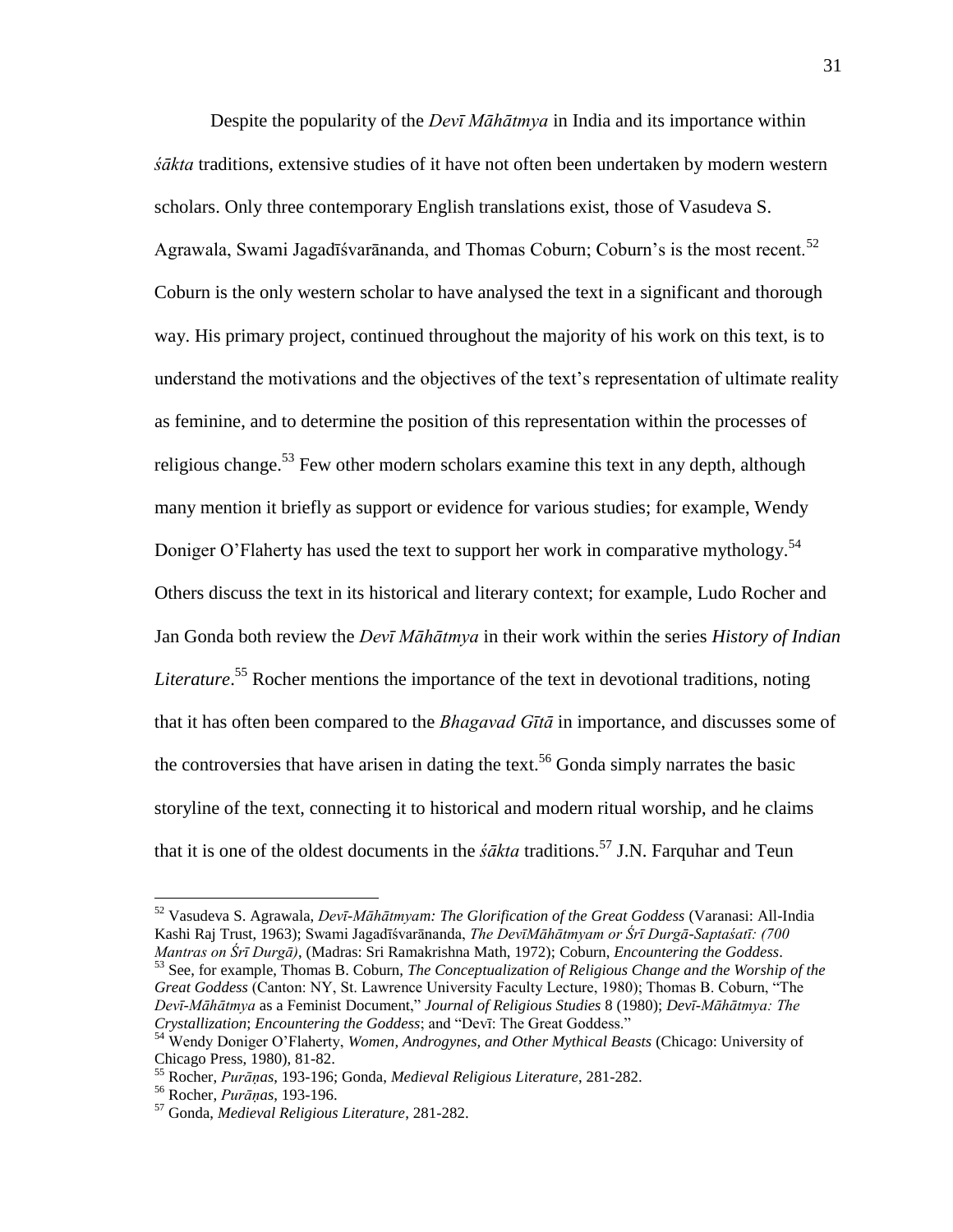Goudriaan also examine the text within the context of the history of Sanskrit literature.<sup>58</sup> Several other contemporary scholars have analysed various aspects of the text, rather than the text as a whole; Cynthia Ann Humes has considered the role of the *Devī Māhātmya* in women's experiences of recitation, and has also considered whether or not the text can be viewed as a feminist text by western standards.<sup>59</sup> Hillary Rodrigues discusses the text's role in devotional recitation, particularly with regard to the worship of Durga in modern India.<sup>60</sup> Tryna Lyons and K.M. McDonald have both considered the text's place in the study of Indian art, <sup>61</sup> and Karline McLain has examined a more modern form of the *Devī Māhātmya*: a re-telling in the *Amar Chitra Katha* comic series.<sup>62</sup> David Kinsley has examined the ways by which the text posits the specific nature of goddesses, a useful source for this project.<sup>63</sup> Most recently, Elizabeth Cecil has examined the ways in which the *Devī Māhātmya* relates to the *Mārkaṇḍeya Purāṇa*. <sup>64</sup> While some scholars do consider narrative in their studies, most notably Cecil, as of yet little serious narrative analysis of the *Devī Māhātmya* has been completed. Aside from Rodrigues' work on the position of the text for conceptions of Durgā, little scholarship exists on the characters of the *Devī Māhātmya*. While the text is often cited in discussions of *devī*s, particularly of the *mahādevī*, scholarship has not often focused on the actual *devī*s in the text. This is

<sup>58</sup> J.N. Farquhar, *An Outline of the Religious Literature of India* (Delhi: Motilal Banarsidass, 1967[1920]); Teun Goudriaan and Sanjukta Gupta, *Hindu Tantric and Śākta Literature*, History of Indian Literature II, 2 (Wiesbaden: Otto Harrassowitz, 1981).

<sup>&</sup>lt;sup>59</sup> Humes, "Glorifying the Great Goddess;" and Cynthia Ann Humes, "Is the *Devi Mahatmya* a Feminist Scripture?" in *Is the Goddess a Feminist?* eds. Alf Hiltebeitel and Kathleen M. Erndl (Sheffield: Sheffield Academic Press, 2000).

<sup>60</sup> Rodrigues, *Ritual Worship*.

<sup>61</sup> Tryna Lyons, ―The Simla ‗Devī Māhātmya' Illustrations: A Reappraisal of Content,‖ *Archives of Asian Art* 45 (1992): 29-41; K.M. McDonald, "The Sacred Esthetics of Scriptural Illustration: An Analysis of the Devi Mahatmya," (master's thesis, University of Wisconsin – Madison, 1997).

<sup>62</sup> Karline McLain, ―Holy Superheroine: A Comic Book Interpretation of the Hindu *Devī Māhātmya* Scripture," *Bulletin of SOAS* 71, no. 2 (2008): 297-322.

<sup>&</sup>lt;sup>63</sup> David Kinsley, "The Portrait of the Goddess in the Devī-māhātmya," *Journal of the American Academy of Religion* 46, no. 4 (1978).

 $64$  Cecil, "A New Approach."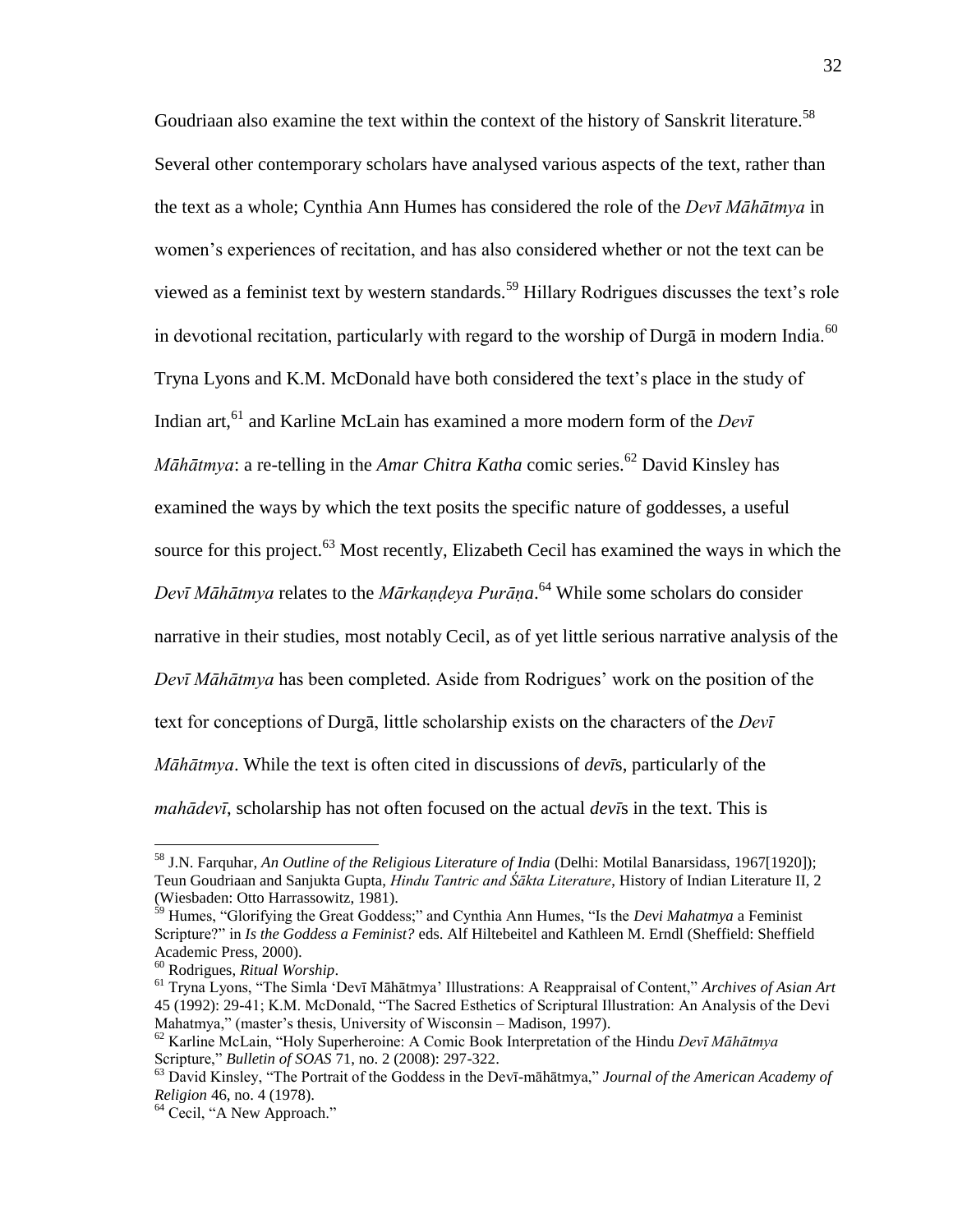especially true for studies of Kālī, which frequently cite the *Devī Māhātmya* but do not thoroughly examine either the text or Kālī's position within it.

## Overview of Kālī Scholarship

 $\overline{a}$ 

 In the most recent compilation of scholarship on Kālī, Rachel McDermott and Jeffrey Kripal's *Encountering Kālī: In the Margins, At the Center, In the West*, McDermott and Kripal identify four general categories of Kālī studies, arranged somewhat chronologically.<sup>65</sup> The first category extends from the early eighteenth century to the early twentieth century and includes colonial scholarship of Kālī. This scholarship was primarily negative, with much attention paid to Kālī's association with *tantra*, sacrificial rituals at the Kālīghāṭ temple, and her connection to the bandits known in English as the Thugs.<sup>66</sup> Sir John Woodroffe (1865-1936), who also wrote under the pen name Arthur Avalon, was more inclined to defend both Kālī and *tantra*, and he epitomised those few scholars who did not immediately censure these subjects. Woodroffe's work is, however, problematic by the standards of contemporary scholarship. His "cultural, moral, and philosophical biases," which, as McDermott and Kripal claim, contribute to his censorship of sexuality in *tantra* and his self-conscious and contrived attempts at cross-cultural comparison, resulted in a view of western culture as scientific and Indian culture as spiritual. While these prejudices are not particularly surprising given the context in which Woodroffe wrote, such biases, along with the use of sexual ritual and metaphor in *tantra*, contributed to the decline of scholarship on the *tantr*ic Kālī, and these subjects were neglected for nearly half a century

<sup>&</sup>lt;sup>65</sup> Rachel Fell McDermott and Jeffrey J. Kripal, "Introducing Kālī Studies," in *Encountering Kālī: In the Margins, At the Center, In the West*, eds. Rachel Fell McDermott and Jeffrey J. Kripal (Berkeley: University of California Press, 2003), 5-9.

<sup>&</sup>lt;sup>66</sup> The Thugs, or Thugees, were alleged by the British to be a group of bandits who primarily strangled their victims and who were devoted to Kālī; their practices were supposedly eliminated in the 1830s by the British colonial administration.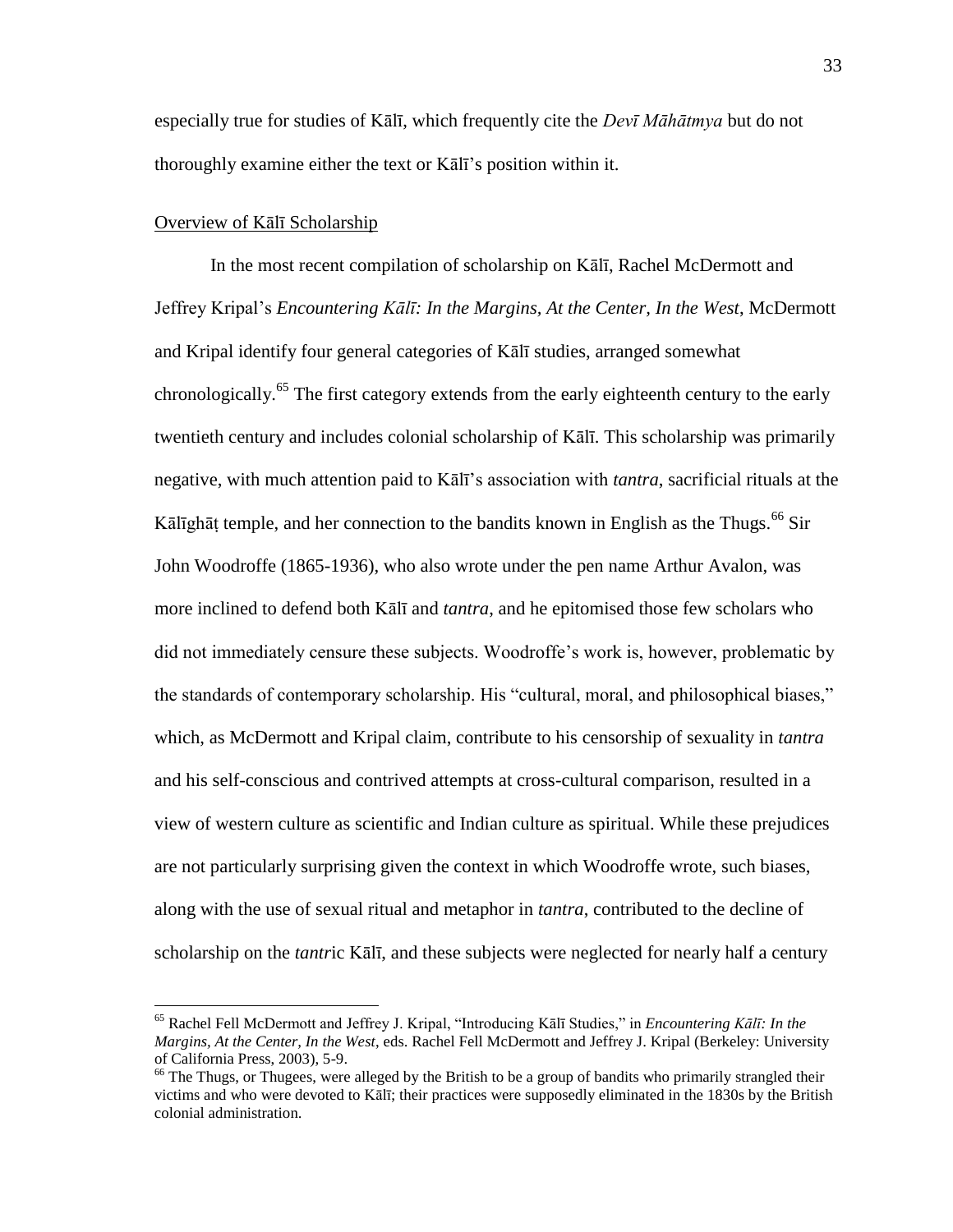after Woodroffe's death.<sup>67</sup> McDermott and Kripal's second category thus begins in the 1960s, and encompasses those works focusing primarily on Kālī in Indian art. These works both influenced and were influenced by the popular western interest in Indian religious traditions at the time, and while they are less scholarly than the writings of earlier writers, they attempt to portray Kālī and *tantra* in a favourable light; Ajitcoomar Mookerjee's *Kali: The Feminine Force* is an important example of this category.<sup>68</sup> The third category identified by McDermott and Kripal, which begins in the 1990s, studies devotees of Kālī through the use of historical, textual, and psychological evidence, and has often focused on Kālī's most famous devotee, the nineteenth-century Bengali religious figure Ramakrishna Paramahaṁsa. Finally, the fourth category has its origins in what is often termed cultural or area studies, first established in the late 1960s, and includes modern approaches as well. David Kinsley, at the time a graduate student, utilised these programs to begin studying Kālī-related material in India, and initiated a multidisciplinary approach to Kālī studies, using history, texts, and ethnographic field research to study the relationship between Kālī and her worshippers. This field was later enriched by other scholars studying different regions in India – and lately, outside of India – and by the inclusion of sources from multiple vernaculars. Modern Kālī studies have begun to incorporate a larger number of theoretical models, derived from various fields including postcolonialism and feminist theory, to understand further what Kālī means to her devotees. This last category can also be discussed with reference to the subjects currently studied by scholars, who focus primarily on *tantra* and ritual worship.

 $67$  McDermott and Kripal, "Introducing," 6.

<sup>68</sup> Ajitcoomar Mookerjee, *Kali: The Feminine Force* (Rochester, VT: Destiny Books), 1988.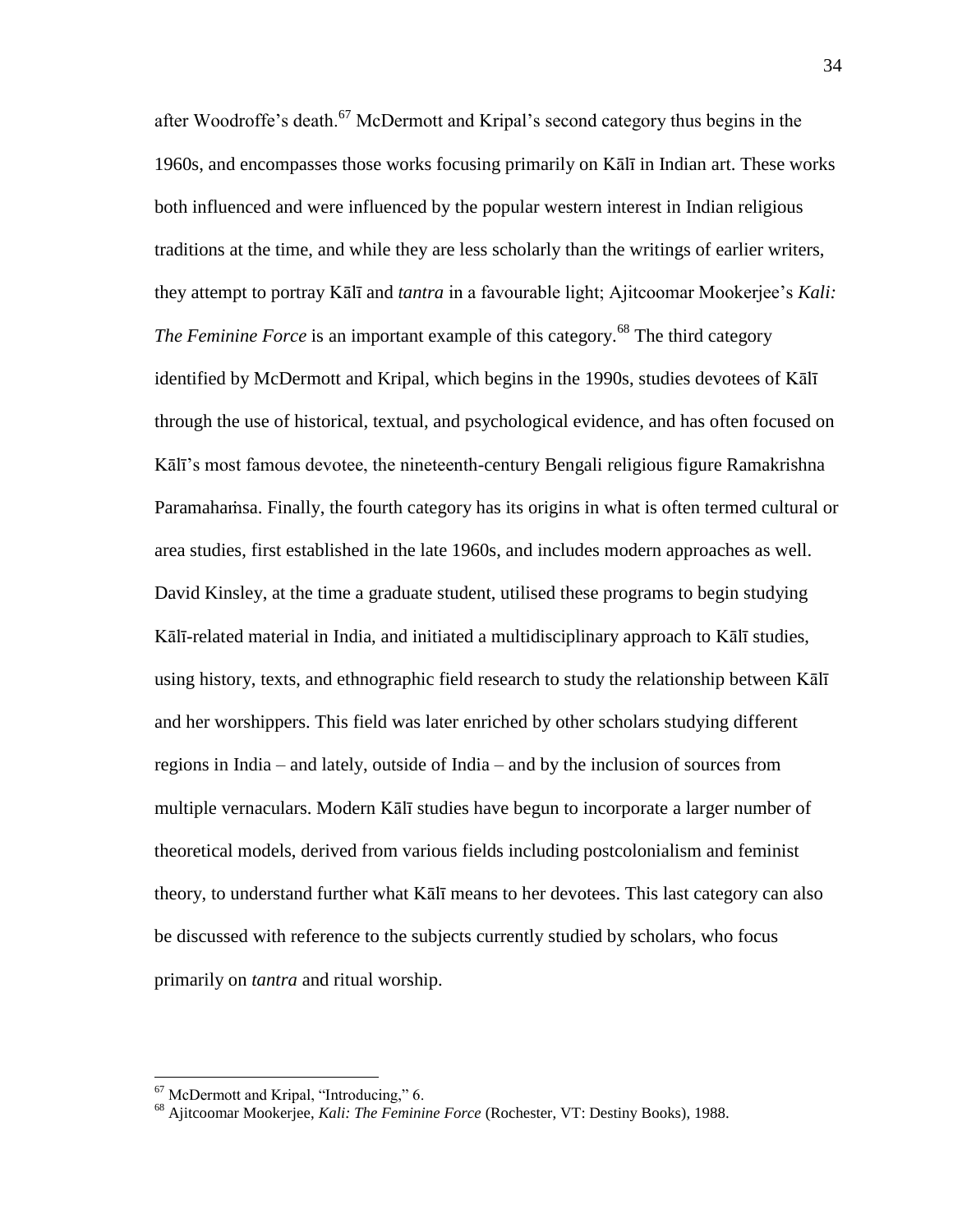The majority of contemporary scholarship concerning Kālī continues to focus on devotees and their practices rather than on Sanskrit textual sources. David Kinsley's general approach to the study of Kālī focused on her role in *tantra* and ritual sacrifice while briefly mentioning some of her more famous myths, and attempted to interpret her meaning and role within the larger Hindu traditions. Kinsley, who pioneered Kālī studies in western academia, focused especially on Kālī's position in *tantra*. <sup>69</sup> Kinsley also traced Kālī's appearances in various *purāṇa*s, as well as in certain iconographical trends, yet it is Kālī's pre-eminence in the *tantra* tradition that is most frequently highlighted in the majority of Kinsley's work. Kinsley also interprets some of Kālī's most distinguishing physical features, including her disheveled hair and lolling tongue, and briefly mentions her role in Bengali devotional poetry.<sup>70</sup> This method informed the greater part of the scholarship that followed Kinsley's work, as it is these areas of focus which have been almost exclusively studied by later scholars. For example, C. Mackenzie Brown's essay "Kālī, the Mad Mother" discusses Kālī's horrific nature by detailing those sacrifices performed to her, by giving an overview of her role in *tantra*, by attempting to interpret what Kālī means both to her devotees and to the larger Hindu traditions, and by drawing attention to her role as a mother within Bengali devotional traditions.<sup>71</sup> Brown's article is an excellent example of the ways in which scholarship has followed Kinsley's approach, as it contains a discussion

 $\overline{a}$ 

<sup>70</sup> See especially David Kinsley, *The Sword and the Flute: Kālī and Kṛṣṇa, Dark Visions of the Terrible and the Sublime in Hindu Mythology* (Berkeley: University of California Press, 2000[1975]). See also Kinsley's other articles discussing Kālī, including: "Freedom from Death in the Worship of Kālī," *Numen* 22, no. 3 (1975); "The Portrait of the Goddess;" and "Kālī: Blood and Death Out of Place," in *Devī: Goddesses of India*, eds. John S. Hawley and Donna M. Wulff (Berkeley: University of California Press, 1996).

<sup>69</sup> See especially David Kinsley, *Tantric Visions of the Divine Feminine: The Ten Mahāvidyās* (Berkeley: University of California Press, 1997).

 $71$  C. Mackenzie Brown, "Kālī, the Mad Mother," in *The Book of the Goddess Past and Present: An Introduction to Her Religion*, ed. Carl Olson (Prospect Heights, IL: Waveland Press, Inc., 2002[1983]), 110- 123.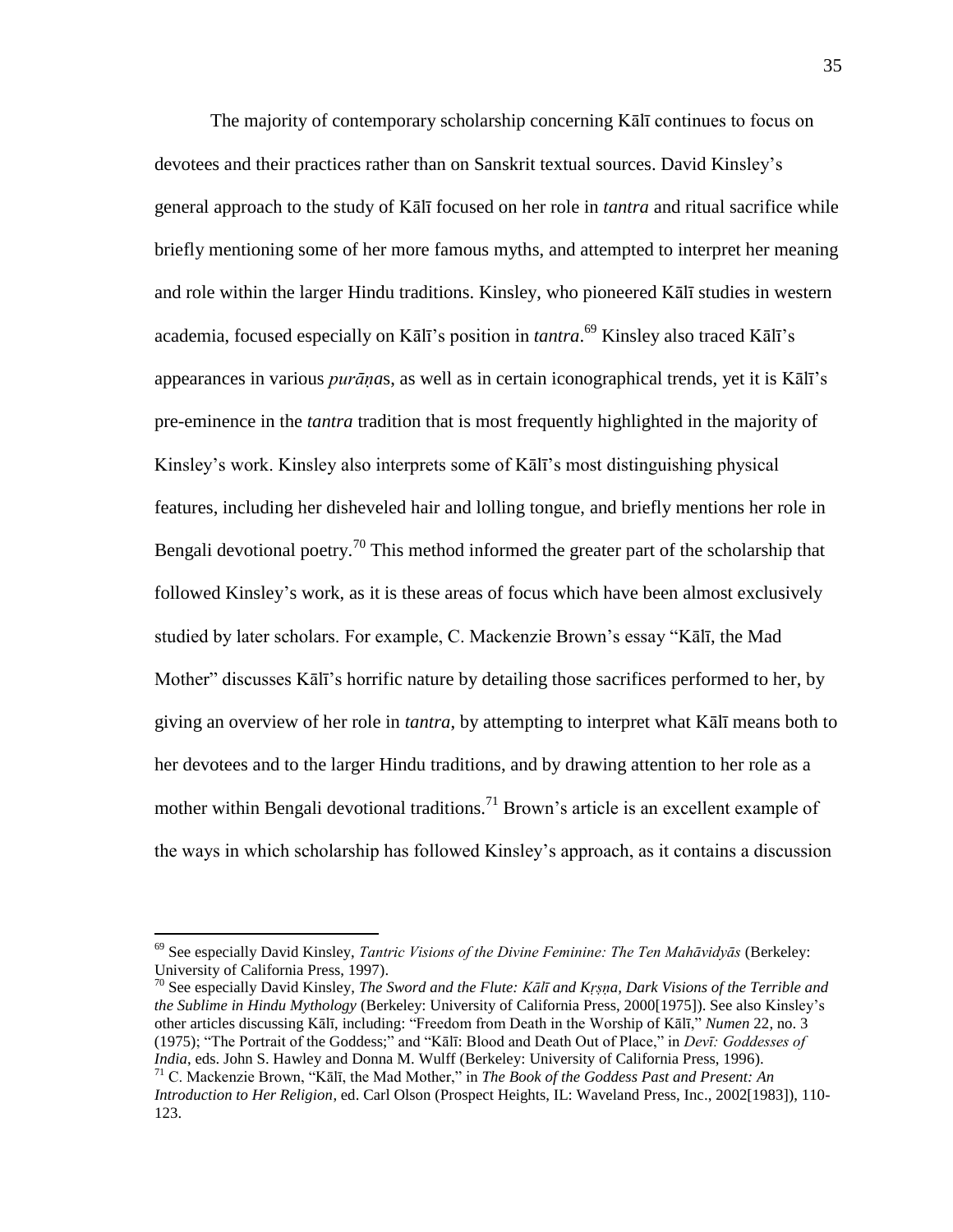of each of the various strands that Kinsley identified as central to Kālī's figure: *tantra*, ritual and sacrificial worship, *bhakti*, and symbolic meaning.

 Many scholars have studied Kālī's representation within *tantra*, focusing primarily on her disruptive behaviour and appearance. Generally, these discussions occur in combination with studies of Kālī's role in ritual sacrifice, as these two traditions are highly interconnected. Sarah Caldwell's *Oh Terrifying Mother*, Kathleen M. Erndl's *Victory to the Mother*, Elizabeth Harding's *Kālī: The Black Goddess of Dakshineswar*, and June McDaniel's *Offering Flowers, Feeding Skulls* all describe various sacrificial rituals performed to Kālī and to similar ferocious goddesses; McDaniel's work includes a thorough description of *tantra* in Bengal.<sup>72</sup> Studying sacrificial ritual includes the study of Kālī-devoted temples; Sanjukta Gupta, for example, has examined the influence of Vaisnava traditions upon Kālīghāt, Kālī's primary temple in Kolkata.<sup>73</sup> These studies often contain discussions of Kālī's role in *bhakti*, particularly in the context of Bengali devotional practices and poetry.<sup>74</sup> Psychological and symbolic interpretations of K $\bar{a}$ l $\bar{b}$  have also been a focus of study; Jeffrey Kripal's work combining psychoanalysis and Kālī is perhaps the most widely-read.<sup>75</sup> Kripal has also discussed psychoanalysis within modern Kālī-oriented *bhakti*, with particular reference to Ramakrishna Paramahamsa.<sup>76</sup> Scholars

Tradition,‖ *History of Religions* 34, no. 2 (1994): 152-189.

<sup>72</sup> Sarah Caldwell, *Oh Terrifying Mother: Sexuality, Violence and Worship of the Goddess Kāḷi* (Oxford: Oxford University Press, 1999); Kathleen M. Erndl, *Victory to the Mother: The Hindu Goddess of Northwest India in Myth, Ritual, and Symbol* (New York: Oxford University Press, 1993); Elizabeth U. Harding, *Kali: The Black Goddess of Dakshineswar* (Delhi: Motilal Banarsidass, 1998); June McDaniel, *Offering Flowers, Feeding Skulls: Popular Goddess Worship in West Bengal* (Oxford: Oxford University Press, 2004).

<sup>&</sup>lt;sup>73</sup> Sanjukta Gupta, "The Domestication of a Goddess: *Caraṇa-tīrtha* Kālīghāṭ, the *Mahāpīṭha* of Kālī," in *Encountering Kālī: In the Margins, At the Center, In the West*, eds. Rachel Fell McDermott and Jeffrey J. Kripal (Berkeley: University of California Press, 2003), 60-79.

<sup>74</sup> See McDaniel, *Offering Flowers*, for example; and Rachel Fell McDermott, *Mother of My Heart, Daughter of My Dreams: Kālī and Umā in the Devotional Poetry of Bengal* (Oxford: Oxford University Press, 2001).  $^{75}$  See, for example, Jeffrey J. Kripal, "Kālī's Tongue and Ramakrishna: 'Biting the Tongue' of the Tantric

<sup>76</sup> Jeffrey J. Kripal, *Kālī's Child: The Mystical and the Erotic in the Life and Teachings of Ramakrishna* (Chicago: University of Chicago Press, 1998).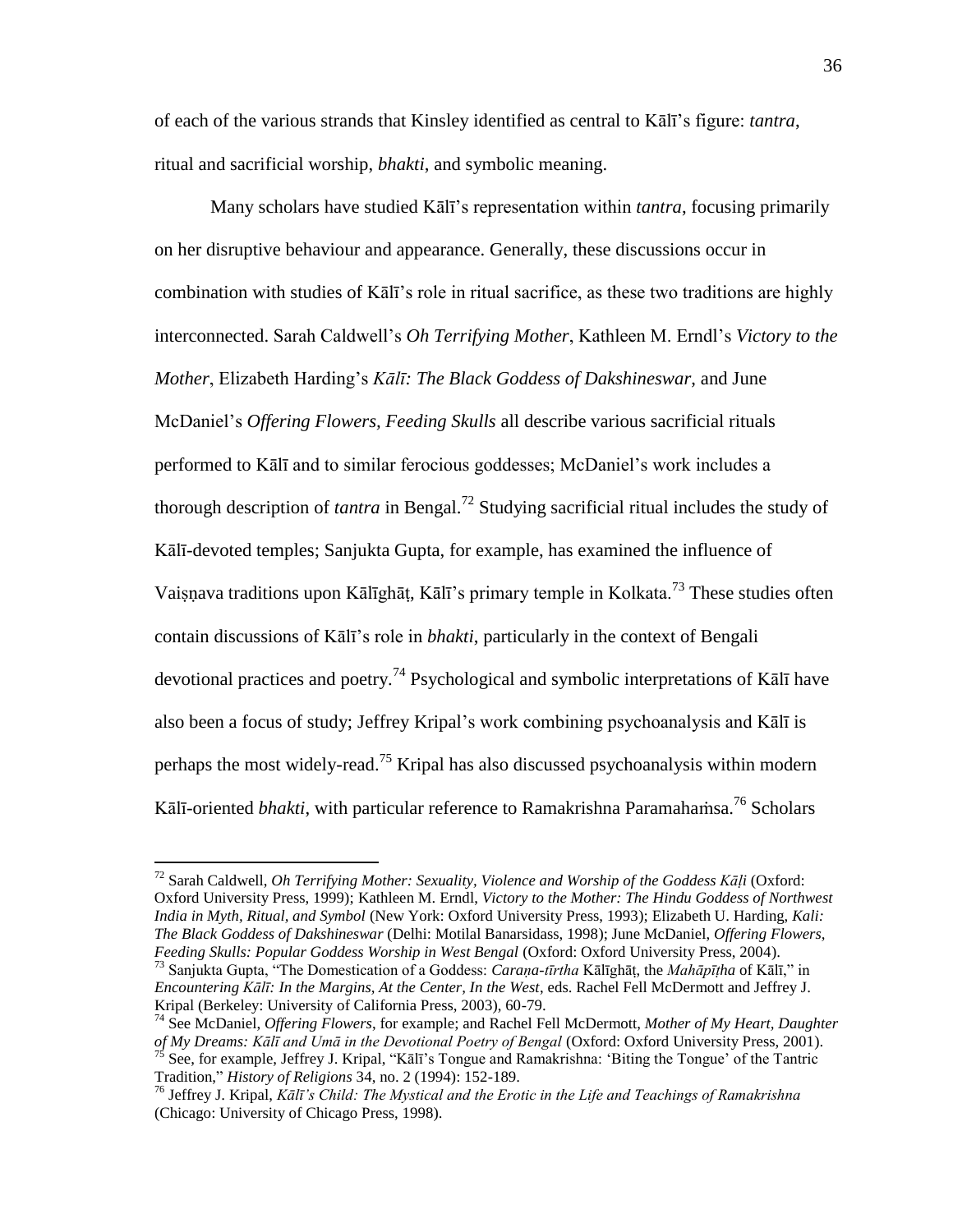have also paid attention to the influence of British colonialism upon Kālī-oriented studies: Cynthia Ann Humes and Hugh B. Urban both contributed articles concerning this subject to Rachel McDermott and Jeffrey Kripal's anthology *Encountering Kālī*,<sup>77</sup> and David Kopf's essay "A Historiographical Essay on the Idea of Kālī" adds to this field.<sup>78</sup> Some recent work has shifted the study of Kālī away from India: Keith E. McNeal and Stephanos Stephanides have both examined Kālī's role in Caribbean culture,<sup>79</sup> for example, and Rachel McDermott has discussed the position of Kalī on the Internet.<sup>80</sup>

 While much of this scholarship includes references to Kālī's appearances in various narratives, there has been little serious analysis of her role therein. Neela Bhattacharya Saxena has written a personal and creative account of Kālī's figure throughout multiple historical and textual sources, although Saxena mentions the *Devī Māhātmya* only briefly.<sup>81</sup> Patricia Dold has considered the figure of Kālī in the *Mahābhāgavata Purāṇa*,<sup>82</sup> yet focuses entirely on Kālī's role in *tantra* as described by this text. Aside from this study, no other scholarship has focused on Kālī's role within one single narrative text. While David Kinsley, for example, has examined multiple *purāṇ*ic myths featuring Kālī in many of his works, this approach focuses on a discussion of symbolism across multiple myths, rather

 $77$  Cynthia Ann Humes, "Wrestling with Kālī: South Asian and British Constructions of the Dark Goddess," and Hugh B. Urban, "'India's Darkest Heart': Kālī in the Colonial Imagination," both in *Encountering Kāl*ī: *In the Margins, At the Center, In the West*, eds. Rachel Fell McDermott and Jeffrey J. Kripal (Berkeley: University of California Press, 2003), 145-168 and 169-195, respectively.

<sup>&</sup>lt;sup>78</sup> David Kopf, "A Historiographical Essay on the Idea of Kālī," in *Shaping Bengali Worlds, Public and Private*, ed. Tony K. Stewart (East Lansing: Michigan State University, 1989).

<sup>&</sup>lt;sup>79</sup> Keith E. McNeal, "Doing the Mother's Caribbean Work: On *Shakti* and Society in Contemporary Trinidad," in *Encountering Kālī: In the Margins, At the Center, In the West*, eds. Rachel Fell McDermott and Jeffrey J. Kripal (Berkeley: University of California Press, 2003); Stephanos Stephanides, *Translating Kali's Feast: The Goddess in Indo-Caribbean Ritual and Fiction* (Atlanta: Rodopi, 2000).

<sup>&</sup>lt;sup>80</sup> Rachel Fell McDermott, "Kālī's New Frontiers: A Hindu Goddess on the Internet," in *Encountering Kālī: In the Margins, At the Center, In the West*, eds. Rachel Fell McDermott and Jeffrey J. Kripal (Berkeley: University of California Press, 2003).

<sup>81</sup> Neela Bhattacharya Saxena, *In the Beginning IS Desire: Tracing Kali's Footprints in Indian Literature* (New Delhi: Indialog Publications Pvt. Ltd., 2004). See page 66 for her reference to the *Devī Māhātmya*.

<sup>&</sup>lt;sup>82</sup> Patricia Dold, "Kālī the Terrific and Her Tests: The Śākta Devotionalism of the *Mahābhāgavata Purāṇa*," in *Encountering Kālī: In the Margins, At the Center, In the West*, eds. Rachel Fell McDermott and Jeffrey J. Kripal (Berkeley: University of California Press, 2003).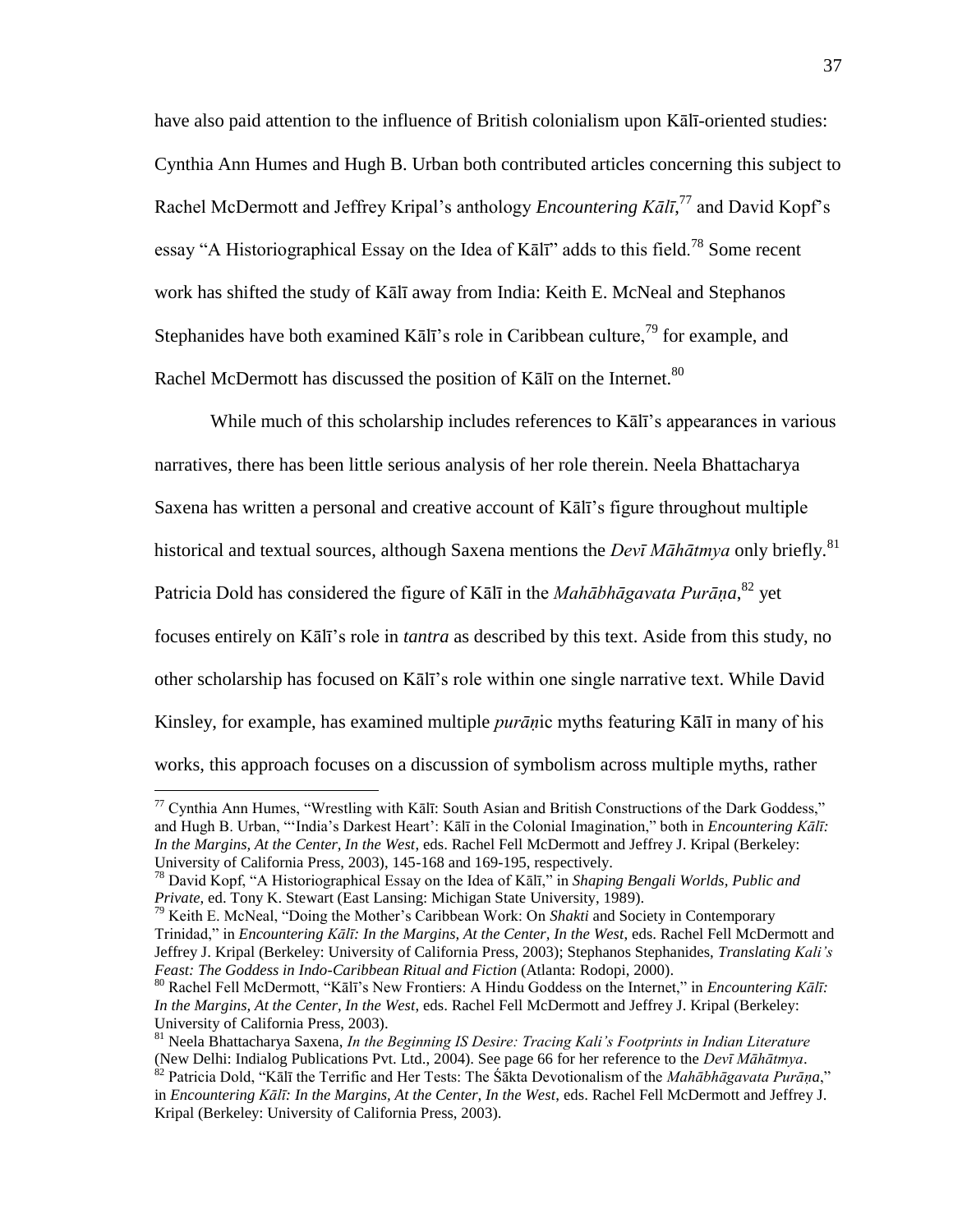than providing a complete analysis of her role as a character in one narrative.<sup>83</sup> There have also been few examinations of Kālī's role in the *Devī Māhātmya*, despite the likelihood that this text is the first example of Kālī as a fully-fledged character in a narrative text. Coburn has mentioned Kālī in some of his research on the *Devī Māhātmya*, particularly with regard to the etymology of her name and to textual passages referencing her figure prior to the composition of the *Devī Māhātmya*. <sup>84</sup> Several scholars, including Kinsley, regularly refer to the myths of the *Devī Māhātmya* in their discussion of Kālī. The *Devī Māhātmya* has been viewed as an important text within Kālī studies because it presents Kālī's first significant scene in Sanskrit literature, and because many of Kālī's current traits and characteristics can be traced back to this early text. Despite the academic recognition of her significance to this early text, Kālī's role in the *Devī Māhātmya* as a whole has not been thoroughly analysed.

## Methodology

 $\overline{a}$ 

 This detailed character study of Kālī in the *Devī Māhātmya* contributes to Kālī studies by closely examining the construction of her character in this early text, by situating her character within the literary and theological context of Sanskrit mythology, and by highlighting particular early conceptions of Kālī that are potentially influential to her depictions in later traditions. The majority of studies focusing on Kālī cite her description in the *Devī Māhātmya* in order to provide early evidence of pivotal features in these later descriptions and images, primarily because the *Devī Māhātmya* includes the first extant textual representation of Kālī as a fully developed figure. Enriching scholarly

 $83$  As another example of approaching through Kalī through multiple texts, Rachel McDermott has studied multiple poems from the Bengali devotional tradition, analysing Kālī's role therein. McDermott, *Mother of My Heart*.

<sup>84</sup> Coburn, *Devī-Māhātmya: The Crystallization*, 108-113.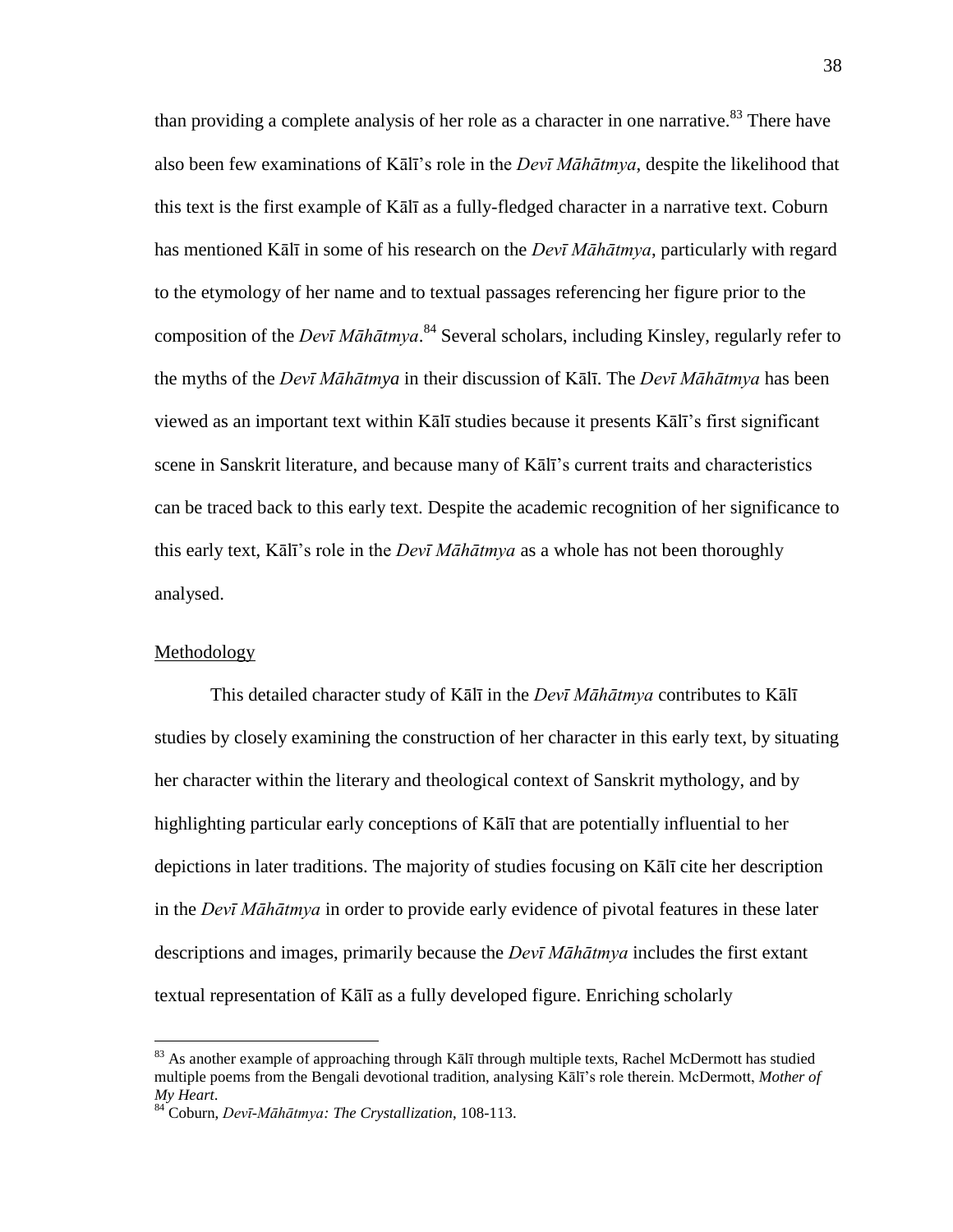understandings of Kālī's portrayal in this text contributes to the larger discourse of Kālī studies, as the connections between her traits in the *Devī Māhātmya* and her later ones in *tantra* and *bhakti* traditions become clearer once these early characteristics have been thoroughly examined.

 Character is an especially important aspect of Hindu narrative texts, and considering Hindu narratives with respect to their characters provides a useful approach to this type of literature. This project is based primarily upon narrative theories of character, particularly those outlined by Mieke Bal, which contribute to this project by indicating methods of analysis and by providing a more nuanced means of considering characters who do not easily fit traditional methods of approach. Character studies have several avenues of approach; for this project, studies examining saga characters, characterisation, and character types are of particular importance. Narrative theories of character have not often been applied to Hindu narrative literature. Kevin McGrath's character study of Karna in the *Mahābhārata* provides an excellent model for this project, as it presents a detailed account of the specific methods that can be used in the analysis of a single character within a Hindu narrative text. This project also considers the place of Kālī's character within the larger context of Hindu narrative literature, with particular attention to the theme of extreme and brutal violence, the Indian aesthetic theory of *rasa*, and the traditional and scholarly classifications of *devī*s and *asura*s. Such methods assume that texts convey meaning to the reader in particular ways, which is an assumption predicated on the theories of readerresponse criticism.

 The study of Kālī presented by this project borrows concepts from reader-response theory, which allows for the conception of character as a method by which the text purposefully conveys meaning to the reader. This criticism holds that the response of the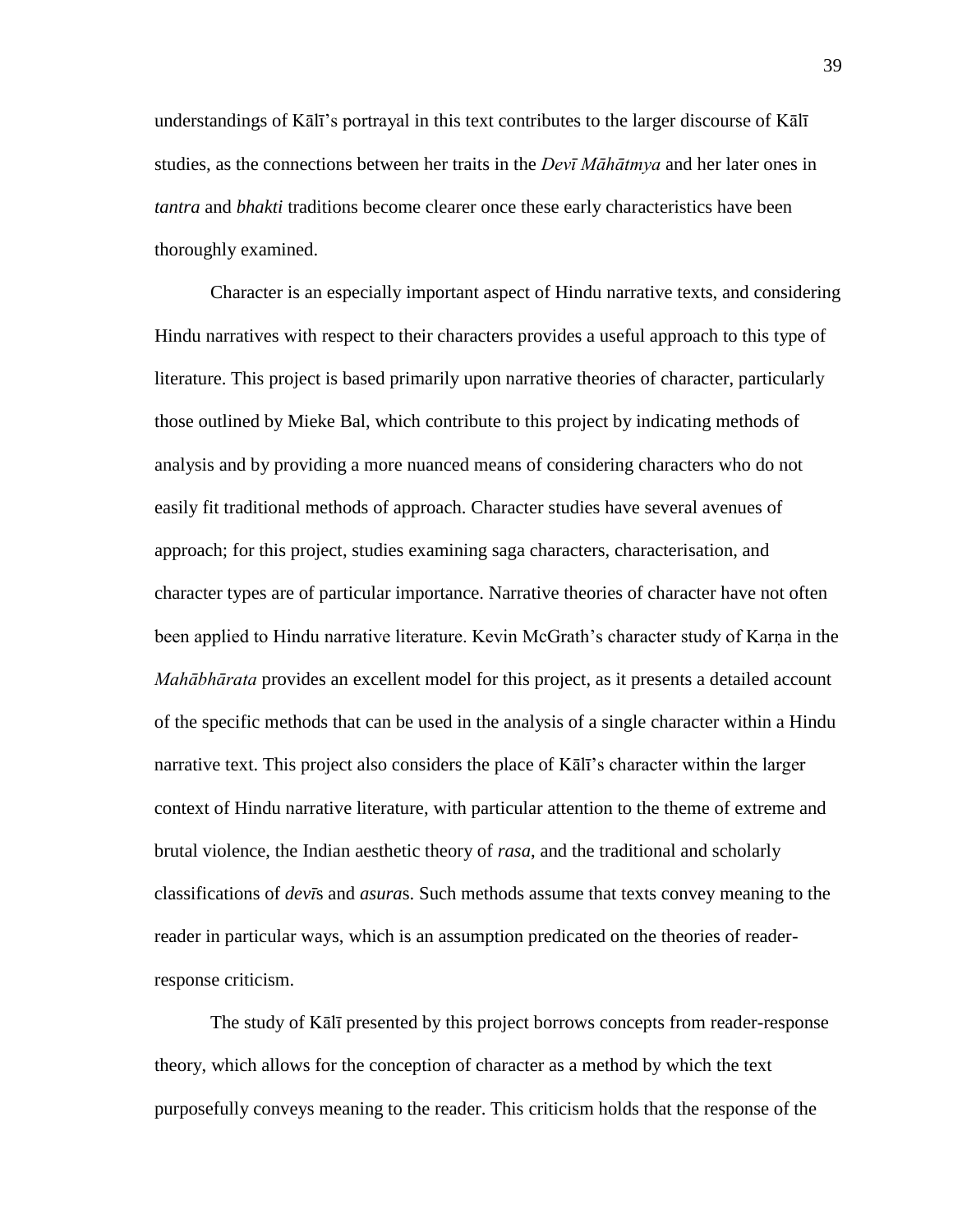reader to a text is what gives a text its meaning and purpose; a text cannot be studied nor understood separately from the effect it has upon its readers. Wolfgang Iser also labels this form of critique 'reception theory,' indicating its preoccupation with the means by which a reader responds to a text, and he focuses particularly on the ways in which a text impacts its implied reader.<sup>85</sup> This move away from the author of the text towards the reader characterises the position of reader-response criticism as a theory that uses the concept of the reader to produce textual analysis. Moreover, such a position considers the empirical author of the text, and the author's possible intentions, to be unnecessary to an analysis of the text. This is particularly useful for a study of *purāṇ*ic literature, whose human authors are unknown. Reader-response theory allows for the conception of an implied author and reader, who are constructed from within the text itself. Umberto Eco's proposals concerning the nature of textual construction inform this project's understanding of narrative texts as texts which purposefully shape themselves in certain ways to convey particular meanings to the reader. The construction of a certain character is thus understood to convey intentional meanings, and is therefore deserving of careful study; such a study contributes to the understanding of that particular character in a larger context.

 Umberto Eco has proposed that narrative texts construct, maintain, and convey meaning in careful and purposeful ways.<sup>86</sup> He claims that every text "is a lazy machine" asking the reader to do some of its work," indicating that in order to understand a text, a reader must necessarily fill in the gaps deliberately left by the text, which continually hints

<sup>&</sup>lt;sup>85</sup> Wolfgang Iser, "Reception Theory," in *How To Do Theory*, ed. Wolfgang Iser (Malden, MA: Blackwell Publishing, 2006).

<sup>86</sup> Umberto Eco, *Six Walks in the Fictional Woods*. Other works of Eco's that have particularly inspired this approach include: *Experiences in Translation* , trans. Alistair McEwen (Toronto: University of Toronto Press, 2001); *On Literature*, trans. Martin McLaughlin (Orlando: Harcourt, Inc., 2004); *The Role of the Reader: Explorations in the Semiotics of Texts* (Bloomington: Indiana University Press, 1984[1979]); *The Search for the Perfect Language*, trans. James Fentress (Malden, MA: Blackwell Publishing Ltd, 2006[1995]).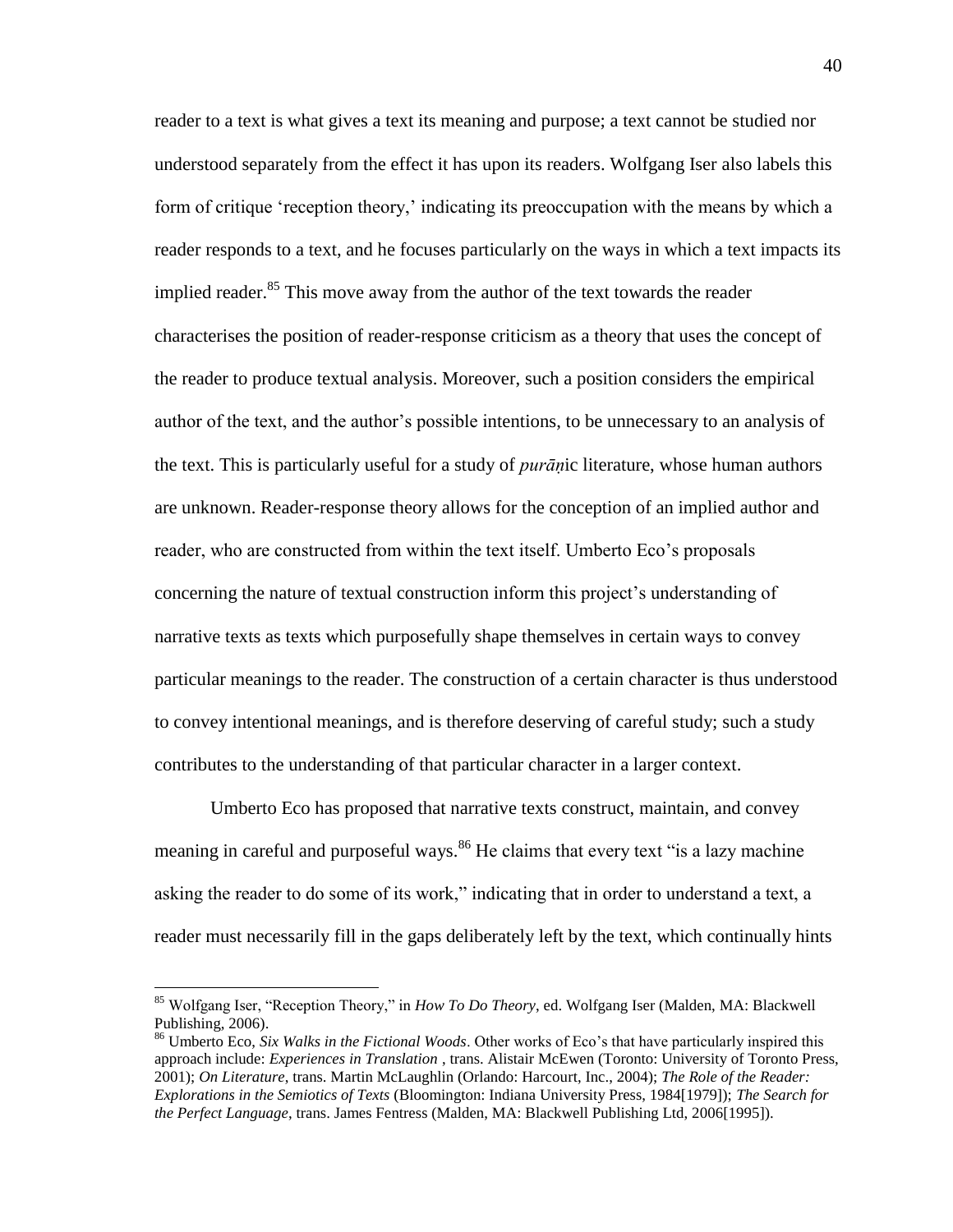at the fictional world which it constructs and in which it lives. $87$  It is in the means by which the reader chooses to fill these gaps that a negotiation between the text and the reader emerges, and from this negotiation meaning is constructed. Readers can and do choose different ways to negotiate these gaps, and Eco argues that this choosing exists even at the level of the individual sentence. Some narrative choices are more credible than others, given the nature of the text, and the model reader will understand that the text is nudging her towards one choice rather than another by means of "a set of textual instructions, displayed by the text's linear manifestation precisely as a set of sentences or other signals.<sup>88</sup> The choices that the model author wants the model reader to make are thus displayed within the text itself, and the instructions for them can be either explicit or implicit. In Eco's theory, the idea of the model author can also be used to characterise a particular textual strategy, which shapes the text in ways designed to encourage the model reader to make certain narrative choices rather than others. He argues that the very nature of a fictional universe, as constructed by a narrative text, requires that the text contain "a set of reading instructions" for the model reader.<sup>89</sup> Closely examining these instructions through a meticulous reading of a narrative text enriches understandings of the text itself.<sup>90</sup> Narrative texts thus require the cooperation of the reader in order to be understood, and this project notes and analyses these moments of necessary cooperation involved in the construction of Kālī's character. While some of Kālī's features are mentioned explicitly, noticing others requires careful study. This project also takes from Eco's theories the idea that a text

<sup>87</sup> Eco, *Six Walks in the Fictional Woods*, 3.

<sup>88</sup> Ibid., 15-16.

<sup>89</sup> Ibid., 116.

 $^{90}$  Eco states this in a particularly personal way, concerning his reading of the novel *Sylvie*: "This experience" of re-reading a text over the course of forty years has shown me how silly those people are who say that dissecting a text and engaging in meticulous close reading is the death of its magic.<sup>"</sup> *Six Walks in the Fictional Woods*, 12.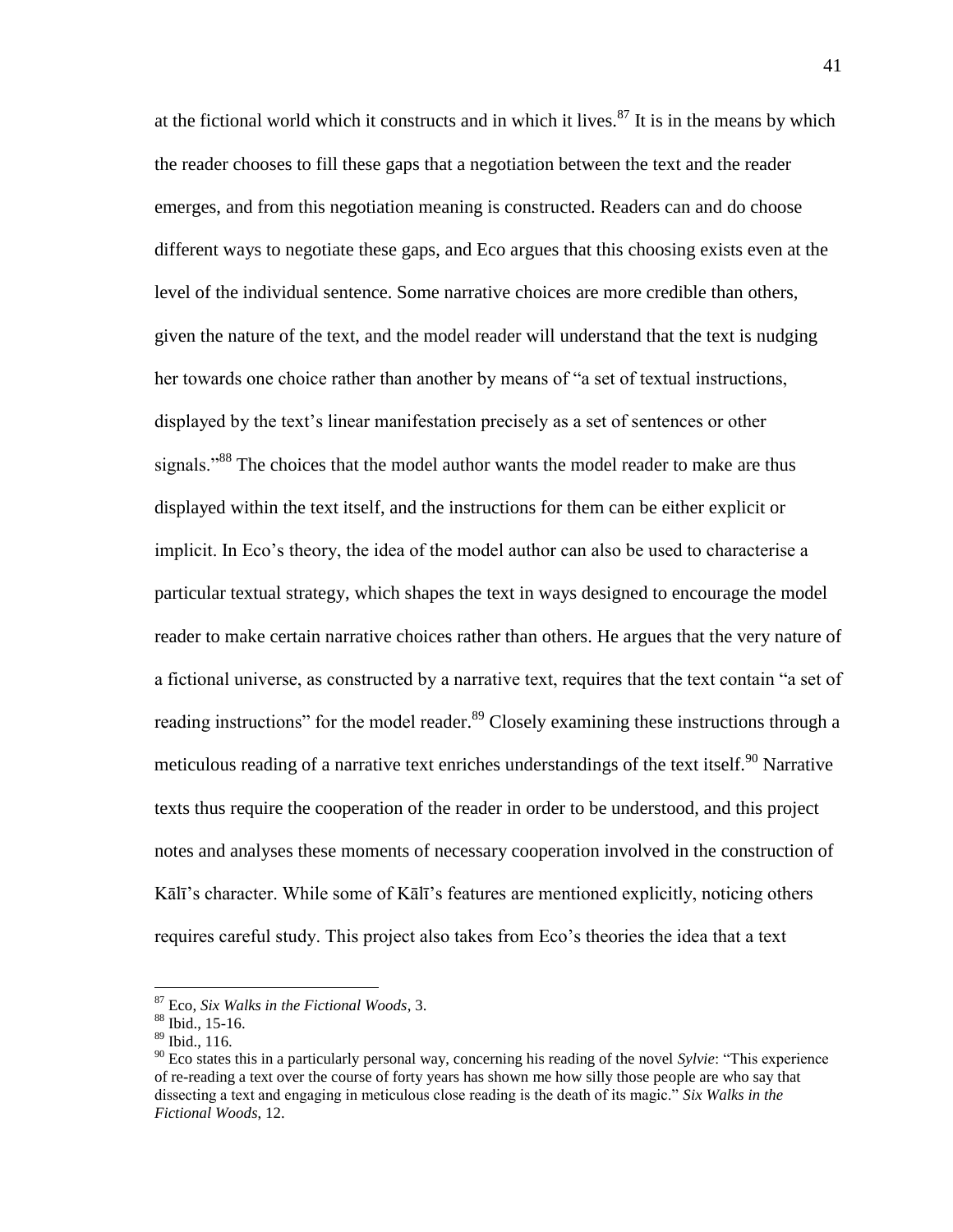deliberately and intentionally positions its narrative elements, including characters and events, in certain ways, and that a careful reading of the text can expose these intentions. This study focuses on one particular character and examines the choices that the model reader is encouraged to make about her; this provides not only a detailed study of Kālī and an examination of the larger character framework constructed by the *Devī Māhātmya*, but also evidence for the theological intentions of the text.

 Reader-response criticism's dismissal of the empirical author to give focus to the textual model author and model reader finds a particular resonance within *purāṇ*ic literature, given the lack of a single author or specific time of composition for the *purāṇa*s as a whole.<sup>91</sup> Examining the particular ways by which a *purāṇ*ic text seeks to shape plots, events, and characters allows for a study of the text with limited regard to the historical context of its composition. As Eco demonstrates, a close reading of a single text provides an enriched understanding both of that text and of the elements within that text. Engaging closely with one text can provide information which an approach involving multiple texts cannot. Previous studies of Kālī in the *purāṇ*ic literature, as discussed above, have primarily worked across multiple narratives, noticing recurrent themes, images, and plots, rather than focusing on a single text. While this method has produced a great deal of substantial and important information, the close study of one narrative text is also a worthwhile methodology. Greg Bailey has convincingly argued that a close analysis of a single *purāṇa* is a novel and valuable approach, providing another method for engaging with *purān*ic literature.<sup>92</sup> While Bailey argues for the structuralist study of an entire *purāna*, rather than a portion therein, there are significant justifications for studying the *Devī* 

<sup>91</sup> Eco, *Six Walks in the Fictional Woods*, 11.

<sup>92</sup> Bailey, *Gaṇeśapurāṇa*, 6; see his Introduction for a more complete discussion.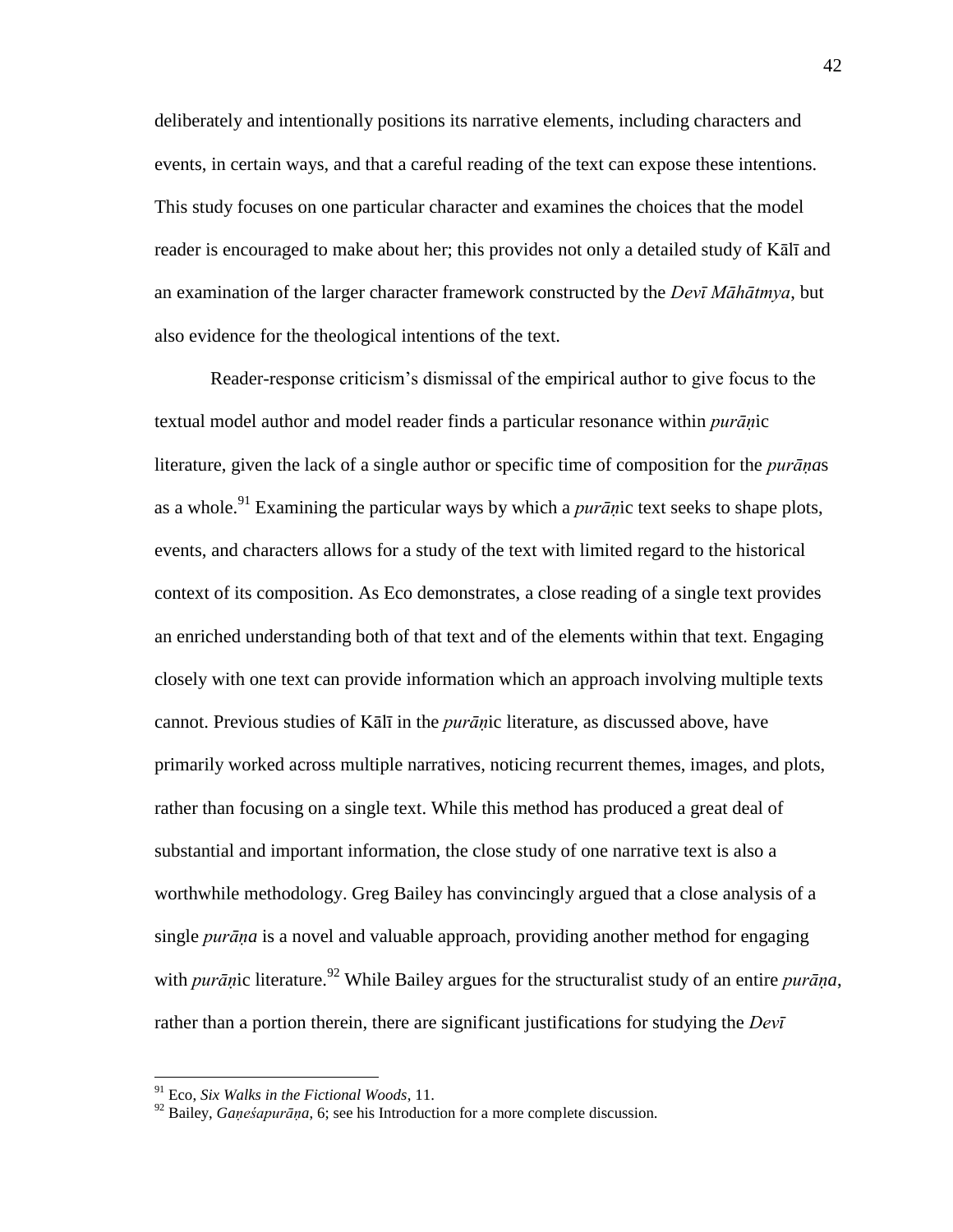*Māhātmya* independently from the *Mārkaṇḍeya Purāṇa*. As previously noted, there are several important similarities between *māhātmya*s and *purāṇa*s, including the strong connections of both texts to various *bhakti* traditions, as well as the fact that both texts mix dialogue with myth in comparable ways.<sup>93</sup> The *Devī Māhātmya* was almost certainly composed independently of the *Mārkaṇḍeya Purāṇa*, <sup>94</sup> and it is important within the larger Hindu traditions as an independent text, particularly in recitational and devotional contexts. Coburn argues that the *Devī Māhātmya* is best studied separately from its *purāṇ*ic context,<sup>95</sup> and he notes that the *Devī Māhātmya* shows some remarkable differences to *purāṇ*ic literature more generally, as it displays a higher level of textual consistency over time and has an immense number of commentaries.<sup>96</sup> This independent existence has allowed a large number of scholars, as previously mentioned, to examine the text separately from the *purāṇa* in which it is embedded. Approaching the *Devī Māhātmya* as an independent text and assuming the text's construction of narrative elements to be intentional allows for a closer study of the text's creation of character, as well as the ways by which the text conveys that creation to the reader.

 The specific types of characters within Hindu narrative texts are particularly important to the larger Hindu traditions, as these characters are often divine beings whose actions have significant meaning for theological claims. R.K. Narayan, while discussing *devas, asuras, rākṣasas, and humans, states that the "pressures exerted by these different* types of beings on each other, and their complex relationship at different levels, create the

<sup>93</sup> Bailey, *Gaṇeśapurāṇa*, 23-24.

<sup>94</sup> While this renders the *Devī Māhātmya* a special case, scholarly opinions differ on whether *māhātmya*s in general constitute independent texts or are integral elements of the *purāṇa*s in which they are embedded. Rocher, *Purāṇas*, 70.

<sup>95</sup> Coburn, *Devī-Māhātmya*: *The Crystallization*, 51-53

<sup>96</sup> Coburn, *Encountering the Goddess*, 8. Generally *māhātmya*s are not considered to be basically different from *purāṇa*s; Rocher, *Purāṇas*, 71.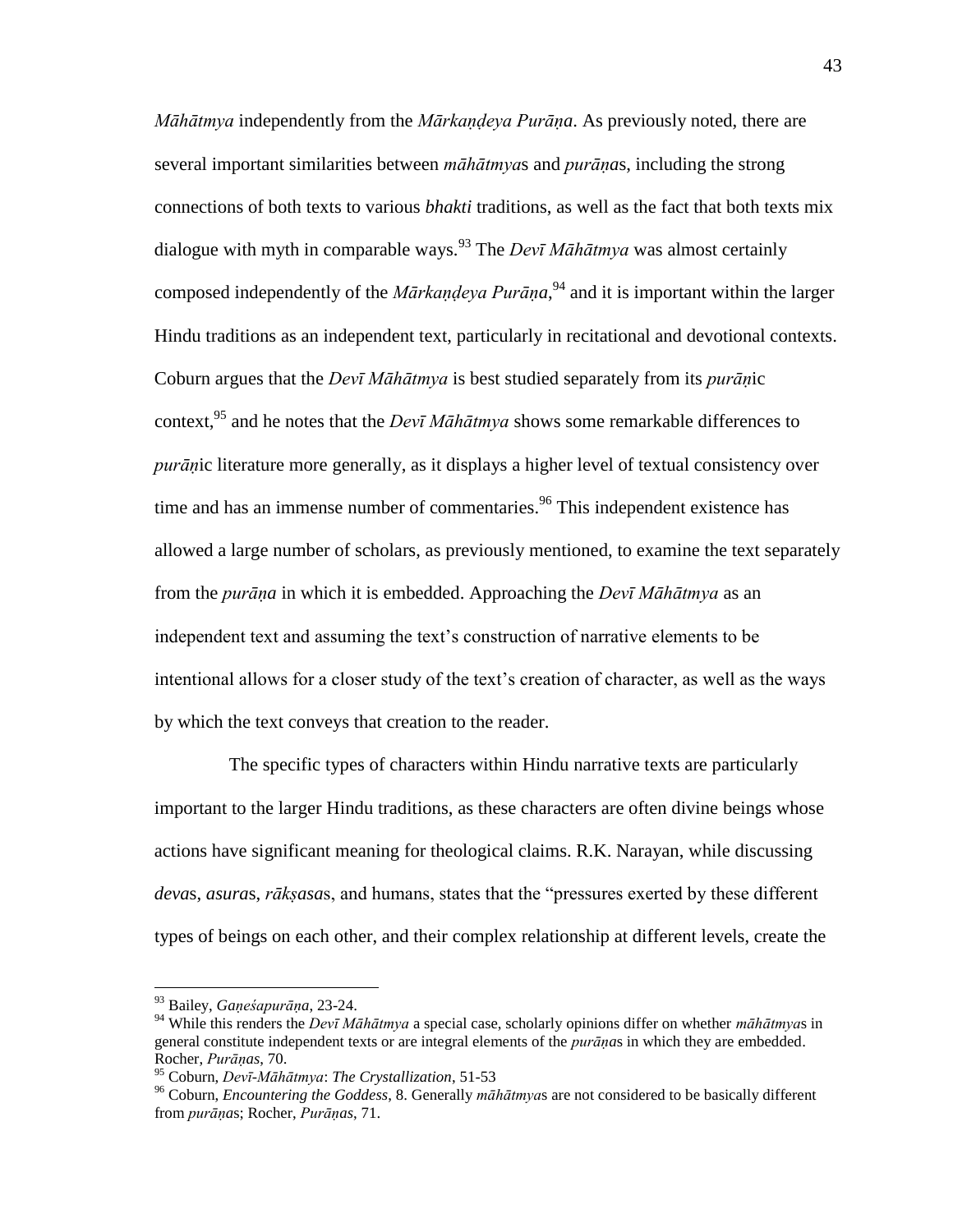incidents and patterns of our stories."<sup>97</sup> These stories and their characters occupy a major role in many Hindu traditions. Moreover, as many of these characters are also the deities to whom many Hindus are devoted, their positions in narratives are particularly significant and their portrayals influence the traditions devoted to them. Hindu myths often follow a basic pattern beginning with order, moving to disrupted order and the reign of chaos, and then ending with the restoration of order. This concept has its roots in the Hindu conception of time, which posits a cyclical world subject to periodic destruction and re-creation. Within each cycle, the world becomes progressively decayed and corrupted through the expansion of chaotic elements, until it is destroyed and a new world created. Prior to the rise of devotional movements, Hindu traditions often held that it was ritual sacrifice, properly performed, that maintained the integrity of the universe and slowed the progression of disorder. As devotional traditions began to develop, the *deva*s, previously connected with natural phenomena, were identified as those who maintained order against the *asura*s, who were increasingly conceived as the agents of destruction and chaos. Thus in many mythological narratives, the story begins in a time of abundance and peace, which is then threatened by chaotic figures. The destruction of chaos and the returning of the world to order by the *deva*s reaffirms their position as world-sustainers and promotes the theological concept that the world is meant to be orderly but is continually under threat of degradation. It is the characters who move the narrative forwards through this common pattern, which the *Devī Māhātmya* also follows. Approaching Hindu narratives through their characters can thus provide a productive method for the study of these texts. Furthermore, studying a character who disrupts these common associations can provide

<sup>97</sup> R.K. Narayan, *Gods, Demons, and Others* (Chicago: University of Chicago Press, 1993[1964]), 6-7. The term *rākṣasa* is not easily translated into English; translations can include 'demon' and 'ogre.' While at some periods of time *asura*s and *rākṣasa*s are conflated, in early literature the terms represent separate groups.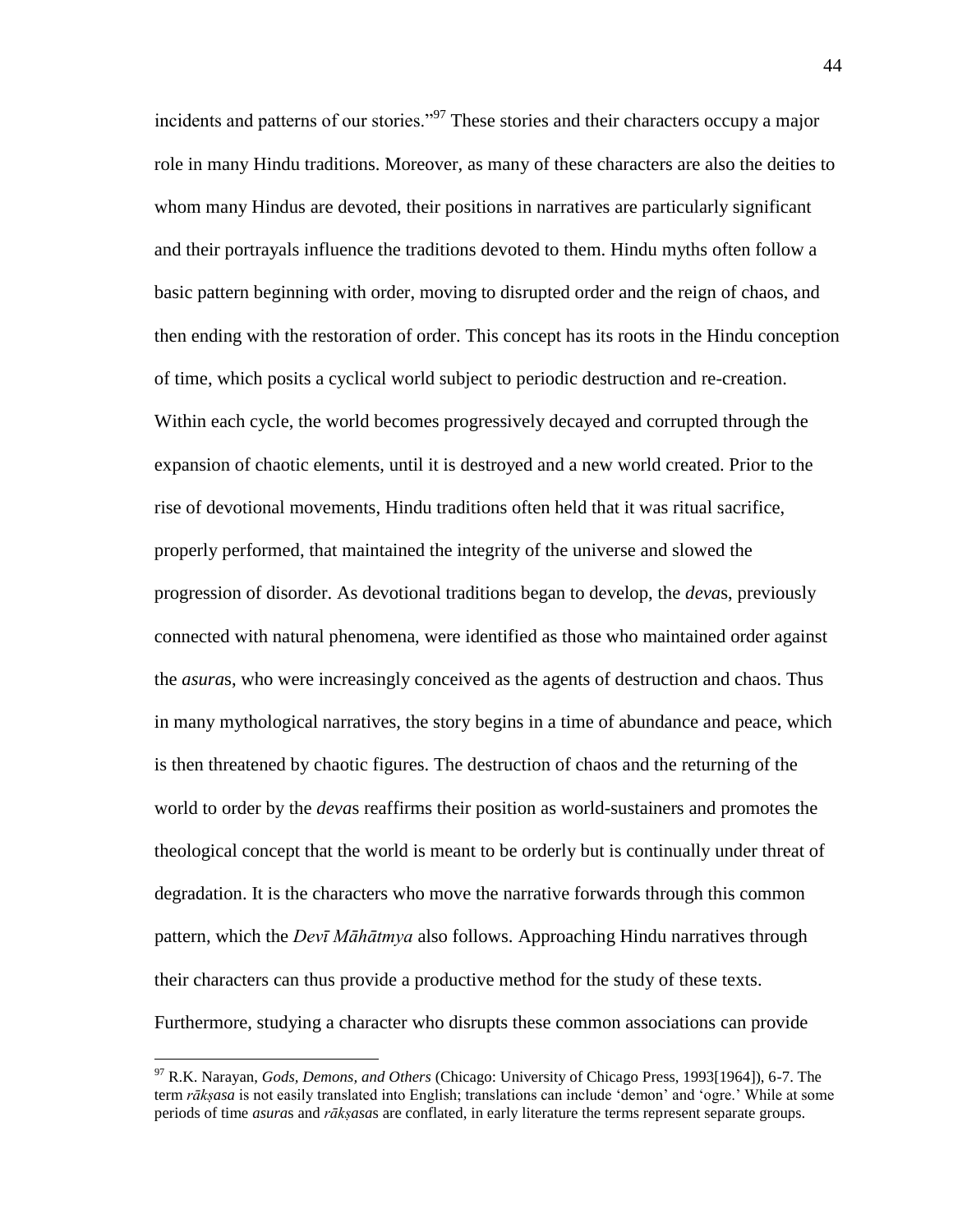some insight into the ways by which Hindu narrative texts organise their characters, as a character who does not neatly fit into any larger group highlights some of the similarities and differences among the groups more generally. The figure of Kālī in the *Devī Māhātmya* is particularly striking for its liminal state between distinct groups of characters, and the *Devī Māhātmya* is a significant text for the development of Kālī's character over time, indicating that a character study of Kālī here provides information both about Kālī more generally and about the other characters in the text. Kālī's character, while explicitly conveyed through a variety of textual devices, is also shaped by her relations with the other characters, including the pressures they exert on one another as well as by the ways in which they are similar and in which they differ.

 Approaching Kālī's character in the *Devī Māhātmya* rests primarily on the application of character study in narrative theory. Mieke Bal claims that character is "the most crucial category of narrative, and also [the category which is] most subject to projection and fallacies.<sup>998</sup> Despite the importance of character, Rick Altman notes that few narrative theorists have given extensive attention to the complexity inherent in the idea of character, identifying Seymour Chatman, Gerald Prince, and Mieke Bal as the primary theorists who consider character to a significant depth.<sup>99</sup> Robert Scholes, James Kellogg, and Robert Phelan also provide an in-depth discussion of character, and include considerations of epic and archetypical characters that are particularly applicable to the consideration of Kālī among the other characters in the *Devī Māhātmya*. <sup>100</sup> Seymour Chatman provides a detailed history of literary theory's approach to character, and also

<sup>&</sup>lt;sup>98</sup> Mieke Bal, *Narratology: Introduction to the Theory of Narrative*, 3<sup>rd</sup> ed. (Toronto: Toronto University Press, 2009)*,* 113.

<sup>99</sup> Rick Altman, *A Theory of Narrative* (New York: Columbia University Press, 2008), 14.

<sup>&</sup>lt;sup>100</sup> Robert Scholes, James Phelan, and Robert Kellogg, *The Nature of Narrative*, 40<sup>th</sup> anniversary ed. (Oxford: Oxford University Press, 2006[1966]),160-206.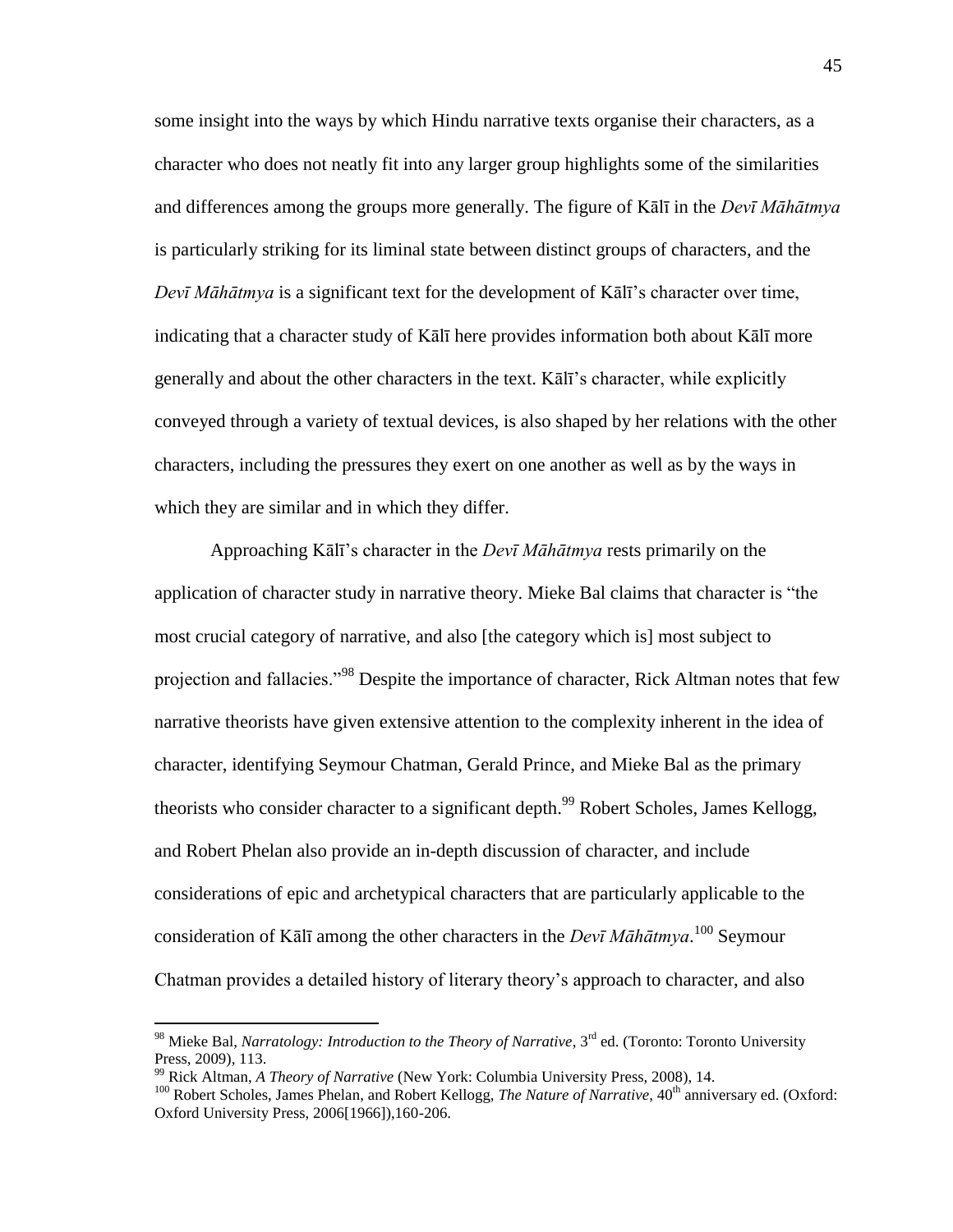notes that character has not been much discussed in literary criticism.<sup>101</sup> He argues that interpreting character requires examining implications and inferring information from them, and promotes an 'open theory' approach to character. Characters are thus reconstructed by the reader from explicit or implicit evidence in the text, and the reader achieves this reconstruction by recognising connections between character traits and the cultural world in which those traits are present.<sup>102</sup> Chatman finally argues for a concept of a character as a "paradigm of traits; $103$  his conclusions about traits, character types, and speech-acts will be discussed more fully subsequently. Gerald Prince discusses the means by which to classify characters, including by generic categories, by function, and by textual prominence, or the use of textual space with recourse to a particular element, as well as by the position of character in certain binaries. These binaries include dynamic and static, consistent and inconsistent, and flat and round characters; this last distinction is common in narrative theories about character and can be traced back to E.M. Forster.<sup>104</sup> These classifications are particularly useful to this project and have informed several points about Kālī's character.<sup>105</sup> The work of theorist Mieke Bal is perhaps the most useful for this project, as she provides a greater depth to the discussion of the ways by which characters can be analysed. She critiques the traditional 'flat' versus 'round' characterisation, producing a more nuanced view of the literary devices by which a character is constructed. This

<sup>101</sup> Seymour Chatman, *Story and Discourse: Narrative Structure in Fiction and Film* (Ithaca, NY: Cornell University Press, 1978), 107.

 $102$  Ibid., 116-125.

<sup>103</sup> Ibid., 126.

<sup>104</sup> E.M. Forster, *Aspects of the Novel* (New York: Harcourt Brace, 2005[1927]).

<sup>&</sup>lt;sup>105</sup> Gerald Prince, Narratology: The Form and Functioning of Narrative (Berlin: Mouton Publishers, 1982),

<sup>72-73;</sup> and *Dictionary of Narratology* (Lincoln, NE: University of Nebraska Press, 1987), 12.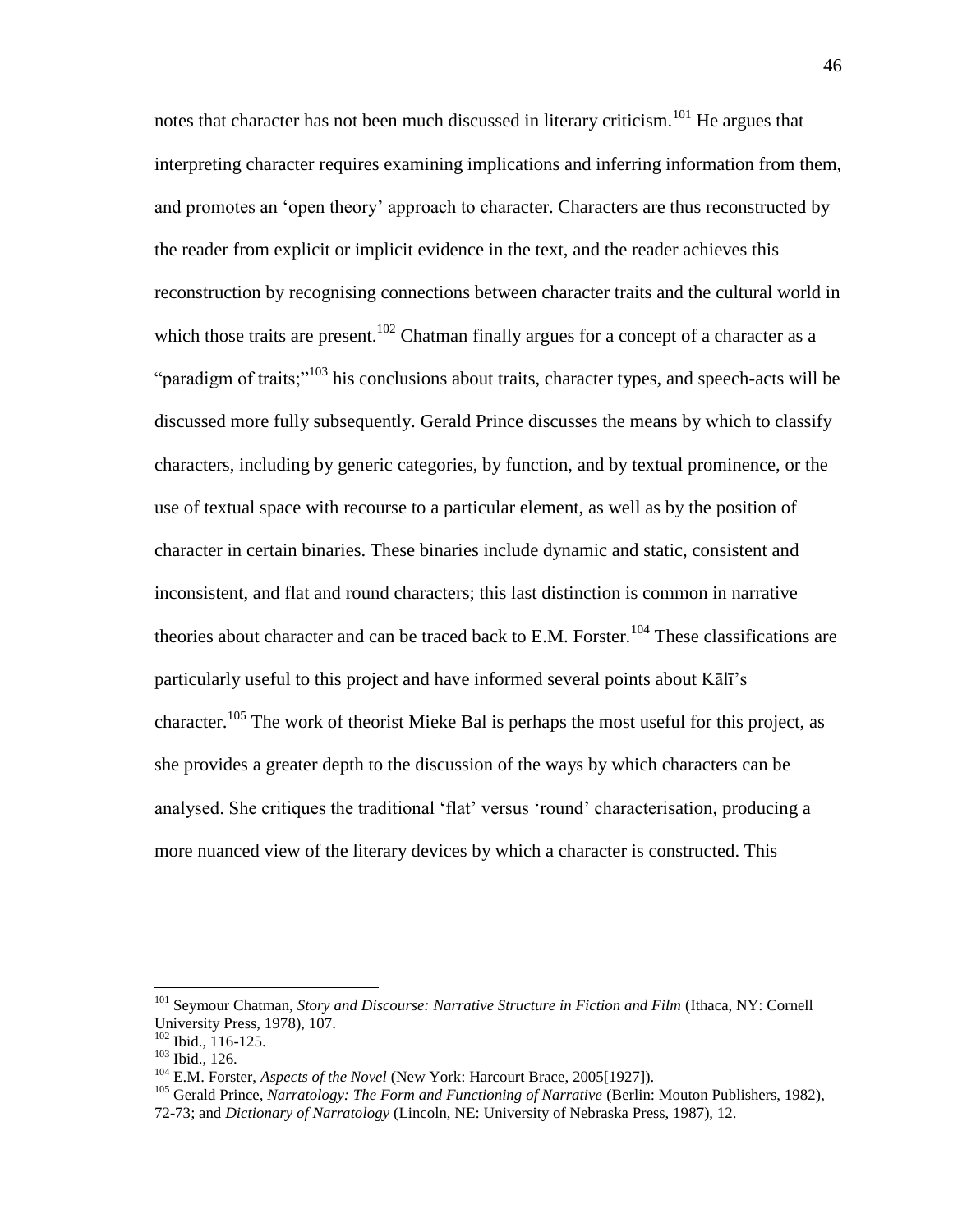alternative method informs a substantial part of this project's method of analysing Kālī's character, and deserves closer examination here.<sup>106</sup>

Forster's distinction between flat and round characters is common in narrative theories of character. Prince defines flat characters as "simple, two-dimensional, [and] endowed with very few traits,"<sup>107</sup> and H. Porter Abbott notes that they engage only in a few predictable actions.<sup>108</sup> Round characters are "multidimensional [and] capable of surprising behaviour,"<sup>109</sup> and are complex to varying degrees.<sup>110</sup> Abbott states that round characters are usually considered to be more important than flat ones because of this depth and complexity.<sup>111</sup> As Bal notes, the characters in fairytales, folktales, and ancient literary narratives, who are almost always flat characters, are often excluded from careful study because of this flatness, even though such characters can still be studied through other approaches.<sup>112</sup> This has particular relevance for Kālī's character, which is clearly flat due to her narrow range of behaviour and selective features but is still complex and nuanced to a greater degree than the characterisation of a flat character would warrant. Some of Kālī's behaviours are in fact surprising, and there is complexity in her figure, which becomes evident once studied in context with other characters. This binary is thus not a useful means of approach for studying the figure of Kālī in the *Devī Māhātmya*. Bal dismisses almost entirely the characterisation of flat and round, and attempts instead to create a more nuanced framework for understanding the construction of particular characters.<sup>113</sup> She

<sup>106</sup> Bal, *Narratology*.

<sup>107</sup> Prince, *Dictionary of Narratology*, 12.

<sup>&</sup>lt;sup>108</sup> H. Porter Abbott, *The Cambridge Introduction to Narrative*, 2<sup>nd</sup> ed. (Cambridge: Cambridge University Press, 2008), 133.

<sup>109</sup> Prince, *Dictionary of Narratology*, 12.

<sup>110</sup> Abbott, *The Cambridge Introduction*, 133.

<sup>111</sup> Ibid., 134.

<sup>112</sup> Bal, *Narratology*, 115.

 $113$  Ibid., 119.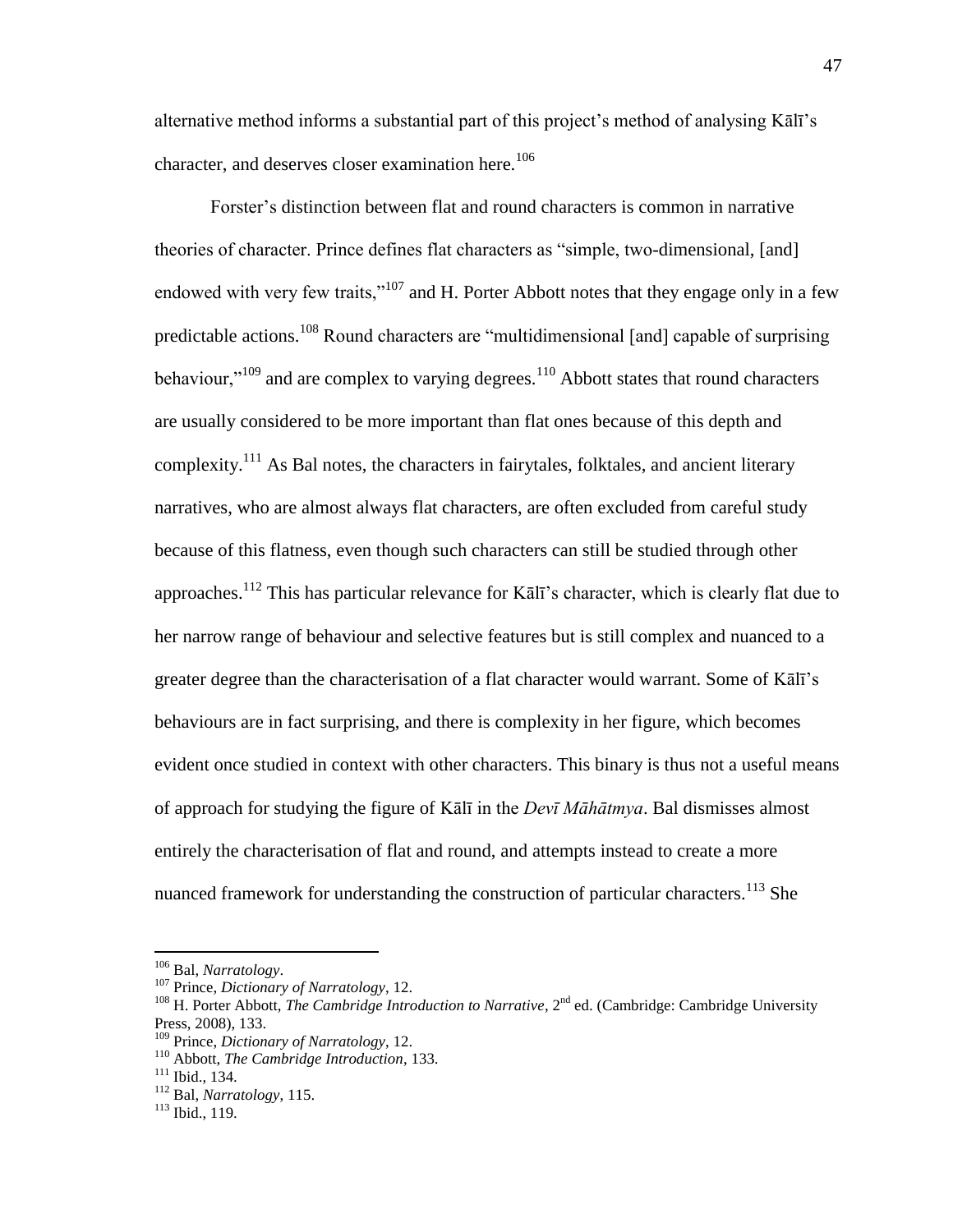proposes that characters are constructed through four main literary devices: repetition, accumulation, relations to other characters, and transformations.<sup>114</sup> As the traits relevant to a character's construction are repeated over the course of the narrative, they become clearer, and it becomes more evident to the reader that a particular trait is foundational for a certain character. Various characteristics also accumulate, causing several features to coalesce and form a complete image of a character. These characteristics are often considered within the context of a character's relations with other characters, where they are usually discussed in terms of similarities and differences. As a flat character Kālī does not change or transform in the course of this narrative, and thus it is the first three of Bal's categories that are relevant for this analysis.

 Bal also discusses the ways by which the reader knows which characteristics of a character are of primary importance and which are secondary, using the structuralist idea of semantic axes. While Bal is uncomfortable with this principle because of the problematic nature of binary thought, she maintains that it remains useful for two primary reasons: there is not much else available for character analysis and most readers do indeed categorise semantically.<sup>115</sup> This method is particularly useful for this study's consideration of Kal<del>l</del> in comparison to other characters, as these axes serve to highlight Kālī's unique position in the text. Axes are selected by focusing only on those characteristics that determine the largest number of characters, or on those features which are particularly striking or exceptional, or those traits related to important events. Bal is careful to mention that the selection of semantic axes "involves the ideological position of the analyst and also points at ideological stances represented in the story, and can therefore be a powerful tool for

<sup>114</sup> Ibid., 126-127.

<sup>115</sup> Ibid., 127-131.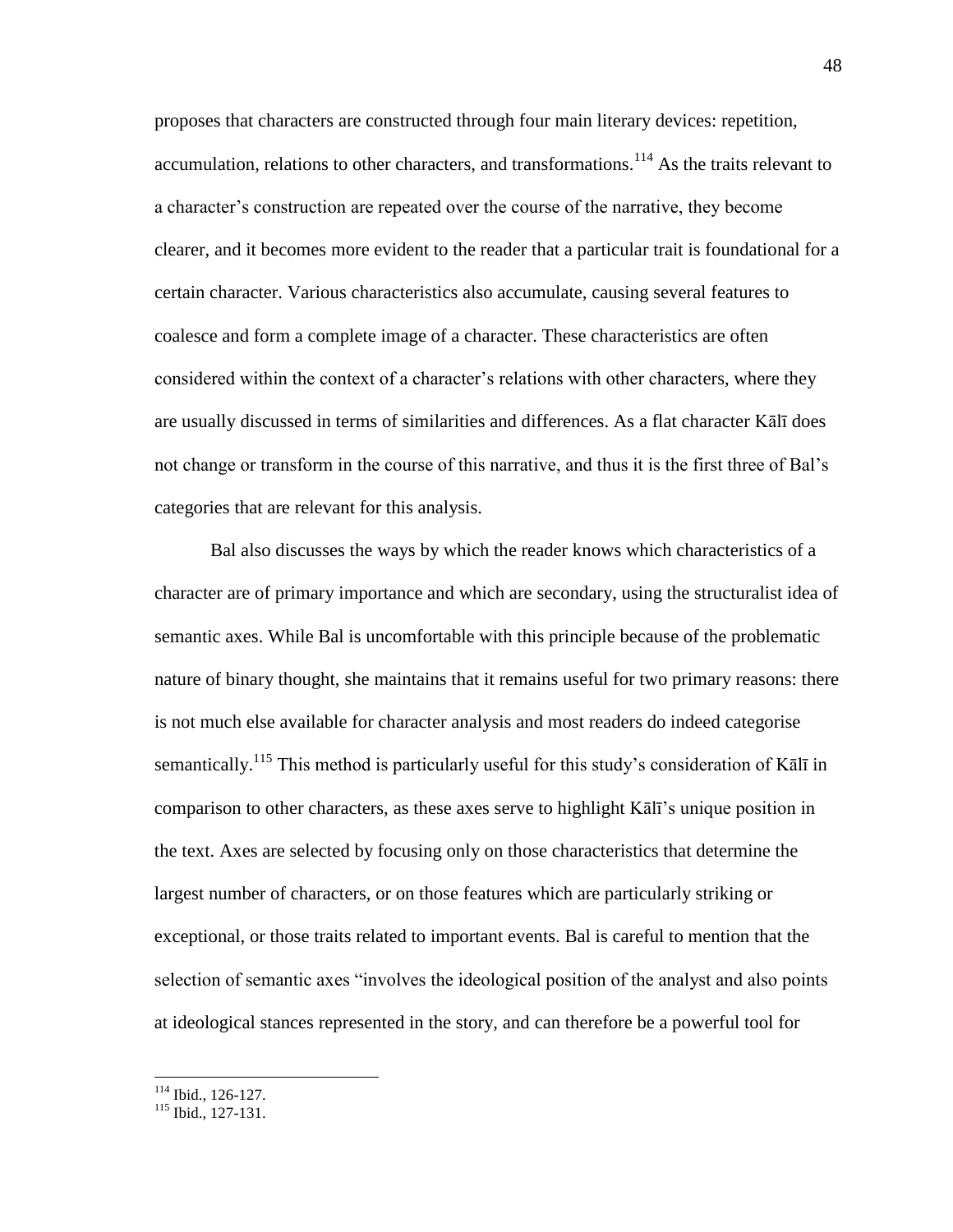critique. $116$  Bal notes that the relationships among characters are often discussed in terms of similarities and contrasts, and observes that semantic axes are constructed along these binaries. Although she is uncomfortable with the limitations imposed by the binary thought inherent in these axes, particularly the reduction of a rich field into polarities, these semantic axes do reflect the ways in which readers engage with text, and also provide material for the analysis of character, which is often limited.<sup>117</sup> Moreover, characters can be placed along axes, rather than simply at the ends, to indicate the degree to which they express a particular trait. This provides some nuance to the two-way division. Once these axes are selected, they can be used to map similarities and differences among characters, enabling the analysis to determine particular qualifications of each character. These semantic axes are usually only constructed for the most significant character traits, the relevance of which is determined by the number of characters who can be placed along that axis; this is because of the large number of characteristics usually mentioned in a narrative text. Bal claims that once characters have been analysed with recourse to particular semantic axes, it becomes clear which characters are strongly or weakly marked; characters marked by the same axes in the same way are thus 'synonymous characters,' or "characters with the same content."<sup>118</sup> It is these characters that, in this analysis, function as representations of a character type. The analysis in this project examines prominent character traits within and across general character categories, and compares characters based on their expression of certain pivotal traits, which can be determined by following the idea of semantic axes. Characters who are fundamentally similar in category, function, and expression of traits can be viewed as representations of a particular character type,

<sup>116</sup> Ibid., 128.

<sup>117</sup> Ibid., 127.

<sup>118</sup> Ibid., 130.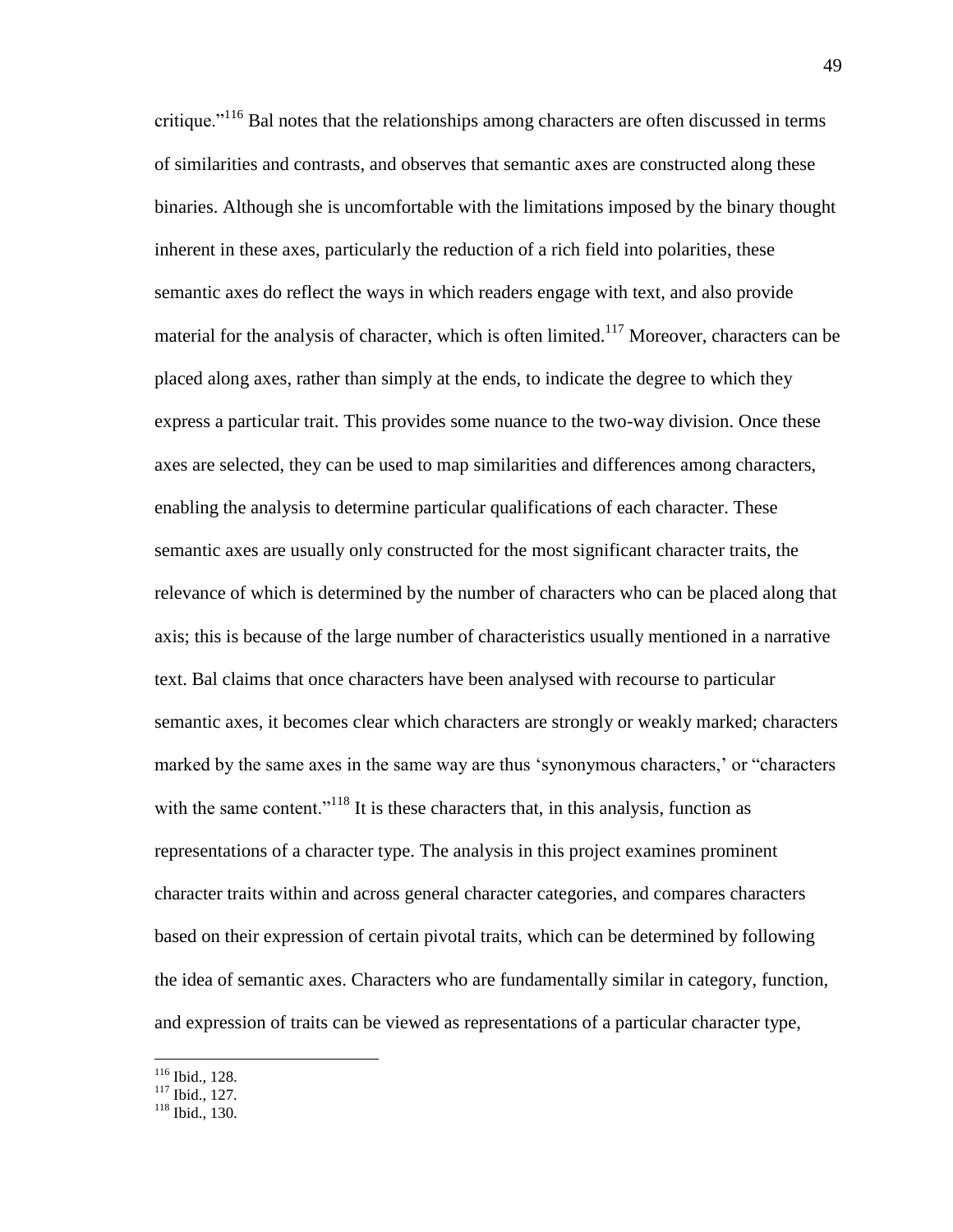which is developed both by the *Devī Māhātmya* and by the cultural imagination outside of the text. For example, the *asura* characters in the text can be viewed as expressions of the archetypical *asura* character type, which is composed of the traits most prominent in the textual depiction of the *asura*s in the *Devī Māhātmya*. These character types are best developed with reference to their general representations in the extra-textual world, as these representations necessarily influence both their portrayals in the text and the ways in which the textual audiences receive them.

 As a final element to her approach, Bal examines the means by which the reader comes to know something about a character.<sup>119</sup> She notes that readers primarily learn about character in two ways: what a character says about itself, or explicit qualifications, and what can be deduced by the actions of the character, or implicit qualifications. Explicit qualifications can also be produced by what other characters say about the character, as well as by what the narrator states about the character. For this analysis of Kālī, what the narrator states about Kālī is of particular importance, as it is through these direct narrative statements that many of Kālī's features are described. While direct narrative statements convey a great deal of information about a character, narratives also contain other significant information and thus contribute to the image of a character held by the reader. The actions of a character are particularly important here, as implicit qualifications are deduced from actions. While Bal primarily considers the qualifications deduced from standard human actions, such as the deserter who, by deserting, may be qualified as a pacifist, the implicit qualifications thus deduced in the *Devī Māhātmya* serve to communicate significant information about  $K\bar{a}$   $\bar{a}$ . The study of character in general

<sup>119</sup> Ibid., 131-132.

 $120$  Ibid., 115.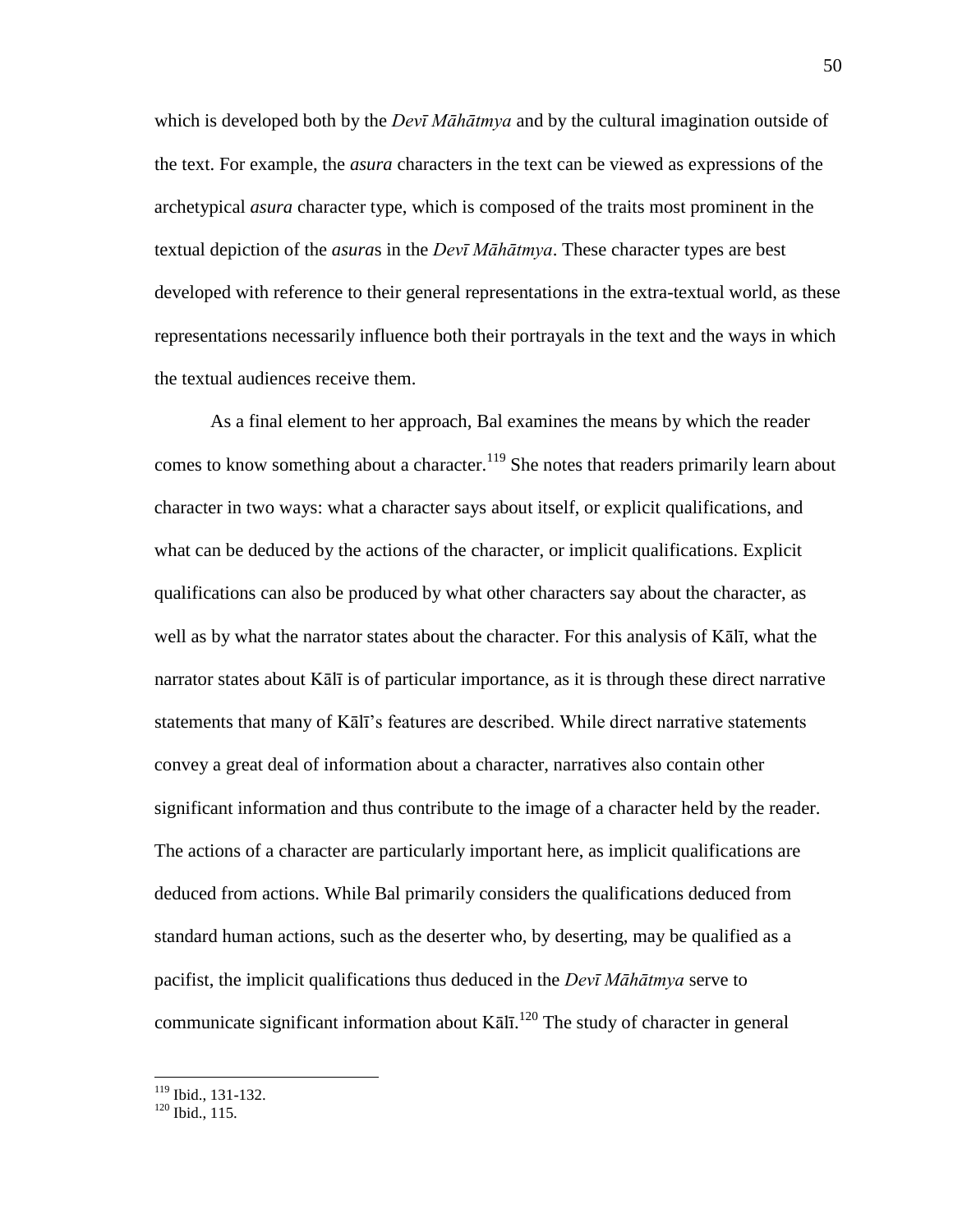narrative theory is often closely associated with action, since it is through successive acts that a character becomes identifiable as a single character.<sup>121</sup> These actions often reveal something about the character itself.<sup>122</sup> This analysis of K $\bar{a}$  l thus includes both what the text directly states about her character as well as what her actions indicate about her character. Bal notes that these sources of information, explicit and implicit qualifications, can be used to classify a particular character based on "the degree of emphasis with which [the character] is qualified.<sup> $123$ </sup> This emphasis is determined by the frequency of the qualification. By combining these emphasised qualifications with a consideration of the semantic axes relevant for a particular character's characterisation, it is possible to devise a more plausible and nuanced character classification than through the use of the older dichotomy of flat and round.<sup>124</sup> In this project's analysis of Kālī, Kālī's characteristics are first discussed with a view to their emphasis and frequency, which provides a fuller discussion of her figure, and are then examined in context with other characters to provide a classification similar to that described by Bal.

 This classification also suggests the more standard discussion of type in narrative theory, which defines a "static character whose attributes are very few and who constitutes a paradigm case of a given quality, attitude or role.<sup> $125$ </sup> Examining a character who is best described as a type is more successfully accomplished with recourse to the methods described above, as a more traditional appeal to a character's inner life is of little use to such characters. Abbott suggests that since all characters, no matter how round, can never match the complexity of actual persons, all characterisation involves a flattening of some

<sup>121</sup> Altman, *A Theory of Narrative*, 15.

<sup>122</sup> Abbott, *The Cambridge Introduction*, 131.

<sup>123</sup> Bal, *Narratology*, 132.

 $124$  Ibid., 132.

<sup>125</sup> Prince, *Dictionary of Narratology*, 101.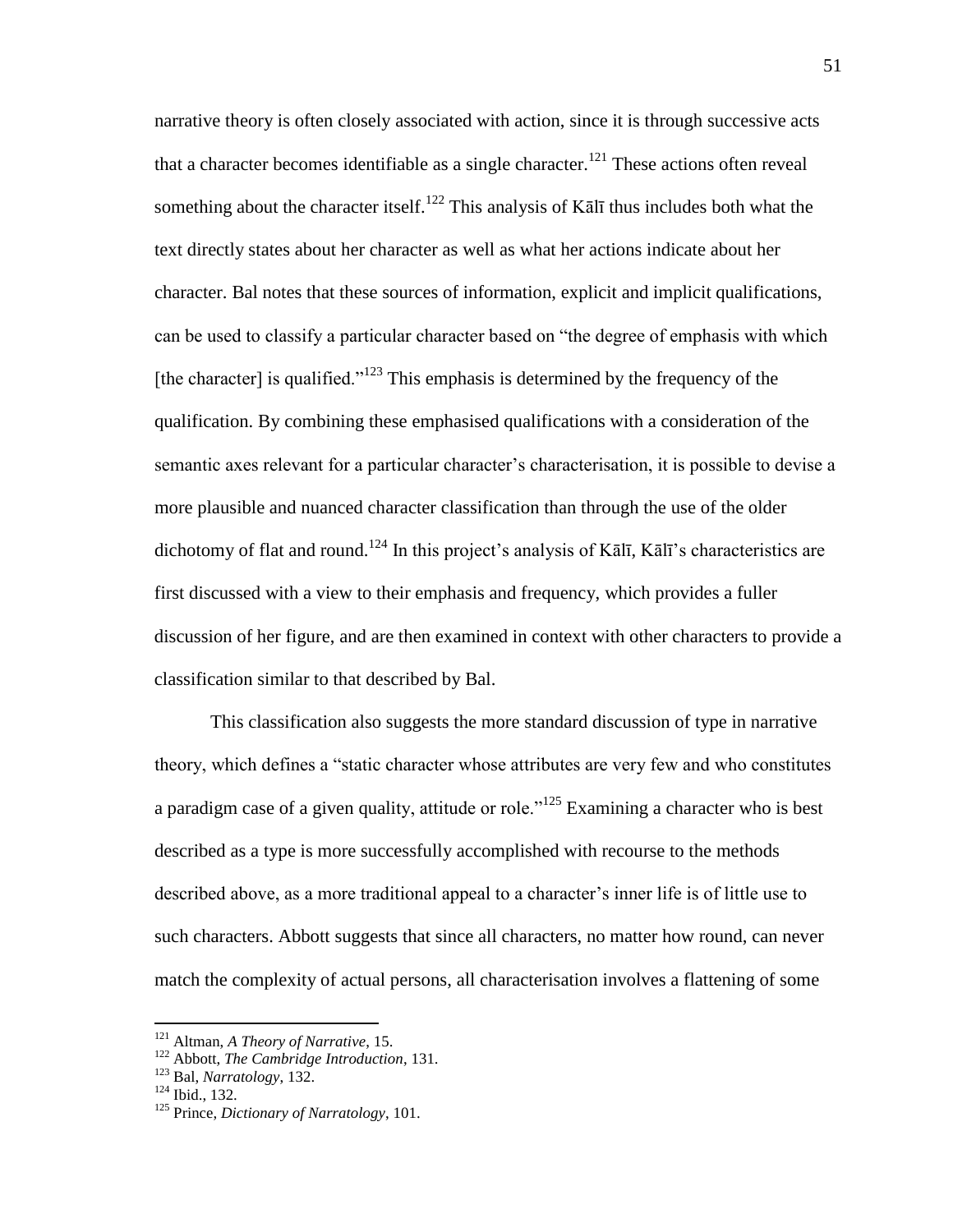kind, which often results in a characterisation by type. Constructing character types thus necessarily flattens narrative figures, even if still managing to incorporate a great deal of complexity.<sup>126</sup> Types are thus considered to be an inherent feature in the representation of character. Examining Kālī through a consideration of both her and the other characters as types provides more information about the text's construction of Kālī's figure, although her character is more complex than that of a traditional flat character.

 The idea of literary figures or character types is a valuable method of interpretation with respect to the character of Kālī in the *Devī Māhātmya*, as the construction of her character becomes clearer once examined in context with the other characters in the text. Both western and Indian literary theories discuss the nature of character types, although neither has discussed these types with respect to the *Devī Māhātmya*, or to *purāṇ*ic literature more generally. However, as the characters in Indian mythological literature are often conceived of in paradigmatic or archetypical form, considering them as character types enables this analysis to use a vocabulary based in western literary theory, which enriches understandings of these characters' representations in textual forms.

 In his *Dictionary of Narratology*, Gerald Prince defines character types in one short sentence: a character type is a "static character whose attributes are very few and who constitutes a paradigm case of a given quality, attitude, or role.<sup> $127$ </sup> Prince's examples of such types – the braggart, the miser, the *femme fatale* – are relevant only to the type of literature he discusses, but the idea of types can be applied to the characters in the *Devī Māhātmya* as well. Many of the characters in this text conform to the character type describing their entire character group: an *asura*, for example, constitutes the qualities

<sup>126</sup> Abbott, *The Cambridge Introduction*, 136-137.

<sup>127</sup> Prince, *Dictionary of Narratology*, 101.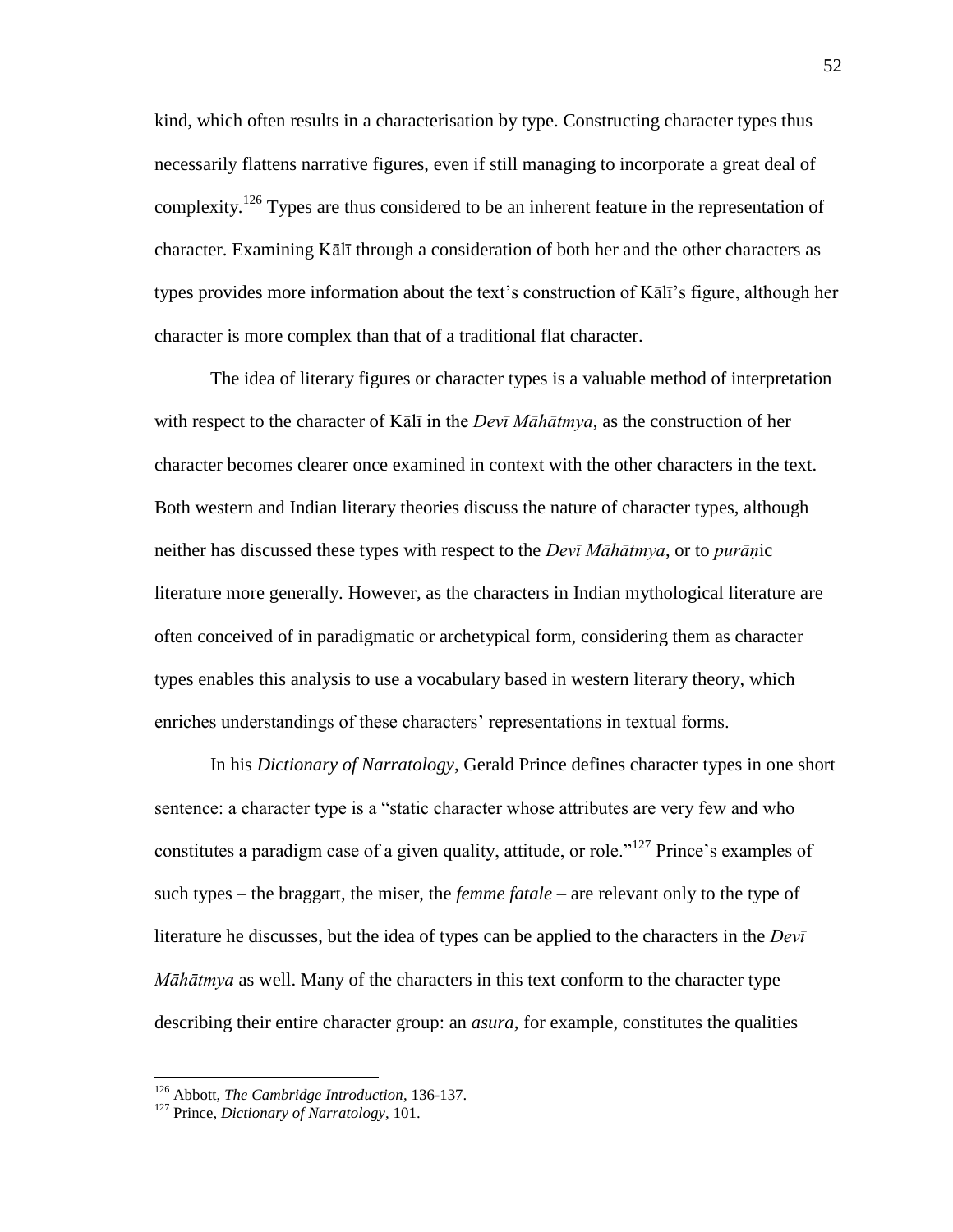common to all the *asura*s, such as anger, arrogance, and the unwillingness to remain in his proper place in the cosmos. As Robert Scholes, James Phelan, and Robert Kellogg note, considering a character as a type indicates that the character is considered less as an individual and more as a part of the larger textual framework, which may be theological, referable to a cultural scheme outside of the text, or a part of the narrative itself.<sup>128</sup> Thus the character of an *asura* in the *Devī Māhātmya* can be understood with reference to these larger frameworks, including the theological meaning of *asura*s, their place in Hindu myths as frequent de-stabilisers of the cosmos, and their role in this text as the enemies of the *deva*s. Instead of discussing character types in detail, Bal considers the concept of a referential character, which is a character who clearly fits into a particular place in a cultural frame of reference; the reader's understanding of that figure is thus mostly determined by the expectations produced by that frame of reference in contrast with the full depiction of the character in the text.<sup>129</sup> This concept also has merit for the study of the figures in the *Devī Māhātmya*, as these characters have cultural existences outside of the text, which influence their depiction within it; where they differ from that cultural expectation is noteworthy.

 Prince notes that it is possible to classify characters based on their generic categories, their function in the text, $130$  and their textual prominence.<sup>131</sup> This project's analysis of multiple characters thus begins by discussing characters in their common groups: *deva*s, *devī*s, and *asura*s. These groups have general functions in the structure of Hindu myths, as discussed previously, and these functions influence their depictions in the

<sup>128</sup> Scholes, Phelan, and Kellogg, *The Nature of Narrative*, 204.

<sup>129</sup> Bal, *Narratology*, 122.

<sup>&</sup>lt;sup>130</sup> This concept is based upon the work of Vladimir Propp and others, with reference to folk literature. See Vladimir Propp, *Theory and History of Folklore*, trans. Ariadna Y. Martin and Richard P. Martin (Minneapolis: University of Minnesota Press, 1984).

<sup>131</sup> Prince, *Narratology*, 72.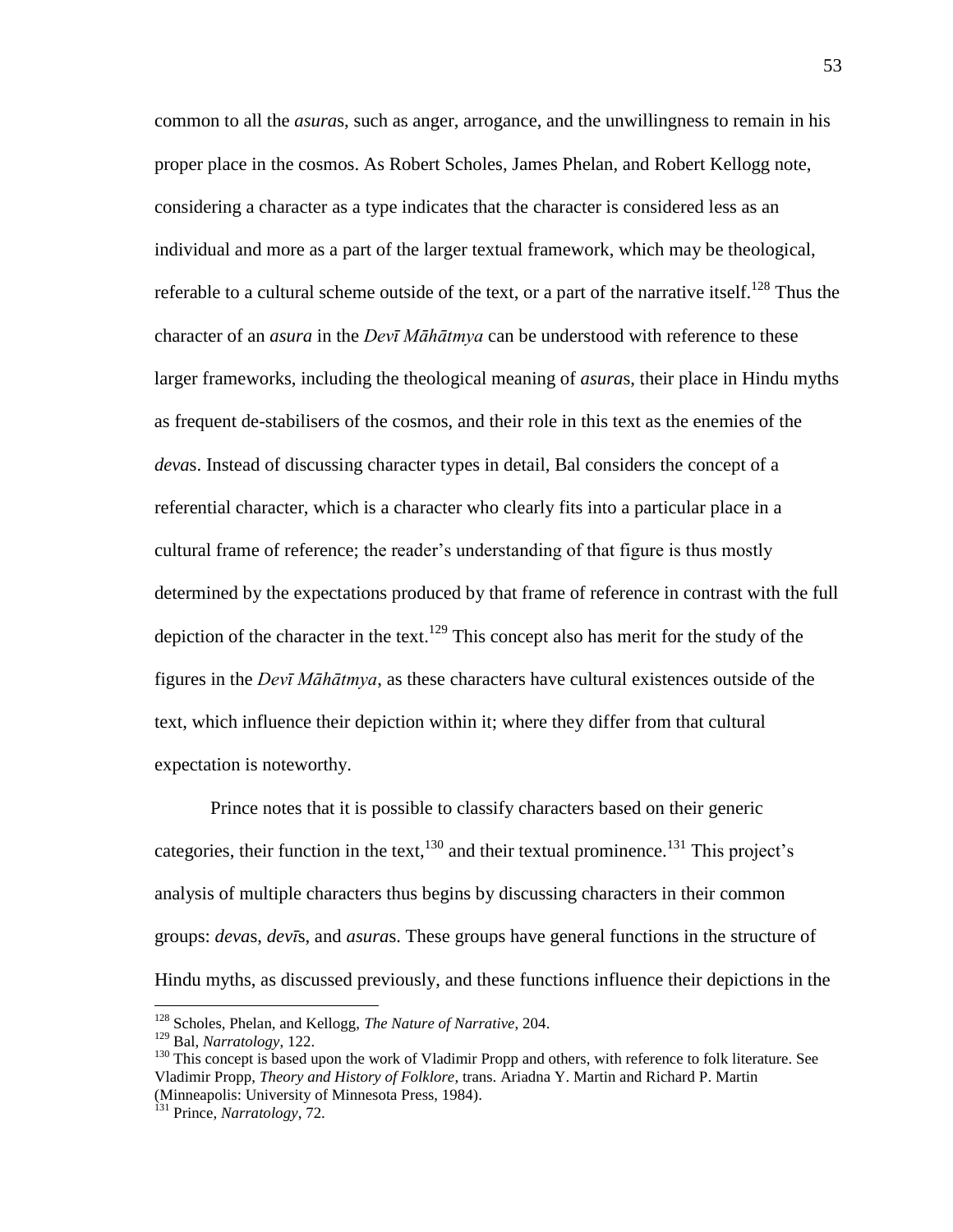*Devī Māhātmya*. These preliminary classifications are then further analysed by discussing the similarities and dissimilarities between characters with respect to certain traits. As Chapter Two will demonstrate, with respect to Kālī and particular characteristics, the conglomeration of certain traits is integral to a character's realisation in a text. Seymour Chatman notes that in a narrative, traits are identified as the adjectives labelling the individual qualities of a character that persist throughout a part of or the whole of the text. While he claims that the reader will recognise these traits with reference to their existences in the real world, these traits can also be identified by referring to the cultural imagination in which a narrative lives.<sup>132</sup> Chatman also notes that the repetition of a trait is critical to a reader's reception of it, as narrative "audiences do not perform statistical analyses, but their evidence is empirical.<sup>133</sup> Thus the repetition of a particular trait for one or more characters is an integral part of the reader's awareness of those characters. In this project's analysis, character types are constructed with recourse to repetitive character traits, noting where these traits occur within and across character groups and analysing the characters in context with one another; Bal's semantic axes are useful here. Certain characters are clearly more textually prominent than others; this prominence plays a role in the determination of character types and the relative status between characters within a general category. The discussion of Kālī's character as constructed through the repetition and accumulation of certain traits and as constructed through her relationship with the other characters in the text are thus interconnected. These methods allow for a discussion of character through analysing direct narrative statements, actions, and relations with others, allowing the reader

<sup>132</sup> Chatman, *Story and Discourse*, 125.

<sup>&</sup>lt;sup>133</sup> Ibid., 122.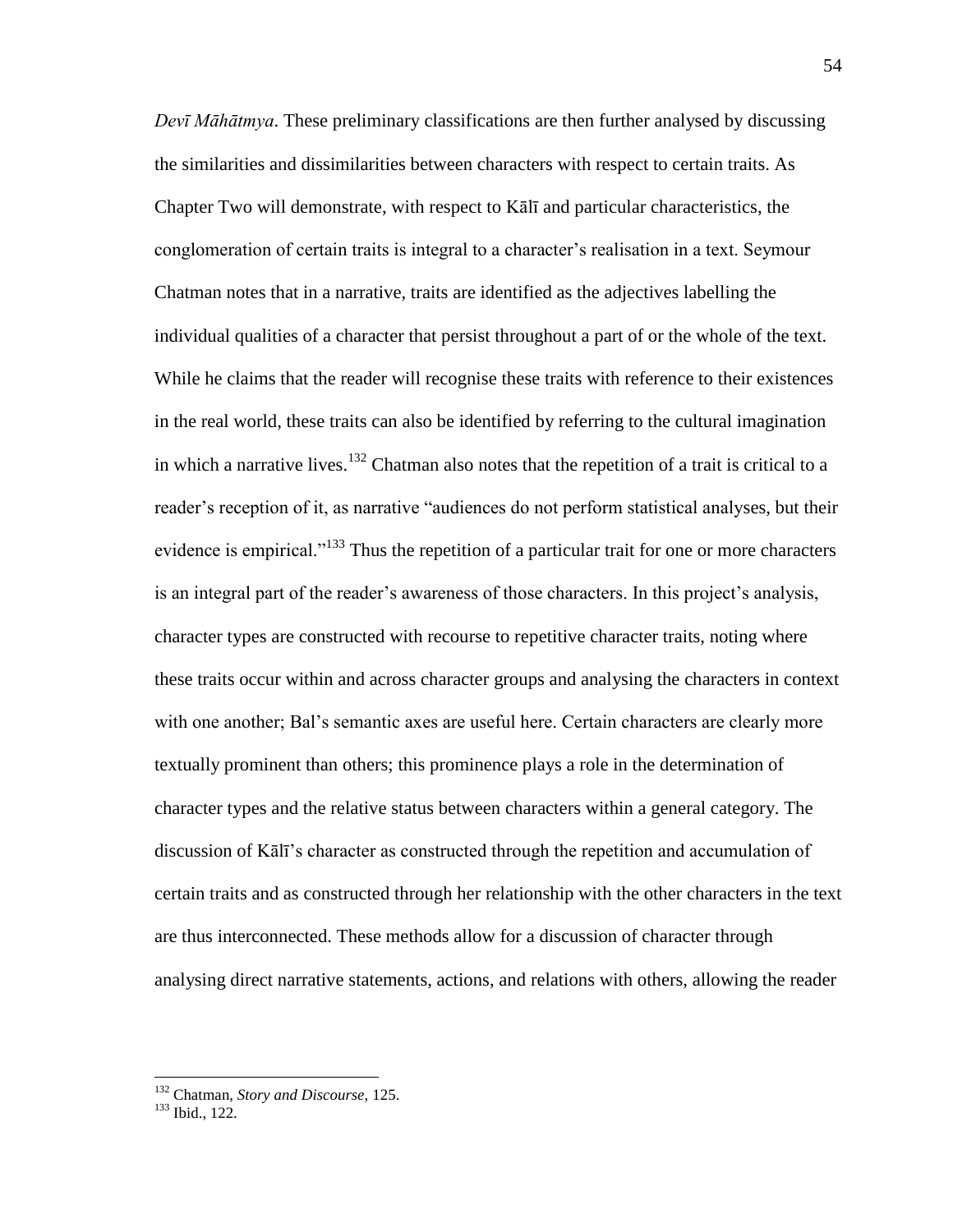to round out Kālī's character through a close reading, rather than through the more common examination of a character's inner life or motivations.

 These methods of analysis do, however, face two significant problems. First, it is not immediately clear that Kālī is a character in this narrative, instead of an actor. As Bal notes, a character can be understood as "the effect that occurs when a figure is presented with distinctive, mostly human characteristics.<sup> $134$ </sup> A character exists as a "complex" semantic unit" at the level of the narrative, or sujet, which expresses the narrative construction and depiction of events; $135$  an actor occupies a structural position at the level of the story, or fabula, which is simply the order in which the events of the narrative occur.<sup>136</sup> This distinction suggests that Kālī is better understood as an actor in the fabula rather than as a character in the sujet, because her position is often functional and much of it depends upon the structural positioning of other actors in the text. However, Prince claims that there are two particular traits that distinguish a character from an actor, or a 'logical participant.' First, the character must be endowed with certain human traits and engage in certain human-like activities, such as speaking. Second, the character must be ―foregrounded at least once in the narrative rather than relegated to the background and made part of a general context or setting.<sup>3137</sup> By this analysis, Kalī can be considered as a character, rather than simply as an actor, as she speaks, yells, and kills, and on two separate occasions is placed firmly in the foreground of the narrative. Furthermore, as Scholes, Phelan, and Kellogg point out, a "simply conceived character, in a narrative calculated so as to project the qualities of that character starkly and vividly, can achieve profundity of

<sup>134</sup> Bal, *Narratology*, 112.

<sup>135</sup> Ibid., 113.

 $136$  Ibid., 112. Bal defines the fabula as the 'deep structure' of the narrative, 181.

<sup>137</sup> Prince, *Narratology*, 71.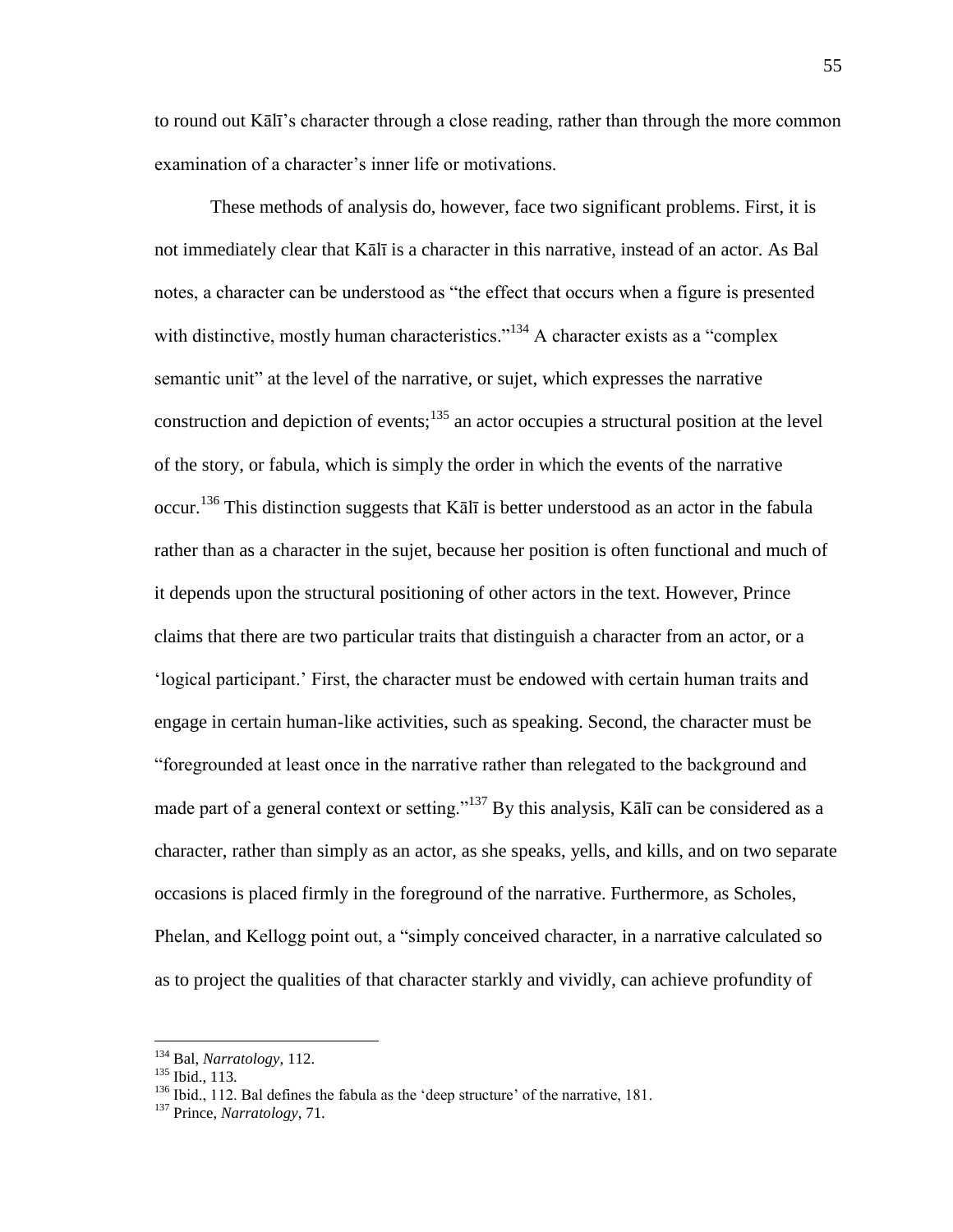meaning and impact without complexity or richness."<sup>138</sup> These kinds of characters are often found in sagas and epics, and their characterisations are marked by economy: they have no attributes that do not relate to their actions. This creates a powerful representation. These understandings of character, in particular those characters found in sagas and epics, allow for a close analysis of Kālī as a character in her portrayal in the *Devī Māhātmya*.

 This justification of Kālī as a character, rather than simply as an actor, still leaves a problem for this approach. It remains unclear whether Kālī as a *devī* is sufficiently anthropomorphic to be analysed as a character, particularly since there is a clear distinction within Hindu traditions between divine figures and humans. Humans are wholly different from *deva*s and *devī*s, and it is clear that, within the larger Hindu traditions, divine figures are not meant to be understood or considered in the same way that humans consider themselves or other humans. Wendy Doniger notes that Hindu gods are "a class of beings *by definition* totally different from any other; they are symbols in a way that no human being  $[\,\ldots]$  can ever be.<sup>139</sup> Narrative theory is generally designed to discuss only certain kinds of characters, who are almost exclusively human or human-like, who often appear in modern literature, and who have a rich inner life; clearly, Kālī does not fit into this category. Part of the solution to this issue rests in using the approaches outlined by Mieke Bal, particularly the concept of semantic axes as applied to character types, and also by Kevin McGrath, an account of whose work is detailed subsequently. These methods look to direct narrative statements and implications based on a character's actions rather than psychological evaluations of a character's emotions or motivations. This follows the understanding of characters in sagas and epics as laid out by Scholes, Phelan, and Kellogg,

<sup>138</sup> Scholes, Phelan, and Kellogg, *The Nature of Narrative*, 173.

<sup>&</sup>lt;sup>139</sup> Wendy Doniger, *Hindu Myths: A Sourcebook Translated from the Sanskrit*, (Baltimore: Penguin, 1975). 19-20; emphasis in original.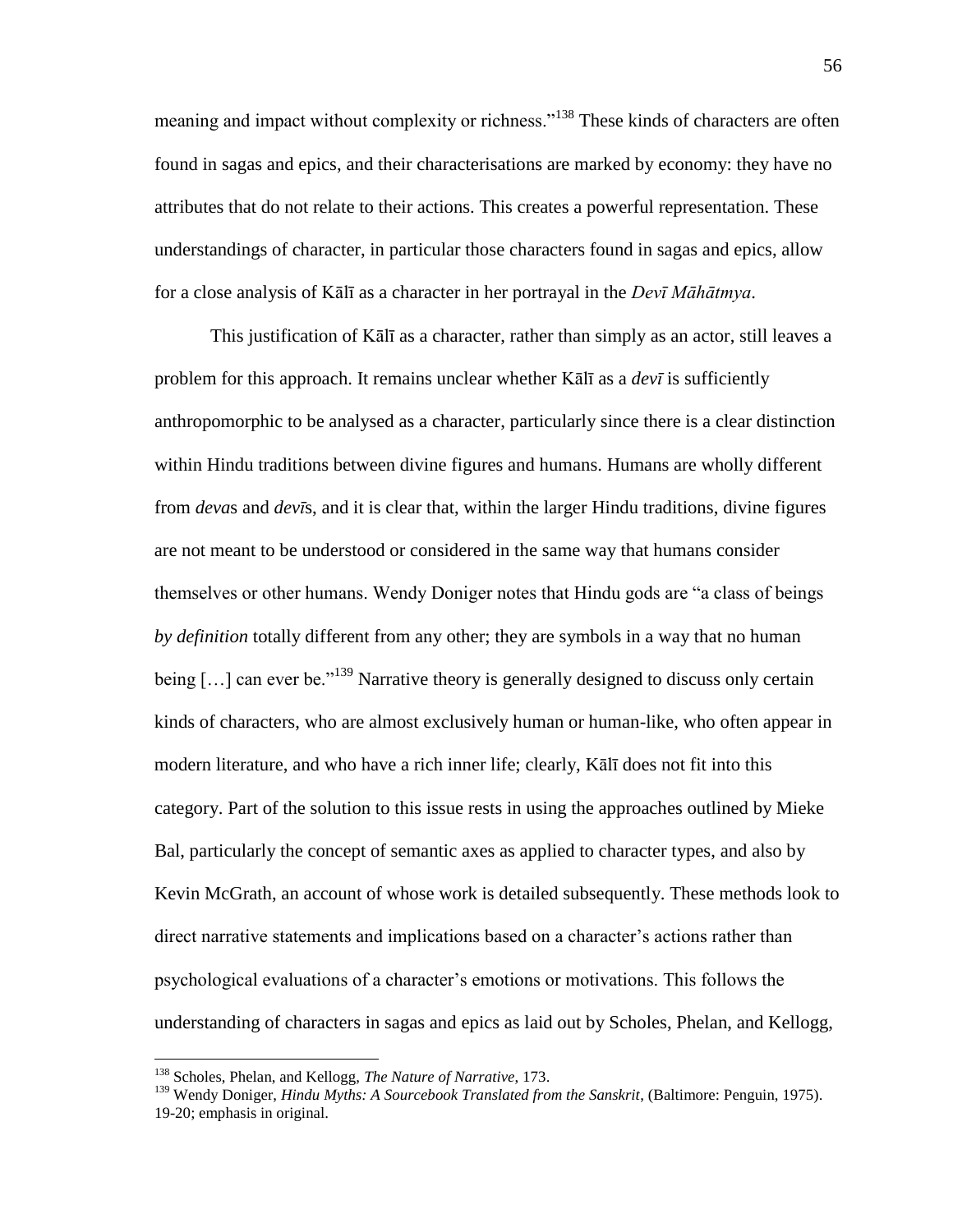who note that in sagas the thoughts of characters are never analysed and the characters are instead constructed solely by their words and actions, along with direct narrative statements concerning them.<sup>140</sup> Umberto Eco also analyses literature involving characters traditionally understood as ‗flat;' in *Six Walks in the Fictional Woods* he occasionally uses fairy tales, usually well-known western tales such as 'Hansel and Gretel' and 'Little Red Riding Hood,' as examples to illustrate his claims about textual authors and model readers.<sup>141</sup> Such approaches are valuable to a study of mythological Hindu figures, whose motives and emotions, if indeed they have them, are meant to be inscrutable to human understandings. The exceptions to this trend of inscrutable deities are, in the *Devī Māhātmya*, the theme of anger, which features heavily in the characterisations of several figures, including Kālī, and the theme of haughtiness, which is displayed both by Kālī and by various *asura*s. This analysis uses these qualities to draw conclusions about Kālī's similarities and dissimilarities to various other characters. By approaching Kālī's character through the study of direct narrative statements and actions, it is possible to construct a character study of her figure despite her non-human status.

 The second challenge of applying narrative theory to the *Devī Māhātmya* is that it is not immediately clear that western ideas about character in narrative, or about narrative texts themselves, should be applied to Hindu narrative texts. Western concepts of character and narrative may not necessarily translate effectively when studying such texts; approaching these texts through narrative theory can result in the neglect of certain elements or connections, or in the misunderstanding of certain points. As Patricia Greer points out, such approaches run the risk of anachronism, as these lenses are not

<sup>140</sup> Scholes, Phelan, and Kellogg, *The Nature of Narrative*, 172-173.

<sup>141</sup> Eco, *Six Walks in the Fictional Woods*. See pages 8, 10, 27, 77, and 107.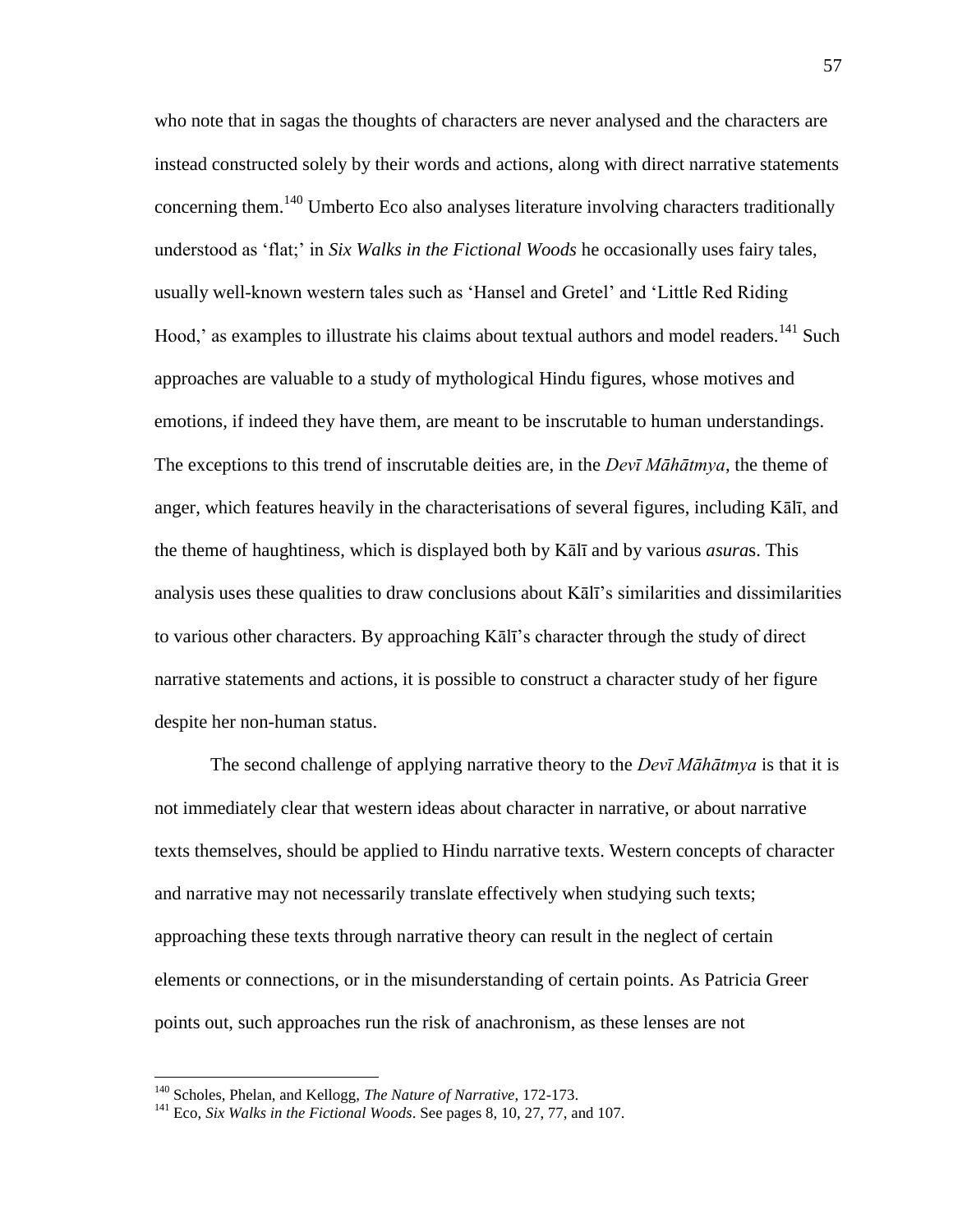contemporaneous with the time and context of a particular Indian text.<sup>142</sup> However, Greer, who considers *itihāsa* as literature, also argues that reading the *Mahābhārata* as narrative allows for the application of literary theory to a study of the text, which provides further information about both the *Mahābhārata* and the characters within it. Applying narrative theory can thus supply significant information about a text and, for this study, can provide a relatively new way of approaching Kālī-related material. Previous scholars have uncovered valuable information by closely studying Hindu narrative texts, suggesting that such methods afford useful approaches to this kind of literature. Arti Dhand's close study of Sītā in Vālmīkī's Rāmāyaṇa, for example, applies reader-response criticism to the text in order to determine what the character of Sītā promotes as *strīdharma*, or womanly duty, and illuminates Sītā's complexity and depth. $143$  Much of the more recent scholarship considering Indian texts as literature have focused on the *Mahābhārata*. Greer notes that the work of Georges Dumézil, Madeleine Biardeau, and Alf Hiltebeitel challenges the assumption that the *Mahābhārata* must be analysed with recourse to the concept of an 'epic core,' around which layers have accreted over time.<sup>144</sup> These challenges have allowed for approaches which view the text as a literary whole; David Shulman addresses the text in this way, as have David L. Gitomer and Patricia Greer, among others.<sup>145</sup> These studies indicate that approaching a Hindu text as a narrative and literary whole can augment

<sup>&</sup>lt;sup>142</sup> Patricia Meredith Greer, "Karņa Within the Net of the *Mahābhārata*: Reading the *Itihāsa* as Literature," (PhD diss., University of Virginia, 2002), 45.

<sup>&</sup>lt;sup>143</sup> Arti Dhand, "Women in Hinduism: Ambiguities in the Characterization of Sītā in Vālmīkī's Rāmāyana," (master's thesis, University of Calgary, 1992).

<sup>&</sup>lt;sup>144</sup> Greer, "Karṇa Within the Net of the *Mahābhārata*," 34-42. Georges Dumézil, *Mythe et Épopée*, 3 vols. (Paris: Gallimard, 1968-1973); Madeleine Biardeau, *Études de Mythologie Hindoue: Tome I: Cosmogonies Purāṇiques* (Paris: École Française d'Extrême-Orient, 1981); Alf Hiltebeitel, *The Ritual of Battle: Kṛṣṇa in the Mahābhārata* (Ithaca, NY: Cornell University Press, 1976).

<sup>&</sup>lt;sup>145</sup> See, for example, David Shulman, "On Being Human in the Sanskrit Epic: The Riddle of Nala," *Journal of Indian Philosophy* 22, no. 1 (1994): 1-29; and David L. Gitomer, "Rākṣasa Bhīma: Wolfbelly among Ogres and Brahmans in the Sanskrit *Mahābhārata* and the *Veṇīsamhāra*," in *Essays on the Mahābhārata*, ed. Arvind Sharma (Delhi: Motilal Banarsidass, 2007[1991]).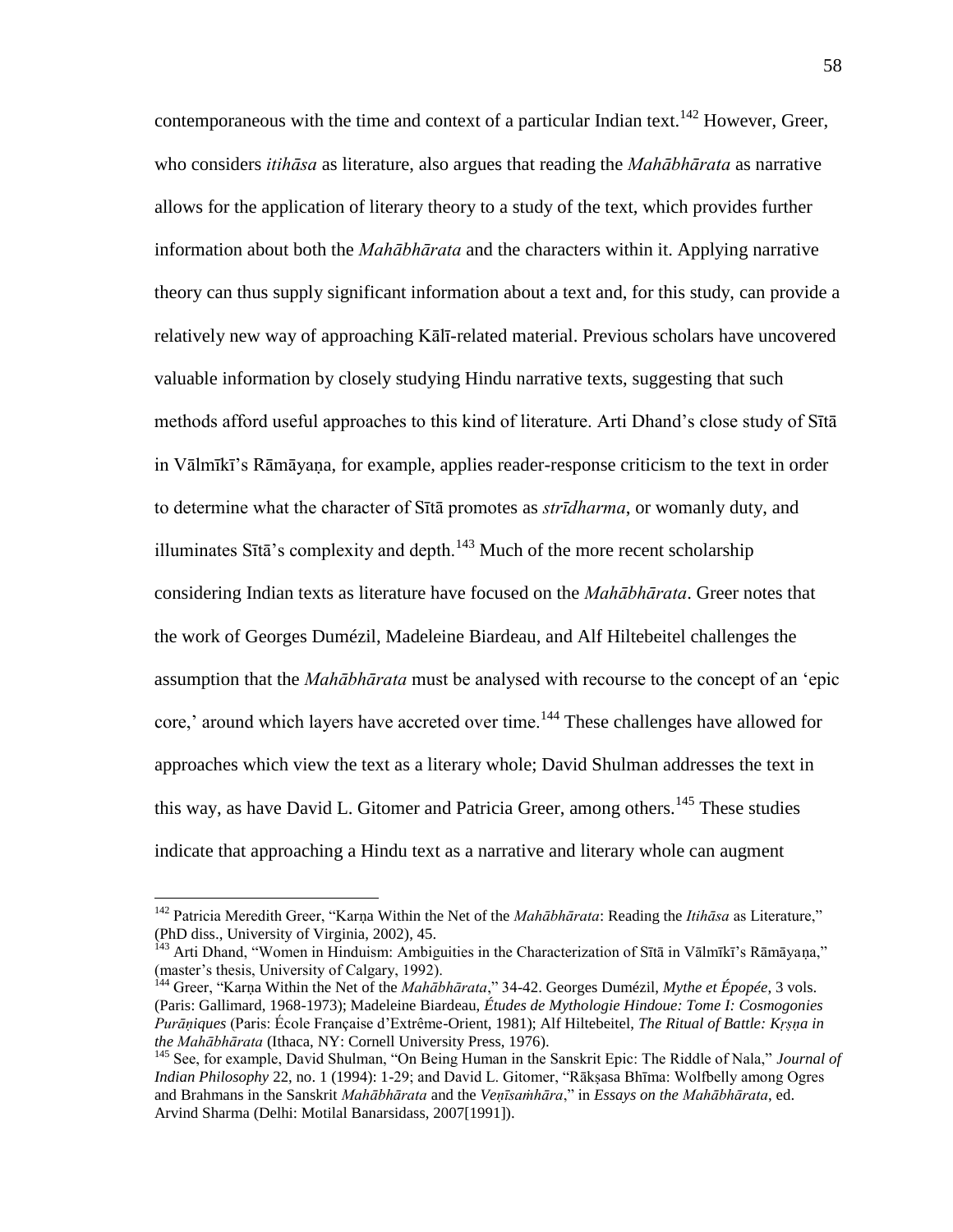understandings of that text in a way that the older philological approaches cannot. Most of the studies focusing on the *Mahābhārata* do not address the construction of a single character within the text, although there are two notable exceptions: Greer's study of Karṇa in her doctoral dissertation and Kevin McGrath's approach to the same character in his recent book. This latter provides a method for approaching the figure of Kālī in the *Devī Māhātmya*. While Kālī has often been studied with recourse to ritual sacrifice, devotional worship, and iconography, a close study of Kālī in narratives, particularly this early one, provides Kālī studies with new concepts and directions for further research.

Kevin McGrath's detailed analysis of Karṇa in the *Mahābhārata* gives an excellent model for the study of one character within a single Hindu narrative text.<sup>146</sup> While there are several differences between his work and this thesis, in particular in the choice of text and the type of character analysed, many of his methods inform this study of Kālī, particularly those analyses in Chapter Two of this thesis. McGrath divides his analysis into five main sections, the first four of which serve as methodological guides for this project. He discusses Karṇa's storyline within the text and the significance of Karṇa's name to his overall identity, and analyses Karna's relationships with three other significant characters, examining the parallel actions, similes, and descriptive terms between the figures.<sup>147</sup> In the third section he analyses six important dialogues in which Karṇa participates, examining the ways by which Karṇa's words and speech patterns demonstrate certain aspects of his character.<sup>148</sup> He also looks closely at the pattern in the relationships between heroes and

<sup>&</sup>lt;sup>146</sup> Kevin McGrath, *The Sanskrit Hero: Karna in Epic Mahābhārata*, Brill's Indological Library, 20 (Leiden: Brill, 2004).

<sup>&</sup>lt;sup>147</sup> Ibid., Chapters Two and Three.

<sup>&</sup>lt;sup>148</sup> Ibid., Chapter Four.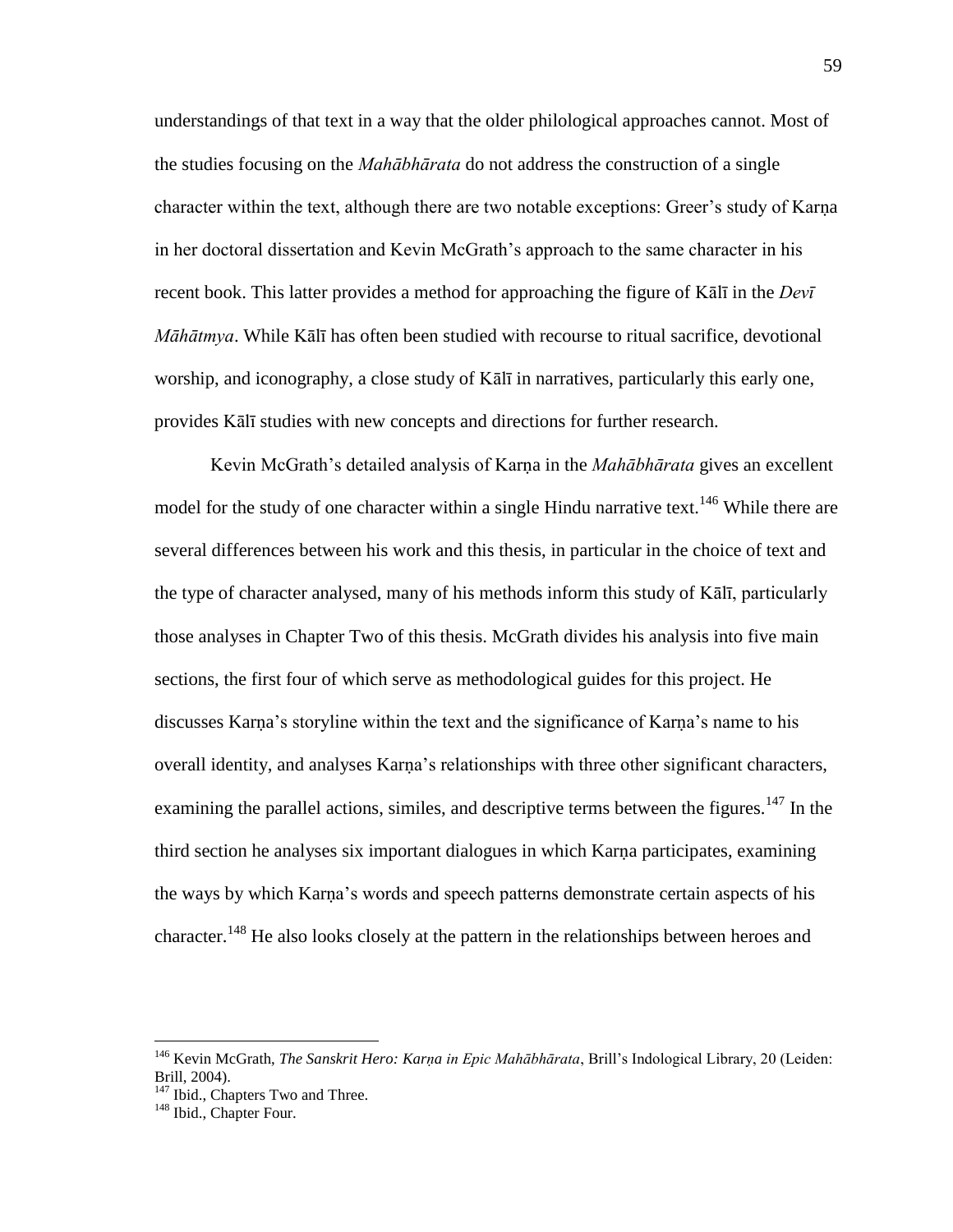sons in the larger epic.<sup>149</sup> In a similar fashion to McGrath's work, this thesis discusses Kālī's physical characteristics and attributes in close detail and compares her to the other characters in the *Devī Māhātmya*, thereby indicating some of the character patterns evident in the text. This project also focuses on Kālī's speech-acts, although the focus has been expanded to include the entirety of the sounds she produces, both orally and physically. In a departure from McGrath's approach but in keeping with trends from narrative theory, this project considers the role of textual space in the construction of Kālī's character, and the significance of the amount and the quality of the space given to Kālī for her position and status in the text. This textual space is then examined to determine which aspects of Kālī's character are most important to the text; this can be analysed by noting which aspects are most frequently highlighted and by analysing their connections to those actions of Kālī's that are particularly important to the overall narrative. Discussing Kālī in context with other characters also draws upon McGrath's approach, and involves examining the attributes and behaviours of these other characters, particularly when they display a textual connection to Kālī. Chapter Three also considers Kālī as a paradigmatic character, incorporating ideas about character types from both Indian aesthetic theory and western narrative theory, and draws upon some of McGrath's conclusions about Karṇa as a paradigmatic hero for inspiration.<sup>150</sup>

While McGrath's approach demonstrates the potential applicability of western models to Indian narrative texts, it does not fully solve the problems raised by studying a cultural artefact through the lenses of another culture. As Greer argues, however, approaching an Indian narrative text as literature resonates within the Indian literary

<sup>&</sup>lt;sup>149</sup> Ibid., Chapter Five.

<sup>150</sup> See in particular McGrath, *The Sanskrit Hero*, Chapter Six.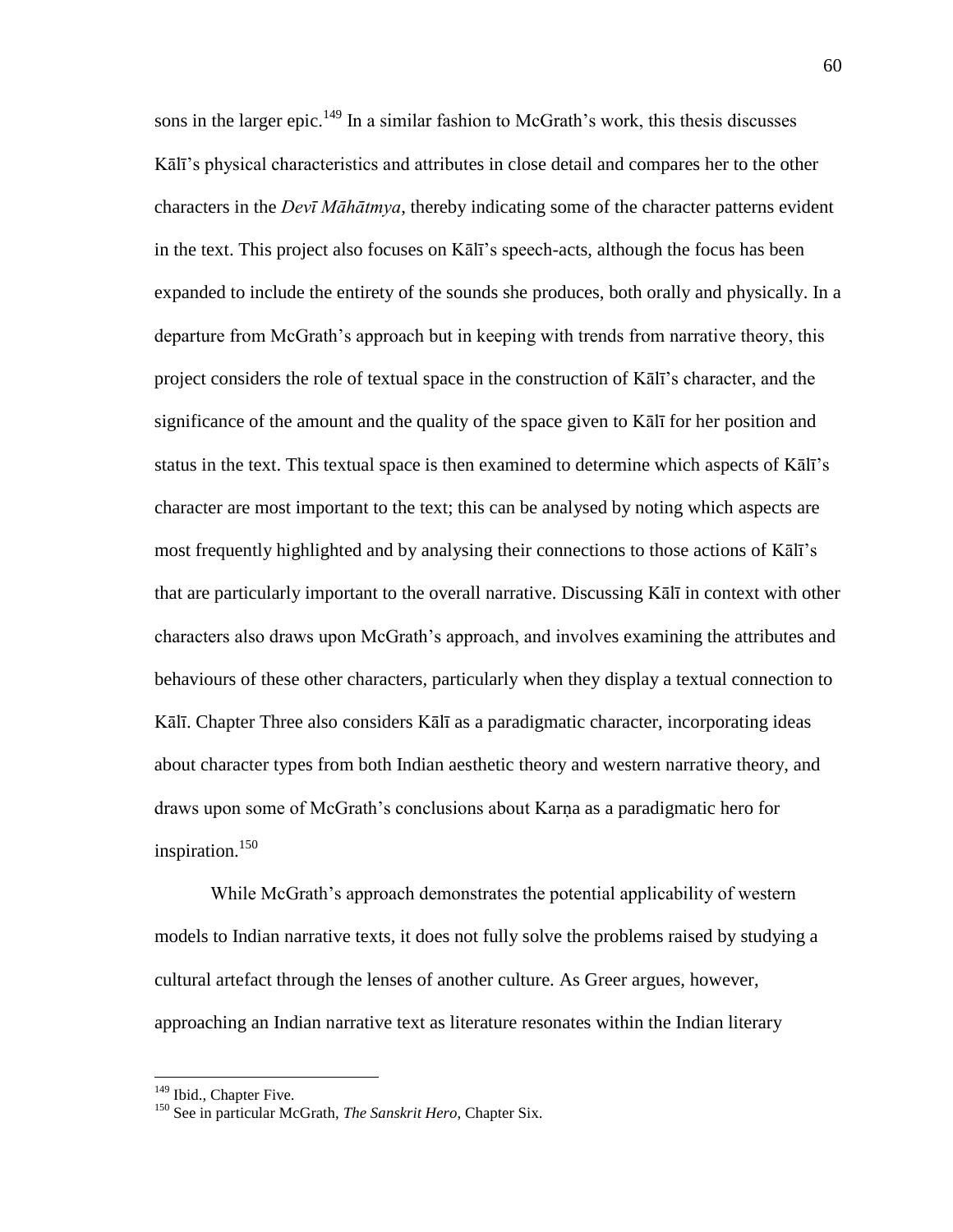traditions themselves; this is particularly relevant to a consideration of *rasa* theory, which questions, as does modern western literary theory, not only what a text means but also what a text does, and the means by which it does so.<sup>151</sup> Resolving this methodological issue thus requires a discussion of the text or of a character by situating it within particular Indian literary contexts. As Ronald Inden argues, a text properly belongs to a larger textual tradition, in which it is intentionally placed in relation to other texts through engaging in "criticism, appropriation, repetition, refutation, amplification, abbreviation, and so on."<sup>152</sup> To this end, this project utilises concepts and theories from the larger Sanskrit literary tradition in order to augment understandings of the ways by which the *Devī Māhātmya* posits the character of Kālī. The analysis of Kālī as an individual character, which focuses primarily on her violent and gruesome nature, includes a discussion of extreme violence as a theme in Sanskrit narrative literature. This section discusses primarily the metaphor of sacrifice in battle by reading Kālī's violent behaviour in context with the massacre in the *Sauptikaparvan* of the *Mahābhārata*. This particular text provides a valuable comparison with Kālī's own violence, as the *Sauptikaparvan* is extremely violent, conflates sacrifice and battle in a way echoed by the *Devī Māhātmya*, and contains one of Kālī's earliest textual references prior to her development as a character in the *Devī Māhātmya*. Comparing these two textual events serves to give a broader frame of reference for Kālī's violence in the *Devī Māhātmya*. This section of the analysis also includes a discussion of *rasa* theory, with particular reference to the *rasa*s of the disgusting, the terrifying, and the furious, to situate further Kālī's gruesomeness in its literary context. While *rasa* theory is

<sup>&</sup>lt;sup>151</sup> Greer, "Karna Within the Net of the *Mahābhārata*," i, 4. See Chapter One in total for a more complete argument for the applicability of these methods to the *Mahābhārata*.

<sup>&</sup>lt;sup>152</sup> Ronald Inden, "Introduction: From Philological to Dialogical Texts," in *Querying the Medieval: Texts and the History of Practices in South Asia*, eds. Ronald Inden, Jonathan Walters, and Daud Ali (Oxford: Oxford University Press, 2000), 12.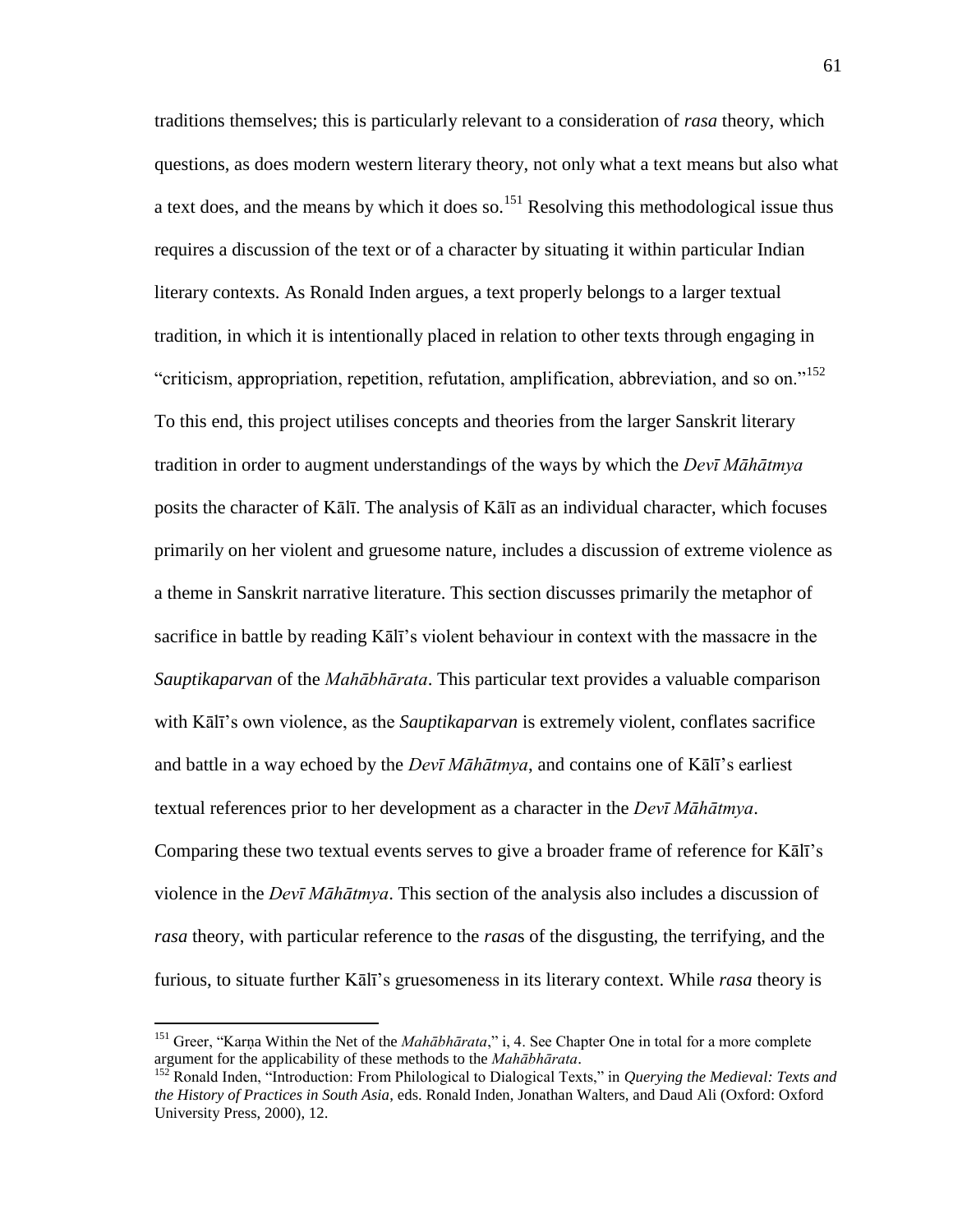primarily used to analyse Sanskrit *kāvya*, or poetics and drama, it is also a useful interpretive tool for narrative texts. Anne Monius uses *rasa* in order to interpret South Indian Śaivite hagiographic material written in Tamil, arguing that the status of the *Tiruttoṇṭarpurāṇam*, or *Periyapurāṇam*, as *kāvya* requires that its themes, particularly those of violence, be understood within their literary contexts.<sup>153</sup> Greer employs *rasa* as an interpretive tool in her study of the *Mahābhārata* with successful results, despite the text's position as *itihāsa* rather than as *kāvya*. <sup>154</sup> Sthaneshwar Timalsina applies *rasa* to *tantr*ic literature in order to provide a framework for those texts, and she argues that Indian aesthetic theories provide a deeper insight into *tantric* traditions and practices.<sup>155</sup> In the *Devī Māhātmya*, Kālī functions to evoke the *rasa*s of disgust, dread, and terror; Kālī's violence and repulsiveness are better understood within this context of Indian aesthetics. This is true despite the fact that the *Devī Māhātmya* is neither *kāvya* nor *itihāsa*; arguments demonstrating the applicability of both western and Indian literary theories to those genres are thus not immediately relevant to this text. However, the *Devī Māhātmya* also arises from a literary culture in which violence and the disgusting or repulsive are present, and which uses these themes, particularly those of *rasa*, to indicate literary sophistication and skilled composition. Examining Kālī's portrayal in the text with recourse to these larger literary themes exposes elements of Kālī's character not immediately recognisable, contributing to this project's objective of expanding understandings of Kālī in the *Devī Māhātmya*.

<sup>&</sup>lt;sup>153</sup> Anne Monius, "Love, Violence, and the Aesthetics of Disgust: Śaivas and Jains in Medieval South India," *Journal of Indian Philosophy* 32 (2004), 116.

<sup>&</sup>lt;sup>154</sup> Greer, "Karṇa Within the Net of the *Mahābhārata*," 47 onwards.

<sup>&</sup>lt;sup>155</sup> Sthaneshwar Timalsina, "Metaphor, *Rasa*, and *Dhvani*: Suggested Meaning in Tantric Esotericism," *Method and Theory in the Study of Religion* 19 (2007): 134-162.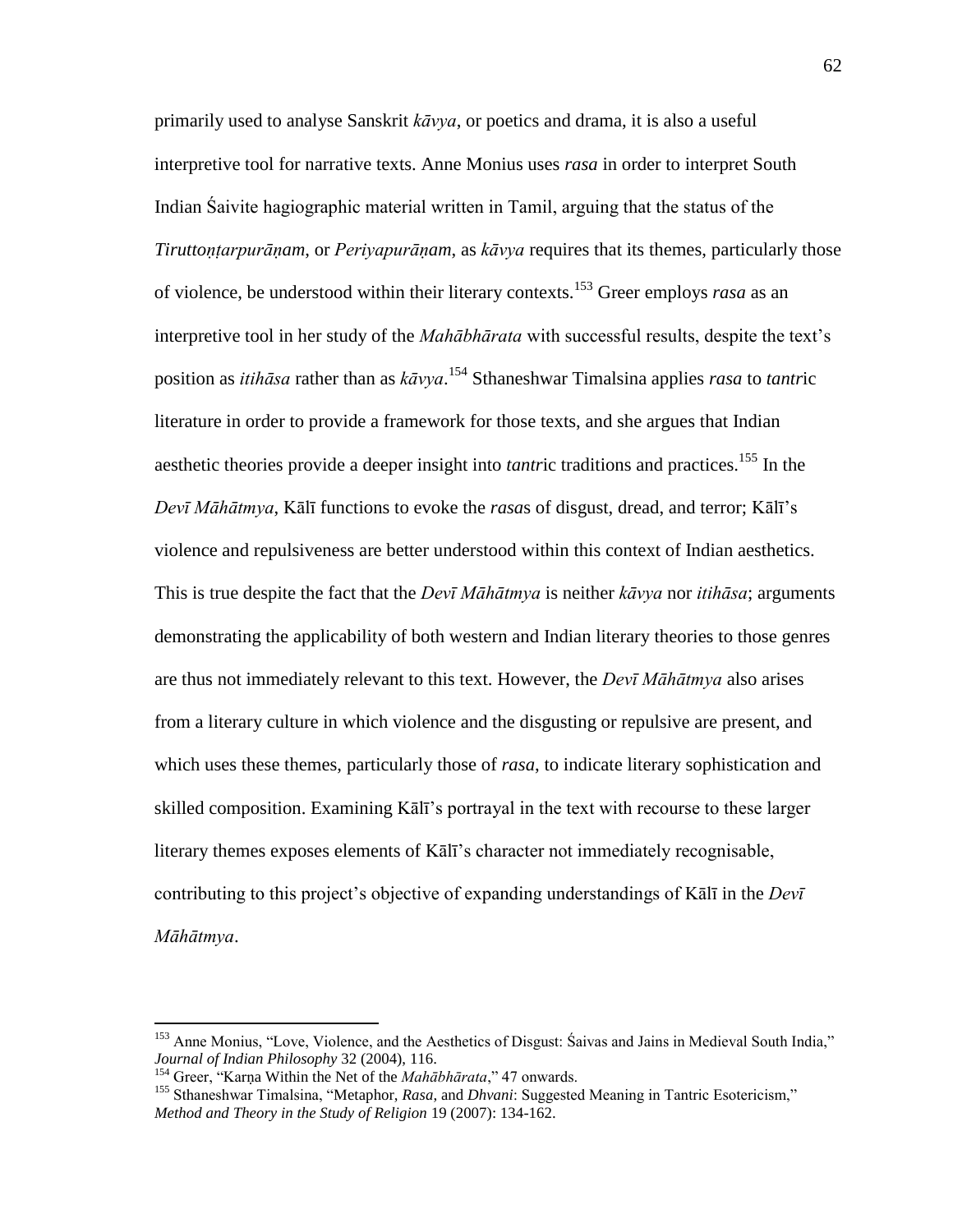In the second part of the analysis, which is undertaken in Chapter Three, Kālī is considered within the context of the larger character framework of the text. The idea of character types, which is both a western and an Indian concept, is used to extend this project's understanding of Kālī in the *Devī Māhātmya*, and of the *Devī Māhātmya*'s conception of *deva*s, *devī*s, and *asura*s. This section of the analysis seeks to classify the *devī*s in the text according to both textual positioning and traditional Hindu ideas about *devī*s, and analyses Kālī's relationships with these types. Bhānudatta's *Rasamañjarī* discusses the types of characters found in Sanskrit poetry,<sup>156</sup> as does Bharata's *Nāṭyaśāstra*, which also discusses their characterisations and roles.<sup>157</sup> These texts contribute concepts and details to this analysis' consideration of characters in Indian texts, and provide a format for establishing the character types of *devī*s rather than of humans; the *Nāṭyaśāstra* is particularly helpful for such considerations, as it discusses the non-human characters of *deva*s and *rākṣasa*s as well. Establishing character types also requires a discussion of the ways by which the larger Hindu traditions conceive of *devī*s more generally; the work of David Kinsley and the anthologies of John S. Hawley and Donna M. Wulff are invaluable here.<sup>158</sup> The works of Hillary Rodrigues and W.E. Hale on *asura*s, as well as N.N. Bhattacharyya's study of Indian demonology, contribute significantly to the construction of Kālī's particular character type, as this type contains within it certain *asuric* elements.<sup>159</sup> Kālī's position as the type of the paradigmatic *asur*ic *devī* – and perhaps of the *mahāsurī* –

<sup>156</sup> Bhānudatta, *"Bouquet of Rasa" & "River of Rasa*,*"* trans. Sheldon Pollock, The Clay Sanskrit Library (New York: New York University Press, 2009).

<sup>157</sup> Bharata, *The Nāṭyaśāstra: English Translation with Critical Notes*, trans. Adya Rangacharya (New Delhi: Munshiram Manoharlal Publishers, Pvt. Ltd., 1996[1986]).

<sup>158</sup> David Kinsley, *Hindu Goddesses: Visions of the Divine Feminine in the Hindu Religious Tradition* (Berkeley: University of California Press, 1997[1986], and *The Ten Mahāvidyās*; Hawley and Wulff, eds., *Devī: Goddesses of India* and *The Divine Consort: Rādhā and the Goddesses of India*.

<sup>&</sup>lt;sup>159</sup> Hillary P. Rodrigues, "Asuras and Daityas," in *Brill's Encyclopedia of Hinduism*, ed. Knut A. Jacobsen (Leiden: Brill, 2009); Hale, *Ásura- in Early Vedic Religion*; N.N. Bhattacharyya, *Indian Demonology: The Inverted Pantheon* (Delhi: Manohar, 2000).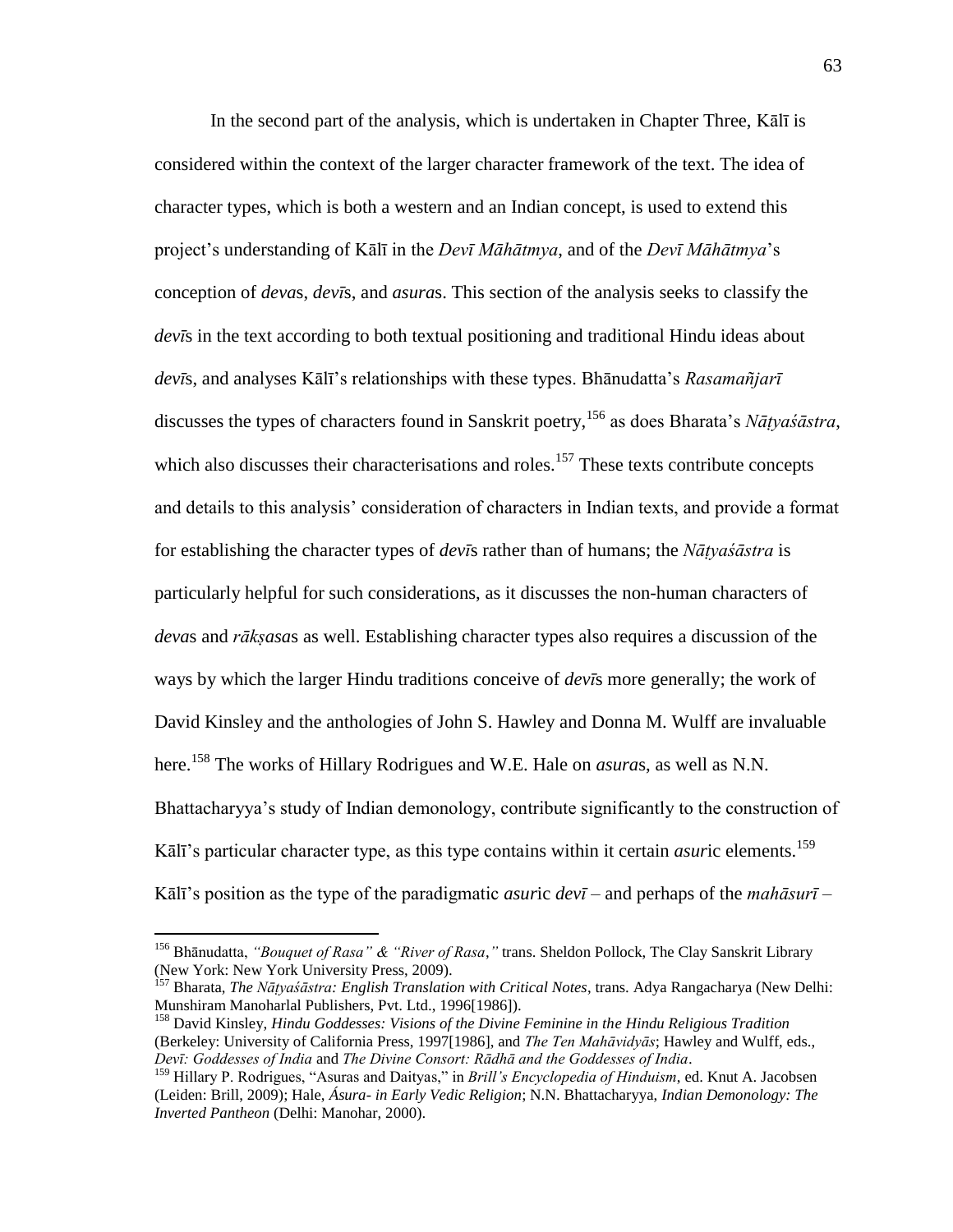points towards both Kālī's position in the text and the position of the text itself within the larger movements of cultural process and religious change identified by Coburn. While these approaches to character have developed in different traditions, the examples of Bharata and Bhānudatta's conceptions of character indicate that these western approaches are not irrelevant to a discussion of Indian literature, and can lend a vocabulary and theoretical paradigms useful for the analysis of characters in Indian literary texts. These considerations provide a more secure foundation for this project's overall method, as they indicate the ways in which this western-style analysis fits within the larger traditions of Hindu narrative literature.

## Concluding Remarks

 Considering Indian texts as literature and mythological figures as characters is not without precedence, and the application of western and Indian literary theories to the portrayal of such characters clearly supplements scholarly understandings of them. Since neither the *Devī Māhātmya* nor the figure of Kālī more generally have been analysed through these lenses, such an analysis contributes to scholarly knowledge of Kālī, particularly of early textual conceptions of her character, as well as to the potential place of both Kālī and this text within the larger cultural processes of religious change with reference to *devī*s and the burgeoning idea of the *mahādevī*. Kālī's fundamental characteristics as described by this text remain important aspects of her textual representations throughout Hindu literary traditions, and her relationship to the *mahādevī* in the *Devī Māhātmya* indicates Kālī's position in the text as the paradigmatic *asur*ic *devī*.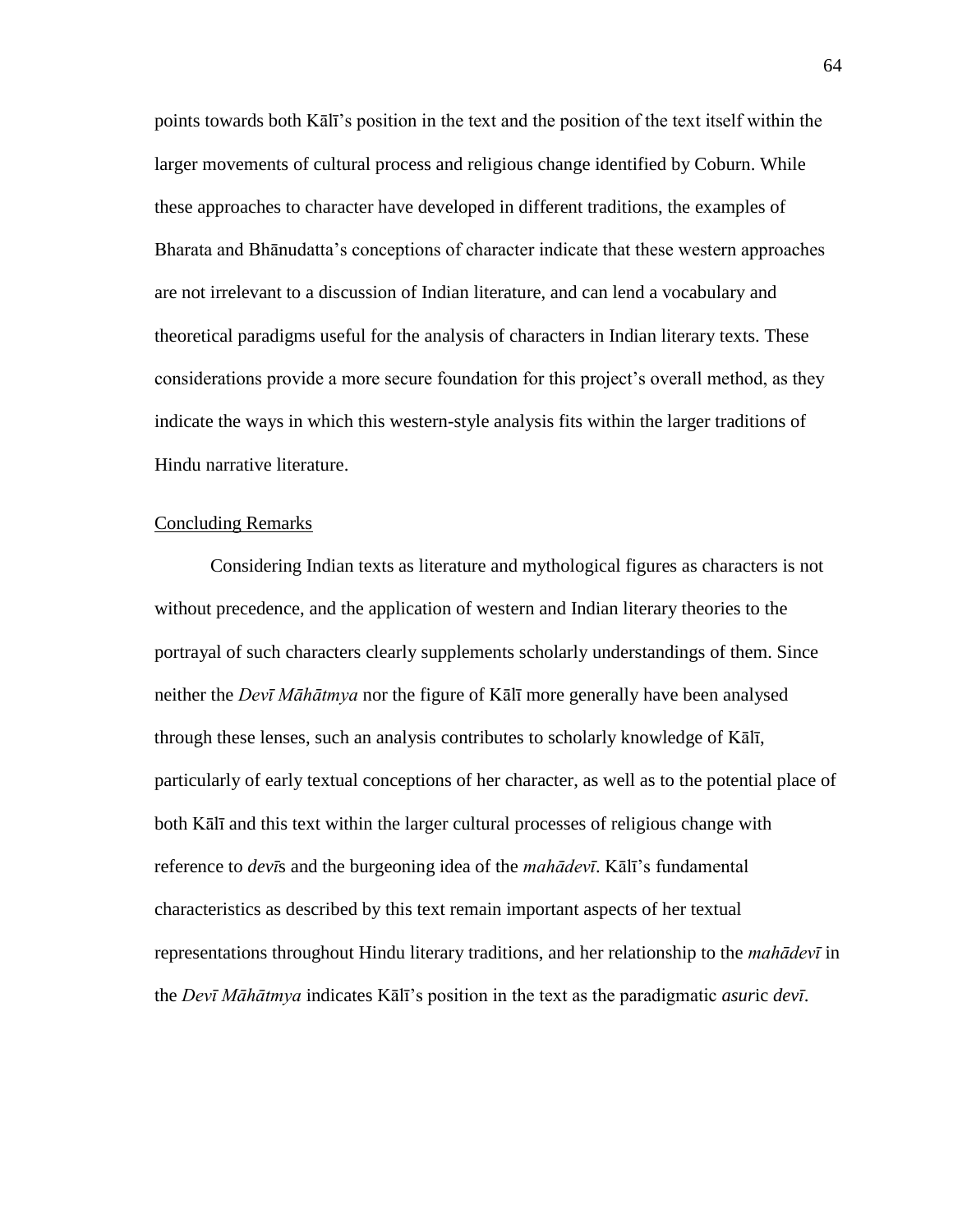#### **Chapter Two: Gruesome, Violent, & Enraged**

 The *Devī Māhātmya* posits anger, gruesomeness, and violence as fundamental aspects of Kālī's character through a variety of textual cues, including the repetition and accumulation of features explicitly and implicitly indicating these traits within the text itself. Both direct narrative statements and intratextual symbolism support this claim. The themes of anger, gruesomeness, and violence are common tropes within the literary corpus in which this text exists, and the specific themes of sacrificial violence in epic literature, as well as the expressions of the wrathful and the disgusting in Sanskrit poetics, are particularly relevant to discussions of these themes within the *Devī Māhātmya*. These foundational characteristics are evident both in Kālī's physical appearance and in her behaviour in battle, as well as in the sounds she produces. This chapter begins with a summary of Kālī's storyline within the *Devī Māhātmya* and moves to a detailed description and analysis of her portrayal within the text. This portrayal is analysed with recourse both to narrative theory and to certain themes within Sanskrit literature more broadly. The traits of anger, gruesomeness, and violence remain pivotal to Kālī's character in the vast majority of the literary traditions in which she is present, including other *purāṇ*ic narratives, *tantr*ic texts, and *bhakti* poetry. Kālī's position in the text is also constructed through the use of certain literary devices, including textual space and the idea of narrative essentiality. By analysing these devices, along with Kālī's more explicit characteristics, both her character and her importance to the narrative are made evident.

## Kālī's Story

Kālī first appears in the third episode of the *Devī Māhātmya*, in which the *asura* brothers Śumbha and Niśumbha take over rulership of the three worlds and the *deva*s call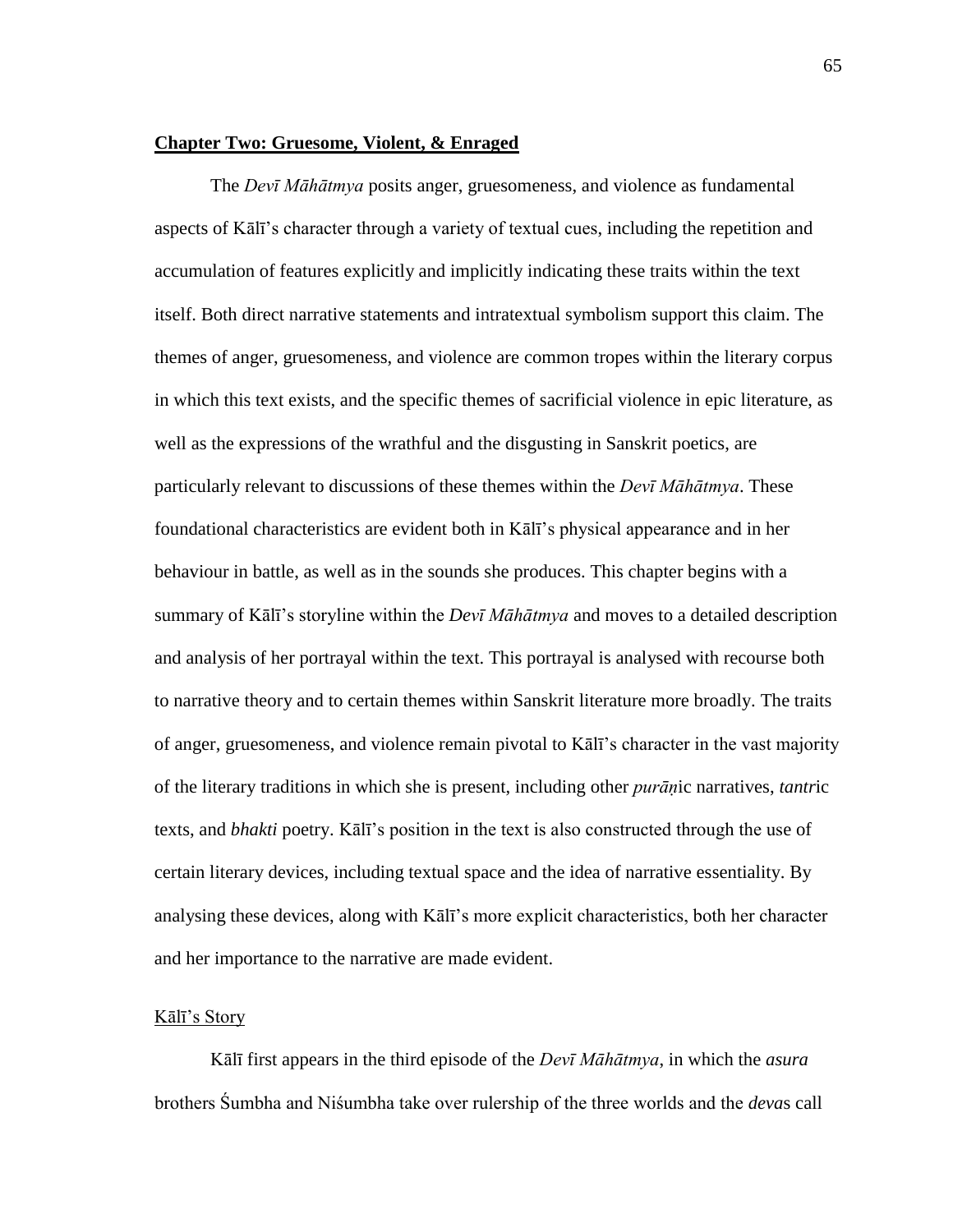on Caṇḍikā for assistance. This episode is composed of books 5 through 12 of the text, which itself numbers thirteen books. In the early part of the battle Śumbha and Niśumbha send their generals, along with vast armies, to abduct Caṇḍikā; she kills them quickly and easily. In the seventh book, the generals Caṇḍa and Muṇḍa go forth to the battlefield, along with immense numbers of *asura* soldiers, and upon seeing them Caṇḍikā becomes enraged. In her wrath her face turns black, and Kālī comes forth from Candikā's forehead. Kālī swiftly and brutally kills the armies of Canda and Munda, who then attack her with arrows and discuses. Kālī swallows their weapons, mounts Caṇḍikā's lion, and decapitates the two *asura*s with her sword. She presents their heads to Caṇḍikā, who gives Kālī the epithet ‗Cāmuṇḍā.'

In the eighth book Śumbha comes to the battlefield, along with many thousands of *asura* troops, and *śakti*s come forth from the bodies of the watching *deva*s to aid Caṇḍikā and Kālī in the battle. In the first half of this book Kālī plays a minor role and is only briefly mentioned; she roars loudly and kills *asura* soldiers, most often by devouring them. In the second half of the eighth book, she battles the *asura* Raktabīja, whose regenerative properties render him nearly indestructible. From each drop of his blood that lands on the ground, another Raktabīja, with the same regenerative properties, springs forth. While the other *devī*s are helpless, as their weapons only draw more blood, Kālī drinks the original Raktabīja's blood and eats the cloned versions. Caṇḍikā pierces Raktabīja with many weapons while Kālī drinks his blood and eventually he falls to the ground, dead and bloodless.

In the ninth book Kālī continues to devastate the *asura* armies while producing loud noises, but she does not play any notable role in this portion of the narrative. At the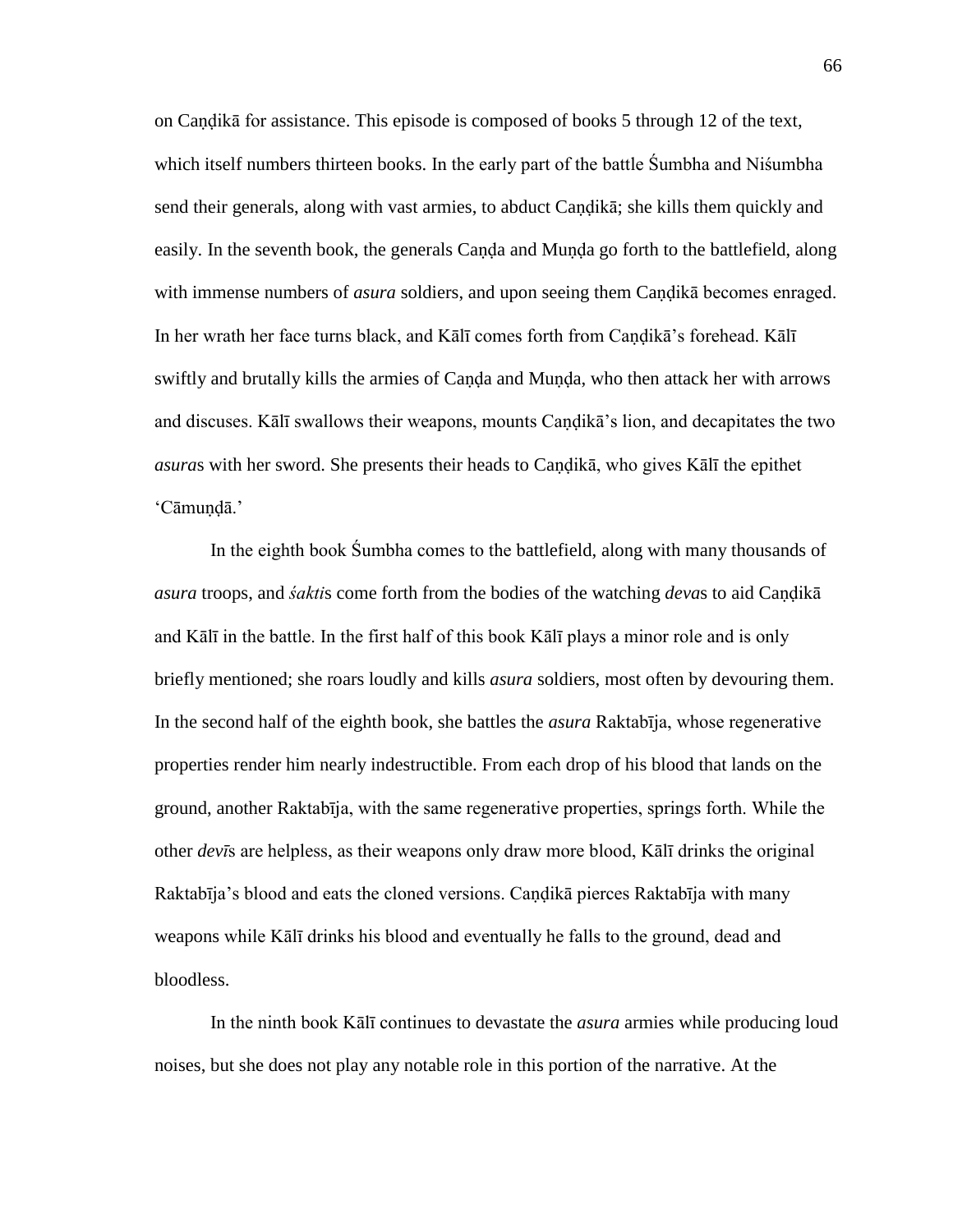beginning of the tenth book she and the other *devī*s return to the body of Caṇḍikā and have no further action in the text.

#### Kālī's Portrayal in the *Devī Māhātmya*: The Aesthetics of Revulsion & Wrathfulness

 The primary characteristics of Kālī's character in the *Devī Māhātmya* are her gruesomeness, both in physical appearance and in her extraordinary capacity for violence, and her thematic connections to anger. The text constructs Kālī's figure through the repetition and accumulation of statements that support these characteristics, particularly for her grisly physical form and her violent behaviour. Her textual connections to anger are more subtle, although they play a pivotal role in her relationships with other characters in the *Devī Māhātmya*, as discussed in Chapter Three. This section will begin with a discussion of Kālī's description in the *Devī Māhātmya*, noting the ways by which the text uses certain narrative techniques to construct Kālī's character as especially disgusting. A brief inquiry into the *rasa* theory of Sanskrit poetics is valuable here, as the literary depiction of the gruesome or disgusting is not unique to Kālī or to the *Devī Māhātmya*, and a discussion of these themes in the larger Sanskrit tradition sheds light upon the construction of Kālī's character in this text. Such a study also allows the role of anger in the formation of Kālī's character to become evident, and this trait is foundational to her character both in the *Devī Māhātmya* and in other literary traditions.

 Much of Kālī's portrayal in the *Devī Māhātmya* is conveyed through direct narrative statements detailing her external form, as well as through the accumulation and repetition of certain physical traits, such as her gruesome mouth or dark skin. Kālī's character is shaped primarily by these external characteristics, and the text does not address her inner life or the possible motivations for her behaviour. This is not uncommon for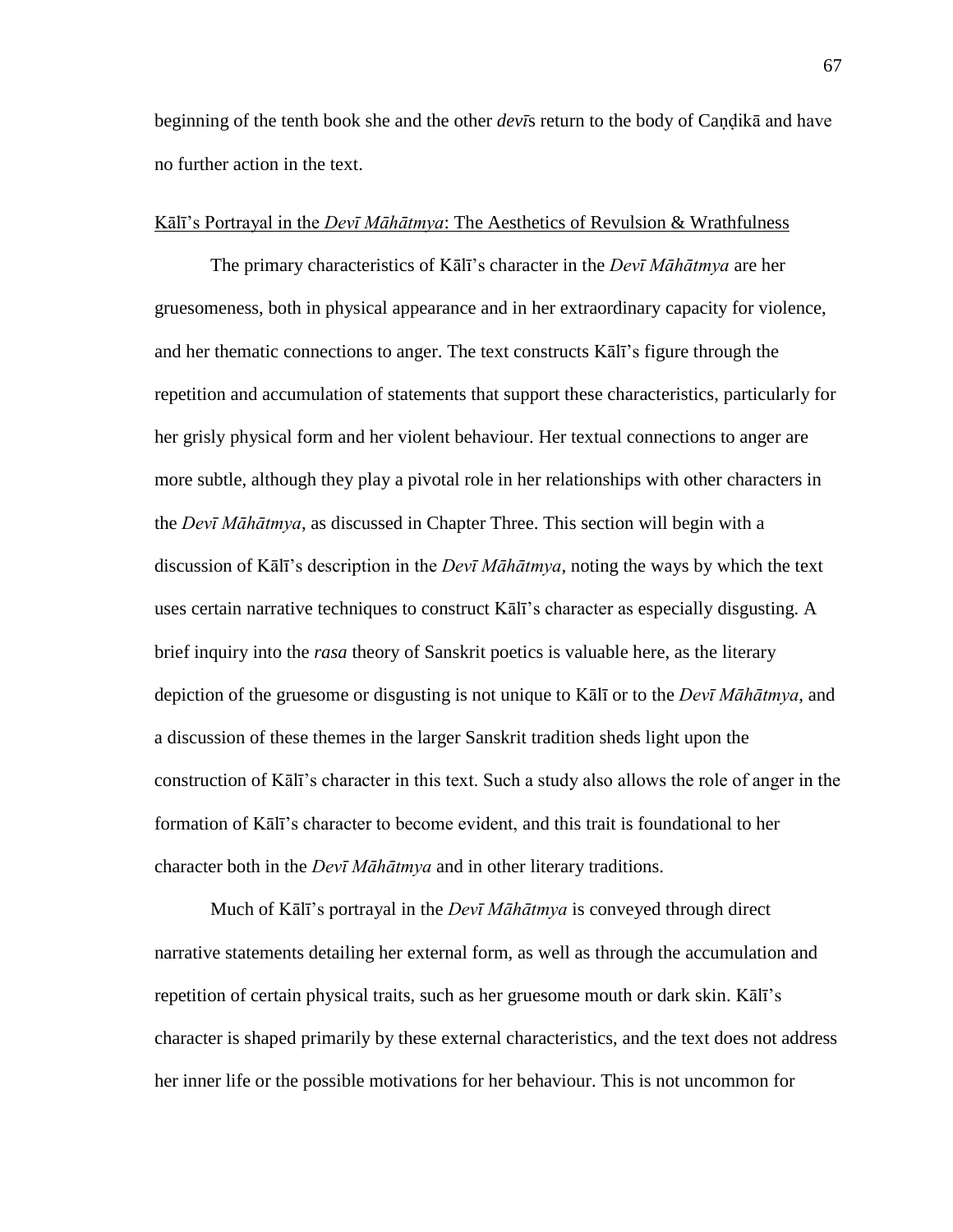mythic characters, who are often described as 'flat' in the traditional binary developed by E.M. Forster, as they lack the inner complexity and depth of 'round' characters.<sup>1</sup> Kalī's physical description thus conveys a substantial amount of her character. This kind of characterisation is often found in the narrative portraits of the main characters of sagas, as described by Robert Scholes, James Phelan, and Robert Kellogg.<sup>2</sup> The narrative identities of such characters depend on a few key characteristics, and their descriptions consist almost entirely of a few sentences immediately following their entrances into the text. Similarly, Kālī's entrance into the text directly precedes a few lines of pure physical description. This description is enhanced only slightly by later descriptors in the seventh book. Later mentions of pivotal physical features, such as Kālī's mouth or weapons, act to reinforce this initial description. The rest of her character is constructed by her relationships with other characters, as discussed in Chapter Three, and her actions, particularly in battle. These actions, which are generally grisly, violent, and chaotic, serve to reinforce these same traits as presented in her initial description, and her relationships are determined by the presence or absence of these characteristics in the other characters of the *Devī Māhātmya*. This initial description is thus crucial to understanding the construction of Kālī's character.

Kālī's entrance into the text occurs in the seventh book, which is almost entirely devoted to Kālī's description and to her battle with Caṇḍa and Muṇḍa. Her arrival into the narrative is rather unexpected and spectacular:

From the knitted brows of [Candika's] forehead's surface immediately Came forth Kālī, with her dreadful face, carrying sword and noose.<sup>3</sup>

<sup>&</sup>lt;sup>1</sup> See E.M. Forster, *Aspects of the Novel* (London: Penguin Books, 2005[1927]), 73-81. See also Mieke Bal, *Narratology: Introduction to the Theory of Narrative*, 3<sup>rd</sup> ed. (Toronto: University of Toronto Press, 2009), 115.

<sup>&</sup>lt;sup>2</sup> Robert Scholes, James Phelan, and Robert Kellogg, *The Nature of Narrative*,  $40<sup>th</sup>$  anniversary ed. (Oxford: Oxford University Press, 2006). See especially page 172.

<sup>3</sup> DM 7.5, Sanskrit: *bhrukuṭīkuṭilāttasya lalāṭaphalakād drutam / kālī karālavadanā viniṣkrāntāsipāśinī*. The word 'dreadful' is here translating *karāla*, which may also be translated as 'formidable,' 'dreadful,' or,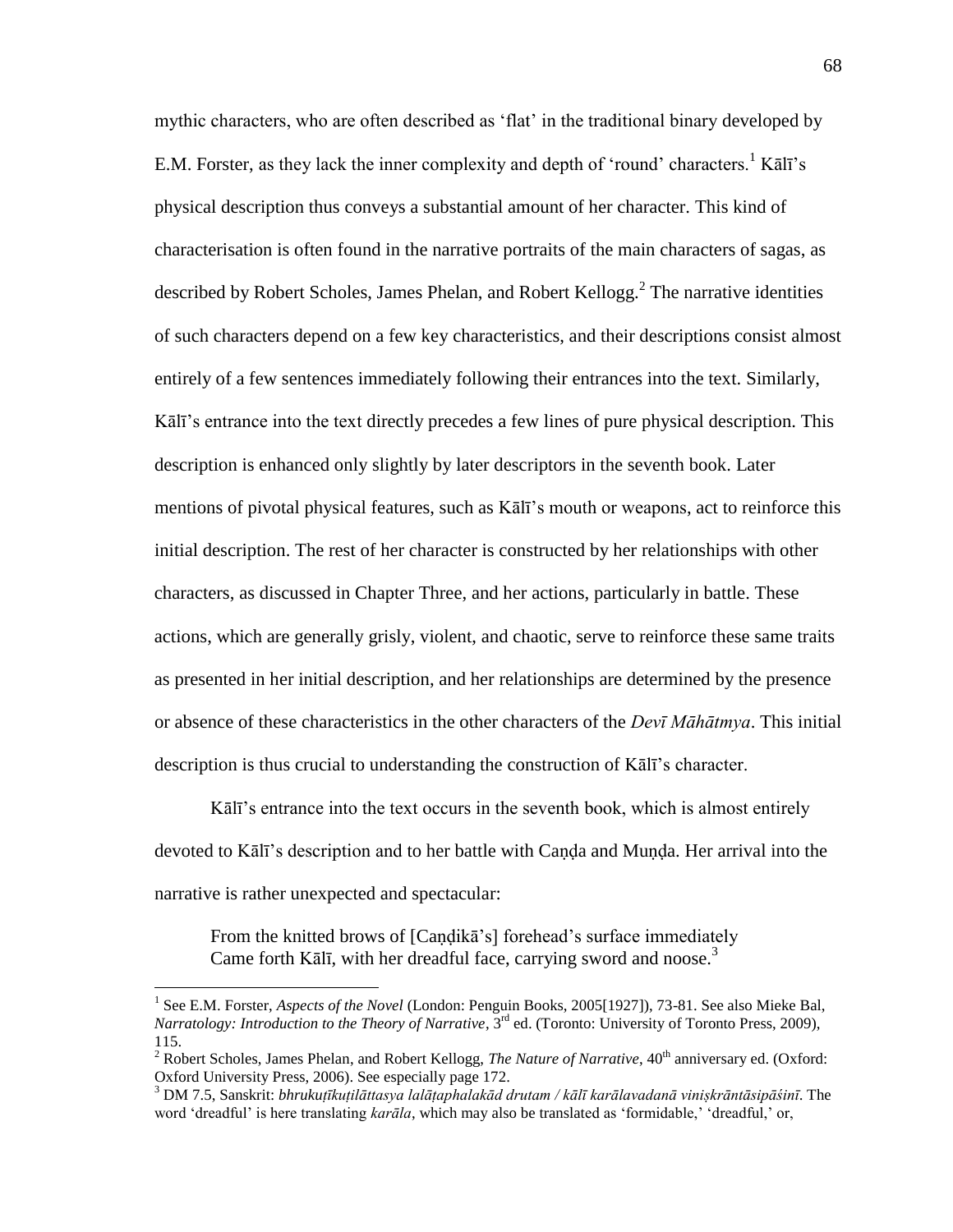In the following verse the text describes Kallar as looking "utterly gruesome" and as having "emaciated skin."<sup>4</sup> The word  $k\bar{a}l\bar{\iota}$  indicates that she is black in colour, which is consistent with a later metaphor likening her to a "black cloud."<sup>5</sup> She has a "widely gaping mouth," which is "terrifying," contains a "lolling tongue" and "fill[s] the directions with roars."<sup>6</sup> She also has "sunken, reddened eyes."<sup>7</sup> Kālī's body is covered by only a "tiger skin," and her sole adornment is "a garland of human heads."<sup>8</sup> She also carries a number of weapons. In this first description she is said to carry a "sword," a "noose" and a "skull-topped staff."<sup>9</sup> She is later described as "ripping open some [*asuras*] with strokes of her spear," indicating a total of four weapons.<sup>10</sup> Her physical description is augmented later in the seventh book, where she is referred to as a "dread-eyed female."<sup>11</sup> Her mouth is highlighted again two verses later, where "her ugly teeth [are] gleaming within her dreadful mouth."<sup>12</sup> Her teeth are also referred to as "fangs."<sup>13</sup> This is the entirety of K $\bar{a}$  l and in the secription in the

interestingly, ‗having a gaping mouth and projecting teeth.' Monier-Williams notes that *karālavadanā* is an epithet of Durgā. M. Monier-Williams, *Sanskṛit-English Dictionary: Etymologically and Philologically Arranged with Special Reference to Cognate Indo-European Languages* (New Delhi: Munshiram Manoharlal Publishers Pvt. Ltd., 2004[1899]), 255, col. 2, s.v. "*karāla*." All quotations are from Thomas B. Coburn's translation in *Encountering the Goddess: A Translation of the Devī-Māhātmya and a Study of Its Interpretation* (Albany: SUNY, 1991). Sanskrit terms are generally given only for those direct quotations explicitly describing Kālī.

<sup>4</sup> DM 7.6, Sanskrit: *atibhairavā* and *śuṣkamāṃsa*, respectively.

 $^5$  DM 7.17, Sanskrit: *ghanodaram*; *kālī* is the feminine of *kāla*, meaning 'black' or 'of a dark colour.'

<sup>6</sup> DM 7.7, Sanskrit: *ativistāravadanā*, *bhīṣanā*, *jihvālalana*, and *nādāpūritadiṅmukhā*, respectively.

<sup>7</sup> DM 7.7, Sanskrit: *nimagnāraktanayanā*.

<sup>8</sup> DM 7.6, Sanskrit: *dvīpicarman* and *naramālā*, respectively.

<sup>9</sup> DM 7.6, Sanskrit: *asi*, *pāśa*, and *khaṭvāṅga*, respectively.

<sup>10</sup> DM 8.31, Sanskrit: *śūlapātavidāritān*. While the number of Kālī's arms is not mentioned in this text, many extant representations of her include four arms (although representations exist which present different numbers of arms, particularly ten). The popular Daksinākālī, for example, has four arms, while Mahākālī boasts ten arms. See June McDaniel, "Kālī," in *Brill's Encyclopedia of Hinduism*, ed. Knut A. Jacobsen (Leiden: Brill, 2009), 591. It is perhaps possible to infer from the stated number of weapons in the *Devī Māhātmya* that Kālī is implicitly described as having four arms, but this is uncertain.

<sup>11</sup> DM 7.16, Sanskrit: *bhīmākṣīm*.

<sup>12</sup> DM 7.18, Sanskrit: *karālavaktrāntardurdarśanojjvalā*.

<sup>13</sup> DM 7.14, Sanskrit: *daṃṣṭrā*.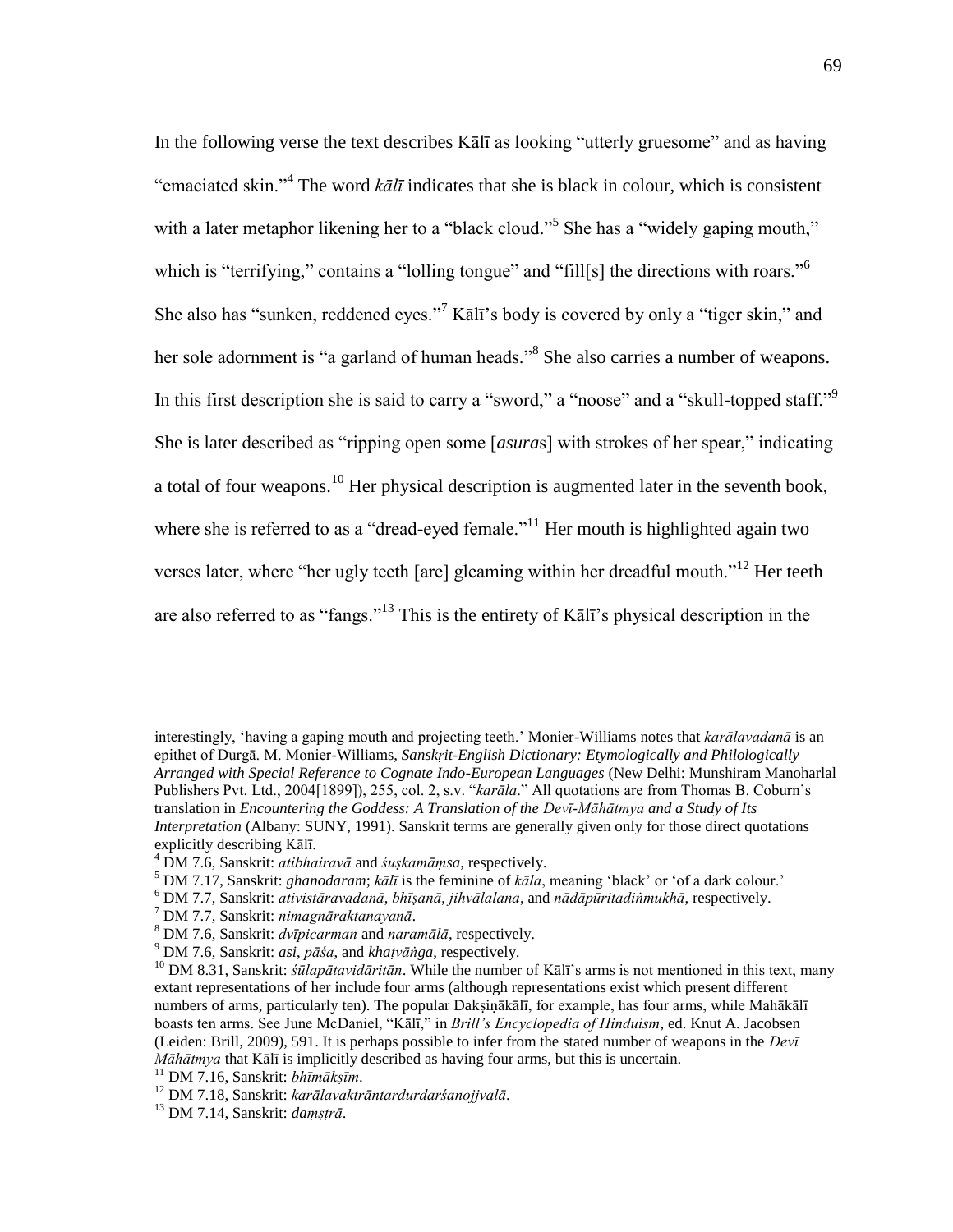narrative. While this description forms a brief portion of text, it succeeds in conveying a significant amount of information concerning Kālī's character.

Kālī's physical gruesomeness is clearly apparent from this short description, in which every characteristic mentioned serves to augment her overall grisly and hideous appearance. In summary, her body is emaciated and dark, and her face is terrible, with deep-set red eyes and a horrible wide mouth. Her tongue lolls out of her mouth and her teeth are ugly and fang-like. Her ugliness is made especially obvious by its immediate juxtaposition to Candikā and her often cited beauty.<sup>14</sup> Kālī's body comes forth from Caṇḍikā's physical form, and while it is not necessarily the case that a beautiful form should come forth from a beautiful form, the contrast of Candika's beauty and Kalī's hideousness serves to make Kālī's gruesome appearance more striking. Kālī's gruesomeness is also conveyed through the choice of such descriptive terms as *atibhairavā*, *bhīṣanā*, and *bhīmākṣīm*. <sup>15</sup> The term *bhairavā*, the feminine form of *bhairava*, indicates something frightful, terrible, horrible, and formidable; the prefix *ati* serves to intensify the meaning of *bhairavā*, so that Kālī is described not just as horrible but exceptionally horrible. Monier-Williams notes that *bhairavī*, another feminised form of the word, is the proper name of an aspect of Durgā; this suggests the notion that the *Devī Māhātmya* is constructing Kālī to be a particular aspect of Caṇḍikā, which is discussed more fully in Chapter Three. The term *bhīṣanā* also connotes the terrifying, the frightening, the formidable, and the horrible. The word serves to identify a form of Bhairavā, a feminine version of Śiva, as well as Śiva himself, and is the name of a *rākṣasa* and an epithet of the Vedic figure Nirṛti, who is associated with darkness and the night. The term *bhīmākṣīm*

 $14$  See, for example, the speech of Sumbha and Nisumbha's servants: DM 5.43-53.

<sup>&</sup>lt;sup>15</sup> All definitions are from Monier-Williams' *Sanskrit-English Dictionary*.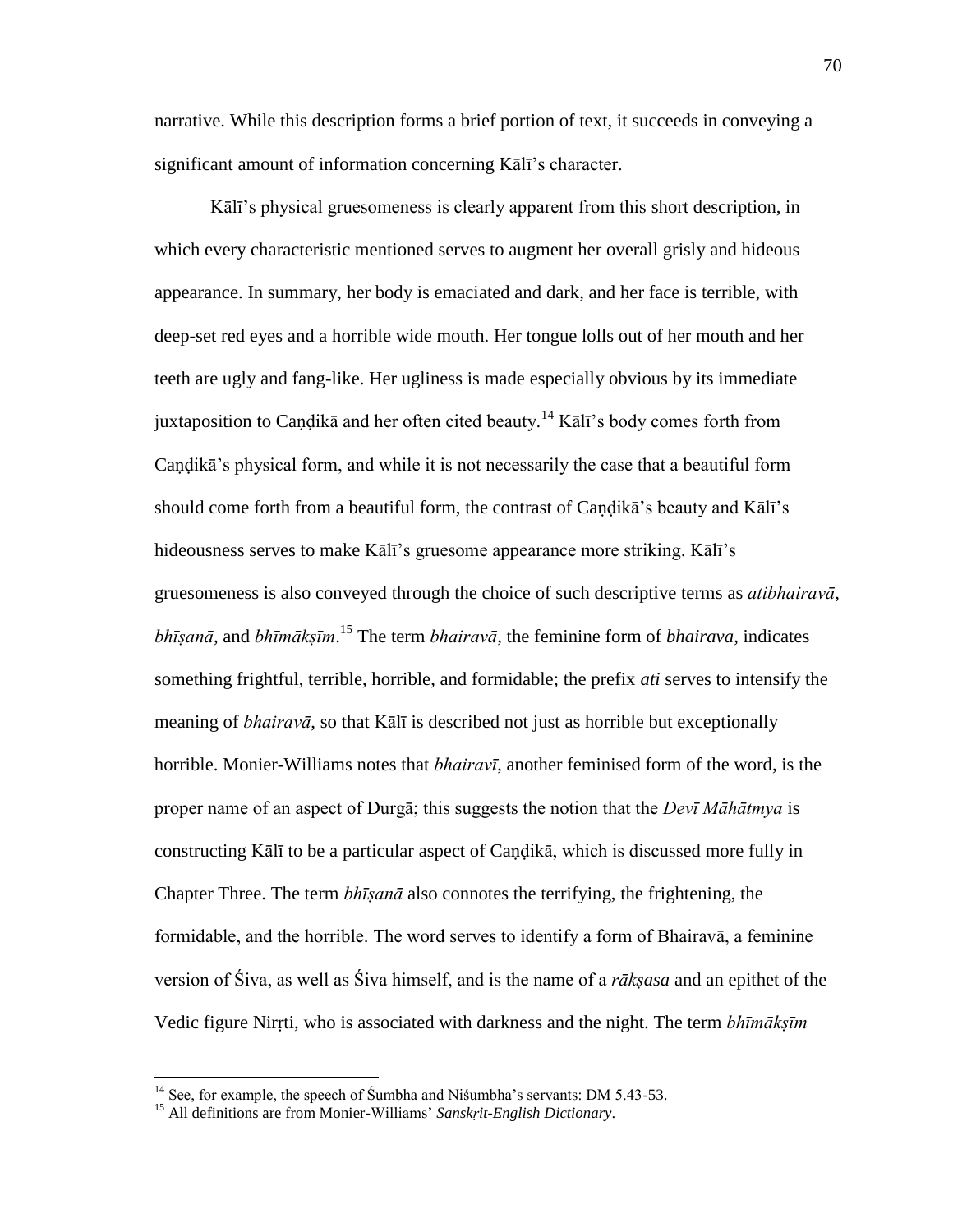means "she of the terrible eyes," with *bhima* indicating something fearful, terrible, awful, formidable, and tremendous. It too, in its feminine form, functions as the name of a form of Durgā. These descriptors mutually reinforce the themes of the horrible or gruesome and the terrifying. The accumulation of these repulsive physical traits, highlighted by the repetition of the themes of the horrible and the terrifying present in the Sanskrit terminology, serves to strengthen the construction of Kālī as a grotesque and horrifying character. Mieke Bal notes that the accumulation of particular traits functions heavily in the construction of a character,<sup>16</sup> and the repulsive nature of all of Kālī's accumulated physical characteristics indicates the importance of gruesomeness for Kālī's character. The text's repetition of repulsive themes with relation to Kālī indicates a textual concern that Kālī be understood by the reader to be a gruesome character. Furthermore, following the suggestions of Scholes, Phelan, and Kellogg, who point out that nearly the entirety of the fundamental nature of an important character in a saga is conveyed within that character's first brief description,<sup>17</sup> Kālī's initial description indicates that her gruesomeness is a foundational aspect of her character. While the *Devī Māhātmya* is not a saga and Kālī is not the main character in the text, the similarities between saga characters and the construction of Kālī's character serve to suggest that interpreting Kālī's initial description in this way provides valuable information. As the entirety of Kālī's physical description is contained in her opening scene, this scene is the primary vehicle for the text to construct her nature for the reader; studying it closely has enhanced the understandings of Kālī's nature as posited by the *Devī Māhātmya*. It is clear from this initial physical description that Kālī is a repulsive and gruesome creature.

<sup>&</sup>lt;sup>16</sup> Mieke Bal, *Narratology: Introduction to the Theory of Narrative*, 3<sup>rd</sup> ed. (Toronto: Toronto University Press, 2009), 126-127.

<sup>17</sup> Scholes, Phelan, and Kellogg, *The Nature of Narrative*, 172.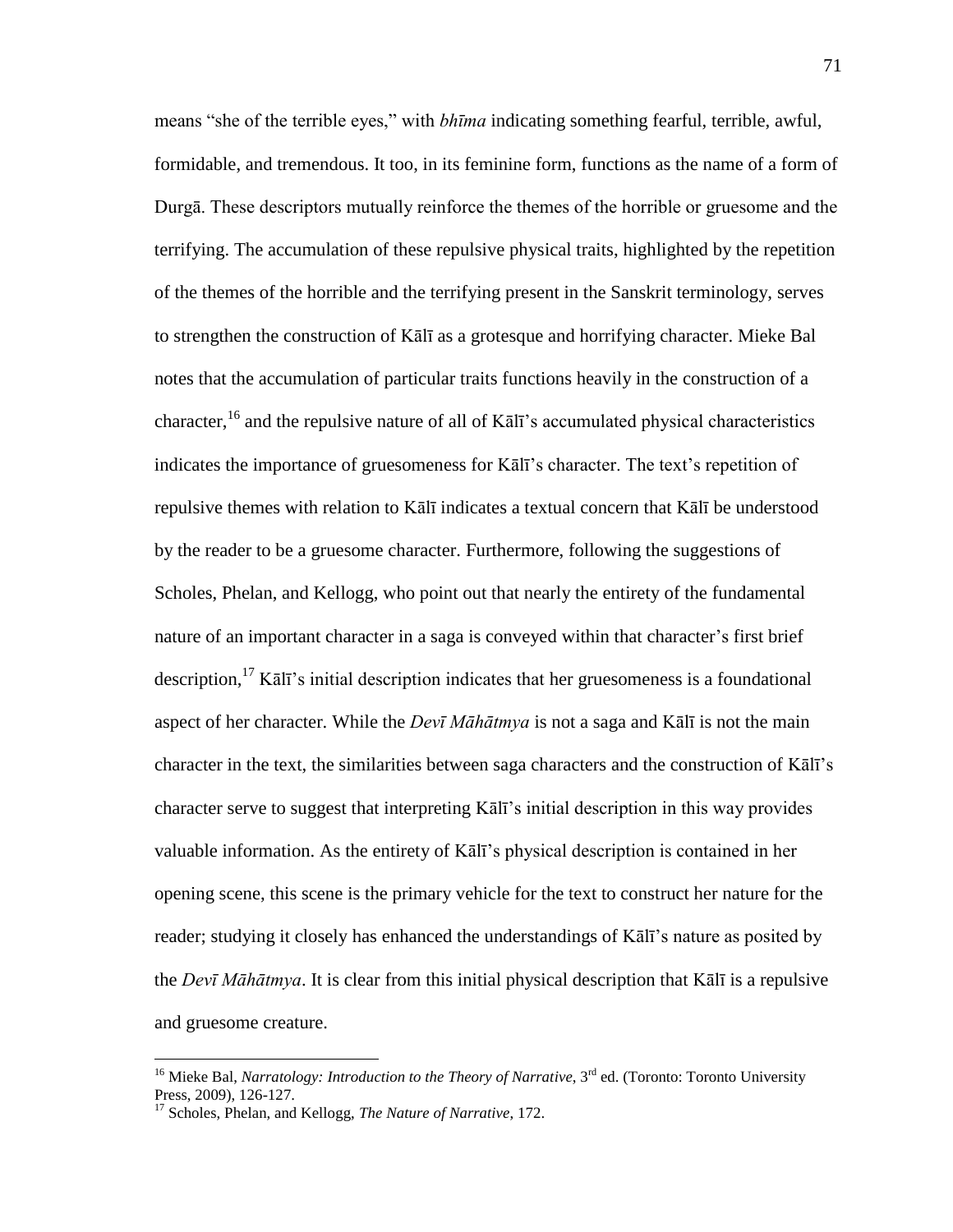Kālī's propensity for violence is also made clear by this physical description, indicating that it too forms an important part of Kālī's character in the *Devī Māhātmya*. This inclination, however, is not clearly evident in her initial physical description, but is instead conveyed through descriptors foreshadowing those later signifiers which construct Kālī as especially violent. In particular, her wide mouth, lolling tongue, and ugly teeth point towards her later battle techniques of devouring her enemies and drinking their blood, as well as to her hideous yells and shouts. Her mouth is the only specific aspect of her body to receive repeated references and, other than her eyes, is the only feature on her face to receive textual attention. The text's repetitions highlighting her mouth increase the attention drawn to it, strongly linking Kālī's textual identity to her mouth, so that the bulk of her character is reflected by or connected to it. While the elements of this feature are grotesque in their exaggeration – the wideness of the mouth, the terrible form of the teeth – they primarily serve to indicate Kālī's violent behaviour, which itself reinforces her gruesomeness. Her mouth also suggests hunger and insatiability, as do her sunken eyes and emaciated figure. Since part of Kālī's violence involves eating her enemies, the theme of hunger also reinforces Kālī's violent nature. These repeated mentions of her mouth also foreshadow her battle with Raktabīja and his replicas, $18$  as she devours the regenerated Raktabījas and drinks the blood of the original Raktabīja so that Caṇḍikā may safely kill him. Her mouth's connections to gruesomeness and violence reinforce the primacy of these traits for Kālī's character.

The gruesomeness of Kālī's appearance is further emphasised by her garments and by the objects that she carries. Her garland of human heads signals her prowess as a warrior and her tiger skin evokes images of violence and death. Moreover, a garland of human

 $18$  DM 8.52-62.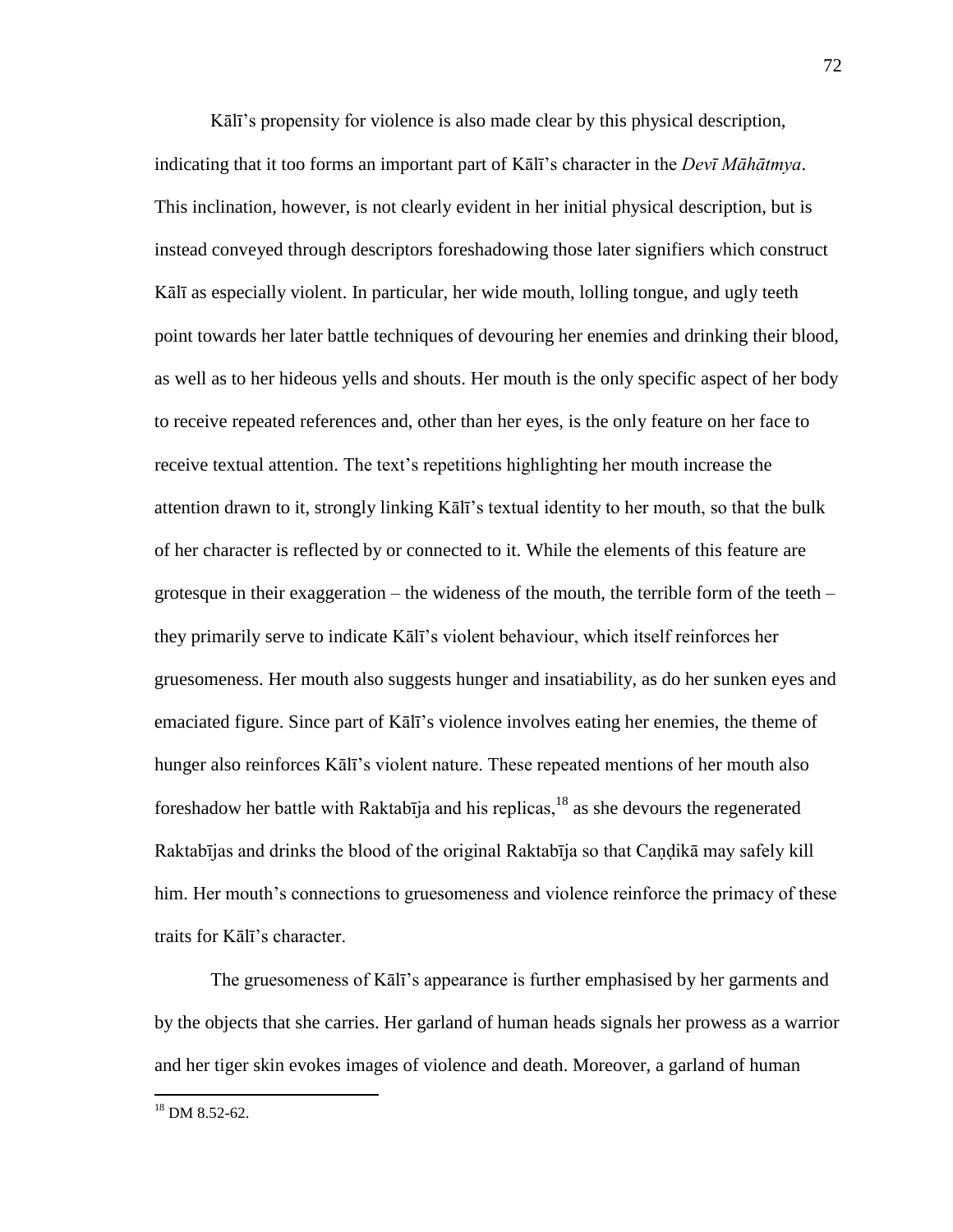heads is a particularly grisly adornment, both disgusting and terrifying; the underlying motif of death in her adornments is repeated in the skull atop her fighting staff. Kālī's weapons also explicitly denote her as a deadly warrior: she carries a sword, a spear, the previously mentioned staff, and a noose; her physical body, particularly her mouth and teeth, acts as a weapon as well. That she carries only weapons and wears only the remnants of dead creatures serves to highlight, as if it were not sufficiently clear, that Kālī exists only to fight and to kill.<sup>19</sup> It is rendered immediately apparent by her physical description that her identity is constructed primarily upon the basic concepts of violent battle and grisly death.

Kālī's character is also constructed through the presence of traits suggesting hunger and intoxication, although these traits are less fundamental to her character than are her physical gruesomeness and her propensity for violence. The sunken quality of Kālī's eyes contributes to their fearsomeness, and evokes images of hunger or malnourishment, which is further indicated by her emaciation, as well as her predilection for eating her enemies; these themes are also evoked by the repeated mentions of her mouth. The theme of hunger is also linked closely to Kālī's blood-drinking, which is linked to intoxication through the descriptions of other characters. The redness of Kālī's eyes suggests that she is intoxicated, although she is never explicitly described as such. Redness of eyes is explicitly associated with intoxication in the *Devī Māhātmya*; Caṇḍikā, for example, has reddened eyes when intoxicated with alcohol.<sup>20</sup> K $\bar{a}$ l $\bar{b}$  is thus implicitly posited as intoxicated on blood, as she frequently drinks the blood of her enemies, which is a substance that intoxicates the *mātṛ*s

<sup>19</sup> See, for example, several of the *śaktī*s who, while also violent, carry less grisly objects: Brahmāṇī carries a rosary and waterpot while Vaiṣṇavī carries Viṣṇu's conch, DM 8.13-20.  $^{20}$  DM 3.33.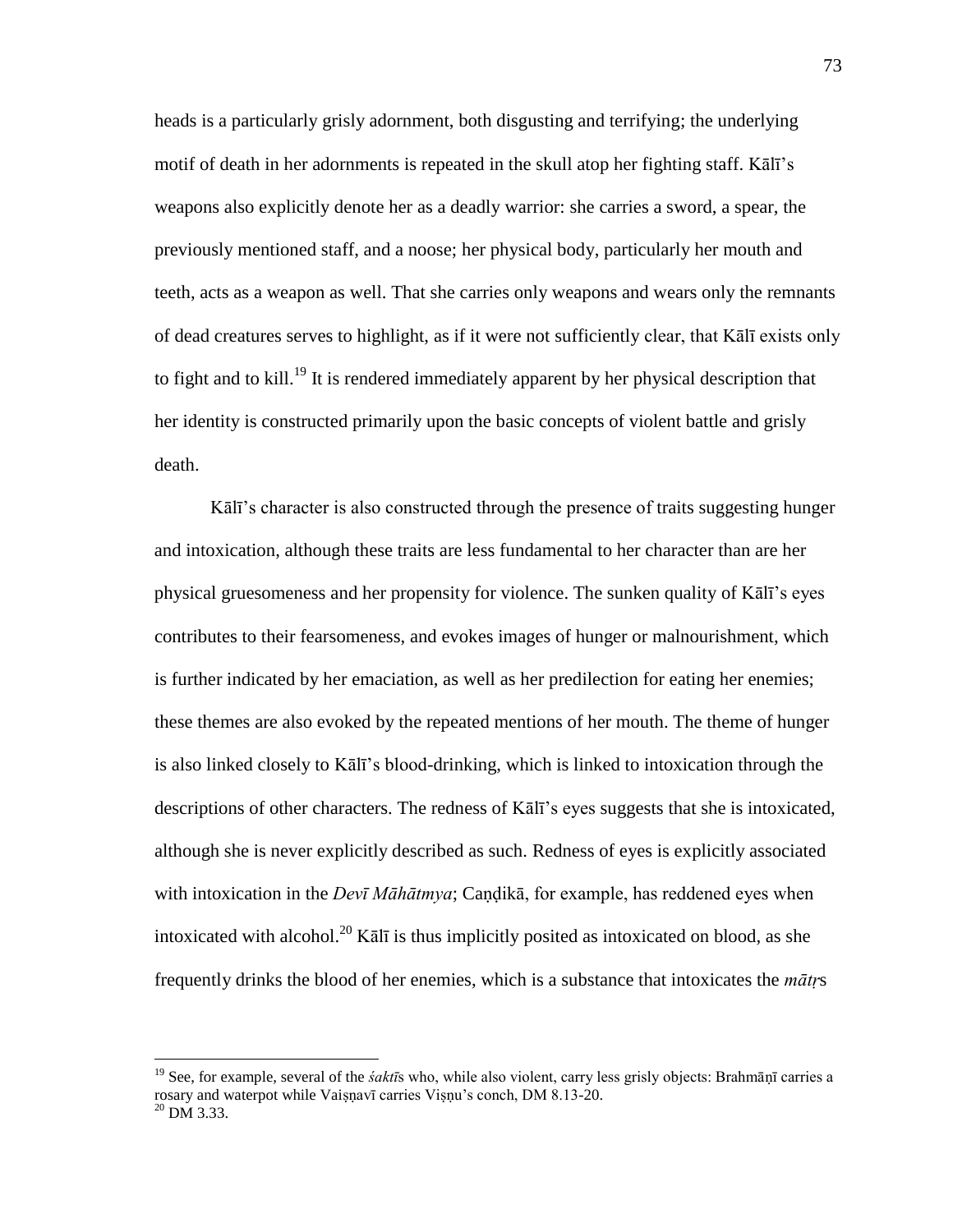following the death of Raktabīja.<sup>21</sup> Other characters in the text are also intoxicated with or affected by alcohol, haughtiness, and anger: Caṇḍikā is intoxicated by a powerful beverage, Sumbha's "mind [is] deranged with anger," and Mahiṣāsura is "puffed up" or haughty "and drunk on might and power."<sup>22</sup> It remains unclear whether these affect K $\bar{a}$ lī in a similar way. While Kālī is associated with both haughtiness, particularly in her speech to Caṇḍikā, discussed in the following section, and with anger, discussed subsequently, it is not clear from the text that these intoxicate her in the manner they do other characters. Anger, for example, serves to define Kālī rather than affect her. She is also associated with alcohol in later devotional traditions, but this association is not made explicit in this narrative. Kālī's intoxication is thus most closely connected to blood-drinking, which is an integral part of her figure in later narratives and devotional traditions. The themes of anger and intoxication also suggest thematic links to *asura*s, which will be further discussed in Chapter Three. While these are crucial aspects to Kālī's character, an examination of her figure based solely on her explicit physical description in the *Devī Māhātmya* clearly indicates the primacy of her gruesome and repulsive nature rather than her blood-induced drunkenness. Although Kālī's repulsiveness is without equal in the *Devī Māhātmya*, it is not without precedent in the larger literary context.

 The *Devī Māhātmya* exists as a text within the larger Sanskrit literary corpus, which has frequently been interpreted within the Indian traditions with recourse to various theories of aesthetics. These theories attempt to structure the various kinds of art and aesthetic responses, and to account for and explain such responses within the viewers, listeners, or readers. The theory of aesthetics known as *rasa* is particularly concerned with

 $^{21}$  DM 8.62.

 $22$  DM 3.33-35, 8.2, and 3.34, respectively.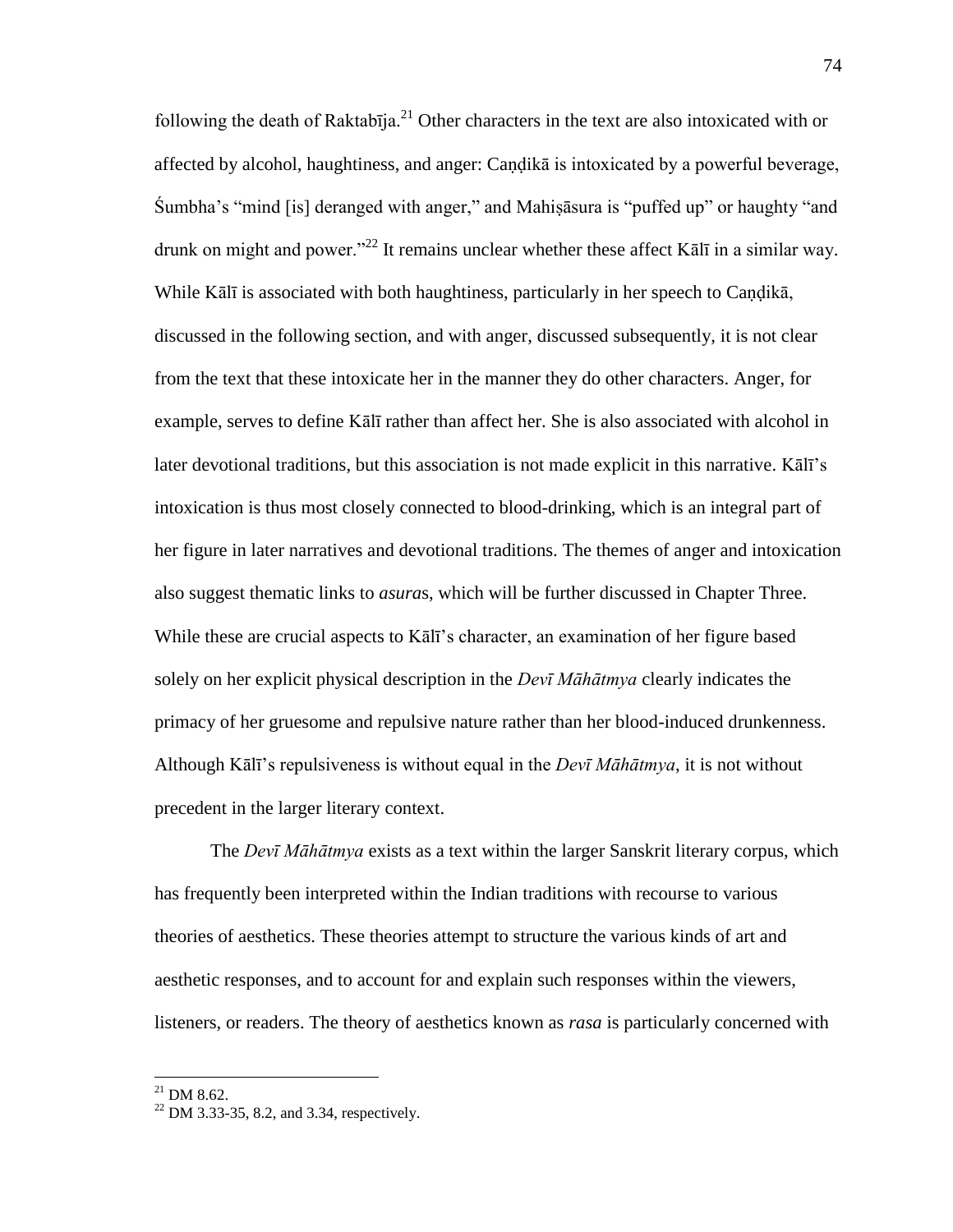such responses. This theory has its textual basis in the *Nāṭyaśāstra*, attributed to Bharata and composed at various points between the first century BCE and the fourth century CE. A. Sankaran concludes that the *śāstra* existed in its current form before the beginning of the seventh century CE, and perhaps before the fifth century CE as well; this last date is based upon a possible mention of the text in the work of Kalidasa.<sup>23</sup> While the text deals with a variety of subjects and theories concerning the dramatic arts, and in particular theatre, it is Bharata's discussion of *rasa* that is especially relevant to this thesis, as this discussion explains the specific means by which a drama induces responses in its audience. The term *rasa* is translated as "taste" or "flavour," and the theory discusses the emotions, or *bhāvas*, conveyed by actors to the audience through particular actions and gestures, or *anubhāva*s, thereby creating in the audience a certain 'flavour' of experience.<sup>24</sup> The theory of *rasa* describes and classifies these experiences; as David L. Gitomer states, *rasa* theory "is not only an aesthetic theory but also a psychology of aesthetic experience.<sup> $25$ </sup> Rather than merely detailing what in the artistic object is meant to produce emotion, the theory also discusses those emotions in the experience of the audience. The eight *rasa*s are, briefly, *śṛṅgāra*, the erotic; *hāsya*, the humorous; *raudra*, terror or the furious; *karuṇa*, compassion; *vīra*, the heroic; *adbhuta*, the wondrous; *bībhatsa*, the disgusting; and *bhayānaka*, the dreadful. While Bharata's text deals primarily with drama, the theory is applicable to all forms of artistic expression and reception; as Surendra Nath Dasgupta notes, *rasa* is always

<sup>&</sup>lt;sup>23</sup> A. Sankaran, *Some Aspects of Literary Criticism in Sanskrit: or, The Theories of Rasa and Dhvani* (New Delhi: Oriental Books Reprint Corporation, 1973[1926]), 14.

<sup>24</sup> The relationships among *bhāva*s, *anubhāva*s, and *rasa* is more complex than this simple description, which is nevertheless adequate for the purposes of this thesis. For a more thorough discussion of these relationships, see Adya Rangacharya, *Introduction to Bharata's Nāṭyaśāstra* (New Delhi: Munshiram Manoharlal Publishers Pvt. Ltd., 1998[1966]), 75-81.

<sup>&</sup>lt;sup>25</sup> David L. Gitomer, "Wrestling with *raudra* in Sanskrit poetics: Gender, pollution, and *śāstra*," *International Journal of Hindu Studies* 4, no. 3 (2000): 220.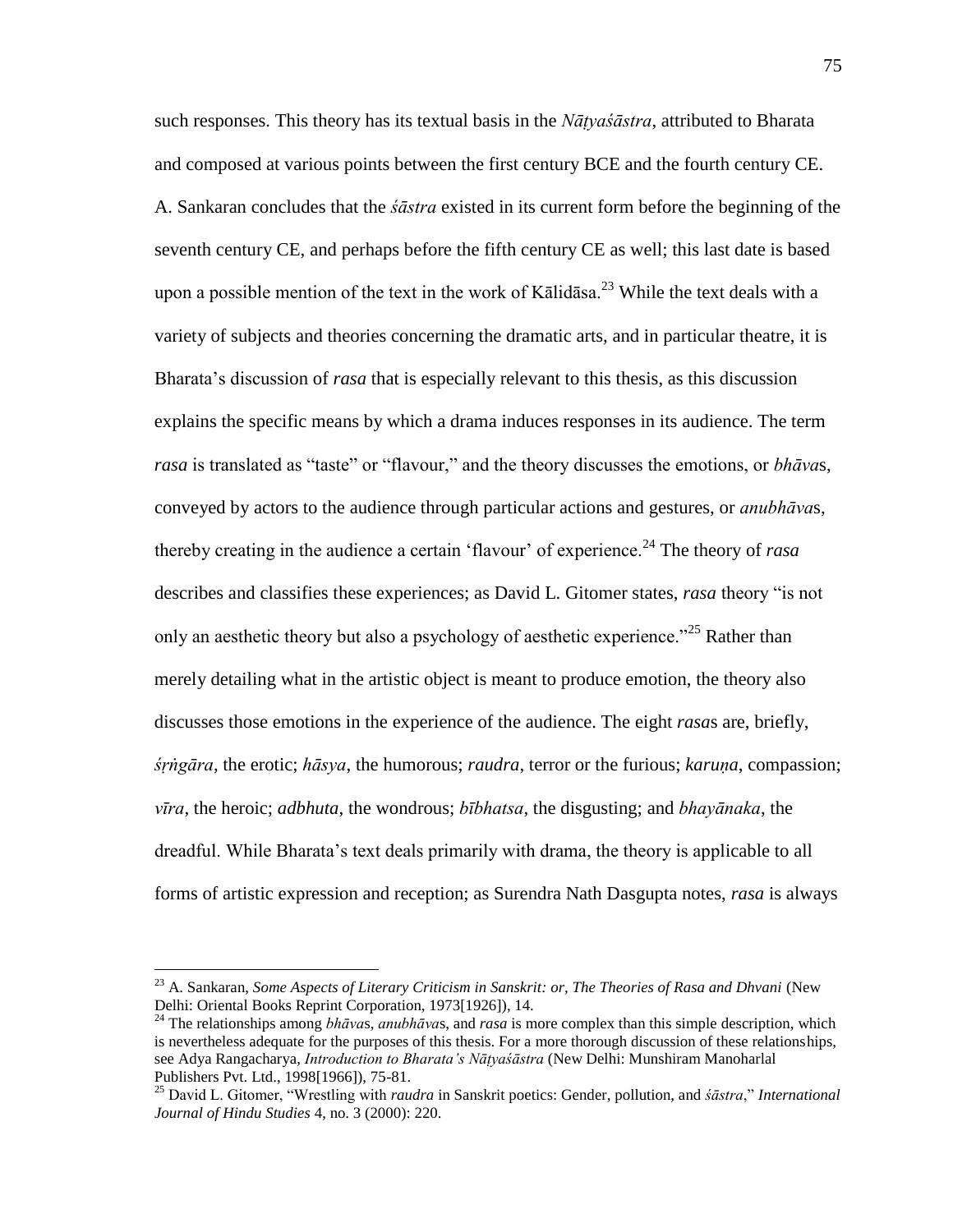a product of artistic situations and aesthetics, whether in art, theatre, or literature.<sup>26</sup> G.B. Mohan Thampi claims that *rasa* is that particular experience a person has when she "read[s] a poem or witness[es] a play." Indeed, Mohan Thampi argues that "Indian aesthetic theory is primarily audience- or reader-oriented and the center of much discussion is the response of the readers.<sup>27</sup> He specifically discusses *rasa* in the context of the reader, with reference to traditional Indian aesthetic theory, indicating that the discussion of *rasa* with reference to literature and the experience of the reader is a part of Indian literary tradition. While literary theory in India seems to have begun by centring on drama, it nevertheless encompasses poetic arts more generally.<sup>28</sup> The expression of *bhāva*s by the actors in a play is thus comparable to the expressions of characters in a text. While in a play the actors can use certain physical gestures, sounds, and costuming to express particular concepts, a text relies on its characters' actions and descriptions to convey meaning. The characters of the *Devī Māhātmya* thus create certain *rasa*s in its readers, and the study of how a character accomplishes this is of particular importance in a character study.

Kālī's physical descriptions and actions can also be considered as the expressions of particular *bhāva*s, producing certain *rasa*s in the text's audience and readers. Moreover, the use of *rasa* theory in this study can point toward the presence of certain literary themes or tropes in Sanskrit literature in the *Devī Māhātmya*. The two *rasa*s that most immediately lend themselves to a discussion of Kālī's portrayal in this text are *bībhatsa* and *bhayānaka*. The first, *bībhatsa*, is "stimulated by seeing or hearing whatever is undesirable, ugly, [and] evil;" it is "produced by things which disturb the mind like seeing something unpleasant or

<sup>&</sup>lt;sup>26</sup> Surendra Nath Dasgupta, "The Theory of Rasa," in *An Introduction to Indian Poetics*, ed. V. Raghavan (S.I., 1970), 37.

 $^{27}$  G.B. Mohan Thampi, "'Rasa' as Aesthetic Experience," *The Journal of Aesthetics and Art Criticism* 24, no. 1 (1965): 75.

<sup>&</sup>lt;sup>28</sup> Franklin Edgerton, "Indirect Suggestion in Poetry: A Hindu Theory of Literary Æsthetics," Proceedings of *the American Philosophical Society* 76, no. 5 (1936): 668.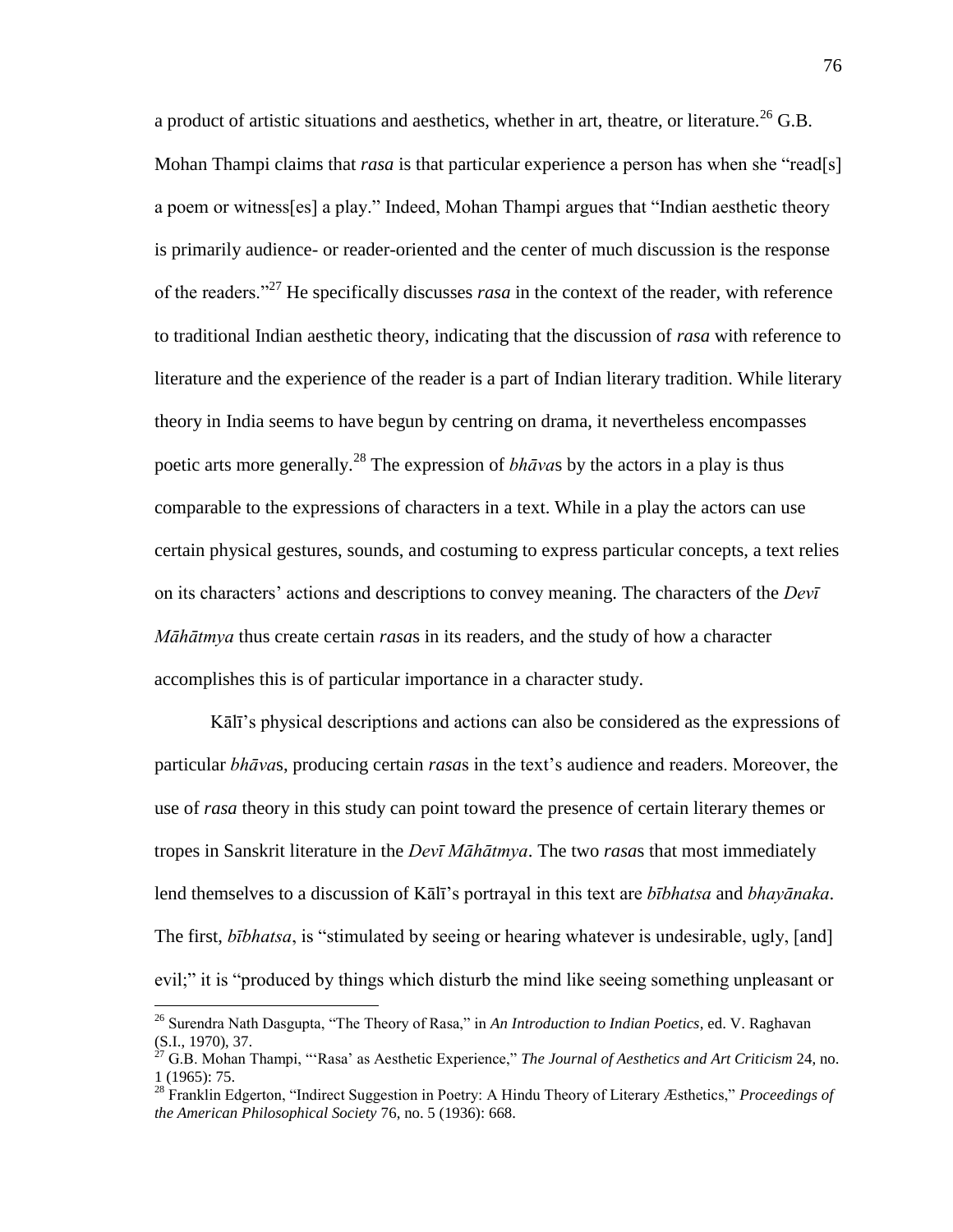by [the] wrong smell, touch, taste and sound.<sup>229</sup> It is associated with the colour blue and the deity Mahākāla.<sup>30</sup> It is one of the 'source' *rasas*, from which a secondary *rasa* is derived; from *bībhatsa* is derived the *rasa* of *bhayānaka*, or dread. The *rasa* of *bhayānaka* is associated with dark colours and with the deity Kāla. This *rasa*, which can also be translated as fear, arises from "anything disgusting or repulsive."<sup>31</sup> It is stimulated by hearing or seeing odd or strange sounds or figures, or from encountering eerie situations.<sup>32</sup> Kālī, of course, is an ugly, frightening figure whose violence is extreme and who makes strange sounds, including an eerie laugh. Thus Kālī's own repulsive traits are echoes or parallels to these larger themes of grotesquery, the details of which serve to enhance Kālī's character and the response of the readers to that character. In other textual traditions, as will be discussed more fully in a later section of this chapter, Kālī continues to be described in ways that evoke revulsion, fear, and a sense of eeriness. Kālī's character is constructed to indicate and evoke these *rasa*s, as the themes of the disgusting and the dreadful are thus employed by the text to create a particular kind of repulsive and fear-evoking character.

Kālī is not the only character in the *Devī Māhātmya* who is constructed as repulsive: Śivadūtī, Candikā's *śakti*, is described as "very frightening" and "gruesome."<sup>33</sup> However, Śivadūtī, who is a much less central character than Kālī, is simply not as gruesome as Kālī. Śivadūtī's gruesomeness provides a parallel and a comparison for that of Kālī; while Kālī's gruesome description could have been brief, as is Śivadūtī's, the repeated and accumulated gruesome qualities connected to Kālī indicate that Kālī is the more fearsome and repulsive

<sup>29</sup> Bharata, *The Nāṭyaśāstra: English Translation with Critical Notes*, translated by Adya Rangacharya, New Delhi: Munshiram Manoharlal Publishers Pvt. Ltd., 1996, 61.

 $30$  Ibid., 56.

 $31$  Ibid.

<sup>32</sup> Ibid., 60-61.

<sup>&</sup>lt;sup>33</sup> DM 8.22.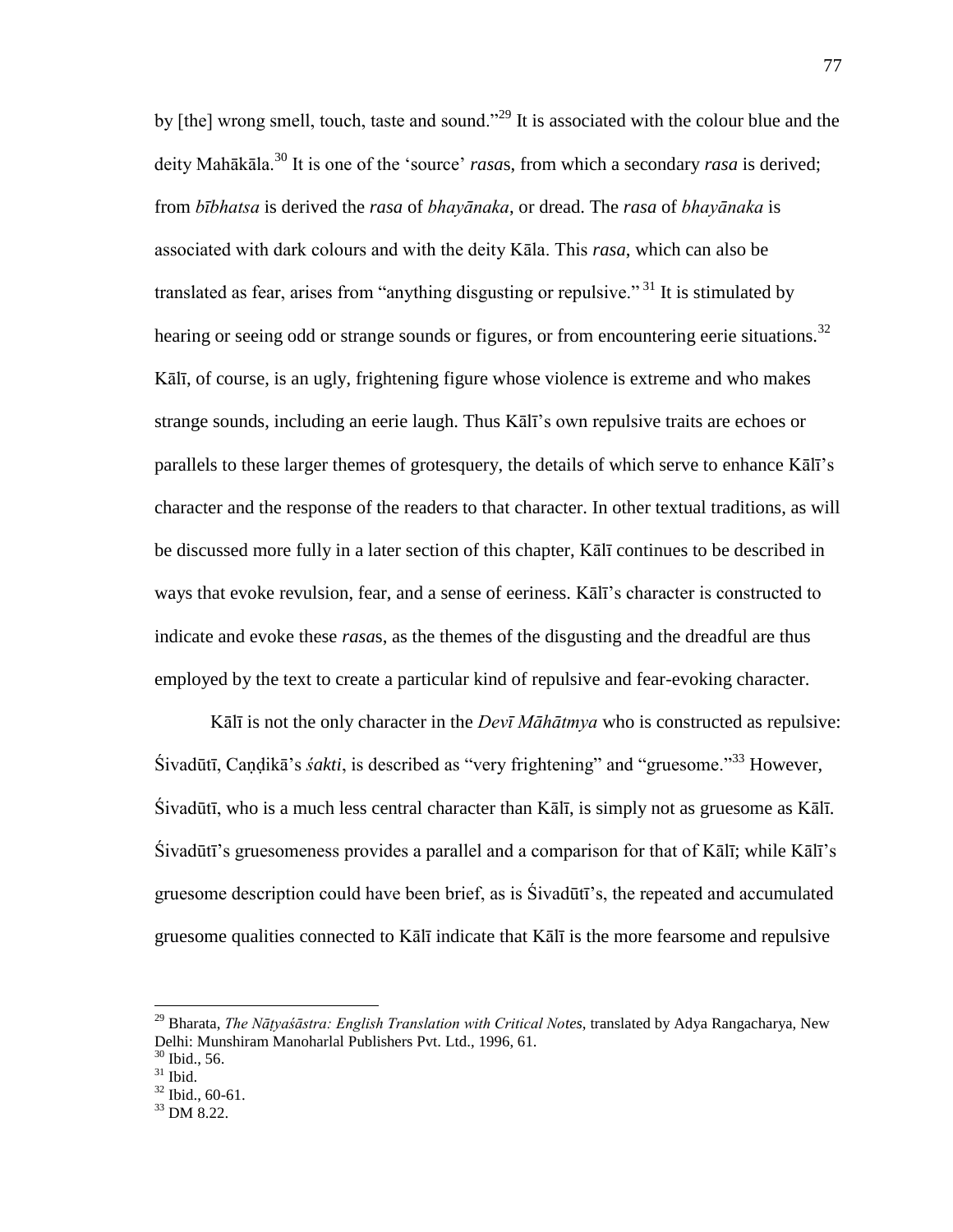character. The details of the *rasa*s of *bībhatsa* and *bhayānaka* enhance Kālī's position in the *Devī Māhātmya* as the primary repulsive and fear-evoking element.

Kālī's evocation of *rasa* is not limited to *bībhatsa* and *bhayānaka*; her specific descriptions and actions also explicitly express the *bhāva* of *krodha*, or anger, which evokes the *rasa* of *raudra*. This *rasa* is the experience of terror or fury, provoked by the terrifyingly angry *bhāva* expressed by a character. In the *Nāṭyaśāstra*, Bharata notes that *raudra* is associated with the colour red and the deity Rudra.<sup>34</sup> This *rasa* is connected to rāksasas and "persons of violent nature," because it is in the nature of these figures that anger is thought to be present. Bharata describes *rākṣasas* and other "evil spirits" as being "bristling and unkempt," with "tawny hair," "red, ill-matched eyes," "of dark and dreadful appearance," and as having "more than one face.<sup>35</sup> The *rasa* of raudra is often caused by fights or violence, and is involved in actions including "beating, hitting, inflicting pain, cutting, striking, attacking with weapons, shedding blood, [and] dragging." It is acted by "red eyes, knitting eye-brows, gnashing teeth, biting lips, puffing up cheeks, [and] rubbing the palms.<sup>356</sup> These are traits commonly associated with  $r\bar{a}$ *ksasas* as well, and the connections among *rākṣasa*s, anger, and violence occur throughout Hindu mythology. The parallels between Kālī's characteristics and those of *rākṣasa*s within the context of *rasa* are important for Kālī's character, and the similarities between Kālī and *rākṣasa*s will be discussed more thoroughly in Chapter Three. Violence is a particularly important dimension of both *rākṣasa*s and anger, with violent acts a clear indication of either. The act of decapitating others, mentioned by Bharata, and the presence of multiple weapons are

<sup>34</sup> Bharata, *The Nāṭyaśāstra*, 56.

 $35$  Ibid., 59-60. Given the prevalence of figures in Indian mythology with multiple heads, this reference to multiple faces should probably be interpreted literally, although it may also serve to imply deception. <sup>36</sup> Ibid., 59.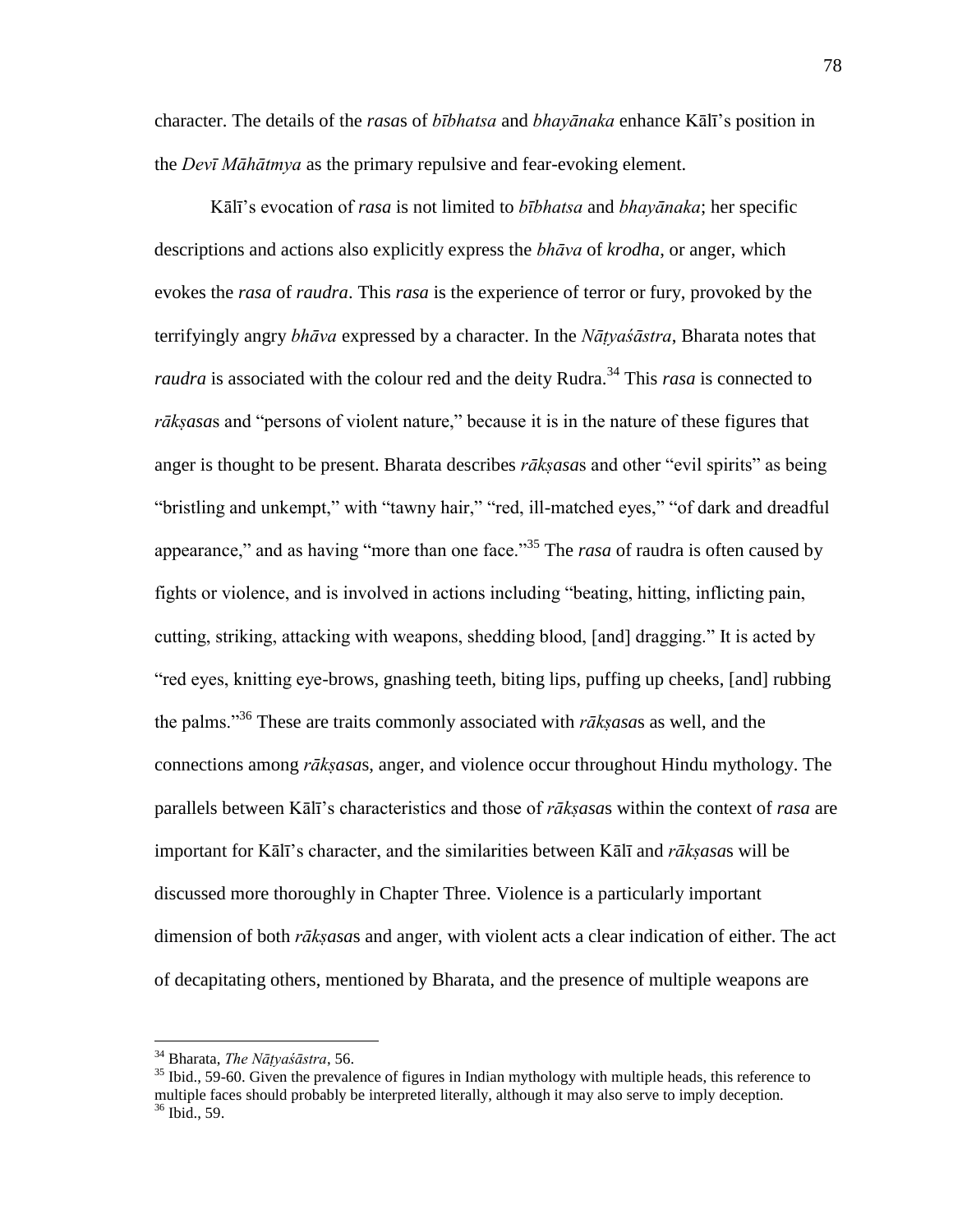also methods for the actor to indicate the *bhāva* of *krodha*. <sup>37</sup> In Kālī's first scene, she springs out of Candika forehead armed with multiple weapons, and she quickly decapitates two powerful *asura* generals. The *rasa* of *raudra* is connected quite closely with the *rasa*s of *bībhatsa* and *bhayānaka*, as many of the violent actions associated with anger give rise to fear and disgust in those who witness them.<sup>38</sup> While it is clear that through K $\overline{a}$ l $\overline{a}$ 's expression of *krodha* her character is strongly linked to rage, this connection is also clear from the text itself.

 The *Devī Māhātmya* explicitly connects Kālī and anger four times, which signifies the importance of anger to her character. The textual connections between anger and Kālī are thus clearly important to Kālī's depiction in the text, and this importance is strengthened by their repetition. Moreover, the *purāṇ*ic style of discourse is predominantly both direct and brief. Each term and reference thus carries significant associations to related concepts. The four explicit references to Kālī's anger all occur in the seventh book, which contains Kālī's initial description. This indicates the importance of this trait for Kālī's character: Kālī's first description is integral to her characterisation, as was previously discussed with reference to saga characters.<sup>39</sup> In this book, Kalī comes forth from Candikā's 'angry' face; Kālī "angrily cackled;" and Munda is "wrathfully smitten with her sword."<sup>40</sup> In the fourth explicit reference to Kālī's anger, the term  $ruş\bar{a}$  is used in connection with Kālī's actions in battle; Vasudeva Agrawala translates the term as 'fury,' while Coburn does not include a reference to wrath in his translation.<sup>41</sup> The repetition of the

 $37$  Ibid.

<sup>38</sup> Priyadarshi Patnaik, *Rasa in Aesthetics: An Application of Rasa Theory to Modern Western Literature* (New Delhi: D.K. Printworld (P) Ltd., 1997), 146.

 $39$  See above discussion of Scholes, Phelan, and Kellogg with reference to saga characters.

<sup>40</sup> DM 7.4-5, Sanskrit: *kopena*; DM 7.18, Sanskrit: *jahāsātiruṣā*; and DM 7.20, Sanskrit: *sā khaḍgābhīhataṃ ruṣā*, respectively.

 $^{41}$  DM 7.12.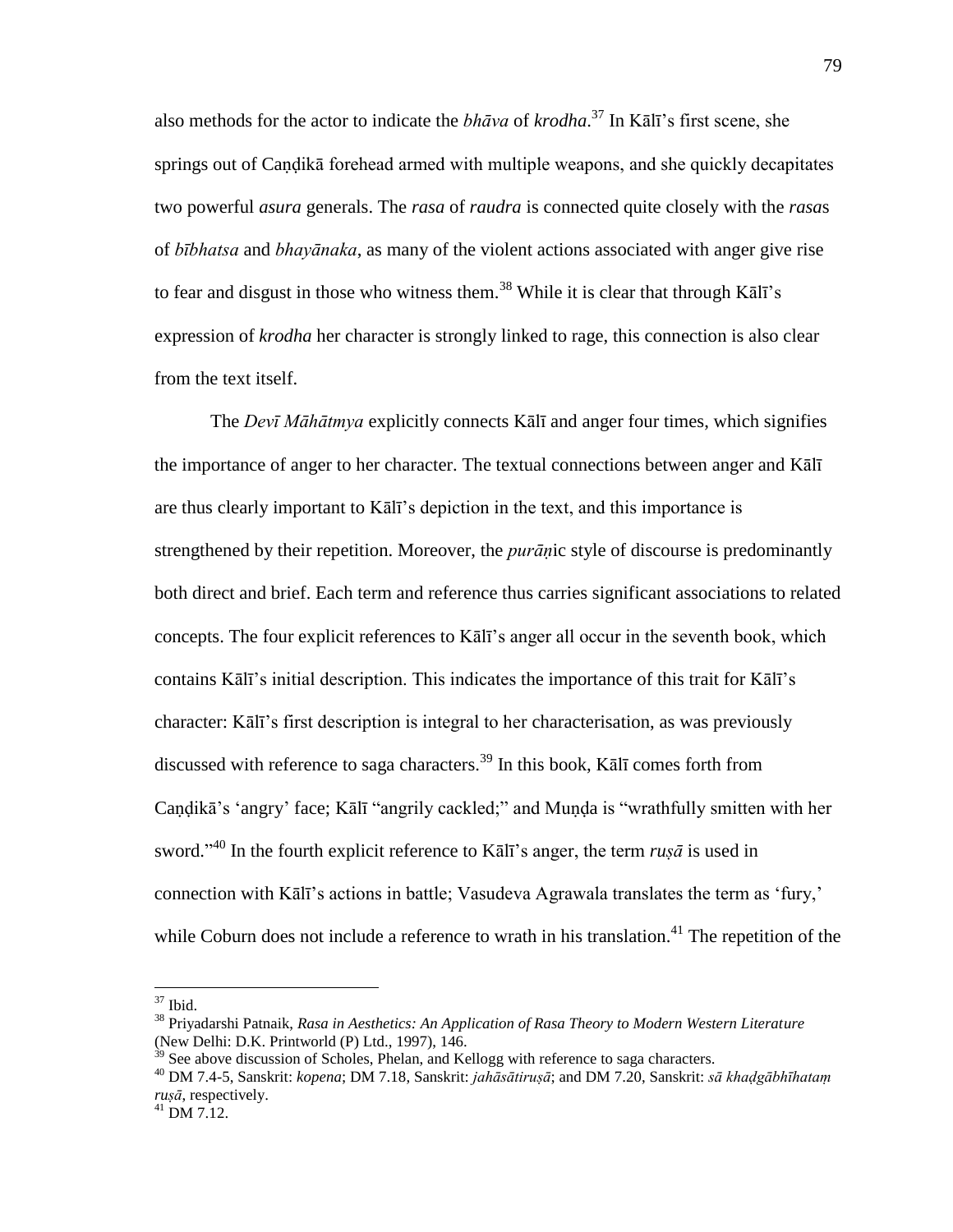term *rusā* serves to indicate its importance to Kālī's character, as discussed by Bal.<sup>42</sup> Kālī's anger is thus a crucial aspect of her character in the text.

 In the first reference to anger, Kālī is explicitly linked to Caṇḍikā and Caṇḍikā's wrathfulness by her emergence from Caṇḍikā's angry face, although it is unclear whether Kālī is born from this anger or is summoned by it. The reason for which Caṇḍikā becomes so angered at this point in the narrative is not made explicit, although it is clear that she becomes angry immediately upon seeing Canda and Munda, who were the original servants who saw Caṇḍikā and reported it to Śumbha and Niśumbha. It is possible that Caṇḍikā's anger is a response to this event rather than to the simple fact that they have come to abduct her, since she did not grow angry upon seeing Dhūmralocana, who came with the same intent; Chapter Three will return to this idea of anger as a response to injustice. The lack of explicit reasoning in the text presents Candika's rage-blackened face as out of the ordinary, which perhaps it is, given that Kall suddenly springs forth from it. The text does not claim either that Kālī existed before her emergence from Caṇḍikā's forehead, so that Caṇḍikā would perhaps be a mediator of Kālī's energy into flesh, or that Kālī is born from Caṇḍikā's body. Kālī's origins remain unclear in this text, although the motif of one being coming forth from another, common in this text, may serve to provide some clarity to this issue. 43

Caṇḍikā is posited to have an existence prior to her formation through the *tejas* of the *deva*s in the second episode, as in the first episode she was already dwelling within the form of Viṣṇu with no creation or mediation required for that existence. In the second

<sup>&</sup>lt;sup>42</sup> See Methodology section in Chapter One.

<sup>&</sup>lt;sup>43</sup> For example, Candikā comes forth from Visnu's body (DM 1.68-69) and from the sheath of Pārvatī's body (DM 5.38-39); Mahiṣāsura comes forth from his own body, giving himself multiple lives (DM 3.28-32); Kālī comes forth from Caṇḍikā's forehead (DM 7.5); the *śakti*s come forth from the bodies of various *deva*s (DM 8.11-20) and from Caṇḍikā (DM 8.22); and Niśumbha comes forth from his own corpse to continue battling Candikā (DM 9.32-33).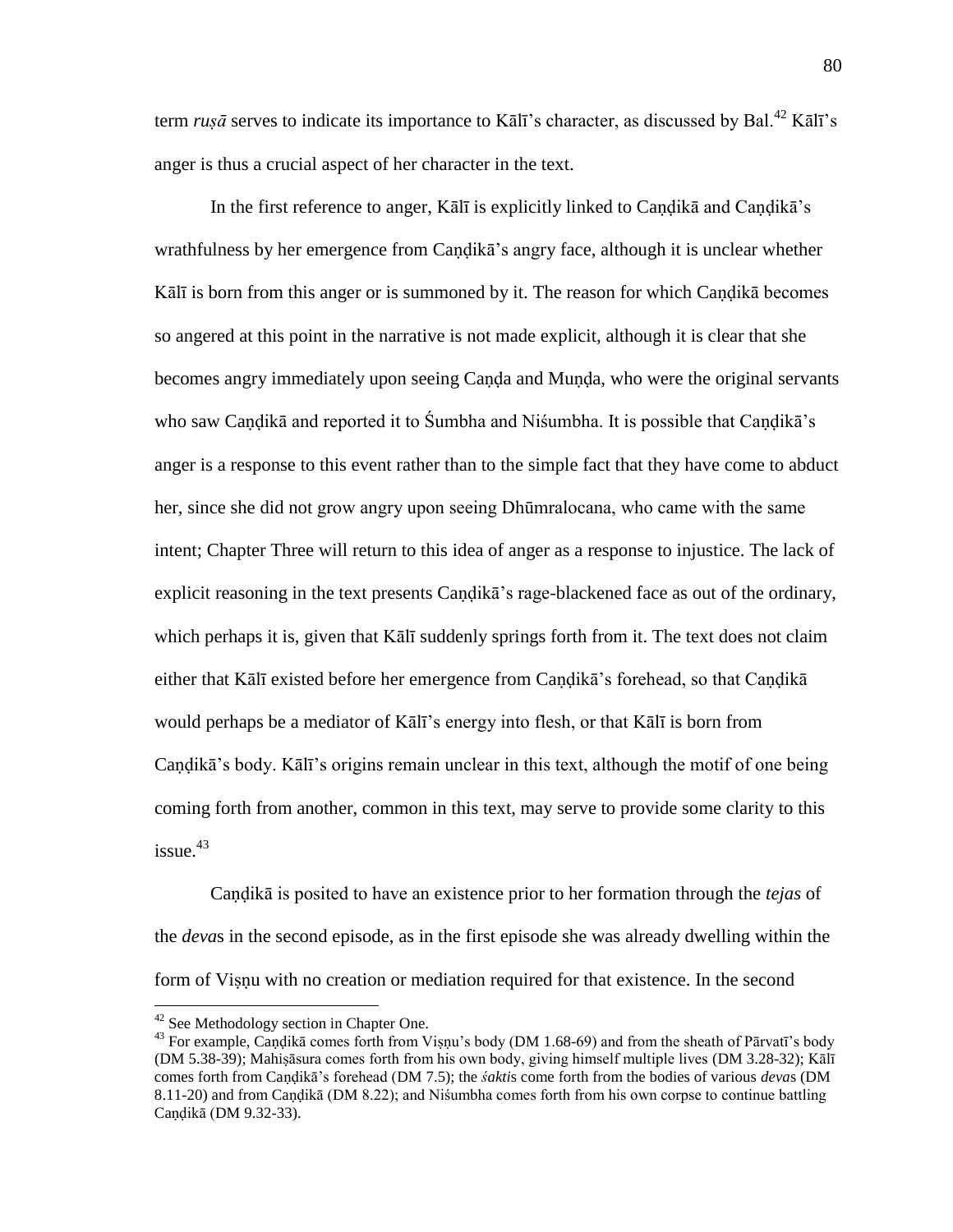episode, in which she battles Mahiṣāsura, the *deva*s combine their *tejas* and form the *mahādevī*, giving her body parts and weapons.<sup>44</sup> As Thomas Coburn argues, this does not mean that Caṇḍikā is entirely indebted to them for her existence; she is subsequently understood in the text as an eternal and independent presence. Furthermore, he notes that it is clear from the first episode, in which Caṇḍikā's withdrawal from Viṣṇu's body allows him to fight Madhu and Kaitabha, $45$  that Candika is held to be "the primary ontological reality."<sup>46</sup> Candika is not a creation of the *devas*, and she is not born from them. She instead emerges through them; the text uses the Sanskrit terms *niścakrāma* and *nirgatam* to express this sense of emergence.<sup>47</sup> The *śakti*s in the text are also understood to have an existence prior to their entrance in the eighth book, as they are described as "having sprung forth from the bodies of Brahmā, Śiva, Skanda, / Visnu, and Indra.<sup> $148$ </sup> By the language used for their entrance, *viniṣkramya*, the text implies that these *śakti*s exist in some fashion within the *deva*s and simply emerge, or ‗spring forth' on occasion; the textual similarity to the language used for Caṇḍikā's emergence from the *deva*s supports this interpretation. As Kinsley argues, *śakti*s are not ultimately meant to be understood as the consorts or personified powers of the *deva*s, but rather as extensions of the *mahādevī*. <sup>49</sup> The identification of seven of the *śakti*s as the *mātṛ*s also supports this view, since in the larger literary context *mātṛ*s are not associated with *deva*s.

Kālī's emergence from Candikā is more ambiguous, since she is not Candikā's *śakti*; that *śakti* emerges later as Śivadūtī. Thus Kālī's entrance cannot immediately be

<sup>44</sup> DM 2.9-30.

<sup>45</sup> DM 1.68-69.

<sup>&</sup>lt;sup>46</sup> Thomas B. Coburn, "Devī: The Great Goddess," in *Devī: Goddesses of India*, eds. John Stratton Hawley and Donna Marie Wulff (Berkeley: University of California Press, 1996), 35-36.

 $47$  DM 2.9 and 2.10, respectively.

 $48$  DM 8.12.

<sup>49</sup> David Kinsley, *Hindu Goddesses: Visions of the Divine Feminine in the Hindu Religious Tradition* (Berkeley: University of California Press, 1997[1986]), 156-158.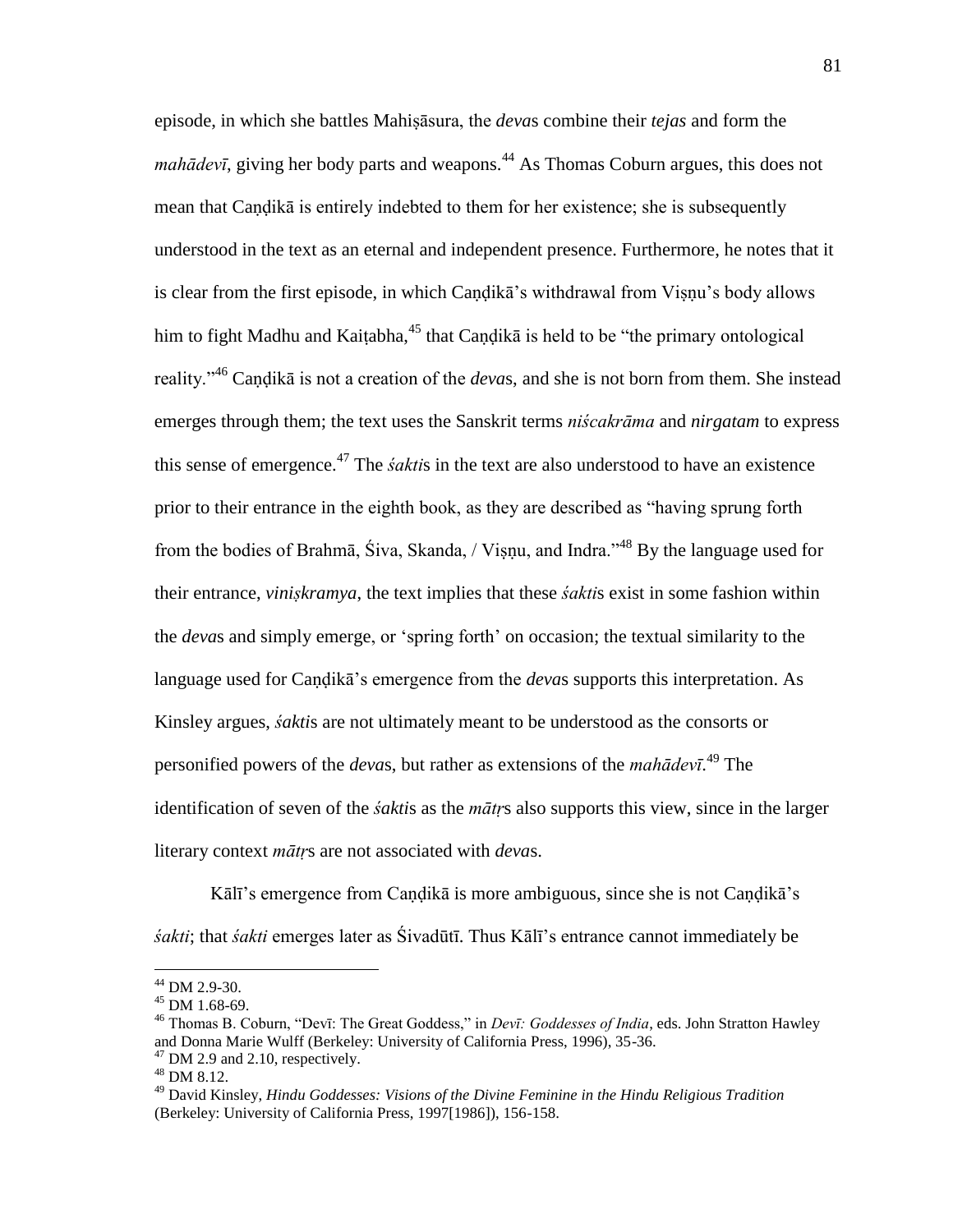understood to be identical to that of the *śakti*s. The Sanskrit term describing Kālī's emergence from Candikā is the word *viniskrāntā*, which bears a textual similarity to the language used to describe the entrances both of Caṇḍikā and of the *śakti*s. Based upon both the Sanskrit and the examples of the other *devī*s, it is likely that the *Devī Māhātmya* imagines Kālī to come forth from Caṇḍikā rather than to be created by her. However, if it is the case that Kālī emerges from Caṇḍikā, as Caṇḍikā emerges from the *deva*s, and has an implied prior existence to this emergence, it remains unclear what sort of creation or origin myth the *Devī Māhātmya* imagines Kālī to have. Kālī's name suggests darkness of colour, and as she emerged from Candika's rage-filled and thus blackened face<sup>50</sup> it may be that the text is positing Kālī's creation to be from rage itself, with her characteristic dark skin a continual reminder of her origin. This is supported by other myths in Kālī's literary context in which she emerges from a dark and angry face, as is discussed subsequently. This entrance strongly connects Kālī to anger and wrath, which in turn reinforces the theme of Kālī's violence, as in this text it is clear that anger precedes extraordinarily violent behaviour in battle.

 The connection between anger and violence in the third explicit reference to Kālī's anger, in which Kālī slays Munda 'wrathfully,' again reinforces her violent nature, as does the fourth reference in which the term *ruṣā*, or fury, is used in context with her behaviour in battle. Many of the *asura* generals also display anger before engaging in vicious battle, particularly during the second episode, in which Candikā battles Mahisāsura.<sup>51</sup> Mahisāsura also displays anger immediately preceding violent acts, and Candika gets "angry in order to

<sup>50</sup> DM 7.4, Sanskrit: *masīvarṇam*.

<sup>&</sup>lt;sup>51</sup> See, for example, DM 3.1-9 and 3.12; see also the third episode, DM 9.5 and on, for the example of Śumbha and Niśumbha.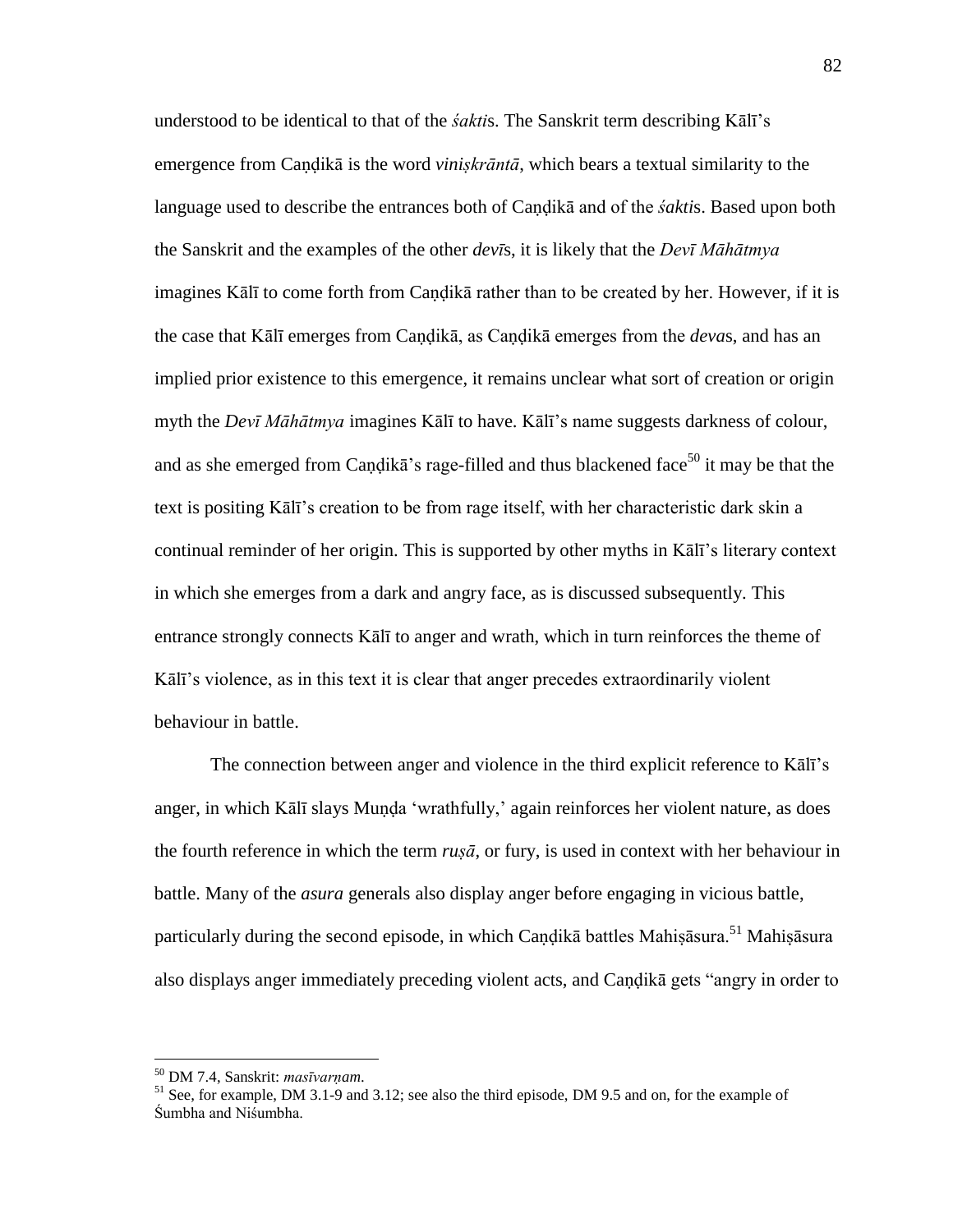slay him.<sup>52</sup> Kālī's anger is thus intimately connected to her violence. Her angry laughter is discussed in the following section, and her speech and the sounds she produces also serve to highlight the foundational traits of anger, gruesomeness, and violence. These four explicit references to rage in connection with Kālī thus serve to associate her with anger, and to link anger to her violent behaviour. The concept of anger preceding extreme violence resonates throughout Sanskrit mythological literature, as is discussed subsequently with reference to the *Sauptikaparvan* of the *Mahābhārata*.

 There is implicit evidence for the assertion that anger forms a fundamental part of Kālī's character, and this support is found in an interpretation based in *rasa* theory. Her connection to anger is also evident in the details of her relationships to other characters, as discussed in Chapter Three, since she shares a number of textual similarities with characters who express anger in conjunction with these shared traits. Kālī's implied connections to anger are more numerous but are also more subtle than are the explicit references previously mentioned. Her links to anger become more apparent by the application of *rasa* theory to her actions and descriptions. Kālī's sunken, reddened eyes suggest wrathfulness, since eyes reddened with anger are frequently referenced in this text.<sup>53</sup> There is also a textual link in the *Devī Māhātmya* between anger and the mouth, a pivotal feature of Kālī's, as in the ninth book the *asuras* are "[a]ngry and biting their lips."<sup>54</sup> While there is no mention of Kalī biting her lips, the subtle link between the mouth and anger reinforces the importance of anger for Kālī's character, because of the importance the mouth holds for the construction of Kālī's character, as discussed

<sup>52</sup> DM 3.27; see 2.35 on for examples of Mahiṣāsura's anger. The term *kopaṃ* is used to described Caṇḍikā, while the term *krodha* is used in connection with Mahiṣāsura.

 $53$  Mahiṣāsura, for example, has "eyes red with anger" while fighting Caṇḍikā, DM 3.7.

<sup>54</sup> DM 9.5.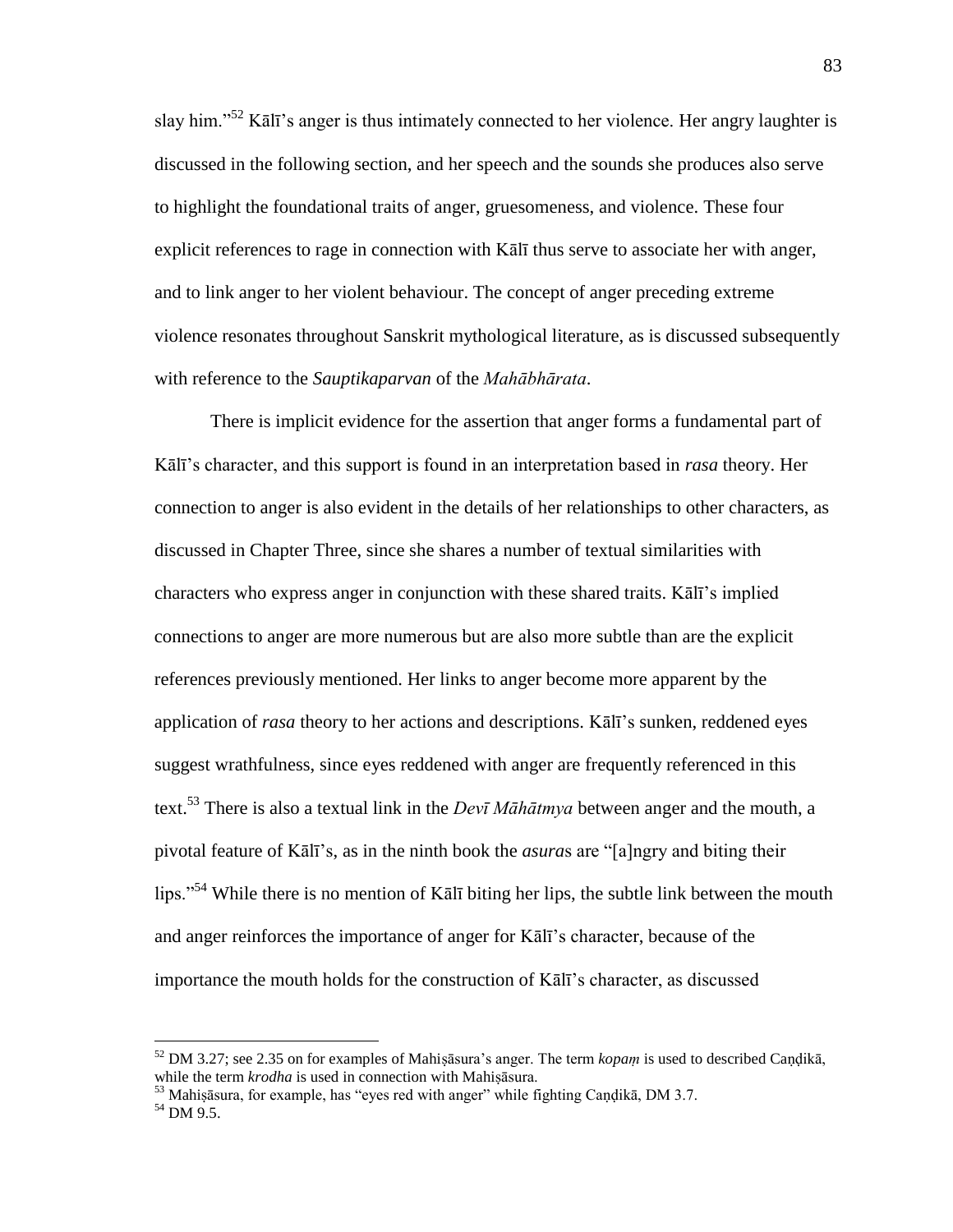previously. In *rasa* theory, *krodha* is expressed through the reddened eyes, teeth-gnashing, and lip-biting of the actor, as well as through the actor's "terrible deeds" and "weaponwielding.<sup>55</sup> It is clear that Kālī exhibits these textual cues, and it is apparent that Kālī is constructed by the text as a figure who expresses anger. Although the text does not seek to convey information about Kālī's emotional state, motivations, or ‗inner life,' a situation which often relegates a character to a 'flat' status in literary analysis, by interpreting the text through the lens of *rasa* theory it becomes apparent that Kālī is herself extremely angry, and that this anger is exceedingly important to the portrayal of her character. While the *rasa*s of *bībhatsa* and *bhayānaka* are evoked by Kālī's portrayal but are not always expressed directly by her, Kālī is actually expressing *krodha* through her actions and gestures, thus giving rise to the *rasa* of *raudra*, or terror, in those who witness – or read of – her. Kālī's character expresses this familiar theme in Sanskrit poetics through the accumulation and repetition of common attributes and textual cues present in Sanskrit literature more generally. This supports the claim that Kālī's anger is pivotal to her portrayal in the *Devī Māhātmya*. Gitomer also supports this position, and discusses Kālī, as well as other fierce *devī*s present in the cultural imagination at the time of the *Devī Māhātmya*'s composition, in the context of both *raudra* and *vīra*, the *rasa* of the heroic.<sup>56</sup> His arguments are discussed more fully in the Conclusion.

 The connections between Kālī and anger would not have been as apparent without examining the connections between Kālī's character and *rasa* theory, and reading more closely into *raudra* and *krodha*, or anger, may also provide some further information about the construction of Kālī's character. In *rasa* theory, the *bhāva* of *krodha* is often a response

<sup>55</sup> Bharata, *The Nāṭyaśāstra*, 59-60.

<sup>&</sup>lt;sup>56</sup> Gitomer, "Wrestling with *raudra*."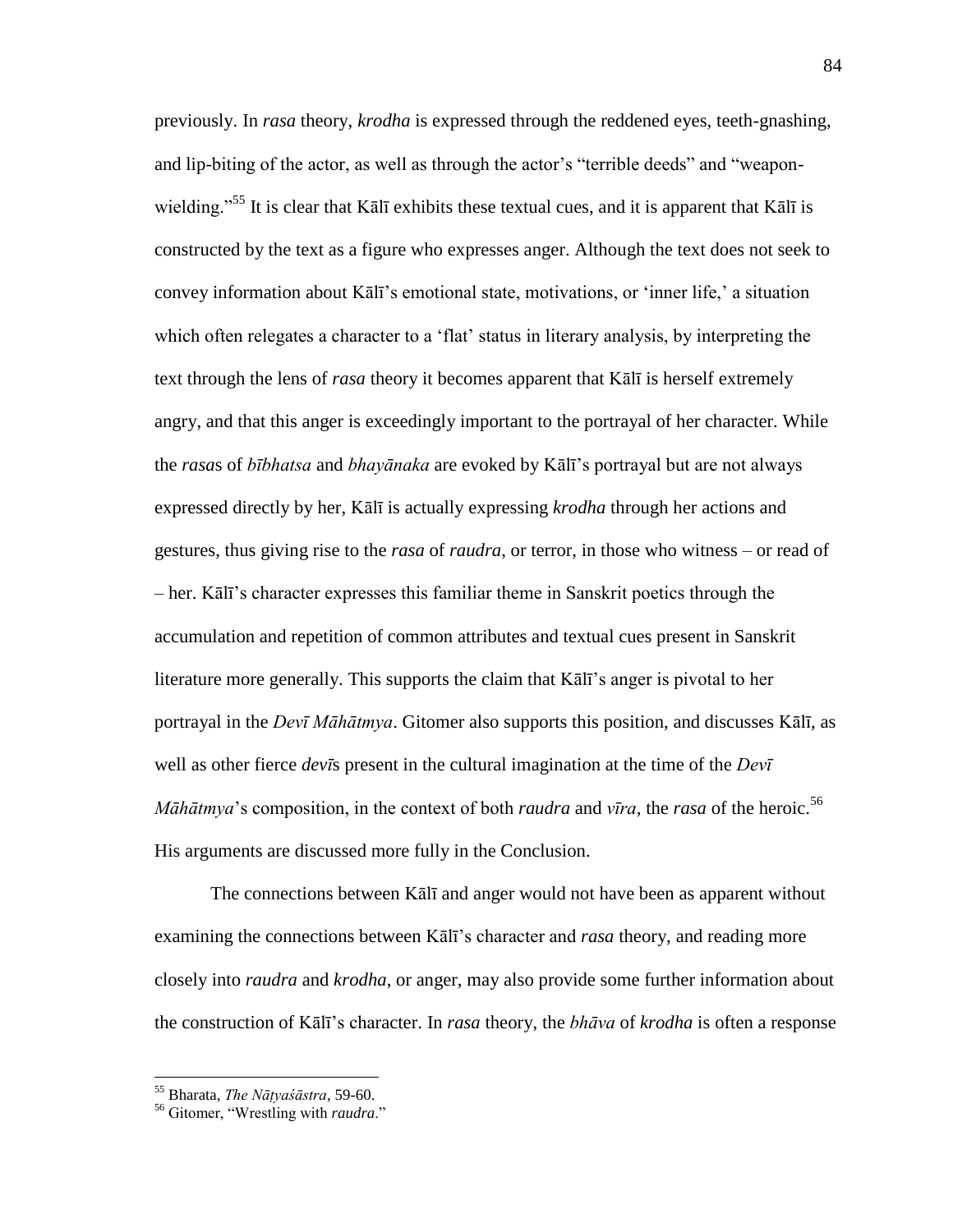to harsh words or injustice, both of which occurred prior to Kālī's entrance, when the *asura*s threatened Candikā with abduction.<sup>57</sup> This suggests that Kālī's character, particularly as she emerges from Caṇḍikā's angry face, is a textual response to harshness and oppression, namely the *asura*s' attitudes to Caṇḍikā, whom they fail to recognise as the supreme deity. This failure of recognition may also contribute to Caṇḍikā's anger and thus to Kālī's entrance, although this is not explicitly supported by the text. Furthermore, Kālī's connections to anger are also evident through several of her behaviours, the majority of which are both gruesome and violent. As Priyadarshi Patnaik states, violence is "the very basic manifestation of anger.<sup>58</sup> There are, as previously discussed, several moments in this text where characters express anger and subsequently commit extremely violent acts. Kālī's displays of anger and her extraordinary capacity for violence are thus inextricably connected.

# Kālī's Behaviour in the *Devī Māhātmya*: Violent Sacrifice & the Importance of Noise

Kālī's extreme violence is an important and fundamental aspect of her character, and builds upon those features of gruesomeness and rage constructed through her physical description. Her violent behaviour, particularly in her interactions with Caṇḍa, Muṇḍa, and Raktabīja, serves to augment and to reinforce these traits, as do the loud and troubling sounds she produces during battle. The manner of Raktabīja's defeat serves to reinforce Kālī's gruesomeness, and it is her battle with Raktabīja that most strongly indicates the necessity of Kālī's presence for victory in battle. The battle with Canda and Munda, constituting Kālī's opening scene in the text, is also quite violent. Extraordinary and grisly violence, particularly violence predicated by rage, is a common theme in the larger Sanskrit

<sup>57</sup> DM 6.16-7.3.

<sup>58</sup> Patnaik, *Rasa in Aesthetics,* 144.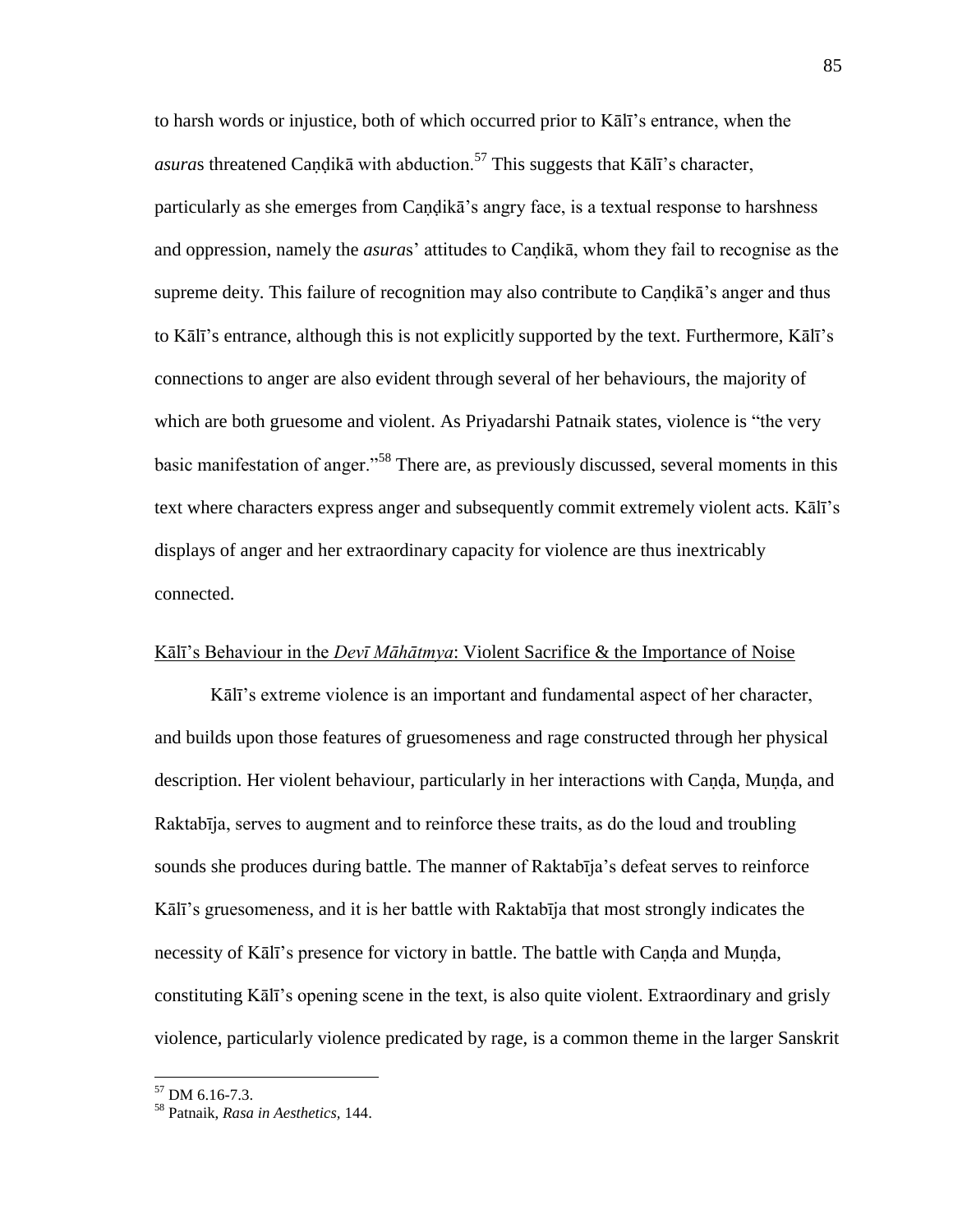literary context, since many of the *purāṇa*s, the *Mahābhārata*, and even the early Vedic hymns are often violent both in directly narrated actions and in thematic content. One especially clear example of such violence is the particularly gory passage of the *Sauptikaparvan* in the *Mahābhārata*. This text is often read, in part, as a metaphor for the sacrificial nature of battle, a theme also present in Kālī's battle with Caṇḍa and Muṇḍa and suggested more explicitly by her speech to Candika. Examining this larger literary context, with particular recourse to the *Sauptikaparvan* and the sacrificial themes therein, provides some insight into the themes present in the construction of Kālī's character. This section thus begins with a detailed account of Kālī's violent behaviour in battle and of the various sounds she produces, including her speech-act. These behaviours are then analysed with respect to their importance for Kālī's character in the *Devī Māhātmya*, as well as within the larger literary context of extreme and gory violence.

 Almost the entirety of Kālī's activity in battle is described in her two major scenes: her opening battle with Caṇḍa and Muṇḍa and her defeat of Raktabīja. In the former, the battle scene is composed of verses 8 through 21 of the seventh book, which is only 25 verses long in total. In verses 7.8, 7.9, and 7.10 Kālī eats the *asura* soldiers:

 She fell upon the great Asuras in that army, slaying them immediately. She then devoured the forces of the enemies of the gods. Attacking both the front and rear guard, having seized the elephants Together with their riders and bells, she hurled them into her mouth with a single hand. Likewise having flung the cavalry with its horses and the chariots with their charioteers Into her mouth, she brutally pulverized them with her teeth.<sup>59</sup>

<sup>59</sup> DM 7.8-10, Sanskrit: *sā vegenābhipatitā ghātayantī mahāsurān / sainye tatra surārīṇāmabhakṣayat tadbalam // pārṣṇigrāṅkuśa grāhiyodhaghaṇṭāsamanvitān / samādāyaikahastena mukhe cikṣena vāraṇān // tathaiva yodham turagai rathaṃ sārathinā saha / nikṣipya vaktre daśanaiścarvayantyatibhairavam.*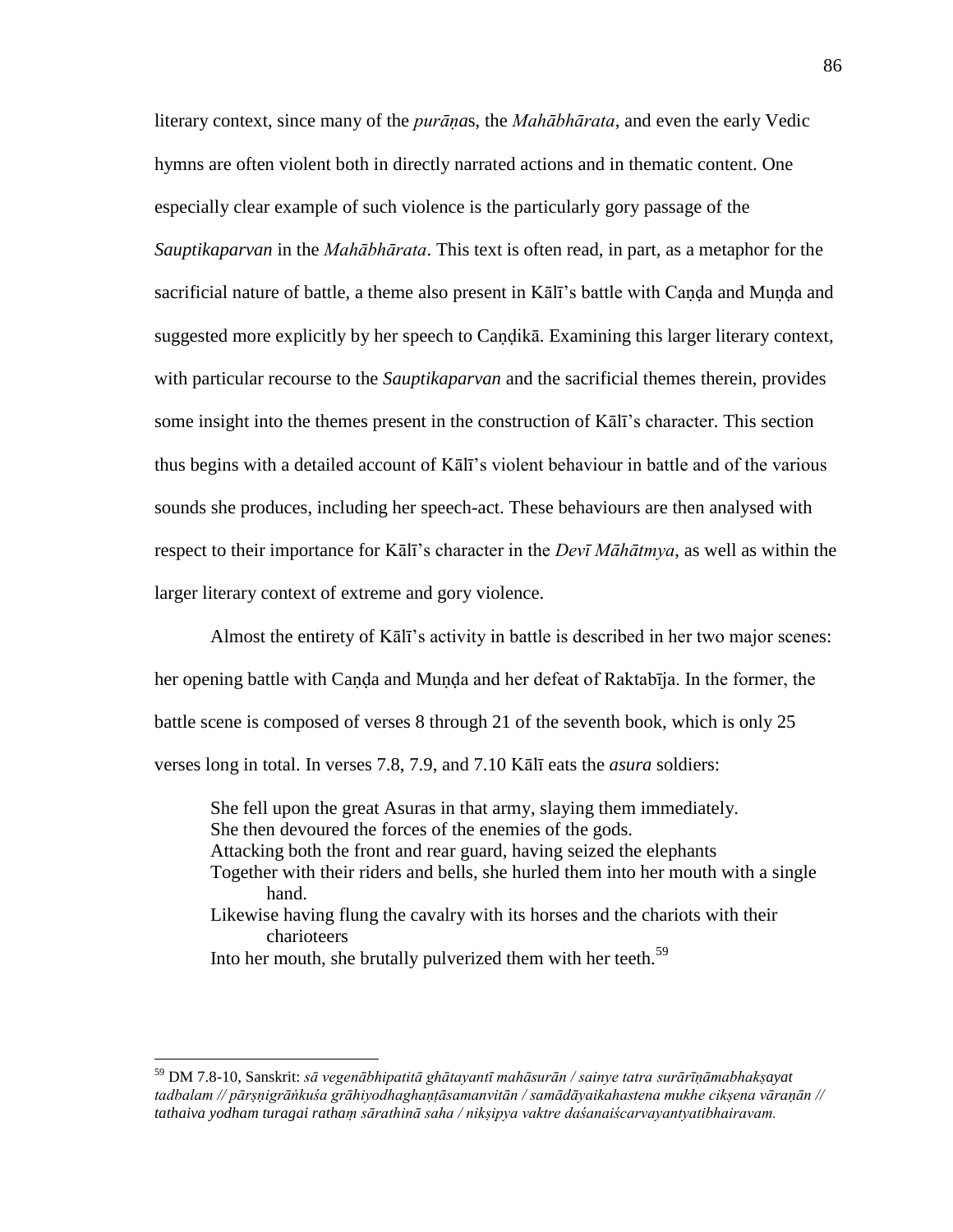These verses also denote her swiftness in battle and her ability to destroy multiple enemies at one time.<sup>60</sup> Her voracious appetite for enemy soldiers and their mounts is evident by her treatment of the elephants and cavalry, and in each of these three verses she uses only her mouth and teeth to kill her enemies, rather than any of her weapons. She also eats the *asuras*' weapons and missiles, "crunch[ing] them to bits with her teeth."<sup>61</sup> In the eleventh verse she again uses her physical body as a weapon, when:

 She seized one [*asura*] by the hair, and another by the throat. Having attacked one with her foot, she crushed another against her breast.<sup>62</sup>

The totality of her destructive behaviour is particularly clear in verse 7.13:

 The army of all those mighty and distinguished demons She destroyed: she devoured some, and thrashed the others.<sup>63</sup>

Strikingly, this is all accomplished – and without a single *asura* even attempting to attack her – before she is described as using a weapon. It is not until the fourteenth verse that her weapons are even mentioned: "Some [*asuras*] were sliced by her sword, others pounded with her skull-topped staff.<sup>564</sup> Her ability to kill significant numbers of *asuras* with her body rather than with weapons highlights her powerful strength, her viciousness, and her superiority in battle. The only other mentions of her weapons in this passage occur when she decapitates Canda and Munda, slicing off both of their heads with her sword.<sup>65</sup> Her battle with Caṇḍa and Muṇḍa is swift and deadly. When Caṇḍa sees that Kālī has slain the

 $60$  DM 7.8-9.

<sup>61</sup> DM 7.12, Sanskrit: *daśanair mathi tānyapi*.

<sup>62</sup> DM 7.11, Sanskrit: *ekaṃ jagrāha keśeṣu grīvāyāmatha cāparam / pādenākramya caivānyamurasānyamapothayat*.

<sup>63</sup> DM 7.13, Sanskrit: *balināṃ tad balaṃ sarvamasurāṇāṃ durātmanām / mamardābhakṣayaccānyānanyāṃścātāḍayattatha*.

<sup>64</sup> DM 7.14, Sanskrit: *asinā nihatāḥ kecitkecitkhaṭvāṅgatāhitāḥ*.

 $65$  DM 7.19-20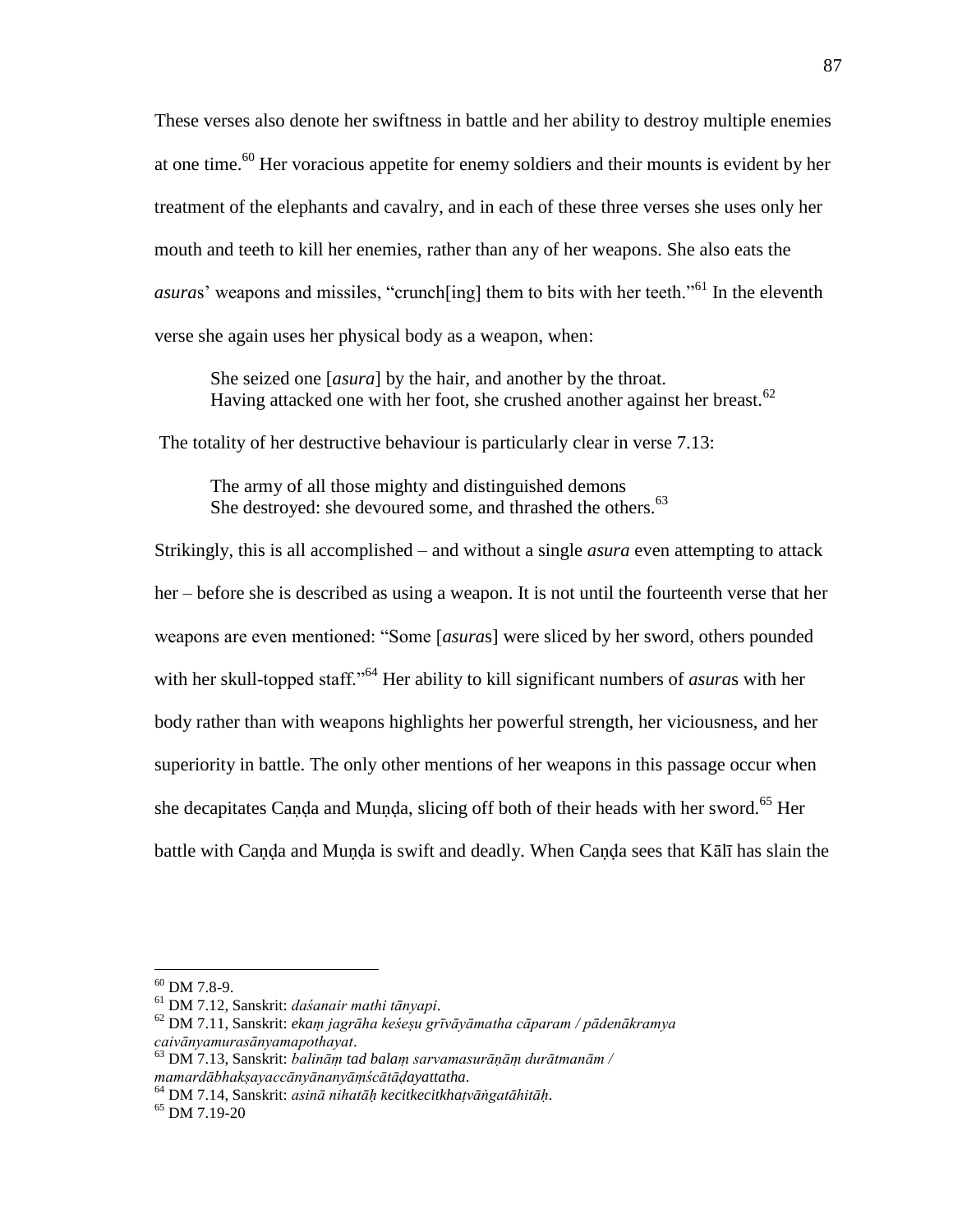entirety of his army,<sup>66</sup> he dashes to her and shoots many arrows at her.<sup>67</sup> Munda then hurls thousands of discuses; all of these arrows and discuses simply enter Kālī's mouth rather than striking her body. The text compares the stream of discuses entering her mouth to "a multitude of suns entering into the middle of a black cloud.<sup>568</sup> Kalī laughs angrily at these attacks, mounts Caṇḍikā's lion, and rides over to Caṇḍa. Then, "having seized him by the hair, she cut off his head with her sword.<sup>569</sup> She then kills Munda, also with her sword, and the battle is over. $70$ 

 Between this first battle and the following one in which she defeats Raktabīja, Kālī's battle actions are described only once:

Then right in front of him (Śiva?) Kālī roamed about, ripping open some with strokes of her spear, And crushing others with her skull-topped staff.<sup>71</sup>

Following her battle with Raktabīja she is mentioned twice, both times briefly, and always in connection with Śivadūtī, Caṇḍikā's *śakti*, and with Caṇḍikā's lion mount. In both of these verses she is described as devouring the enemy soldiers.<sup>72</sup> The image of devouring one's enemies rather than simply killing them suggests a more complete destruction of those enemies, as there are not even corpses left after the act of eating. Furthermore, the act of eating another character, particularly in such a violent fashion, indicates an imbalance of power; generally it is the strong who kill and eat the weak. By eating her enemies Kālī is portrayed as more than gruesome, violent, and immensely strong; the text deliberately

<sup>&</sup>lt;sup>66</sup> While the text explicitly says that Kālī has slain the entirety of Caṇḍa and Muṇḍa's army (DM 7.15), a later verse notes that after the deaths of the generals, the remainder of the army flees in fear (DM 7.21). The text does not reconcile this situation.

 $67$  DM 7.15-16.

<sup>68</sup> DM 7.17, Sanskrit: *babhuryathārkabimbāni subahūni ghanodarum*.

<sup>69</sup> DM 7.19, Sanskrit: *gūhītvā cāya keśeṣu śirastenāsinācchinat*.

 $70$  DM 7.20; later verses make it clear that Munda is also decapitated.

<sup>71</sup> DM 8.31, Sanskrit: *tasyāgratastathā kālī śūlapātavidāritān / khaṭvāṅgapothitāṃścārīn kurvatī vyacarattadā*. Parentheses are original to Coburn's translation.

 $72$  DM 9.35 and 9.39.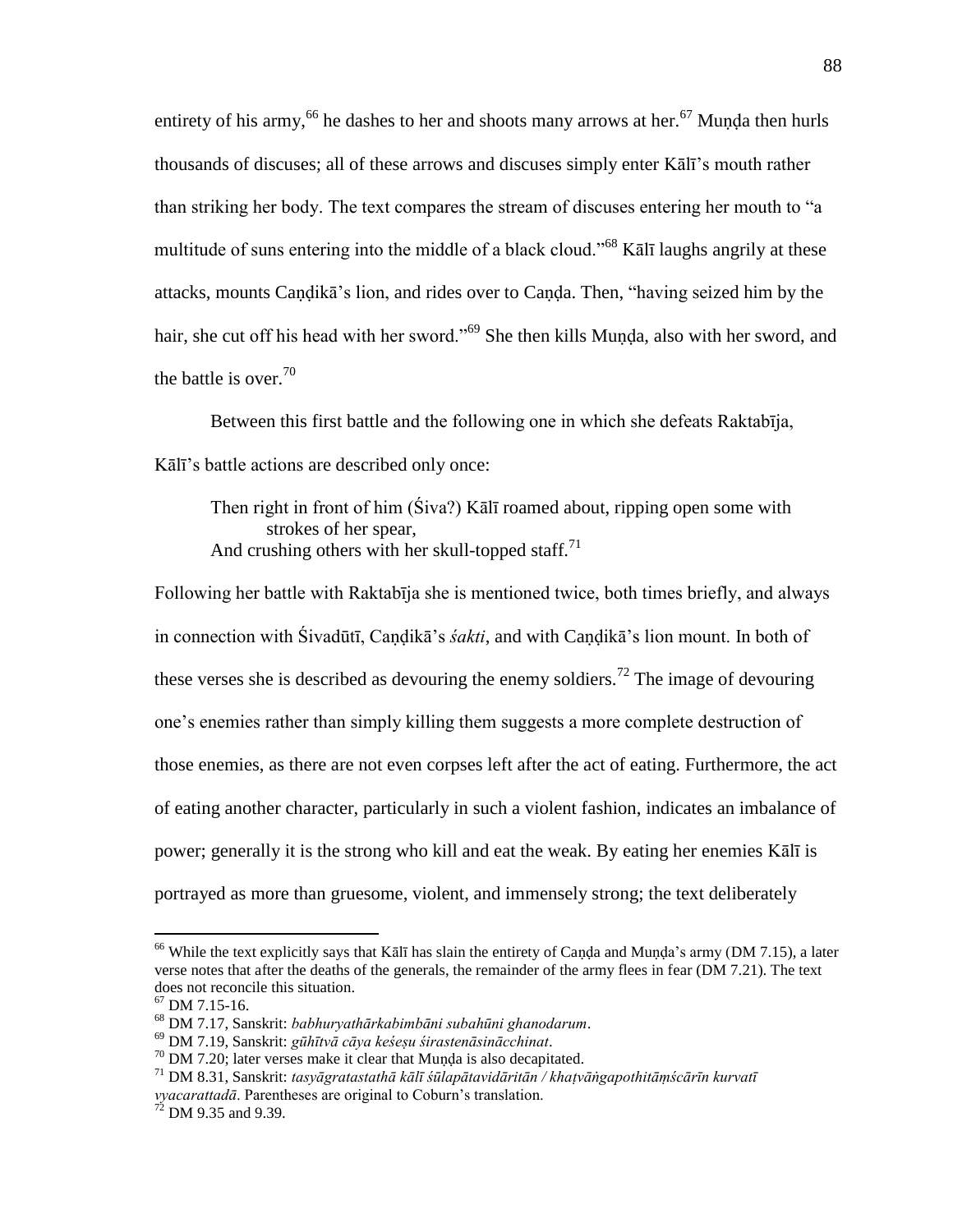portrays her as acting in ways that indicate her self-identified superiority over the *asura*s. This may suggest haughtiness, a theme discussed more thoroughly in the following chapter, but more clearly indicates the inferiority of the *asura*s vis-à-vis Kālī: she reduces them to mere food. The act of eating one's enemies is also consistent with Kālī's predilection for the complete devastation of her enemies; she is rarely content simply to kill the *asura*s and instead destroys them with utter abandon and brutality.

Kālī's battle with Raktabīja is her most important moment in the text, as she plays a critical role in his defeat. He is a formidable enemy, as he manages to strike each of the seven *mātṛ*s with his club. While it is rare in this text that an *asura* ever manages to assault a *devī*, Raktabīja even strikes Caṇḍikā herself, which reinforces his prowess in battle. He does not strike either Kālī or Śivadūtī, even when Kālī drinks his blood. His regenerative powers make it impossible for the *śakti*s to attack him successfully, and as his copies pervade the world the *deva*s grow terrified. Caṇḍikā laughs at the *deva*s' fear and instructs Kālī to consume Raktabīja's blood, spilt by Caṇḍikā's weapons, as well as the replica-Raktabījas born from that blood.<sup>73</sup> Candikā then attacks Raktabīja with her spear, and "[w]ith her mouth Kālī seized upon the blood of Raktabīja."<sup>74</sup> Raktabīja still attempts to fight Caṇḍikā, but blood loss renders him weak and his blows do not hurt her. Kālī drinks all of his blood, and consumes all of his replicas. During this attack Caṇḍikā continues to assault him with multiple weapons, and eventually he falls, bloodless and mortally wounded, to the ground.<sup>75</sup>

 This passage suggests a number of aspects about Kālī's character which supplement and reinforce those traits already made visible by her physical appearance. First, her terrible

<sup>73</sup> DM 8.51-53.

<sup>74</sup> DM 8.56, Sanskrit: *mukhena jaguhe kālī raktabījasya śoṇitam*.

 $^{75}$  DM 8.55-61.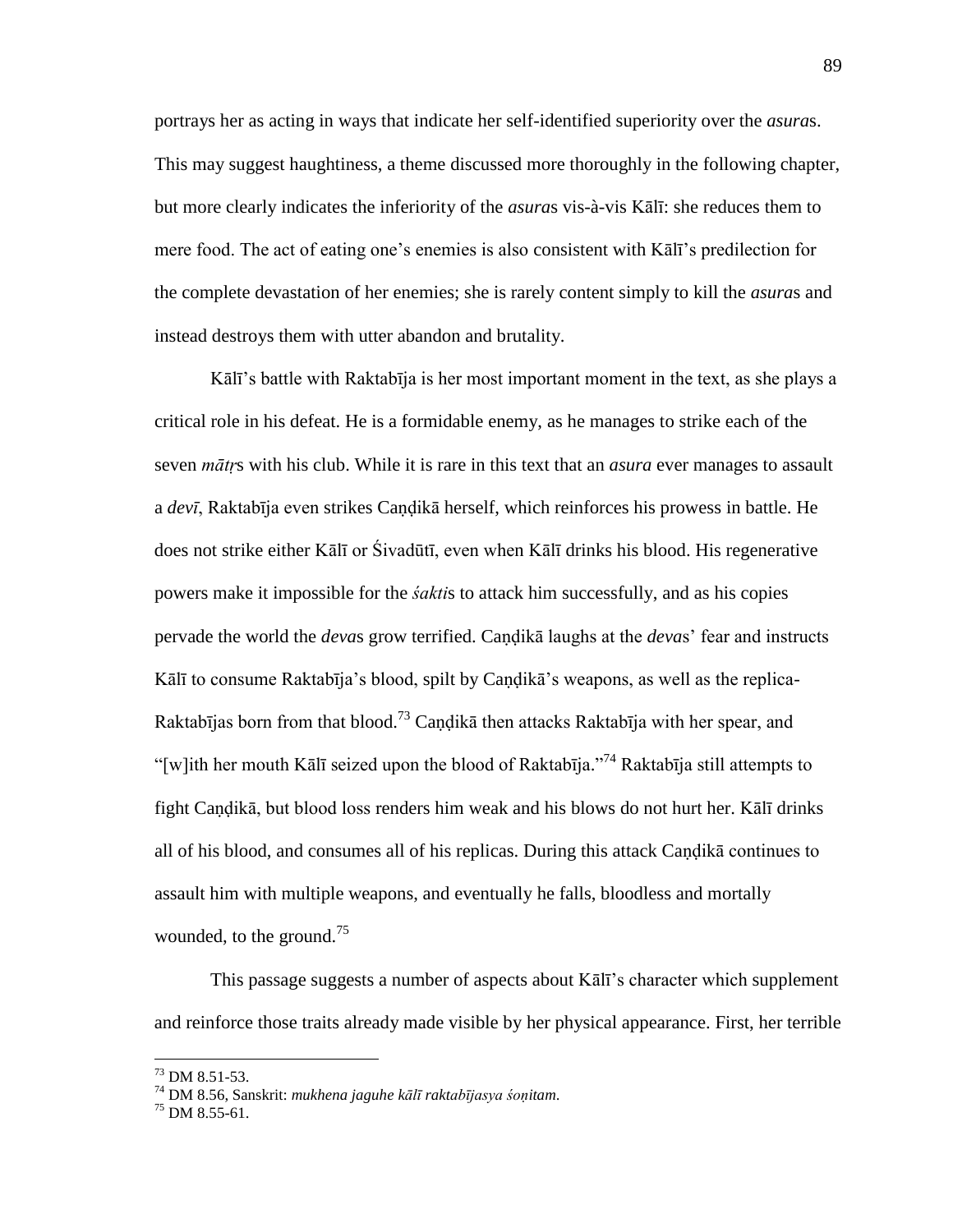ferocity is made more explicit and more visceral. While her general activity on the battlefield is extraordinarily destructive, the violent intimacy expressed by her drinking of Raktabīja's blood allows the reader to achieve an even closer glimpse at the extent of Kālī's ferocity. This effect is attained primarily through the focus of the passage, which highlights one character rather than several. When Kālī slaughters many thousands of enemies at once, the effect of her violence upon an individual *asura* is lost. While her brutality is still conveyed by the destruction of many *asura*s, the specific details of Raktabīja's death create a more powerful image of Kālī's violence. This is also true of her battle with Caṇḍa and Muṇḍa, although the detailed description of her encounter with Raktabīja achieves an intimacy unmatched by any of her other actions in the text. This again reinforces her ferocity and viciousness. Second, this passage emphasises Kālī's willingness to be gruesome in battle, a recurring theme in her characterisation. While this passage suggests that Kālī was willing to drink Raktabīja's blood because Caṇḍikā asked her to do so, in context with Kālī's other behaviour in battle, which typically and characteristically includes eating her enemies, it becomes clear that the text implies that Kālī wants to consume her enemies. She is certainly capable of killing them in other ways, as is demonstrated most clearly in the seventh book, and yet she repeatedly chooses to devour the *asura*s. Consuming her enemies, whether bodily or by drinking their blood, is thus an integral part of Kālī's character. It is not then the case that Kālī took on the responsibility of doing what was necessary to kill Raktabīja. Instead, the text had, by this point, already constructed her as a character who would willingly, perhaps gleefully, consume the replicas and drink Raktabīja's blood. This leads to a third point concerning Kālī's position in the text, which is that she is viewed as indispensable in battle. Without Kālī's willingness to drink Raktabīja's blood and devour the cloned *asura*s, it appears that Raktabīja might have been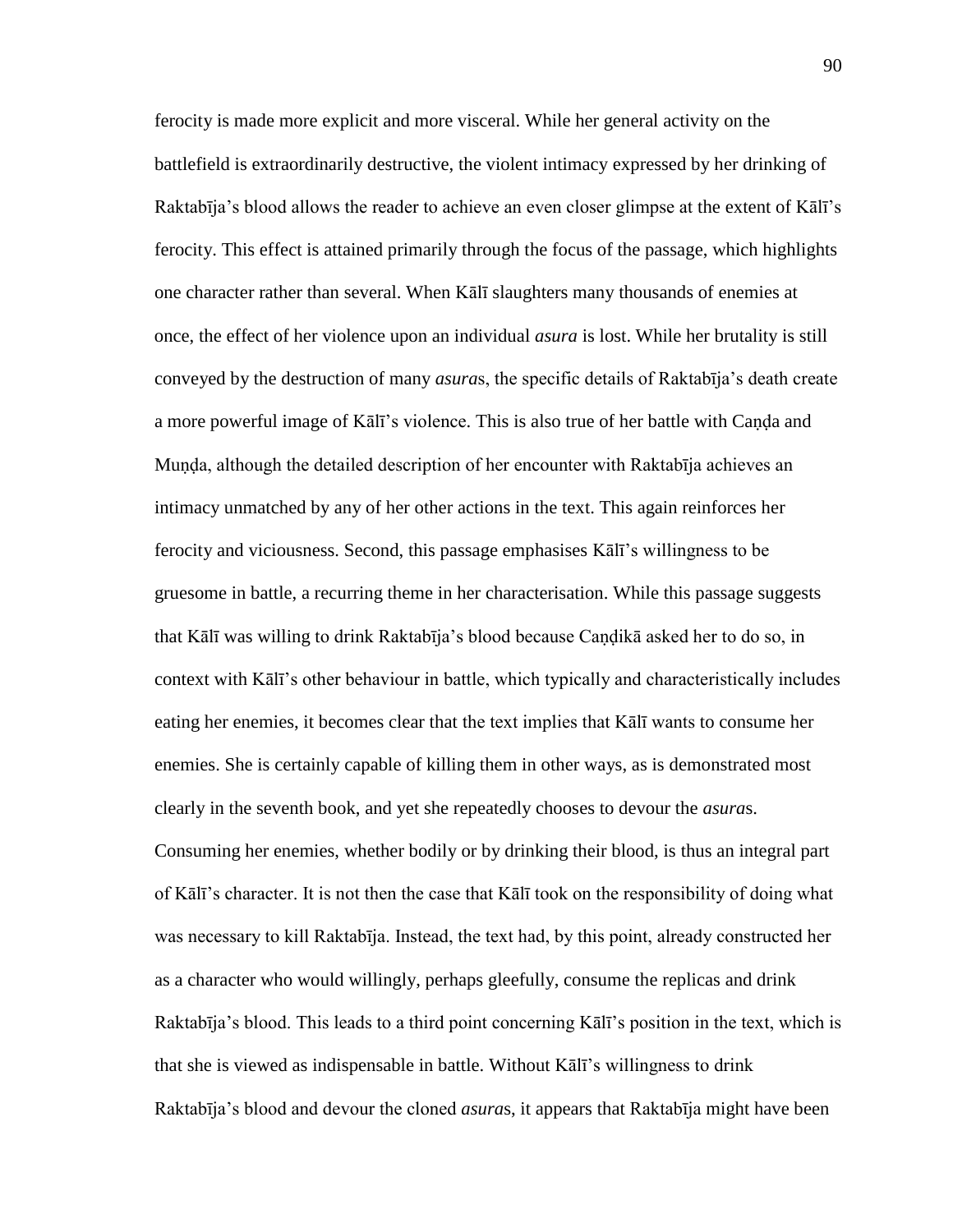able to conquer the *devī*s. It is, however, necessarily the case that Raktabīja could never have defeated Caṇḍikā; the status of the *mahādevī* in the text is such that her defeat is theologically impossible. Thus the situation was not truly suspenseful, as the characters themselves, along with the general structure of Indian myths in which the *asura*s are always defeated, indicate that Raktabīja would have been overpowered even if Kālī were not a character in this text. The placement of Kālī in this scene thus indicates certain narrative choices on the part of the text: Kālī is a character posited as crucial to the success of the *devī*s over the *asura*s, and the *mahādevī* recognises her as such. Gitomer notes that the worship of Durgā, a prominent epithet of the *mahādevī*, is often considered to be necessary for success in battle;<sup>76</sup> as is discussed subsequently, in later *purāṇa*s Kālī is also intimately linked with success in battle, indicating a close relationship between Kālī and the *mahādevī*, and between Kālī and victory. This former relationship is discussed more fully in the following chapter.

Kālī's mouth, prominent in her battles with the *asura*s, is also used to make terrible sounds, including loud roars, laughter, and one important speech-act. During her first battle, in which she slaughters Canda, Munda, and their army, she "filled the directions with roars<sup>"77</sup> and "[a]ngrily cackled with terrible sounds."<sup>78</sup> Throughout the remainder of the third episode, there are two occasions on which Kālī makes a vast amount of speechless noise. Both occasions follow a description of the noise-making of Caṇḍikā and her lion. In the eighth book, seeing Sumbha approach with his army, Caṇḍikā "[f]illed the space between earth and sky with the twanging of her bowstring," her lion "let loose a monstrous"

<sup>&</sup>lt;sup>76</sup> Gitomer, "Wrestling with *raudra*," 226. See also Kinsley, *Hindu Goddesses*, 107-111.

<sup>77</sup> DM 7.7, Sanskrit: *nādāpūritadiṅmukhā*.

<sup>78</sup> DM 7.18, Sanskrit: *jahāsātiruṣābhīmaṃ bhairavanādinī*.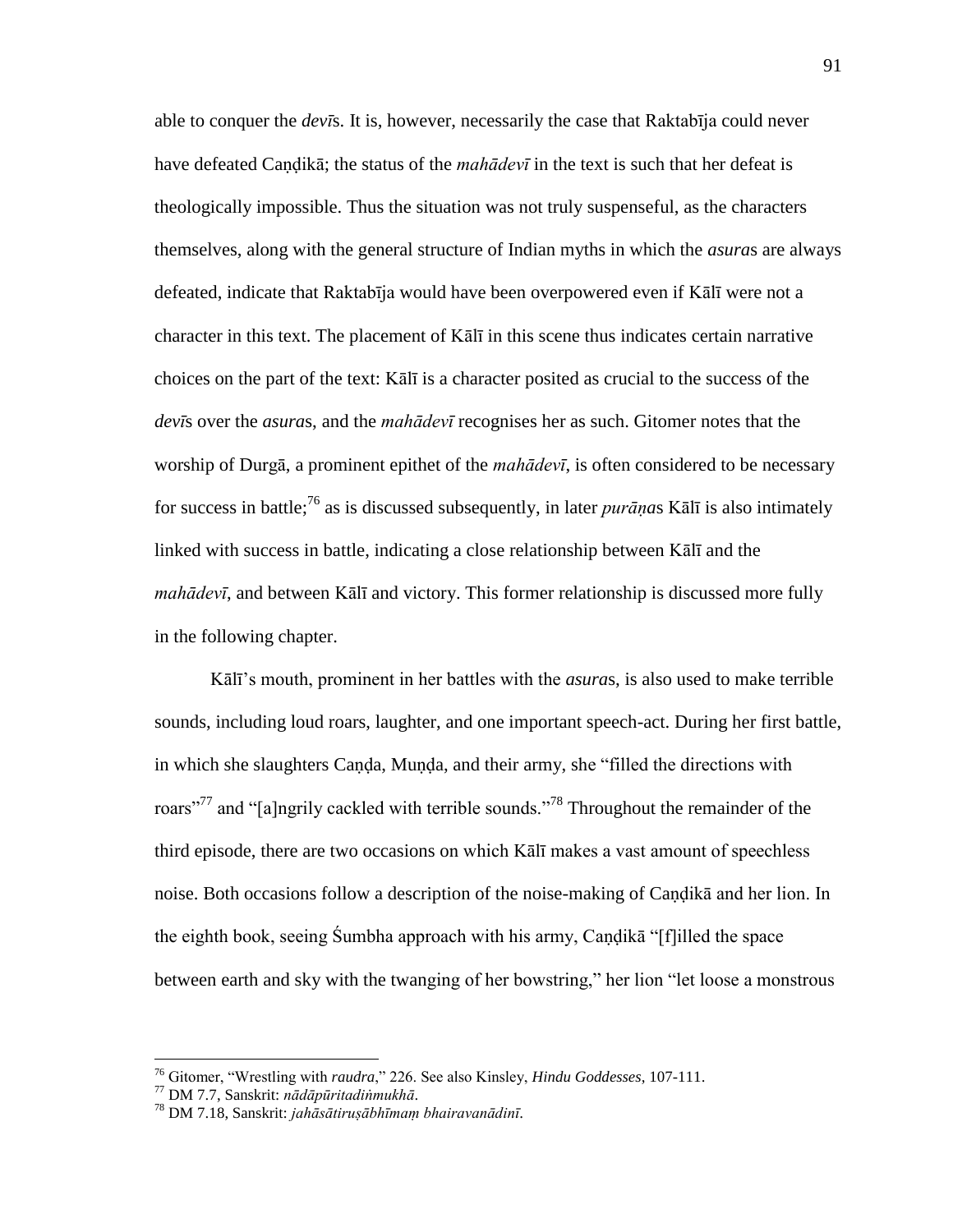roar," and Candikā added to this noise "with the sound of her bell."<sup>79</sup> In the ninth book, again following the approach of Śumbha, Caṇḍikā again rings her bells and twangs her bowstring, and adds the sound of her conch to the din; her lion also roars.<sup>80</sup> Following each occasion, Kālī is described as making even more noise than was already present. In the eighth book,

Kālī, her mouth agape and filling the directions with snarls, Drowned out even the noise of the bowstring, lion, and bell with her gruesome sounds. $81$ 

In the ninth book,

Kālī, too, springing up into the sky, pounded the earth With her hands, and all the previous sounds were drowned out by the din.<sup>82</sup>

 The non-speech noises made by Kālī can be divided into three subgroups: roars or howls, laughter, and sounds made by the use of her body. Her roars and howls bring further attention to her mouth, her most prominent feature, and also implicitly link her to Caṇḍikā's lion, who is the only other character fighting against the *asura*s to make roaring sounds. Kālī's laughter, particularly during battle, reinforces her ferocious nature, and suggests that she finds humour in war, destruction, and death, which adds to her gruesomeness. Her cackles are 'angry,' which reinforce her repeated connections to wrath and rage. This laughter may also contribute to her disruptive and disturbing presence in the text: as Patnaik argues, laughter, as discussed in *rasa* theory, is a response to "things that do not fit.<sup>83</sup> K $\bar{a}$ lī is thus posited as a figure who does not quite fit within the cosmology used by the *Devī Māhātmya*, a position that speaks to her strange place within the character

<sup>79</sup> DM 8.7-8.

<sup>&</sup>lt;sup>80</sup> DM 9.17 and 9.19, respectively.

<sup>81</sup> DM 8.9, Sanskrit: *dhanurjyāsiṃhaghaṇṭānām nādāpuritadiṅmukhā / ninādairbhīṃṣaṇaih kālī jigye vistāritānanā*.

<sup>82</sup> DM 9.20, Sanskrit: *tataḥ kālī samutyatya gaganaṃ kṣmāmatāḍyat / karābhyāṃ tanninādena prāksvanāste terohitāḥ*.

<sup>83</sup> Patnaik, *Rasa in Aesthetics*, 100.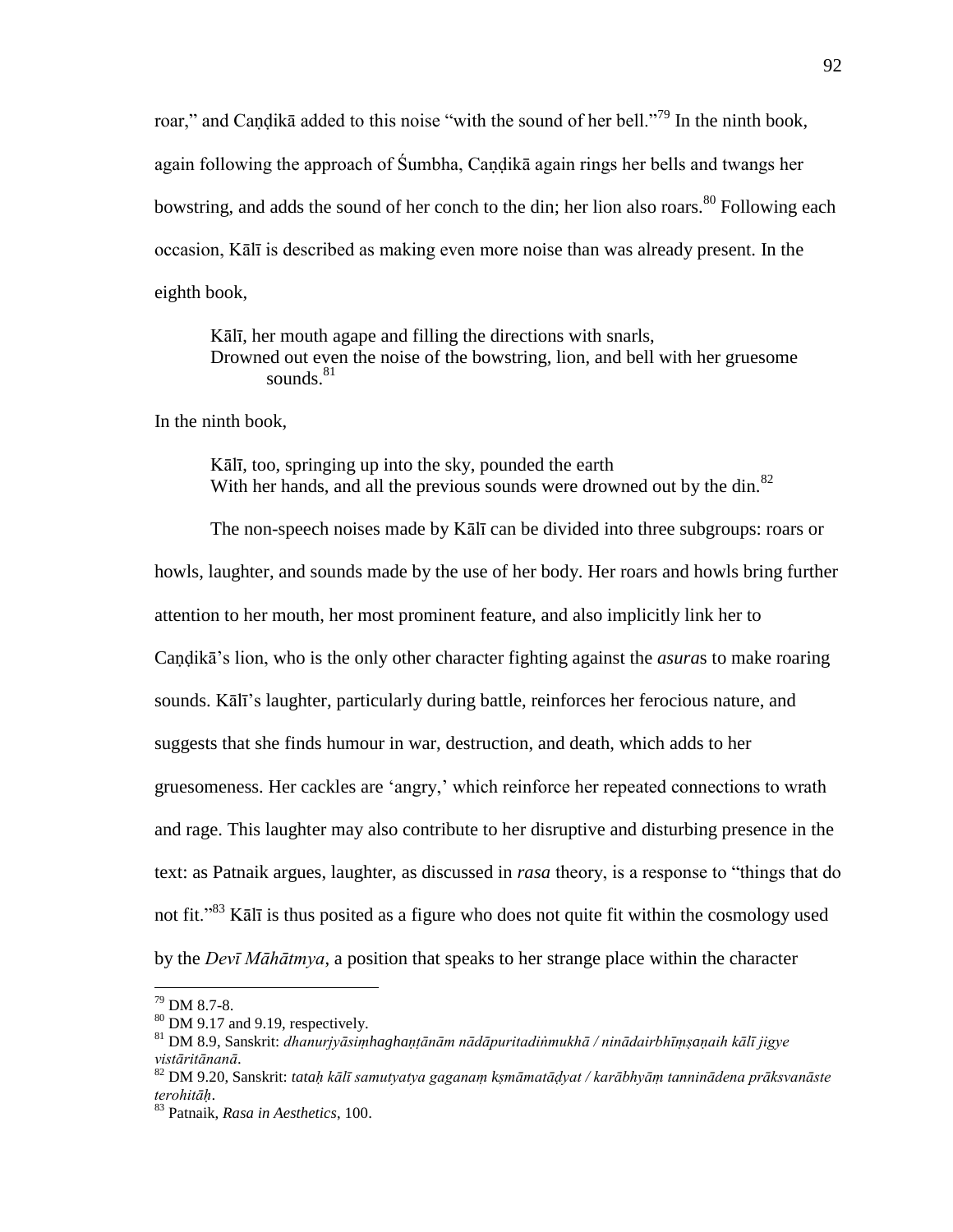groups constructed by the text. This will be discussed in greater depth in Chapter Three. Moreover, Patnaik states that "in laughter the element of cruelty can never be ruled out completely; and so also the possibility of the grotesque.<sup>84</sup> Furthermore, Kalū's laughter thus highlights both her grotesquery, previously discussed, and her cruelty. This cruelty, while perhaps implied in the *Devī Māhātmya* by Kālī's brutal violence, becomes a more pivotal aspect of her figure in later traditions, particularly in those devotional movements which seek to love Kālī even as she is chastised for her uncaring ways. Kālī's howls and laughter thus enhance and foreshadow particularly important parts of Kālī's character, as do her other noisy actions.

Kālī uses parts of her body other than her mouth to make noise, as she pounds the earth with her hands to create a fearsome din. This use of mouth and body to create noise parallels her use of both as weapons in the seventh book, in which she slaughters *asura*s by means of her feet, breasts, mouth, and teeth, as well as with her numerous weapons. This parallel suggests that the noise she makes is perhaps linked thematically to her weapons, and is possibly a weapon itself. Certainly it is disruptive, and suggests at the very least a potential for chaotic and disordered behaviour. In the *Devī Māhātmya* loud noises that fill the triple world usually indicate chaos or disruption, as well as war. For example, Caṇḍikā frequently fills the worlds with terrible noises during the fighting, <sup>85</sup> and *asura*s often roar in battle.<sup>86</sup> These noises often shake the earth and the oceans.<sup>87</sup> Loud, non-harmonious noise is thus implicitly linked to chaos, anger, and destruction. This idea has echoes throughout the larger Hindu context, as sound has been ritually and philosophically important since the

 $84$  Ibid., 101.

<sup>85</sup> See, for example, DM 2.31-33 and 8.7.

<sup>86</sup> See, for example, DM 9.24.

<sup>87</sup> See, for example, DM 2.33.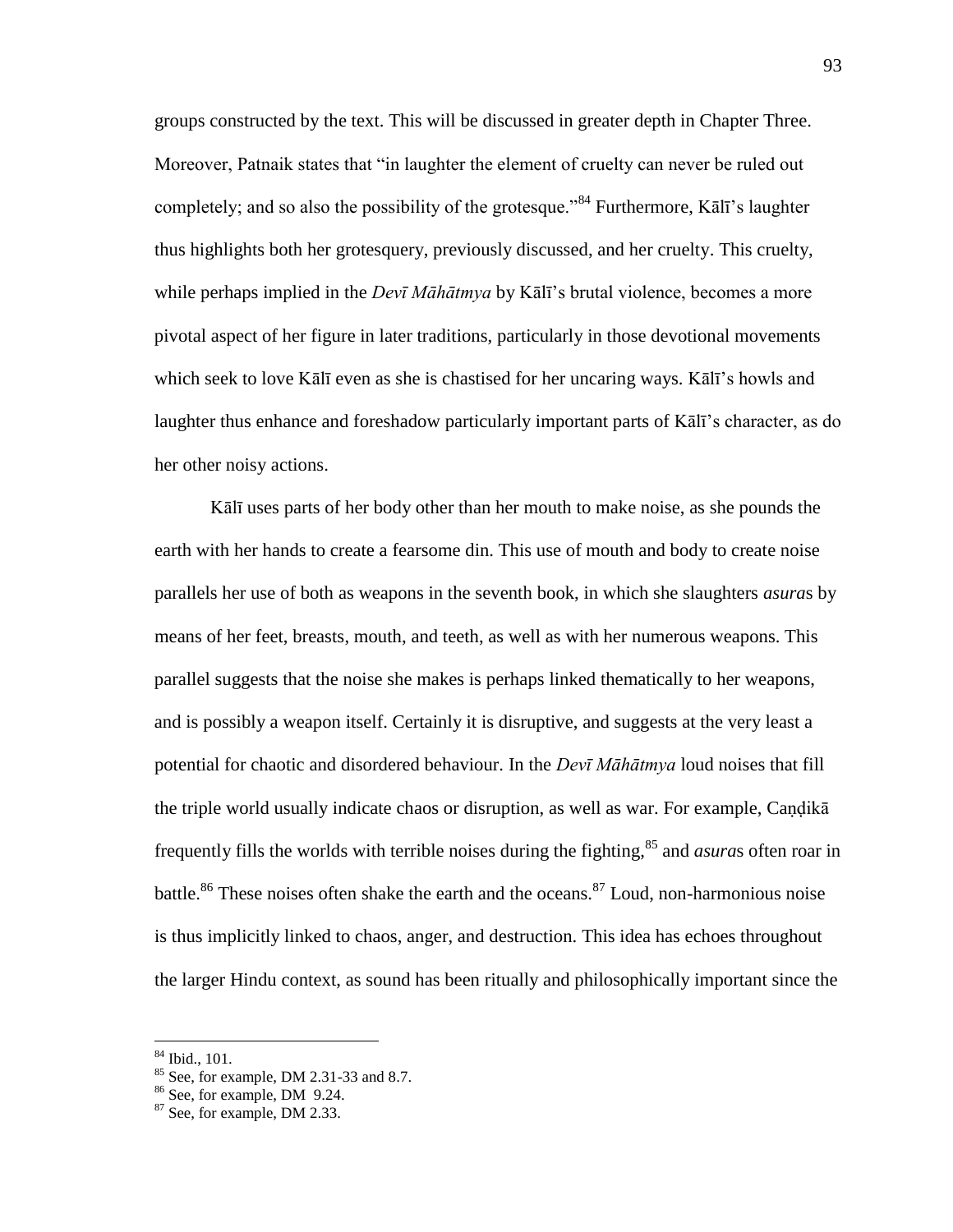early Vedic period, with certain sounds, in particular the syllable 'om,' connected with the harmonious structure of the cosmos. Themes of order disrupted by chaos are prominent in Hindu mythology, and are also present in the *Devī Māhātmya*. Order is conceived of as the *deva*s in their rightful heavenly offices, while chaos occurs when the *deva*s no longer sit in these positions of authority; certain sounds are identified with each state of affairs. Loud and chaotic noises are intimately linked with battle and opposed to peacefulness: once the final battle with Śumbha and Niśumbha has been won, the world returns to order and peace as "the sounds that had been produced throughout the quarters [i.e. during battle] died away.<sup>388</sup> The production of noise by a character can be seen as an indication of that character's potential for chaos or destruction through the disruption of order; those capable of making the worlds tremble by their sounds alone are evidently capable of much greater destruction. These larger themes of noise and chaos indicate Kālī's tremendous potential for destruction and violence, and suggest that Kālī is capable of chaos on a grand, nearly cosmic scale. This last claim is made evident by the text in an unusual way. On both occasions where Kālī makes an incredible amount of noise during battle her sounds are louder than those of both Candikā and her lion combined; when the text claims that Kālī's noise drowned out all previous sounds, those sounds necessarily include the noise made by Caṇḍikā and the lion. Since wordless noise suggests disruptiveness, destructiveness and chaos, the text suggests that Kālī is *more* disruptive than Caṇḍikā herself, or at least that she has the potential to be so. However, since it is necessitated by the theological claim that Caṇḍikā contains all aspects of reality within herself, including that of chaos, Kālī cannot truly be understood as more disruptive than Caṇḍikā. Instead, the text implies that Kālī expresses Caṇḍikā's own potential for disruption.

<sup>88</sup> DM 10.28.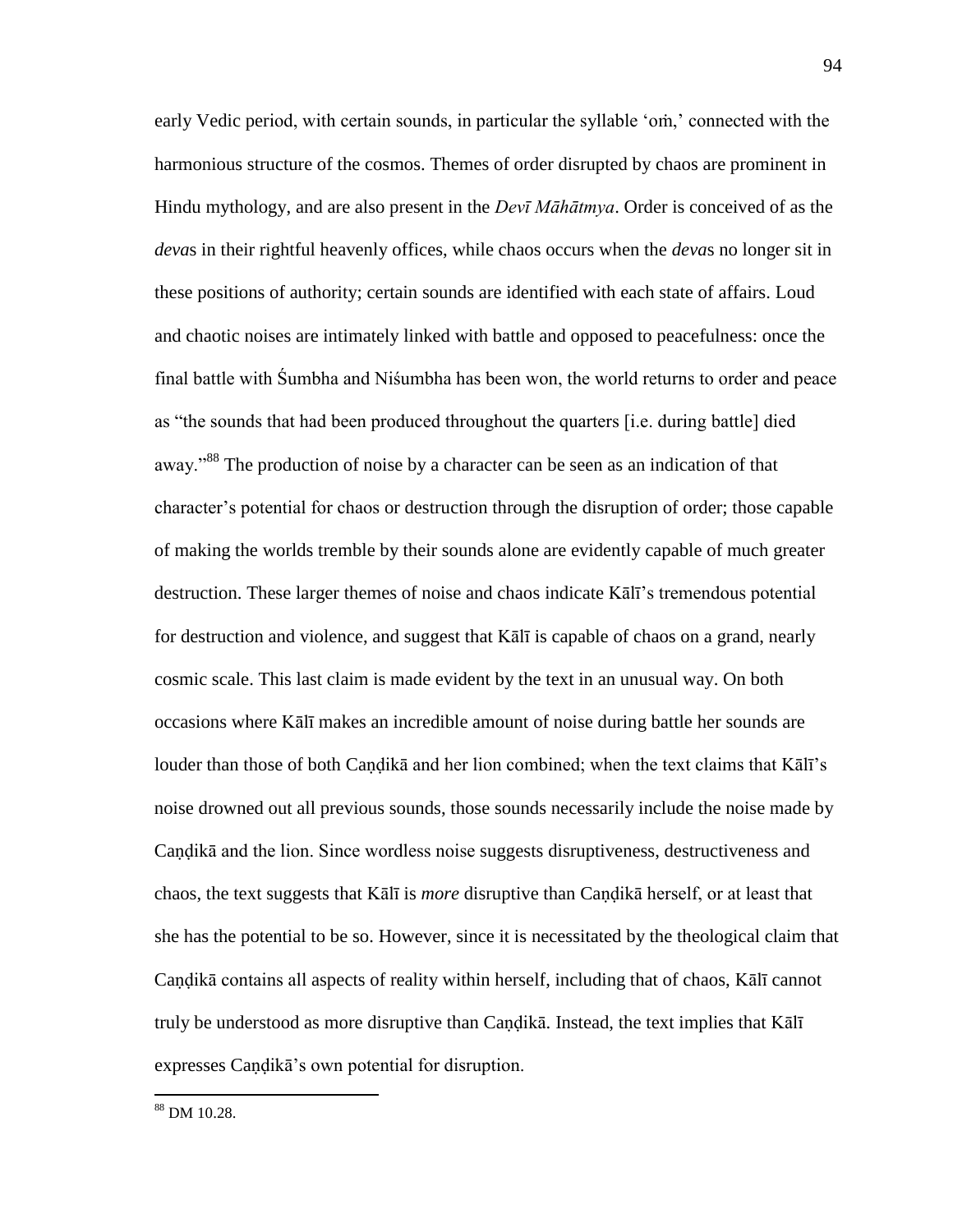Along with producing her wordless noise, Kālī also speaks, and is one of the only *devī*s in the text to do so. She speaks only briefly:

 Picking up the heads of Caṇḍa and Muṇḍa, Kālī Approached Candikā and spoke words mixed with loud and cruel laughter: ‗Here, as a present from me to you, are Caṇḍa and Muṇḍa, two beasts Slain in the sacrifice of battle. Now you yourself can slay Śumbha and Niśumbha!<sup>89</sup>

This speech-act is remarkable for a number of reasons, which can be roughly subdivided into two categories: those reasons concerning Kālī's characterisation or identity and those reasons concerning her role as a character in this narrative. In terms of identity, this speechact posits Kālī as surprisingly forthright, given that she is speaking to the *mahādevī*. She does not speak to Caṇḍikā with deference, but rather with familiarity. Whereas the *deva*s in the text preface their speeches to Caṇḍikā with devotional *śloka*s, detailing the glory of the *mahādevī*, <sup>90</sup> Kālī simply speaks to her directly. The manner of her speech is exceptionally informal. Kālī's subtle suggestion that Caṇḍikā can now kill Śumbha and Niśumbha, given that Kālī has killed Caṇḍa and Muṇḍa for her, is unexpectedly haughty. Moreover, Kālī's identification of Caṇḍa's and Muṇḍa's heads as gifts for Caṇḍikā is a surprising reversal, given that Candika is usually the one to give boons.<sup>91</sup> Despite the informality and brusqueness of Kālī's speech-act, the presentation of these severed heads to Candikā is, however, better understood as an offering rather than as a gift, as is discussed subsequently in greater depth. Kālī's apparent haughtiness, while seeming to suggest her assumption of a relationship between equals, is belied by this offering, which supports Kālī's role as secondary to the greater figure of the *mahādevī*. This secondary status is, however,

<sup>89</sup> DM 7.22-23, Sanskrit: *śiraścaṇḍasya kālī ca gūhītvā muṇḍameva ca / prāha pracaṇḍāṭṭahāsamiśramabhyetya caṇḍikām // mayā tavātropahṛtai caṇḍamuṇḍai mahāpaśū / yuddhayajñe svayaṃ śumbhaṃ niśumbhaṃ ca haniṣyasi*.

 $90$  See, for example, DM 5.7-34.

<sup>91</sup> See, for example, Caṇḍikā's gifts to Suratha and Samādhi, DM 13.11-17. Caṇḍikā also refers to herself as "a boon-giver," DM 11.35.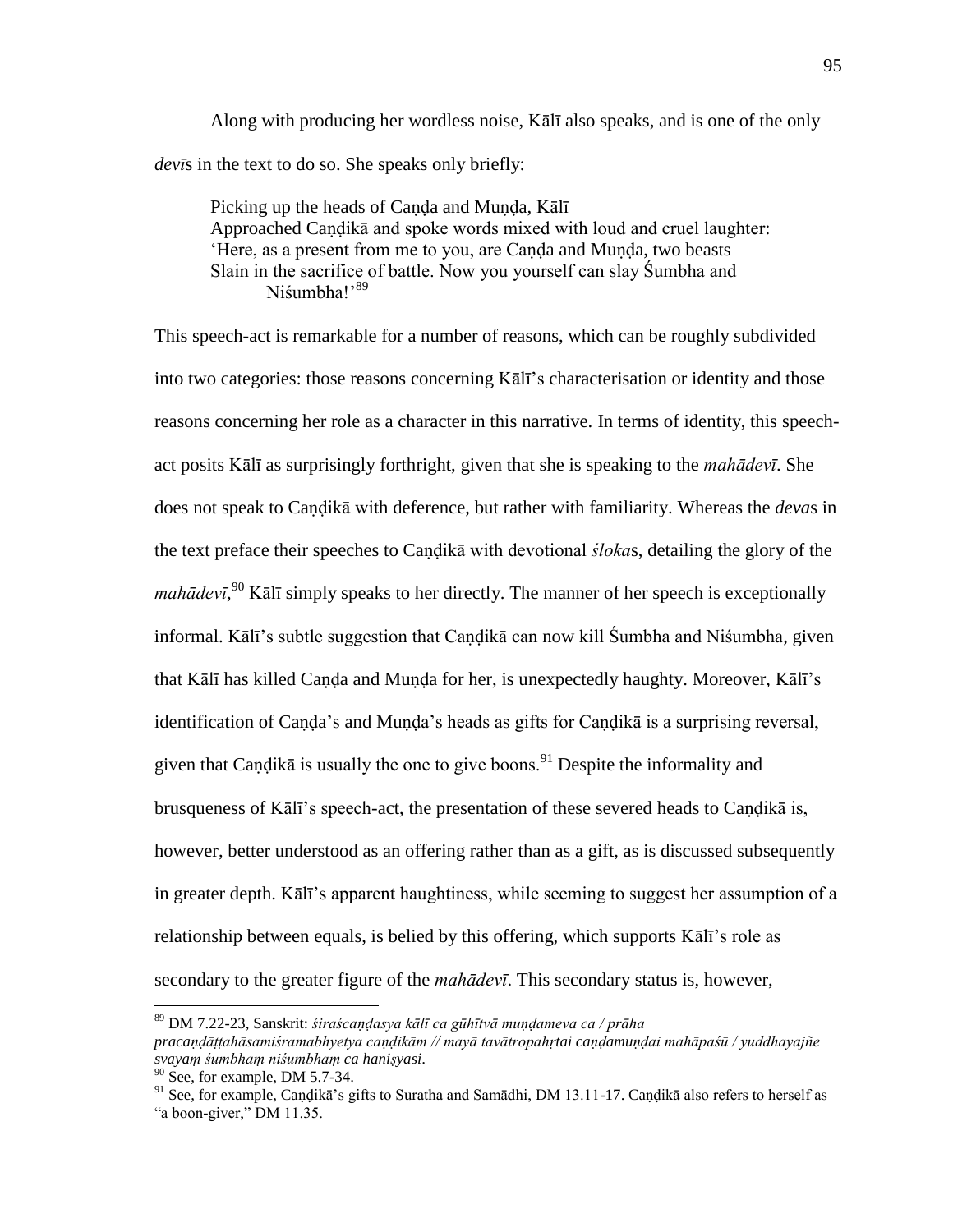significantly higher than that of other characters, such as the *deva*s who, as previously noted, approach Caṇḍikā in only submissive and deferential ways. Moreover, Caṇḍikā does not respond to Kālī's display of informality with anger, but instead playfully gives Kālī a new epithet, perhaps in reward for killing Caṇḍa and Muṇḍa. This brief sentence thus implicitly describes Kālī as supremely confident and perhaps haughty, although aware of her subordinate status to the *mahādevī*. This scene also suggests that Kālī's high self-regard is warranted, considering that Candika does not rebuke her for it. This short speech-act serves to suggest a high level of importance for Kālī, both as a character and as a component of text. No other character has this familiarity in his or her relationship with Caṇḍikā, including Caṇḍikā's own *śakti*, Śivadūtī, who is also the only other *devī*, excluding Candikā, to speak in the narrative. As is discussed further in Chapter Three, speech-acts seem to contribute to the determination of status in this text; Śivadūtī's high level of textual importance, given her relationship to the *mahādevī*, makes her speech-act more immediately understandable than that of Kālī. The text thus uses Kālī's speech-act both to construct Kālī's character as more visible, since dialogue is a more noticeable feature of a character's construction than are indirect narrative elements, and to posit Kālī as particularly important to the overall narrative.

Kālī's phrase for Canda and Munda, 'two beasts slain in the sacrifice of battle,' is especially significant given the larger context of Sanskrit literature. The connection between sacrifice and battle is a theme present in other Sanskrit narratives, particularly in the *Mahābhārata*, as is the gory violence demonstrated by Kālī's character. W.J. Johnson notes that western scholarship interpreting the *Mahābhārata* through the use of sacrificial symbolism began with Madeleine Biardeau and has been developed further by Jacques Scheuer and Alf Hiltebeitel. This interpretive scheme sees the battles in the text as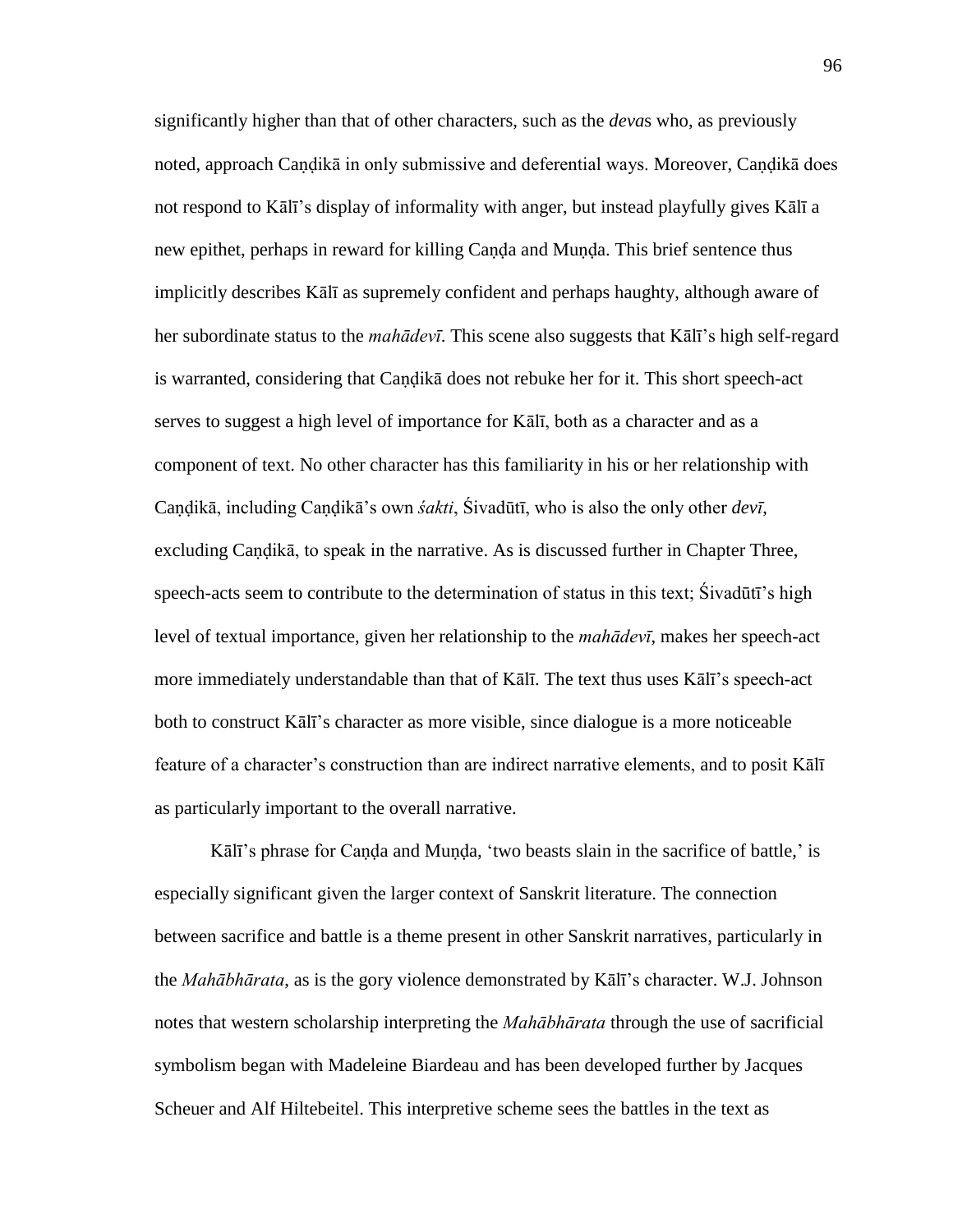reworkings of sacrificial themes in earlier traditions, in particular the Vedic sacrifices, within the developing *bhakti* context.<sup>92</sup> As Coburn has argued, the *Devī Māhātmya* may represent the beginning ‗crystallisations' of *śākta* traditions, and perhaps the idea of the sacrifice of battle is being used by the text to rework previous religious themes – such as ritual sacrifice and *bhakti* to Śiva and Viṣṇu – within the emerging context of *śakt*ism. Agrawala, in his commentary on the text, states that Kālī's drinking of Raktabīja's blood is metaphorically and theologically "an offering of it [i.e. the blood] to the sacrificial process symbolised in the body of Kālī-Chāmundā."<sup>93</sup> Although a discussion of these theories in further detail is beyond the scope of this project, the presence of this theme in Sanskrit literature can allow for greater insight into the position of Kālī and her violence in the *Devī Māhātmya*. In particular, the *Sauptikaparvan* of the *Mahabharata* provides an excellent point of comparison with Kālī's actions in the *Devī Māhātmya*, as the *Sauptikaparvan* is also extraordinarily violent and gruesome, and its violence is predicated on wrathfulness directed against perceived injustice.

 The *Sauptikaparvan* is the tenth book of the *Mahābhārata*, and occurs after the great battle between the Kurus and the Pāṇḍavas has ended in victory for the Pāṇḍava brothers. During the battle several of the mightiest Kuru fighters were killed through the use of unfair battle tactics; one such warrior was Droṇa, the childhood teacher of both the Kurus and the Pāṇḍavas. Droṇa, while fighting for the Kurus, told the Pāṇḍavas that only at the death of his son, Aśvatthāman, would he be able to be killed. After an elephant bearing

<sup>92</sup> W.J Johnson, *The Sauptikaparvan of the Mahābhārata: The Massacre at Night* (Oxford: Oxford University Press, 1998), xxxv. See Madeleine Biardeau, "Études de mythologie hindoue (IV)," *Bulletin de l'École Française d'Extrême Orient* 63 (1976): 111-263, as cited in Johnson; Alf Hiltebeitel, *The Ritual of Battle: Kṛṣṇa in the Mahābhārata* (Ithaca, NY: Cornell University Press, 1976); and Jacques Scheuer, *Śiva dans la Mahābhārata*, Bibliothèque de l'École des Hautes Études, Section des Sciences Religieuses, LXXXIV (Paris: Presses Universitaires de France, 1982).

<sup>93</sup> Vasudeva S. Agrawala, *Devī-Māhātmyam: The Glorification of the Great Goddess* (Varanasi: All-India Kashi Raj Trust, 1963), 209.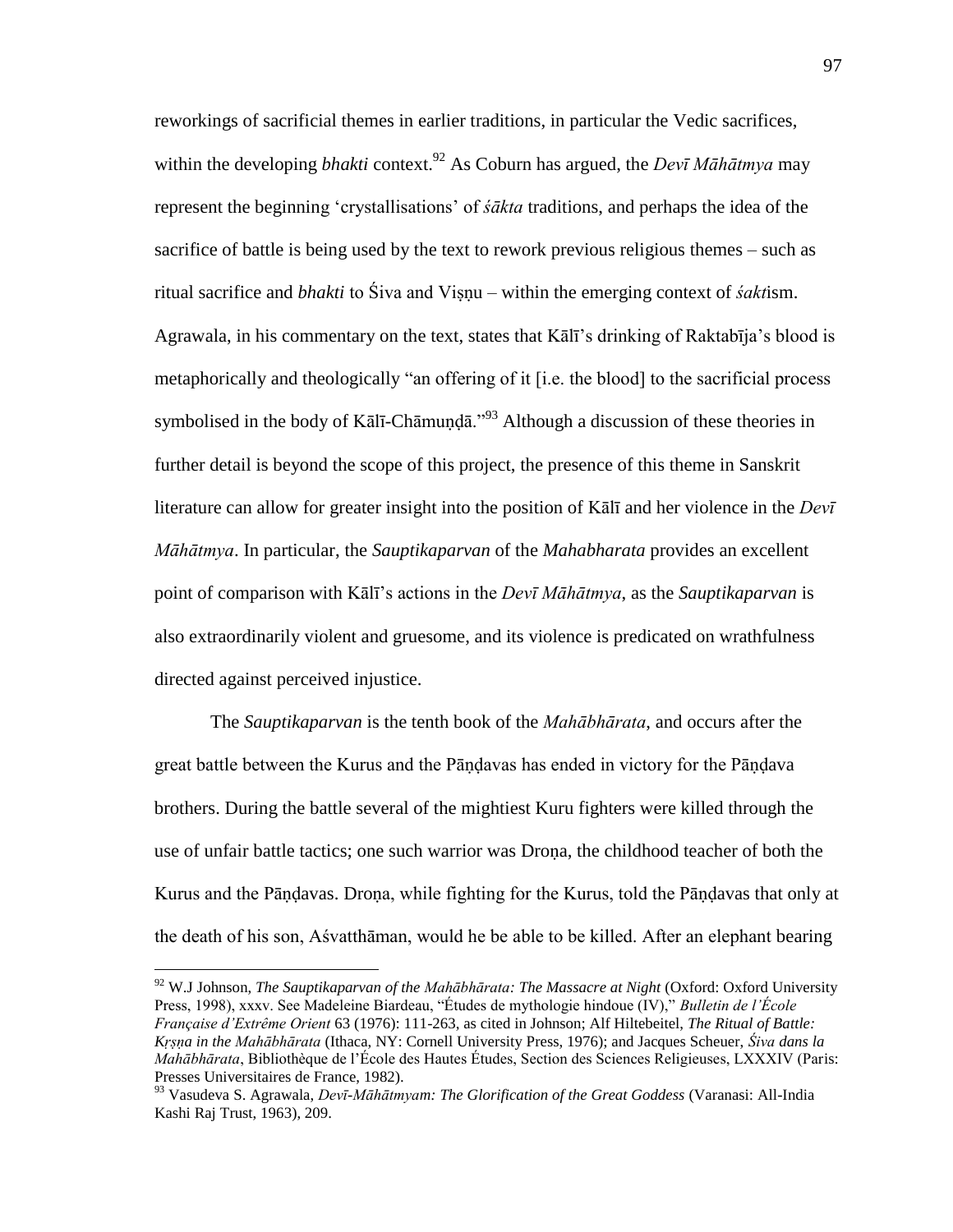the same name as Droṇa's son is killed, the Pāṇḍavas imply to Droṇa that it is the human Aśvatthāman who is dead. Droṇa, in despair, allows himself to be slain. After the battle is won by the Pāṇḍavas, Aśvatthāman, who remains alive, swears vengeance for the unfair death of his father. Along with two other Kuru survivors, Kṛpa and Kṛtavarman, Aśvatthāman approaches the sleeping camp of the Pāṇḍava army and, possessed by a form of Śiva, slaughters the entire army. The five Pāṇḍava brothers, along with Kṛṣṇa, slept elsewhere and thus escape Aśvatthāman's wrath. Eventually Aśvatthāman is defeated, and Kṛṣṇa explains that in truth the slaughter of the Pāṇḍava army was the fault of Śiva, and connects this event to the myth of Dakṣa, in which Śiva destroys his father-in-law's sacrifice out of anger at the death of Sati.<sup>94</sup> The *Sauptikaparvan* is exceptional for its extreme violence, detailed in gory and horrific brutalities, and for the previously mentioned connections to earlier themes of ritual sacrifice.

 There are a number of thematic similarities between the massacre in the *Sauptikaparvan* and Kālī's behaviour in the *Devī Māhātmya*. Both occur after an injustice has occurred or has been threatened: the *asura*s attempt to abduct Caṇḍikā and Aśvatthāman's father was killed unfairly in battle. Both are extremely violent and include detailed descriptions of mass slaughters complete with blood, gore, and unrestrained brutality. In both texts there is a sense of *bībhatsa*, or the disgusting, and *bhayānaka*, or the dreadful. Both Kālī and Aśvatthāman are wrathful, which leads to their extreme violence and evokes the *rasa* of *raudra*. Finally, it is worthwhile to note that the *Sauptikaparvan* includes a brief description of a figure remarkably similar to Kālī. This female figure, labelled by the *Sauptikaparvan* as "the Night of all-destroying Time,"<sup>95</sup> is black-skinned

<sup>94</sup> For the verses in which Kṛṣṇa explains this to the Pāṇḍavas, see chapter 17 and 18 of the *Sauptikaparvan*. <sup>95</sup> Sanskrit: *kālaratrī*.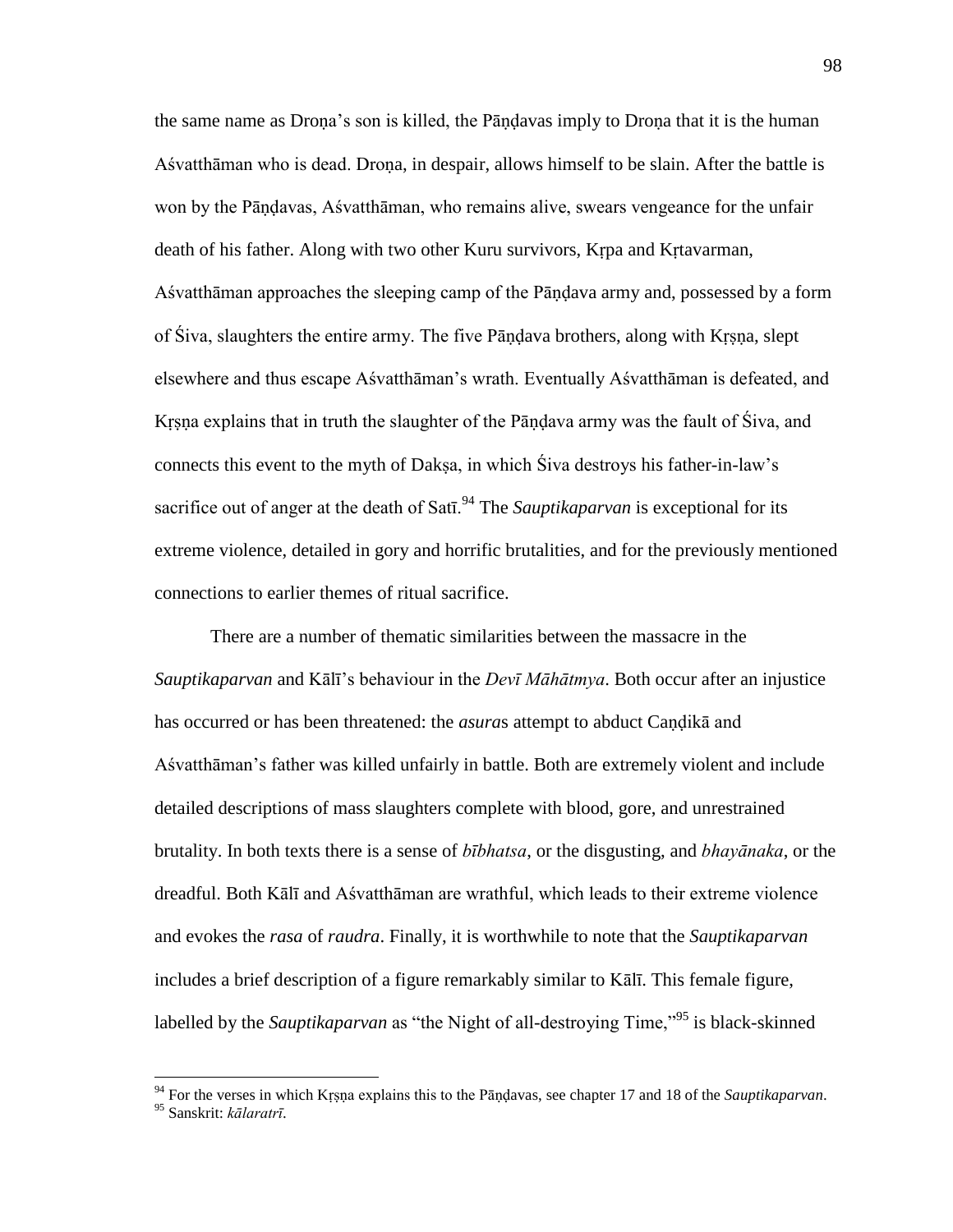with red eyes and a red mouth. Her adornments and lotions are red as well, and she wears a piece of red cloth. She chants and carries a noose, smiling as she leads men away to their death.<sup>96</sup> In the text she appears to the men in the sleeping Pāndava army, and the text states that she also appeared to them in their dreams during the battle, to lead them away to be killed by Aśvatthāman. She is also explicitly labelled as a *devī*. <sup>97</sup> This figure thus acts as a symbol or precursor to the fate of the army, as it is clear from the text that it was the fate of the men to die. This *devī* is similar to Kālī in several ways: both have black skin, red eyes, and a mouth that commands attention, and both figures carry a noose. Thematically, both inspire fear and a sense of dread. Coburn considers this figure to be an early precursor of Kālī herself, and claims that this episode "represents a crucial stage in the growth of Kālī's identity.<sup> $98$ </sup> He notes that this description is evidently marked by K $\bar{a}$ l $\bar{a}$ 's gruesome and violent nature, and that she is associated with the mysterious or unknown.<sup>99</sup> Kate Crosby's translation of the *Sauptikaparvan* explicitly identifies the figure as Kālī, and the word or name  $k\bar{a}l\bar{i}$ , in the accusative case, does appear in the Sanskrit text.<sup>100</sup> Some of the characteristics of the *devī* in the *Sauptikaparvan* that are not present in Kālī's depiction in the *Devī Māhātmya* are present in other textual descriptions of Kālī; in particular, her close association with death is a prevalent feature in those *tantr*ic texts discussing her figure. The combination of certain textual elements, including anger, horrific violence, perceived injustice, and gruesome, black-skinned, and violent *devī*s thus resonate within Sanskrit literature to provide a particular kind of atmosphere to the texts in which they appear.

<sup>96</sup> Johnson, *Sauptikaparvan*, 8.64-65. See also the abridged translation of John D. Smith, *The Mahābhārata* (London: Penguin Books Ltd., 2009), 570.

<sup>97</sup> Johnson, *Sauptikaparvan*, 8.66-67.

<sup>98</sup> Thomas B. Coburn, *Devī-Māhātmya: The Crystallization of the Goddess Tradition (*Delhi: Motilal Banarsidass, 1984), 111.

<sup>&</sup>lt;sup>99</sup> Ibid., 112.

<sup>100</sup> Kate Crosby, *Mahābhārata: Book Ten, Dead of Night. Book Eleven, The Women* (New York: New York University Press, 2009), 78-79.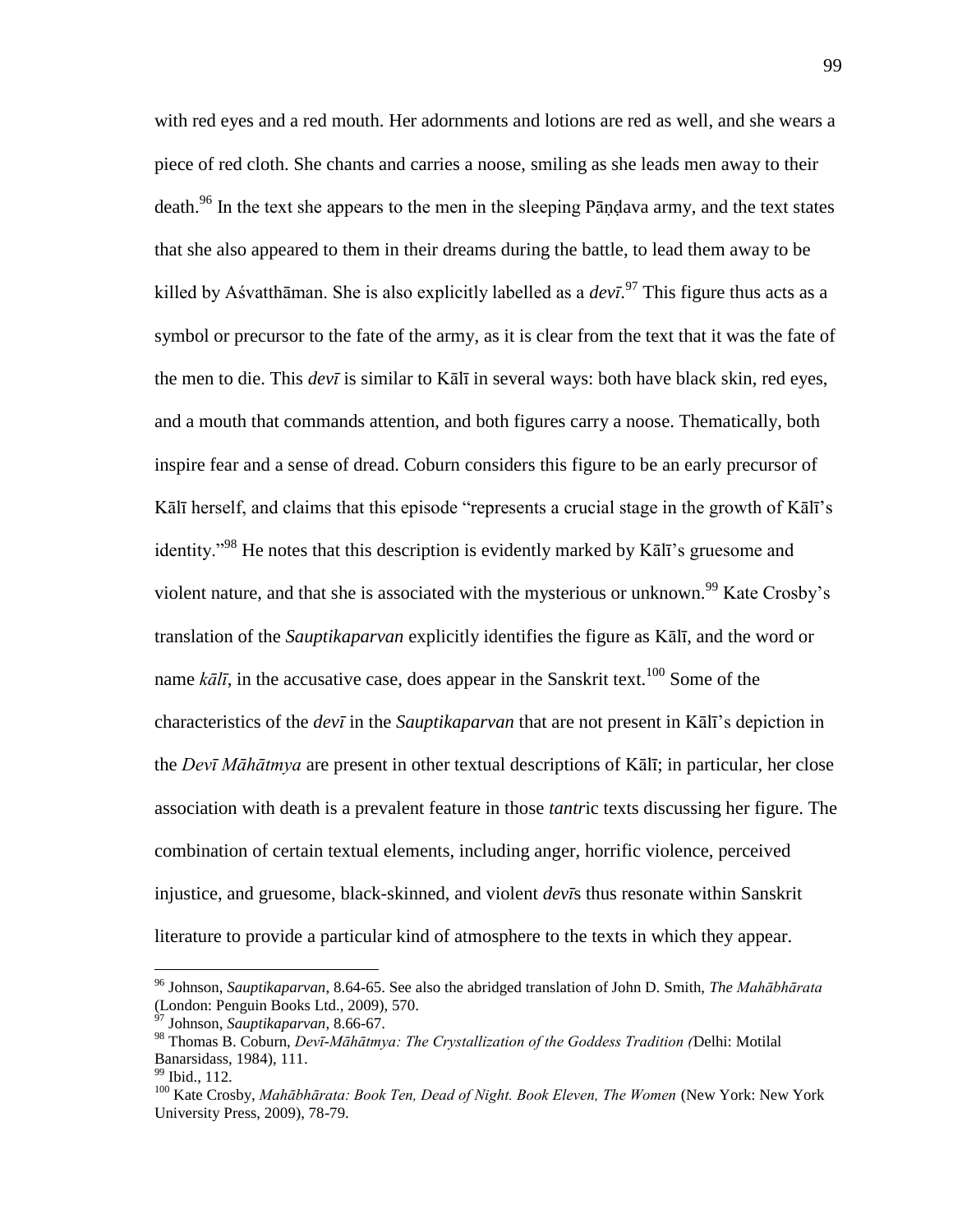Kālī's character and behaviour in the *Devī Māhātmya* are an example of this particular trope or theme in Sanskrit literature, and are constructed as such by the *Devī Māhātmya*.

 Before moving to the next section of this chapter, which discusses Kālī in her literary context outside of the *Devī Māhātmya*, it is worthwhile to discuss briefly the theme of ritual sacrifice present in both the *Sauptikaparvan* and Kālī's battle with Caṇḍa and Muṇḍa, as well as with Raktabīja. Examining Kālī's behaviour in the *Devī Māhātmya* through the lens of ritual sacrifice provides information concerning her character, particularly with respect to her larger literary context, in which she is often the recipient of sacrifices. In the *Devī Māhātmya*, the primary reference to the concept of battle as sacrifice occurs in Kālī's speech to Caṇḍikā, in which she refers to Caṇḍa and Muṇḍa as "beasts slain in the sacrifice of battle."<sup>101</sup> This brief reference suggests to the reader the idea of battle as a ritual sacrifice, particularly given the themes of injustice and rage previously constructed by the *Devī Māhātmya*, which mirror those themes present in texts such as the *Sauptikaparvan*. Thus Kālī's first battle, with Caṇḍa and Muṇḍa, acts to evoke this larger theme, which is already present in the literary context, as attested to by the *Mahābhārata* in particular. In this battle the concepts of Kālī and sacrificial worship are first connected to one another. Kālī's second major battle, in which she defeats Raktabīja by drinking his blood, suggests the contours and details of Kālī-devoted ritual sacrifices, which, in later literary and ritual traditions, offer blood nearly exclusively. The themes of outraged violence and ritual sacrifice thus function in the *Devī Māhātmya* to construct Kālī's character, and these themes continue to influence her character in subsequent literary traditions.

 $^{101}$  DM 7.23.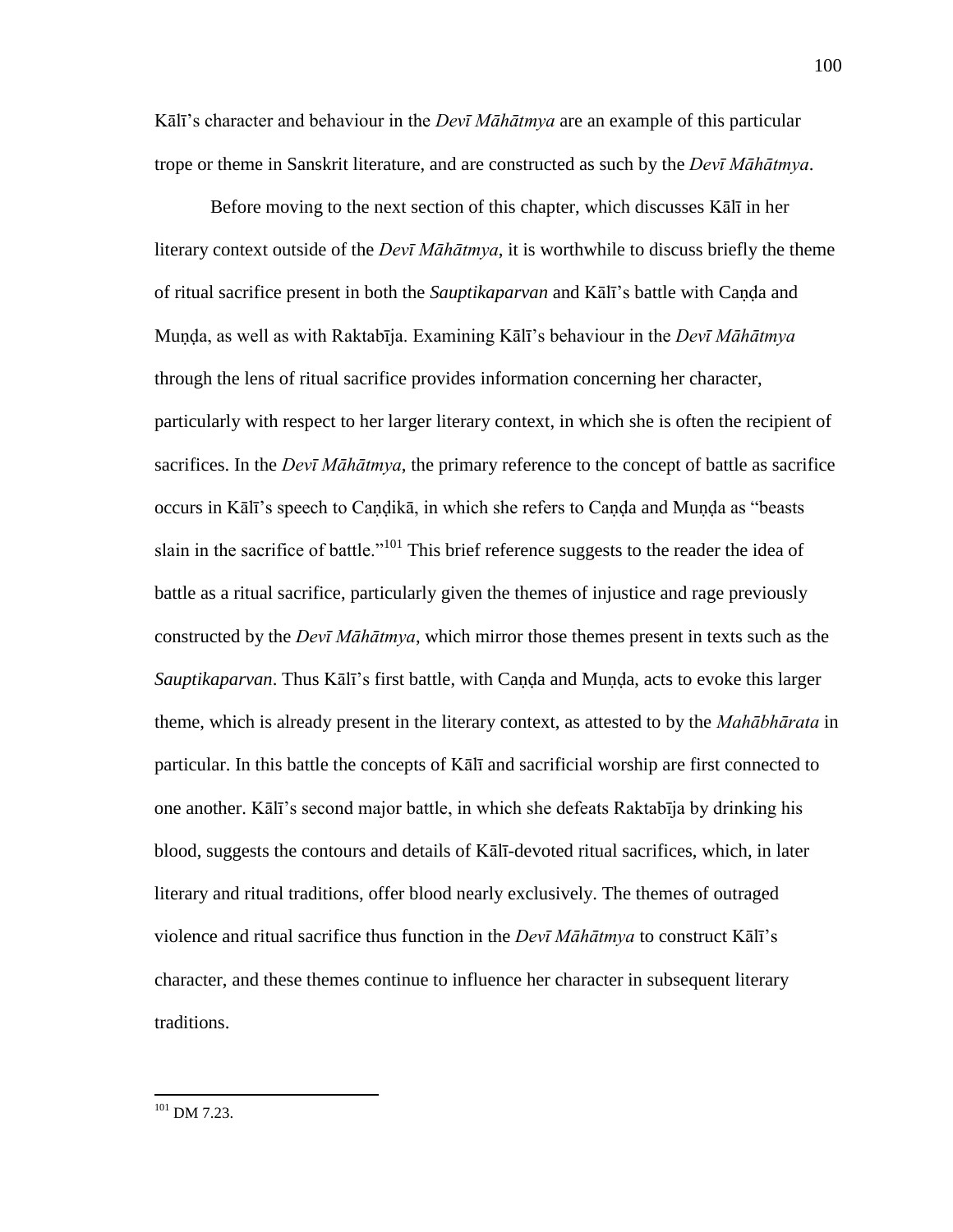# Grotesquery, Violence, & Wrath in Kālī's Literary Context

 The qualities important to Kālī's characterisation in the *Devī Māhātmya* discussed in this chapter remain integral parts of her character throughout Hindu literary traditions. Her associations with extreme violence and gory behaviour shape her textual representations in other *purāṇa*s, in *tantr*ic texts, and in the Bengali *bhakti* poetry dedicated to her figure. While the *Devī Māhātmya* represents the first extant text in which Kālī appears as a fully-fleshed character, certain elements of her character do appear in some earlier textual material, as noted by Coburn and as discussed above.<sup>102</sup> Such appearances include the previously discussed figure in the *Sauptikaparvan*, and perhaps some early prototypes in the Vedic material; Kinsley claims that the *devī*s Rātridevī and Nirṛti may function in this manner.<sup>103</sup> Previous scholarship focusing on K $\bar{a}$ l<sub>i</sub> has tended to examine her traits in the *Devī Māhātmya* solely with reference to the ways by which they foreshadow later characterisations, as discussed in Chapter One. This section will instead take the character traits that this chapter has identified as fundamental to Kālī's character in the *Devī Māhātmya* and look to later textual traditions to determine their importance for Kālī's character in Hindu traditions more generally. While it is not the intention of this thesis to place the Kālī of the *Devī Māhātmya* in a literary chronology, a brief discussion of these identified character themes as they appear throughout the general trajectory of her textual representation sheds greater light on her role in the *Devī Māhātmya*, and may also provide new avenues of thought for Kālī studies. To this end, this section briefly examines several of Kālī's textual representations in the *purāṇa*s, in a select few *tantr*ic texts, and in Bengali devotional poetry, particularly that of Rāmprasād Sen and Kamalākānta Bhaṭṭācārya. This

<sup>102</sup> Coburn, *Devī-Māhātmya: The Crystallization*, 110-113.

<sup>103</sup> David Kinsley, *The Sword and the Flute: Kālī and Kṛṣṇa, Dark Visions of the Terrible and the Sublime in Hindu Mythology* (Berkeley: University of California Press, 2000[1975]), 87.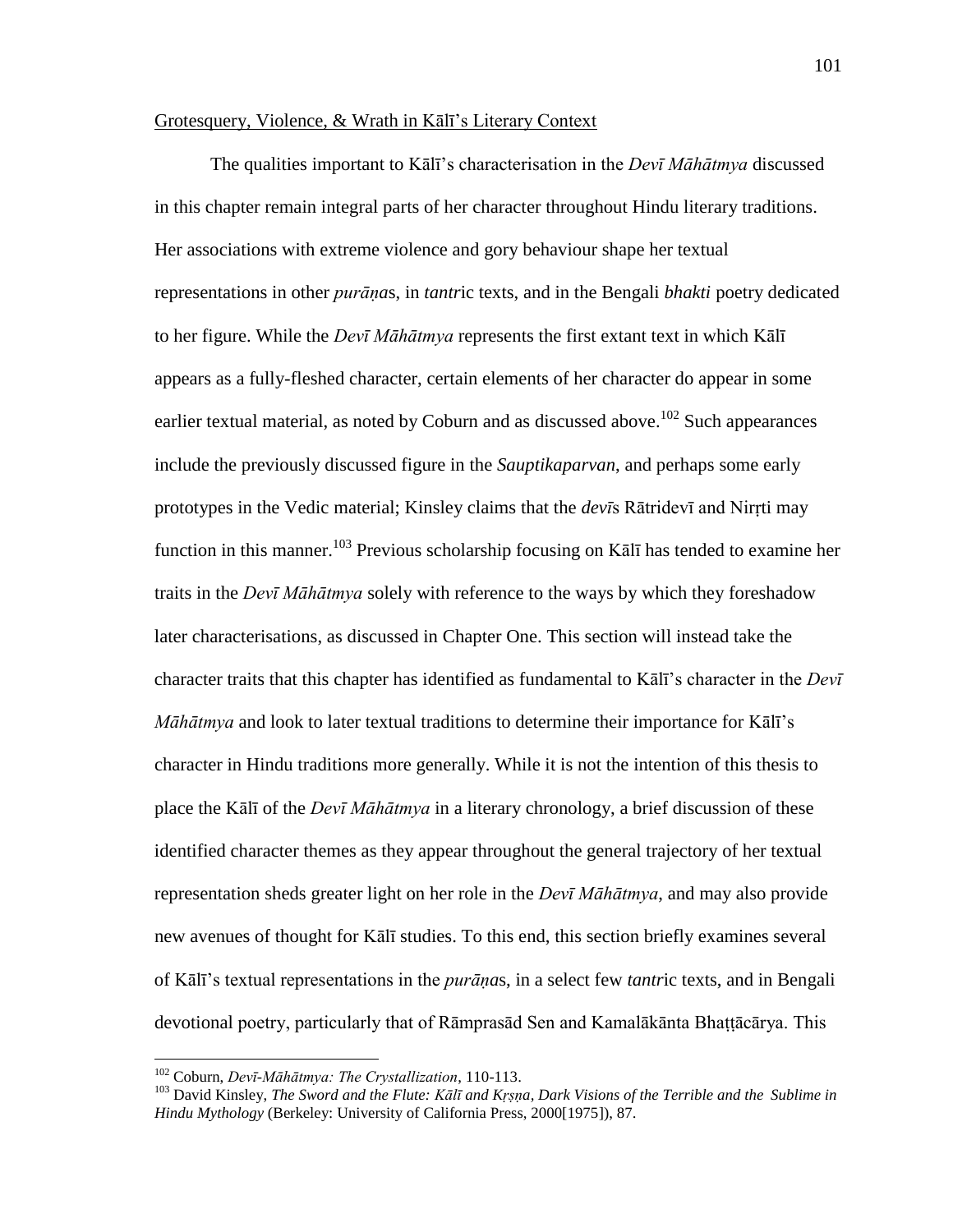survey demonstrates the foundational nature of the qualities of wrath, gruesome violence, intoxication, fear, and revulsion for Kālī's character throughout much of her textual representation.

Kālī appears in a number of *purāṇa*s, including the *Agni Purāṇa*, the *Garuḍa Purāṇa*, the *Bhāgavata Purāṇa*, the *Liṅga Purāṇa*, the *Skanda Purāṇa*, and the *Vāmana Purāṇa*. <sup>104</sup> In these texts she is often closely connected to the *devī* Pārvatī; as Kinsley notes, Kālī embodies Pārvatī's wrath or destructive aspects in a similar way to her personification of Caṇḍikā's fury in the *Devī Māhātmya*. In the *Liṅga Purāṇa*, Śiva asks Pārvatī to kill the *asura* Dāruka, who can be killed only by a female. Pārvatī enters Śiva's body, drinks the poison he stores in his throat,<sup>105</sup> and emerges as Kālī, accompanied by *piśāca*s, or flesheating spirits. She then destroys Dāruka.<sup>106</sup> In the same *purāṇa*, Kālī accompanies Śiva during his campaign against Tripura. In this passage, she carries a trident, wears skulls and the hide of an elephant, and her eyes are half-closed due to her intoxication from drinking the blood of the *asura*s. She is associated with Pārvatī here again.<sup>107</sup> The *Vāmana Purāṇa* includes a story of Kālī's emergence that is quite similar to the one found in the *Devī Māhātmya*. Pārvatī, offended when Šiva refers to her as 'Kālī' because of her dark skin, succeeds in removing it to reveal her golden form below.<sup>108</sup> The sheath transforms into a furious warrior *devī* called Kauśikī, who in turn creates Kālī while enraged.<sup>109</sup> As in the

<sup>&</sup>lt;sup>104</sup> This project is deeply indebted to the work of David Kinsley, who lists Kālī's *purāṇ*ic references in many of his articles. See especially "Kālī" in *Hindu Goddesses*, "Kālī: The Black Goddess" in *Tantric Visions of the Divine Feminine: The Ten Mahāvidyās (Berkeley: University of California Press, 1997); and "The Sword:* Kālī, Mistress of Death" in *The Sword and the Flute*.

 $105$  The poison is described in the common myth of Śiva Nīlakantha, in which Śiva drinks the poison that emerges from the churning of the ocean and stores it in his throat so that the poison does not destroy the world.

<sup>106</sup> *The Liṅga-Purāṇa*, trans. A Board of Scholars (Delhi: Motilal Banarsidass, 1990[1973]), chapter 106.

<sup>&</sup>lt;sup>107</sup> Ibid., chapter 72: 66-68.

<sup>108</sup> Sanskrit: *gaurī*.

<sup>109</sup> *The Vāmana Purāṇa: With English Translation*, trans. Satyamsu Mohan Mukhopadhyaya et al. (Varanasi: All India Kashiraj Trust, 1968), chapter 28: 6-25. The emergence of Kālī is quoted by David Kinsley.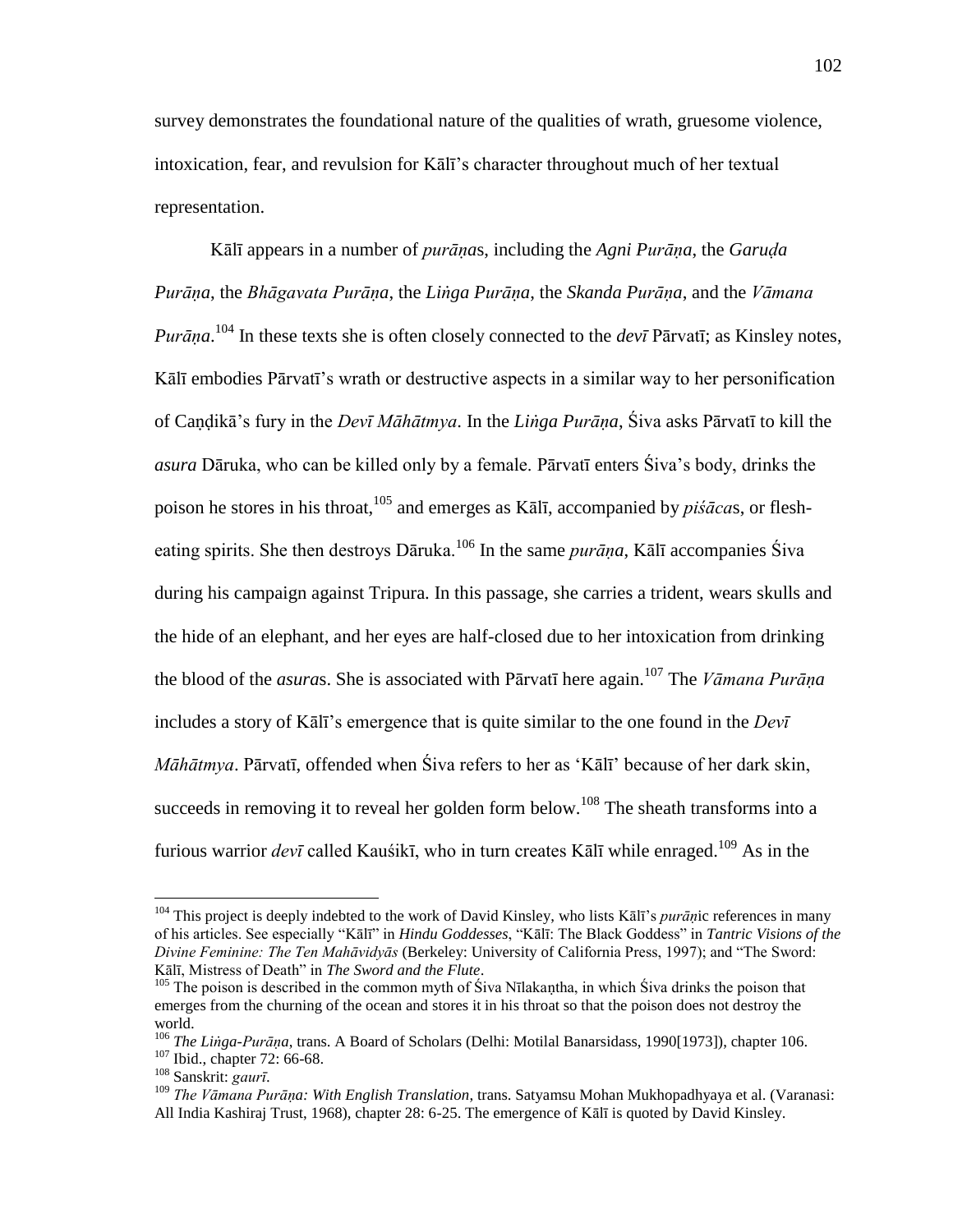*Devī Māhātmya*, Kālī is portrayed as the dark, violent aspect of a *devī*, often Pārvatī, and is associated with blood-drinking, battle, and a ferocious and terrible appearance. In both the *Agni* and *Garuda Purānas* she is associated with violent war and victory in battle,<sup>110</sup> and in the *Bhāgavata Purāṇa* with thieves and *asura*s. In this *purāṇa* she is described as having a dreadful face, large teeth, and a loud laugh. She is also depicted drinking the blood of humans. <sup>111</sup> In the *Skanda Purāṇa*, a figure similar to Kālī comes forth after Pārvatī knits her eyebrows and rubs the tip of her nose in anger.<sup>112</sup> Thus, in *purān*ic texts other than the *Mārkaṇḍeya*, Kālī remains connected to themes of anger, destructive and excessive violence, and gruesomeness; she is also conceived of as specific aspects of other *devī*s, in particular their wrathful or darker selves; and she is, as Kinsley points out, frequently associated with those on the periphery of society,  $^{113}$  as well as with *asuric* figures. Kal<sub>1</sub>'s association with repulsive concepts or substances is strengthened in those *tantr*ic texts discussing her figure, which *tantra* frequently conceives of as the supreme ontological reality.

 Hindu *tantr*ic traditions often venerate a group of *devī*s called the ten *mahāvidyā*s, of whom Kālī is the pre-eminent figure. In the *Śaktisaṁgama Tantra*, Kālī is said to be the primary deity, with all other deities conceived of as different forms that Kālī periodically assumes.<sup>114</sup> Kālī's centrality in *tantra* is attested to by numerous texts, including Abinavagupta's *Tantraloka*, the Bengali *Tantrasāra*, *Śāktapramoda*, and *Prāṇatoṣiṇī*, and the *Yoginī*, *Kāmākhyā*, *Kāmadā*, *Mahānirvāṇa,* and *Niruttara Tantra*s, among others. Kinsley claims that Kālī's prominence in *tantra*, given the available information, is

<sup>110</sup> *The Agni Purāṇa*, trans. N. Gangadharan (Delhi: Motilal Banarsidass, 1985), chapter 135; *The Garuḍa Purāṇa*, trans. A Board of Scholars (Delhi: Motilal Banarsidass, 1978), chapter 38.

<sup>111</sup> *The Bhāgavata Purāṇa*, trans. Ganesh Vaseudeo Tagare (Delhi: Motilal Banarsidass, 1976-78), 5.9.12-20.

<sup>112</sup> *The Skanda-Purāṇa*, trans. G.V. Tagare (Delhi: Motilal Banarsidass, 1997), chapter 82: 9-22.

<sup>113</sup> Kinsley, *Hindu Goddesses*, 116.

<sup>114</sup> Kinsley, *Tantric Visions*, 68.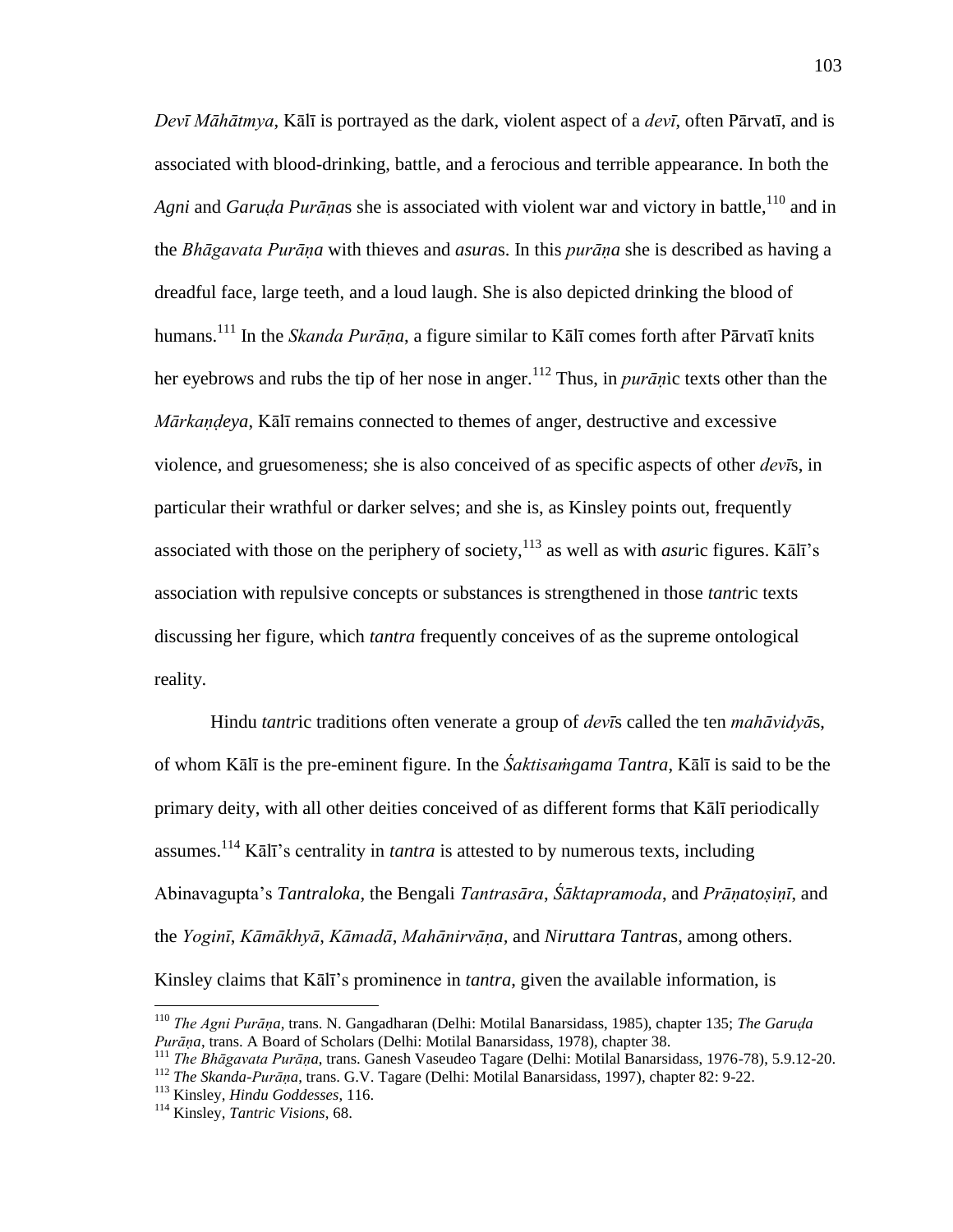primarily due to the ritual nature of *tantra* generally, the polarity of *tantr*ic thought, and the idea in left-handed *tantra* that the polluting and unclean aspects of the world must be experienced in order to be transcended.<sup>115</sup> Kālī's close association with polluting and revolting substances and concepts, particularly blood and death, tie her closely to *tantr*ic ideas about pollution and transcendence. These concepts are also meant to cause fear, as such responses must be overcome by the *sādhaka* or *vīra*, the *tantr*ic practitioner. Intoxicants are also important to *tantr*ic practitioners; alcohol, in particular, is often used during rituals. In *tantra*, Kālī is no longer seen as the personification of another *devī*'s anger, but as the supreme ontological reality itself. As in the *Devī Māhātmya*, Kālī's extreme violence and gruesomeness are highlighted, and in fact augmented: the *Karpurādi Stotra*, which described a *tantr*ic ritual designed to take place in the cremation grounds, portrays Kālī as having blood trickling from her mouth and as being surrounded by skulls, bones, and female jackals; this representation is more grotesque than that in the *Devī Māhātmya*. <sup>116</sup> Many of Kālī's features in the *Devī Māhātmya* are thus maintained in her depiction in *tantr*ic literature. However, there are a few significant differences between the Kālī of the *Devī Māhātmya* and the *tantr*ic Kālī. First, Kālī is less associated with anger in *tantra* than in the *purāṇ*ic material. Second, Kālī is closely linked to sexual activity in *tantr*ic literature and ritual. Finally, as Kinsley noted in context with the lessening importance of anger in Kālī's depiction, Kālī is now seen not as a furious aspect of the *mahādevī*, but as the primary deity and ultimate reality herself. This shift in Kālī's position during the time between the *Devī Māhātmya* and the *tantr*ic literature, particularly those texts associated with the left-handed practices, is not well understood. Yet, as Kinsley

<sup>115</sup> Ibid., 78.

<sup>116</sup> Ibid.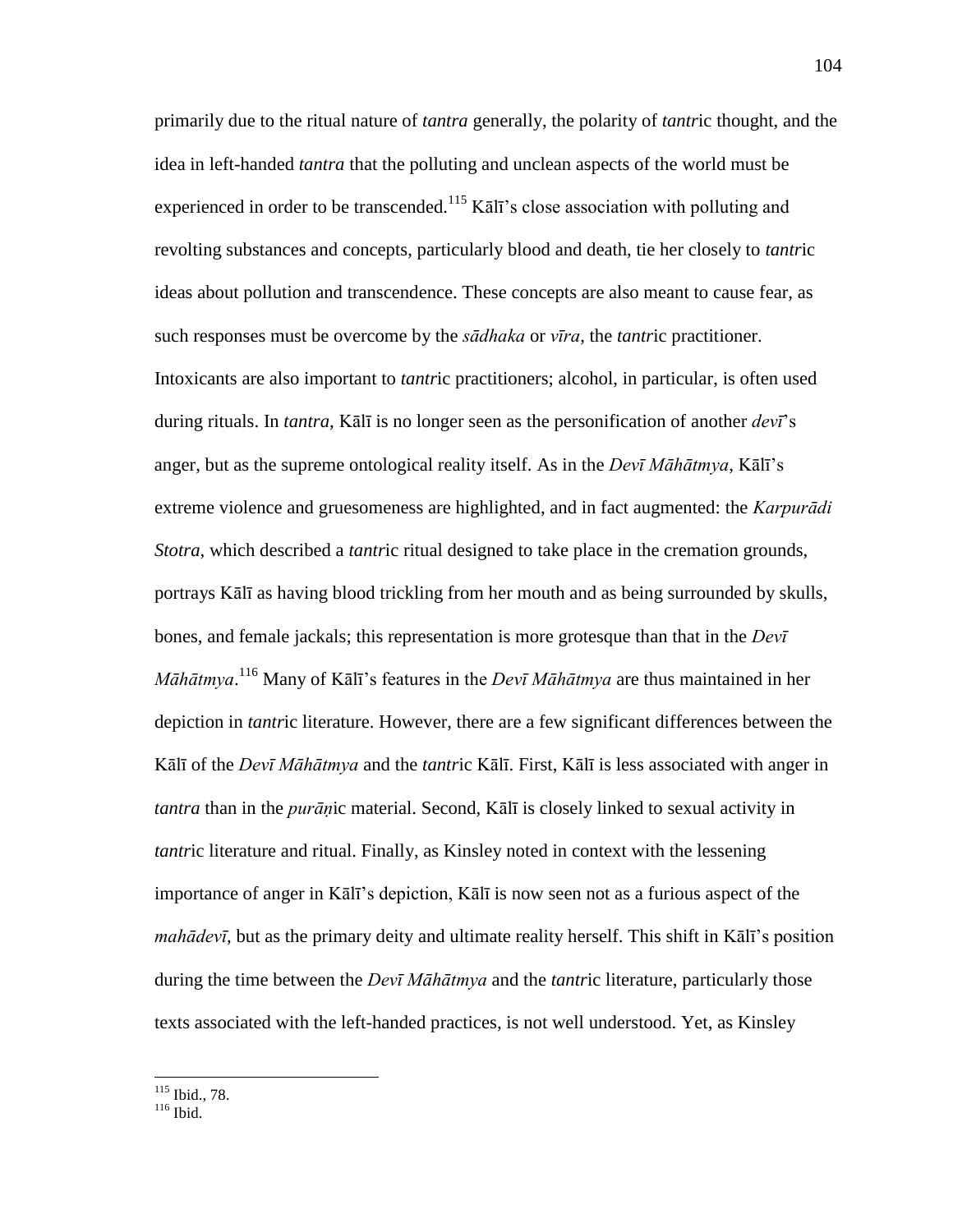argued, Kālī's close and gruesome association with polluting substances, clearly indicated in the *Devī Māhātmya* with her predilection for drinking blood, probably contributed to her rise to prominence in *tantra*, as did her extreme violence and thematic connections to death.

 Bengali *śākta bhakti* poetry also represents Kālī as grotesque and violent, despite significant shifts in the textual descriptions. This poetry, much of which is Kālī-devoted, began its development in the eighteenth century, during a time of great societal unrest in Bengal.<sup>117</sup> The two most celebrated poets in this tradition are Rāmprasād Sen (ca. 1718-1775) and Kamalākānta Bhaṭṭācārya (ca. 1769-1821); many poems are attributed to these two poets. Both composed poetry for courtly patrons and both are considered to have been *tantr*ic adepts and devotees of Kālī. <sup>118</sup> Their poetry, along with Bengali *śākta* devotional poetry more generally, was heavily influenced by particular aspects of *tantra*, including the literary descriptions of Kālī's form and the *stotra*s praising her, as well as by the Bengali *maṅgalakāvya* literature, which elaborates upon the exploits of various deities. In the seventeenth century Kālī was incorporated into this latter textual tradition, and while her representations maintain some of her gruesome features, such as the skull adornments and the blood, she is beautified by the addition of jewellery and bells. This beautification was also adopted by the later *śākta* poets devoted to Kālī. Their poetry was further influenced by the Bengali Vaiṣṇava poetic tradition devoted to Kṛṣṇa, which provided inspiration both for the form of the poetry and for the content, since Kālī is beautified in ways that parallel descriptions of Rādhā, Kṛṣṇa's lover. Finally, much of the inspiration for this poetry developed from the local sayings, expressions, attitudes, and lifestyles; there are thus many

<sup>117</sup> Rachel Fell McDermott's book *Mother of My Heart, Daughter of My Dreams: Kālī and Umā In the Devotional Poetry of Bengal* (Oxford: Oxford University Press, 2001) discusses this situation in greater depth, with particular reference to the rise of *śākta* poets in Bengal. See especially Part One, Section One: The Historical Background in Bengal, 15-36.

<sup>118</sup> Rachel Fell McDermott, *Singing to the Goddess: Poems to Kālī and Umā from Bengal* (Oxford: Oxford University Press, 2001), 8.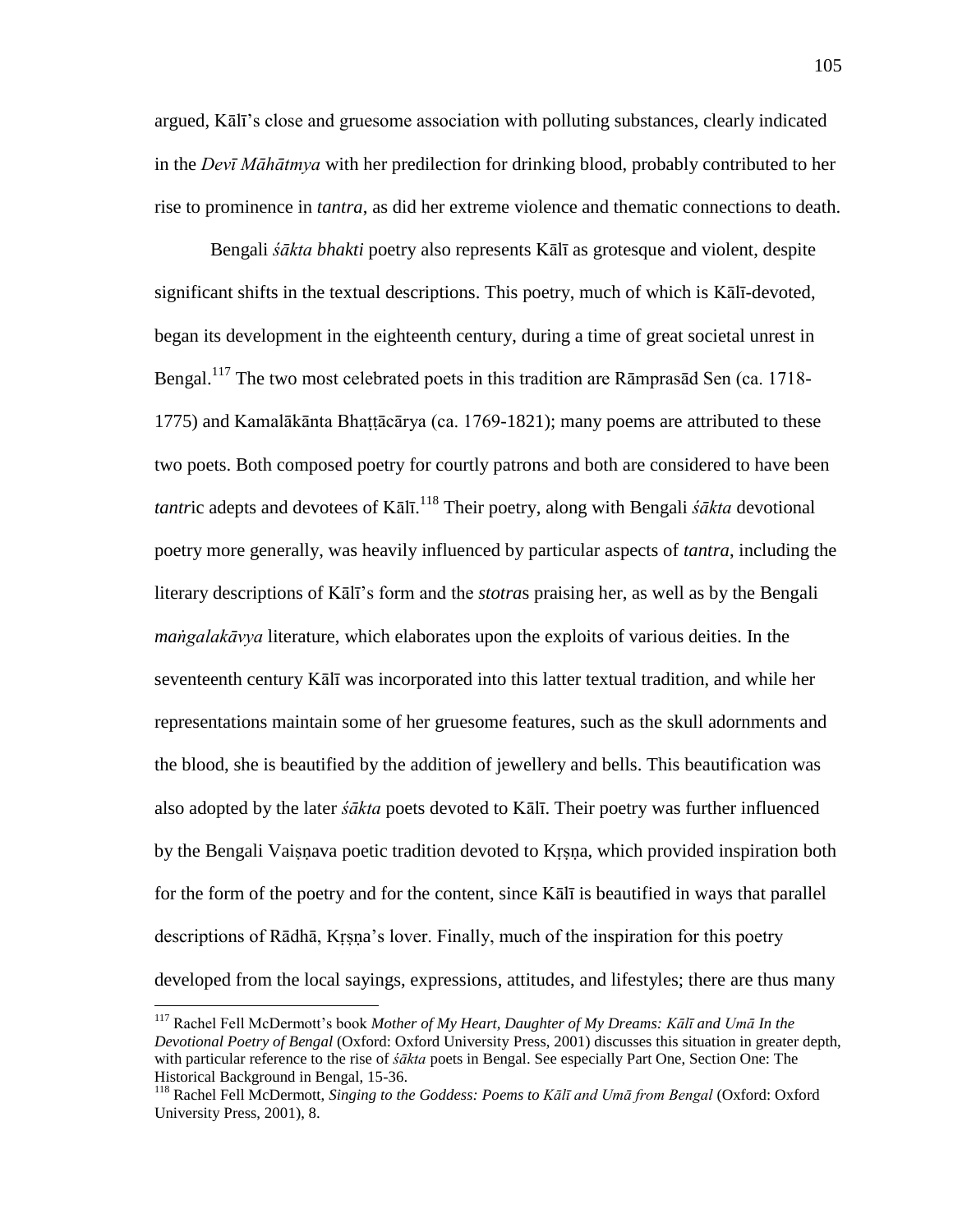references to farmers, debts, merchants, annual religious festivals, poverty, and so forth.<sup>119</sup> In this poetic tradition, many of the poems describe Kālī in familiar terms: she is grotesque, violent, associated with the battleground, connected to death, depicted with ghosts, ghouls, and *rāksasa* companions, and is always covered in or smeared with blood.<sup>120</sup> Her characteristic gruesomeness and violence remain foundational here as well. However, even in the poems that describe Kālī in her most frightening and horrific forms, she has been made less terrifying by the addition of traditionally feminine adornments, including jewellery. She is also more often said to be physically beautiful, with high, round breasts and a face likened to the full moon.<sup>121</sup> Rāmprasād Sen describes her as "exquisite," even while her "thighs [are] streaming with blood,"<sup>122</sup> and Kamalākānta Bhattācārya calls her a "beauty" with "a dreadful face."<sup>123</sup> This beautification is even more obvious in those poems that refrain from discussing Kālī's characteristic repulsive appearance and behaviour. In Bengali Kālī-devoted poetry, one of the most surprising themes is the constant addressing of Kālī as ‗Mother.' While *tantra* often described Kālī as a cosmic mother, in the sense that she creates and sustains – and ultimately destroys – the universe, the relationship described in these poems is much closer and more intimate. Unsurprisingly, Kālī is often castigated by the poets for being a terrible mother, who frequently ignores those who love her to cavort with Śiva, to dance around naked, and to destroy *asura*s or *rākṣasa*s on the battlefield. For example, Mahendranāth Bhaṭṭācārya claims that while he is poor, his mother, Kālī, dances on the corpse of Śiva, ignoring him. He cries, "You have given me so

 $119$  Ibid., 6.

<sup>&</sup>lt;sup>120</sup> See especially "Kālī among the Corpses: Poems of Battle" in McDermott, *Singing to the Goddess*, 19-37.

<sup>&</sup>lt;sup>121</sup> This is a common trope indicating beauty in Indian literature.

<sup>122</sup> Rāmprasād Sen, in McDermott, *Singing to the Goddess*, 23.

<sup>&</sup>lt;sup>123</sup> Kamalākānta Bhattācārya, in McDermott, *Singing to the Goddess*, 25-26.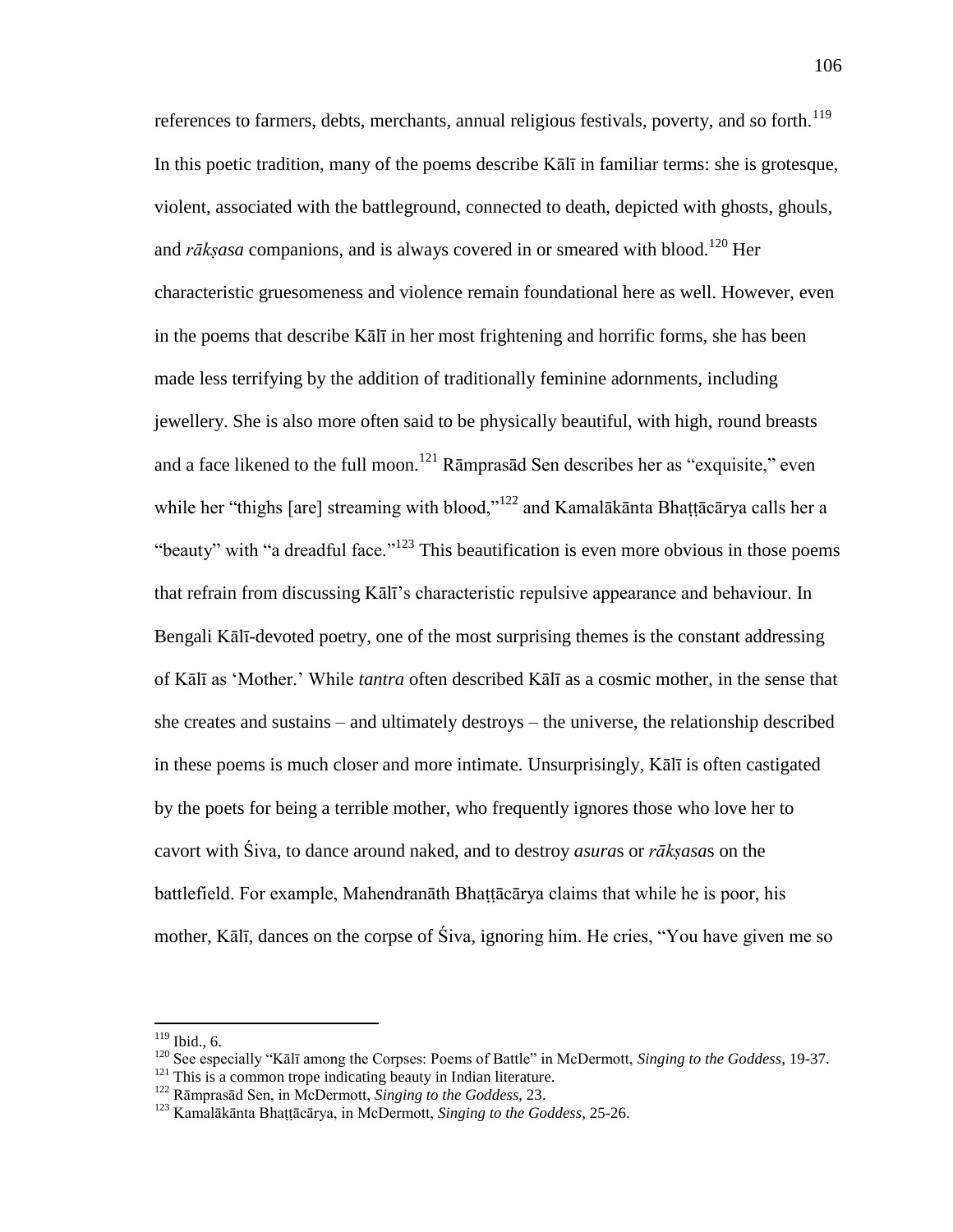much pain, Mā, but still I forget it all, still I call You: 'Mā! Mā!'."<sup>124</sup> Despite her outrageous appearance and behaviour, these poets are still devoted to her as a mother figure. While she is depicted quite differently in these poems than she was in the early literature, particularly in the *Devī Māhātmya*, several important elements remain constant: her penchant for battle, her unconventional appearance, and her associations with the repulsive and the disgusting.

 The characteristics identified in this chapter as being the primary aspects of Kālī's character as portrayed in the *Devī Māhātmya* are also foundational traits within her larger literary context. Kālī's repulsive and grotesque appearance and behaviour are described in the *purāṇa*s, in the *tantra*s, and in the Bengali devotional poetry, as is her proclivity for aggression and violence. These traits thus epitomise Kālī's literary character across multiple textual traditions. Moreover, several of the secondary traits present in the *Devī Māhātmya*'s characterisation of Kālī become increasingly important in other traditions: in particular, Kālī's association with peripheral figures, including *asura*s, *rākṣasa*s, and thieves, and her intoxication, usually from blood. Many of her qualities in this text also become more pronounced in those later texts, particularly *tantra*s, that devote more space to describing Kālī's physical appearance. These include her emaciation, her lolling tongue, wide mouth, and sharp fangs, her grisly adornments, and her penchant for howling and laughing. Some of the larger literary context includes qualities or aspects of Kālī that are not present in her depiction in the *Devī Māhātmya*, including her position as a motherfigure, her beauty, and her association with sexuality. Despite these differences, it is clear that the predominant qualities in the *Devī Māhātmya*'s portrayal of Kālī are also integral aspects to her character in the majority of her literary context; indeed, it is Kālī's

<sup>124</sup> Mahendranāth Bhaṭṭācārya, in McDermott, *Singing to the Goddess*, 54.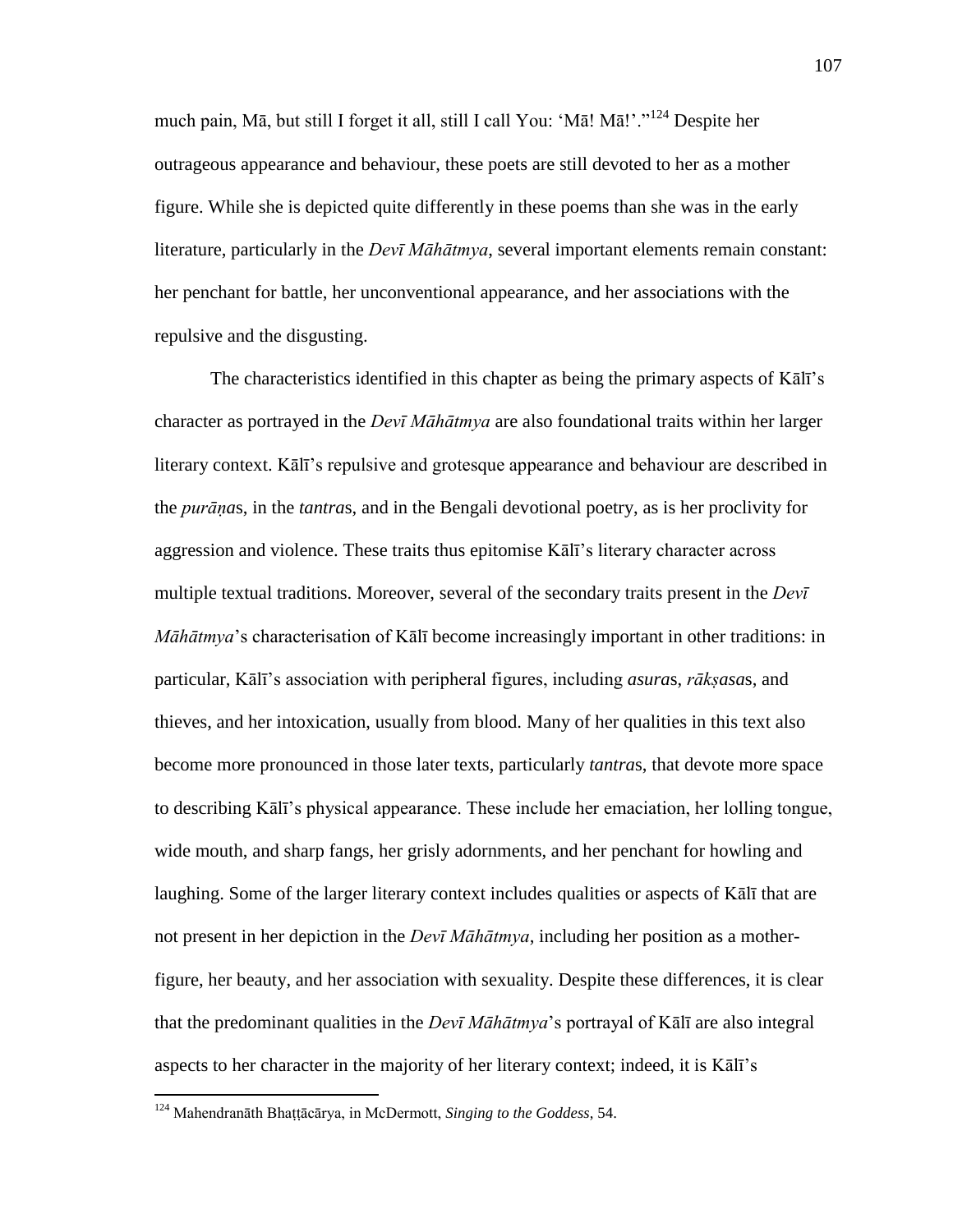gruesomeness and extreme violence that ensure the recognition of these representations as depictions of Kālī herself.

#### Characterisation, Textual Space, & Some Remarks on Being Narratively Essential

Kālī in the *Devī Māhātmya* is an exceptionally violent and brutal character, whose ferocity is both mirrored and amplified by her gruesome and horrific physical appearance. She sets herself above all of the other characters except for Caṇḍikā, with whom she displays an easy familiarity and who accepts this familiarity without rebuke; she diminishes the *asura*s by eating them and she never speaks to nor acknowledges the presence of any characters aside from Caṇḍikā and the *asura* enemies. She is repeatedly connected to wrath or rage through both textual description and imagery, and she frequently makes tremendous amounts of noise, drowning out all others, including Caṇḍikā. Many of her actions centre around her mouth, which is her most frequently referenced physical feature, and which acts as a locus for much of her identity: consuming enemies, noise-making, and blood-drinking. She is angry, haughty, violent, dismissive of others, and grotesque in appearance and behaviour. Her motivations seem to be limited to causing destruction and consuming other beings; she displays no loyalty to Caṇḍikā nor to the *deva*s, and her willingness to fight for the *deva*s can be explained only by her connections to Caṇḍikā and by the opportunity this alliance gives her for battle. It is for these reasons that an attempt to align her along the traditional ‗flat' and ‗round' binary is problematic, as her complexity derives more from the particular textual strategies used the text to position her than from her own nature. Moreover, much of her identity is left unknown by the text: her origins are unclear, her motivations, such as a reader might understand them, simplistic, and even her status as a *devī* is tenuous, as will be discussed in the following chapter. It would be easy, then, to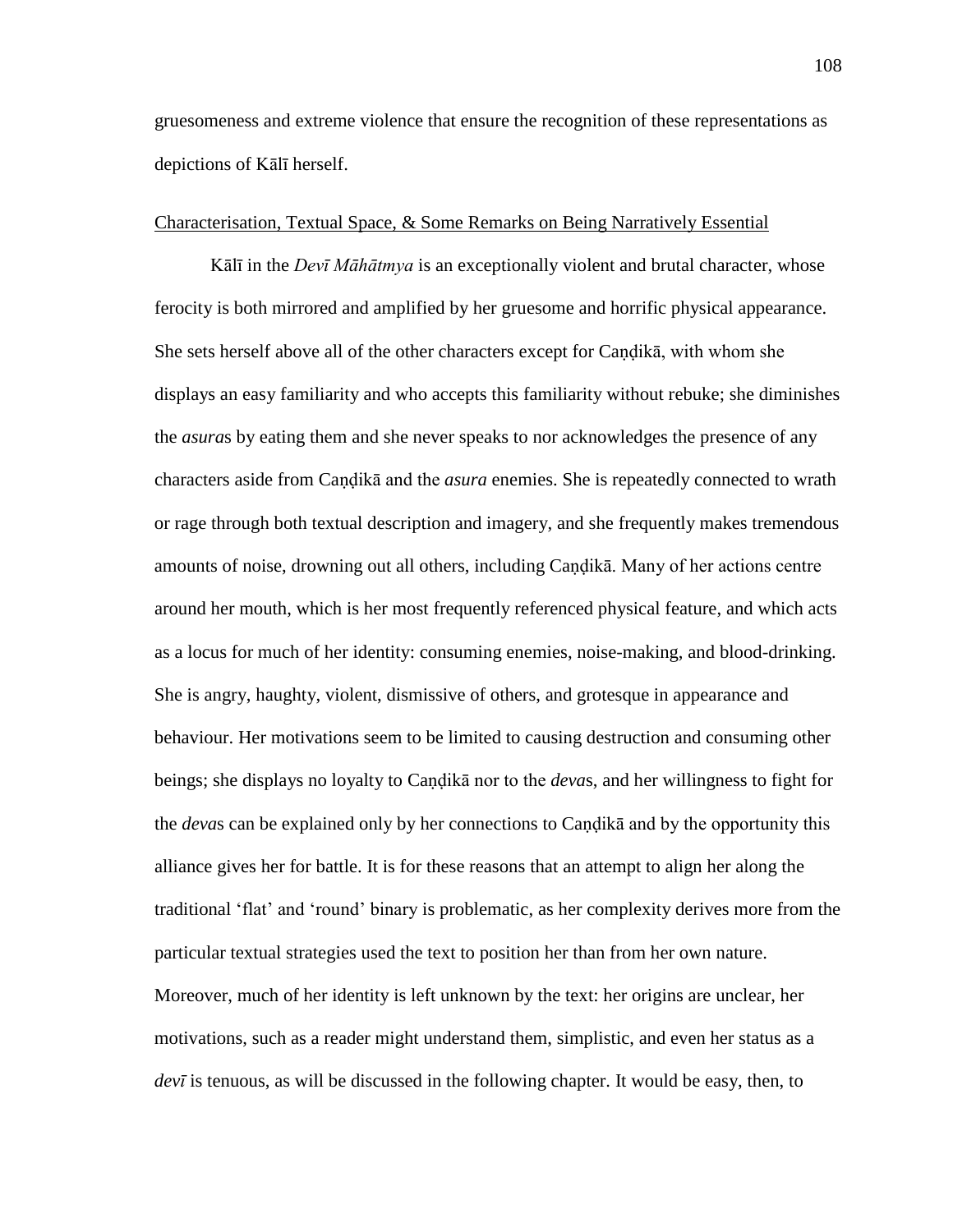dismiss Kālī as a ‗flat' and unimportant character, despite the vast amount of information conveyed by these brief textual mentions, and yet her position in the text is so peculiar that it demands attention. By describing her in certain ways and by giving her certain actions to perform, the text subtly positions Kālī as an important character through several significant narrative strategies: her unique status as a horrific and grotesque figure, the use of textual space with respect to her character, and her position as narratively essential to the text's storyline, particularly that of the Śumbha and Niśumbha episode.

 Before moving to the literary analysis of this section, it is worthwhile to revisit briefly the work of Mieke Bal and Kevin McGrath, discussed in Chapter One, whose works on character have profoundly shaped the analysis in this project. Kevin McGrath, who analysed Karṇa in the *Mahābhārata*, organises his work by considering particular features of Karṇa's characterisation. McGrath's sections concerning the character's name, storyline, physical attributes, and speech-acts have particularly informed this thesis' analysis, and Kālī's speech-act serves to indicate her narrative importance to the text, as discussed below. As Karṇa is also a character in a mythological Indian narrative, McGrath's work has been particularly helpful in determining Kālī's position in the *Devī Māhātmya*. Partially because of the kinds of characters found in mythological texts, Mieke Bal dismisses the traditional distinction between 'flat' and 'round' characters and instead proposes that character is shaped through four particular textual devices: repetition, accumulation, relations to other characters, and transformations.<sup>125</sup> Furthermore, her assertion that readers learn about character through explicit and implicit qualifications is particularly relevant to this project, as much of Kālī's character is conveyed through her actions, from which implicit qualifications are then deduced. Utilising Bal's approach to character provides a great deal

<sup>125</sup> Bal, *Narratology*, 126-127.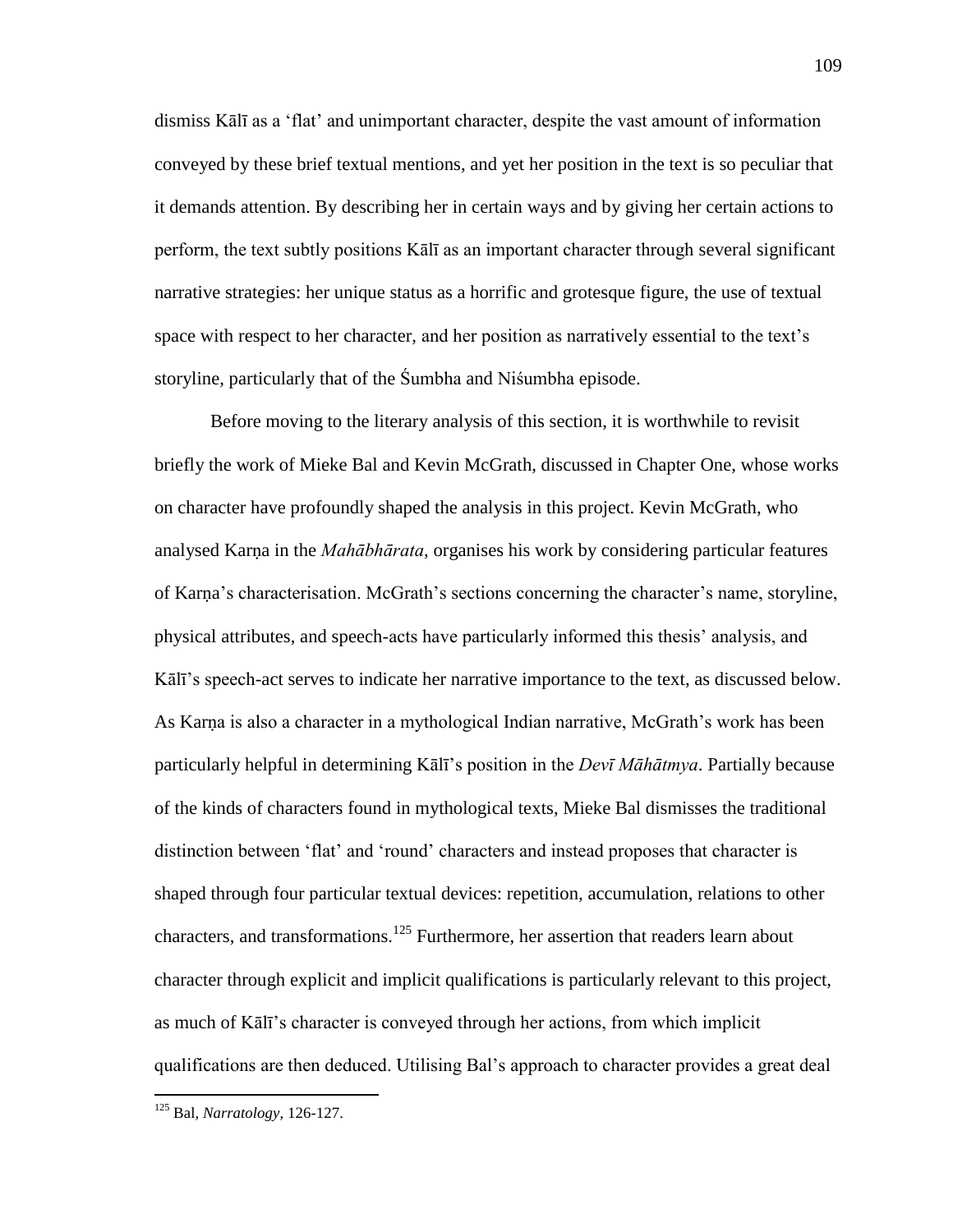of information about Kālī's figure in the *Devī Māhātmya*. The repetition and accumulation of Kālī's grotesque and extreme violence serve to place her in a unique position in the text. The contours of this position would be significantly less visible without paying attention to character by following Bal's method.

Kālī's unique status in the text depends primarily upon her gruesome appearance and behaviour. While several other characters also act in strange, violent, angry, or disgusting ways, the intensity of this combination is peculiar to Kālī's portrayal. Moreover, it is the textual attention paid to Kālī's gruesomeness and violence that render her character so highly visible in the text. The details of Kālī in comparison to other characters are articulated more fully in Chapter Three; it is sufficient to note here the ways by which the text succeeds in positioning Kālī as a unique character primarily by virtue of her own characteristics. As previously noted, Kālī is not the only character in the *Devī Māhātmya* to act or appear in strange and frightening ways. Śivadūtī is frightening in appearance; Nārasiṃhī, Śivadūtī and Caṇḍikā's lion all devour the enemy *asura*s; and many characters are ferocious and violent, including Caṇḍikā herself. Kālī is also not the only *devī* to speak: Śivadūtī speaks imperiously to Śiva, and Caṇḍikā frequently converses with other characters. However, the text repeatedly draws the attention of the reader to Kālī's gruesomeness and violence through the accumulation and repetition of various repulsive details of Kālī's character, thus ensuring that Kālī is the most gruesome and the most violent of the characters in the text. No other character, save for Caṇḍikā, is described in such detail; no other *devī*, aside from Caṇḍikā, has her battle actions detailed so thoroughly; no other character even approaches the level of grotesquery and brutality that is a notable feature of Kālī's representation from her first appearance. The only other minor *devī* to speak is Śivadūtī, and even Śivadūtī does not address the *mahādevī*, let alone with Kālī's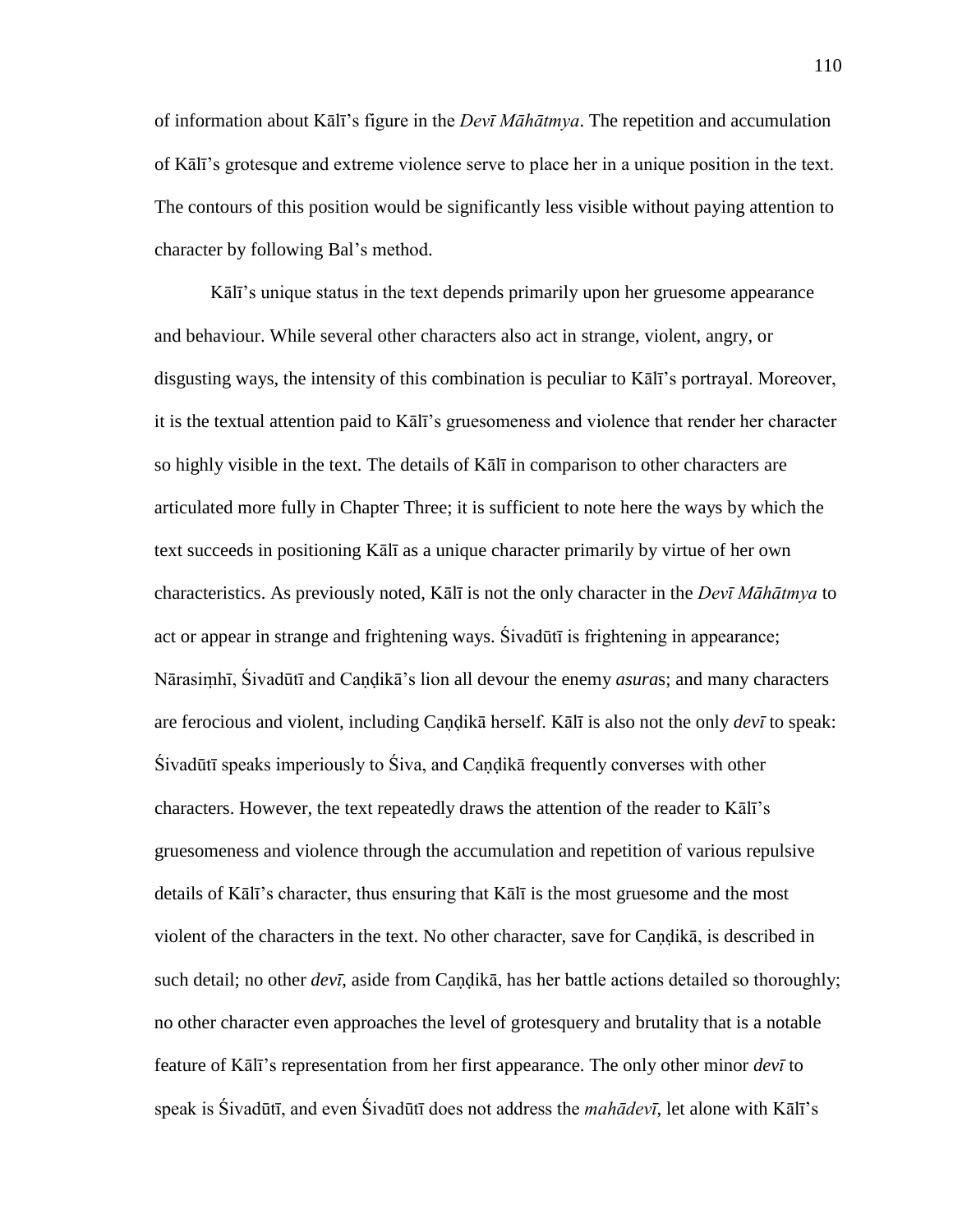familiarity. Through the frequent and detailed highlighting of these aspects of Kālī, the text renders her both highly visible and guaranteed to grasp the attention of the reader; the contrast between Kālī and the other characters demonstrates the vividness of her behaviour and appearance. Moreover, while Caṇḍikā's violence certainly matches that of Kālī's, Caṇḍikā is also portrayed throughout the text as beautiful, benevolent, imperious, and so forth; this host of character traits serves to weaken the importance of violence as a primary trait of Caṇḍikā's characterisation. Kālī, however, is only ever violent, wrathful, and gruesome; her violence, anger, and gruesomeness are intensified by the lack of any other important characteristics in the construction of her character. Finally, it is Kālī who gruesomely drinks Raktabīja's blood; Caṇḍikā restrains herself merely to slaughtering him once he is bloodless. The intensity of Kālī's primary character traits serves to indicate her importance to the narrative as a whole; she would not be posited in such striking and unique ways were it not important to the text that she be present as the epitome of violence and gruesomeness in the narrative.

 A more mechanical way to approach the question of Kālī's importance to the text is to consider the nature of textual space in the narrative, as well as Kālī's position within that space. This includes not only the amount of text discussing Kālī in comparison to that involving the text's other characters, but also the importance and size of the scenes in which she is the primary character, and the relation of the subnarrative in which she appears to the larger text of the *Devī Māhātmya*. The concept of textual space is particularly significant with regard to Kālī, as she is an important character despite the minimal amount of textual space devoted to her. It seems clear that a larger number of verses devoted to a particular subject increases the importance of that subject to the text; this assumption is evidently true for the characterisation of Caṇḍikā, who occupies the majority of the textual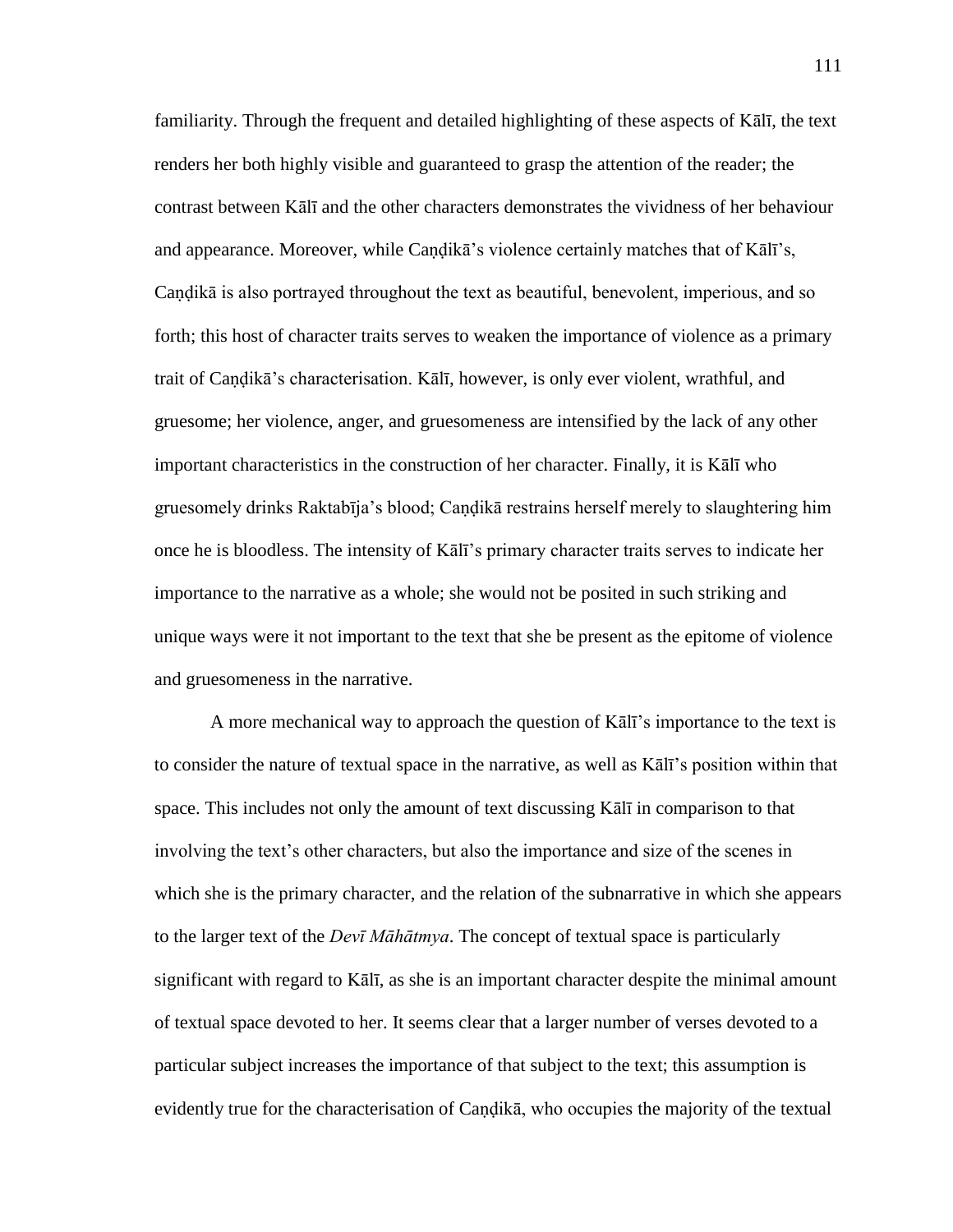space in the *Devī Māhātmya*. However, this situation is less clear with regard to Kālī. Passages mentioning Kālī in the *Devī Māhātmya* make up only a tiny portion of the total verses in the text: only 39 verses reference Kālī at all. Even in the third episode, which is the only portion of the text in which Kālī appears, Kālī is mentioned in slightly more than a tenth of the verses. However, textual space and its ability to determine the importance of a subject do not depend solely on a simple verse-count, useful though it may be for preliminary analyses. The *Devī Māhātmya* as a whole is composed of approximately 600 verses, depending on the manuscript consulted. The text is traditionally considered to have 700 verses, and is thus alternately titled the *Durgā-Saptaśatī*, or *Seven Hundred* (*Verses*) *to Durgā*, yet most editions have fewer verses than the traditional standard. Thomas Coburn's version, translated from the Harikṛṣṇaśarma edition, has 579 verses, although he also indicates the ways by which the text might be divided differently so that the verses number 700, in accordance with a contemporary Gujarati edition.<sup>126</sup> Kalī is present for much of the Śumbha and the Niśumbha episode, itself a significant subnarrative, which is composed of 339 verses in Thomas Coburn's translation, or more than half of the overall text. This episode is also the only one of the three episodes in the *Devī Māhātmya* to include the presence of *devi*s other than Candikā herself. Several points immediately attest to Kālī's importance in this subnarrative, which in turn supports her importance to the text as a whole, given the position of this episode with relation to the larger text. First, an entire book is devoted to her début scene. While this book, the seventh, contains only 25 verses, $127$  the fact that it concerns itself almost exclusively with K $\overline{a}$ l $\overline{b}$  marks her as a significant character. Second, Kālī is the first *devī* other than Caṇḍikā to appear in the *Devī* 

<sup>126</sup> Coburn, *Encountering the Goddess*, 31.

 $127$  It is not the shortest book (which is the thirteenth book with 17 verses) although it has fewer than the average number of verses per book (44.5).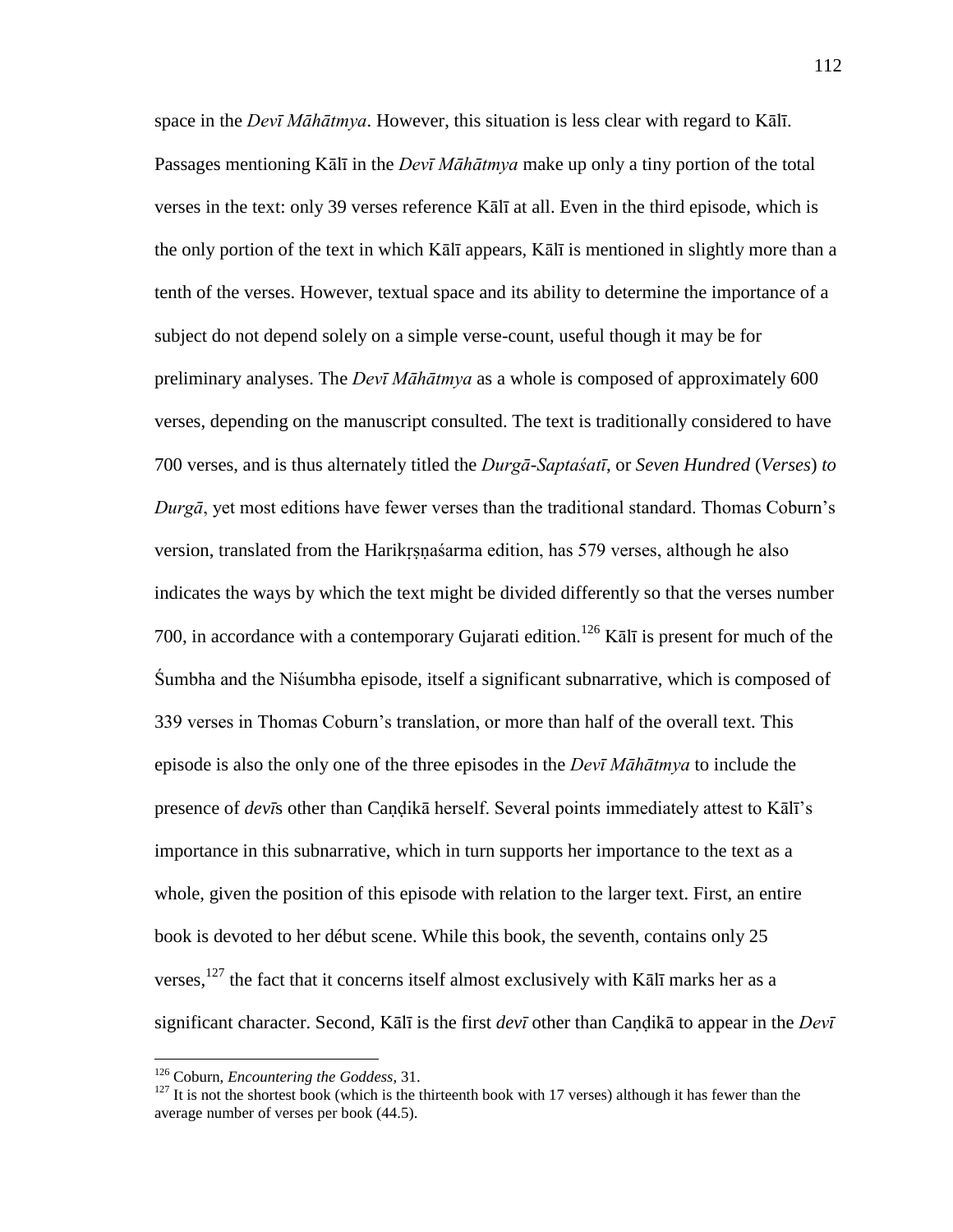*Māhātmya*. The other *devī*s, who are more properly referred to as *śakti*s, do not appear until the eighth book. Kālī is immediately posited as an important character by this textual positioning, indicating her importance to the text as a whole.

Kālī's textual presence in particular passages also reinforces her significance to the *Devī Māhātmya* in its entirety. The vast majority of those verses that directly reference Kālī occur when she is the primary acting figure in the passages described; it is rare that she is described in a passing sense as a secondary character. The passages in which she is the primary character are her début battle with Caṇḍa and Muṇḍa and her battle with Raktabīja. In these cases the visibility of her character is extraordinarily high: she is the only non*asura* character for nearly the entirety of her début battle, and she is directly responsible for ensuring Raktabīja's death. Thus while determining textual space by verse-count is certainly useful for understanding the importance of a subject to a text, the significance of textual space is also determined by the quality of that space. Most of Kālī's textual space posits her as the most important character in the passage in which she appears, and despite the low verse-count associated with her, she is described more fully than any other character in the text aside from Candika. It is thus clear that the limited textual space devoted to her is used by the text to highlight her character in striking and significant ways.

 A final method by which the *Devī Māhātmya* ensures the importance of the position of Kālī's character is through the use of narrative essentiality, or the cohesiveness of the narrative in the text. The text constructs Kālī as necessary to the successful outcome of the battle with Raktabīja through the repeated mentions of her predilection for consuming *asura*s, her accumulated gruesome and violent characteristics, and through the use of Caṇḍikā's authority. By the time the narrative arrives at the battle of Raktabīja, it is clear that Kālī must be the one to incapacitate him in order to maintain narrative cohesiveness,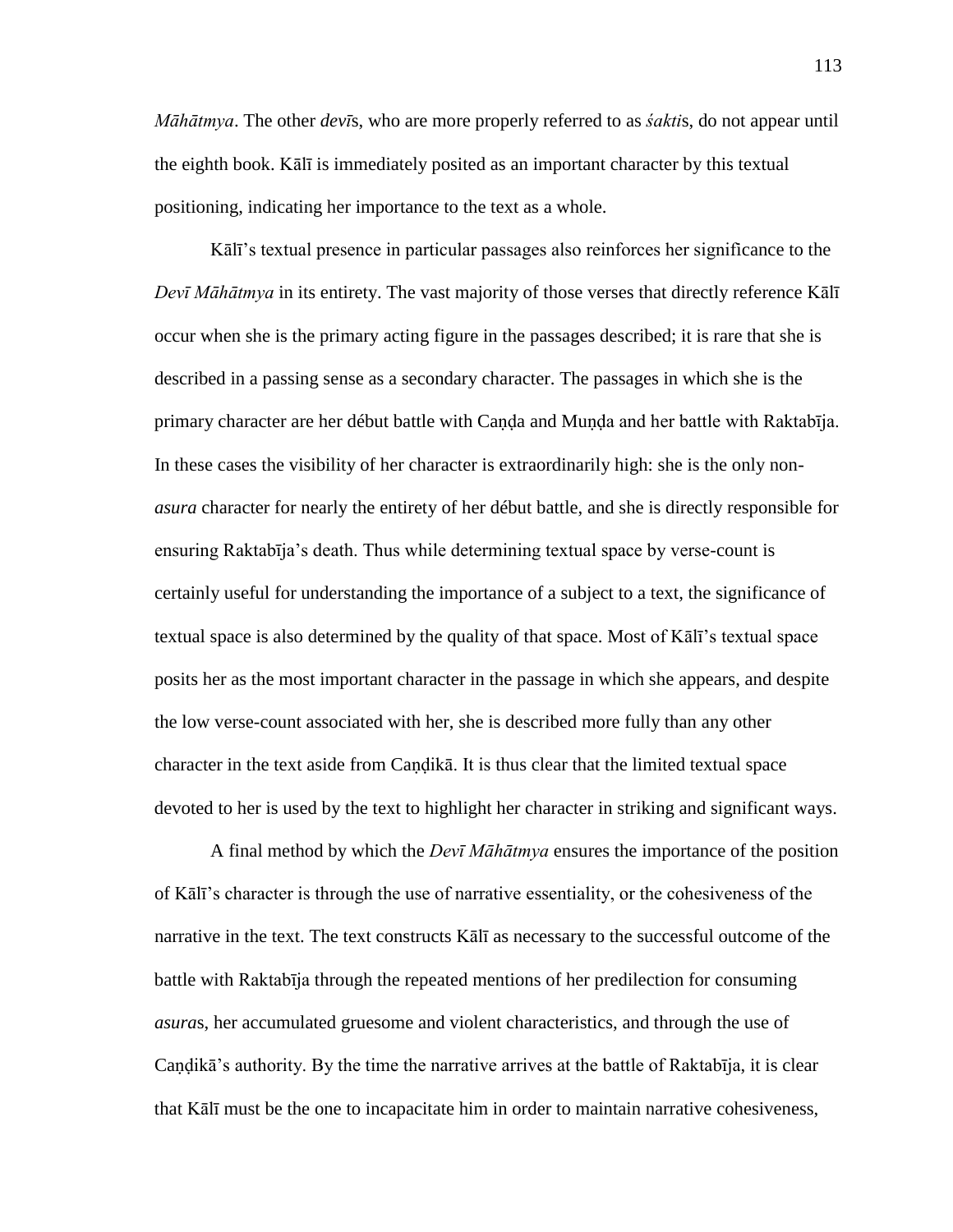given the repeated mentions of her violence and her accumulated character traits. Upon reading the text, particularly for the first time, the reader is given the sense that Kall 'saved the day' through her willingness to drink Raktabīja's blood; given her previous battle techniques, it is clear that she is portrayed as wanting to drink his blood, rather than that being simply willing to do so. The text gives a sense of urgency to the situation, despite the obvious theological necessity that Caṇḍikā must be able to slay Raktabīja, since she is by definition all-powerful, and despite the presence of characters other than Kālī who have previously shown a willingness to consume *asur*ic flesh and blood. Śivadūtī, Caṇḍikā's lion, and Nārasiṃhī could have consumed the Raktabīja-replicas and the blood, since the text explicitly describes their devouring of enemy *asura*s. Yet Caṇḍikā's direction to Kālī to consume the blood suggests that Kālī is the best suited among the *devī*s to perform this task. Furthermore, while Caṇḍikā's lion is the only character explicitly described as drinking blood previous to Raktabīja's dying scene, <sup>128</sup> it would have been strange if he had drunk Raktabīja's blood. The text is devoted to the exaltation of *devī*s, as forms of the *mahādevī*, thus making it narratively important that a  $dev\bar{i}$  – and not a lion – incapacitate Raktabīja. While it is conceivable that Śivadūtī or Nārasiṃhī could have consumed Raktabīja's blood without disrupting the narrative, the choice of Kālī as the instrument of Raktabīja's defeat shifts the frequent references to her mouth and to her predilection for eating her enemies to the level of foreshadowing. Kālī's mouth has been so consistently linked to her character and to her violence that Caṇḍikā's directive to her specifically includes it:

―O Cāmuṇḍā, open wide your mouth. With this mouth of yours, quickly take in the drops of blood produced by the fall of my weapons

 $128$  DM 6.14.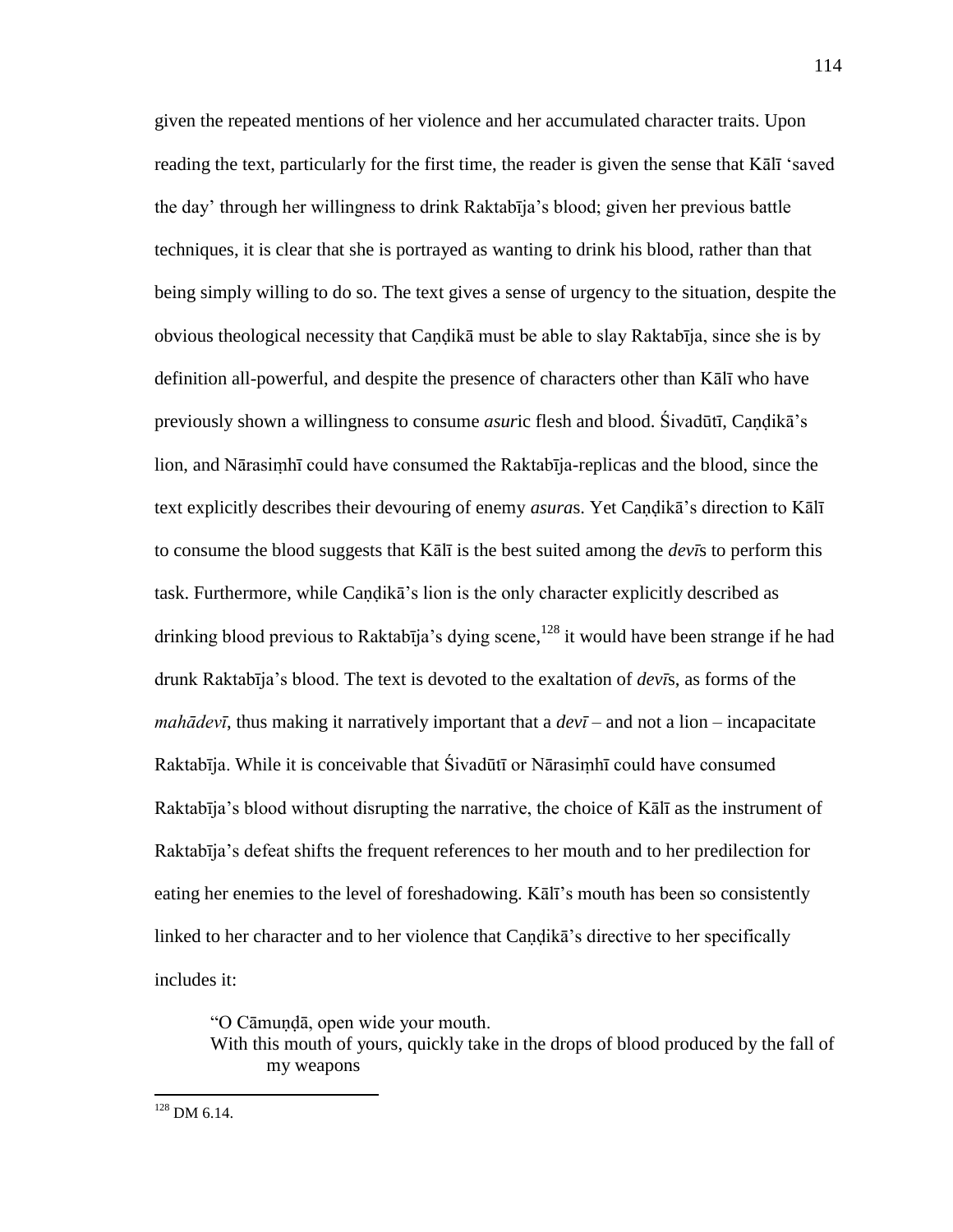And the great demons who are born from that blood. Roam about on the battlefield, consuming the great demons who are born from him. Thus will this demon, his blood dried up, meet his destruction. In this way, these terrible ones will be consumed by you, and no more will be born." $^{129}$ 

Kālī is also a much larger and more significant presence in the text than either Nārasiṃhī or Śivadūtī, as is demonstrated both through the use of textual space and through the relative importance of their actions. Kālī's position in the text thus far ensures that the narrative posit her as the cause of Raktabīja's death, itself an important episode in the *Devī Māhātmya*. This passage is the only occurrence in the text where it seems possible that the *devī*s might not win the battle, and the text augments this suspense by describing the *deva*s as afraid, despite their faith in Candikā.<sup>130</sup> Furthermore, the battle with Raktabīja is the penultimate battle of the text, indicating that it is second only to the final confrontation with Śumbha and Niśumbha in importance and difficulty. Kālī's position as narratively essential to Raktabīja's defeat thus indicates her importance to the narrative of the *Devī Māhātmya* as a whole.

 Both David Kinsley and Thomas Coburn consider Kālī to be an important character in the *Devī Māhātmya*, although they do not closely analyse her role therein. Kinsley states that Kālī is the *mahādevī*'s "most important companion-form and a great warrior,"<sup>131</sup> and Coburn claims that, of all the epithets used in the text, ‗Kālī' is the term that most represents a proper name and is not merely another term for Candika.<sup>132</sup> By this Coburn suggests that Kālī is more distinct from the *mahādevī* than are the other *devī*s in the text,

<sup>129</sup> DM 8.23-55, Sanskrit: *cāmuṇḍe vistirṇaṃ vadanaṃ kuru // macchastrapātasambhūtān raktabindūnmahāsurān / raktabindoḥ pratīccha tvaṃ vaktreṇānena veginā // bhakṣayantī cara raṇe tadutpatnānmahāsurān / evameṣa kṣayaṃ daityaḥ kṣīṇarakto gamiṣyati // bhakṣyamāṇāktvayā cogrā na cotyatsyanti cāpare* .

 $^{130}$  DM 8.51.

<sup>&</sup>lt;sup>131</sup> David Kinsley, "The Portrait of the Goddess in the Devī-māhātmya." *Journal of the American Academy of Religion* 46, no. 4 (1978): 493.

<sup>132</sup> Coburn, *Devī-Māhātmya: The Crystallization*, 108.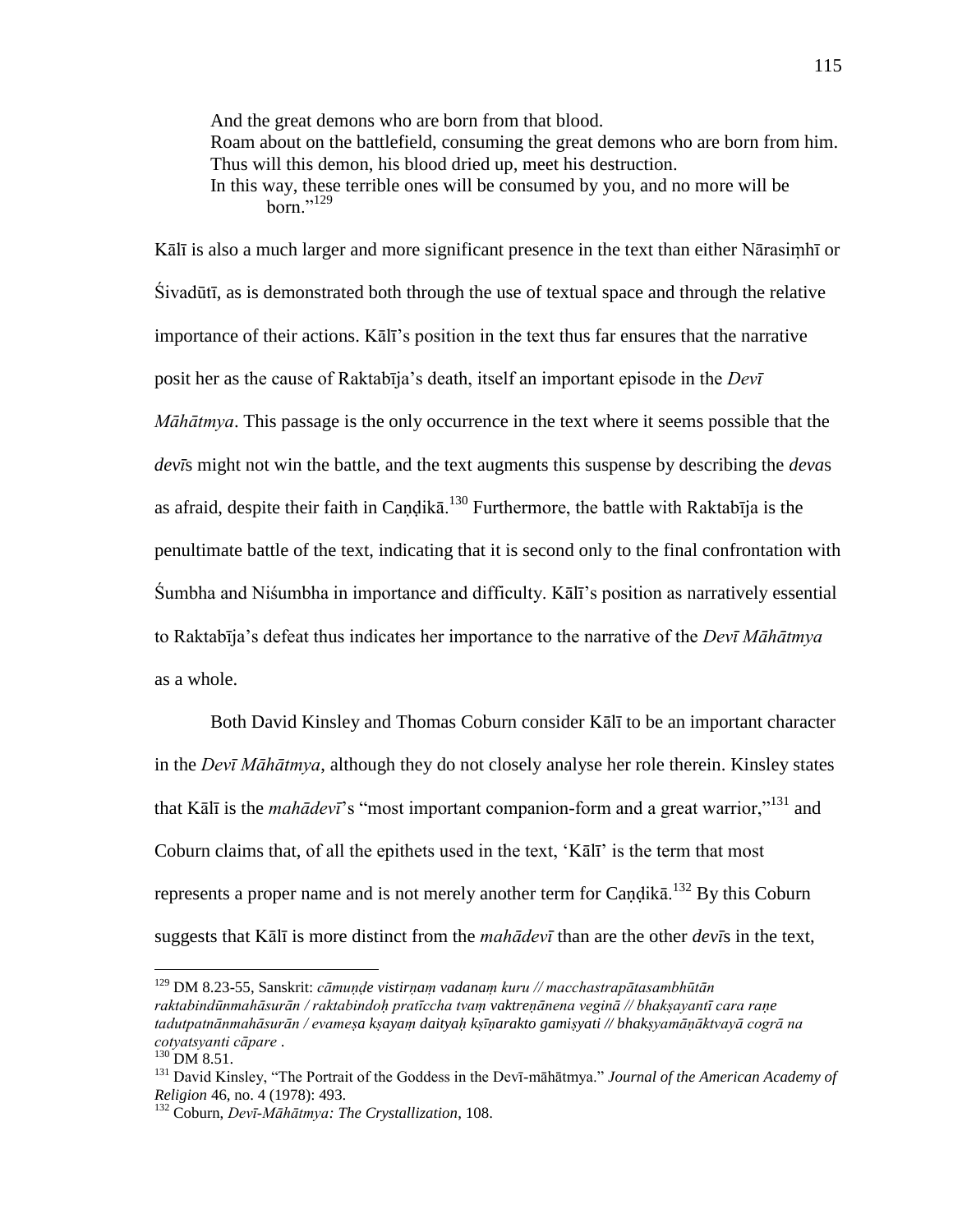with a richer and more complex characterisation. This is further highlighted by Kālī's epithet or second name, Cāmundā, with which the text explicitly conflates her. Kālī is the only character aside from Caṇḍikā to merit an epithet, indicating again her status in the text; that it was the *mahādevī* herself who appointed this epithet only serves to strengthen this status. The epithet may also suggest that Kālī and Cāmuṇḍā were previously independent *devi*s; this is, however, only speculative.<sup>133</sup> The possibility of the integration of two *devī*s does serve to point towards the larger theological objective of the *Devī Māhātmya*, which is to promote the *mahādevī* as the primary ontological reality, with all other aspects of reality, including the other *devī*s, subsumed into her; Kālī's possible absorption of Cāmuṇḍā may serve as a lesser example of this phenomenon. Many of the points discussed in this chapter thus support the conclusions of Coburn and Kinsley with respect to Kālī: by virtue of her strange, arresting figure, the nature of the textual space devoted to her and her behaviour, and the importance of her major scene for maintaining narrative cohesion, Kālī is constructed by the text to be an important character who merits close study and attention.

#### Concluding Remarks

 $\overline{a}$ 

 The *Devī Māhātmya* constructs the character of Kālī through a variety of textual devices, including the repetition and accumulation of character traits and behaviours and the use of certain themes present in the larger Sanskrit literary corpus. Her character traits

<sup>&</sup>lt;sup>133</sup> As Coburn notes, Cāmuṇḍā was not a term used previously in any Vedic or epic literature; the origin of the name remains unclear (Coburn, *Devī-Māhātmya: The Crystallization*, 135). Frederick Eden Pargiter, in his introduction to his translation of the *Mārkaṇḍeya Purāṇa*, claims that the *Devī Māhātmya* is the first instance of the name in Sanskrit (Calcutta: The Asiatic Society of Bengal, 1904), xii. Coburn notes that it is thus likely that Cāmuṇḍā was a non-Sanskritic *devī* assimilated into the *mahādevī* by way of identification with Kālī. This conclusion can only be tentative, however, given the nearly complete lack of evidence surrounding the name. Coburn, *Devī-Māhātmya: The Crystallization*, 135-36. David Kinsley notes that Hindu texts normally distinguish Kālī from Cāmuṇḍā and that the two have different appearances; this, however, refers to later literary and theological developments. *Tantric Visions*, 16.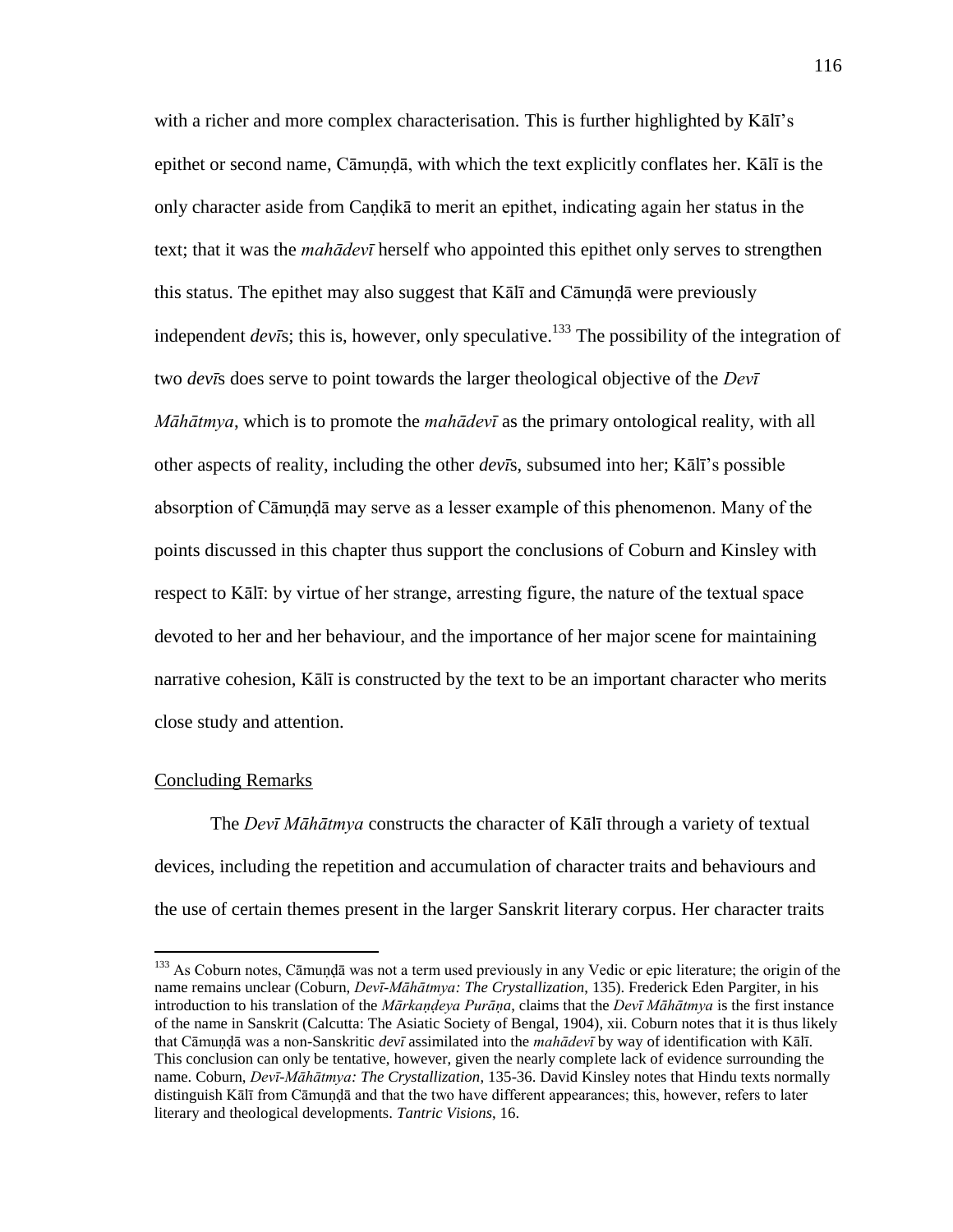serve to indicate her unique position in the text, as no other character is portrayed with the same intensity of gruesomeness, violence, and wrathfulness. Her behaviour also indicates her importance to the text: Kālī speaks familiarly to Caṇḍikā without rebuke, Caṇḍikā gives Kālī an epithet, and Kālī, at the behest of Caṇḍikā, is crucial to the success of the penultimate conflict in which she directly causes Raktabīja's defeat. Kālī's character traits can be analysed with recourse to the Indian literary theory of *rasa*, thus providing thematic context for Kālī's character, and leading to the identification of the primary characteristic of anger, which features heavily in other *purāṇ*ic narratives in which Kālī appears. The themes of anger, violence, and grotesque appearance and behaviour are predominant in the majority of Kālī's textual traditions, and serve to position her as unique in the *Devī Māhātmya*. The descriptions and analyses of Kālī in this chapter foreshadow the following chapter, in which her unique position and striking characteristics are placed in context with the other characters. Kālī functions as a paradigmatic character in this larger character context, and her wrath, gruesomeness, and violence serve to indicate her position as a particular *asur*ic aspect of the *mahādevī*. This is particularly clear when Kālī's characteristics are compared to those of the *asura* characters, as she bears a striking similarity to them. Kālī's position in the *Devī Māhātmya* thus plays a significant role in the larger theological objective of the text, which is to present the *mahādevī* as the supreme reality, incorporating all aspects of the cosmos, including the *asura*s, into herself.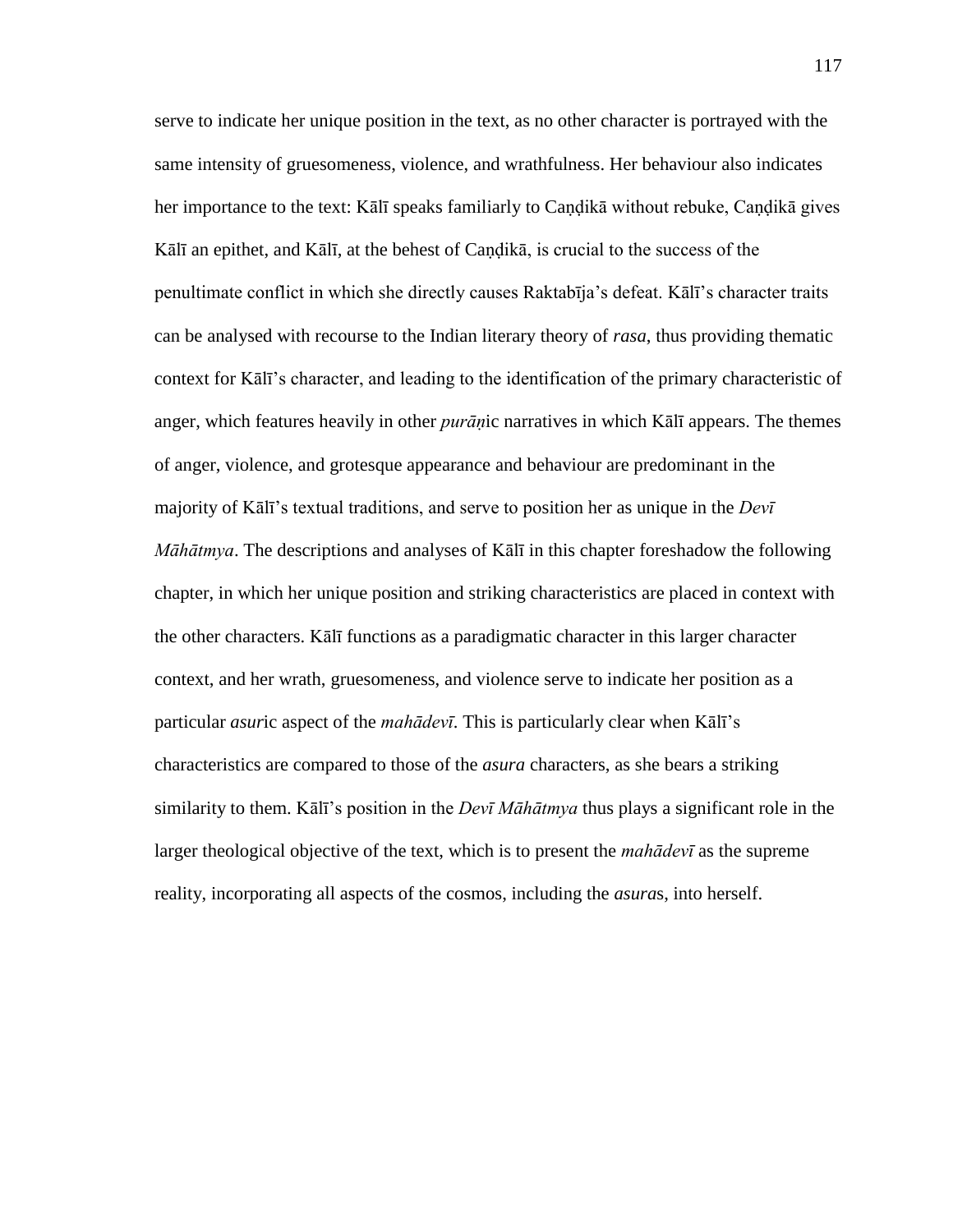### **Chapter Three: A Monstrous Goddess**

 Ambiguities between *dev*ic figures and *asura*s are not uncommon in Indian mythic literature, and are often expressed through similarities in their respective descriptions and by imprecision in the labels themselves. Similarities between the groups date back to early Vedic texts and continue throughout Hindu mythic narratives. In Vedic hymns, the term *asura* sometimes denoted a particular kind of *deva*, rather than a different class of beings altogether. This suggests that within Hindu literature more broadly, there is some confusion as to the precise nature and origin of the *deva*s, the *asura*s, and the conflicts between them. Moreover, these ambiguities are more numerous and more visible with respect to the *devī*s in mythological texts than with respect to the *deva*s, although there are exceptions to this pattern. Kālī, as a specific character in the *Devī Māhātmya*, is a clear example of this ambiguity, and her role in this text suggests that the early conflation of *deva*s and *asura*s remains visible in the text's expression of the theological concept of the *mahādevī*. As an *asur*ic *devī* Kālī expresses the *asur*ic aspect of the *mahādevī*, and the construction of her figure brings together *asur*ic and *dev*ic concepts. Ambiguities are also present in Kālī's textual representations more generally; in the previous chapter, reference was made to Kālī's later associations with *rākṣas*ic and *asur*ic figures. Her character type is made clear through a consideration of her character traits in context with both the *asura* and the *devī* characters in the *Devī Māhātmya*. The *asur*ic aspect of the *mahādevī* is a essential correlate to the theological construction of an all-encompassing supreme reality, as the *mahādevī* must necessarily include *asur*ic elements. This *asur*ic aspect is referenced explicitly in the *Devī Māhātmya*, and the text labels it as the *mahāsurī*. Kālī, through her ambiguous status as an *asur*ic *devī*, is constructed by the *Devī Māhātmya* to be this *mahāsurī*; such an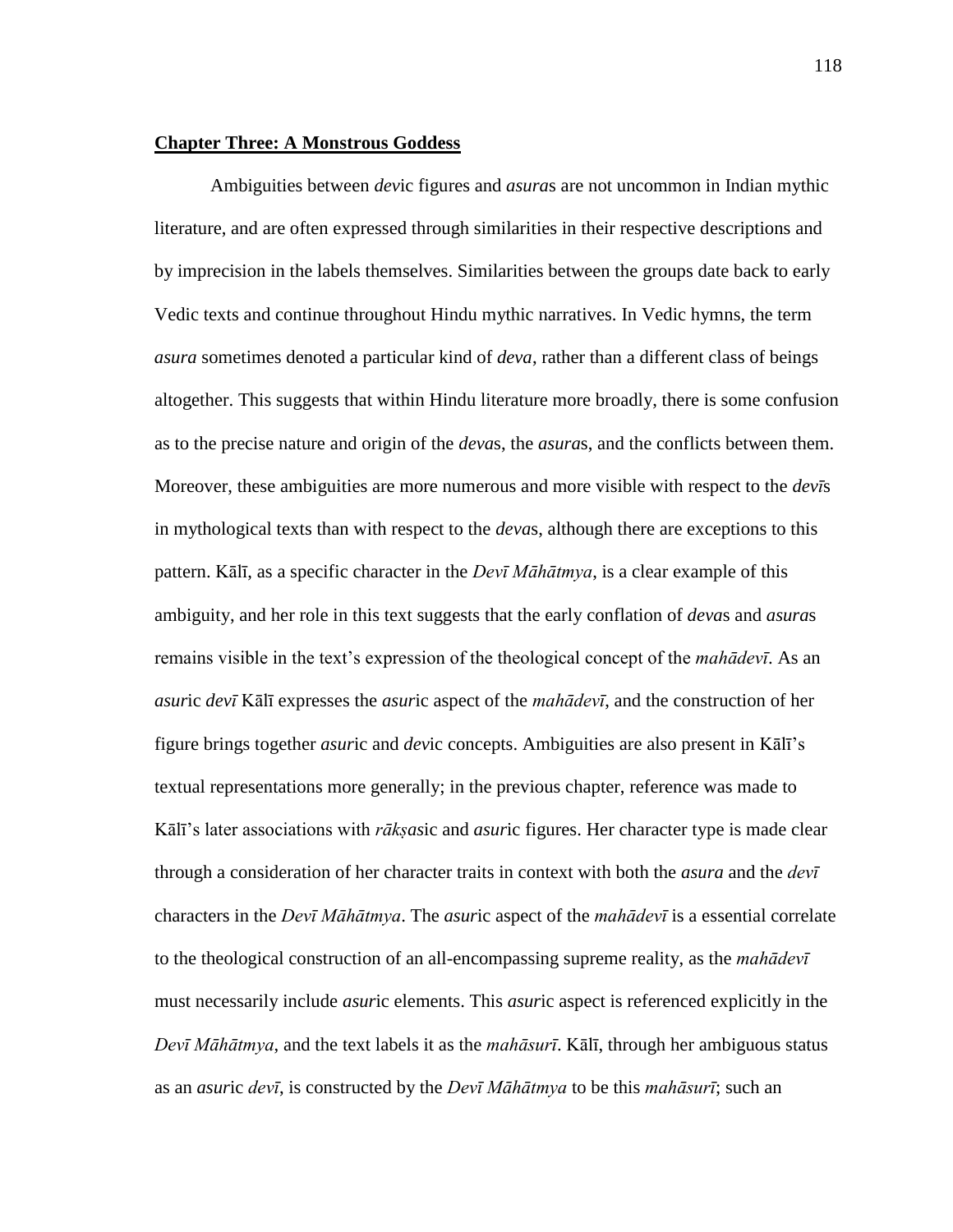identification has significance both for Kālī's figure and for the status of the *devī*s in the text and in Hindu traditions more generally.

### Character Types in the *Devī Māhātmya*

 $\overline{a}$ 

 The nature of Hindu sacred figures is often archetypical, and these figures exist as important and easily recognisable characters in the larger context of Hindu mythic narratives. As Scholes, Phelan, and Kellogg point out, "all readers of literature carry around with them notions about character and incident, in the form of unconsciously consulted touchstones which shape their evaluations of literary works."<sup>1</sup> Chapter One of this project discussed in some detail the position of *deva*s, *devī*s, and *asura*s in the cultural world which produced and maintained the *Devī Māhātmya*; while this section deals primarily with the construction of character types based on the characters as presented in the *Devī Māhātmya*, the historicity of these figures in Hindu literature more broadly is an important aspect to their portrayals in this text. Notions about *deva*s and *asura*s, in particular, and about the conflicts which shape their stories, play a significant role in this text, both for the construction of the *mahādevī* and for the pattern of the narrative. This chapter begins by briefly describing the three main character groups of the *Devī Māhātmya*, and analyses these groups individually to determine a particular character type common to each larger category. Kālī's position as the *mahāsur*ic aspect of the *mahādevī* is made visible through her similarities to and differences from the *asura*s and the other *devī*s, as well as her close relationship with Caṇḍikā. The construction of these character types serves to highlight Kālī's own character type in sharper detail. A division of a narrative's characters based on types is an approach exemplified in Indian literary theory: in the *Nāṭyaśāstra*, Bharata

<sup>&</sup>lt;sup>1</sup> Robert Scholes, James Phelan, and Robert Kellogg, *The Nature of Narrative*, 40<sup>th</sup> anniversary edition (Oxford: Oxford University Press, 2006[1966]), 160.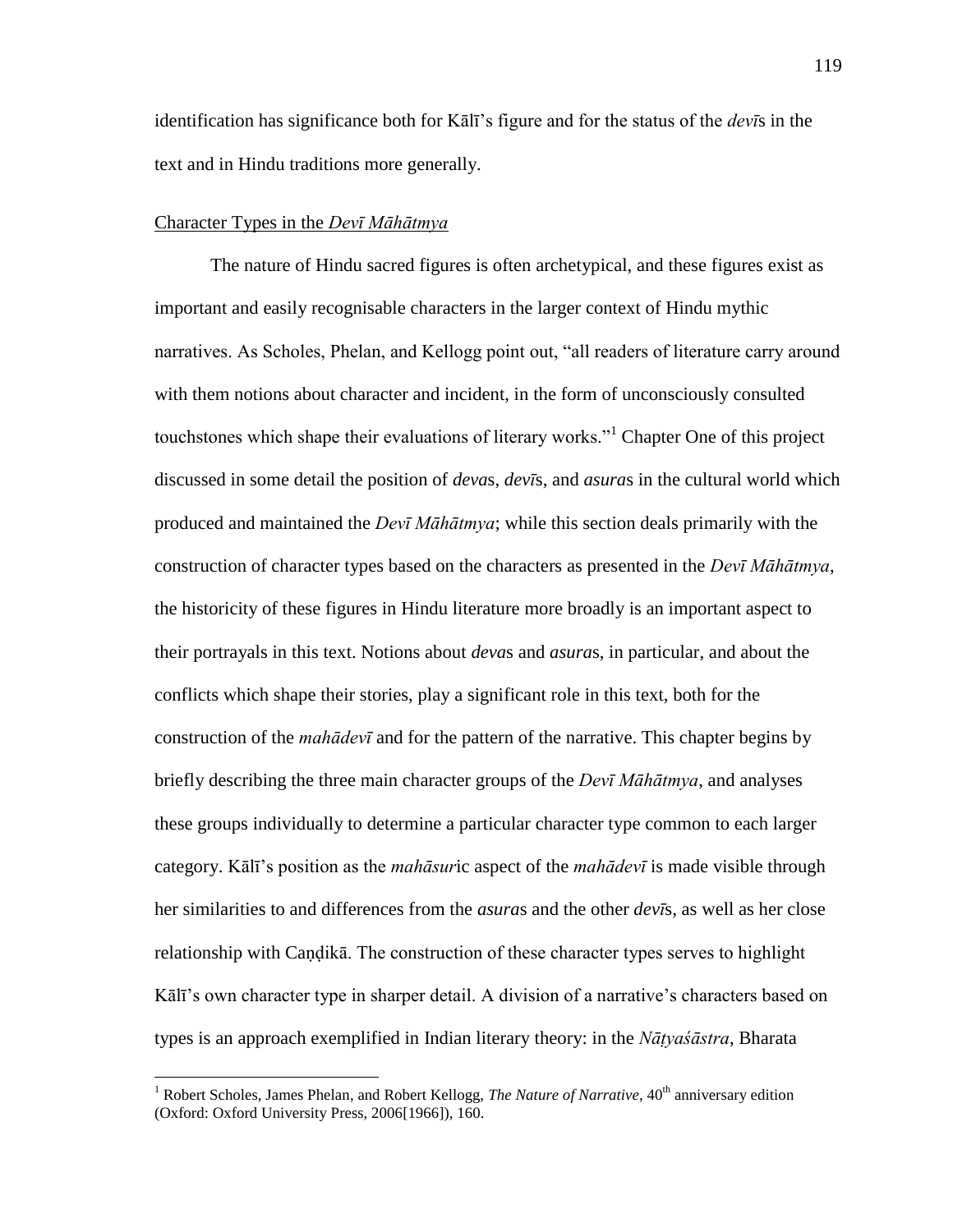discusses the types of male and female characters found in a drama, and divides them into categories based on various criteria. These criteria include status, age, and function within the world of the text. Larger types are divided further based on the absence or presence of certain distinguishing characteristics. Although these characteristics may occur in multiple categories, it is the clustering of certain traits that clearly indicates a unique group. Thus while the characters are classified based upon their functions and their relationships with other textual figures, their identifying characteristics are also important to this analysis.<sup>2</sup>

### *Character Types: The Gods*

 $\overline{a}$ 

 The *deva*s are important characters in the *Devī Māhātmya* primarily because of their vulnerability to *asura*s, which requires that the *mahādevī*, Caṇḍikā, support the *deva*s in battle. This vulnerability drives the narrative, particularly in the second and third subnarratives, in which Caṇḍikā fights the *asura*s while the *deva*s watch. The position of the *deva*s differs significantly between the first episode, in which only two *deva*s, Viṣṇu and Brahmā, are present,<sup>3</sup> and the second and third episodes, in which the *devas* are present as a group. In the second and third episodes the *deva*s as a whole are posited to be the rightful occupiers of the heavenly offices, which confers upon them both authority and access to portions of the sacrifices, presumably performed on earth by humans. Indra is considered to be the chief of these deities, who are said to be thirty in number.<sup>4</sup> Brahma is also present in the second episode, and although he is not their chief he leads this group of

<sup>2</sup> Bharata, *The Nāṭyaśāstra: English Translation with Critical Notes*, trans. Adya Rangacharya (New Delhi: Mushiram Manoharlal Publishers Pvt. Ltd., 1996), 330-335.

<sup>&</sup>lt;sup>3</sup> The two *devas* present are Brahmā and Viṣṇu. Viṣṇu's cosmic serpent, Śeṣa, is also present (1.49), although it is not clear if Śeṣa is in fact a *deva*. In the second episode, in which the *deva*s give body parts, weapons and ornaments to Caṇḍikā, Śeṣa gives her a necklace (2.29), suggesting that he does in fact belong in the list of *deva*s, at least in the second episode. However, given Śeṣa's clear subordinance to Viṣṇu in the first episode, only Viṣṇu and Brahmā are considered to be *deva*s here.  $^{4}$  DM 2.4.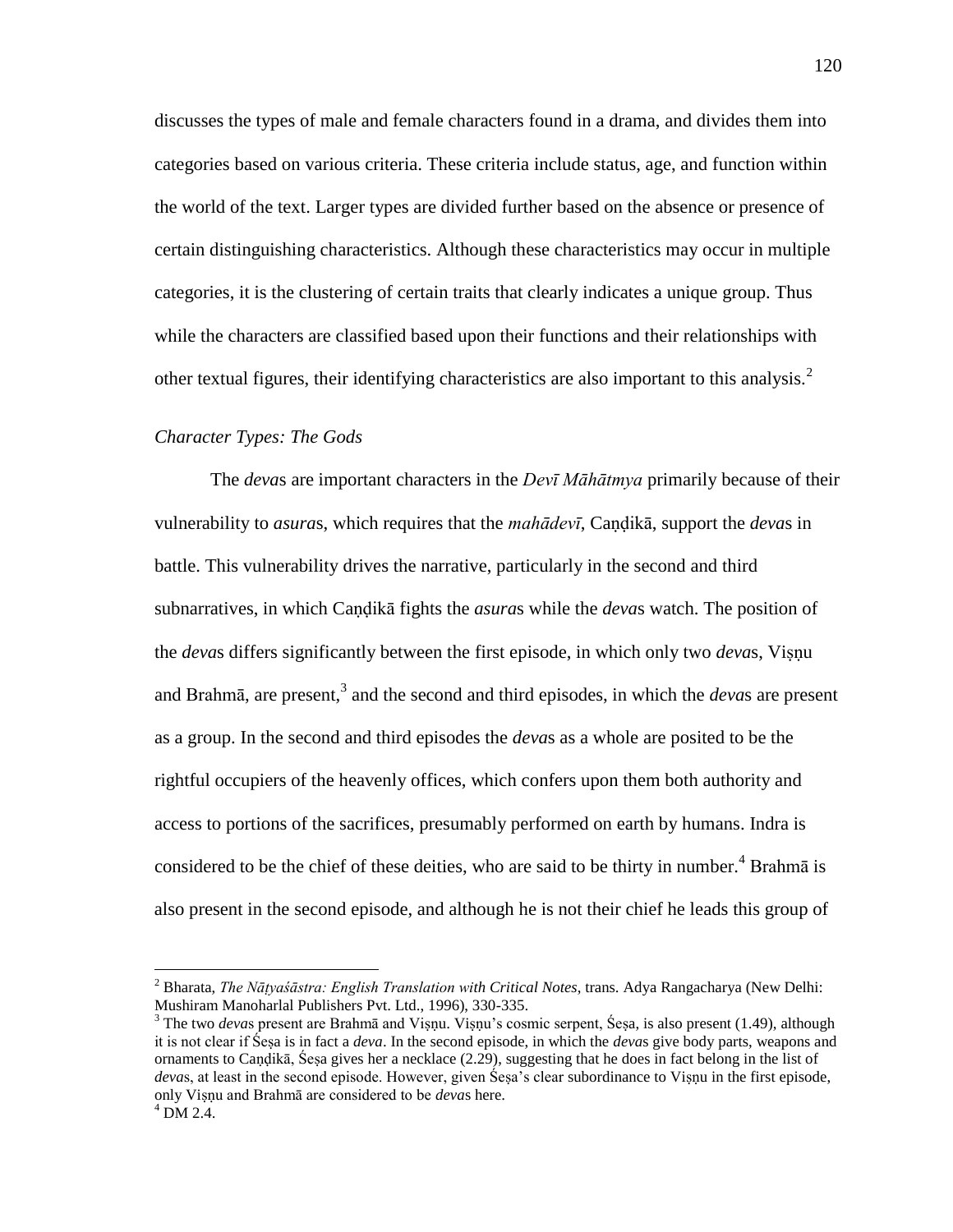*deva*s when they travel to the abodes of Śiva and Viṣṇu, asking for their assistance after the defeat to Mahiṣāsura and his troops.<sup>5</sup> In both the second and third subnarratives the *deva*s lose their positions to the *asura*s and regain them following Caṇḍikā's destruction of the *asura* forces. The *deva*s are clearly the proper occupiers of these heavenly positions, and their rightful occupation of these offices restores the universe to a state of harmony following the chaos of the *asura*s' attempt to de-throne the *deva*s:

When that wicked one [Sumbha] was dead, the whole universe became soothed Regaining its natural condition once more, and the sky became spotless.<sup>6</sup>

The *deva*s cannot, however, protect these offices against the *asura*s. The *deva*s are posited as the weakest group of characters in the narrative, and are associated with heavenly beings and objects that do not suggest fierce, battle-oriented natures, such as *ṛṣi*s, *gandharva*s, and *apsaras*es, and perfumes, ointments, heavenly incense, and heavenly flowers from Indra's pleasure garden.<sup>7</sup> The *devas*' weakness in battle is particularly evident in the third episode, in which the *deva*s do not even struggle against the *asura*s, who simply take away their offices, authorities, kingdoms, weapons, and even mounts. <sup>8</sup> The relationship between these *deva*s and Caṇḍikā also contributes to the construction of the *deva* character type. In all of their interactions with Caṇḍikā the *deva*s are extraordinarily polite and respectful, and in several passages praise her in long *stotras*.<sup>9</sup>

 Many of the *deva*s, including Indra and the *deva*s of whom he is chief, have few characteristics and little textual prominence. The characters of Śiva, Viṣṇu, and Brahmā are more textually prominent, with more extensive descriptions, $10$  and more frequent

 $<sup>5</sup> DM 2.3.$ </sup>

<sup>6</sup> DM 10.25.

 $<sup>7</sup>$  DM 3.41 and 4.27-28, respectively.</sup>

<sup>8</sup> DM 5.1-4, 5.46-53, and 5.59-62.

<sup>&</sup>lt;sup>9</sup> See, for example, DM 4.2-26, 5.7-36, and 11.2-34.

 $10$  See, for example, DM 1.72, 8.21, and 8.23.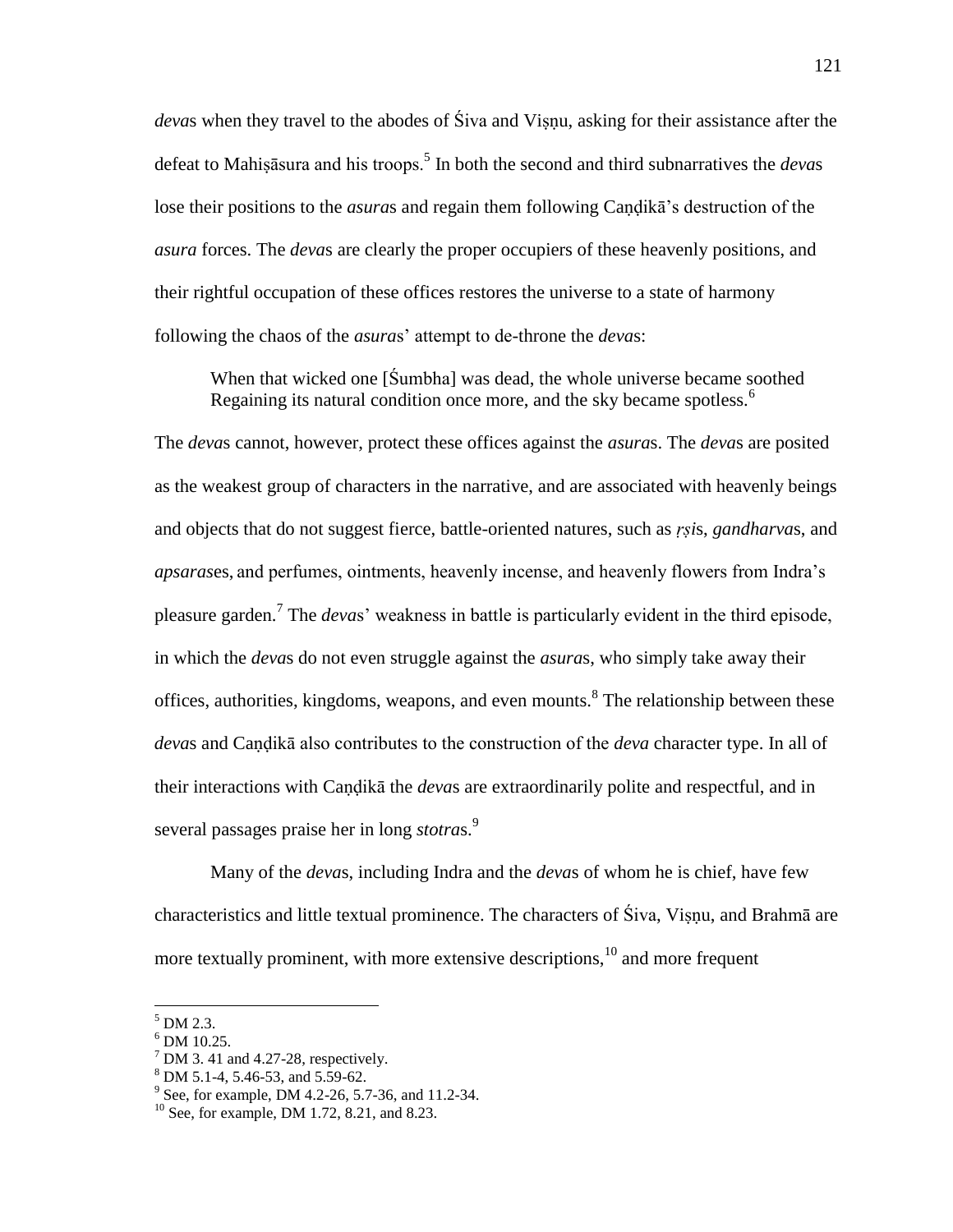interactions with Caṇḍikā. <sup>11</sup> As a type, then, the *deva*s are clearly subordinate to Caṇḍikā and the *devīs*, less textually prominent, and relate to Candika in ways that highlight their own inferiority.<sup>12</sup> The text thus uses the character type of the *deva*s to indicate the *mahādevī*'s pre-eminence in the universe by indicating her superiority even over those who are generally held to be the highest authorities in the cosmos.

# *Character Types: The Goddesses*

 The *devī*s consist of a number of subdivided and occasionally overlapping character types, including the *mahādevī*, the *śakti*s, the *mātṛ*s, and Kālī. While all of these types are *devī*s, their respective labels, textual prominences, character traits, and relationships with the *mahādevī* indicate separate character types. Classifying the *devī*s by means of separate subtypes follows the example of Bharata, as discussed previously. This section discusses the first three groups, beginning with the *mahādevī*; Kālī is discussed separately, as the construction of her character type requires a consideration of the *asur*ic figures as well. David Kinsley notes that there are two different approaches to the concept of the *mahādevī* within Hindu traditions more generally: the first approach elevates a particular *devī*, previously seen as a discrete being, to the level of *mahādevī* and subsumes all other *devī*s into her. The second posits the existence of a *mahādevī*, and then considers all other *devī*s to be partial manifestations of that one transcendent *devī*. <sup>13</sup> The figure of Caṇḍikā in the *Devī Māhātmya* is clearly a representation of this latter type. Conceptions of the *mahādevī*

<sup>&</sup>lt;sup>11</sup> See, for example, DM 1.54-67, 8.21, and 8.32-37.

<sup>&</sup>lt;sup>12</sup> Coburn notes that while it is possible to interpret Candika's emergence from the *devas* as a sign that she is in fact subordinate to them, the reverse is also possible. Indeed, every *devī* and *Devī Māhātmya* scholar claims that the text represents the *mahādevī* as the supreme being and as superior to the *deva*s. Thomas B. Coburn, ―Devī: The Great Goddess,‖ in *Devī: Goddesses of India*, eds. John Stratton Hawley and Donna Marie Wulff (Berkeley: University of California Press, 1996), 36.

<sup>13</sup> David Kinsley, *Hindu Goddesses: Visions of the Divine Feminine in the Hindu Religious Tradition* (Berkeley: University of California Press, 1997[1986], 132.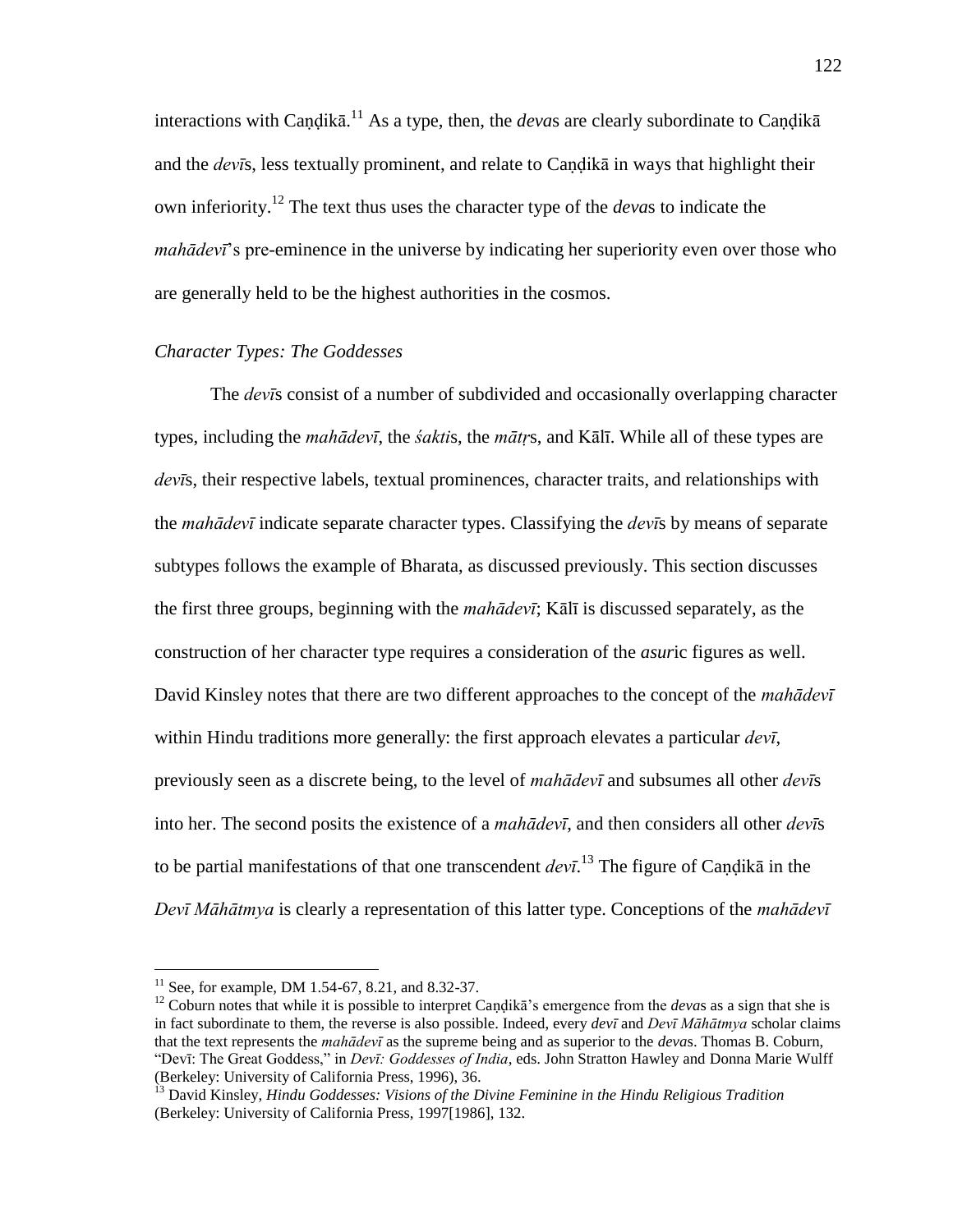usually posit her to be a powerful, creative, and active divine being who is both transcendent and immanent and who responds to the needs of her devotees. The *mahādevī* is thus a salvific figure,<sup>14</sup> whose presence as a warrior defeating *asuras* and restoring cosmic order places her firmly within the general pattern of Hindu myths.<sup>15</sup> Kinsley notes that the *mahādevī* is almost always considered to possess both benign and terrible forms;<sup>16</sup> this duality is also present among Hindu *devī*s as a larger character type, as the *devī*s are generally either nurturing and maternal, or terrifyingly violent. Such ambiguity is common both to *devī*s and to certain *deva*s, such as Śiva, within Hindu narrative literature. While the *mahādevī* in Hindu traditions more broadly would be impossible to discuss thoroughly, as she would necessarily encompass all aspects of the cosmos, the character of Caṇḍikā can be described by looking to those traits and behaviours highlighted by the *Devī Māhātmya* itself. Following the methods of Mieke Bal, as discussed in earlier chapters, the repetition of certain characteristics associated with Caṇḍikā indicates their importance to this particular textual representation of the theological idea of the *mahādevī*. 17

 In the *Devī Māhātmya*, the *mahādevī* is both benevolent and malevolent: she grants boons to both her *deva* and human devotees,<sup>18</sup> yet she also slaughters *asuras* with brutal and bloody violence. In the first episode of the text, in which Candika dwells within Visnu as *yoganīdra*, or yogic sleep, she possesses no other characteristics aside from this

<sup>&</sup>lt;sup>14</sup> Thomas B. Coburn, "Consort of None, Śakti of All: The Vision of the *Devi-Mahatmya*," in *The Divine Consort: Rādhā and the Goddesses of India,* eds. John S. Hawley and Donna M. Wulff (Berkeley: Graduate Theological Union, 1982), 159. See also David Kinsley, "The Portrait of the Goddess in the Devī-māhātmya," *Journal of the American Academy of Religion* 46, no. 4 (1978): 489.

<sup>&</sup>lt;sup>15</sup> Hillary P. Rodrigues, "Asuras and Daityas," in *Brill's Encyclopedia of Hinduism*, ed. Knut A. Jacobsen (Leiden: Brill, 2009), 473.

<sup>16</sup> Kinsley, *Hindu Goddesses*, 139.

<sup>&</sup>lt;sup>17</sup> This discussion of Caṇḍikā is based primarily on textual references other than those found in the *stotras*; while that material is relevant to the theology of the text, they do not necessarily describe Caṇḍikā but instead indicate the *deva*s' conceptions of Caṇḍikā.

<sup>&</sup>lt;sup>18</sup> DM 11.35 and 13.10-11.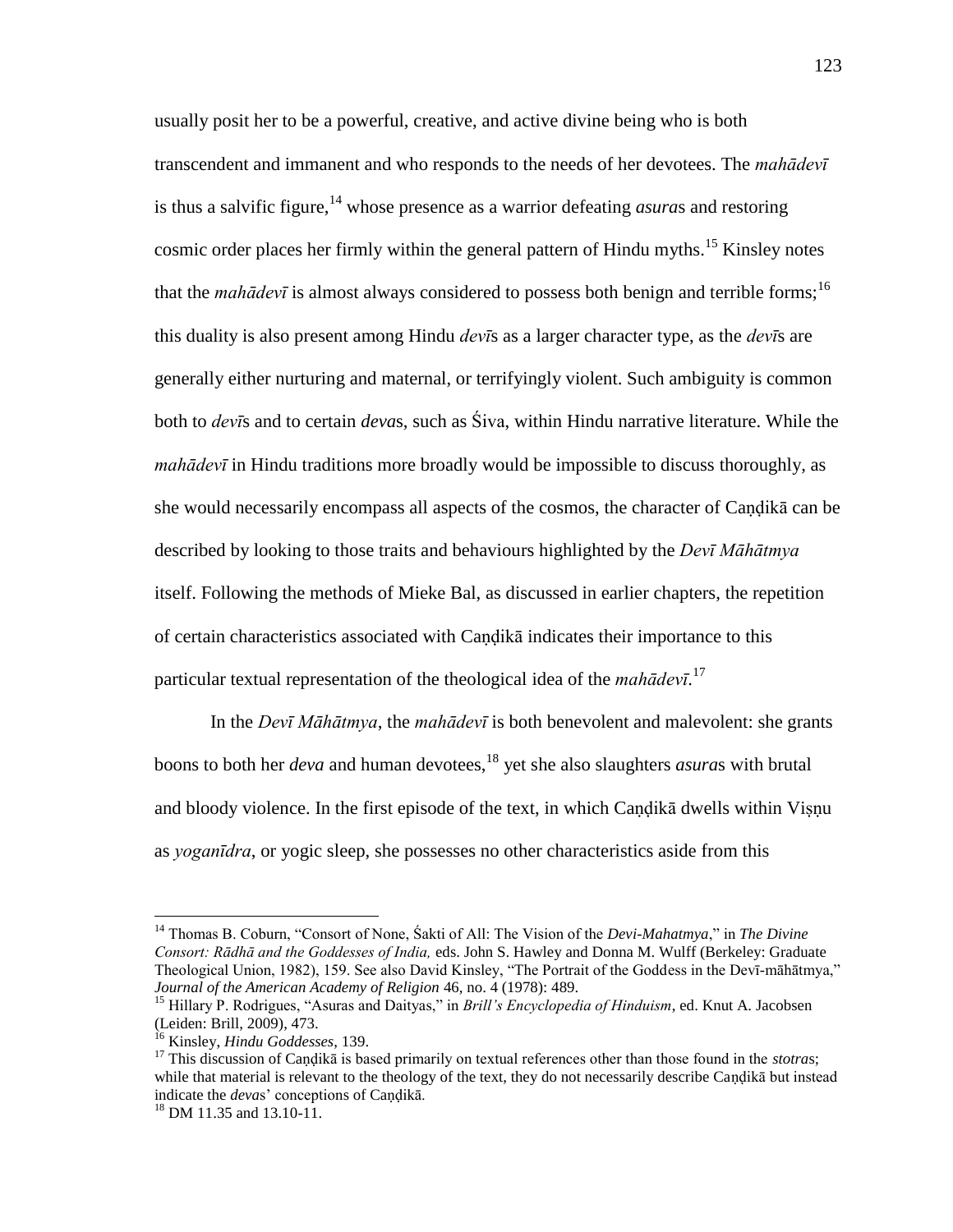designation and is described only through Brahmā's *stotra*, which honours her as the supreme reality. In the second episode, she is described as having an extremely beautiful female figure; her beauty is repeatedly highlighted throughout the text, indicating a trait important to her character.<sup>19</sup> This episode also posits her as violent and destructive, intoxicated and angry with reddened eyes, and playful in battle; this last suggests the Hindu concept of  $l\bar{l}l\bar{a}$ , or divine play.<sup>20</sup> She is mounted upon a lion, and wears or carries a variety of ornaments and weapons, given to her by the *deva*s. In the third episode she is again described as beautiful and she is again posited as violent, although her destructive behaviour is less graphic and brutal than in the second episode, possibly because Kālī and the *śakti*s act in vicious ways for her. Caṇḍikā's behaviour is significantly less terrible and more calm in the third episode; she speaks gently with a melodious voice;  $^{21}$  she is respectful to the *asuras*, even when she is about to kill them;<sup>22</sup> and while she is periodically described as angry, her overall demeanour is more tranquil than is her depiction in the second subnarrative.<sup>23</sup> She is also posited as self-assured: her discussion with the messengers sent by Śumbha and Niśumbha indicates supreme confidence in her power and abilities, and this confidence is sufficiently visible in her demeanour that the *asura*s describe her as haughty.<sup>24</sup> She is mounted again upon a lion, and while the *deva*s do not again explicitly give her weapons and ornaments, as they did in the second episode, the reader is meant to understand that these weapons and ornaments are still carried or worn by

<sup>&</sup>lt;sup>19</sup> DM 2.12; see also 5.42-53.

<sup>&</sup>lt;sup>20</sup> This is a Hindu theological concept associated most closely with Krṣṇa, and refers to the idea that the supreme deity 'plays' in the world, often spontaneously. See David Kinsley, *The Sword and the Flute: Kālī and Kṛṣṇa, Dark Visions of the Terrible and the Sublime in Hindu Mythology* (Berkeley: University of California Press, 2000[1975]), 73-78.

 $^{21}$  DM 5.66.

 $22$  See especially DM 10.5.

<sup>&</sup>lt;sup>23</sup> She becomes angry in the seventh book, immediately prior to Kālī's emergence, and is described as "enraged" in DM 9.26, 9.29, and 10.10.

 $^{24}$  DM 5.66-76; DM 5.71.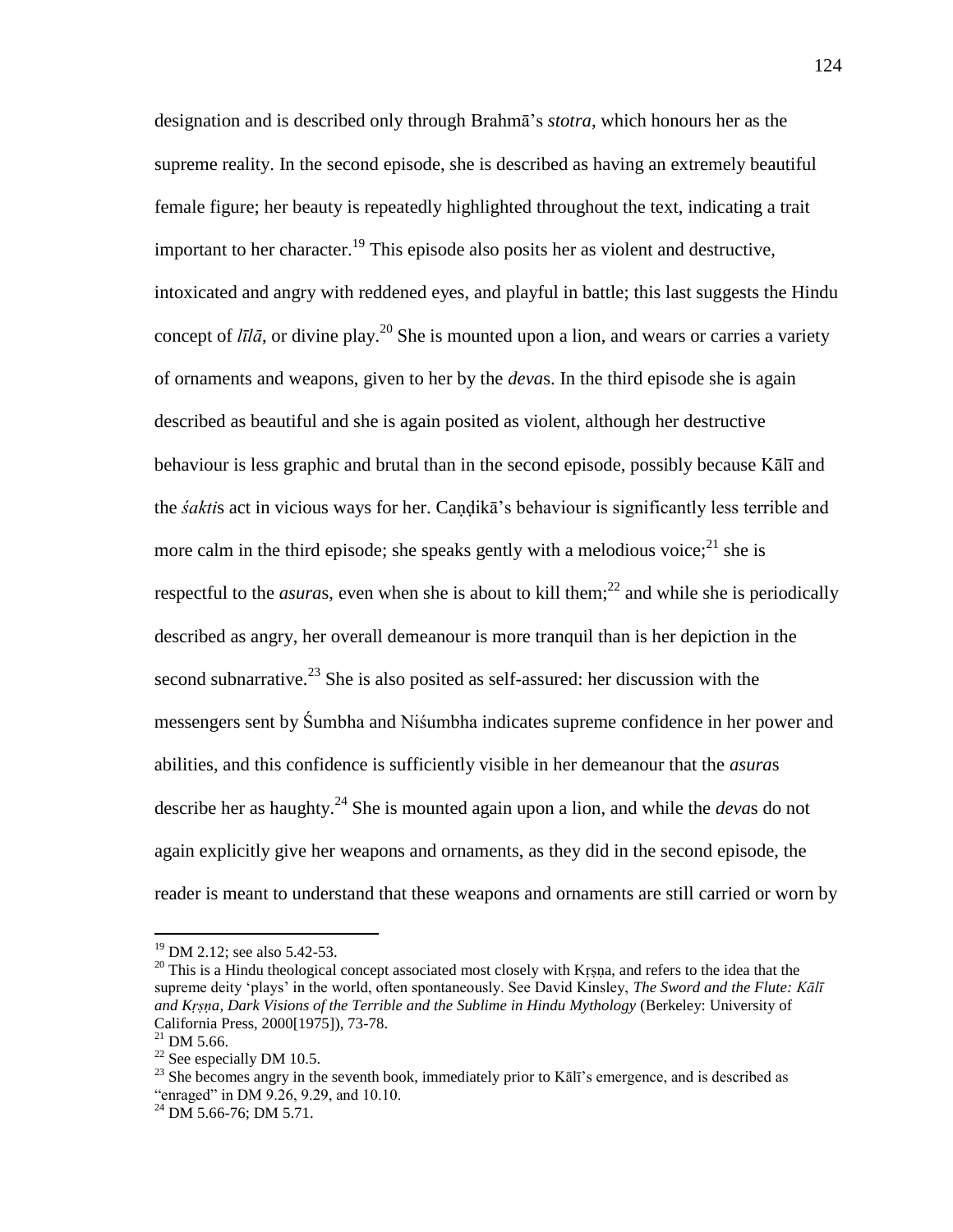her in the third episode. Overall, Candika's character type is both benevolent and violent, angry and calm, and beautiful with frightening aspects to her appearance, including a face once blackened and eyes occasionally reddened in anger.<sup>25</sup> These opposing qualities serve to highlight her position as the *mahādevī*, since the *mahādevī* necessarily includes all possible aspects of a *devī*, particularly those that are commonly understood to be in opposition to one another. Caṇḍikā is primarily a warrior-figure in this text, although she does grant boons, and her slaughter of the *asura*s is posited as ultimately benevolent, as without the purification of her violence they would not pass on to heaven.<sup>26</sup> The idea of violence as ultimately benevolent may have implications for Kālī's figure in later textual traditions, in which she is posited as the salvific *mahādevī* herself; this is discussed in greater detail subsequently. Candika's benevolence is otherwise unique to her figure in the text, as no other character is posited as compassionate or generous. Caṇḍikā's *śakti*, Śivadūtī, is unique as well: no other *devī* emits a *śakti*. Her lion mount, mentioned in both episodes, is important to her physical depiction, as are the variety of weapons she uses. $27$ 

Mieke Bal's concept of semantic axes, along which certain characteristics can be placed to facilitate analysis, is a useful tool in the construction of character types. It is, however, difficult to place Caṇḍikā firmly on any semantic axis, as she is meant to incorporate all possible qualities. However, a few positions are clear from those qualities frequently repeated in the *Devī Māhātmya*. First, Caṇḍikā is violent rather than peaceful, although this violence is tempered by her compassion. She is beautiful rather than ugly, and generous rather than selfish. Her character alternates between angry and calm; anger is

 $^{25}$  DM 3.33 and 7.4.

 $^{26}$  DM 4.18.

 $27$  She carries a trident, a discus, a conch, a spear, a bow with arrows, a thunderbolt, a bell, a staff, a noose, a sword and shield, unbreakable armour, and various other weapons. DM 2.19-30.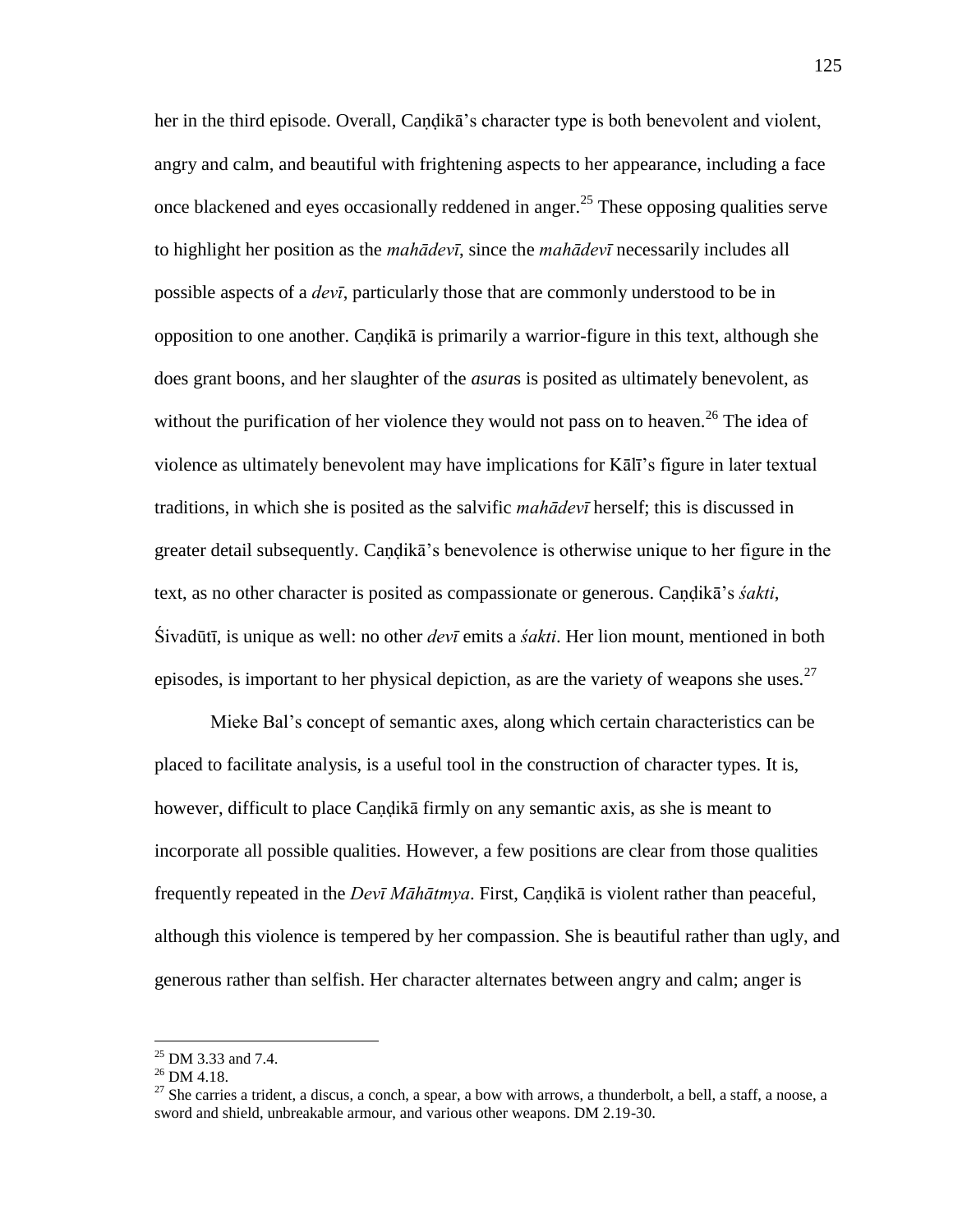associated with her behaviour in battle while tranquility is connected with her speeches and her treatment of her devotees, both *deva* and human. Finally, she is self-assured rather than insecure, although not arrogant. She is also the most textually prominent character in the narrative. One last point about Candika's character must be made: in each episode, her entrance into the narrative is through the body or bodies of other divine beings. In the first episode, she emerges from Viṣṇu;<sup>28</sup> in the second, from the bodies of the *devas*;<sup>29</sup> and in the third episode, from the body of Pārvatī. <sup>30</sup> This parallels the entrance of the *devī*s in the text more generally, since all of the *devī*s, excluding Pārvatī, emerge from the body of another being. Each episode enlarges Caṇḍikā's position as the *mahādevī*: in the first subnarrative, she merely removes herself from Viṣṇu so that he may awaken and fight Madhu and Kaitabha, while in the second she herself takes physical form and slaughters Mahisāsura and his army. In the final episode, her position as a being who incorporates all other *devī*s into herself is made highly visible when she absorbs Kālī, Śivadūtī, and the *mātṛ*s back into her body.<sup>31</sup> The all-encompassing nature of the *mahādevī* as the personified supreme reality is thus made increasingly clear to the reader throughout the narrative, a clear textual device meant to convey the theological objectives of the text. For the purposes of this project, Candikā's character is particularly important, as it is the relationship between Candikā and Kālī that is of primary importance to the construction of Kālī's character type in the *Devī Māhātmya*.

 The *śakti*s are the second type of *devī* in the *Devī Māhātmya*, and this group comprises both Śivadūtī and the *mātṛ*s, as all eight of these figures are explicitly labelled as

- $29$  DM 2.9-10.
- $30$  DM 5.38-39.

 $28$  DM 1.69.

<sup>31</sup> DM 10.3-4.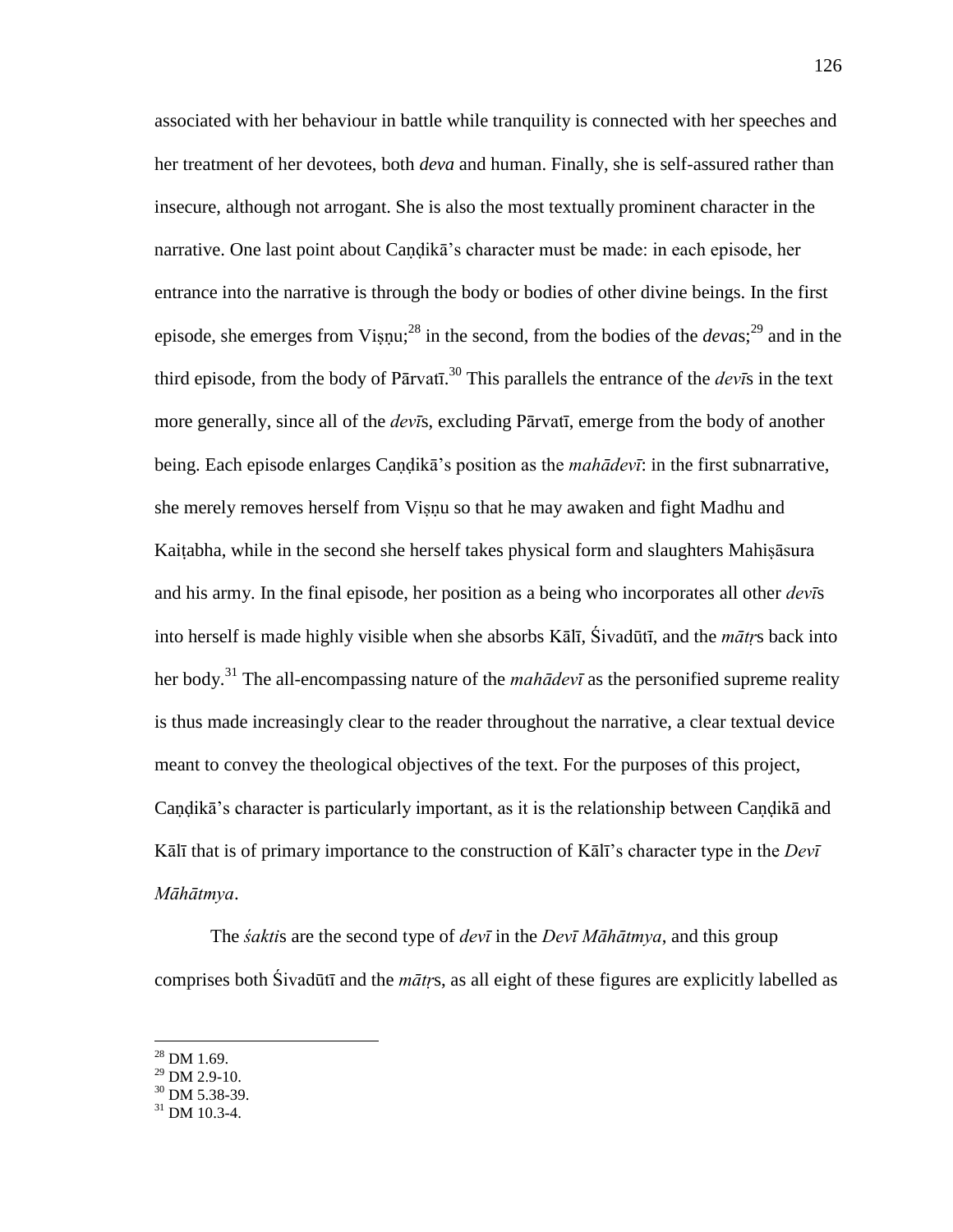*śakti*s and come forth as the *śakti*s of six different characters. This type is clearly distinct from the type of the *mahādevī*, as the *śakti*s are labelled differently, express a narrower range of character traits, and appear only in the third episode. The *śakti*s, as a type, are best understood as comprising two related subtypes, one of which is expressed by the figure of Śivadūtī and the second of which is composed of the *mātṛ*s, who are the *śakti*s that emerge from the *deva*s. As a whole, the *śakti*s are violent, skilled in battle, and substantially more powerful than are the *asura*s. While seven of the eight *śakti*s come forth from the bodies of *deva*s, they are not understood to be the partners of these *deva*s; as Thomas Coburn notes, the language in the *Devī Māhātmya* does not posit these *śakti*s to be the *deva*s' consorts.<sup>32</sup> The term *śakti* can be literally translated as 'power' and, in a singular and universal sense, is equated with Caṇḍikā. However, in the plural sense used here, the phenomenon of a *śakti* should be understood "as something that each deity *has*.<sup>33</sup> Moreover, it is clear that *śaktis* do not emerge only from masculine figures, since Śivadūtī is the *śakti* of Caṇḍikā herself. There are, however, significant differences between Śivadūtī and the *mātṛ*s as represented in the text. These differences are found primarily in the deities from whom they emerge, as well as in their physical descriptions and respective textual prominences.

 Following Bharata and Bhānudatta's examples, these differences indicate separate character subtypes within the larger group of the *śakti*s. Bhānudatta discusses character types in the *Rasamañjarī*, a treatise on character and *rasa* probably composed near the beginning of the sixteenth century.<sup>34</sup> The text is divided into two sections, each describing either the leading female or male character, or *nāyikā* and *nāyaka*. In the first section

 $32$  Coburn, "Devī: The Great Goddess," 38.

 $33$  Ibid.; italics in original.

<sup>&</sup>lt;sup>34</sup> Bhānudatta, "Bouquet of Rasa," in *"Bouquet of Rasa" & "River of Rasa*," trans. Sheldon Pollock. The Clay Sanskrit Library (New York: New York University Press, 2009).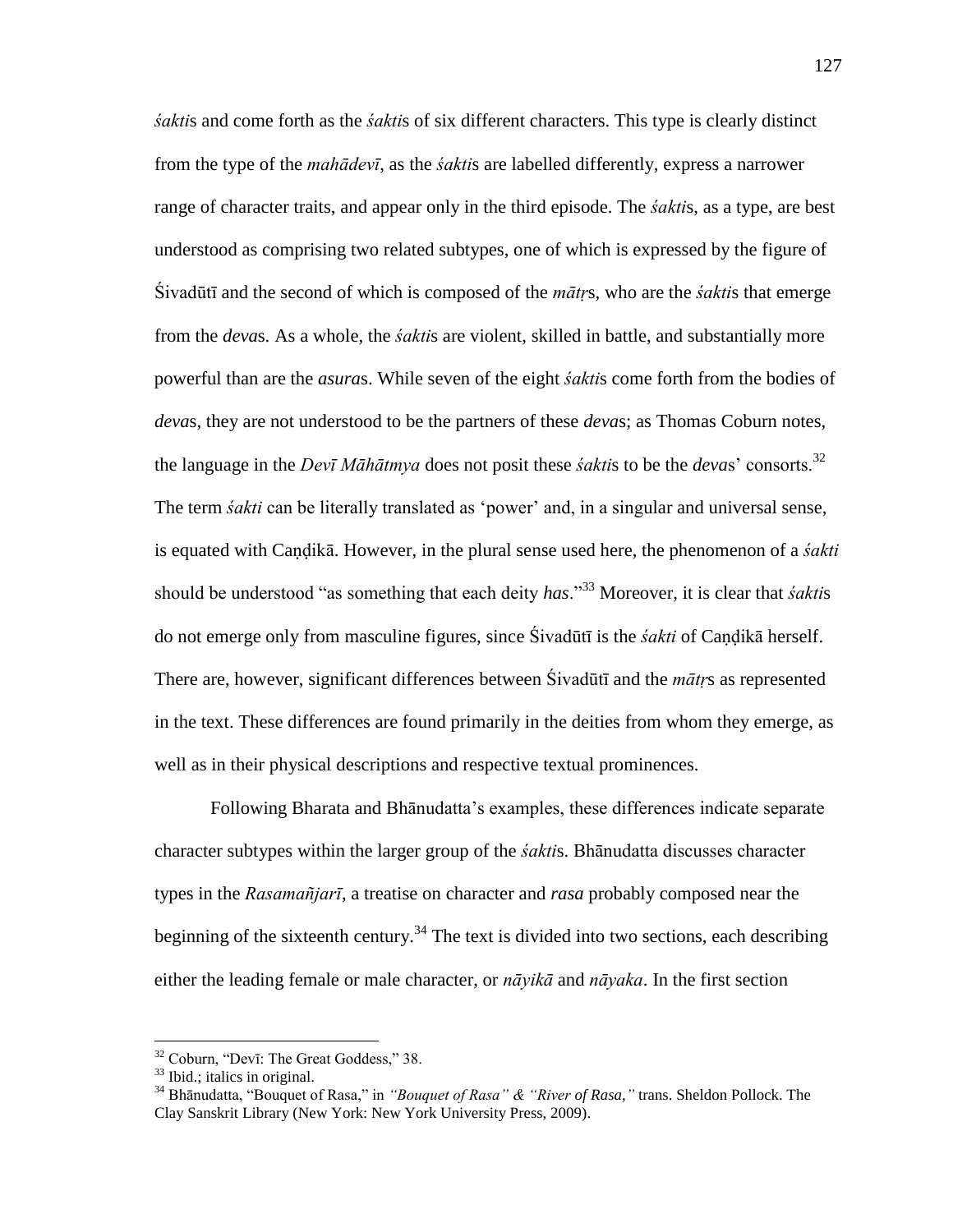Bhānudatta identifies new subtypes of leading female characters, based upon the earlier work of Bharata and other aesthetic theorists. Each subcategory is described with reference to physical characteristics, personal traits, relations with other characters, and behaviours. From these categorisations, based on relationships and personal traits, a character type is constructed. As Sheldon Pollock notes, Bhānudatta's extensive influence on Indian literary traditions was not due to innovative ideas, but instead to his abilities to summarise what was at his time a thousand-year-long aesthetic tradition.<sup>35</sup> Bhanudatta's obsessive detail in determining character types is thus indicative of patterns in Indian literary thought, and his approach to character resonates with this project's analysis of the characters in the *Devī Māhātmya*.

Śivadūtī, Caṇḍikā's *śakti*, enters the text immediately after the emergence of the seven *mātr*s. She is "gruesome," "very frightening," and yelps "like a hundred jackals."<sup>36</sup> Her behaviour in battle consists primarily of devouring the *asuras*,<sup>37</sup> and her laughter is so terrible that it shatters the *asura* soldiers. Once they have fallen to the ground, broken, she eats them.<sup>38</sup> She also cackles inauspiciously.<sup>39</sup> Her most visible moment in the text occurs when she speaks imperiously to Siva, ordering him to take her message to Sumbha and Niśumbha.<sup>40</sup> This message is quite different in tone from the previous speeches of Caṇḍikā to the *asura*s, which were predominantly polite. Śivadūtī calls the *asura*s arrogant, demands they return the heavenly offices to the *deva*s and return to the netherworlds, and tells them that if they still want to fight, her jackals will eat their flesh. This speech-act is so

<sup>&</sup>lt;sup>35</sup> Sheldon Pollock, "Introduction," in *"Bouquet of Rasa" & "River of Rasa*," trans. Sheldon Pollock. The Clay Sanskrit Library (New York: New York University Press, 2009), xix-xx.

 $36$  DM 8.22.

<sup>37</sup> DM 9.35 and 9.39.

<sup>38</sup> DM 8.37.

<sup>&</sup>lt;sup>39</sup> DM 9.21.

 $40$  DM 8.23-26.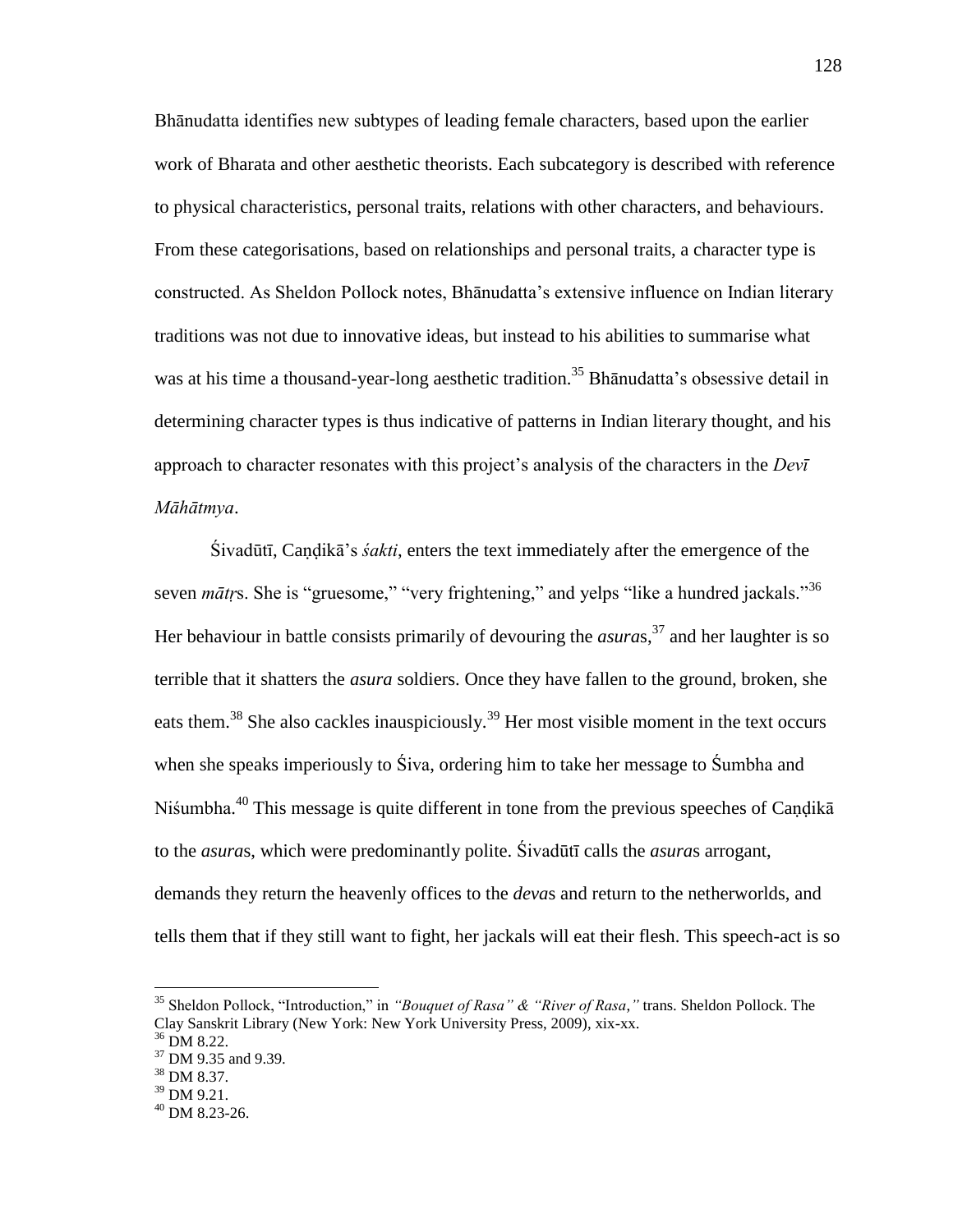integral to her character that it lends itself to her name: Śivadūtī means 'she who has Śiva as a messenger.'<sup>41</sup> Of all of the *śakti*s, Śivadūtī has the least complete physical description, she is the only *śakti* to come forth from a *devī*, and she is the only *devī*, aside from Caṇḍikā, to speak with a *deva*. None of the other *śakti*s speaks at all, and this speech thus increases Śivadūtī's textual prominence in comparison to the other *śakti*s. While it is possible that the text does implicitly conflate Sivadūtī with the  $m\bar{a}$ trs, as Coburn argues,  $42$  there is no explicit designation of Śivadūtī as a *mātṛ*. Furthermore, she is usually referenced in verses that also include Kālī and Candikā's lion,<sup>43</sup> rather than with the *mātrs*, whereas the *mātrs* are always textually positioned together. Śivadūtī's lack of physical description as compared to the *mātṛ*s, along with her position as Caṇḍikā's *śakti*, her speech-act, and her textual prominence indicate that Śivadūtī is a separate character subtype than are the *mātṛ*s. As a subtype, Śivadūtī is violent, although not so brutally violent as are Candikā, Kālī, and the *mātṛ*s, and unlike Caṇḍikā Śivadūtī does not have a beautiful form. While her physical form is not explicitly described, her 'frightening' and 'gruesome' descriptors indicate that she is not beautiful in the way that Caṇḍikā is beautiful. On these semantic axes Śivadūtī is not significantly different from most of the other minor *devī*s, although it is possible that the *mātṛ*s are meant to be pleasing in form. Rather, it is Śivadūtī's status as a *śakti* that separates her from Kālī, and Śivadūtī's speech-act, textual prominence, and positioning that indicate her separate subtype from the *mātṛ*s.

 The *mātṛ*s represent the second subtype of the *śakti devī* character type. They emerge from five different *deva*s: Brahmā, Śiva, Skanda, Viṣṇu, and Indra. Each has the form, the ornaments, and often the mount of the particular *deva* from whom she emerges.

 $^{41}$  DM 8.27.

 $42$  Coburn, "Devī: The Great Goddess," 38-39.

<sup>43</sup> DM 9.19-21, 9.35, and 9.39.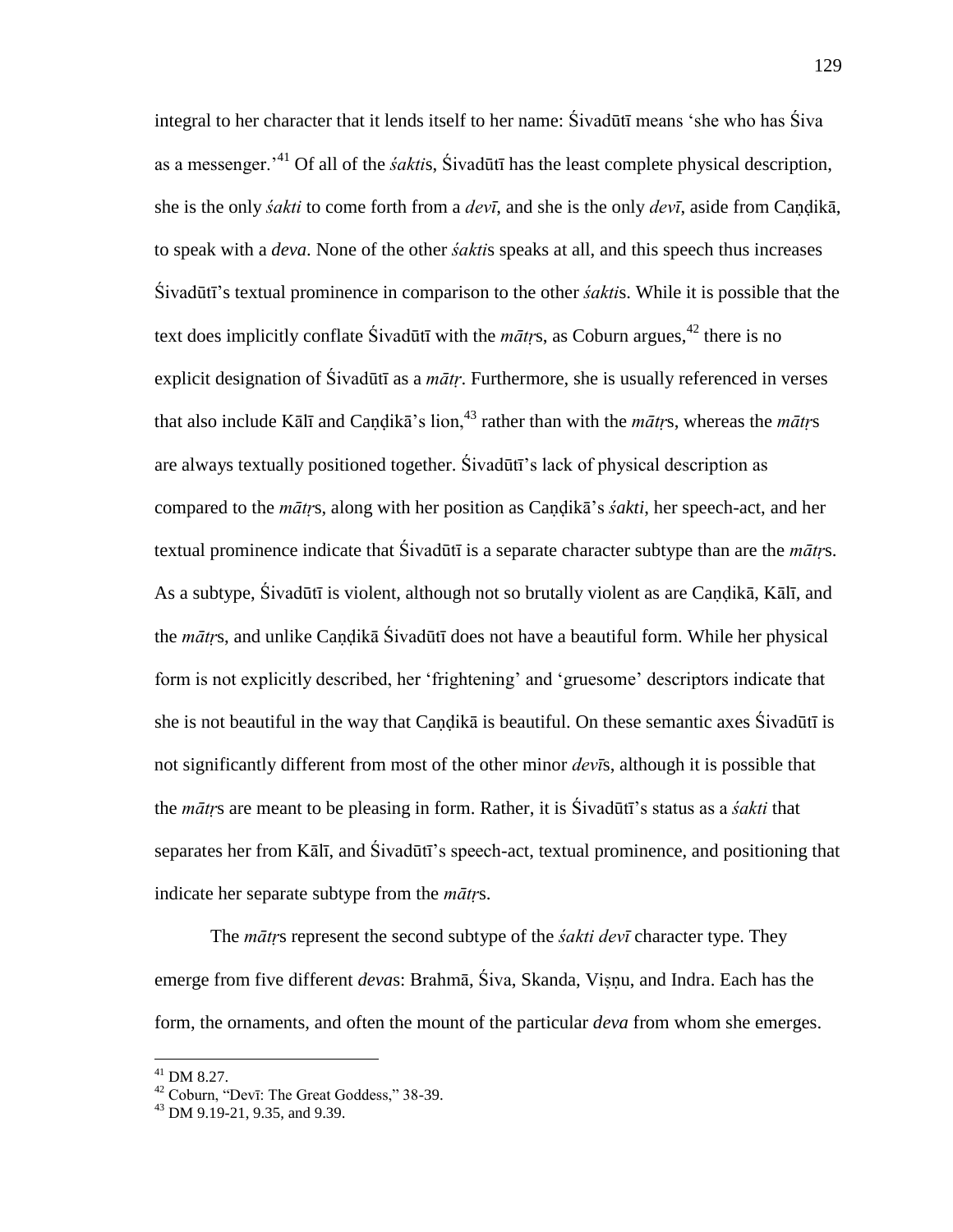One *śakti* from each of Brahmā, Śiva, Skanda, and Indra emerges: Brahmāṇī, Māheśvarī, Kaumārī, and Aindrī, respectively. Three *śakti*s emerge from Viṣṇu, one taking Viṣṇu's own form and two taking forms based on different *avatāra*s: Vaiṣṇavī is mounted upon Garuḍa and carries a conch, discus, club, bow, and sword; Vārāhī takes the shape of a sow, carrying a discus and a sword; and Nārasiṃhī takes the form of a female version of Viṣṇu's man-lion form.<sup>44</sup> Each *mātr* is given one verse for her description, and all seven are violent, destructive, and skilled in battle. Some are more brutal than others: while Brahmāṇī simply quenches the bravery of the *asura*s with her waterpot, Aindrī's thunderbolt tears open the chests of the *asura*s so violently that their blood runs in torrents on the ground.<sup>45</sup> Both of the *mātṛ*s with animal-like forms, Vārāhī and Nārasiṃhī, use parts of their bodies in battle: Vārāhī rips open the *asura*s with her snout, while Nārasiṃhī tears into them with her claws and devours them.<sup>46</sup> The ferocity of these characters sends many *asuras* fleeing, and brings forth the *asura* Raktabīja, whose strength and regenerative abilities seem a match for the  $m\bar{a}t$ rs. He strikes each of them with his club,<sup>47</sup> and also strikes Caṇḍikā;<sup>48</sup> he is the only figure in the text who succeeds at assaulting a *devī*. Once he is killed, the *mātṛ*s become drunk on his blood and begin to dance.<sup>49</sup> It is not explicitly stated that the *mātr*s actually drink Raktabīja's blood, but it is perhaps implied. Hillary Rodrigues argues that the *mātṛ*s do not drink Raktabīja's blood but are still intoxicated by the blood drunk by Kālī. This, according to Rodrigues, indicates the interconnectedness of all of the *devī*s as parts of the

<sup>44</sup> DM 8.11-20. See 8.35 for the mention of Vārāhī's weapon. While Viṣṇu's *avatāra*s are not explicitly referenced in this text, the presence of Vārāhī and Nārasiṃhī indicate the presence of at least Viṣṇu's boar and man-lion *avatāra*s in the cultural world informing this text's conceptions of divine characters.

<sup>&</sup>lt;sup>45</sup> DM 8.32 and 8.34.

<sup>46</sup> DM 8.35-36.

 $47$  DM 8.49.

<sup>48</sup> DM 8.56.

<sup>49</sup> DM 8.62.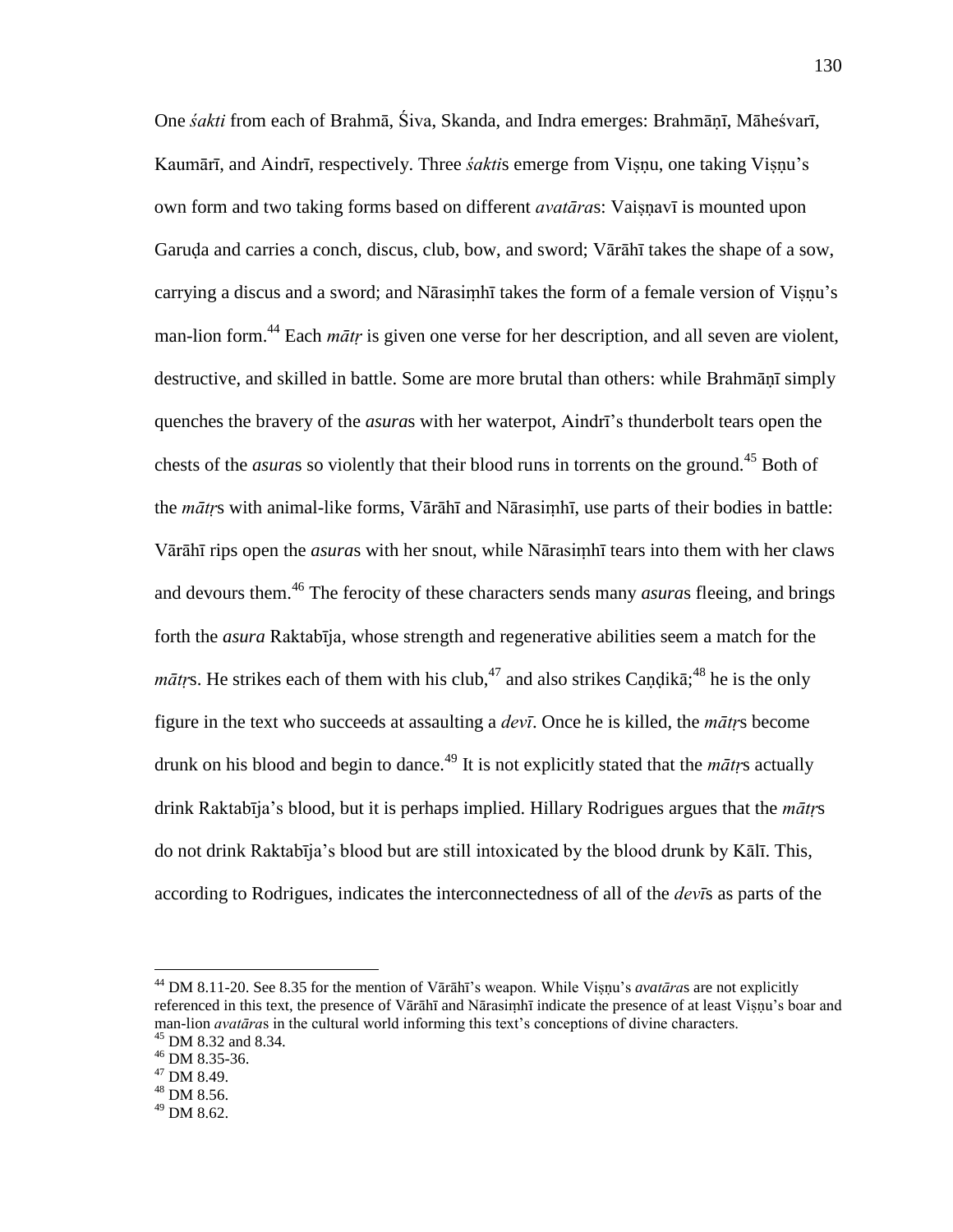*mahādevī*, as well as their affinity for blood more generally.<sup>50</sup> In either case, the *mātrs* are explicitly associated with blood-drinking and intoxication, both in the *Devī Māhātmya* and in Hindu narrative literature more broadly. Each *mātṛ* in the *Devī Māhātmya* is given approximately the same textual prominence as the others; in the eighth book all seven are explicitly described in battle at least once, Vaiṣṇavī, Kaumārī, Vārāhī, and Māheśvarī are mentioned twice, and Aindrī is mentioned three times.<sup>51</sup> The ninth book mentions Kaumārī, Brahmānī, Māheśvarī, Vārāhī, Vaisnavī, and Aindrī independently.<sup>52</sup> Each mention is brief and does not use much textual space. The *mātṛ*s are frequently mentioned as a group, and are specifically labelled as both the *mātrs* and the *mātrgaṇa*, or the band of mothers.<sup>53</sup> None speaks, although Nārasimhī fills the sky with her snorts,<sup>54</sup> and as individuals they are mentioned less frequently than is Śivadūtī. Along with Śivadūtī and Kālī, they return to the body of Caṇḍikā at the beginning of the tenth book. As a character subtype, the *mātṛ*s are violent, although their violence is less brutal and is repeated less often than that of Caṇḍikā or Kālī. They exist only to fight the *asuras* for the sake of the *devas*,<sup>55</sup> and individually they are determined only by their resemblance to a particular *deva* or *avatāra*. They are associated with intoxication and blood, and the two *mātṛ*s with animal-forms have an especially brutal nature. The *mātṛ*s are not explicitly described as beautiful or ugly, although since their forms are closely related to those of the *deva*s, who are generally

<sup>&</sup>lt;sup>50</sup> Hillary P. Rodrigues, "Durgā," in *Brill's Encyclopedia of Hinduism*, ed. Knut A. Jacobsen (Leiden: Brill, 2009), 539.

<sup>51</sup> DM 8.32-36, 8.41, and 8.46-48.

<sup>52</sup> DM 9.36-38.

<sup>53</sup> See, for example DM 8.38, 8.39, 8.44, and 8.49. For their label as the *mātṛgaṇa*, see Coburn, *Encountering the Goddess: A Translation of the Devī-Māhātmya and a Study of Its Interpretation* (Albany: SUNY, 1991), 21.

 $54$  DM 8.36.

<sup>55</sup> DM 8.11.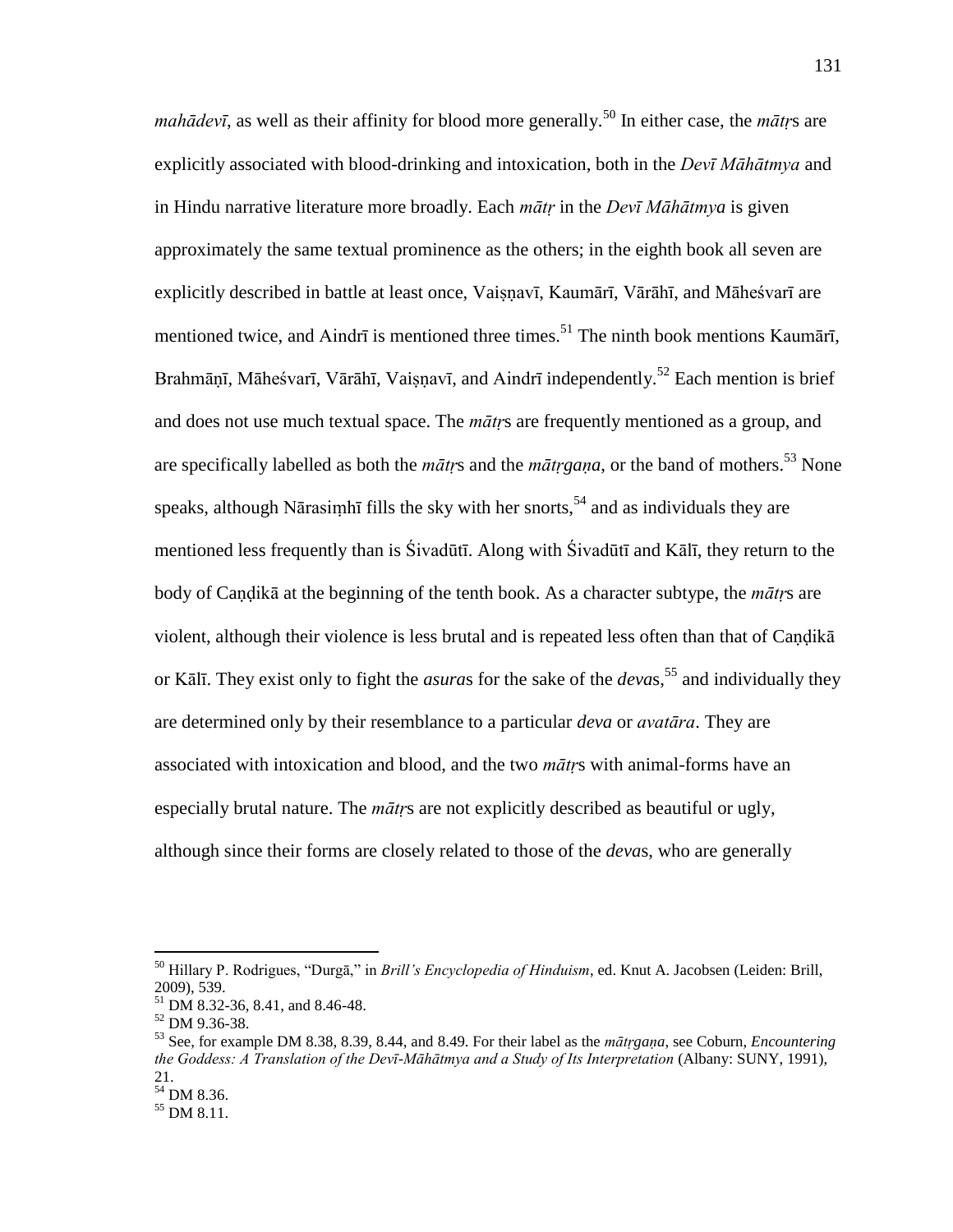considered to be beautiful, they are probably well-formed.<sup>56</sup> The *mātrs*, along with Śivadūtī, are not described as generous or selfish, angry or calm, or arrogant or insecure. Their subtype depends primarily on their group identity, their relationships to specific *deva*s, their limited textual prominence, their intoxication, and their association with blood. David Kinsley, who has studied *devī*s extensively, points to a number of literary sources that likely contributed to the cultural idea of the *mātṛ*s, and notes that these *devī*s are often viewed as extensions of the *mahādevī*. 57

 Before moving to a discussion of the *asura*s, it is worthwhile to mention briefly the character of Pārvatī, who does not fit into any of the aforementioned *devī* character subtypes. Pārvatī appears in only five verses: after the *deva*s lose their offices to Śumbha and Niśumbha and praise the *mahādevī* in hopes of her assistance, she bathes in the river Gaṅgā and asks the *devas* whom they are praising.<sup>58</sup> Candikā comes forth from Pārvatī's body, answering that it is she who is praised.<sup>59</sup> Following this, Pārvatī becomes black, takes the name Kālikā, and leaves to make her home in the Himālaya mountains.<sup>60</sup> The text implies that previous to this emergence Pārvatī's body was golden, or *gaurī*. <sup>61</sup> Pārvatī does not appear in the text following this passage, and the purpose of her character in the text is unclear. Kinsley suggests that one of the cultural strands used in the development of this text is that of Śiva's consort, associated with mountain *devī*s, and uses the example of

<sup>56</sup> The *mātṛ*s take the forms of the *deva*s so precisely that Aindrī is described as having a thousand eyes like Indra, DM 8.20. In some variants of Indra myths, he is said to be covered in a thousand vaginas rather than eyes; while vaginas are necessarily associated with female characters, this variant does not seem to be present in the *Devī Māhātmya*. Wendy Doniger, "'Put a Bag over Her Head': Beheading Mythological Women," in *Off With Her Head! The Denial of Women's Identity in Myth, Religion, and Culture*, eds. Howard Eilberg-Schwartz and Wendy Doniger (Berkeley: University of California Press, 1995), 25.

<sup>57</sup> Kinsley, *Hindu Goddesses,*151 and 157-158.

<sup>58</sup> DM 5.37-38. While Gaṅgā is often considered to be a *devī* in Hindu mythological texts, there is no reason to think that the *Devī Māhātmya* is referencing the personified *devī* here, rather than the sacred river. Gaṅgā is thus not considered as a *devī* character type in this text.

 $59$  DM 5.39.

<sup>60</sup> DM 5.41. The word used for black here is *kṛṣṇā*.

 $61$  DM 4.35.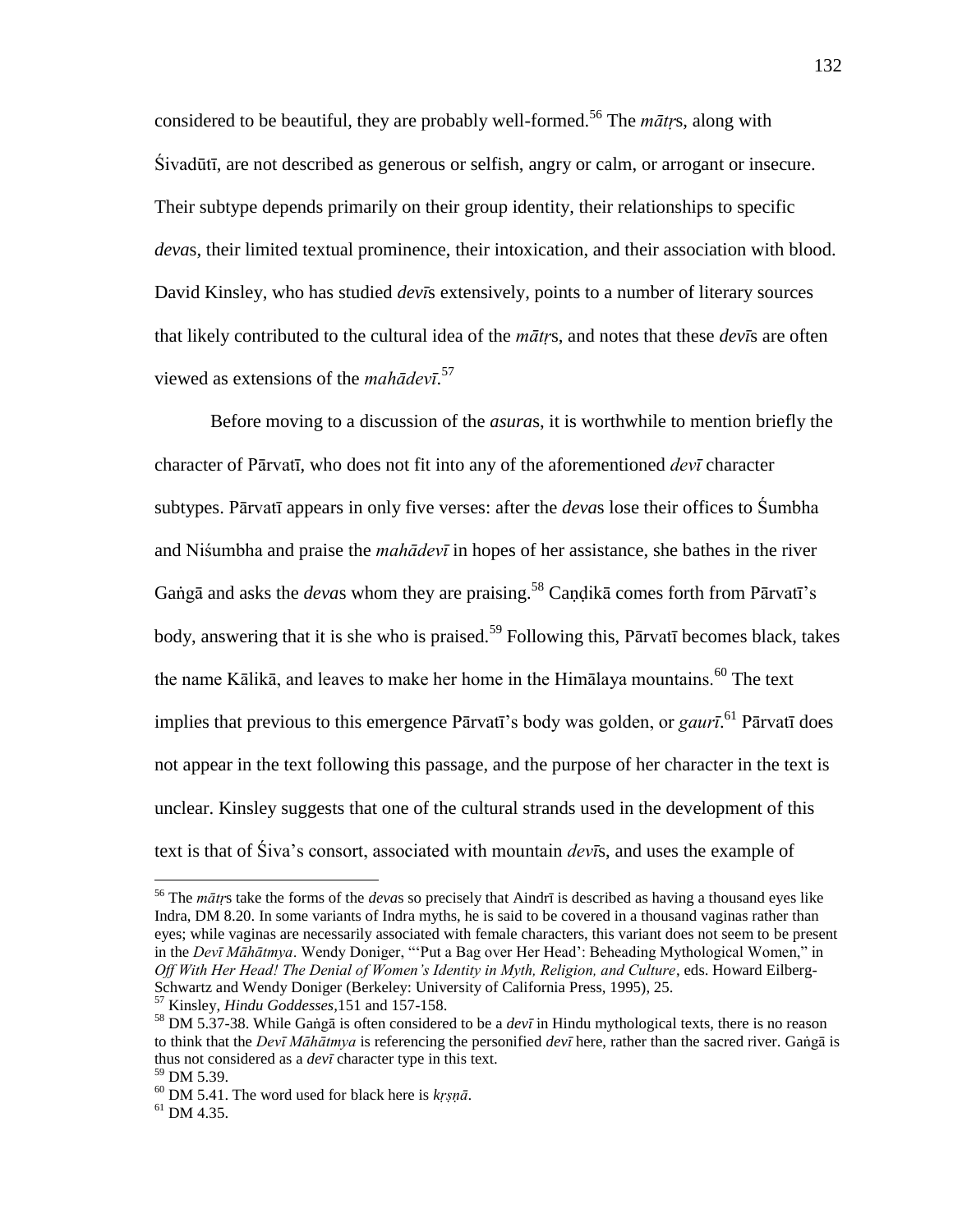Candikā's emergence from Pārvatī to provide evidence for this assertion.<sup>62</sup> Although Kālī and Pārvatī are identified quite closely in later Hindu textual and devotional traditions, there is no significant reason to suggest such a relationship based on this text. Thus, while Pārvatī is a *devī* in the *Devī Māhātmya*, this project does not consider her role to be adequately significant to require further analysis.

# *Character Types: The Monsters*

 The final character type described before moving to a discussion of Kālī is the type composed of the *asura* characters. The details of this type are particularly important for this project's larger discussion of Kālī, as Kālī's character is closely connected to the *asura*s. The *asura* characters in the *Devī Māhātmya* are organised differently depending upon the episode in which they appear. In the first episode only two *asura*s are present, a parallel to the presence of the two *deva*s, Brahmā and Viṣṇu. Both *asura*s, Madhu and Kaiṭabha, arise from "the dirt in Viṣṇu's ear."<sup>63</sup> These two *asuras* are "terrible," "of wicked soul, tremendously virile and valorous," red-eyed with anger, and intoxicated by their own strength.<sup>64</sup> In the second and third episodes, the *asura*s are present as a group, led either by Mahiṣāsura, in the second episode, or by Śumbha and Niśumbha, in the third. As a group, the *asura*s properly belong in the netherworlds, to which they return after their defeat by the *devī*s, and they frequently attempt to disrupt the organisation of the cosmos by taking the offices and authorities of the *deva*s. In this way the *asura*s promote chaos, as the natural and ordered condition of the universe requires that the *deva*s be in positions of authority in the heavens, with the *asura*s restricted to the netherworlds. In the *Devī Māhātmya* the

 $62$  Kinsley, "The Portrait of the Goddess," 491.

<sup>63</sup> DM 1.50.

<sup>&</sup>lt;sup>64</sup> DM 1.50, 1.71, 1.71, and 1.73, respectively. This intoxication is also referred to as a state of delusion caused by *mahāmāyā*, a form of the *mahādevī*.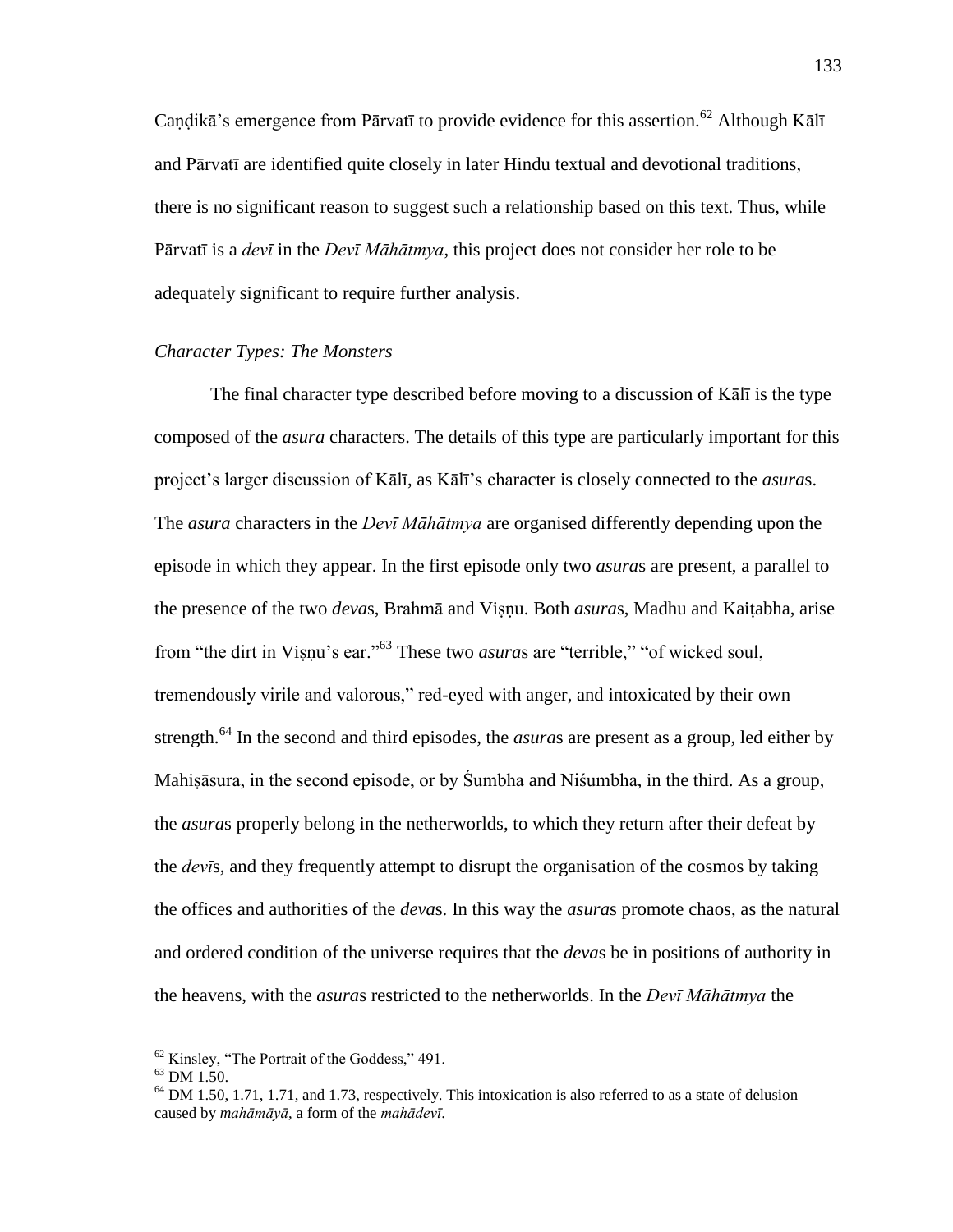*asura*s are organised into a military hierarchy, with many millions of troops under the command of generals, who are in turn commanded by the supreme leader or leaders. In the second episode, all of the generals fight Caṇḍikā at once; Mahiṣāsura is present but does not engage in battle until all of his generals are killed. In the third episode, Śumbha and Niśumbha send out their generals individually, and fight Caṇḍikā only once their armies have been devastated. The text also notes that Śumbha and Niśumbha have taken possession of all of the jewels, gems, elephants, and horses previously belonging to the *devas*, along with their offices.<sup>65</sup>

 The *asura*s in the *Devī Māhātmya* are frequently described as both mighty and brave. Madhu, Kaiṭabha, Mahiṣāsura, Cikṣura, and Munda are called "valorous."<sup>66</sup> and Madhu and Kaiṭabha are also described as "virile."<sup>67</sup> It is acknowledged by the text that the *asura* troops are strong and powerful, as their magnificence, prowess, and valour are repeatedly highlighted and the text makes many references to 'great,' 'mighty' and 'brave' *asura*s.<sup>68</sup> Mahiṣāsura is extraordinarily powerful in battle: he crushes the earth, hurls mountains, thrashes the ocean, and tears apart clouds.<sup>69</sup> He appears in multiple forms, and succeeds in killing those troops created by Candika's breath.<sup>70</sup> His generals are also quite powerful, as they succeed in striking Candika's lion despite its prowess in battle,  $^{71}$  although Caṇḍikā dispatches these generals quickly and easily. Raktabīja is also a remarkably powerful *asur*ic figure, as is evident through his assaults on each of the *devī*s except for

<sup>65</sup> DM 5.46-52 and 5.59-62.

<sup>66</sup> See DM 1.71, 3.24, 3.10, and 7.21.

<sup>67</sup> DM 1.71.

<sup>68</sup> DM 8.6 and 8.32. See, for a remarkably clear example, DM 9.16.

<sup>69</sup> DM 3.24-26.

 $^{70}$  DM 3.24 and 3.34 for the mountains; 3.29-39 for multiple forms, a common motif in this text (see, for example, Raktabīja and Niśumbha) and 2.51-53 for the creation of the *pramatha*s and 3.23 for Mahiṣāsura's destruction of them.

 $71$  See, for example, DM 3.6 and 3.14, and, for the lion's abilities in battle, 3.13-15.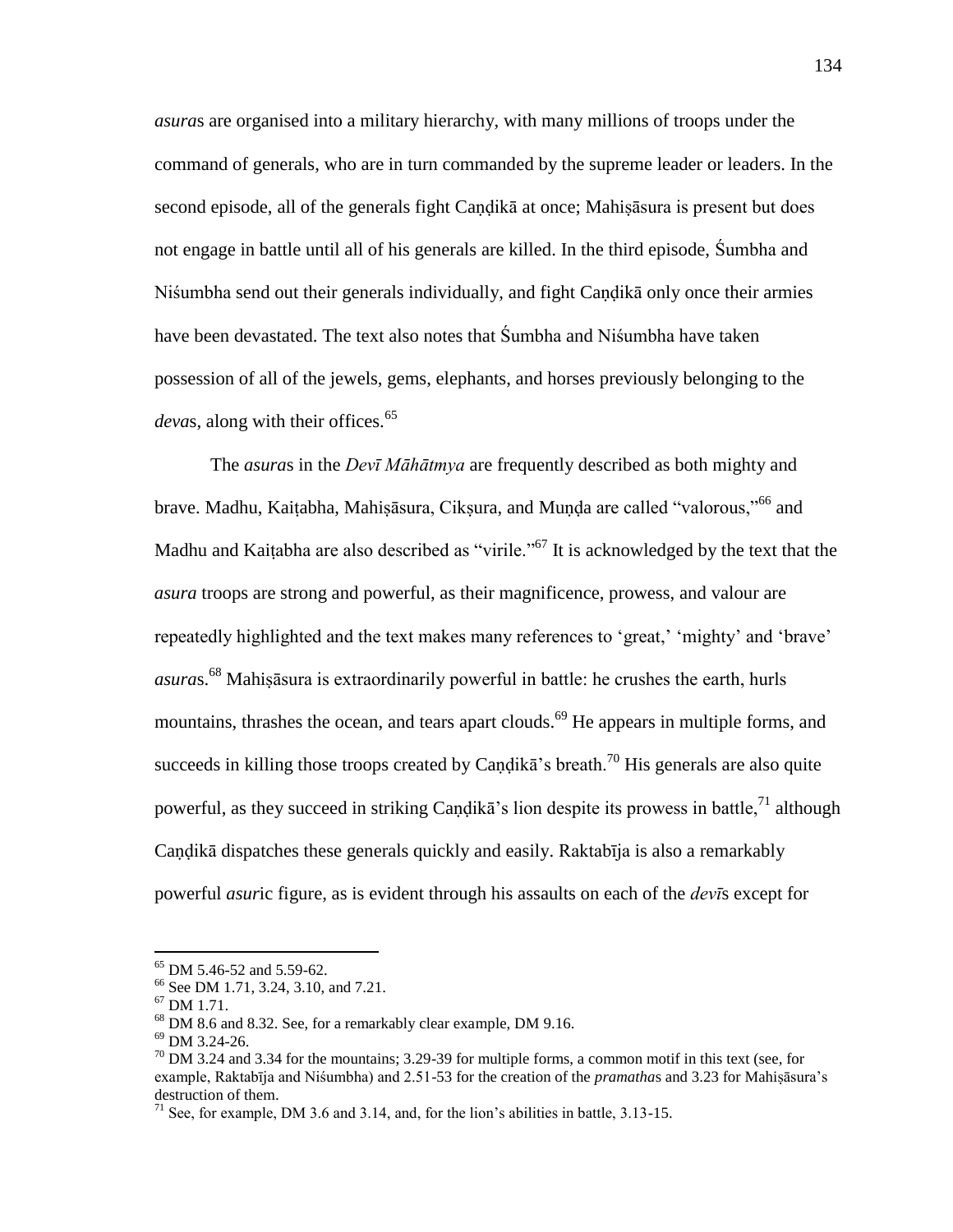Kālī and Śivadūtī. He is also the only *asura* whose abilities cause anxiety for the *deva*s.<sup>72</sup> Finally, Śumbha and Niśumbha are perhaps the most powerful and destructive *asura*s in the text, with Śumbha only slightly more powerful than his brother. Each fights Caṇḍikā, and these fights are given a large amount of textual space, particularly the fight between Caṇḍikā and Śumbha. The length of these battles indicates the prowess of the *asura*s: only immensely powerful *asura*s would be capable of fighting the *mahādevī* for such long periods of time. Niśumbha also displays remarkable regenerative properties, similar to those of Mahiṣāsura.<sup>73</sup>

 The *asura*s are frequently described as arrogant or haughty, particularly about their strength and power. Their conceit is ultimately their downfall, as it is their misplaced pride in their own abilities that blind them to Candika's nature as the ultimate divine reality and cause them to underestimate her. Sivadūtī refers to their "ill-begotten arrogance about [their] strength;<sup>74</sup> the *devas* call them as "haughty;<sup>75</sup> and they are often described as 'puffed up with pride.<sup>76</sup> This arrogance is considered to be an intoxicating force,<sup>77</sup> as the *asura*s are often described as drunk or intoxicated on both their pride and their rage. Madhu and Kaitabha are "[i]ntoxicated by their excessive might;" Mahisasura is "puffed up and drunk with might and power;" and Sumbha's mind becomes "deranged" with anger.<sup>78</sup> This anger, along with its indicative red eyes, is a significant character trait for the *asura*s; this reddish quality is likely also connected to intoxication.<sup>79</sup> Reddened eyes are common for

 $72$  DM 8.49, 8.51, and 8.56, respectively.

<sup>73</sup> DM 9.33

<sup>74</sup> DM 8.26.

<sup>75</sup> DM 5.36.

<sup>76</sup> See, for example, DM 8.29.

 $^{77}$  See again the example of Madhu and Kaitabha, intoxicated by their deluded conception of their own strength.

 $^{78}$  DM 1.73, 3.34, and 8.2.

 $79$  DM 3.33-36; Candika's eyes are red both from anger and from drinking an intoxicating beverage.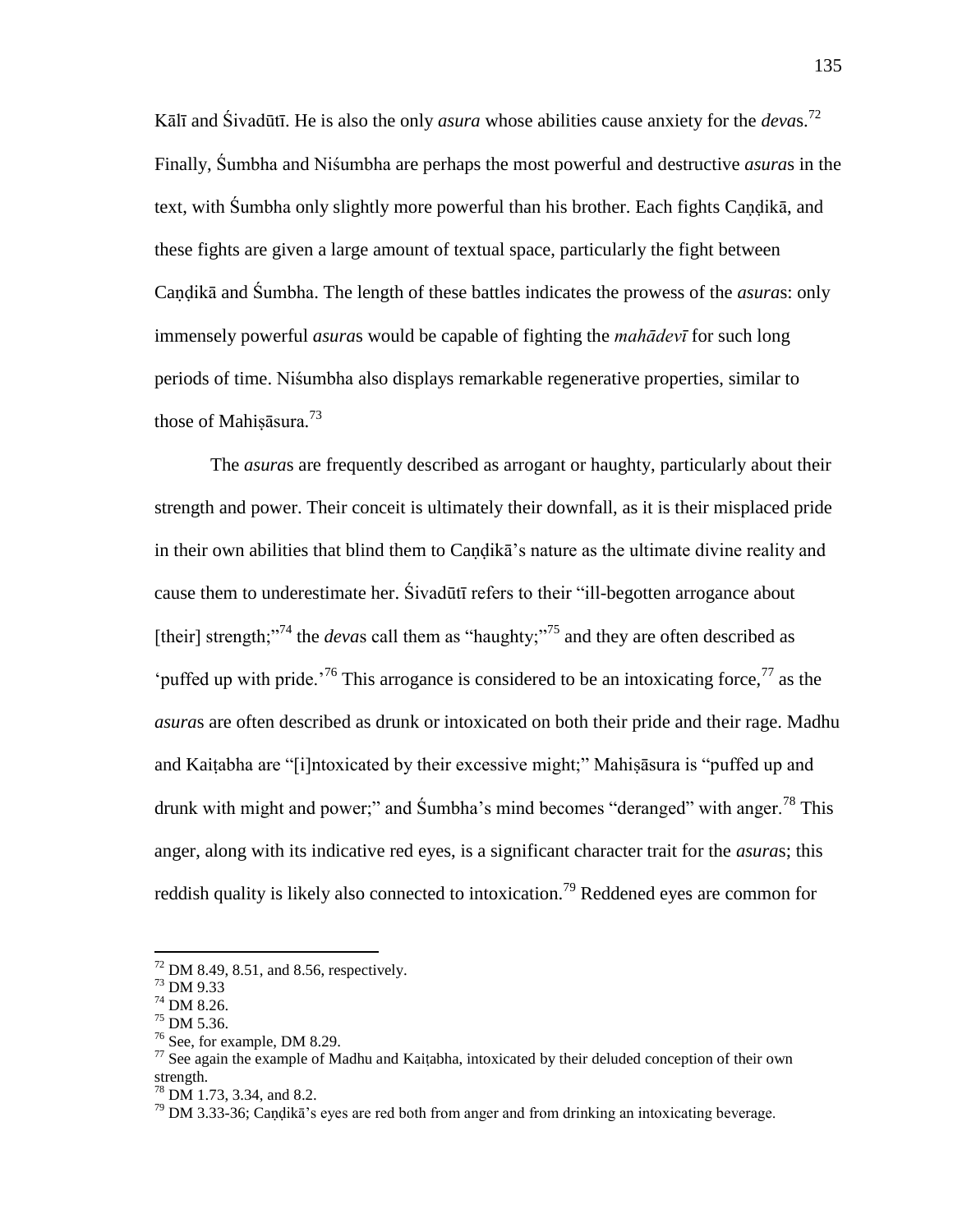*asura* characters: Madhu, Kaitabha, and Ciksura are all explicitly described as having eyes that are reddened in anger. $80$  Given the textual connection between anger and reddened eyes, it is logical to assume that the rest of the *asura*s also have reddish eyes, as all of them are repeatedly characterised as enraged. Wrathfulness is the most frequently cited trait of the *asuras*: the troops are described as "enraged" and "angry,"<sup>81</sup> while several individual *asura* characters are explicitly described as infuriated. Madhu and Kaitabha are enraged; $82$ Mahisāsura is described as angry three separate times; $83$  Ciksura and Cāmara, both of whom are generals of Mahisāsura, are filled with anger;<sup>84</sup> and Śumbha and Niśumbha are exceptionally wrathful. Not only does the anger of Śumbha and Niśumbha drive them into "an unparalleled frenzy,"<sup>85</sup> Sumbha is described as enraged and furious in five separate verses, including one passage in which he is "deranged with anger."<sup>86</sup> Nisumbha is similarly described as "outraged," "blustering with outrage," and "trumpeting with rage,"<sup>87</sup> while Raktabīja is "filled with rage."<sup>88</sup> This anger is also textually connected to the mouths of the *asuras*, as in one verse the *asura* troops are described as "[a]ngry and biting their lips.<sup>89</sup> The *asuras* in the *Devī Māhātmya* are not physically described aside from Śumbha and Nisumbha's dark skin, indicated by their description as "two great thunderclouds," $90$ and the *asura*s' eyes; one *asura*, Dhūmralocana, is named after his eyes, which are

 $80$  DM 1.71 and 3.7. The association between anger and reddish eyes is explicit in this text, as even Candika is described as angry with reddened eyes. DM 3.33.

 $81$  DM 8.10 and 9.5, respectively.

<sup>82</sup> DM 1.71.

<sup>&</sup>lt;sup>83</sup> DM 2.35, 3.24 and 3.27; "fumed in anger," "[i]n anger," and "inflated with anger," respectively.

<sup>84</sup> DM 3.7 and 3.12.

<sup>85</sup> DM 9.3.

<sup>86</sup> DM 6.2, 6.17, 8.2, 9.15, and 10.1. See DM 8.2 for the direct quotation.

<sup>87</sup> DM 9.2, 9.4, and 9.12.

<sup>88</sup> DM 8.49.

 $89$  DM 9.5.

 $^{90}$  DM 9.7. In Chapter Two, the textual connection between dark skin and thunderclouds was made clear in the case of Kālī.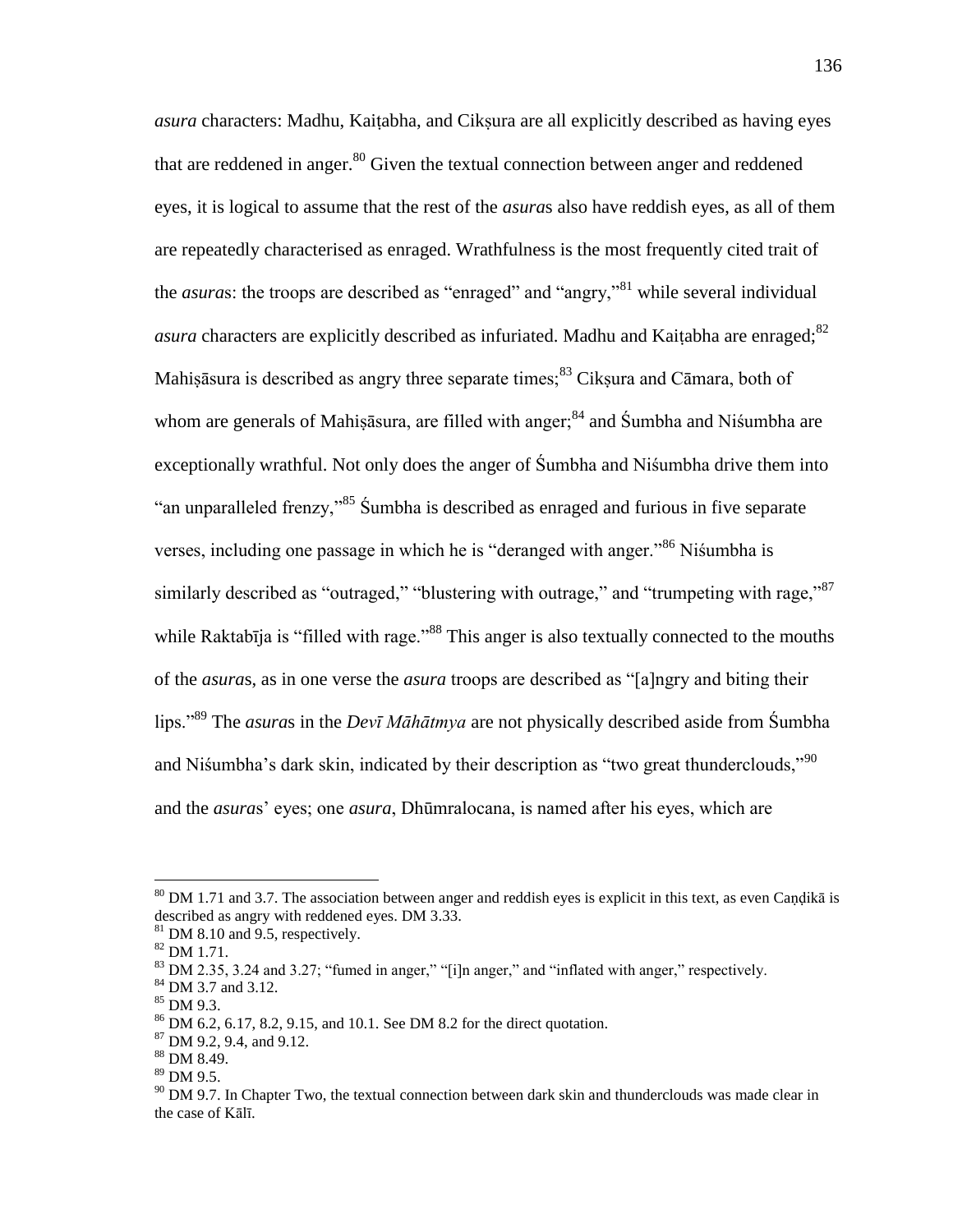smoky.<sup>91</sup> The association between reddened eyes, dark bodies, and *asura*s also exists within the larger context of Hindu mythic narratives,<sup>92</sup> and *asuras* are also noted for their sunken bellies, reddened eyes, long tongues, and wide mouths, among other traits.<sup>93</sup> These physical traits are an important aspect of the *asur*ic character type; as Bharata notes, the physical form of a character is important for the audience's recognition of that character's identity. He claims that an actor playing a *deva* must have sound limbs, be neither too fat nor too thin, not be hump-backed, and have a good voice and a handsome face. Actors playing rāksasas, *dānavas*, or *daityas* should be "hefty, tall, with a booming voice, red eyes and a frowning look."<sup>94</sup> This indicates that physical characteristics are used in Indian literary theory to determine the category into which a figure is placed, and that these physical traits exist as reference points within Sanskrit texts more generally.

The *asuras* in the text are also associated with loud noises: Mahisasura roars, presumably in anger and frustration,<sup>95</sup> and Niśumbha explicitly links noise-making with anger, as he attacks Caṇḍikā while "[t]rumpeting with rage."<sup>96</sup> Śumbha's noise-making is described as a "lionesque roar."<sup>97</sup> Aside from these wordless noises, several of the *asuras* speak in the *Devī Māhātmya*. They primarily speak to one another or to Caṇḍikā, although on one occasion Madhu and Kaiṭabha speak condescendingly to Viṣṇu. In their dealings

<sup>92</sup> N.N. Bhattacharyya, *Indian Demonology: The Inverted Pantheon* (Delhi: Manohar, 2000), 111.

<sup>&</sup>lt;sup>91</sup> Coburn translates *dhūmralocana* as 'eyes of smoke;' DM 6.2.

<sup>&</sup>lt;sup>93</sup> Ibid., 112; these other traits include pointed ears, stiff hair, a thick nose and a copper-coloured face. These traits are also associated with *rākṣasa*s; as Frederick W. Bunce notes, *rākṣasa*s are often viewed as a subtype of *asuras.* "Rakshasas," in An Encyclopedia of Hindu Deities, Demi-Gods, Godlings, Demons and Heroes: *With a Special Focus on Iconographic Attributes*, vol. 1 (New Delhi: D.K. Printworld (P) Ltd, 2000[1998]), 437. Margaret Stutley also notes the association between *rākṣasas*, long tongues, and fiery eyes. "Rākṣasa(s), Rāksasī(s)," in *Hindu Deities: A Mythological Dictionary with Illustrations* (New Delhi: Munshiram Manoharlal Publishers Pvt. Ltd., 2006), 106.

<sup>94</sup> Bharata, *The Nāṭyaśāstra*, 337. Rodrigues notes that the term *daitya* is often used interchangeably with *asura*. "Asuras and Daityas," 469.

<sup>&</sup>lt;sup>95</sup> DM 3.34 and 3.36.

<sup>&</sup>lt;sup>96</sup> DM 9.12.

<sup>&</sup>lt;sup>97</sup> DM 9.24.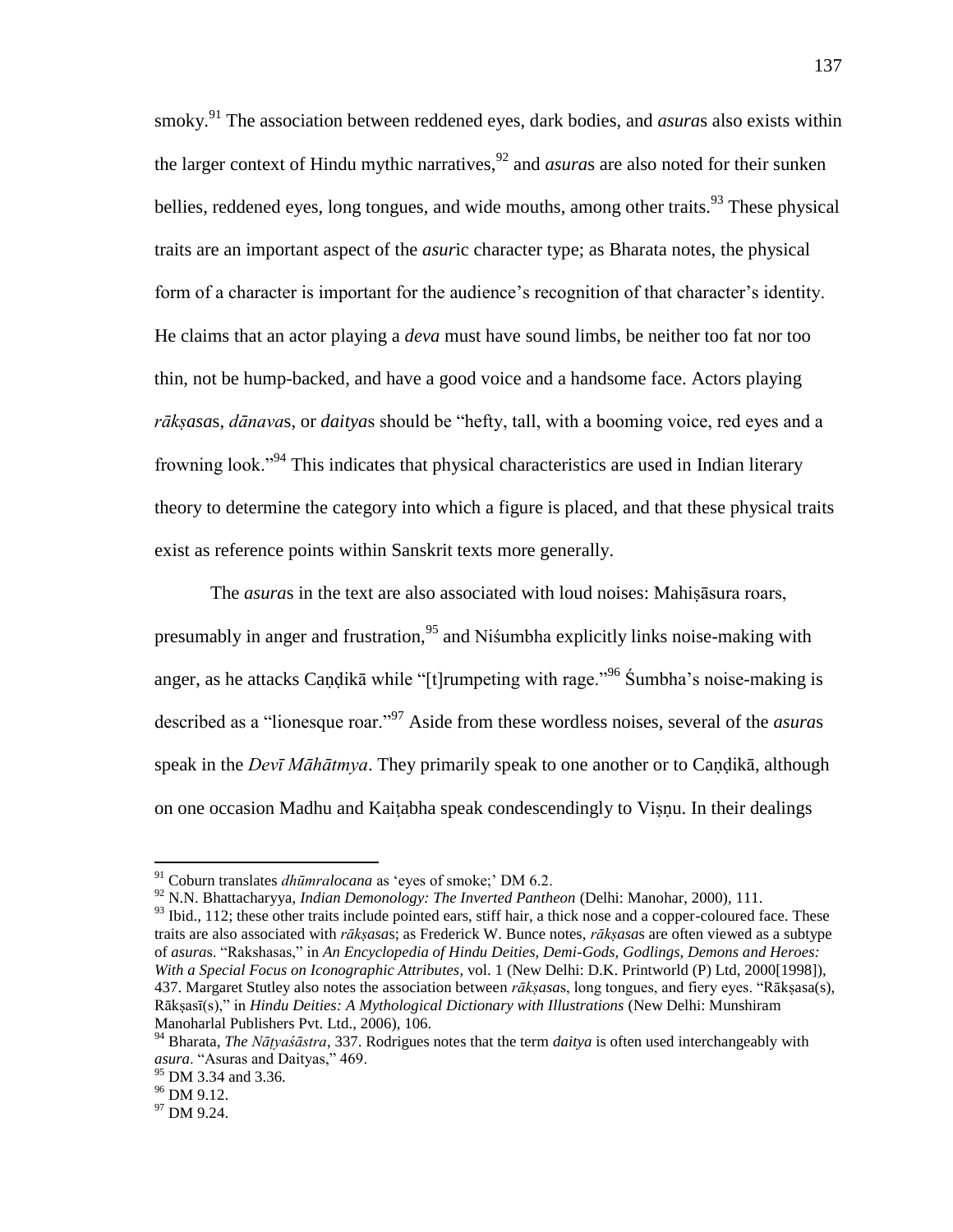with one another the *asuras* display a hierarchy: when inferiors speak to superiors they are often obsequious, and when superiors speak to inferiors they are usually blunt and demanding. For example, Canda and Munda flatter Sumbha when they speak to him,<sup>98</sup> and Sumbha is harsh and domineering when he speaks to his troops and generals.<sup>99</sup> Sugrīva, Dhūmralocana, and Śumbha all speak to Caṇḍikā, alternating between false obsequiousness and outright rudeness and hostility. Sugrīva begins his speech to Caṇḍikā with flattery and persuasion, particularly while reciting Śumbha's message to her, and abruptly switches to hostility and insults when Caṇḍikā gently refuses to accompany him back to Śumbha and Niśumbha.<sup>100</sup> Dhūmralocana is similarly insulting, as is Śumbha, who scolds Caṇḍikā for being "haughty" and "puffed up with misplaced pride in [her] own strength of arms."<sup>101</sup> The *asura*s also threaten Caṇḍikā with abduction, and there are several references to "dragging [Candika] by the hair."<sup>102</sup> This threat evokes the famous scene in the *Mahābhārata*, in which Draupadī is violently dragged by her hair after being staked and lost by Yudhiṣṭhira in a game of dice. The *Mahābhārata* conceives of its primary characters as partial incarnations of either *deva*s or *asura*s, and the *asur*ic humans are described as the ones who assault Draupadī and provoke chaos in the human world. The *Devī Māhātmya*'s use of this trope evokes this textual reference, which strengthens the perception of the *asura*s as figures whose actions threaten the natural order of the world.

 The *asur*ic character type is thus strong, valorous, angry, arrogant, disrespectful, and impolite; the *asura*s are remarkably powerful and destructive in battle; and they are associated with darkened bodies, reddened eyes, long tongues and wide mouths,

<sup>98</sup> DM 5.43-53.

<sup>&</sup>lt;sup>99</sup> DM 6.2-4, 6.18-20, and 8.3-5.

 $100$  DM 5.57-65.

 $101$  DM 6.6-7 and 10.2. Sugrīva also calls her haughty, DM 5.71.

 $102$  DM 6.3. See also DM 5.74, 6.7, and 6.18-20.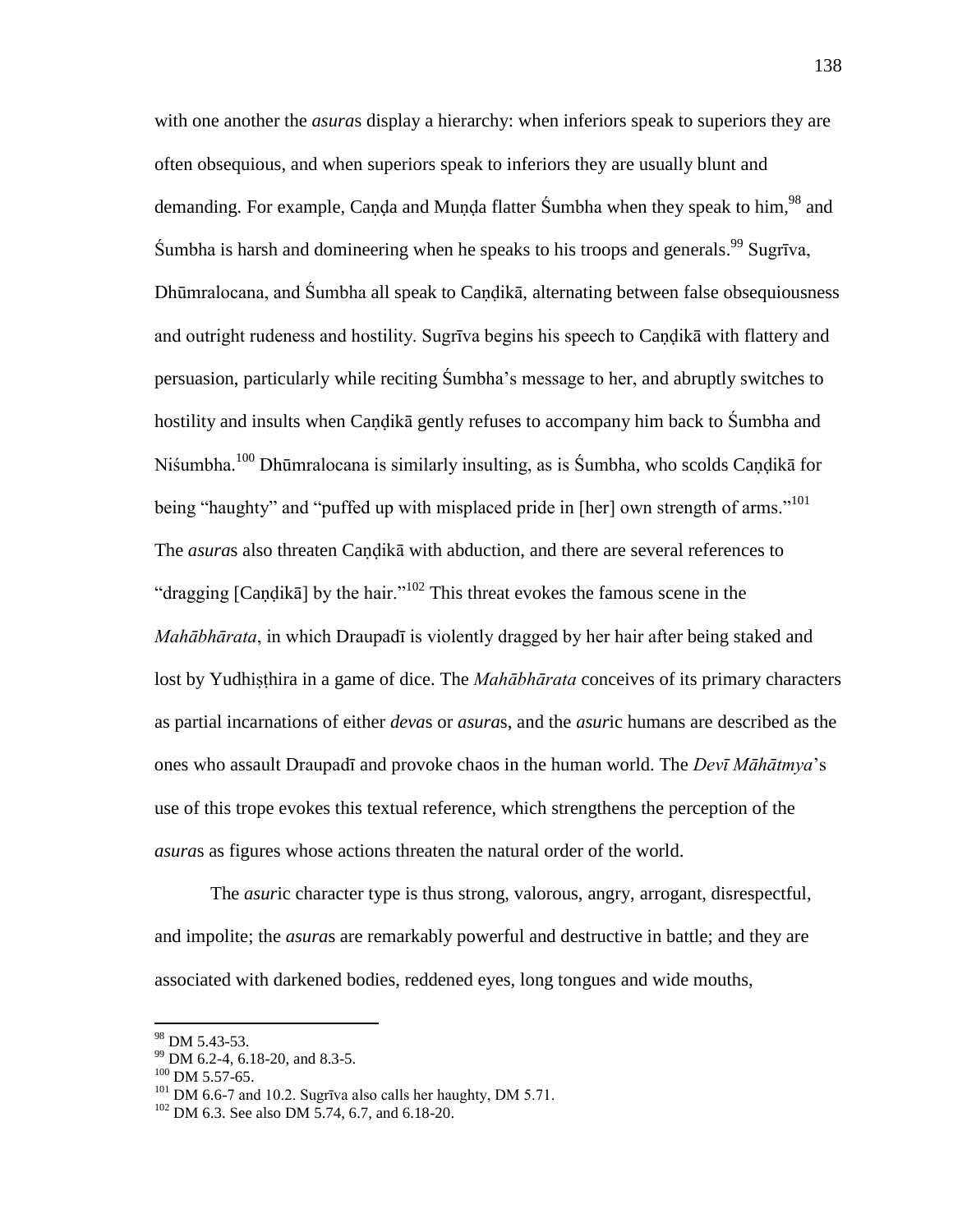intoxication, and loud noises. On the semantic axes previously discussed with respect to Candika's character type, the *asuras* are posited as quite violent, extremely angry, arrogant, and selfish. The *asura*s are viewed as a group throughout most Hindu textual traditions, which generally describe their collective nature since at least the time of the later *Rg Veda* hymns.<sup>103</sup> This character type is particularly important for understanding Kālī's portrayal in the *Devī Māhātmya*, as her similarities to these characters provide evidence to support the claim that she represents the *asur*ic *devī* character type.

# *Character Types: A Brief Summary*

 $\overline{a}$ 

 While each larger character category – *deva*s, *devī*s, and *asura*s – presents one or more clear character types through their individual descriptions, these types can also be considered in comparison to one another by using Bal's concept of semantic axes, which serves to highlight further which traits are most fundamental for each type. Caṇḍikā is the most violent character type described thus far; the *mātṛ*s, *asura*s, and Śivadūtī are also on the violent end of the violent/peaceful axis, in order of decreasing intensity. The *deva*s are positioned in the middle of this axis; while none begins a battle, Viṣṇu and Indra, along with the rest of the *deva*s of the first subtype, do battle the *asura*s in the first and second episodes. However, their ultimate failures indicate that they are not as violent or as skilled in battle as are the other character groups. The *asura*s are extremely angry, while the *deva*s present calmness and order; the *mahādevī* is present at both poles of this axis, depending upon her presence as a warrior or as a salvific and benevolent protector and granter of boons. While Caṇḍikā is supremely self-confident, the *asura*s are intensely arrogant, and where Caṇḍikā is generous the *asura*s are greedy and selfish. Caṇḍikā is also placed firmly

<sup>&</sup>lt;sup>103</sup> Rodrigues, "Asuras and Daityas," 470. Rodrigues also notes that by the time of the composition of the Brāhmaṇas the word ‗*asura*' refers to a class of beings eternally in conflict with the *deva*s, 471.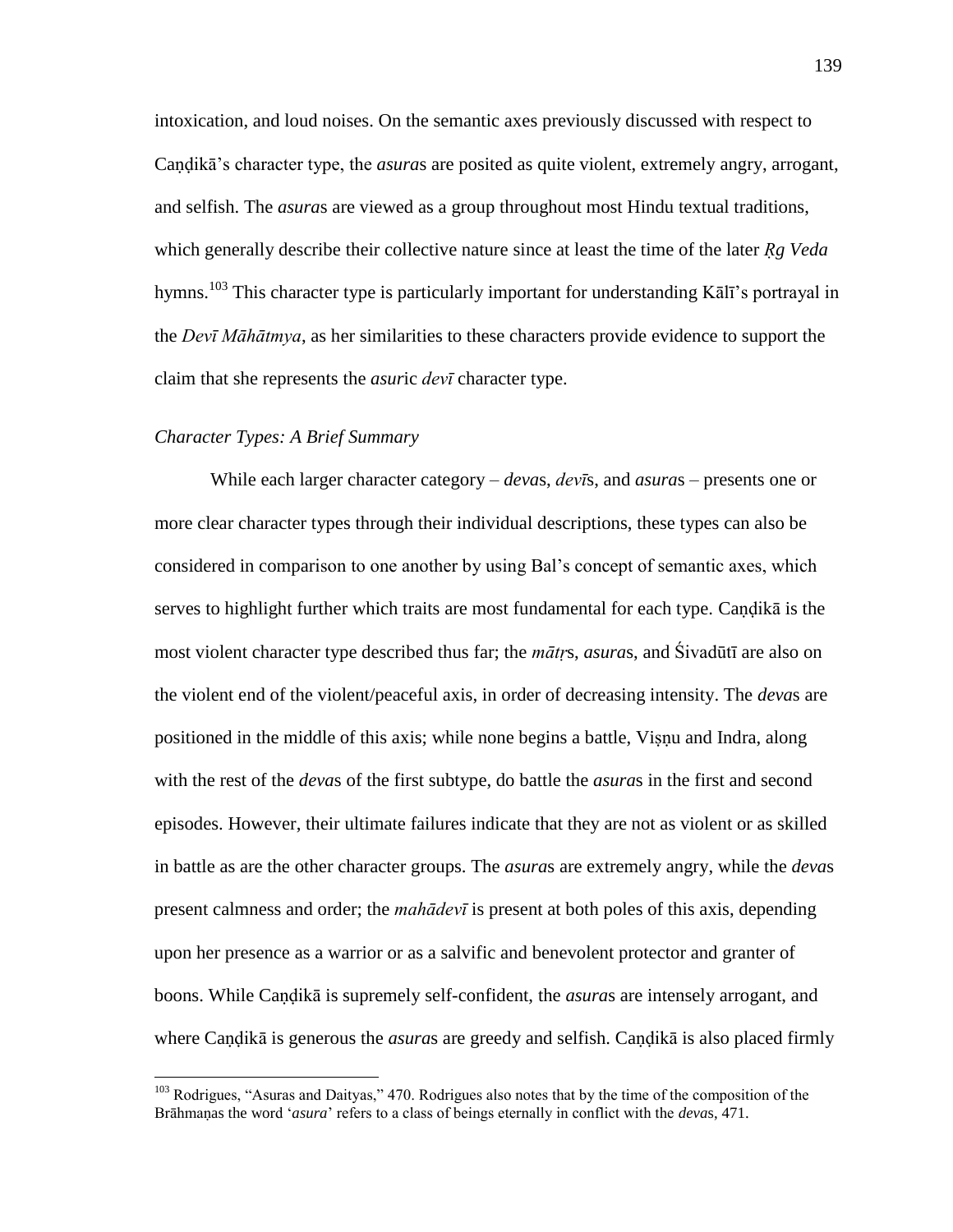at the beautiful extreme of the beautiful/ugly semantic axis; the *deva*s and the *mātṛ*s are also placed towards that pole, although their pleasing forms are not as intensely beautiful as Candika's body. Both Sivadūtī and the *asuras* exist towards the other end of this axis, although they are not placed at the extreme pole since neither is explicitly described as ugly. While these comparisons are brief, they serve to suggest some similarities and differences between and among the character types, and they present a method for determining the character type of Kālī, which is best constructed within the context of the other characters in the text.

 Before moving to the next sections, in which Kālī is considered in context with these character types, it is worthwhile to note the presence of one further character type in the *Devī Māhātmya*: the humans. The speaker in the largest frame narrative is Mārkaṇḍeya, a *ṛṣi* or sage, and the three other human characters are Suratha, a king, Samādhi, a merchant, and Medhas, a sage.<sup>104</sup> Humans are also referenced twice within the narrative related by Medhas. First, when Mahiṣāsura takes over their offices in the second episode, the *deva*s are described as "wander[ing] the earth like (mere) mortals,  $105$  clearly indicating that humans are subordinate to *deva*s in both power and authority. Second, after Mahiṣāsura's defeat the *deva*s ask that humans also be recipients of the boon they request from Caṇḍikā:

"And whatever mortal praises you with hymns, O one whose face is without blemish, May you, O Ambikā, who are resorted to by us, the grantress of everything, Be concerned with his growth through wealth, wife, success, (etc.) by means of riches, prosperity, and power."<sup>106</sup>

<sup>&</sup>lt;sup>104</sup> It is worth noting that the human characters represent only males from the twice-born castes.

<sup>&</sup>lt;sup>105</sup> DM 2.6. Parentheses are original to Coburn's translation.

<sup>&</sup>lt;sup>106</sup> DM 4.31-32. Parentheses are original to Coburn's translation.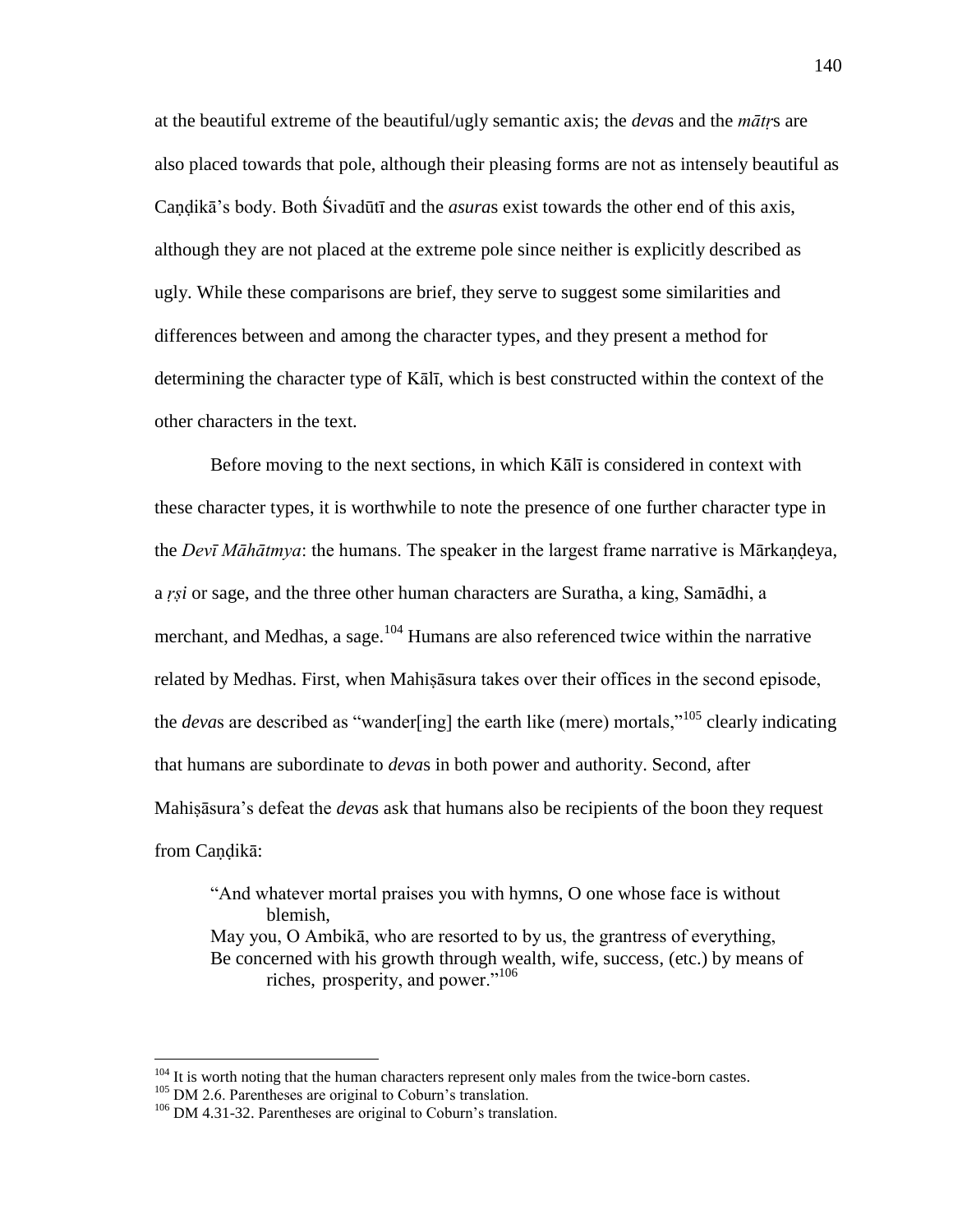The *deva*s thus posit themselves as protectors of humans, and the humans are therefore similarly capable of calling upon Candika in times of need. This message is reinforced at the end of the *māhātmya*, where Suratha and Samādhi receive boons from Caṇḍikā.

# Ambiguity among the Gods, the Goddesses, & the Monsters

 The similarities shared by the *devī*s and the *asura*s on several of the semantic axes previously discussed indicate the presence of ambiguities in the *Devī Māhātmya*'s depiction of both groups. Rodrigues notes that in the earliest Vedic literature there were substantial ambiguities concerning the nature of *deva*s and *asura*s, with the term *asura* often designating a leader rather than an enemy of the *devas*.<sup>107</sup> While the term eventually crystallised into the meaning it holds in this text, indicating the enemies of the *deva*s, Rodrigues also notes that some of these ambiguities remain present in the natures of several divine figures, both masculine and feminine, within the larger Hindu traditions. He claims that the theological objective in the *Devī Māhātmya* requires an integration of *dev*ic and *asur*ic qualities, and presents Kālī, in her later form as the absolute divinity, as an example of a deity associated with death, cremation grounds, and darkness, rendering her difficult to distinguish from the *asura*s or the *rākṣasa*s as conceived of in Hindu literature more broadly.<sup>108</sup>

Kālī's fundamental characteristics, as discussed in Chapter Two, along with her similarities to and relationships with the *devī*s and *asura*s, discussed subsequently, provide the details of Kālī's character type. It is worth noting here that the text does explicitly label Kālī as a *devī*, indicating that this classification is important to the construction of her character. During her battle with Canda and Munda, the text includes this verse:

 $107$  Rodrigues, "Asuras and Daityas," 469.

<sup>108</sup> Ibid., 475.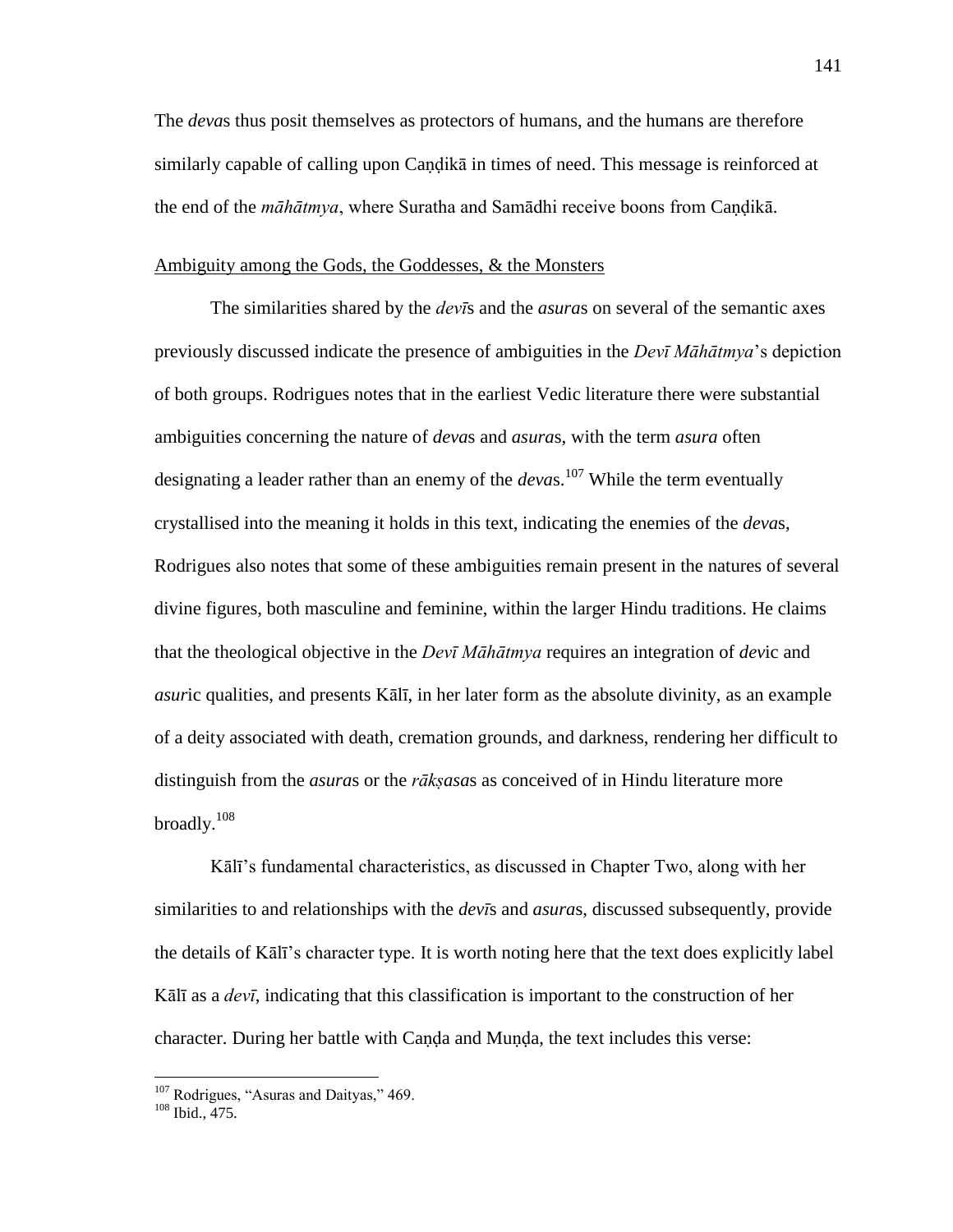Mounting her great lion, the Goddess ran at Canda, And having seized him by the hair, she cut off his head with her sword.<sup>109</sup>

While at first glance this passage seems to be describing Caṇḍikā, particularly since this *devī* mounts Caṇḍikā's lion, Kālī is certainly the *devī* in this verse. Kālī's vanquishing of Canda and Munda is important to her figure throughout Hindu traditions more generally, and is not contested or controversial.<sup>110</sup> Furthermore, in the tenth book all of the  $dev\bar{s}$ return to the body of Caṇḍikā, leaving her alone to fight Śumbha; Kālī is necessarily included in this grouping, since Caṇḍikā is unaccompanied after the withdrawal of the *devī*s back into her form.<sup>111</sup> The classification of Kal<del>l</del> as a *devi* is important, particularly in context with the subsequent section in which Kālī is examined in context with the *asura*s, with whom she shares a number of similarities.

Kālī's features are strongly *asur*ic, both textually and culturally, leading to the conclusion that she is the textual representation of an *asur*ic *devī* character type. This proposal has parallels within current scholarship on both *asura*s and the *mahādevī*, as well as within the *devī*-oriented traditions themselves. In the *Devī Māhātmya*, Kālī, as this type of *devī*, also expresses the *mahāsur*ic aspect of the *mahādevī*. Within the theological concept of the *mahādevī* is the necessary inclusion of an *asur*ic aspect, which, in order to maintain the text's theological objective of including all lesser *devī*s within one great *devī*, must be expressed through the figure of a *devī*. Because of her extreme violence, her gruesome appearance and behaviour, and her textual connections to wrathfulness, Kālī best

<sup>109</sup> DM 7.19. The Sanskrit uses the term *devī*.

<sup>&</sup>lt;sup>110</sup> See, for example, Coburn's brisk assessment of Kālī as the destroyer of Canda and Munda in *Devī*-*Māhātmya: The Crystallization of the Goddess Tradition* (Delhi: Motilal Banarsidass, 1984), 109; as well as Rodrigues, "Durgā," 539; and Kinsley, *Hindu Goddesses*, 118.

<sup>111</sup> DM 10.4. The Sanskrit uses the term *devī*.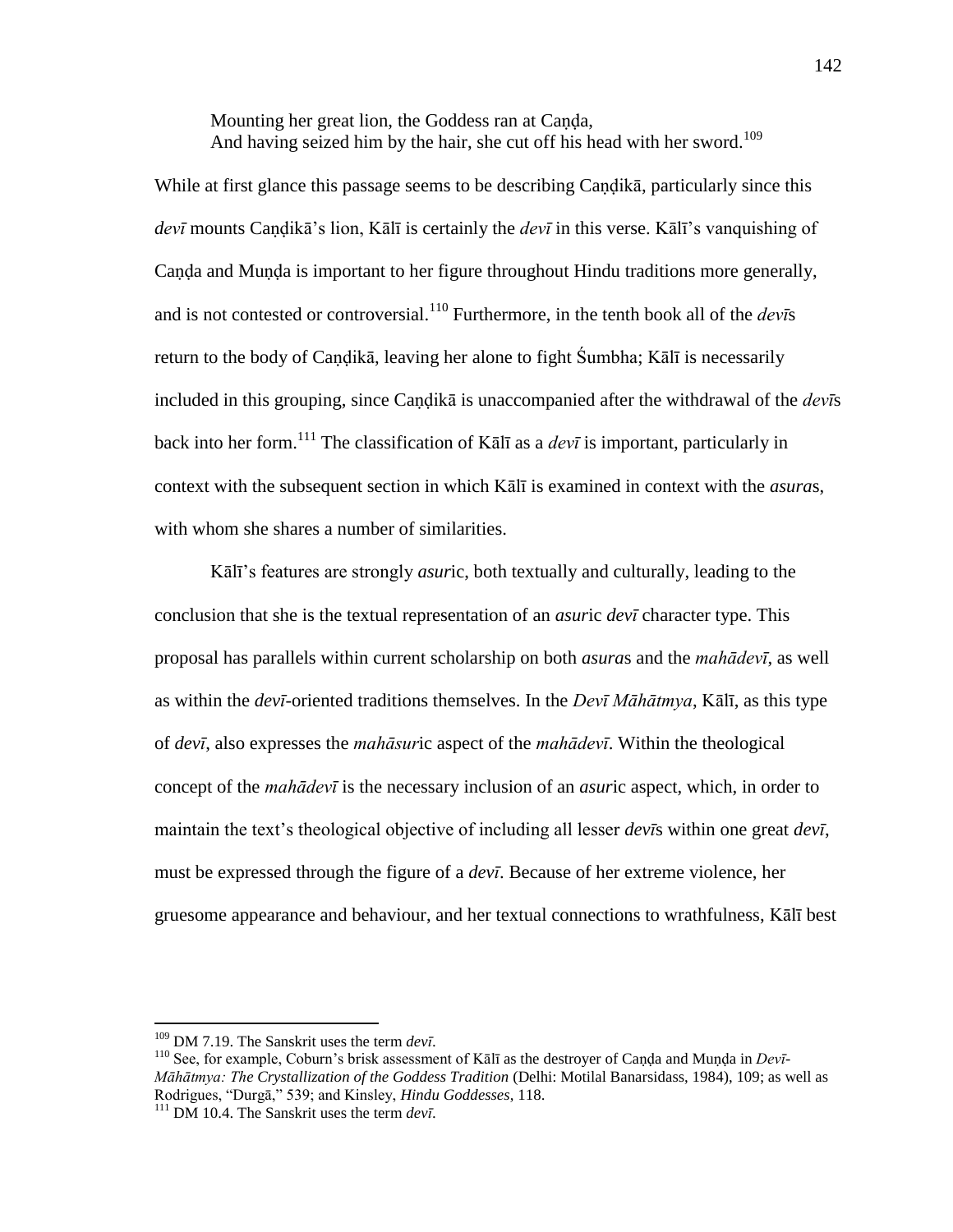represents this *asur*ic aspect. This argument is supported through an examination of Kālī's relationships with the *mahādevī*, the *śakti*s, and the *asura*s.

 Ambiguity is also apparent in the theological concept of the *mahādevī*, who often manifests in violent and terrible forms. These manifestations are viewed as integral and important parts of her figure. As Kinsley notes, most of the texts celebrating the *mahādevī* assert the importance of these forms, which are considered to be both terrible and fierce, and are "associated with war, blood, destruction, death, and hunger."<sup>112</sup> The *mahādevī* is also associated with the concept of *māyā*, or illusion, in both the *Devī Māhātmya* and in Sanskrit narratives more generally. This concept is discussed in greater detail subsequently. While in general these texts do not explicitly state the connection between these violent manifestations and the *asur*ic aspect of the *mahādevī*, the thematic connections between *asur*ic figures and these terrible *devī*s suggest the possibility that such *devī*s can easily express the *asur*ic aspect of the *mahādevī*, provided that sufficient textual context is present. Moreover, as both Rodrigues and the *Devī Māhātmya* explicitly state, the *mahādevī* in this text requires an *asur*ic aspect or *asur*ic qualities in order to promote sufficiently the text's theological objective. It is Kālī's close relationship with Caṇḍikā that indicates Kālī's expression of the *asur*ic aspect of the *mahādevī*, and thus ultimately of the *mahāsurī*.

# The Relationship Between Kālī & Caṇḍikā

Kālī's relationship with Caṇḍikā provides the most important information concerning Kālī's character type. Kālī's character traits, taken as a whole, indicate that she is most similar to Caṇḍikā. This is not simply because as the *mahādevī* Caṇḍikā necessarily

<sup>112</sup> Kinsley, *Hindu Goddesses*, 144.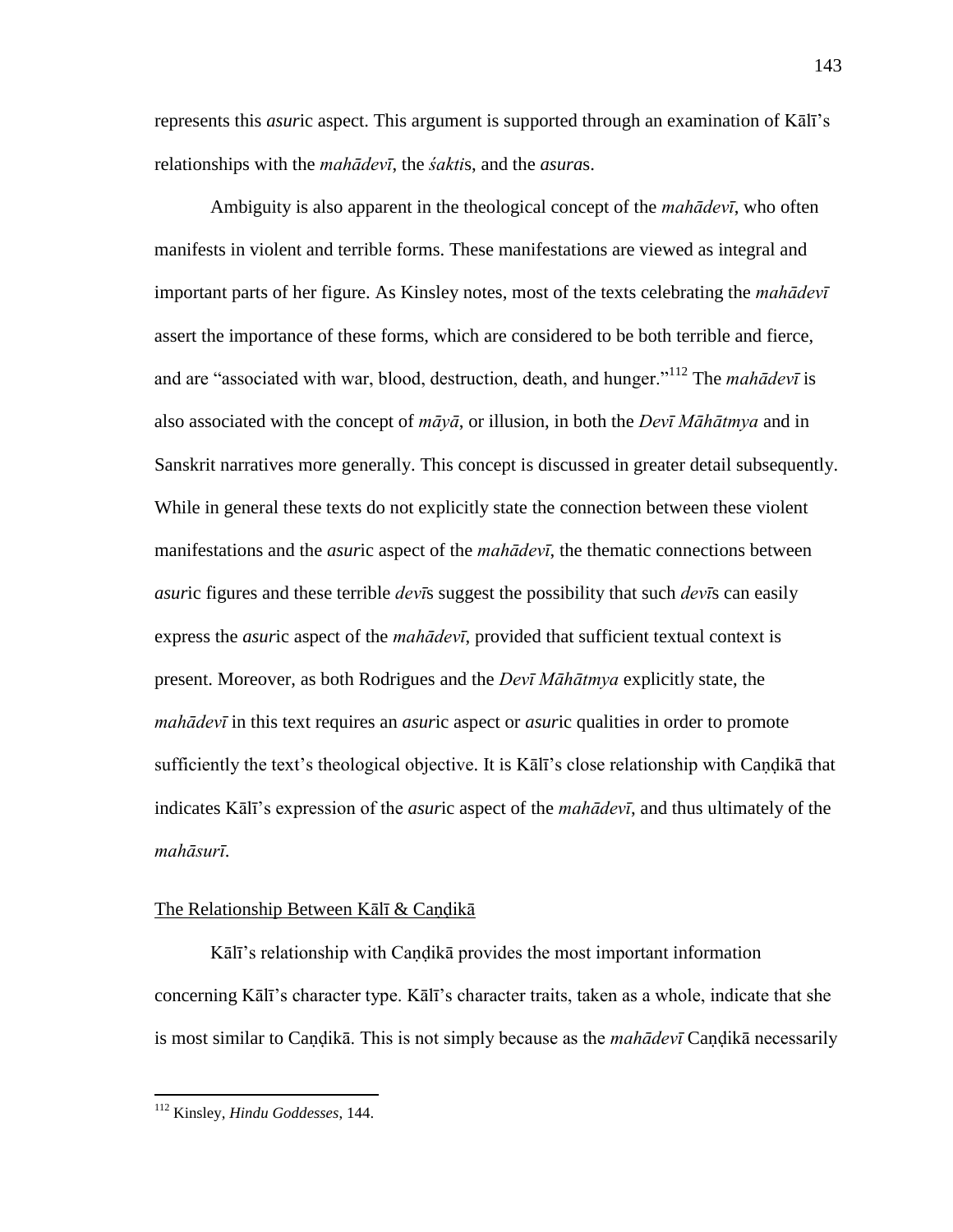represents all facets of reality, including those displayed by Kālī's character, but instead because of their similarities, as explicitly described in the *Devī Māhātmya*, and their implied close relationship. While the theological implications of the *mahādevī* require that all other *devī*s be viewed as manifestations of one great *devī*, Kālī in particular is posited as especially close to Caṇḍikā in this text, supporting this thesis' claim that the *Devī Māhātmya* posits Kālī as an important and specific aspect of the *mahādevī*.

Both Kālī and Candikā emerge from the face of an angered divine being. Whereas Caṇḍikā emerges from the angry faces of Viṣṇu, Śiva, and Brahmā, while Kālī emerges from Caṇḍikā's own face, the fundamental similarity is important both for their individual figures and for their relationship. Both enter the text once a character is enraged by an event that should not occur in an ordered and harmonious world: the *asura*s should not be in positions of authority and *devī*s should not be threatened with abduction and forced marriage. The existences of Caṇḍikā and Kālī in this text are thus intimately linked to a sense of injustice, and the two characters are meant, through their abilities in battle, to right the particular wrong that gave rise to their entrance. No other character in the text is born from or mediated through anger; the *śakti*s emerge in order to assist Caṇḍikā, but are not themselves associated with anger either in origin or in characteristics. Kālī's relationship to Caṇḍikā is not explicitly labelled in the text; while Śivadūtī is Caṇḍikā's *śakti*, Kālī is clearly something else, despite the emergence of both characters from Caṇḍikā's body. More importantly, Kālī is identified as the embodiment of Caṇḍikā's wrath, a connection that resonates within Kālī's larger literary context, as she is repeatedly described as embodying the anger of a particular *devī*, usually Pārvatī. 113

<sup>113</sup> Ibid., 118.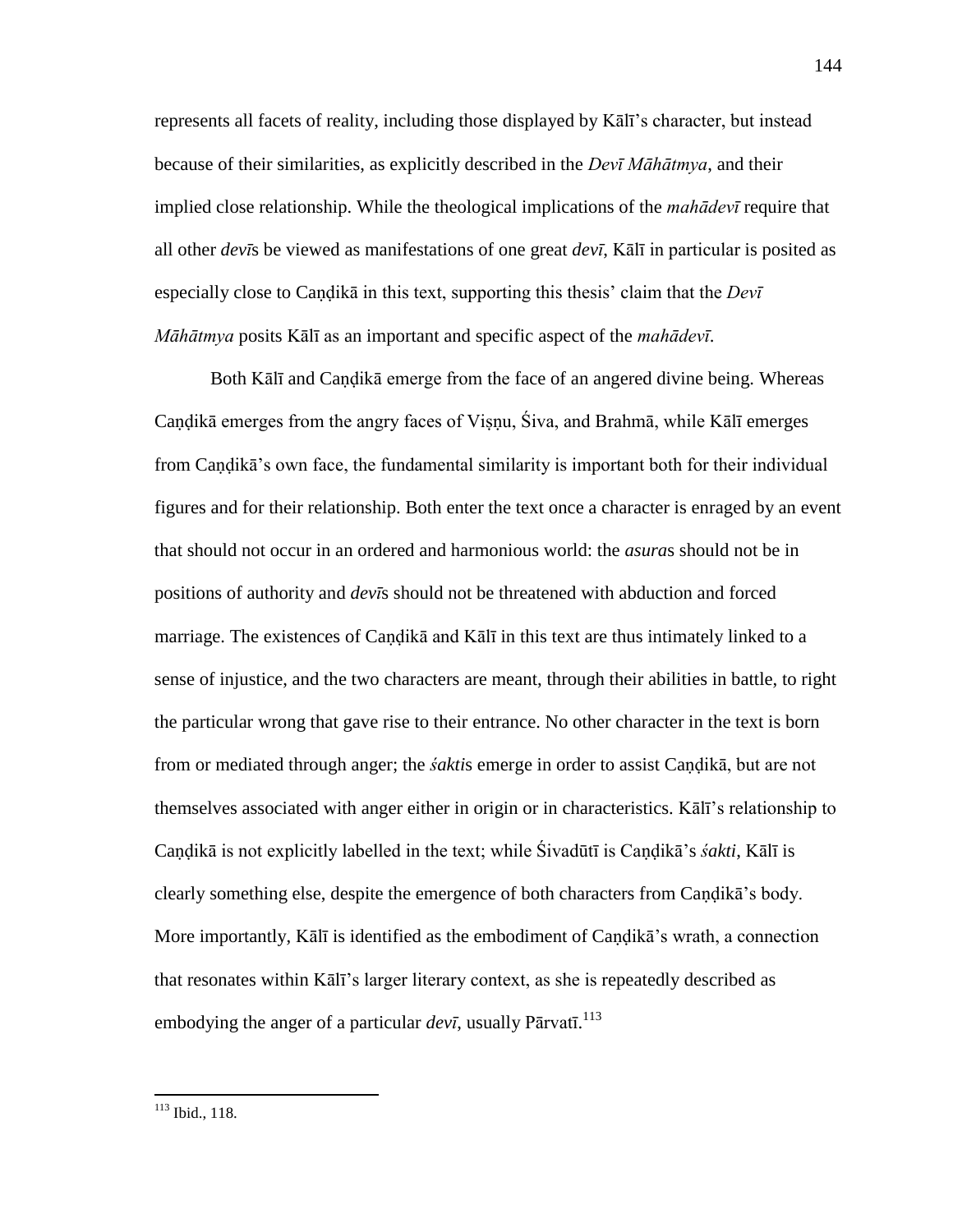Kālī and Candikā are also similar in more concrete details. They are the most skilled warriors in the text, and their actions in battle occupy significantly more textual space than those of the other *devī*s. They are both violent, and as previously noted with respect to Caṇḍikā, violent acts carried out by the *mahādevī* – and thus, perhaps, any *devī* – are understood to be salvific for the recipients; thus the *asura*s killed by Caṇḍikā are sent to heaven by this purification.<sup>114</sup> This concept may apply to K $\bar{a}$ l as well, and perhaps influences those later traditions in which she is viewed as the ultimate divine and salvific presence in the cosmos. Both Caṇḍikā and Kālī carry several weapons, and both wear garments and adornments. While Caṇḍikā is described more extensively than is Kālī, this is appropriate given Caṇḍikā's identity as the *mahādevī* and Kālī's identity as a manifestation of her. Both speak to other characters and both make loud noises. Candika's speech to Kālī further indicates their close relationship: the only *devī* to whom Caṇḍikā speaks is Kālī, and Kālī is the only figure to receive an epithet from the *mahādevī*. Textual positioning also reinforces their closeness, as the two are frequently referenced together, often with Caṇḍikā's lion. On one occasion these three figures are the only explicit targets of Niśumbha's arrows, <sup>115</sup> indicating their proximity to one another and also suggesting a closer relationship between Caṇḍikā and Kālī than that portrayed between Caṇḍikā and the *mātṛ*s. Kālī, Caṇḍikā, and Śivadūtī all laugh horribly during battle, and are the only characters to do so.<sup>116</sup>

 The most significant difference between Kālī and Caṇḍikā is their physical form. While Kālī is ugly, Caṇḍikā's body, particularly in the third episode, is described as extremely beautiful. However, it is also significant that both *devī*s to emerge from

 $114$  DM 4.18.

<sup>&</sup>lt;sup>115</sup> DM 9.27.

<sup>116</sup> See DM 2.31 and 8.32 for Caṇḍikā's laughter, 7.22 for Kālī's laughter, and 8.37 for Śivadūtī's laughter.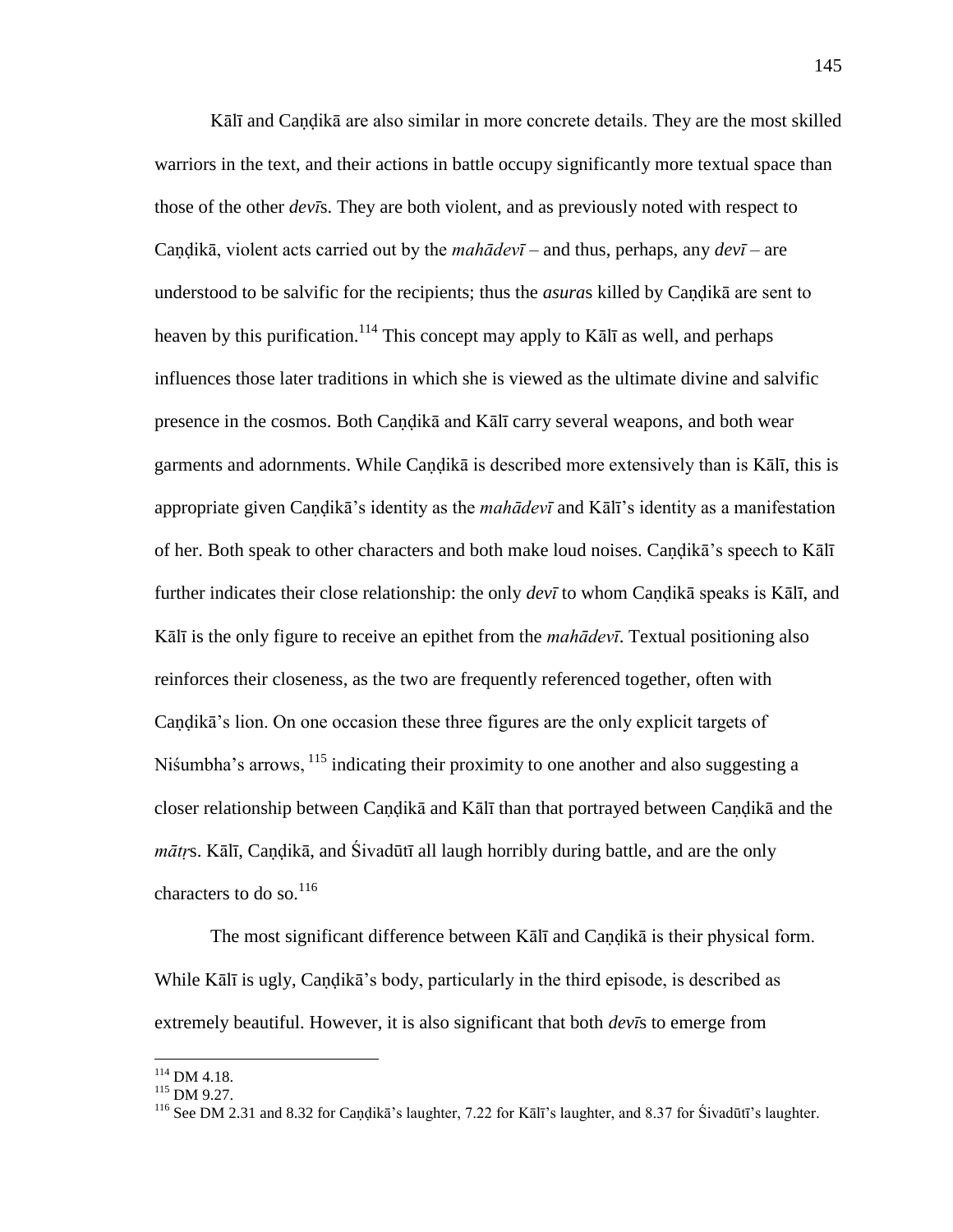Candikā's beautiful form, Kālī and Śivadūtī, are themselves gruesome and frightening. Śivadūtī's position as Caṇḍikā's *śakti* means that her gruesomeness necessarily describes a part or aspect of Caṇḍikā's character in the narrative. This suggests that Caṇḍikā is, in some fundamental way, both gruesome and frightening, and thus this physical difference between Kālī and Caṇḍikā is perhaps less significant than is immediately apparent. The character of Śivadūtī supports the close relationship between Caṇḍikā and Kālī: Kālī and Śivadūtī are quite similar, and so Śivadūtī's position as Caṇḍikā's *śakti* suggests that Kālī's similarities to Śivadūtī indicate a similarity to a fundamental part of Caṇḍikā herself. Kālī also shares commonalities with Caṇḍikā's lion, as both are the only characters to engage explicitly in blood-drinking, both roar in a similar fashion, both use parts of their bodies as weapons, and both are textually positioned as close to one another.<sup>117</sup> K $\bar{a}$ l $\bar{a}$  is also the only character other than Caṇḍikā to ride the lion.

 The close relationship between Caṇḍikā and Kālī serves to support the claim that Kālī is fundamentally most similar to the *mahādevī*, despite their clear differences. Kinsley argues that Kālī is the *mahādevī*'s "most important companion-form,"<sup>118</sup> and this is evident not only in their closeness but also in the length of time Kālī fights alongside Caṇḍikā as compared to the other *devī*s, who emerge only after the seventh book. These similarities, along with Kālī's explicit status as a *devī*, serve to construct Kālī's character type in several ways. First, Kālī's vicious and violent nature is reinforced, since Caṇḍikā is the only character to approach Kālī's degree of destructiveness in battle. Second, Kālī's connections to anger are strengthened; by placing her emergence in context with the emergence of Caṇḍikā it becomes clear that Kālī enters the narrative in response to the anger provoked by

<sup>&</sup>lt;sup>117</sup> See DM 9.19 for an example of the lion's roar, and see DM 6.14 for the lion's blood-drinking.

<sup>&</sup>lt;sup>118</sup> Kinsley, "The Portrait of the Goddess," 493.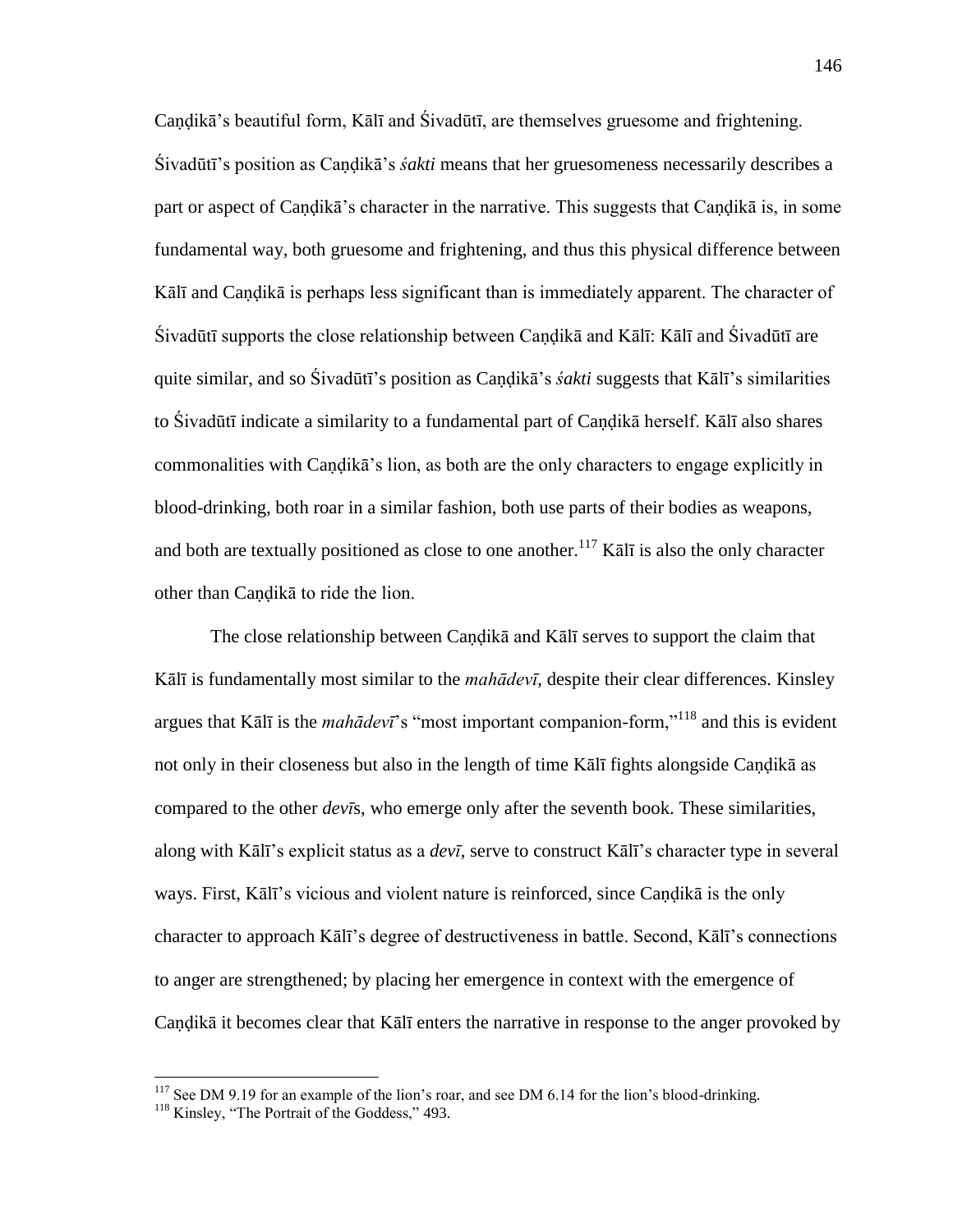an inappropriate action. This has implications for Kālī's later textual depictions as a figure who upholds *dharma* and the cosmic order.<sup>119</sup> Finally, these similarities make it evident that, even without the theological claim that the *mahādevī* incorporates all *devī*s, Kālī is a particularly important and close aspect of Caṇḍikā, and that their relationship is important to Kālī's portrayal in this text.

# Kālī and the Goddesses: A Closer Look at the *mātṛ*s & Śivadūtī

Kālī's character type is constructed partially through her connections with the other *devī*s present in the text. As Kālī is herself a *devī*, her similarities to and differences from these characters provide information about both her character and her position in the text. This section examines Kālī in context with the *śakti*s; despite a few superficial similarities, Kālī is posited by the *Devī Māhātmya* to be quite different from the *mātṛ*s. Her similarities to Śivadūtī are much more extensive, yet, as was previously argued, these similarities serve primarily to strengthen Kālī's relationship with Caṇḍikā.

Kālī and the *mātṛ*s share only a few commonalities, predominantly related to their behaviour in battle and to their weapons and adornments. All of the *mātṛ*s are violent in battle, although not all of them display the same intensity of brutality that Kālī consistently presents. Only Nārasiṃhī eats *asura*s, and only Nārasiṃhī and Vārāhī use their bodies as weapons. The forms of Nārasiṃhī and Vārāhī, a lion-woman and a sow, respectively, may suggest a connection between eating one's enemies and an animal-like ferocity, but this is not explicitly stated. Two of the *mātṛ*s, namely Brahmāṇī and Māheśvarī, wear ornaments, as does Kālī, and all of the *mātṛ*s excluding Nārasiṃhī carry weapons. The only *mātṛ* to

<sup>119</sup> See, for example, Patricia Dold's claim that the *purāṇ*ic Kālī supports the orthodox order rather than upsetting it. "Kālī the Terrific and Her Tests: The Śākta Devotionalism of the *Mahābhāgavata Purāṇa*," in *Encountering Kālī: In the Margins, At the Center, In the West*, eds. Rachel Fell McDermott and Jeffrey J. Kripal (Berkeley: University of California Press, 2003), 42.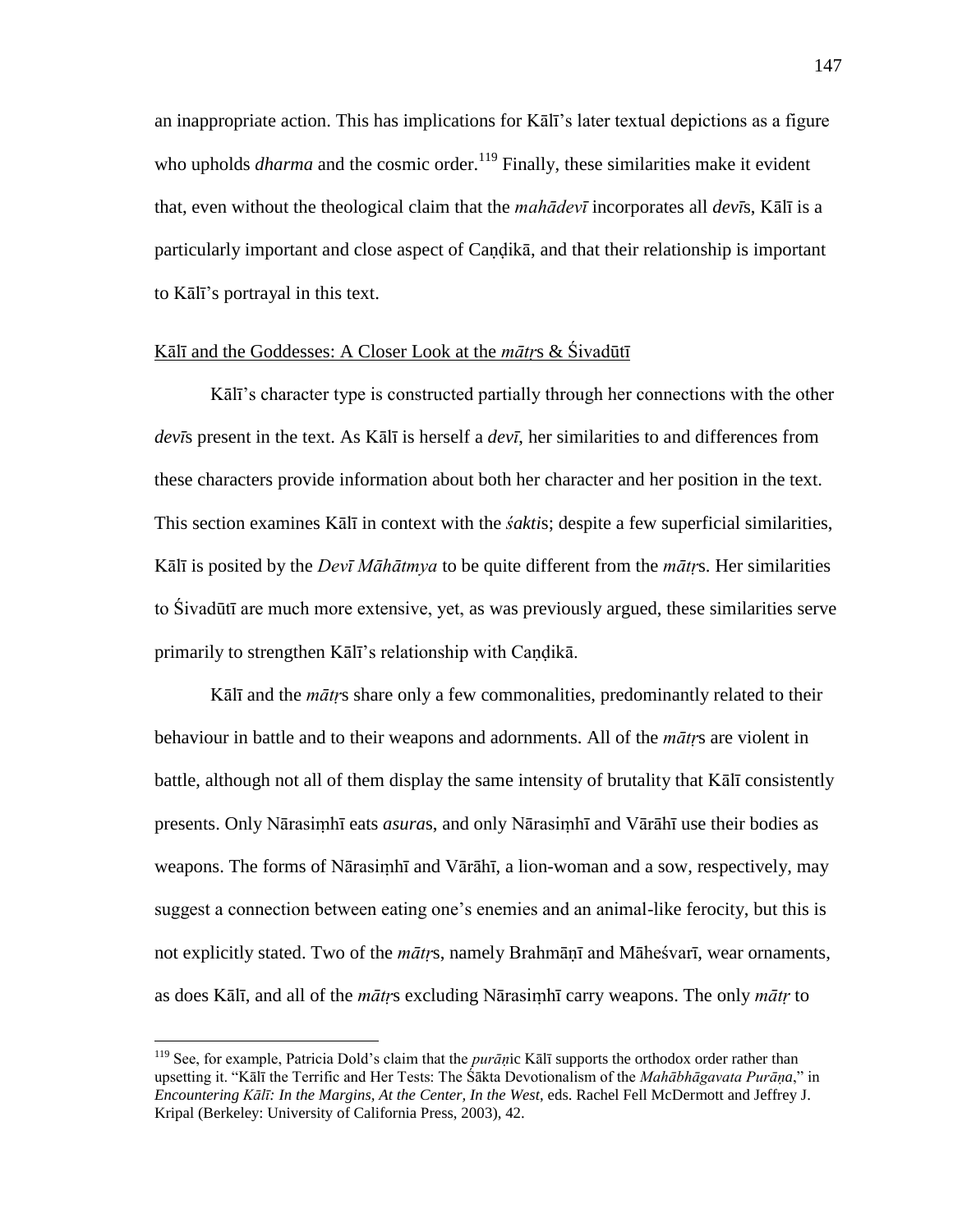carry as many weapons as Kālī, however, is Vaiṣṇavī; both *devī*s carry four separate weapons. Kālī shares only two weapons in common with the *mātṛ*s: she, Vārāhī, and Vaiṣṇavī all carry swords, and she and Kaumārī both carry spears. None of the *mātṛ*s carries a noose or a staff, and the skull atop Kālī's staff is unique to her. In similar fashion to Śivadūtī, Nārasiṃhī, and Vārāhī, Kālī is mountless, although on one occasion she does ride Caṇḍikā's lion mount. None of the *mātṛ*s makes noise, except for Nārasiṃhī, who snorts. As previously stated, only Kālī is explicitly described as drinking blood, although it is possible that the *mātṛ*s drink the blood of Raktabīja, as they are described as intoxicated on it. The similarities between Kālī and the *mātṛ*s are, however, relatively superficial, and a consideration of Kālī's three fundamental character traits, extreme and brutal violence, gruesomeness, and anger indicates that Kālī has little in common with this character type. While the *mātrs* are ferocious, their violence is not described to the extent that Kālī's is, and none is described in ways that suggest repulsive characteristics. None is angry or wrathful. Furthermore, while the *mātṛ*s are likely pleasing in form, and are certainly not ugly, Kālī's repulsive body is an important part of the construction of her character. The most important differences between Kālī and the *mātṛ*s, however, lie in their respective textual prominence, their textual categorisations, and their origins. While Kālī emerges from the angry face of Caṇḍikā and is not a *śakti*, all of the *mātṛ*s are the *śakti*s of certain *deva*s. Kālī is significantly more textually prominent than are the *mātṛ*s, and is never grouped with them in verses describing their behaviour in battle. These differences suggest that Kālī is fundamentally different from the *mātṛ*s, a point affirmed by Kinsley, who notes that Kālī best exemplifies the cultural tradition of ferocious and bloodthirsty *devī*s represented within the *Devī Māhātmya* and discusses the  $m\bar{a}t$ *r*s separately.<sup>120</sup>

<sup>&</sup>lt;sup>120</sup> Kinsley, "The Portrait of the Goddess," 493-494. Bunce notes that Cāmuṇḍā, Kālī's epithet, is herself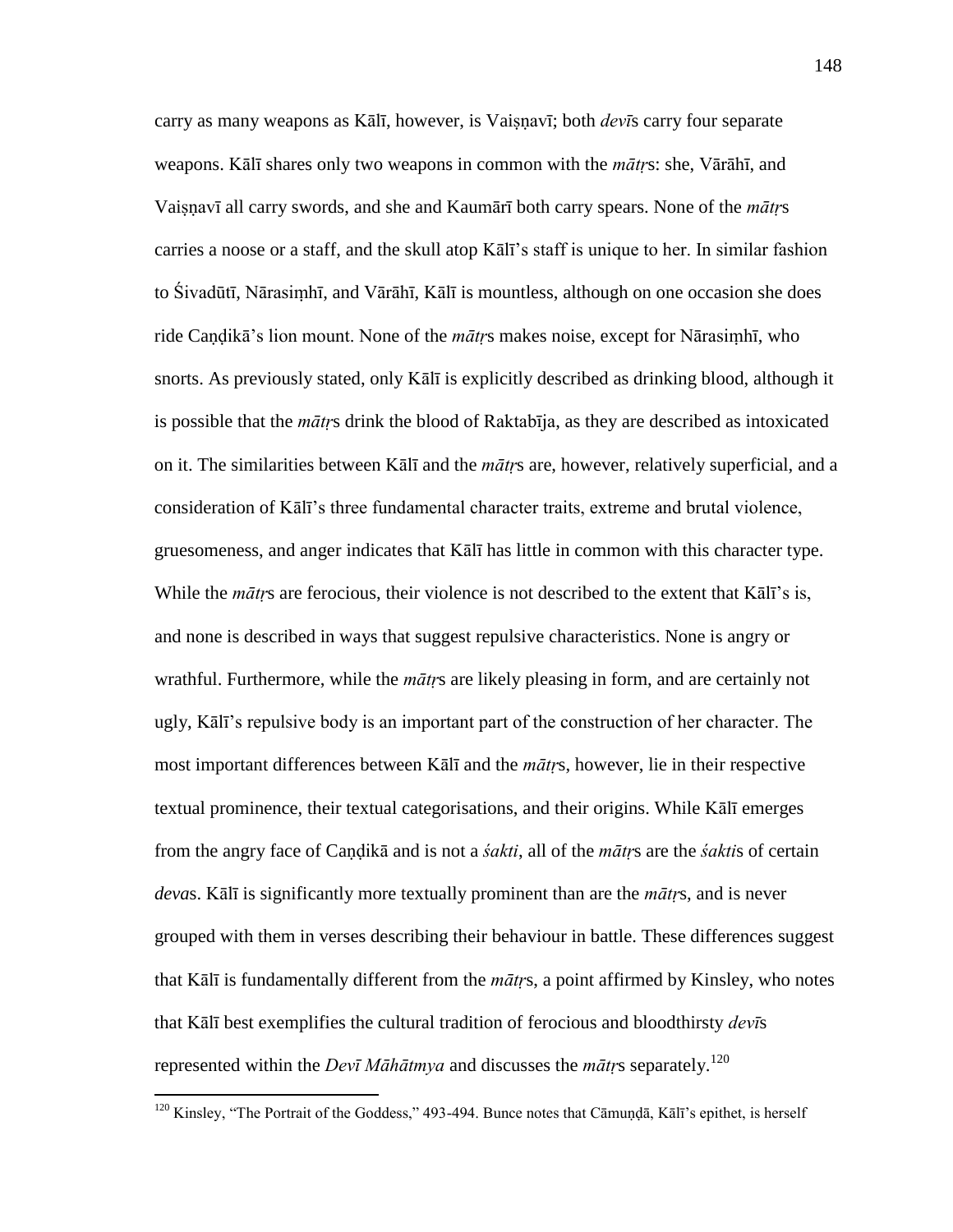Kālī and Śivadūtī are the two most immediately similar *devī*s in the *Devī Māhātmya*. Both emerge from Candikā, both are gruesome and frightening, and both repeatedly devour *asur*ic figures. Both characters also make loud noises, and Śivadūtī is twice linked to jackals.<sup>121</sup> While Kālī is not explicitly linked with animals, her use of her body as a weapon, a trait also shared by Śivadūtī who carries no weapons at all, may suggest an animal-like nature, as previously noted with respect to Nārasiṃhī and Vārāhī. Both Kālī and Śivadūtī speak, and, excluding Caṇḍikā, are the only *devī*s to do so; moreover, both speak imperiously and with some degree of haughtiness. Neither figure typically rides a mount, although both are frequently described as fighting in proximity to Candikā's lion.<sup>122</sup> Kālī and Śivadūtī's textual associations with Candikā are perhaps their greatest similarity; no other character has such a close relationship to Caṇḍikā as do these two figures. Their physical appearances differ in two immediately obvious yet relatively insignificant ways: Śivadūtī carries no weapons while Kālī carries four, and Śivadūtī has no clothing or ornaments while Kālī is clothed with a tiger skin and adorned with a garland of human heads. However, there are differences between the two which support the assertion that Kālī represents a different character type than the subtype exemplified by Śivadūtī. First, and perhaps most importantly, Kālī is not a *śakti*. This immediate classification is significant, as it suggests that Kālī is an entirely different sort of *devī* than are the *śakti*s, including both Śivadūtī and the *mātṛ*s. Second, Kālī is implicitly associated with anger, while Sivadūtī is not. Third, Kālī is much more textually prominent than Sivadūtī, and is described, both physically and behaviourally, in much greater detail. Finally, while the two

commonly considered to be a *mātṛ*, but this reference is not textually supported by the *Devī Māhātmya*. ―Chamunda,‖ in *An Encyclopedia of Hindu Deities,*112.

<sup>&</sup>lt;sup>121</sup> DM 8.22 and 8.26.

<sup>&</sup>lt;sup>122</sup> DM 9.19-21, 9.35, and 9.39.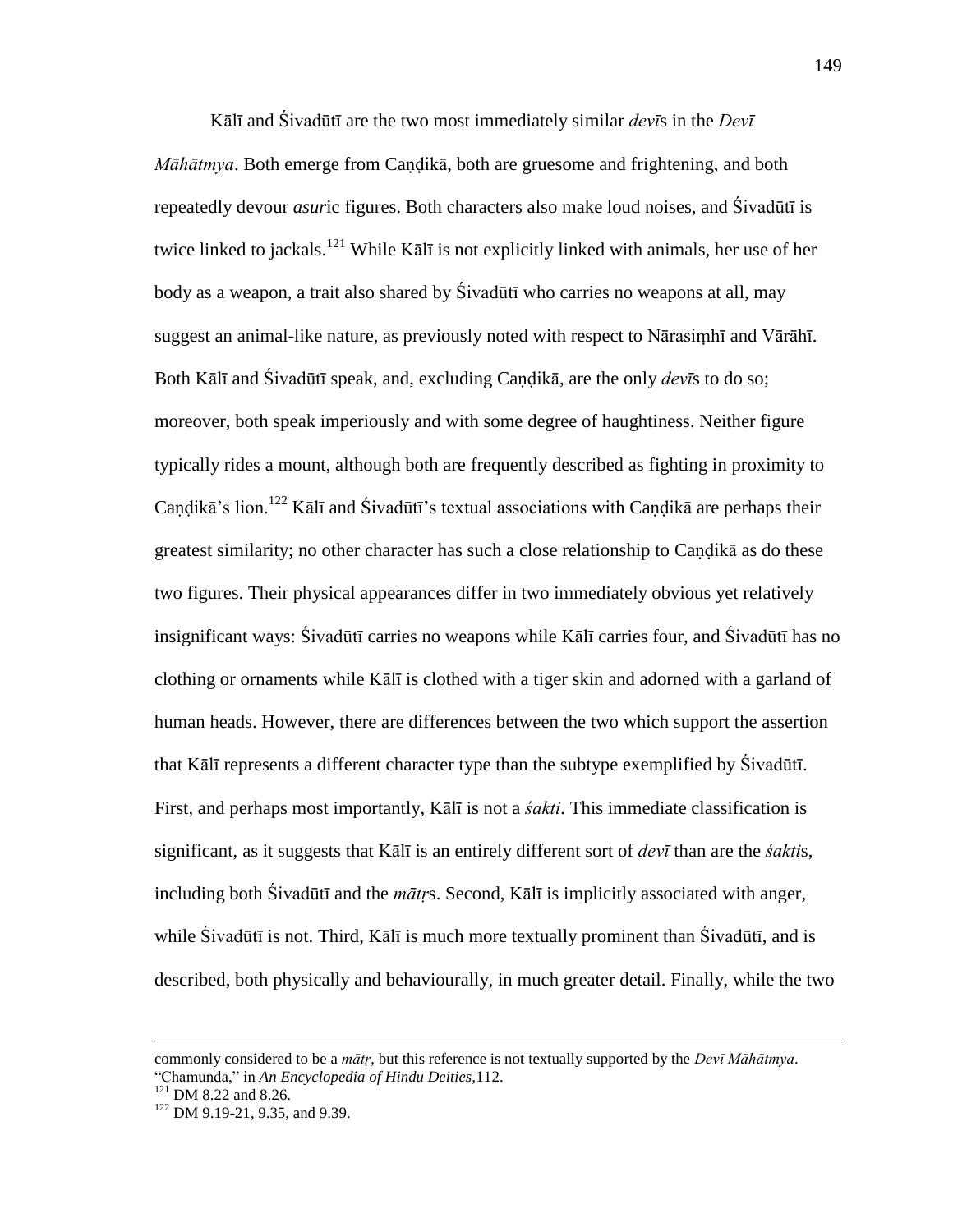are associated textually through verses which place them together, Kālī is present for much more of the narrative than is Śivadūtī. Kālī's figure in and importance to the text is substantially different from Śivadūtī's, although these two characters share many important traits.

 In comparison with Śivadūtī and the *mātṛ*s, Kālī's character is demonstrated to be more vicious and gruesome than are any of the *śakti*s. Kālī's character type is not only posited on semantic axes in different places from the *śakti*s, but also on different semantic axes altogether. Kālī is more violent and uglier than the *śakti*s, she is presented as haughty while the *mātṛ*s are not, and she is intimately connected with anger while the *śakti*s are not. Kālī's textual positioning argues for a completely different character type than those of the *śakti* subtypes, notwithstanding her similarities to Śivadūtī.

### Kālī and the Monsters

 Despite Kālī's explicit status as a *devī*, she shares multiple characteristics with the *asura*s as they are represented in both the *Devī Māhātmya* and the cultural world in which this text lives. These traits can be roughly divided into several categories: physical appearance, anger, intoxication, noise-making, and destructiveness in battle. While not all of Kālī's character traits indicate her similarities to the *asura*s, the similarities discussed here are more fundamental for her textual portrayal than are her similarities to the *mātṛ*s and Śivadūtī. Many of these parallels are only subtly presented in the text; the text does not explicitly state Kālī's resemblance to the *asura*s, and instead uses multiple elements to develop Kālī's character as noticeably *asur*ic.

Kālī's physical description is remarkably similar to that of the *asura*s, both in the *Devī Māhātmya* and in conceptions of *asura*s within Sanskrit mythological literature more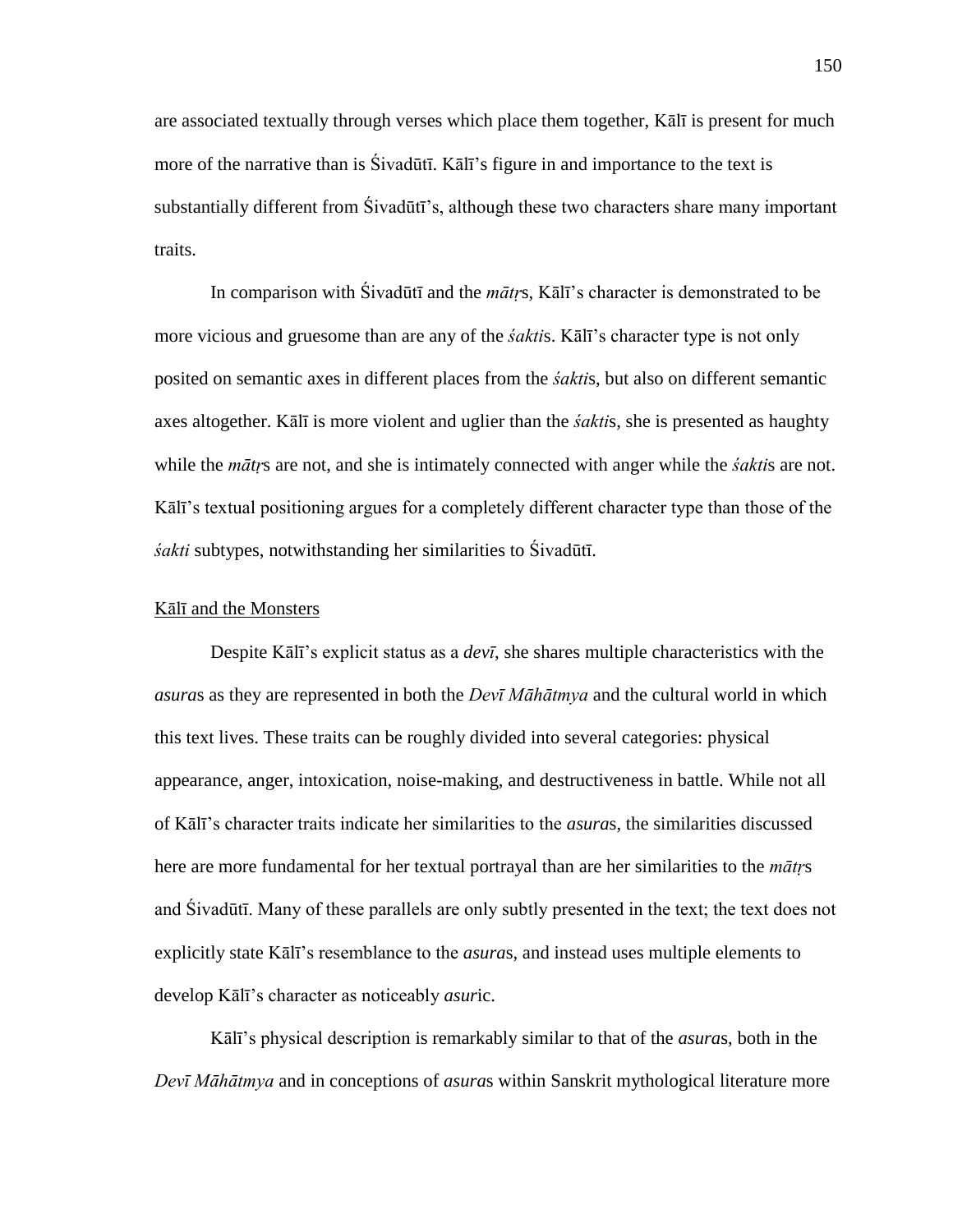broadly. Within the *Devī Māhātmya*, both *asura*s and Kālī have reddened eyes and dark bodies, while in mythic narratives more generally, as previously noted, *asura*s are commonly described as having sunken bellies, long tongues, and wide mouths. These traits are similar to Kālī's textual description as emaciated and to the frequent textual references to her mouth. Kālī's mouth is explicitly linked to her vicious behaviour in battle, and all of the physical traits mentioned here continue to be pivotal features for Kālī throughout her representation in Hindu traditions. Her lolling tongue, in particular, characterises her figure and links it to blood-drinking, an important aspect of her figure in those later devotional traditions that commonly offer her blood sacrifice. The consistent linking of these traits to *asura*s indicates a connection between these characters that is supported through further similarities.

 The reddish quality both of Kālī's and of the *asura*s' eyes is associated with both anger and intoxication. While the *asura*s are posited to be intoxicated with either arrogance or rage, Kālī is perhaps implicitly described as drunk on blood, and her later associations with intoxicating substances are well-known, particularly in *tantr*ic practices where blood sacrifice and the consumption of alcohol are often associated with her figure and worship. <sup>123</sup> For both Kālī and the *asura*s, the theme of anger is textually much more prominent than that of intoxication. As previously noted, the most common character trait of the *asura*s is their rage, and while anger is less explicitly present for Kālī's character, her emergence through Caṇḍikā's rage-filled face and her previously discussed expression of

<sup>&</sup>lt;sup>123</sup> See, for example, Krsnānanda Āgamavāgīśa, "The *dhyānamantra* of *Śmaśānakālī*," in *Tantrasāra*, 2 vols. (Calcutta: Basumatī Sāhitya Mandir, 1934), 1.374, as cited in David Kinsley, "Kālī: Blood and Death Out of Place," in *Devī: Goddesses of India*, eds. John S. Hawley and Donna M. Wulff (Berkeley: University of California Press, 1996), 77.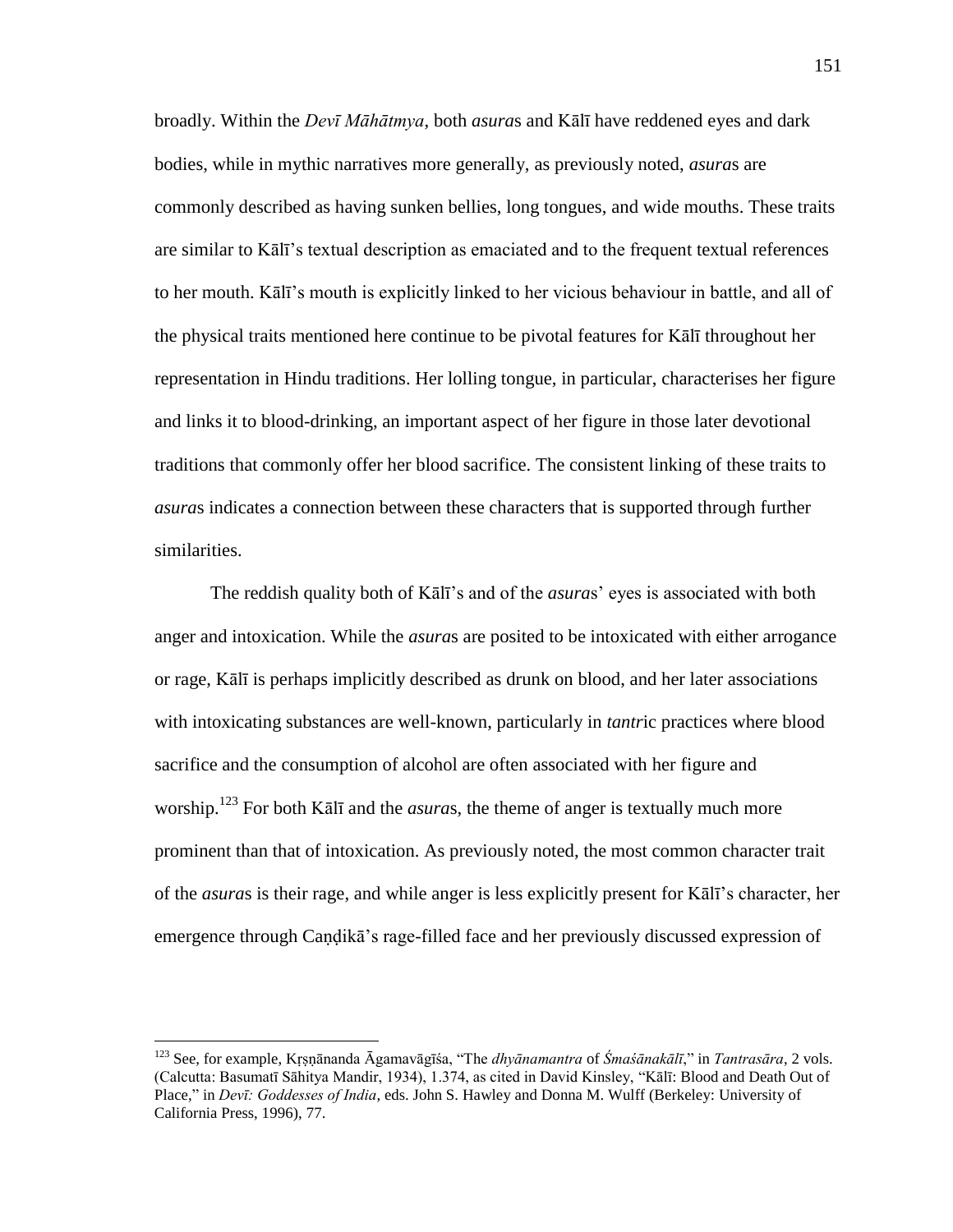the *bhāva* of *krodha* support the importance of wrath in Kālī's textual representation.<sup>124</sup> On the semantic axis of anger/calmness, both the *asura*s and Kālī are posited at the extreme end of anger, and, unlike Caṇḍikā, do not display any features of tranquil behaviour to balance their rage. Kālī and the *asura*s are thus the characters most associated with anger, and this similarity is foundational for the construction of Kālī's character type.

Kālī's violence and destructiveness in battle is a trait also common to the *asura*s, although the *asura*s are ultimately unsuccessful in their military campaigns. All of the *asura*s in the *Devī Māhātmya* are strong enough to challenge the *deva*s, and all of them, excluding Madhu and Kaiṭabha, are also sufficiently powerful to wrest authority from them. Kālī is extraordinarily powerful and destructive, much more so than the *asura*s. Their behaviours indicate a significant resemblance in that both Kālī and the *asura*s engage in only destructive, battle-oriented actions. Neither is ever portrayed in ways that suggest textual functions or behaviours other than violence. This is also the case for the portrayals of Śivadūtī and the *mātṛ*s yet, as previously noted, neither of these character subtypes displays violence to the degree shown by both Kālī and the *asura*s, nor are the *śakti*s as textually prominent. Both Kālī and the *asura*s are also repeatedly described as making loud wordless noises, which, as discussed previously, indicate a potential for the destructive chaos made visible through their violent behaviour in the text. Both Kālī and the *asura*s also speak during the narrative, and many of the *asura*s' speeches indicate their anger and arrogance, as previously noted.

 While Kālī is not representative of the *asur*ic character type, many of her features are clearly *asur*ic in quality. These similarities, visible especially through a brief

<sup>124</sup> Significantly, Bunce notes that *rākṣasa*s, who are often conflated with *asura*s, are in some myths considered to have been created from Brahmā's anger. "Rakshasas," *An Encyclopedia of Hindu Deities*, 437.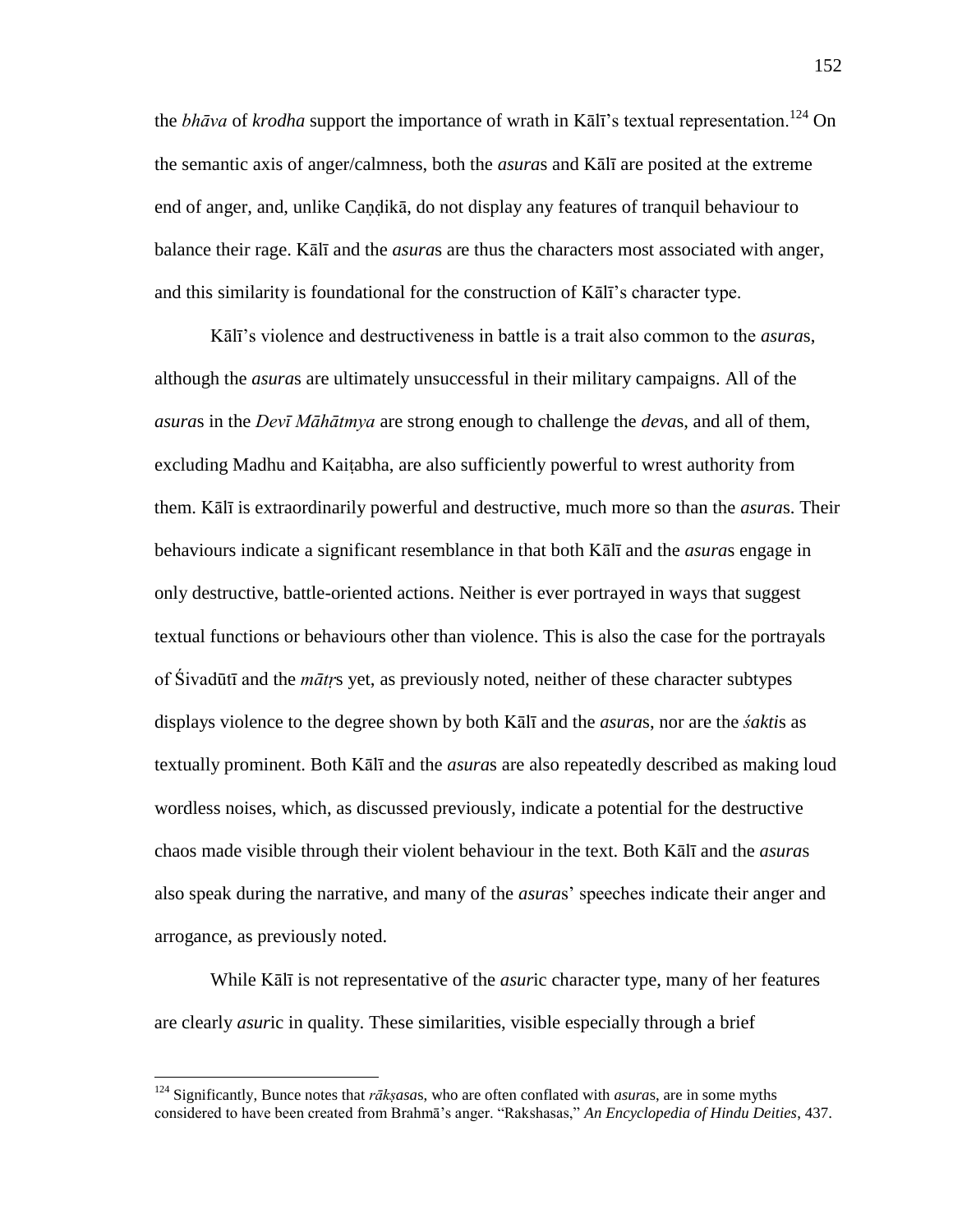examination of the previously discussed semantic axes, suggest that Kālī is, thus far, most similar to the *asura*s. Both are extremely violent rather than peaceful, both are associated with anger, both are portrayed as arrogant or prideful, and neither has pleasing forms. The sole semantic axis on which they differ is the generous/selfish axis: with Caṇḍikā posited on the generous extremity and the *asura*s on the selfish pole, Kālī is located somewhere in between. She is neither selfish nor particularly generous, although she does offer the heads of Caṇḍa and Muṇḍa to Caṇḍikā as a sacrifice. The physical similarities between Kālī and the *asura*s, both in this text and more generally, suggest an *asur*ic quality to Kālī's portrayal, and the only significant differences between Kālī and the *asura*s are Kālī's explicit designation as a *devī* and Kālī's position as a warrior fighting against the *asura*s.

 As a final note, Kālī's weapons and ornaments also connect her to the *asura*s, but in extremely subtle ways that incorporate Kālī's two textual similarities to the *deva*s. First, the skull atop her staff and her tiger skin are common iconographic motifs of Śiva, who is frequently connected to *asura*s in both epic and *purāṇ*ic literature. Second, Kālī's noose is textually connected to Varuṇa, who gives Caṇḍikā a noose in the second episode. In Vedic cosmology, Varuṇa was considered to be the chief of the *asura*s much as Indra was the chief of the *deva*s; Varuna's indeterminate status as both a *deva* and an *asura* is a clear example of the Vedic ambiguity previously discussed.<sup>125</sup> While none of these links explicitly connects Kālī to *asura*s, the connections nevertheless act to support her similarities with this category of characters. These elements, together with the similarities previously described and her resemblances to some of the *śakti*s, weave together to form the image of a *devī* who is predominantly *asur*ic in both appearance and behaviour.

<sup>125</sup> Bhattacharyya, *Indian Demonology*, 47.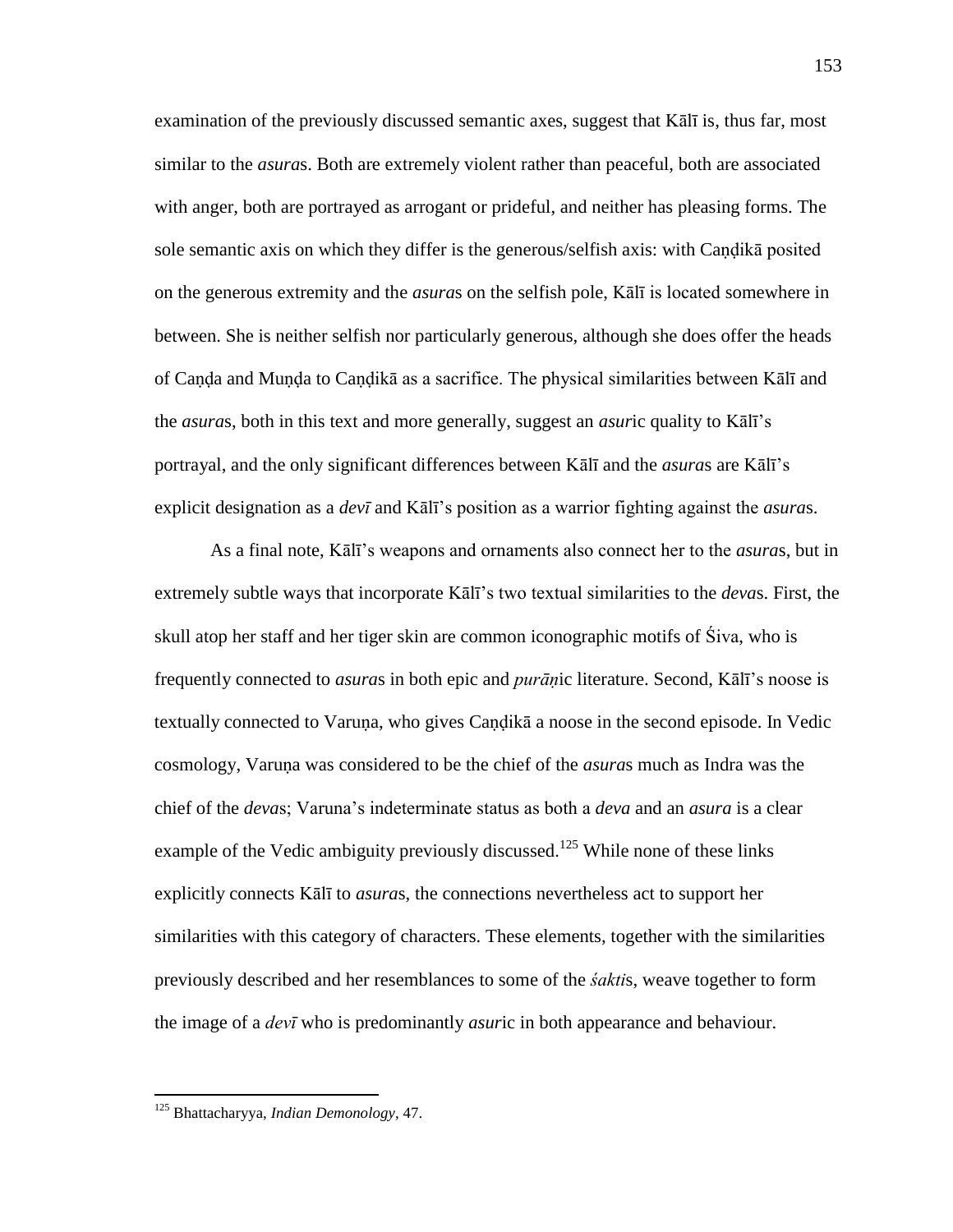Kālī's character type is clearly that of an *asur*ic *devī* rather than simply that of a ferocious *devī*, or of an *asurī* temporarily considered to be a *devī*. The text presents Kālī as a *devī*, not an *asurī*: not only does the text explicitly state such a status, but the text's positing of Kālī as a character fighting for the *deva*s against the *asura*s clearly marks her as a *devī*. As noted previously, within the larger context of Hindu mythological narratives *asura*s are considered to be a group of beings eternally in conflict with the *deva*s. The two are often defined in opposition to one another, and by aligning Kālī on the side of the *deva*s, the text renders it impossible to consider Kālī as an *asurī*. While there is certainly a prior tradition of non-Sanskritic bloodthirsty *devī*s, the idea of which, as Kinsley argues, was likely incorporated into the theology of the *Devī Māhātmya*, Kālī in the *Devī Māhātmya* is not simply a bloodthirsty and ferocious *devī*. Kinsley does note, however, that at the time of the text's composition, Kālī was likely the most well-known of the bloodthirsty *devī*s present in the larger mythic context.<sup>126</sup> Kālī's clear similarities to *asura*s indicate instead that her nature, as constructed in this text, is fundamentally similar to that of the *asura* characters. Nearly every characteristic described by the *Devī Māhātmya* to illustrate Kālī's character is also applied to the *asura*s, either by this text or by mythic narratives more broadly. Their connections are still visible by examining only the depictions of each in the *Devī Māhātmya*, which include their reddened eyes and violent and angry nature, and the presence of these traits within cultural depictions of *asura*s strengthens this similarity. Thus Kālī, while a bloodthirsty and ferocious *devī*, is a *devī* who is also *asur*ic.

 $126$  Kinsley, "The Portrait of the Goddess," 494.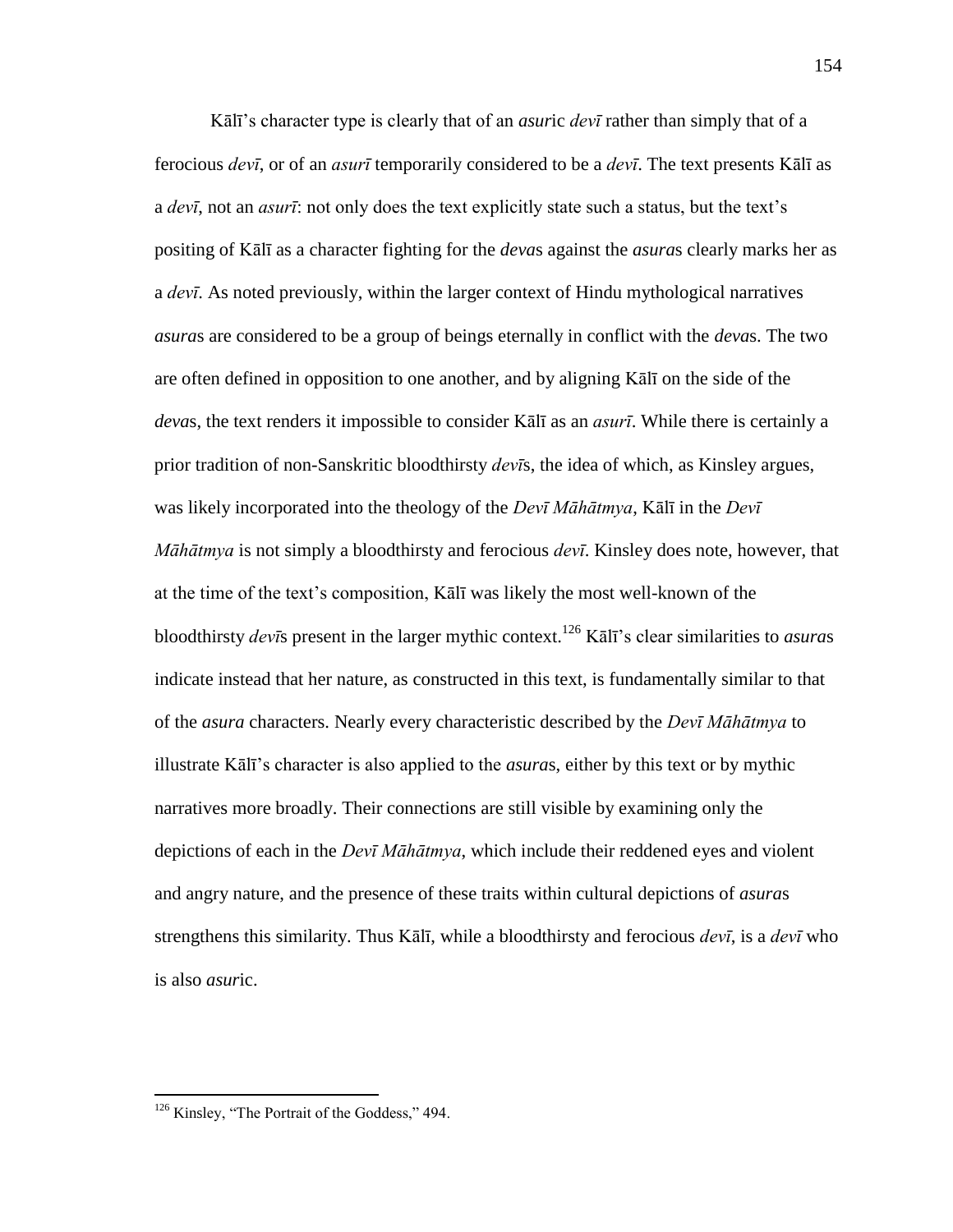## Kālī as the Monstrous Goddess

Kālī's identity as an *asur*ic *devī* and her close relationship with Caṇḍikā indicate that the *Devī Māhātmya* constructs the character of Kālī to be the *mahāsurī*, or the *asur*ic aspect of the *mahādevī*. The *Devī Māhātmya* makes an explicit reference to the *mahāsurī*, as well as references to epithets closely associated with it. In Brahmā's devotional *stotra* in the first subnarrative, he explicitly labels Caṇḍikā as both the *mahādevī* and the *mahāsurī*.<sup>127</sup> Coburn translates *mahāsurī* as "the great demoness," while Pushpendra Kumar translates the term to mean the "power of demons."<sup>128</sup> Several other devotional phrases also praise these terrible aspects of the *mahādevī*. For example, following Mahisāsura's defeat, the *devas* ask for protection to be granted to them by both the "gentle" forms" and the "exceedingly terrible [forms]" of the  $mah\bar{a}dev\bar{\iota}$ .<sup>129</sup> The appeal to both the gentle and the terrible aspects of the *mahādevī* is repeated again when the *deva*s ask for help following their defeat at the hands of Śumbha and Niśumbha;<sup>130</sup> during this request the *devas* explicitly praise both the benevolent and malevolent forms: "Hail to Prakrti, the auspicious!  $[\dots]$  To the terrible one, hail!"<sup>131</sup> Brahma's *stotra* suggests that this terrible form is associated with having multiple weapons, $132$  and there are several other references to elements of the *mahādevī* that seem related to these *mahāsur*ic forms: the *mahādevī* as shadow, for example, and the *mahādevī* as the pestilence that destroys the earth at the end of time; this latter form is given the epithet of Māhākālī.<sup>133</sup> The *mahādevī* is also referred to as the *kālarātri*, the *mahārātri*, and the *moharātri*; Coburn argues that these references are

 $127$  DM 1.58.

<sup>&</sup>lt;sup>128</sup> Pushpendra Kumar, "Concept of Śakti in the Mārkandeya Purāna," *Journal of the Oriental Institute* 41, nos. 3-4 (1992): 197.

 $129$  DM 4.25.

 $130$  DM 5.11.

 $131$  DM 5.7-8.

<sup>132</sup> DM 1.61.

 $133$  DM 5.17 and 12.35, respectively.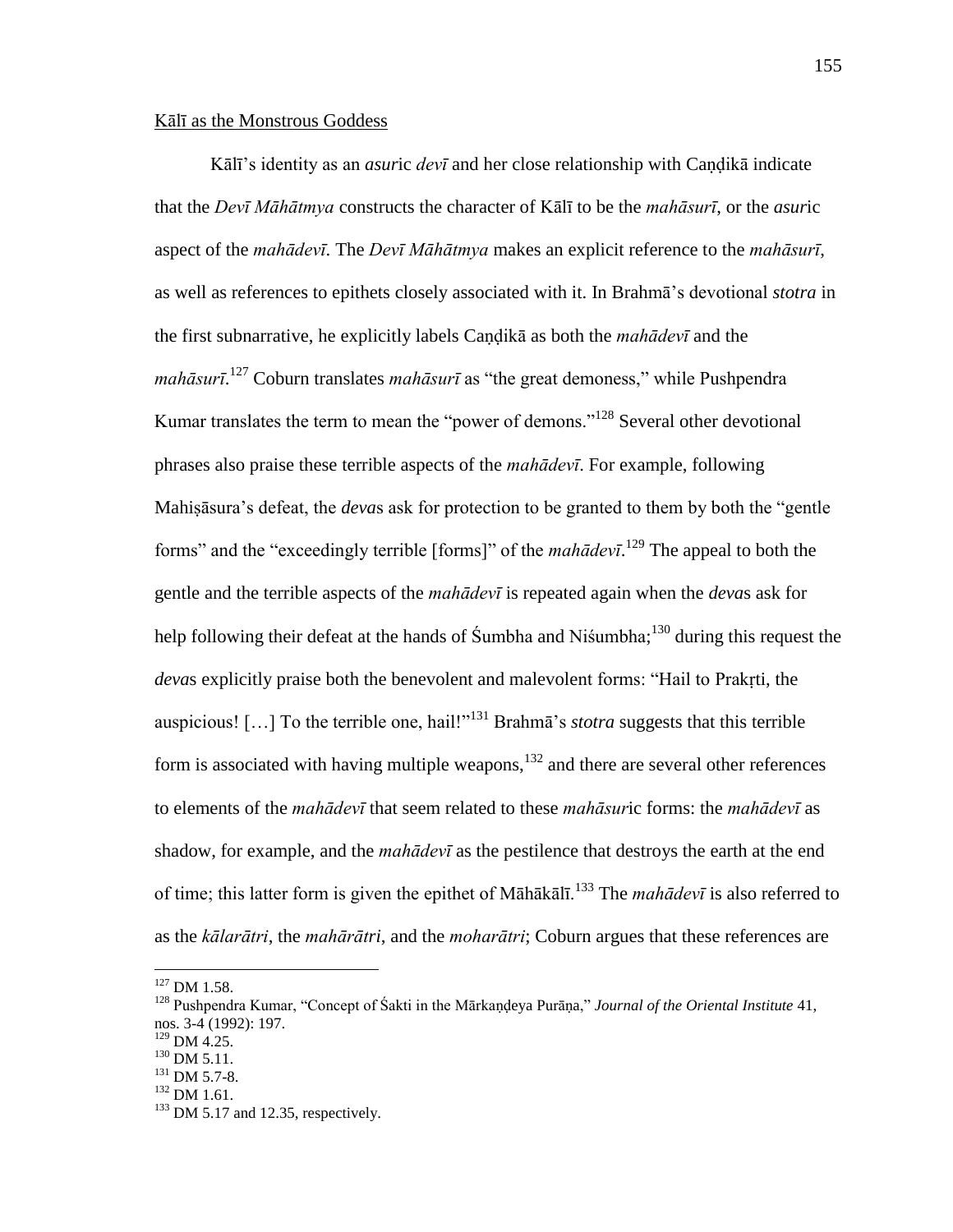closely related to Kālī's character.<sup>134</sup> The last term refers to the power of illusion, or  $m\bar{a}v\bar{a}$ , a concept which has significant implications both for the *mahādevī* and for Kālī's position as the *mahāsur*ic aspect of this figure. Kālī's textual connections to this concept strengthen her association with *asura*s, as *māyā* is often associated with *asur*ic figures.

 The association of the *mahādevī* with the concept of *māyā* is an important part of the *Devī Māhātmya*'s representation of the *mahādevī*. Kinsley notes that *māyā*, in philosophical traditions, refers primarily to illusion based in ignorance.<sup>135</sup> As the *mahāmāyā*, the *mahādevī* is thus the great illusion, binding one to the cosmos rather than freeing one from it. Since the *mahādevī* is also viewed as the knowledge that can set one free, an early Upaniṣadic concept, the *mahādevī* is thus paradoxical in nature, reflecting the text's view of the *mahādevī* as all-encompassing.<sup>136</sup> Rodrigues notes that in early Vedic texts *māyā* is a key trait of the *asura*s, and also of figures such as Vṛtra and Dānava, who are significant *asuric* characters in later texts.<sup>137</sup> Coburn argues that this association signifies the close connection between *mahāmāyā* and the *mahāsurī*, and the *mahādevī*'s identity as *mahāmāyā* points to her transcendence of the conventional division between *devas* and *asuras*.<sup>138</sup> The concept of  $m\bar{a}y\bar{a}$  is thus an example of the ambiguity between *dev*ic and *asur*ic figures. The connection between *mahāmāyā* and *mahāsurī* is also noted by Elizabeth Cecil, who defines  $m\bar{a}y\bar{a}$  in this context as "creative power," but a power that can

<sup>134</sup> Coburn, *Devī-Māhātmya: The Crystallization*, 108-109, footnote 68. The verse cited is DM 1.59; the translations of the epithets are, respectively, "the night of destruction," "the great night," and "the terrible night of delusion."

<sup>&</sup>lt;sup>135</sup> David Kinsley, "Blood and Death out of Place: Reflections on the Goddess Kālī," in *The Divine Consort: Rādhā and the Goddesses of India*, eds. John Stratton Hawley and Donna Marie Wulff (Berkeley: Graduate Theological Union, 1982), 150.

<sup>&</sup>lt;sup>136</sup> Coburn, "Consort of None,"155.

 $137$  Rodrigues, "Asuras and Daityas," 470.

 $138$  Coburn, "Consort of None," 155.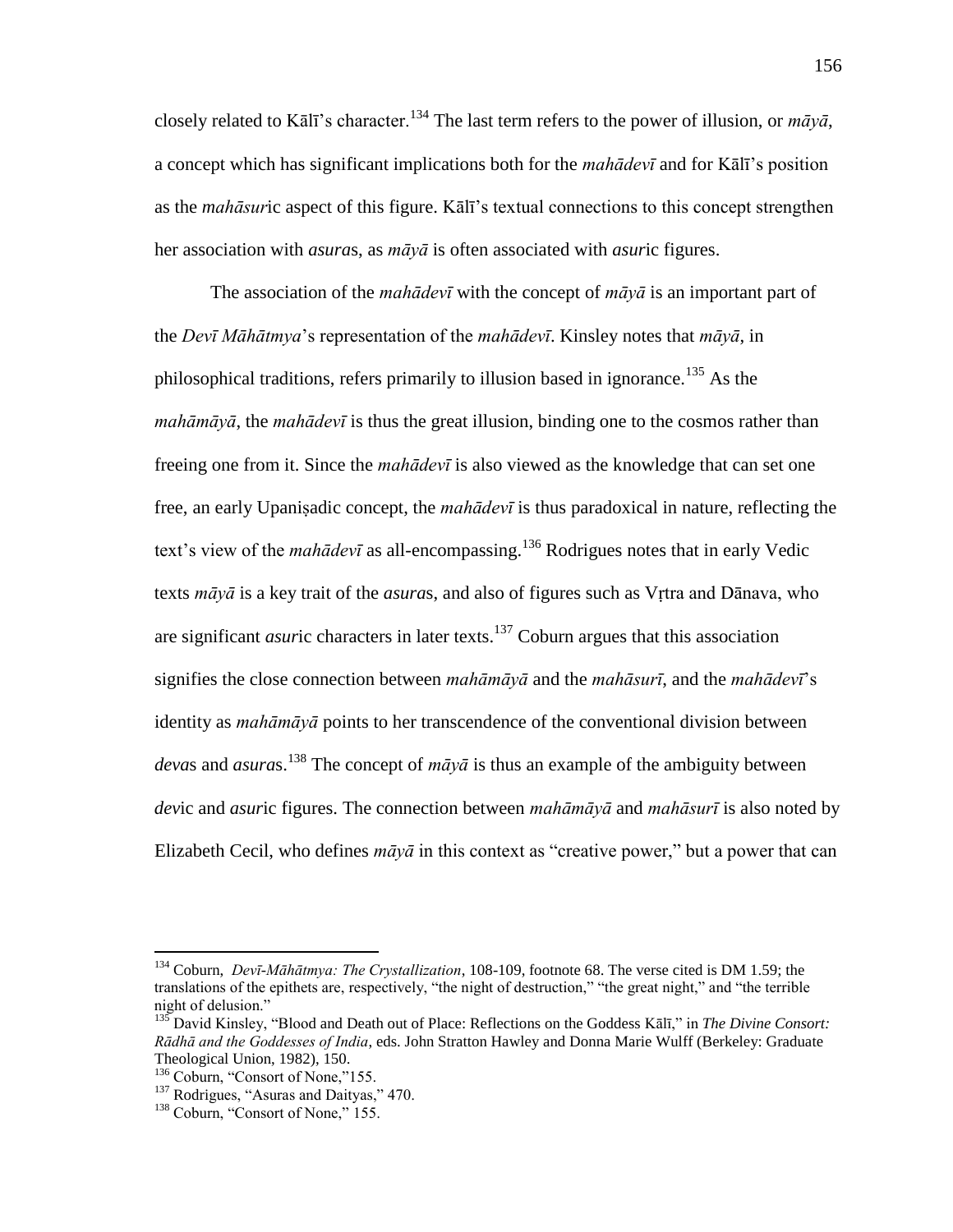also denote cunning or deception, referring back to its earlier meaning of delusion.<sup>139</sup> Cecil argues that the concepts of *asura*, *māyā*, and *śakti* are closely connected, and suggests that the *mahādevī*'s possession of or identification with *māyā*, and thus *asura*s, allows her to overpower the *asur*ic forces that defeat the *deva*s.<sup>140</sup> Thus, the *mahādevī* can defeat the *asura*s while the *deva*s cannot, because she herself is both *dev*ic and *asur*ic in nature. Kinsley directly associates *māyā* with Kālī's figure in Hindu traditions more generally, arguing that she represents both delusion and the threat of *māyā* to the order of civilisation.<sup>141</sup> As noted above, Coburn associates Kālī's character in the *Devī Māhātmya* with the power of *māyā*, thus connecting Kālī more closely both to *asura*s and with the particular *asur*ic aspect of the *mahādevī*. The significance of anger to Kālī's status as this *asur*ic aspect is also particularly important; anger, as previously noted, is textually connected most strongly with the *asura*s and, since Kālī also expresses Caṇḍikā's embodied wrath, Caṇḍikā's own *asur*ic qualities are presented most clearly in Kālī's figure. All of the traits and concepts associated with the *mahāsurī* are demonstrated most clearly by the figure of Kālī in the *Devī Māhātmya*, who is, as Agrawala describes her, the "most hideus [sic] aspect of the Goddess."<sup>142</sup> Kinsley also discusses the terrible nature of Kālī, claiming that "she epitomizes the wild, fearful aspects of the divine."<sup>143</sup> Kālī's position as a *devī* with fundamentally *asur*ic qualities, as well as her association with *māyā*, indicates her status as the expression of the *mahādevī*'s *mahāsur*ic aspect.

<sup>&</sup>lt;sup>139</sup> Elizabeth Ann Cecil, "A New Approach to the Dev<del>imalda allowareary and allow</del> Softhe Goddess in its Purāṇic Context," master's thesis, University of Tennessee, 2008, 45-46.  $140$  Ibid., 44-46.

 $141$  Kinsley, "Blood and Death Out of Place," 150.

<sup>142</sup> Vasudeva S. Agrawala, *Devī-Māhātmyam: The Glorification of the Great Goddess* (Varanasi: All India Kashi Raj Trust, 1963), 209.

<sup>&</sup>lt;sup>143</sup> David Kinsley, "Freedom from Death in the Worship of Kālī," *Numen* 22, no. 3 (1975): 188.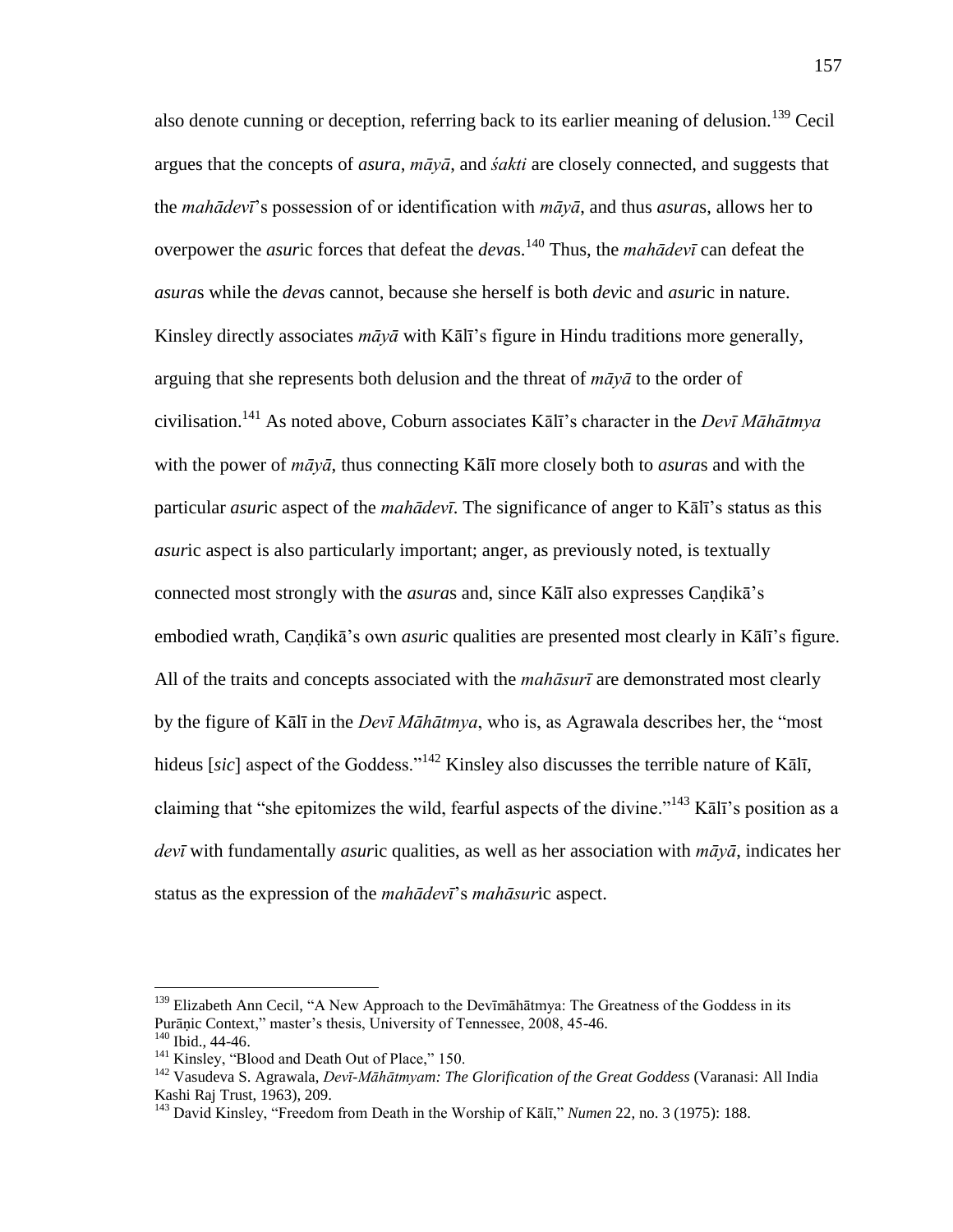Kālī's position as the expression of the *asur*ic *devī* character type places her on the boundary between the *devī*s and the *asura*s. Of all the *devī*s, Kālī is the most *asur*ic-like and the most dissimilar to the *devī*s as a larger character group. Kālī thus exists within this text as a liminal character, whose characteristics and features point towards the murky boundary between *asura*s and *devī*s more generally. Victor Turner defines liminal figures as those who are positioned between established categories;  $144$  while he uses the term to refer specifically to rituals, it is a useful word to describe Kālī's position, both in the *Devī Māhātmya* and in other textual representations. Richard Kearney notes that some figures, including gods and monsters, represent extremity and subvert established categories;  $^{145}$  he argues that monsters are especially liminal, as they defy borders and transgress conventions.<sup>146</sup> He claims that those figures "which hang around borders, and disrespect their integrity, are traditionally known as 'monsters. $m<sup>147</sup>$  As a goddess and a monster, Kal<sub>I</sub> is a figure who defies easy categorisation and for whom a liminal position is particularly representative of her character. This liminality also suggests some points about Kālī's character that are significant for her later textual representations. As noted previously, Rodrigues claims that later versions of Kālī, which view her as the supreme deity, nevertheless portray her to be *asur*ic or *rākṣas*ic in certain aspects and thus ambiguous in nature. Chapter Two of this project discussed Kālī's later textual associations with *asura*s and other similar figures; *tantr*ic texts, in particular, often focus on these subversive qualities of her figure. Kālī-worship often contains elements that are viewed as polluting and inauspicious, particularly in *tantr*ic practices where devotional rituals can include such

<sup>&</sup>lt;sup>144</sup> Victor W. Turner, *The Ritual Process: Structure and Anti-Structure* (Chicago: Aldine Publishing Company, 1969), 95.

<sup>145</sup> Richard Kearney, *Strangers, Gods and Monsters: Interpreting Otherness* (London: Routledge, 2003), 3. <sup>146</sup> Ibid., 117.

<sup>147</sup> Richard Kearney, *On Stories*, (New York: Routledge, 2002), 119.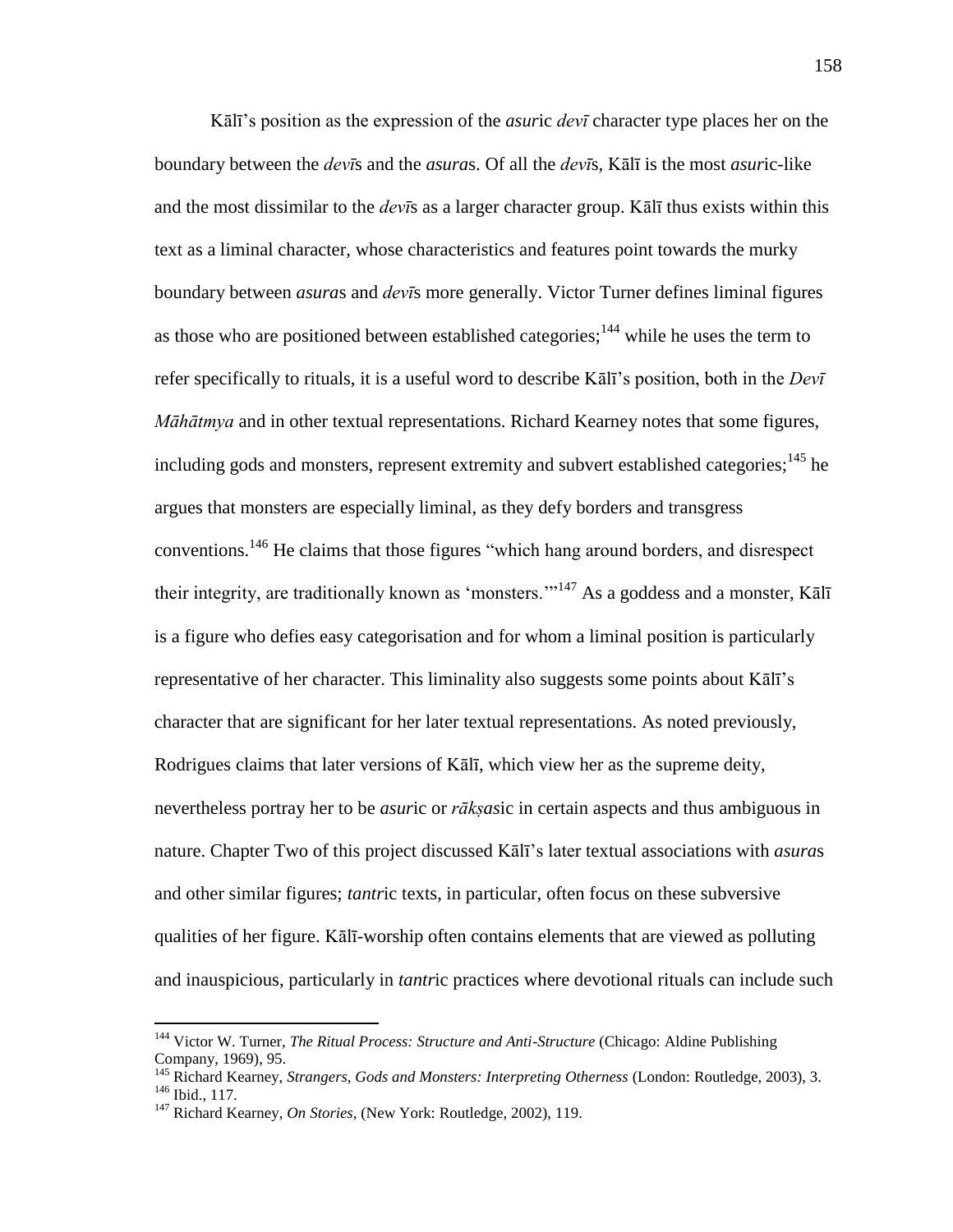objects as blood and corpses.<sup>148</sup> Animal sacrifice remains a popular devotional practice in Kālī-oriented devotional traditions, and while modern Kālī *bhakti* includes the concept of Kālī as loving and gentle, her fierce and terrible aspects, particularly those historically and culturally associated with *asura*s and *rākṣasa*s, remain firmly entrenched in her mythology, her iconography, and in the rituals devoted to her. Kinsley argues that throughout Hindu traditions Kālī is a figure who threatens the stable order by her dangerous and frightening lack of control.<sup>149</sup> Kālī thus represents a liminal figure throughout her representations, situated both on the periphery and at the centre, and this position is especially clear in her representation in the *Devī Māhātmya*, where she is posited as the *asur*ic aspect of the *mahādevī* and thus as the *mahāsurī*.

### Some Concluding Remarks about Goddesses as Liminal Figures

 The preceding discussion of Kālī's liminal status in the *Devī Māhātmya* with respect to the *devī*s and the *asura*s suggests implications for the status of the *devī*s in the text as a whole. Since all of the *devī*s are conceptualised as being ultimately subsumed into the *mahādevī*, and indeed the *devī*s do return to the body of Caṇḍikā towards the end of the third episode,<sup>150</sup> the position of the *mahādevī* in this text can signify the position of all *dev* $\bar{s}$ as they are conceived of by the *Devī Māhātmya*. Cecil's suggestion that the *mahādevī* is better able to fight the *asura*s because of her associations with *māyā*, traditionally associated with *asura*s, has potential implications for the *mahādevī*'s position with respect to *asura*s and *deva*s. This position becomes more apparent after a close analysis of Kālī's

<sup>&</sup>lt;sup>148</sup> June McDaniel, "Kālī," in *Brill's Encyclopedia of Hinduism*, ed. Knut A. Jacobsen (Leiden: Brill, 2009), 602.

<sup>&</sup>lt;sup>149</sup> Kinsley, "Blood and Death: Out of Place,"148.

<sup>&</sup>lt;sup>150</sup> DM 10.4.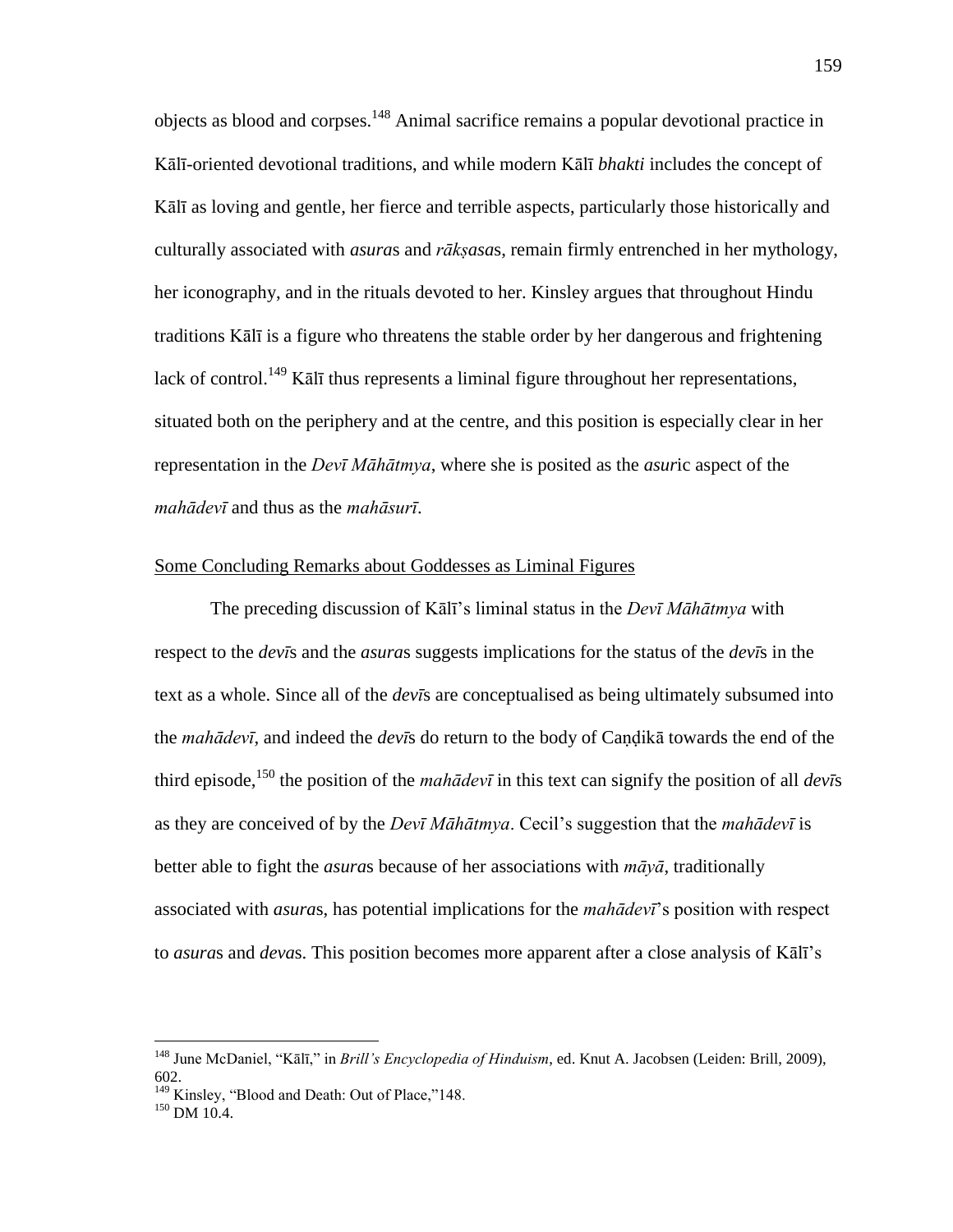position, as Kālī and Caṇḍikā share many of the aspects that contributed to Kālī's status as an *asur*ic *devī*.

 Simply by linguistic association, both Kālī and Caṇḍikā, as *devī*s, are connected with and categorised similarly to the *deva*s. This categorisation is strengthened by the position of the *mahādevī* on the side of the *deva*s during battle; as has been previously noted, the definition of an *asura* is usually considered in opposition to the *deva*s. By firmly positioning the *mahādevī*, and thus all *devī*s, as supporters and protectors of the *deva*s, the *Devī Māhātmya* seems to suggest initially that the *devī*s too are fundamentally opposed to the *asura*s. However, Kālī's position as the *asur*ic *devī* indicates that the *devī*s are more complex than this simple dichotomy would indicate. The associations between *mahāmāyā*, as the aspect of the *mahādevī* that expresses *māyā*, and *māyā* as the power of the *asura*s indicate important intersections between the *mahādevī* as *mahāmāyā* and as the *mahāsurī*. Kālī's connections with *māyā* and her own *asur*ic nature and features, and in particular her character's position as the *mahāsurī*, signify strong correlations among *māyā*, *asura*s, the *mahādevī*'s expressions as *mahāmāyā* and the *mahāsurī*, and Kālī herself. Kālī's representation in the *Devī Māhātmya* as necessary for success in battle, along with the understanding of the *mahādevī* herself as necessary for victory over the *asura*s, suggest that, as Cecil proposes, the strength and power of the *mahādevī*, and thus all *devī*s, are due to the overlapping qualities shared by *asura*s and *devī*s. While Kālī is the most *asur*ic of the *devī*s, which is necessary for her representation as an *asur*ic *devī*, all of the *devī*s share some of these qualities, differentiating them from the *deva*s and suggesting important links between *asura*s and *devī*s more generally.

 In a similar fashion to Kālī's liminal position between the *devī*s and the *asura*s in this text, the *mahādevī* also exists in a liminal space, between the borders of *asura*s and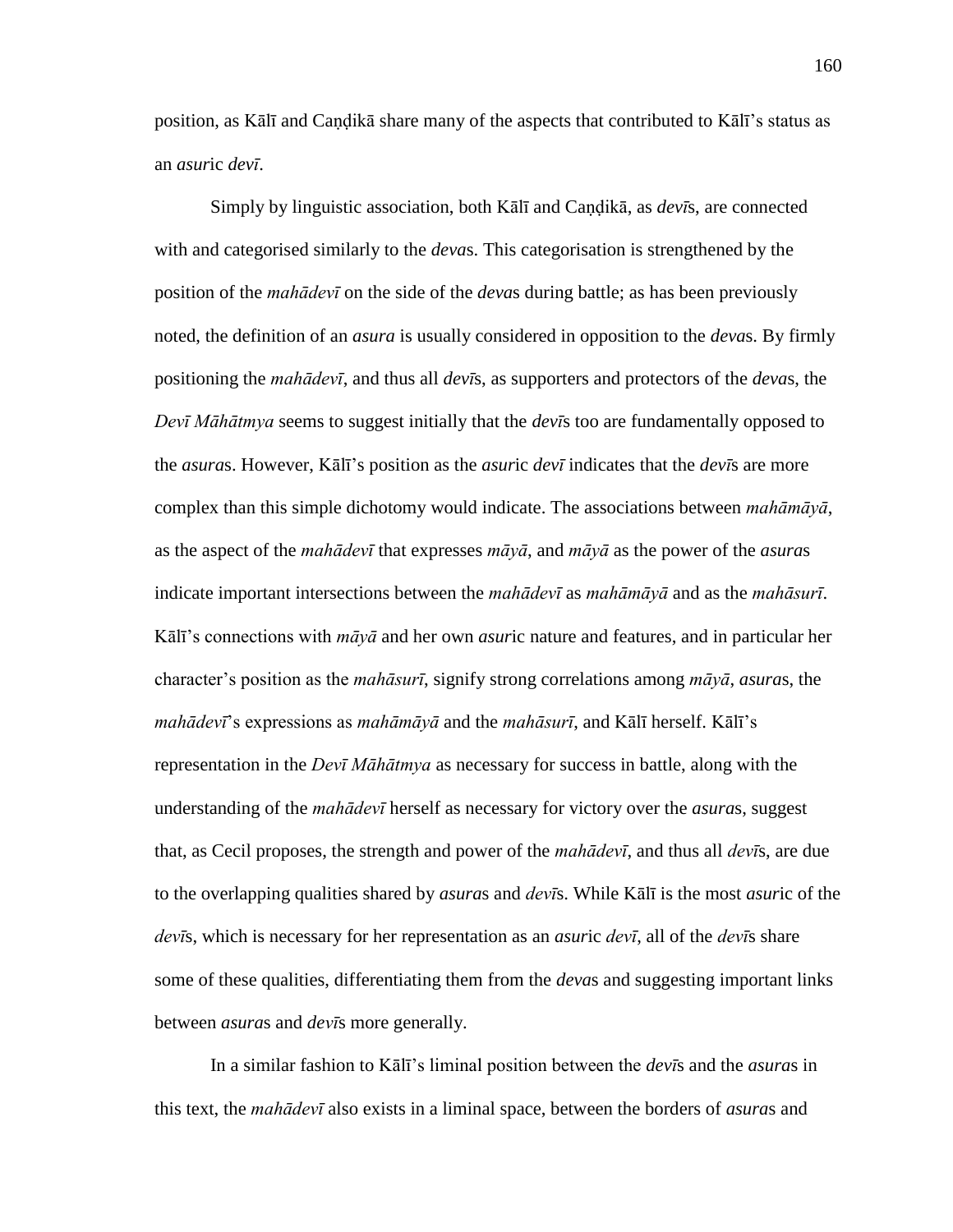*deva*s, and is connected to each group in fundamentally important ways. The *mahādevī* is ultimately neither *deva* nor *asura*, thus indicating the *Devī Māhātmya*'s conception of *devī*s as beings who are neither fully *dev*ic nor fully *asur*ic. By encompassing both aspects of this binary, which is foundational for most Hindu mythic narratives, the *mahādevī* subsumes these categories into herself, indicating that the *Devī Māhātmya* ultimately conceives of all *devī*s as both *dev*ic and *asur*ic. The *devī*s in the *Devī Māhātmya*, including those who are not constructed to be particularly *asur*ic, thus subvert traditionally understood categories of the divine and the monstrous; by their ferociousness, violence, and liminal status they too can be viewed as monstrous goddesses.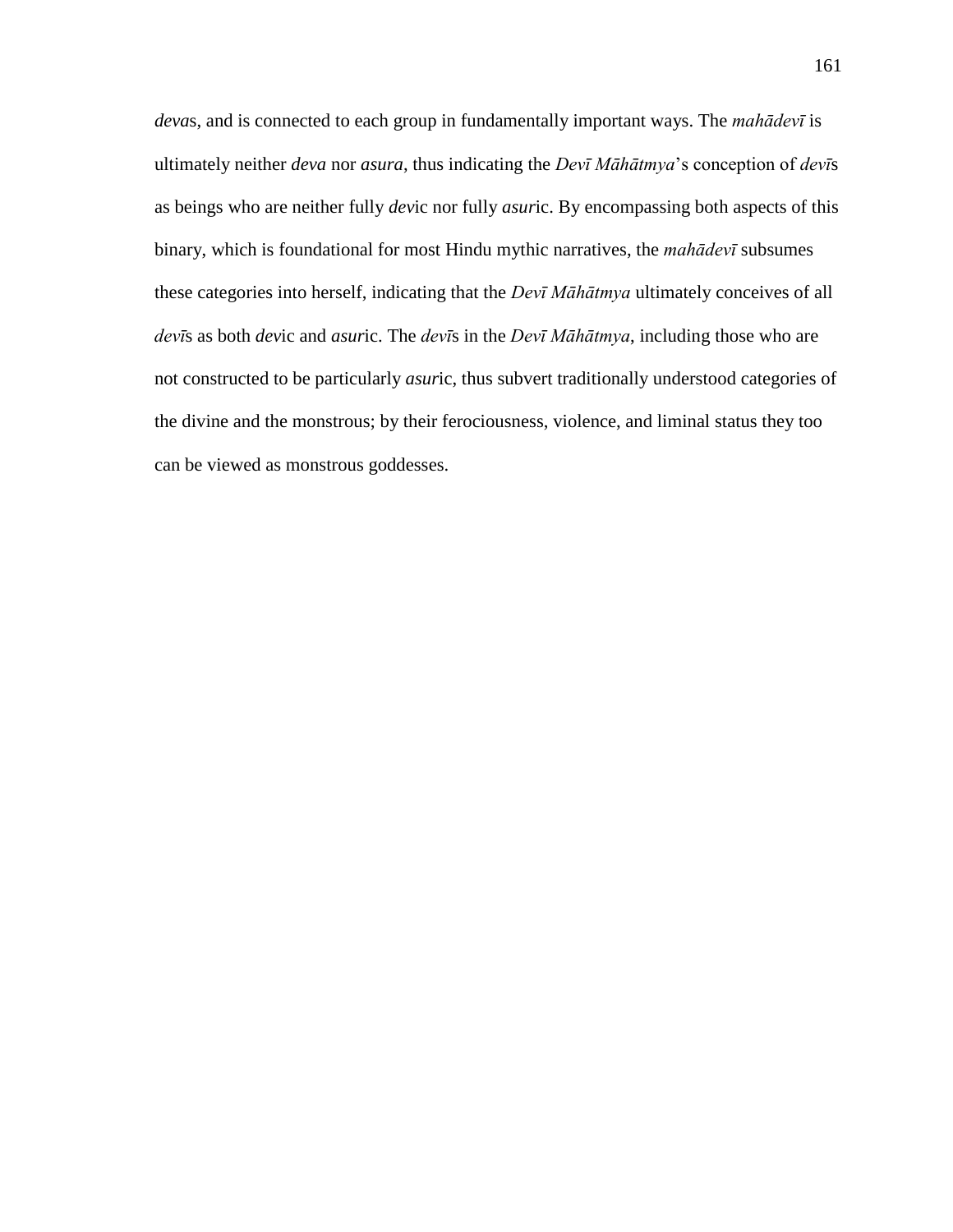#### **Conclusion**

 The portrayal of Kālī in the *Devī Māhātmya* is of a monstrous goddess: a figure explicitly categorised as a *devī* who bears striking similarity both to the *asura*s in the text and to the *asura*s and *rākṣasa*s in the cultural world in which the text lives. This depiction of Kālī resonates within her larger literary context, as these early associations with *asura*s and *asur*ic traits are pivotal characteristics for Kālī's depiction throughout her textual representations. Such understandings of Kālī are made visible in the *Devī Māhātmya* through the application of literary theories, both western and Indian, to the study of her character as presented by the text. This project has demonstrated the usefulness of applying literary theories to the study of character in *purāṇ*ic narratives, and suggests that the *Devī Māhātmya* is best understood within the context of Sanskrit literature more generally. The conceptions of Kālī as *asur*ic generally, and as the expression of the *mahāsurī* aspect of the *mahādevī* more specifically, are significant both for Kālī's own larger literary context and for understanding the interactions and relationships among the cultural conceptions of the *deva*s, the *devī*s, and the *asura*s.

This project's close reading of the character of Kālī in the *Devī Māhātmya* demonstrates the applicability of various aspects of western literary theory to the study of characters in Hindu narrative literature. Studying Kālī through this lens affords a close and detailed examination both of Kālī's figure and of the ways by which this particular *purāṇ*ic narrative constructs its characters. Most of the information provided by a close reading of the text with respect to Kālī's character is not new to Kālī studies; Kālī is already conceived of by western scholarship as violent, repulsive, and boundary-crossing, and she is known to be associated with polluting concepts and substances. This project provides further details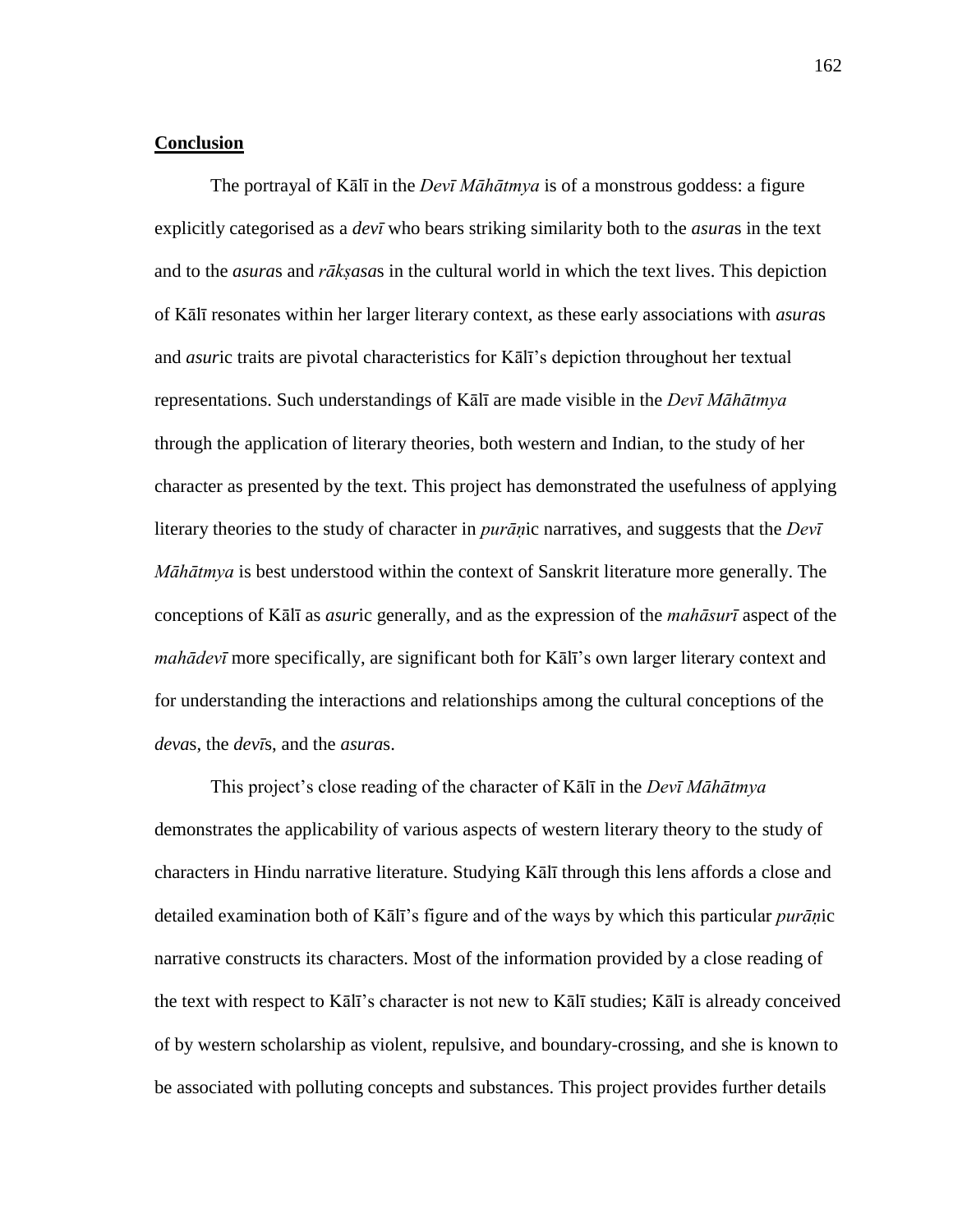in support of this larger conception of Kālī, and demonstrates that these pivotal characteristics were associated with Kālī at the time of the *Devī Māhātmya*'s composition. The conclusions of this thesis differ from general Kālī scholarship by intimately connecting Kālī with the *asura*s in the *Devī Māhātmya* and in Hindu mythological narratives more broadly. This close association is made visible through a detailed study of Kālī's character, and it is the consideration of Kālī's character type in context with the text's other character types that allows both for the conception of Kālī as an *asur*ic *devī* and for her position as Caṇḍikā's *mahāsurī* aspect. Reading the *Devī Māhātmya* as literature and examining Kālī as a literary character can enrich scholarly understandings of Kālī in the *Devī Māhātmya*, in the cultural world at the time of the text's composition, and in her later textual representations.

 This project has also contributed to understanding the *Devī Māhātmya* as a text within a larger textual world. By situating Kālī's character within the context of Sanskrit literature, the relationship of the *Devī Māhātmya* to this literature is made clearer. In constructing the character of Kālī, the *Devī Māhātmya* uses literary themes prominent in Sanskrit texts, such as the *rasa*s and the trope of grotesque and sacrificial violence, in order to situate itself more firmly within this literary tradition. Although the *Devī Māhātmya* is not the type of literature most frequently associated with Sanskrit literary theory, as is *kāvya* and, increasingly, *itihāsa*, it nevertheless demonstrates several literary tropes common to Sanskrit literary culture. The presence of these themes in the *Devī Māhātmya*, as was demonstrated through this study of Kālī's character, suggests that studying *purāṇ*ic narratives more generally with recourse to this larger literary context may provide valuable information concerning the *purāṇa*s and their place in the processes of cultural, religious, and literary developments during the post-epic period.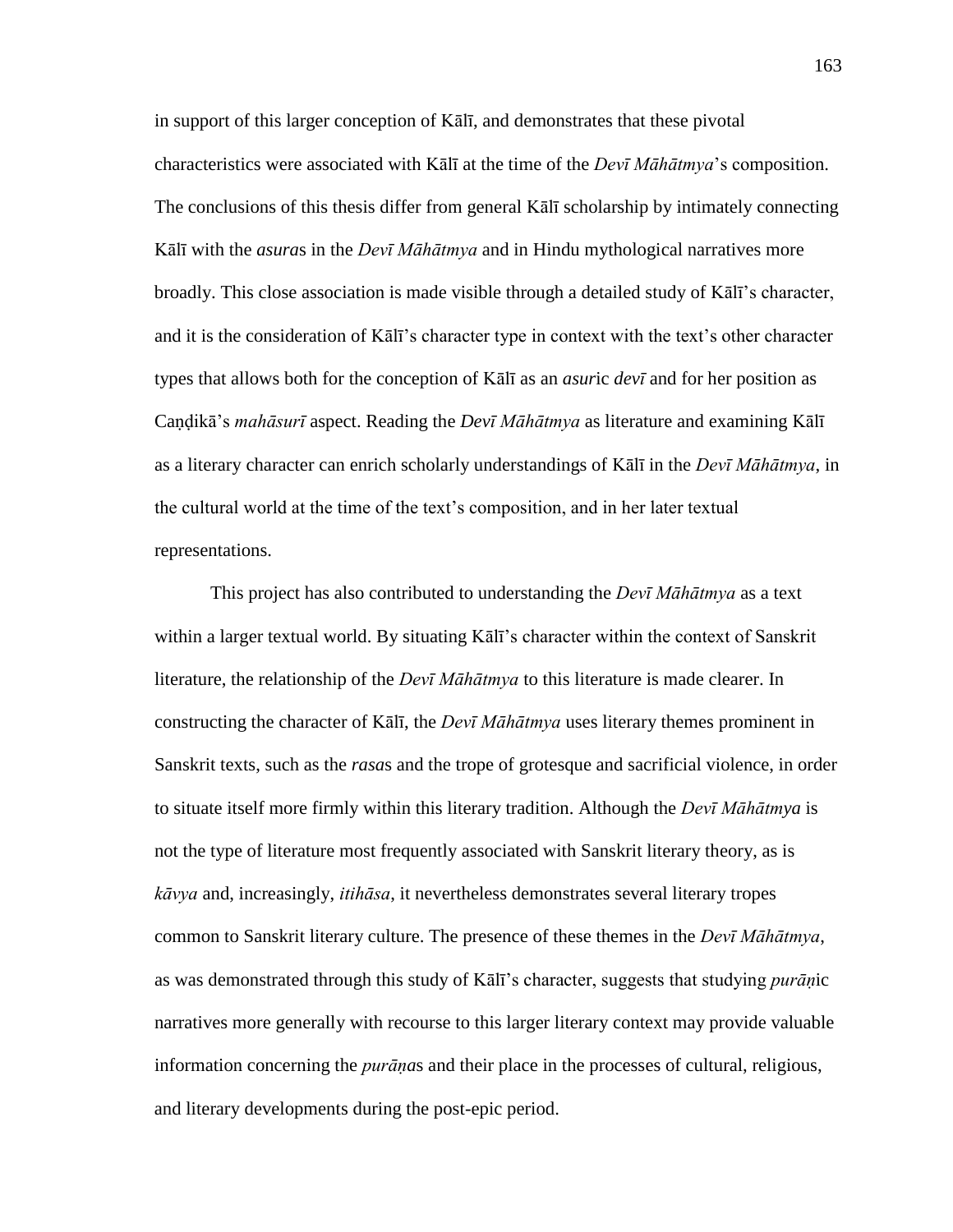The *Devī Māhātmya*'s composition during a time of religious innovation and cultural interaction indicates that it may reflect these processes both in its conception of the *mahādevī* and in its depictions of *devī*s. Scholars are nearly unanimous in asserting the non-Āryan impulse behind *devī*-worship, and, as Thomas Coburn argues, the *Devī Māhātmya* represents the earliest extant textual account of the processes by which both Āryan concepts of *dev*ic feminine figures and non-Āryan ferocious *devī*s were subsumed together into the larger brahmanic concept of the *mahādevī*. The larger processes of Sanskritisation, or brahmanic assimilation, occurred in many different forms throughout the subcontinent; the example of the *Devī Māhātmya* is particularly relevant to the consideration of *devī*s, *asura*s, and the developing concept of the *mahādevī*. Kālī's position as the *mahāsur*ic aspect of the *mahādevī* is significant in this context, as it allows for a closer glimpse at the ways in which the brahmanic cultures conceived of non- $\bar{A}$ ryan deities, as well as at the means by which the interactions between these two larger cultural groups occurred during this time period. Kālī's description as *asur*ic is also relevant to considerations of her larger literary context, particularly within those *bhakti* traditions devoted to her.

Kālī's close relationship with Caṇḍikā indicates that, while the ultimate objective of the text is to present the theological concept of the *mahādevī*, the incorporation of these ferocious *devī*s is an important aspect of the overall intention of the *Devī Māhātmya*. The ferocious *devī*s, represented by Kālī, are seen as an important part of the *mahādevī* herself, and this is made clearer through the text's explicit connection of the *mahādevī* and the *mahāsurī*. Through the figure of Kālī, who, as was demonstrated by this thesis, is best understood as an *asur*ic *devī*, the ferocious *devī*s are associated with the *asura*s and *rākṣasa*s already present in textual narratives. The *Devī Māhātmya* strengthens this connection by explicitly describing Kālī and the *asura*s in similar ways; as was argued,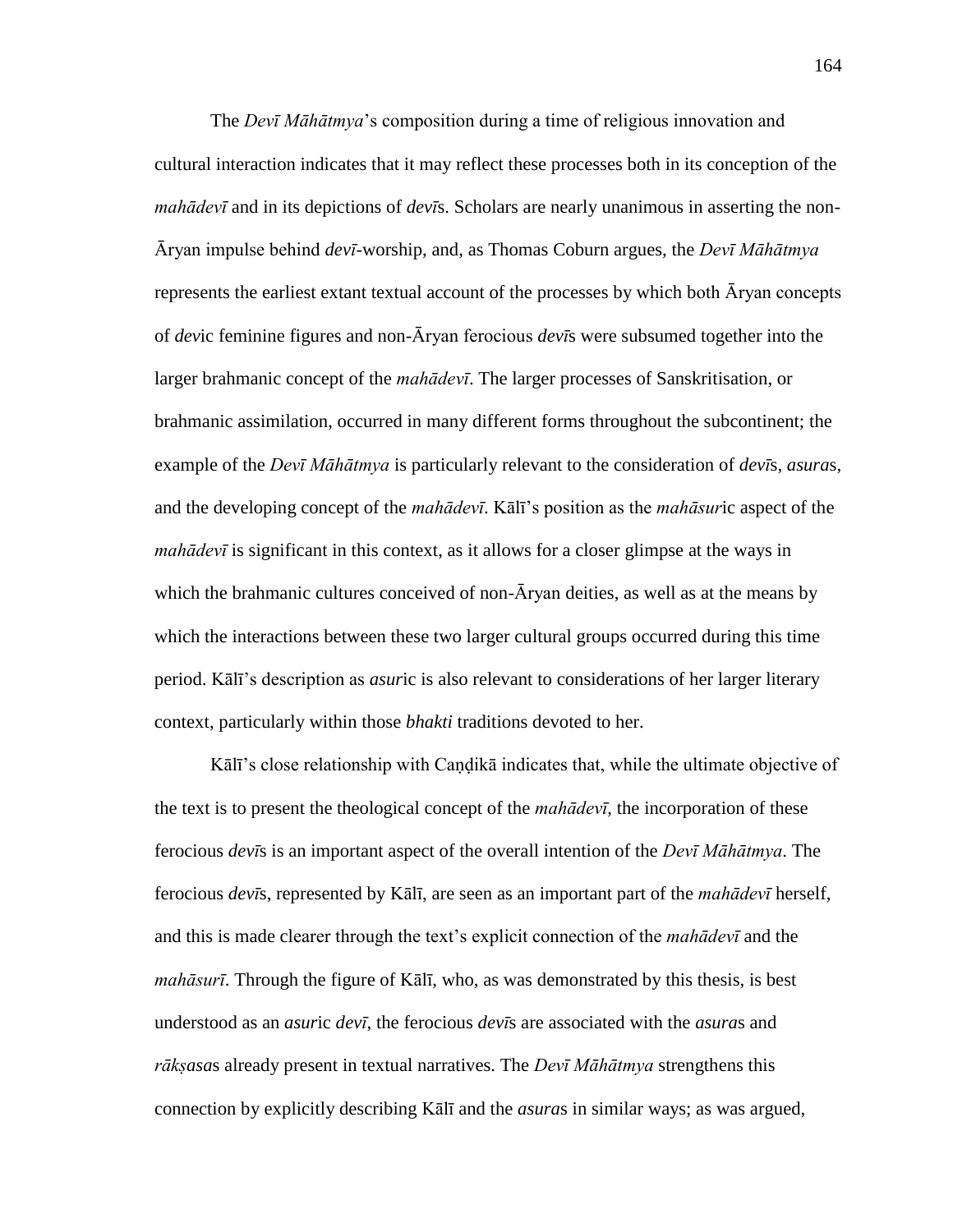these connections serve to suggest that Kālī represents, in this text, an aspect of the *mahādevī* closely connected to *asura*s and labelled as the *mahāsurī*. Kālī's expression of this aspect allows the text to express the necessary theological concept of the *mahāsurī*, inherent in the conception of a *mahādevī* who incorporates and embodies all aspects of reality. Thus, Kālī's association with the *asura*s, as well as her status as the representative of the category of ferocious *devī*s, indicates that this category of *devī*s as a whole is closely linked to *asur*ic and *rākṣas*ic concepts.

 The concept of Kālī as the paradigmatic *asur*ic *devī* is enriched by considering the concepts of purity and pollution within the larger Hindu traditions. The *asura*s and *rākṣasa*s are commonly associated with pollution, both in themselves and in the concepts and substances with which they are associated. Kālī, who is herself *asur*ic, is made more *asur*ic by her consumption of the *asura*s; this is also the case for those other *devī*s in the *Devī Māhātmya* who consume *asur*ic flesh: Śivadūtī and Nārasiṃhī. Pollution is often conceived of as being transferable through consumed substances; brahmanic strictures about food are thus intimately linked to concepts of purity and pollution.<sup>1</sup> Eating flesh, particularly raw flesh, is considered extremely polluting within the orthodox Hindu traditions, and blood is one of the most polluting substances. Scholarship on Kālī recognises her as a figure intimately linked with pollution; this association is, perhaps, part of the reasons for which *tantra* considers her to be a supreme figure: overcoming pollution, or the concept of pollution, is an important aspect of both *tantric* theory and practice.<sup>2</sup> This pollution also connects Kālī more strongly to the aesthetic theory of *rasa* discussed

<sup>&</sup>lt;sup>1</sup> Charles Malamoud, *Cooking the World: Ritual and Thought in Ancient India*, trans. David White (Oxford: Oxford University Press, 1996).

<sup>&</sup>lt;sup>2</sup> See, for example, David Kinsley, "Kālī: Blood and Death Out of Place," in *Devī: Goddesses of India*, eds. John Stratton Hawley and Donna Marie Wulff (Berkeley: University of California Press, 1996).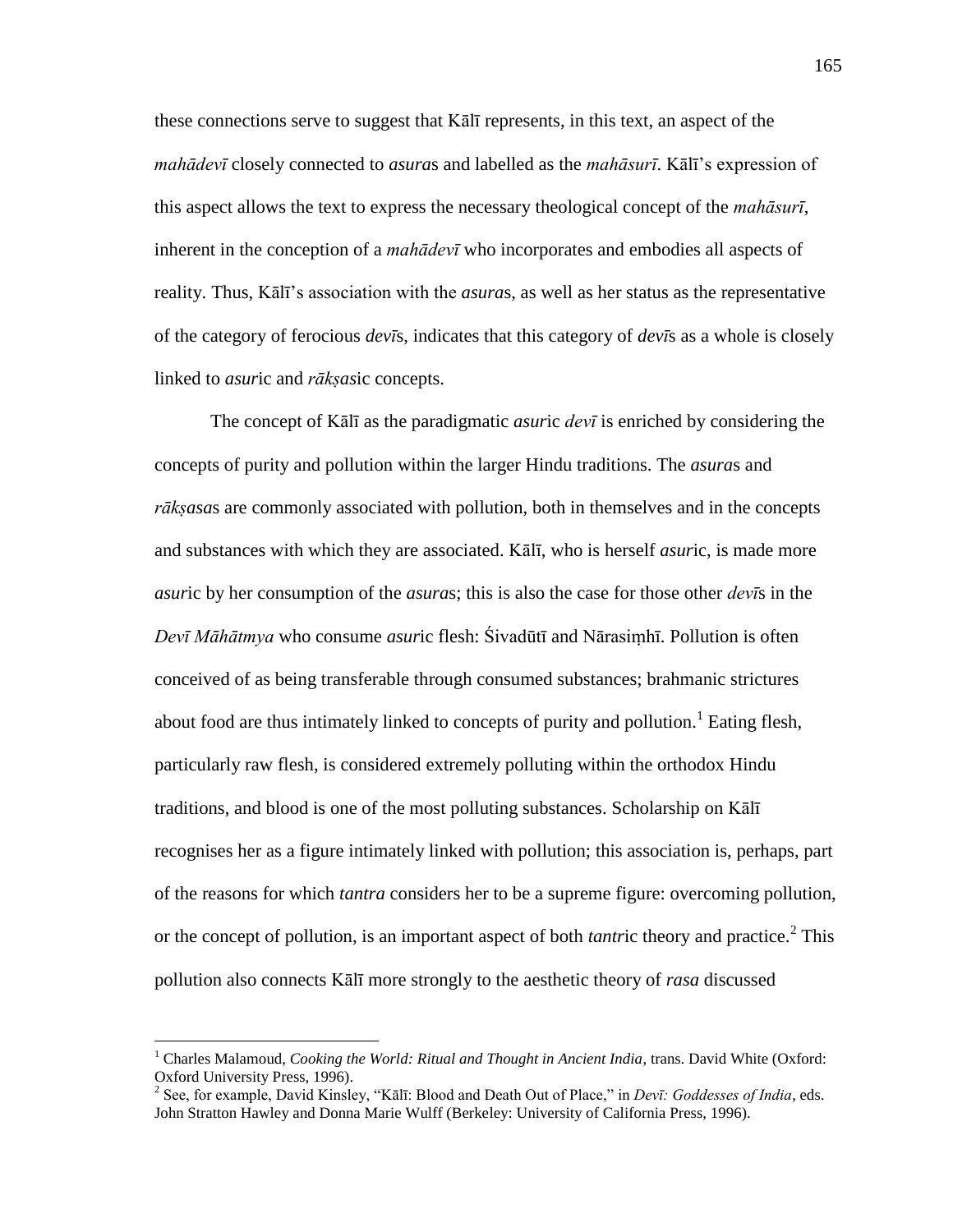previously. As David Gitomer claims, Kālī, as a bloody *devī*, is placed within the concept of pollution and thus among those peoples who are themselves conceived of as polluting by the brahmanic worldview.<sup>3</sup> Gitomer notes that Kālī is associated with the *candālas*, or the fierce caste, who often perform tasks that put them in close contact with polluting substances; these peoples are now more commonly known as the Dalits. While considering Kālī, as well as these groups of people, within the context of purity and pollution may seem reductive, Gitomer argues that within Sanskrit literature this binary is a powerful heuristic device that can allow for connections among aesthetics, texts, and behaviours to be made more visible. Furthermore, he explicitly links this pollution to *raudra*, and to Kālī's embodiment of Caṇḍikā's wrath. He notes that Kālī shows remarkably similarity to the *asura*s in that both engage in polluting behaviour, as do the *caṇḍāla*s, and claims that Kālī "appears as a demonic specialization of Durgā."<sup>4</sup> The concept of pollution underlying Sanskrit literature and brahmanic worldviews thus supports this project's assertion that Kālī represents the *mahāsur*ic aspect of the *mahādevī*, and in so doing represents the polluting and polluted *devī*s associated with that aspect.

Kālī's position as the *mahāsurī*, an important aspect of the *mahādevī*, likely contributed to her own depiction as the supreme ontological reality in later traditions. Her ability to present both *dev*ic and *asur*ic qualities is an important part of her position in *tantr*ic and devotional traditions, and contributes to the love her devotees often profess for her. The expression of Kālī as *asur*ic also resonates within her later literary representations, and provides some evidence for her development as the supreme divinity in both *tantra* and later *bhakti* traditions. As mentioned previously, Rodrigues cites Kālī as a particularly clear

<sup>&</sup>lt;sup>3</sup> David L. Gitomer, "Wrestling with *raudra* in Sanskrit poetics: Gender, pollution, and *śāstra*," *International Journal of Hindu Studies* 4, no. 3 (2000): 227-231.  $4$  Ibid., 228.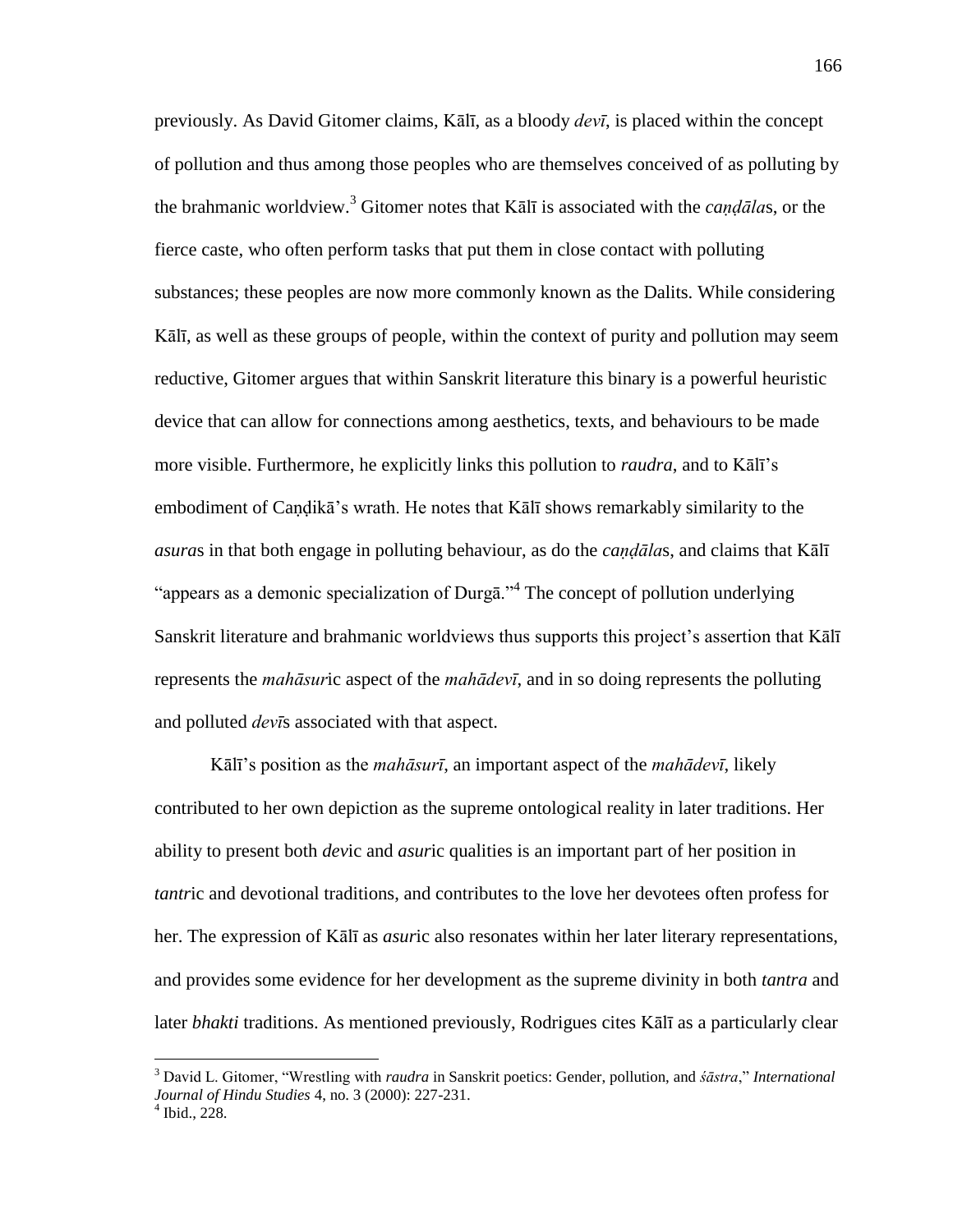example of a *dev*ic figure who also presents *asuric* or *rākṣasic* qualities.<sup>5</sup> In her *purāṇic* representations, discussed briefly in Chapter Two, Kālī is frequently presented as the embodied wrath of a *devī*, and, as this thesis has noted, anger is a fundamental characteristic of the *asura*s. She is often associated with *asura*s, *rākṣasa*s, and other monstrous beings, such as *piśāca*s, as well as with those figures, places, and concepts on the periphery of brahmanic society: tribal peoples, thieves, lower castes, cremation grounds, forests or jungles, blood, death, pollution, and heteroprax sexualities. These associations are particularly important for her representations in *tantra*, in which the concept of Kālī as the supreme reality and salvific universal presence develops. This conception, which often explicitly includes the fearsome and repulsive aspects of Kālī in order to demonstrate the totality of her nature, is also important within those later *bhakti* traditions devoted to her. As this thesis noted, the devotional poetry dedicated to Kālī in Bengal affirms her status as the ultimate *devī* and cosmic reality, and much of that poetry references those bloodthirsty and vicious aspects of her character which have their roots in the ferocious *devī*s incorporated into brahmanic traditions through the *Devī Māhātmya*. Kinsley argues that the presence of Kālī within the Hindu traditions affirms these traditions' conception of divinity as itself containing fearsome qualities; $<sup>6</sup>$  K $\bar{a}$ Ii's character,</sup> both in this text and throughout her larger textual contexts, expresses qualities fundamental to many Hindu traditions, particularly the inclusion of opposites into a multiplicity and totality affirmed as the divine reality. Despite Kālī's repulsive and violent attributes, which serve to suggest her monstrosity, she is nevertheless an important and beloved goddess

<sup>&</sup>lt;sup>5</sup> Rodrigues, "Asuras and Daityas," 475.

 $6$  Kinsley, "The Portrait of the Goddess," 204.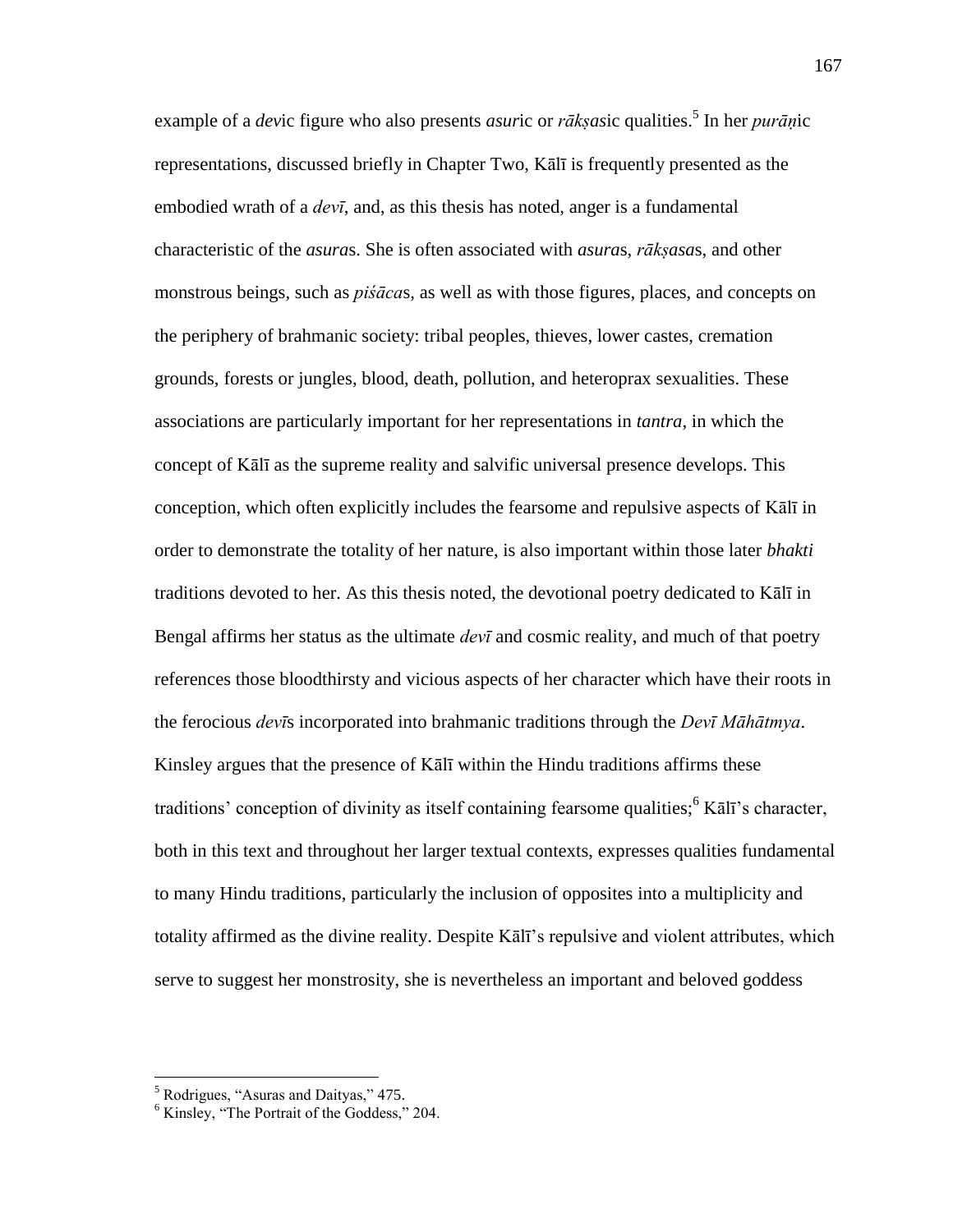within various Hindu traditions. Part of the reason for such widespread devotion to her is perhaps her expression of both the monstrous and the divine.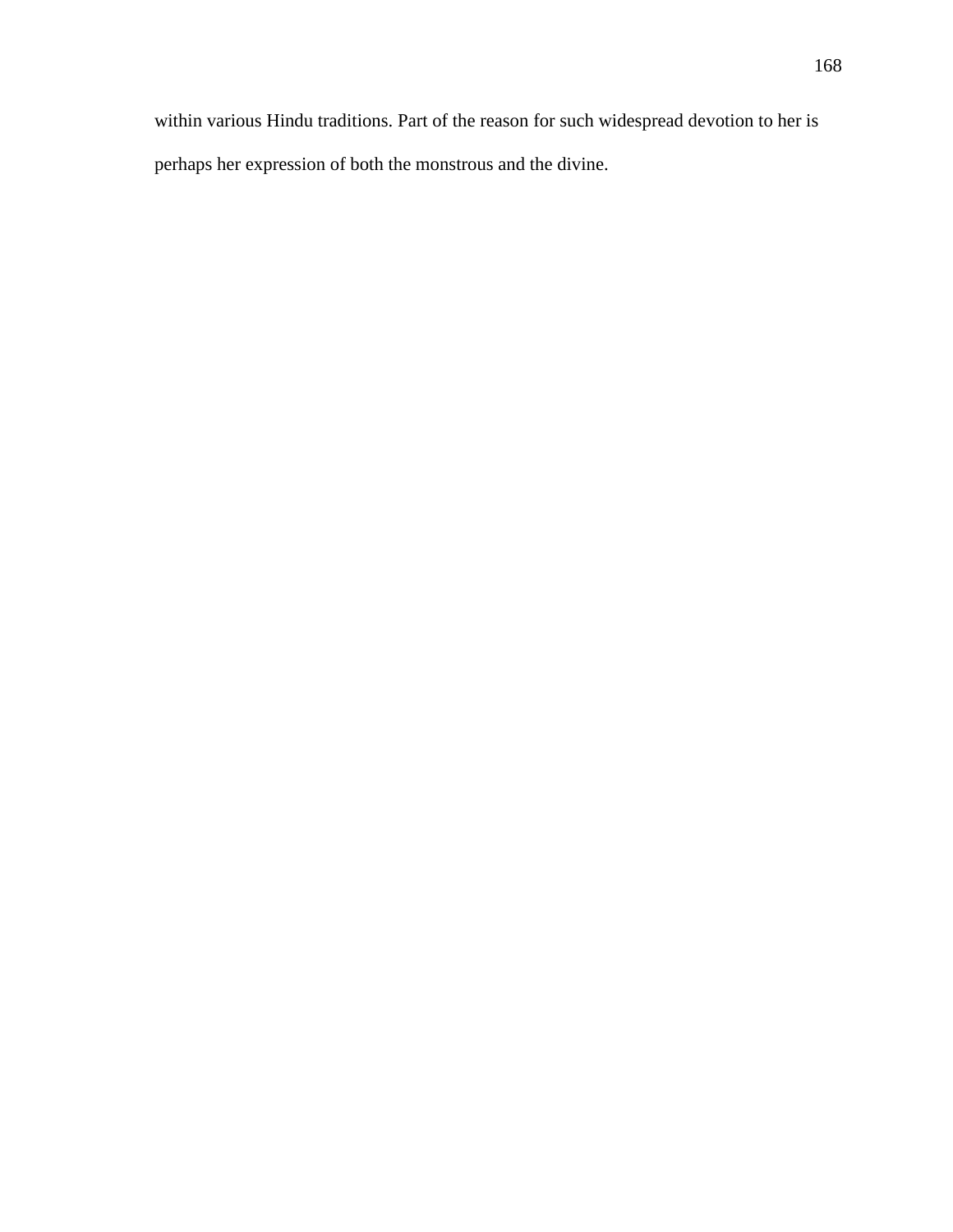#### **Bibliography**

- Abbott, H. Porter. *The Cambridge Introduction to Narrative*. 2<sup>nd</sup> ed. Cambridge: Cambridge University Press, 2008.
- Āgamavāgīśa, Kṛṣṇānanda. ―The *dhyānamantra* of *Śmaśānakālī*.‖ In *Tantrasāra*. 2 vols. Calcutta: Basumatī Sāhitya Mandir, 1934.
- *The Agni Purāṇa*. Translated by N. Gangadharan. Delhi: Motilal Banarsidass, 1985.
- Agrawala, Vasudeva S. *Devī-Māhātmyam: The Glorification of the Great Goddess*. Varanasi: All-India Kashi Raj Trust, 1963.
- Altman, Rick. *A Theory of Narrative*. New York: Columbia University Press, 2008.
- Bailey, Greg. *Gaṇeśapurāṇa*. Wiesbaden: Harrassowitz Verlag, 1995.
- Bal, Mieke. *Narratology: Introduction to the Theory of Narrative*. 3<sup>rd</sup> edition. Toronto: Toronto University Press, 2009.
- *The Bhāgavata Purāṇa*. Translated by Ganesh Vaseudeo Tagare. Delhi: Motilal Banarsidass, 1976-78.
- Bhānudatta. *"Bouquet of Rasa" & "River of Rasa*.*"* Translated by Sheldon Pollock. The Clay Sanskrit Library. New York: New York University Press, 2009.
- Bharata. *The Nāṭyaśāstra: English Translation with Critical Notes*. Translated by Adya Rangacharya. New Delhi: Munshiram Manoharlal Publishers Pvt. Ltd., 1996[1986].
- Bhattacharyya, N.N. *Indian Demonology: The Inverted Pantheon*. Delhi: Manohar, 2000.
- Biardeau, Madeleine. *Études de Mythologie Hindoue: Tome I: Cosmogonies Purāṇiques*. Paris: École Française d'Extrême-Orient, 1981.
- ——. ―Études de mythologie hindoue (IV).‖ *Bulletin de l'École Française d'Extrême Orient* 63 (1976): 111-263.
- ——. ―Some More Considerations about Textual Criticism.‖ *Purāṇa* 10, no. 2 (1968): 115- 23.
- Brown, C. Mackenzie. "Kālī: The Mad Mother." In *The Book of the Goddesses Past and Present: An Introduction to Her Religion*, edited by Carl Olson, 110-23. Prospect Heights, IL: Waveland Press, Inc., 1983.
- ——. *The Triumph of the Goddess: The Canonical Models and Theological Visions of the Devī-Bhāgavata Purāṇa*. Albany: SUNY, 1990.
- Bunce, Frederick W. *An Encyclopedia of Hindu Deities, Demi-Gods, Godlings, Demons and Heroes: With a Special Focus on Iconographic Attributes*. Vol. 1. New Delhi: D.K. Printworld (P) Ltd, 2000[1998].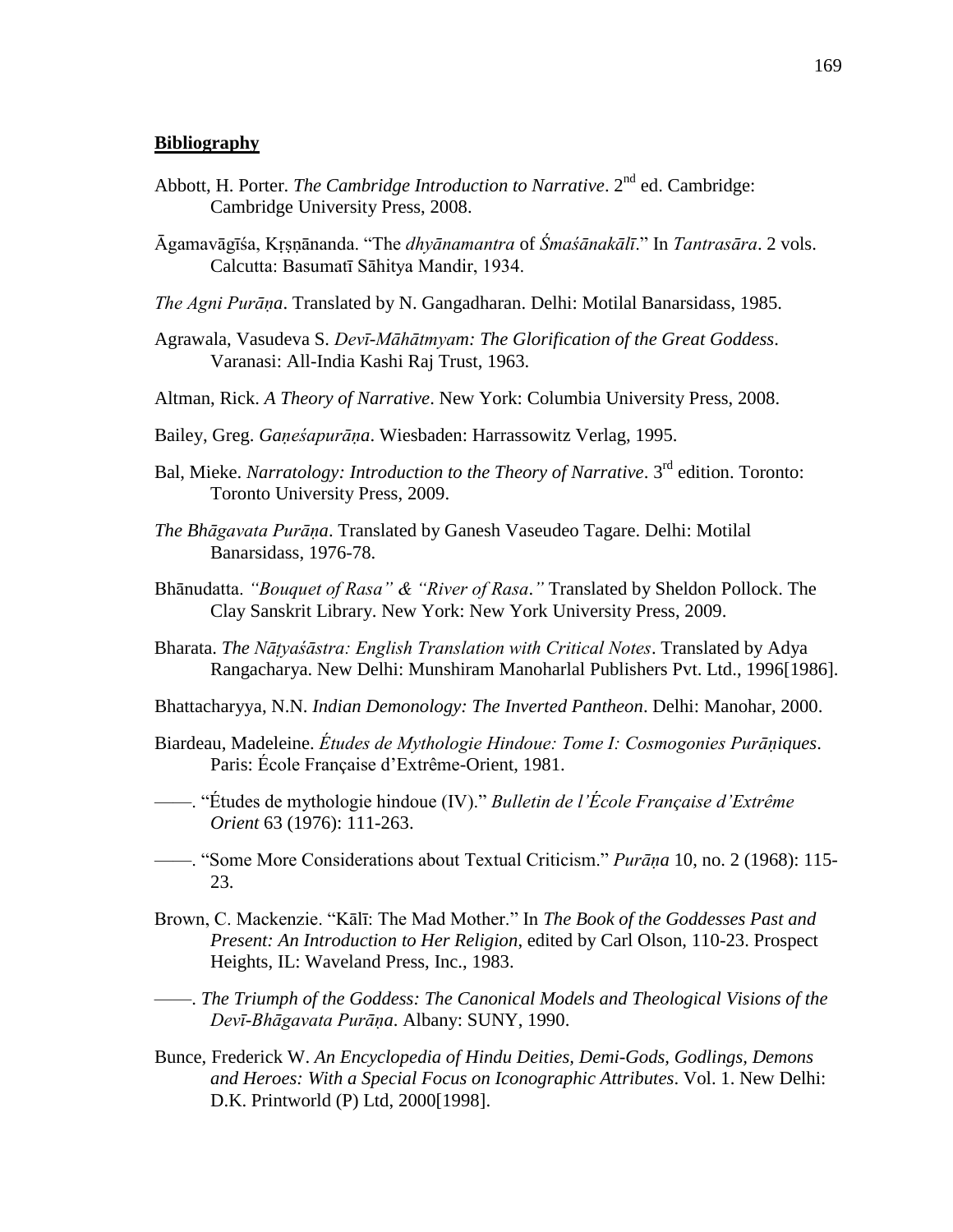- Burnouf, Eugène. "Analyse et extrait du Dévi Mahatmyam, fragmens du Markandéya Pourana.‖ *Journal Asiatique* 4 (1824): 24-32.
- Caldwell, Sarah. *Oh Terrifying Mother: Sexuality, Violence and Worship of the Goddess Kāḷi*. Oxford: Oxford University Press, 1999.
- Cecil, Elizabeth Ann. ―A New Approach to the Devīmāhātmya: The Greatness of the Goddess in its Purāṇic Context." Master's Thesis, University of Tennessee, 2008.
- Chakrabarti, Kunal. *Religious Process: The Purāṇas and the Making of a Regional Tradition*. Oxford: Oxford University Press, 2001.
- Chatman, Seymour. *Story and Discourse: Narrative Structure in Fiction and Film*. Ithaca, NY: Cornell University Press, 1978.
- Coburn, Thomas, B. *The Conceptualization of Religious Change and the Worship of the Great Goddess*. Canton, NY: St. Lawrence University Faculty Lecture, 1980.
- ——. "Consort of None, Sakti of All: The Vision of the *Devi-Mahatmya*." In *The Divine Consort: Rādhā and the Goddesses of India*, edited by John S. Hawley and Donna M. Wulff, 153-165. Berkeley: Graduate Theological Union, 1982.
- ——. ―Devī: The Great Goddess.‖ In *Devī: Goddesses of India*, edited by John Stratton Hawley and Donna Marie Wulff, 31-48. Berkeley: University of California Press, 1996.
- ——. *Devī-Māhātmya: The Crystallization of the Goddess Tradition*. Delhi: Motilal Banarsidass, 1984.
- ——. ―The *Devī-Māhātmya* as a Feminist Document.‖ *Journal of Religious Studies* 8 (1980): 1-11.
- ——. *Encountering the Goddess: A Translation of the Devī-Māhātmya and a Study of Its Interpretation*. Albany: SUNY, 1991.
- Crosby, Kate. *Mahābhārata: Book Ten, Dead of Night. Book Eleven, The Women*. New York: New York University Press, 2009.
- Dasgupta, Surendra Nath. "The Theory of Rasa." In *An Introduction to Indian Poetics*, edited by V. Raghavan, 36-41. S.I., 1970.
- Dhand, Arti. "Women in Hinduism: Ambiguities in the Characterization of Sītā in Vālmīkī's Rāmāyaṇa.‖ Master's Thesis, University of Calgary, 1992.
- Dold, Patricia. "Kālī the Terrific and Her Tests: The Śākta Devotionalism of the *Mahābhāgavata Purāṇa*.‖ In *Encountering Kālī: In the Margins, At the Center, In the West*, edited by Rachel Fell McDermott and Jeffrey J. Kripal, 39-59. Berkeley: University of California Press, 2003.
- Doniger, Wendy. *Hindu Myths: A Sourcebook Translated from the Sanskrit*. Baltimore: Penguin, 1975.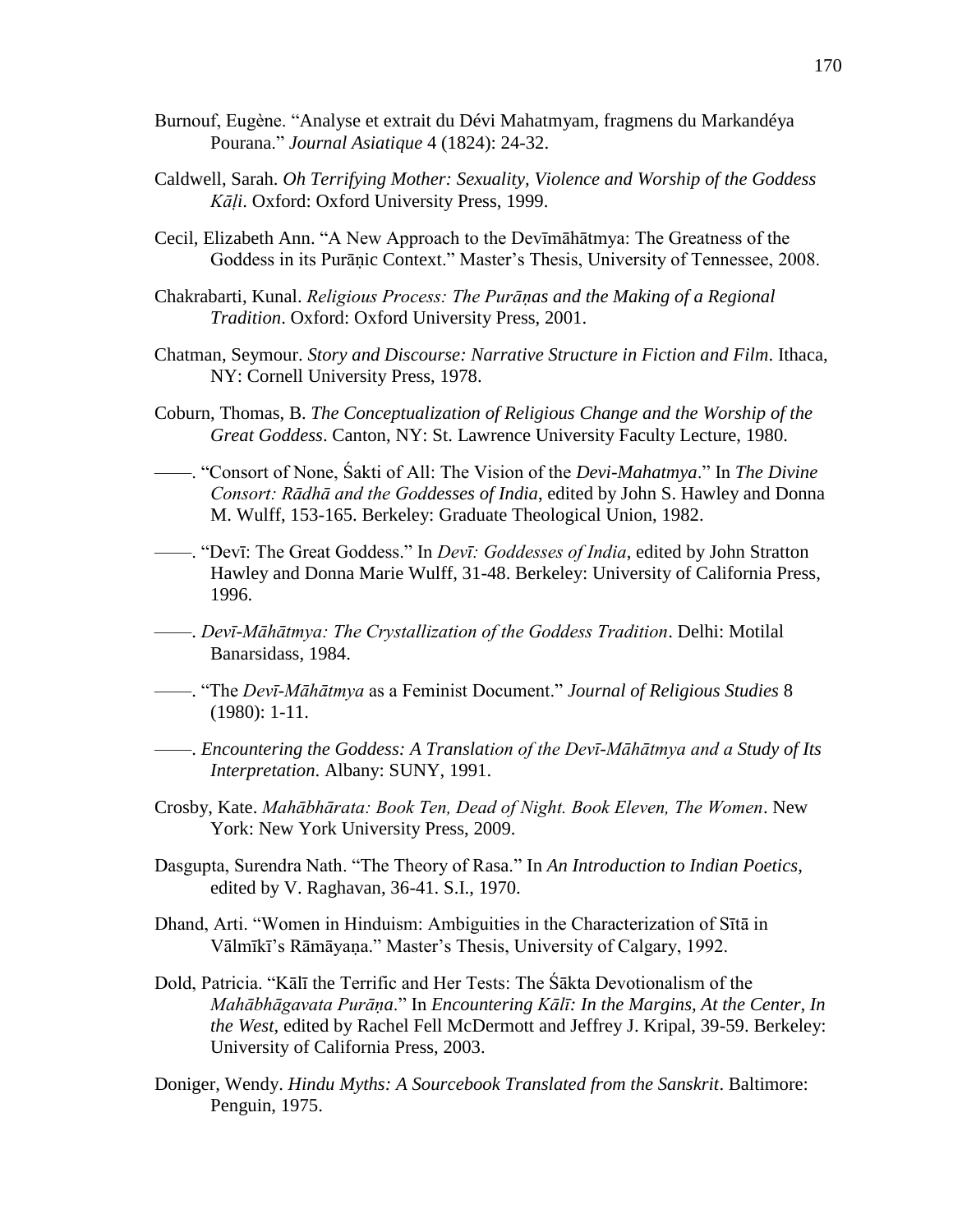- ——. "Put a Bag over Her Head': Beheading Mythological Women." In *Off With Her Head! The Denial of Women's Identity in Myth, Religion, and Culture*, edited by Howard Eilberg-Schwartz and Wendy Doniger, 15-31. Berkeley: University of California Press, 1995.
- Doniger O'Flaherty, Wendy. *Women, Androgynes, and Other Mythical Beasts*. Chicago: University of Chicago Press, 1980.
- Dumézil, Georges. *Mythe et Épopée*. 3 vols. Paris: Gallimard, 1968.
- Eco, Umberto. *Experiences in Translation*. Translated by Alistair McEwen. Toronto: University of Toronto Press, 2001.
- ——. *On Literature*. Translated by Martin McLaughlin. Orlando: Harcourt, Inc., 2004.
- ——. *The Role of the Reader: Explorations in the Semiotics of Texts*. Bloomington: Indiana University Press, 1984[1979].
- ——. *The Search for the Perfect Language*. Translated by James Fentress. Malden, MA: Blackwell Publishing Ltd, 2006[1995].
- ——. *Six Walks in the Fictional Woods*. The Charles Eliot Norton Lectures. Cambridge, MA: Harvard University Press, 1994.
- Edgerton, Franklin. "Indirect Suggestion in Poetry: A Hindu Theory of Literary Æsthetics." *Proceedings of the American Philosophical Society* 76, no. 5 (1936): 687-706.
- Erndl, Kathleen M. *Victory to the Mother: The Hindu Goddess of Northwest India in Myth, Ritual, and Symbol*. New York: Oxford University Press, 1993.
- Farquhar, J.N. *An Outline of the Religious Literature of India*. Delhi: Motilal Banarsidass, 1967[1920].
- Forster, E.M. *Aspects of the Novel*. New York: Harcourt Brace, 2005[1927].
- *The Garuḍa Purāṇa*. Translated by a Board of Scholars. Delhi: Motilal Banarsidass, 1978.
- Gitomer, David L. "Rākṣasa Bhīma: Wolfbelly among Ogres and Brahmans in the Sanskrit *Mahābhārata* and the *Veṇīsaṁhāra*.‖ In *Essays on the Mahābhārata*, edited by Arvind Sharma, 296-323. Delhi: Motilal Banarsidass, 2007[1991].
- ——. ―Wrestling with *raudra* in Sanskrit poetics: Gender, pollution, and *śāstra*.‖ *International Journal of Hindu Studies* 4, no. 3 (2000): 219-236.
- Gonda, Jan. *Medieval Religious Literature in Sanskrit*. History of Indian Literature II, 1. Wiesbaden: Otto Harrassowitz, 1977.
- Goudriaan, Teun and Sanjukta Gupta, et al. *Hindu Tantric and Śākta Literature*. History of Indian Literature II, 2. Wiesbaden: Otto Harrassowitz, 1981.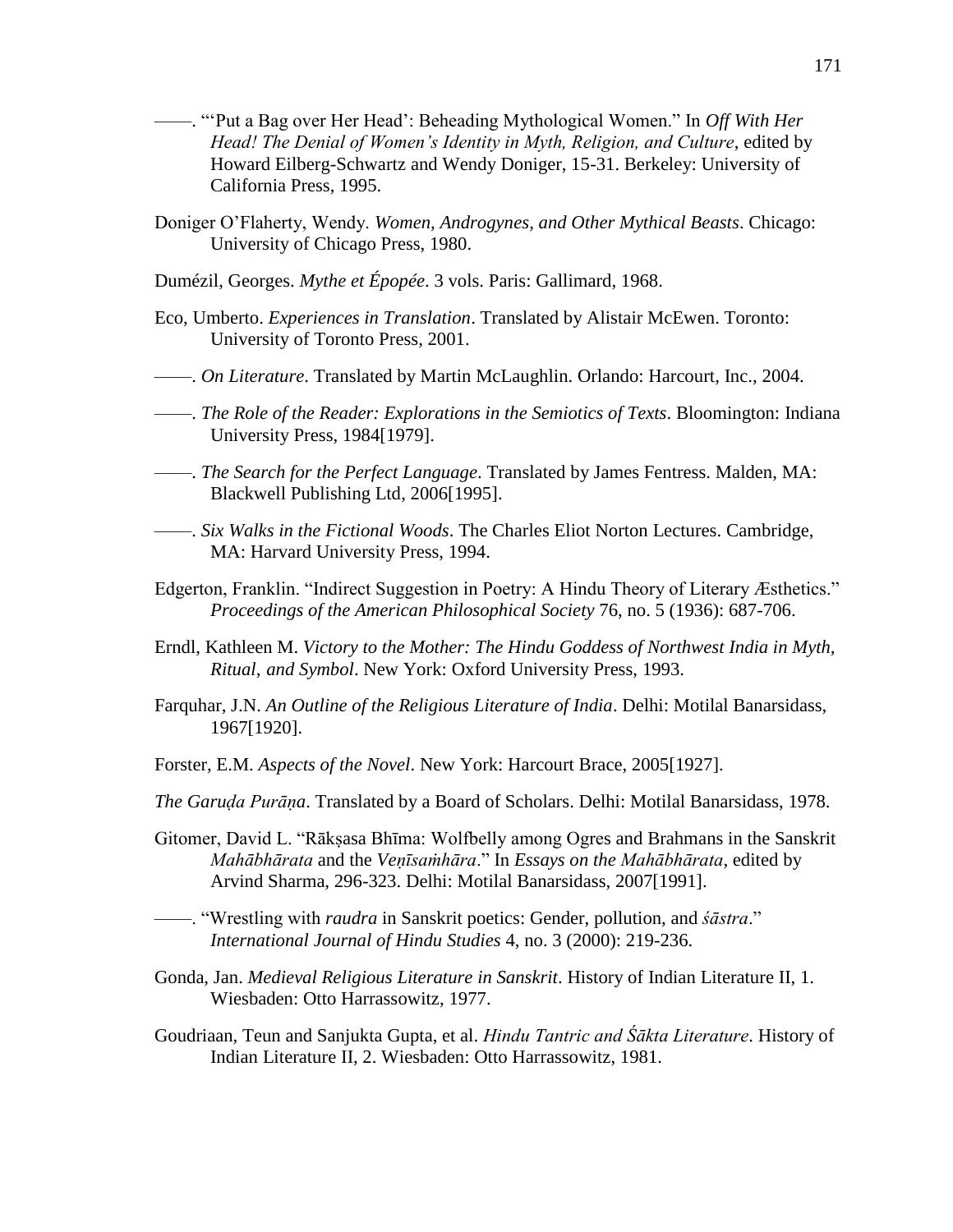- Greer, Patricia Meredith. ―Karṇa Within the Net of the *Mahābhārata*: Reading the *Itihāsa* as Literature.‖ PhD diss., University of Virginia, 2002.
- Gupta, Sanjukta. ―The Domestication of a Goddess: *Caraṇa-tīrtha* Kālīghāṭ, the *Mahāpīṭha* of Kālī." In *Encountering Kālī: In the Margins, At the Center, In the West*, edited by Rachel Fell McDermott and Jeffrey J. Kripal, 60-79. Berkeley: University of California Press, 2003.
- Hale, Wash Edward. *Ásura- in Early Vedic Religion*. Delhi: Motilal Banarsidass, 1986.
- Harding, Elizabeth U. *Kali: The Black Goddess of Dakshineswar*. Delhi: Motilal Banarsidass, 1998.
- Hazra, R.C. *Studies in the Purāṇic Records on Hindu Rites and Customs*. Delhi: Motilal Banarsidass, 1975[1940].
- Hiltebeitel, Alf. *The Ritual of Battle: Kṛṣṇa in the Mahābhārata*. Ithaca, NY: Cornell University Press, 1976.
- Hopkins, Thomas J. *The Hindu Religious Tradition*. The Religious Life of Man. Encino and Belmont, CA: Dickenson Publishing Co., 1971.
- Humes, Cynthia Ann. "Glorifying the Great Goddess or Great Woman? Hindu Women's Experience in Ritual Recitation of the *Devi-Mahatmya*.‖ In *Women and Goddess Traditions: In Antiquity and Today*, edited by Karen L. King, 39-63. Minneapolis: Fortress Press, 1997.
- ——. ―Is the *Devi Mahatmya* a Feminist Scripture?‖ In *Is the Goddess a Feminist?* edited by Alf Hiltebeitel and Kathleen M. Erndl, 123-150. Sheffield: Sheffield Academic Press, 2000.
- ——. "Wrestling with Kālī: South Asian and British Constructions of the Dark Goddess." In *Encountering Kālī: In the Margins, At the Center, In the West*, edited by Rachel Fell McDermott and Jeffrey J. Kripal, 145-168. Berkeley: University of California Press, 2003.
- Inden, Ronald. "Introduction: From Philological to Dialogical Texts." In *Querying the Medieval: Texts and the History of Practices in South Asia*, edited by Ronald Inden, Jonathan Walters, and Daud Ali, 3-28. Oxford: Oxford University Press, 2000.
- Iser, Wolfgang. "Reception Theory." In *How To Do Theory*, edited by Wolfgang Iser, 57-69. Malden, MA: Blackwell Publishing, 2006.
- Jagadīśvarānanda, Swami. *The DevīMāhātmyam or Śrī Durgā-Saptaśatī: (700 Mantras on Śrī Durgā)*. Madras: Sri Ramakrishna Math, 1972.
- Johnson, W.J. *The Sauptikaparvan of the Mahābhārata: The Massacre at Night*. Oxford: Oxford University Press, 1998.

Kearney, Richard. *On Stories*. New York: Routledge, 2002.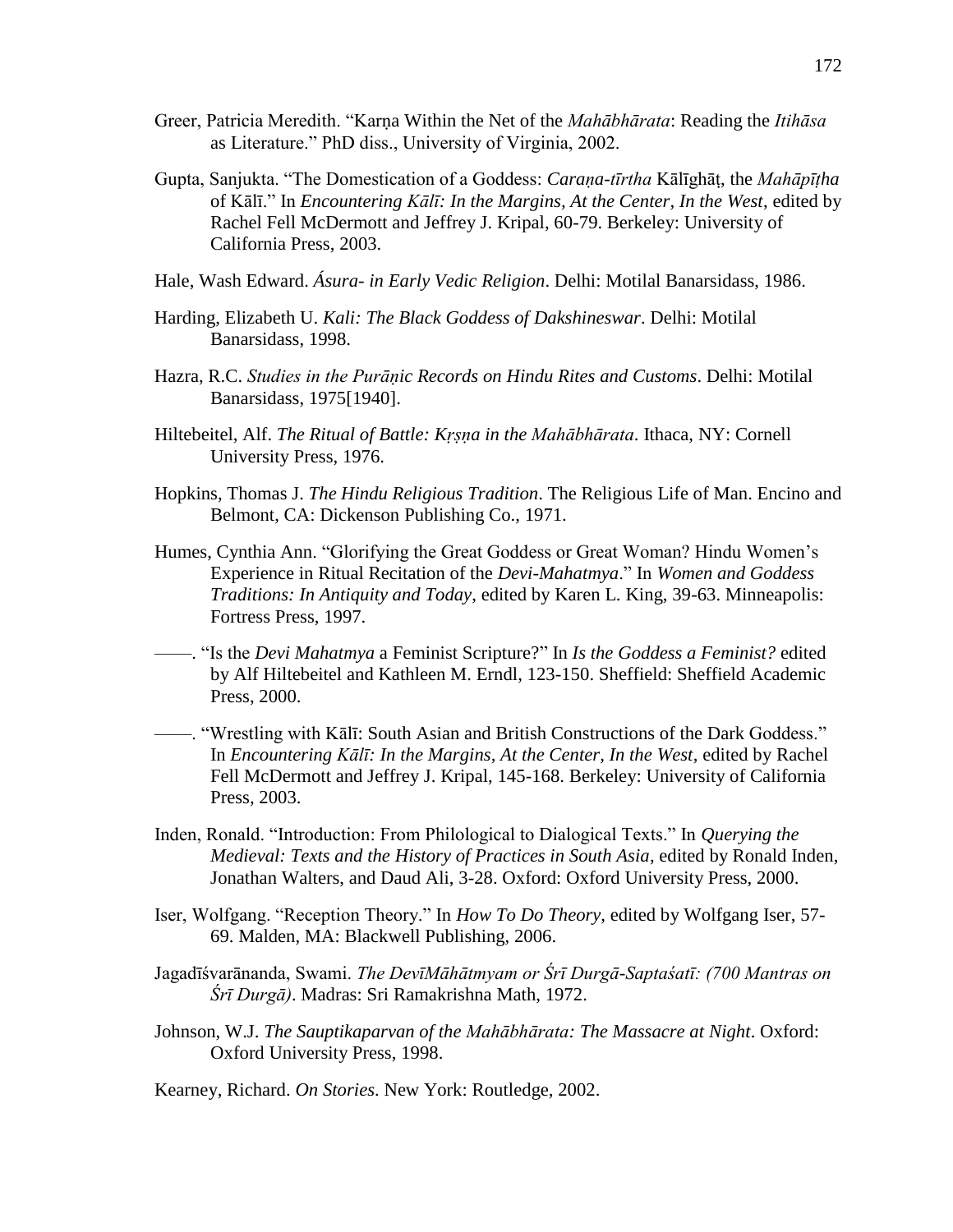——. *Strangers, Gods and Monsters: Interpreting Otherness*. London: Routledge, 2003.

- Kennedy, Vans. *Researches into the Nature and Affinity of Ancient and Hindu Mythology*. London: Longman, 1931[1831].
- Kinsley, David. "Blood and Death out of Place: Reflections on the Goddess Kālī." In *The Divine Consort: Rādhā and the Goddesses of India*, edited by John Stratton Hawley and Donna Marie Wulff, 144-152. Berkeley: Graduate Theological Union, 1982.
- ——. ―Freedom from Death in the Worship of Kālī.‖ *Numen* 22, no. 3 (1975): 183-207.
- ——. *Hindu Goddesses: Visions of the Divine Feminine in the Hindu Religious Tradition*. Berkeley: University of California Press, 1997[1986].
- ——. ―Kālī: Blood and Death Out of Place.‖ In *Devī: Goddesses of India*, edited by John Stratton Hawley and Donna Marie Wulff, 77-86. Berkeley: University of California Press, 1996.
- ——. ―The Portrait of the Goddess in the Devī-māhātmya.‖ *Journal of the American Academy of Religion* 46, no. 4 (1978): 489-506.
- ——. *The Sword and the Flute: Kālī and Kṛṣṇa, Dark Visions of the Terrible and the Sublime in Hindu Mythology*. Berkeley: University of California Press, 2000[1975].
- ——. *Tantric Visions of the Divine Feminine: The Ten Mahāvidyās*. Berkeley: University of California Press, 1997.
- Kopf, David. A Historiographical Essay on the Idea of Kali." In *Shaping Bengali Worlds, Public and Private*, edited by Tony K. Stewart, 112-127. East Lansing: Michigan State University Press, 1989.
- Kripal, Jeffrey J. *Kālī's Child: The Mystical and the Erotic in the Life and Teachings of Ramakrishna*. Chicago: University of Chicago Press, 1998.
- ——. "Kālī's Tongue and Ramakrishna: 'Biting the Tongue' of the Tantric Tradition." *History of Religions* 34, no. 2 (1994): 152-189.
- Kumar, Pushpendra. "Concept of Sakti in the Mārkaṇḍeya Purāṇa." *Journal of the Oriental Institute* 41, nos. 3-4 (1992): 195-200.
- *The Liṅga-Purāṇa*. Translated by a Board of Scholars. Delhi: Motilal Banarsidass, 1990[1973].
- Lyons, Tryna. "The Simla 'Devī Māhātmya' Illustrations: A Reappraisal of Content." *Archives of Asian Art* 45 (1992): 29-41.
- Malamoud, Charles. *Cooking the World: Ritual and Thought in Ancient India*. Translated by David White. Oxford: Oxford University Press, 1996.
- McDaniel, June. "Kālī." In *Brill's Encyclopedia of Hinduism*, edited by Knut A. Jacobsen, 587-604. Leiden: Brill, 2009.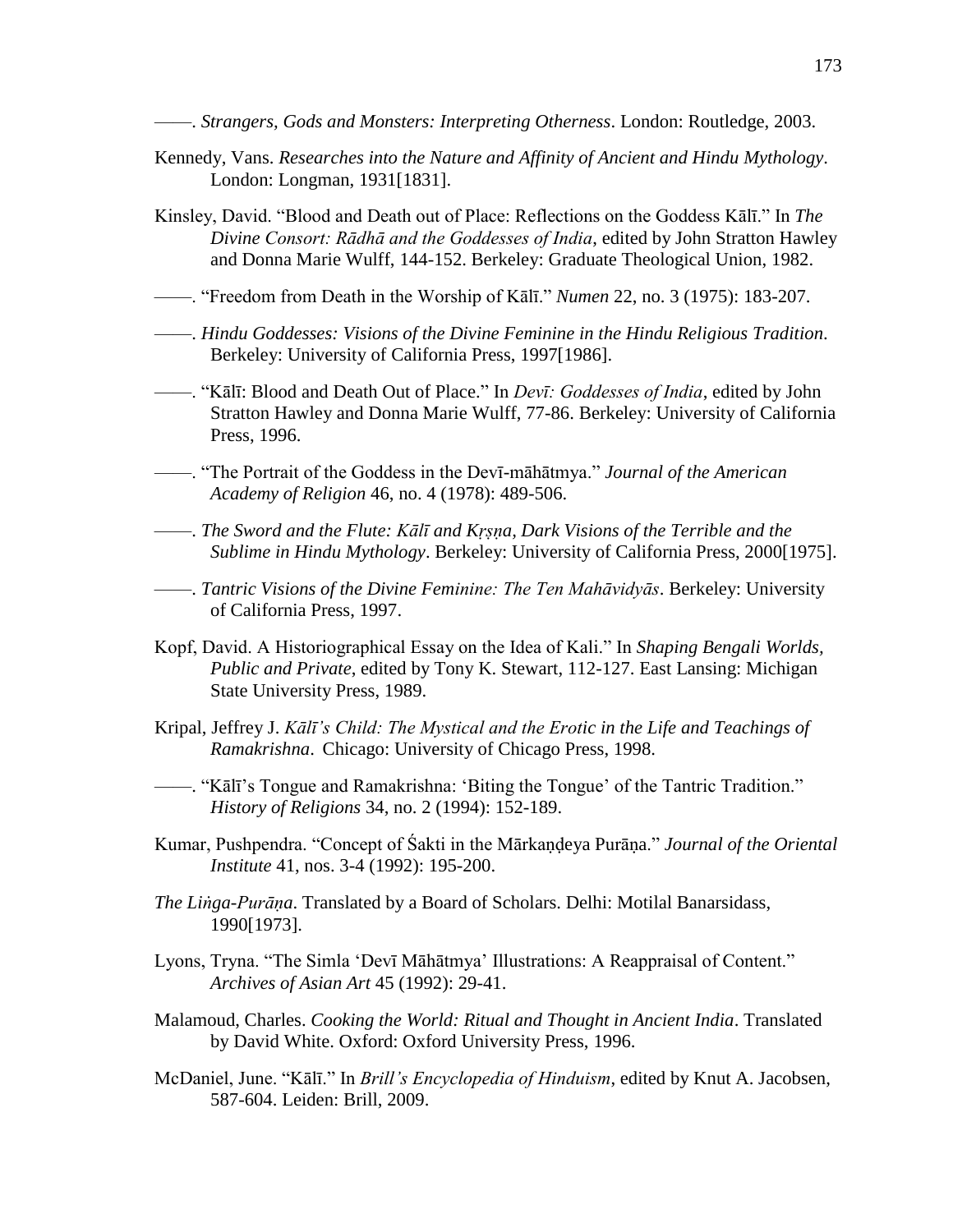- ——. *Offering Flowers, Feeding Skulls: Popular Goddess Worship in West Bengal*. Oxford: Oxford University Press, 2004.
- McDermott, Rachel Fell. "Kālī's New Frontiers: A Hindu Goddess on the Internet." In *Encountering Kālī: In the Margins, At the Center, In the West*, edited by Rachel Fell McDermott and Jeffrey J. Kripal, 273-295. Berkeley: University of California Press, 2003.
- ——. *Mother of My Heart, Daughter of My Dreams: Kālī and Umā In the Devotional Poetry of Bengal*. Oxford: Oxford University Press, 2001.
- ——. *Singing to the Goddess: Poems to Kālī and Umā from Bengal*. Oxford: Oxford University Press, 2001.
- McDermott, Rachel Fell and Jeffrey J. Kripal. "Introducing Kālī Studies." In *Encountering Kālī: In the Margins, At the Center, In the West*, edited by Rachel Fell McDermott and Jeffrey J. Kripal, 1-19. Berkeley: University of California Press, 2003.
- McDonald, K.M. "The Sacred Esthetics of Scriptural Illustration: An Analysis of the Devi Mahatmya." Master's Thesis, University of Wisconsin – Madison, 1997.
- McGrath, Kevin. *The Sanskrit Hero: Karṇa in Epic Mahābhārata*. Brill's Indological Library 20. Leiden: Brill, 2004.
- McLain, Karline. ―Holy Superheroine: A Comic Book Interpretation of the Hindu *Devī Māhātmya* Scripture.‖ *Bulletin of SOAS* 71, no. 2 (2008): 297-322.
- McNeal, Keith E. "Doing the Mother's Caribbean Work: On *Shakti* and Society in Contemporary Trinidad." In *Encountering Kālī: In the Margins, At the Center, In the West*, edited by Rachel Fell McDermott and Jeffrey J. Kripal, 223-248. Berkely: University of California Press, 2003.
- Mirashi, V.V. "A Lower Limit for the Date of the Dev<sub>I</sub>-Māhātmya." *Purāna* 6, no. 1 (1964): 181-186.
- Mohan Thampi, G.B. "'Rasa' as Aesthetic Experience." The Journal of Aesthetics and Art  *Criticism* 24, no. 1 (1965): 75-80.
- Mookerjee, Ajitcoomar. *Kali: The Feminine Force*. Rochester, VT: Destiny Books, 1988.
- Monier-Williams, M. *Sanskṛit-English Dictionary: Etymologically and Philologically Arranged with Special Reference to Cognate Indo-European Languages.* New Delhi: Munshiram Manoharlal Publishers Pvt. Ltd., 2004[1899].
- Monius, Anne. "Love, Violence, and the Aesthetics of Disgust: Saivas and Jains in Medieval South India.‖ *Journal of Indian Philosophy* 32 (2004): 113-172.
- Narayan, R.K. *Gods, Demons, and Others*. Chicago: University of Chicago Press, 1993[1964].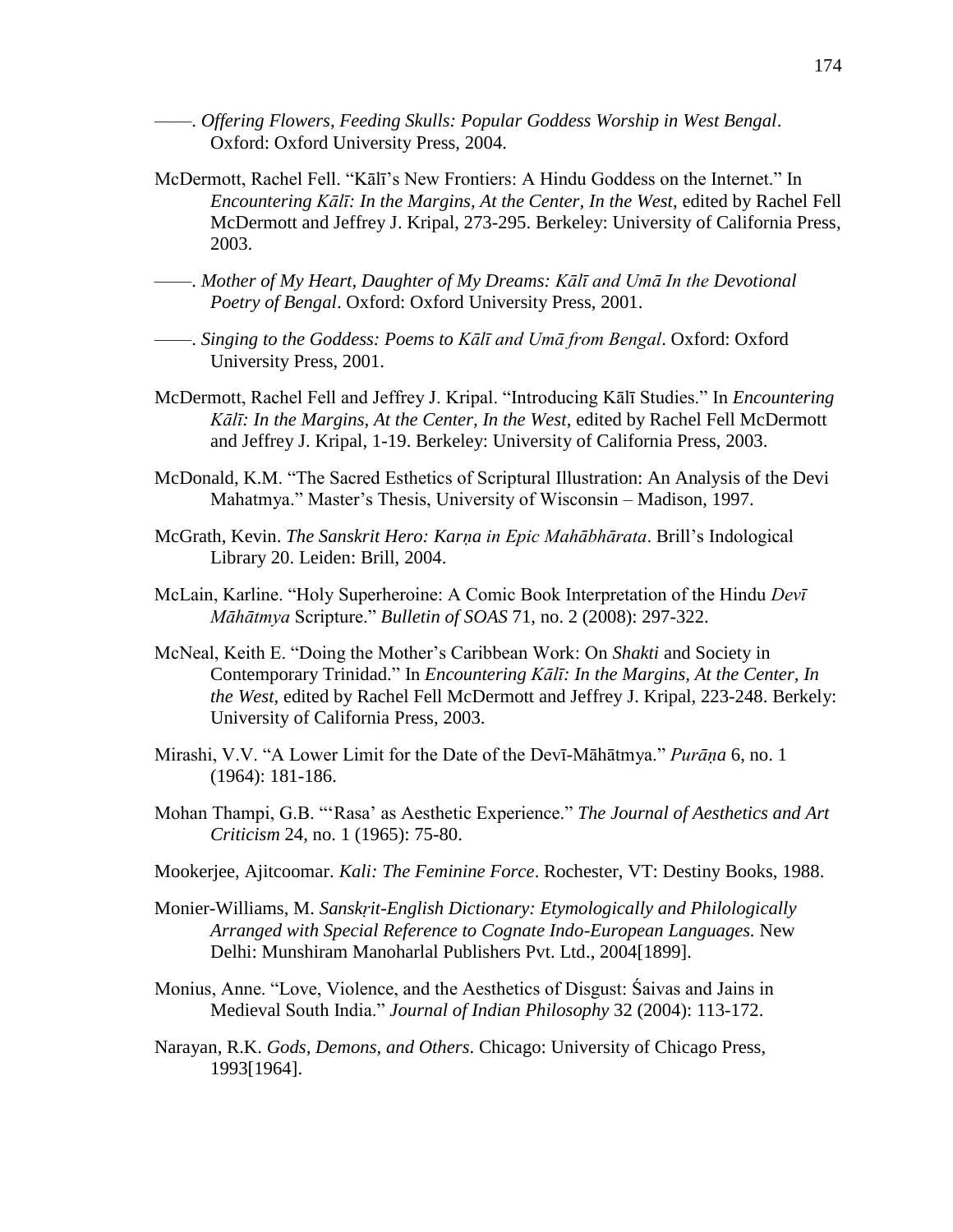- Narayana Rao, Velcheru. "Purāna." In *The Hindu World*, edited by Sushil Mittal and Gene Thursby, 97-115. New York: Routledge, 2004.
- ——. ―Purāṇa as Brahminic Ideology.‖ In *Purāṇa Perennis: Reciprocity and Transformation in Hindu and Jaina Texts*, edited by Wendy Doniger, 85-100. Albany: SUNY, 1993.
- Pargiter, Frederick Eden. *The Mārkaṇḍeya Purāṇa*. Calcutta: The Asiatic Society of Bengal, 1904.
- Patnaik, Priyadarshi. *Rasa in Aesthetics: An Application of Rasa Theory to Modern Western Literature*. New Delhi: D.K. Printworld (P) Ltd., 1997.
- Pollock, Sheldon. "Introduction." In "Bouquet of Rasa" & "River of Rasa." Translated by Sheldon Pollock. The Clay Sanskrit Library. New York: New York University Press, 2009.
- Prince, Gerald. *Dictionary of Narratology*. Lincoln, NE: University of Nebraska Press, 1987.
- ——. *Narratology: The Form and Functioning of Narrative*. Berlin: Mouton Publishers, 1982.
- Propp, Vladimir. *Theory and History of Folklore*. Translated by Ariadna Y. Martin and Richard P. Martin. Minneapolis: University of Minnesota Press, 1984.
- Rangacharya, Adya. *Introduction to Bharata's Nāṭyaśāstra*. New Delhi: Munshiram Manoharlal Publishers Pvt. Ltd., 1998[1966].
- Rocher, Ludo. *The Purāṇas*. History of Indian Literature II, 3. Wiesbaden: Otto Harrassowitz, 1986.
- Rodrigues, Hillary P. "Asuras and Daityas." In *Brill's Encyclopedia of Hinduism*, edited by Knut A. Jacobsen, 469-478. Leiden: Brill, 2009.
- ——. ―Durgā.‖ In *Brill's Encyclopedia of Hinduism*, edited by Knut A. Jacobsen, 535-550. Leiden: Brill, 2009.
- ——. *Ritual Worship of the Great Goddess: The Liturgy of the Durgā Pūjā with Interpretations*. Albany: SUNY, 2003.
- Sankaran, A. *Some Aspects of Literary Criticism in Sanskrit: or, The Theories of Rasa and Dhvani*. New Delhi: Oriental Books Reprint Corporation, 1973[1926].
- Saxena, Neela Bhattacharya. *In the Beginning IS Desire: Tracing Kālī's Footprints in Indian Literature*. New Delhi: Indialog Publications Pvt. Ltd., 2004.
- Scheuer, Jacques. *Śiva dans la Mahābhārata*. Bibliothèque de l'École des Hautes Études, Section des Sciences Religieuses, LXXXIV. Paris: Presses Universitaires de France, 1982.